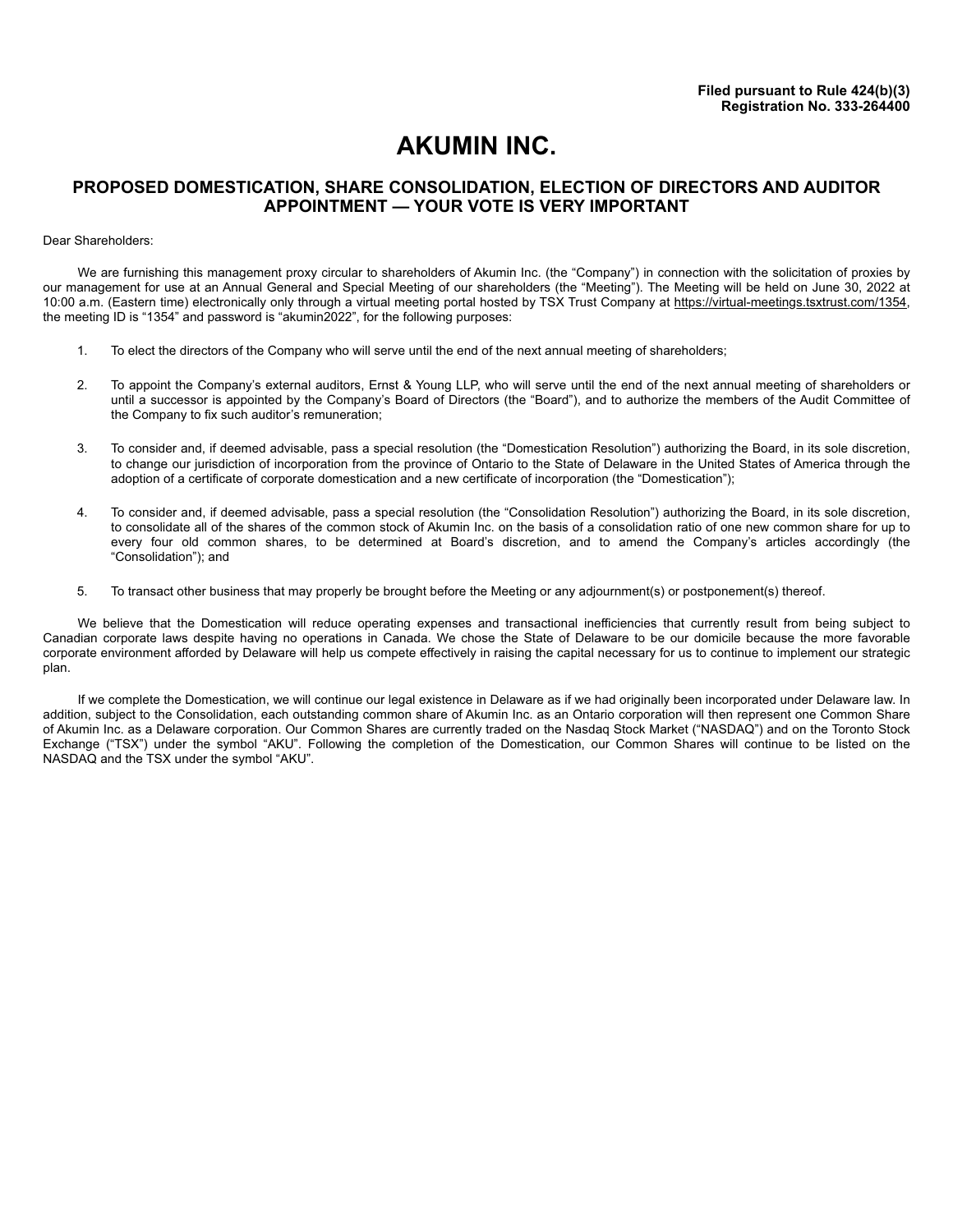The Domestication Resolution is subject to the affirmative vote of not less than two thirds of the votes cast by the holders of common shares present in person, or represented by proxy, at the Meeting. Dissenting shareholders have the right to be paid the fair value of their shares under Section 185 of the Ontario Business Corporations Act. Our Board has reserved the right to terminate or abandon our Domestication at any time prior to its effectiveness, notwithstanding shareholder approval, if it determines for any reason that the consummation of our Domestication would be inadvisable or not in our and your best interests.

We believe that the Consolidation will enable us to satisfy certain minimum trading price requirements for the common shares to remain listed on the NASDAQ and could result in broader interest and demand from those institutional and other investors that have internal guidelines and policies discouraging or prohibiting investments in lower priced shares.

The Consolidation Resolution is subject to approval by the affirmative vote of not less than two thirds of the votes cast by the holders of common shares present in person, or represented by proxy, at the Meeting.

The Board may, in its sole discretion, decide not to act on the Domestication or the Consolidation even if the Domestication Resolution and/or the Consolidation Resolution is approved by our shareholders. If the Domestication Resolution and/or the Consolidation Resolution is approved by the shareholders, the Domestication and/or the Consolidation would only be implemented upon a determination by the Board that it is in the best interest of the Company and the shareholders at that time. If the Consolidation Resolution is approved, the Board may, in its sole discretion, consolidate all of the shares of the common stock of the Company on the basis of a consolidation ratio of one new common share for up to every four old common shares.

If approved by our shareholders and the Board, it is anticipated that the Domestication and the Consolidation will become effective as soon as practicable after the Meeting on June 30, 2022.

If the Domestication Resolution and/or the Consolidation Resolution is approved, no further action on the part of the shareholders will be required in order for the Board to implement the Domestication and/or the Consolidation.

The accompanying management proxy circular provides a detailed description of our proposed Domestication, the Consolidation and other information to assist you in considering the proposals on which you are asked to vote. We urge you to review this information carefully and, if you require assistance, to consult with your financial, tax or other professional advisers.

#### **Our Board unanimously recommends that you vote FOR the approval of each proposal as further described in this management proxy circular.**

**Your vote is very important**. Whether or not you plan to attend the Meeting, we ask that you indicate the manner in which you wish your shares to be voted and sign and return your proxy as promptly as possible in the enclosed envelope so that your vote may be recorded. If your shares are registered in your name, you may vote your shares in person if you attend the Meeting, even if you send in your proxy.

We appreciate your continued interest in our Company.

Very truly yours,

/s/ Riadh Zine Riadh Zine Chairman of the Board and Chief Executive Officer

**These securities involve a high degree of risk. See "***Risk Factors***" beginning on page 16 of this management proxy circular for a discussion of specified matters that should be considered.**

**Neither the Securities and Exchange Commission nor any state securities commission, or similar authority in any province of Canada, has approved or disapproved of these securities or determined if the management proxy circular is truthful or complete. Any representation to the contrary is a criminal offense.**

**This management proxy circular is dated May 17, 2022, 2022. The Notice of Internet Availability of Proxy Materials is first being mailed to shareholders on or about May 20, 2022.**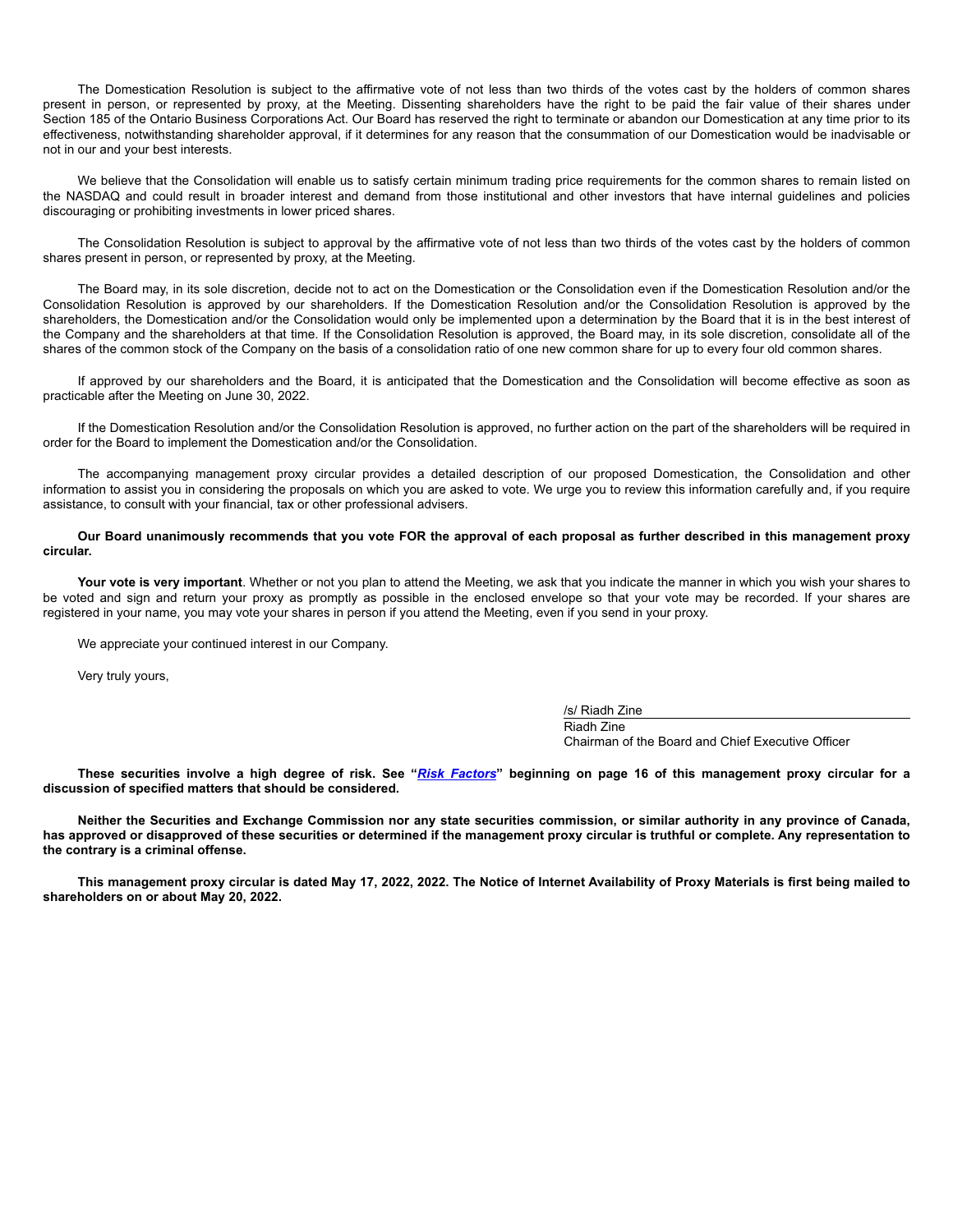

# **AKUMIN INC.**

## **NOTICE OF MEETING**

**and**

## **MANAGEMENT PROXY CIRCULAR**

**for the**

## **ANNUAL GENERAL AND SPECIAL MEETING OF SHAREHOLDERS**

**to be held on**

**JUNE 30, 2022**

**DATED AS OF MAY 17, 2022**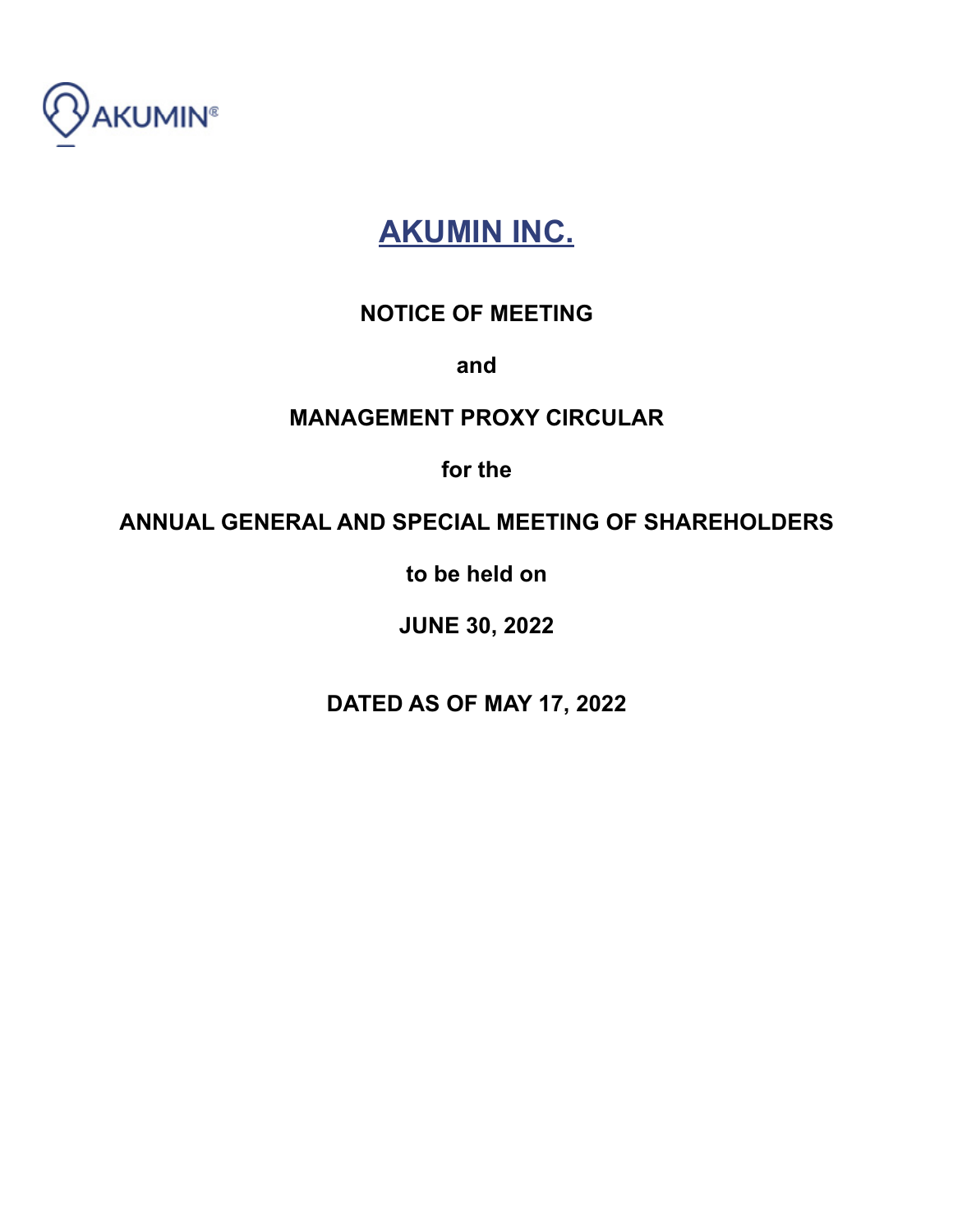## **TABLE OF CONTENTS**

| NOTICE OF ANNUAL GENERAL AND SPECIAL MEETING OF SHAREHOLDERS                                                                        | 1  |
|-------------------------------------------------------------------------------------------------------------------------------------|----|
| <b>GENERAL INFORMATION</b>                                                                                                          | 1  |
| <b>QUESTIONS AND ANSWERS</b>                                                                                                        | 3  |
| <b>SUMMARY</b>                                                                                                                      | 10 |
| <b>RISK FACTORS</b>                                                                                                                 | 16 |
| <b>Risks relating to the Domestication</b>                                                                                          | 16 |
| <b>Risks Relating to the Consolidation</b>                                                                                          | 18 |
| <b>Risks Relating to the Company's Business</b>                                                                                     | 18 |
| <b>FORWARD LOOKING STATEMENTS</b>                                                                                                   | 19 |
| <b>VOTING INFORMATION</b>                                                                                                           | 19 |
| How to Vote - Registered Shareholders                                                                                               | 19 |
| <b>Voting by Proxy</b>                                                                                                              | 20 |
| <b>Voting at the Virtual Meeting</b>                                                                                                | 20 |
| <b>Changing Your Vote</b>                                                                                                           | 21 |
| How to Vote - Non-Registered Beneficial Shareholders                                                                                | 21 |
| <b>Completing the Proxy Form</b>                                                                                                    | 22 |
| <b>Additional Voting Information</b>                                                                                                | 22 |
| Record Date, Quorum and Votes Necessary to Pass Resolutions                                                                         | 23 |
| <b>BUSINESS OF THE MEETING</b>                                                                                                      | 24 |
| <b>Election of Directors</b>                                                                                                        | 24 |
| <b>Appointment of Auditors</b>                                                                                                      | 24 |
| <b>Domestication</b>                                                                                                                | 24 |
| Consolidation                                                                                                                       | 25 |
| <b>Other Business</b>                                                                                                               | 25 |
| <b>PROPOSAL 1 - ELECTION OF DIRECTORS</b>                                                                                           | 26 |
| <b>Majority Voting Policy</b>                                                                                                       | 26 |
| <b>Nominees</b>                                                                                                                     | 26 |
| <b>Cease Trade Orders</b>                                                                                                           | 30 |
| <b>Bankruptcies</b>                                                                                                                 | 31 |
| Securities Penalties or Sanctions                                                                                                   | 32 |
| <b>Executive Officers</b>                                                                                                           | 32 |
| Security Ownership of Certain Beneficial Owners and Management and Related Stockholder Matters                                      | 34 |
| <b>Indemnification of Officers and Directors</b>                                                                                    | 36 |
| <b>Director and Executive Officer Compensation</b>                                                                                  | 37 |
| <b>Corporate Governance</b>                                                                                                         | 44 |
| <b>PROPOSAL 2 - APPOINTMENT OF AUDITORS</b>                                                                                         | 52 |
| <b>Principal Accounting Fees and Services</b>                                                                                       | 52 |
| Policy on Audit Committee Pre-Approval of Audit and Permissible Non-Audit Services of Independent Registered Public Accounting Firm | 52 |
| <b>PROPOSAL 3 - DOMESTICATION</b>                                                                                                   | 53 |
| <b>General</b>                                                                                                                      | 53 |
| <b>Reasons for the Domestication</b>                                                                                                | 53 |
| <b>Effects of Change of Jurisdiction</b>                                                                                            | 54 |
| Regulatory Approvals; Canadian and US Securities Laws and Stock Exchange Implications                                               | 54 |
| <b>Executive Officers and Directors</b>                                                                                             | 54 |
| <b>Treatment of the Outstanding Capital Stock, Options and Warrants</b>                                                             | 54 |
| No Change in Business, Locations, Fiscal Year or Employee Plans                                                                     | 55 |
| <b>Dissent Rights of Shareholders</b>                                                                                               | 55 |
| <b>Accounting Treatment of the Domestication</b>                                                                                    | 56 |
| Implementation                                                                                                                      | 56 |
| <b>U.S. Federal Income Tax Considerations</b>                                                                                       | 56 |
| <b>Canadian Income Tax Considerations</b>                                                                                           | 63 |
| Vote Required and Recommendation of the Board                                                                                       | 68 |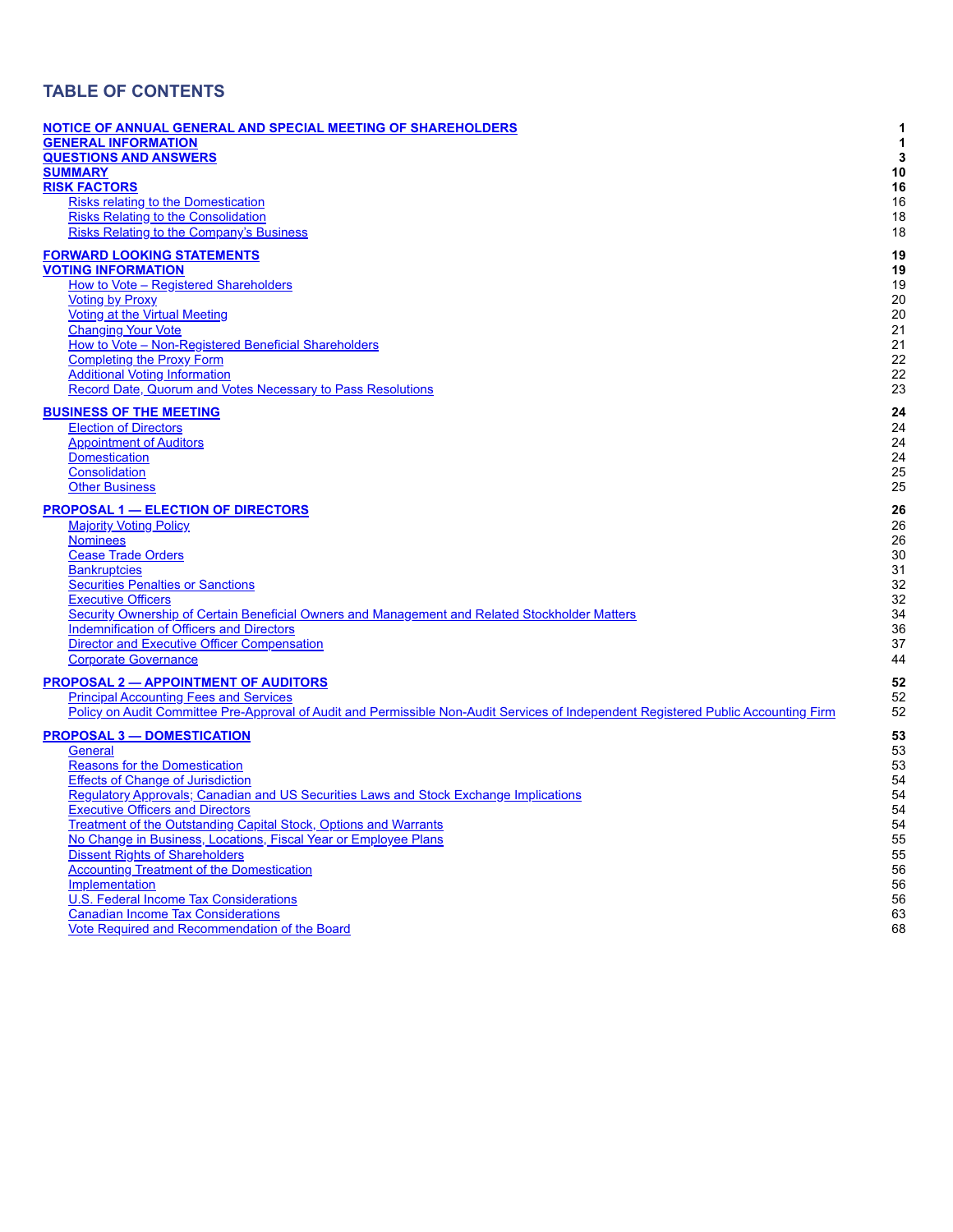| 70    |
|-------|
| 70    |
| 70    |
| 70    |
| 71    |
| 72    |
| 72    |
| 72    |
| 73    |
| 73    |
| 73    |
| 73    |
| 75    |
| 75    |
| 75    |
| 85    |
| 87    |
| 87    |
| 88    |
| 88    |
| 88    |
| 89    |
| 89    |
| 89    |
| 89    |
| 90    |
| 91    |
| $A-1$ |
| B-1   |
| $C-1$ |
| $D-1$ |
| $E-1$ |
| $F-1$ |
| $G-1$ |
|       |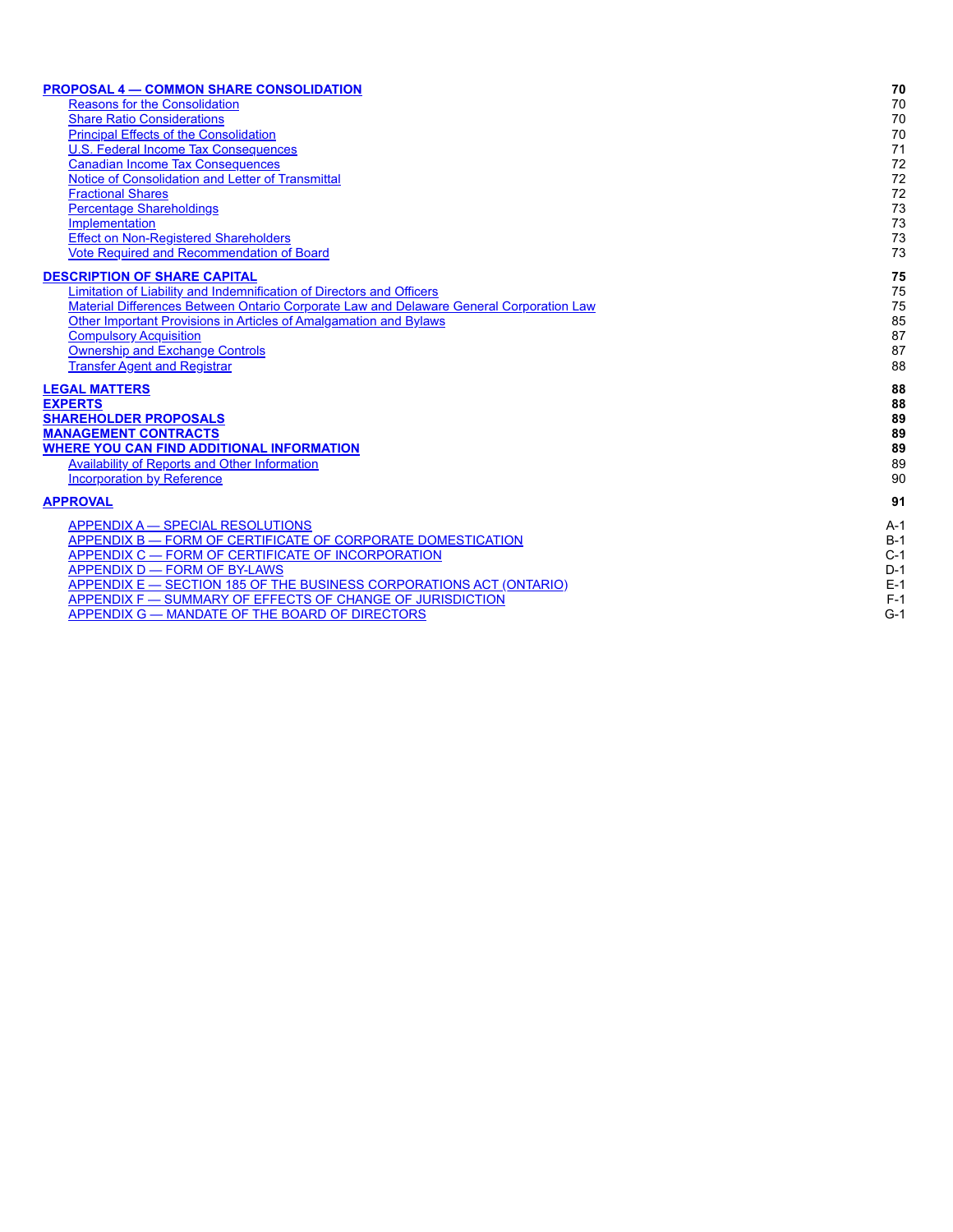## **AKUMIN INC.**

## **NOTICE OF ANNUAL GENERAL AND SPECIAL MEETING OF SHAREHOLDERS**

**NOTICE IS HEREBY GIVEN** that an annual general and special meeting (the "Meeting") of the shareholders of Akumin Inc. (the "Company") will be held on June 30, 2022 at 10:00 a.m. (Eastern time) electronically only through a virtual meeting portal hosted by TSX Trust Company ("TSX Trust") at https://virtual-meetings.tsxtrust.com/1354, the meeting ID is "1354" and password is "akumin2022", for the following purposes:

- 1. To elect the directors of the Company who will serve until the end of the next annual meeting of shareholders;
- 2. To appoint the Company's external auditors, Ernst & Young LLP, who will serve until the end of the next annual meeting of shareholders or until a successor is appointed by the Company's Board of Directors (the "Board"), and to authorize the members of the Audit Committee of the Company to fix such auditor's remuneration;
- 3. To consider and, if deemed advisable, pass a special resolution (the "Domestication Resolution") authorizing the Company's Board, in its sole discretion, to change our jurisdiction of incorporation from the province of Ontario to the State of Delaware in the United States of America through the adoption of a certificate of corporate domestication and a new certificate of incorporation (the "Domestication");
- 4. To consider and, if deemed advisable, pass a special resolution (the "Consolidation Resolution") authorizing the Board, in its sole discretion, to consolidate all of the shares of the common stock of the Company on the basis of a consolidation ratio of one new common share for up to every four old common shares, to be determined at Board's discretion and to amend the Company's articles accordingly (the "Consolidation"); and
- 5. To transact other business that may properly be brought before the Meeting or any adjournment(s) or postponement(s) thereof.

The Notice of Internet Availability of Proxy Materials is first being mailed to shareholders on or about May 20, 2022.

In this Notice, "Company", "Akumin", "we", "us" or "our" refer to Akumin Inc., together with our subsidiaries, on a consolidated basis, as of the date hereof. "You" and "your" refer to Akumin shareholders.

### **Who has the right to vote**

You are entitled to receive notice of and vote at the Meeting, or any adjournment(s) or postponement(s) thereof, if you were a holder of common shares of the Company ("Common Shares") at the close of business on the record date, which the Board has fixed as May 16, 2022.

## **Your vote is important**

This Notice is accompanied by the management proxy circular, a form of proxy for a registered shareholder or a voting instruction form for a beneficial shareholder (collectively, the "Meeting Materials"). As an Akumin shareholder, it is important that you read the accompanying Meeting Materials carefully.

You are entitled to vote at the Meeting either in person (by virtual attendance) or by proxy. If you are unable to attend the Meeting in person (by virtual attendance), you are requested to vote your Common Shares using the enclosed form of proxy or voting instruction form, as applicable.

Registered shareholders should complete and sign the enclosed form of proxy and return it in the envelope provided. Alternative methods of voting by proxy are outlined in the accompanying management proxy circular.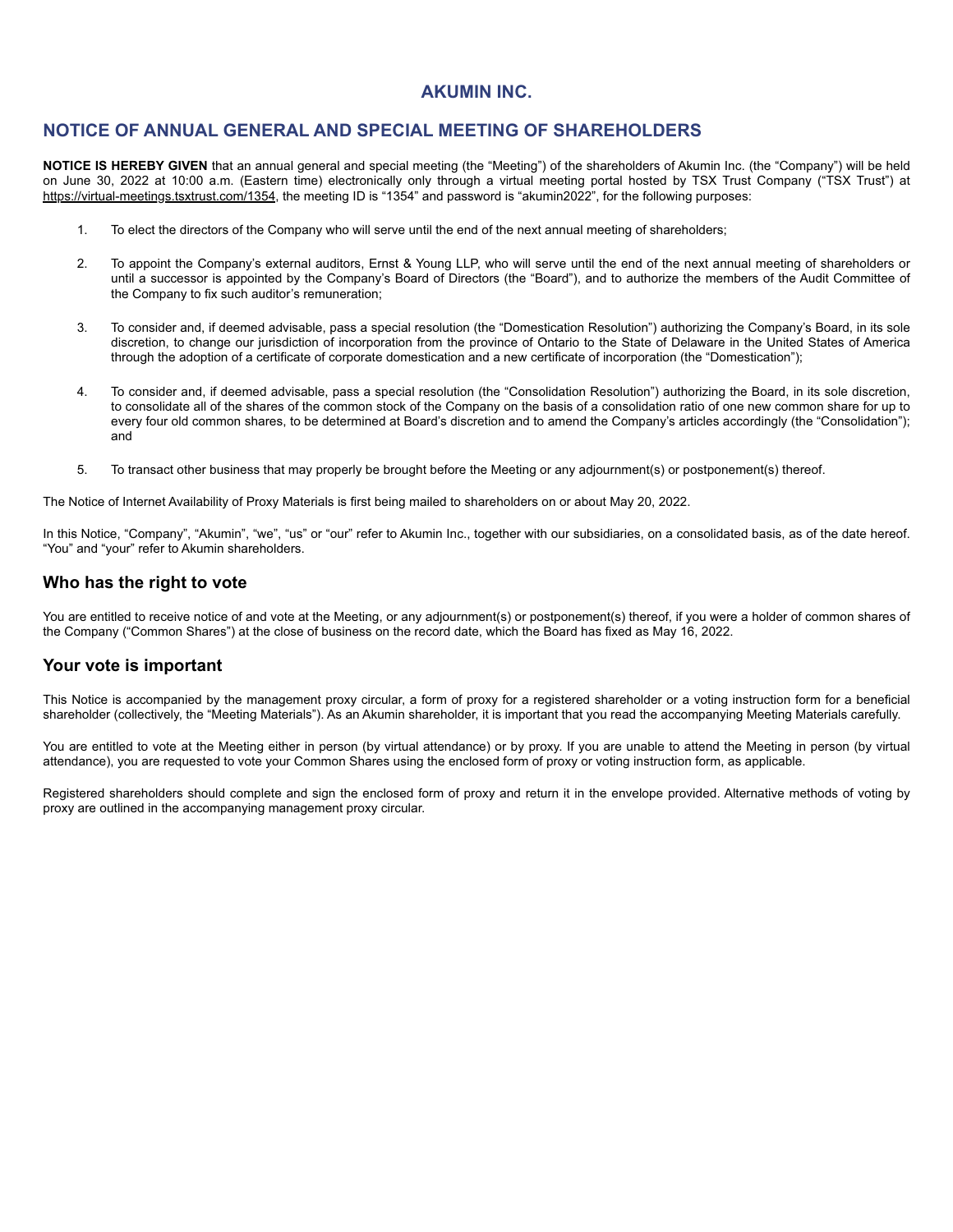Proxies must be received by the Company's transfer agent, TSX Trust, by no later than 10:00 a.m. (Eastern time) on June 28, 2022 either by: (a) mailing it to the following address: TSX Trust Company, 100 Adelaide Street West, Suite 301, Toronto ON M5H 4H1, Attention: Proxy Department; (b) faxing it to 416-595-9593; or (c) emailing a PDF copy to tsxtrustproxyvoting@tmx.com.

Proxies may also be voted online at www.voteproxyonline.com by inserting the 12-digit control number listed on your proxy.

Registered shareholders entitled to vote at the Meeting may attend and vote at the Meeting virtually by following the steps listed below:

- 1. Type in https://virtual-meetings.tsxtrust.com/1354 on your browser at least 15 minutes before the Meeting starts.
- 2. Click on "I have a control number/ meeting access number".
- 3. Enter your 12-digit control number (on your proxy form) as your Username.
- 4. Enter the password: akumin2022 (case sensitive).
- 5. When the polls are opened, click on the "Voting" icon. To vote, simply select your voting direction from the options shown on screen and click Submit. A confirmation message will appear to show your vote has been received.

If you are a registered shareholder and you want to appoint someone else (other than the Management nominees) to vote online at the Meeting, you must first submit your proxy indicating who you are appointing. You or your appointee must then register with TSX Trust in advance of the Meeting by emailing tsxtrustproxyvoting@tmx.com the "Request for Control Number" form, which can be found here https://tsxtrust.com/resource/en/75.

In accordance with applicable laws, non-registered holders who have advised their intermediary that they do not object to the intermediary providing their ownership information to issuers whose securities they beneficially own ("Non-Objecting Beneficial Owners," or "NOBOs") will receive by mail a letter from the Company with respect to the Notice of Internet Availability of Proxy Materials. A couple of the proxy materials may be found at and downloaded from https://virtual-meetings.tsxtrust.com/1354.

NOBOs who have standing instructions with the intermediary for physical copies of proxy materials will receive by mail the Notice of Internet Availability of Proxy Materials and the proxy materials.

Intermediaries are required to forward the Notice of Internet Availability of Proxy Materials to non-registered owners who have advised their intermediary that they object to the intermediary providing their ownership information ("Objecting Beneficial Owners," or "OBOs") unless an OBO has waived the right to receive them. Often, intermediaries will use service companies to forward proxy-related materials to OBOs. Generally, OBOs who have not waived the right to receive proxy-related materials will either:

- (a) be given a form of proxy which has already been signed by the intermediary (typically by a facsimile stamped signature), which is restricted as to the number and class of securities beneficially owned by the OBO but which is not otherwise completed. Because the intermediary has already signed the form of proxy, this form of proxy is not required to be signed by the non-registered owner when submitting the proxy. In this case, the OBO who wishes to vote by proxy should otherwise properly complete the form of proxy and deliver it as specified; or
- (b) be given a voting instruction form which the intermediary must follow. The OBO should properly complete and sign the voting instruction form and submit it to the intermediary or its service company in accordance with the instructions of the intermediary or its service company.

Registered shareholders have the right to dissent in respect of the Domestication pursuant to Section 185 of the Ontario Business Corporations Act ("**OBCA**"). It is recommended that any shareholder wishing to avail itself of its dissent rights seek legal advice, as failure to comply strictly with the provisions of Section 185 of the OBCA may prejudice any such rights. See the section entitled "Dissenting Rights of Shareholders" in the accompanying management proxy circular.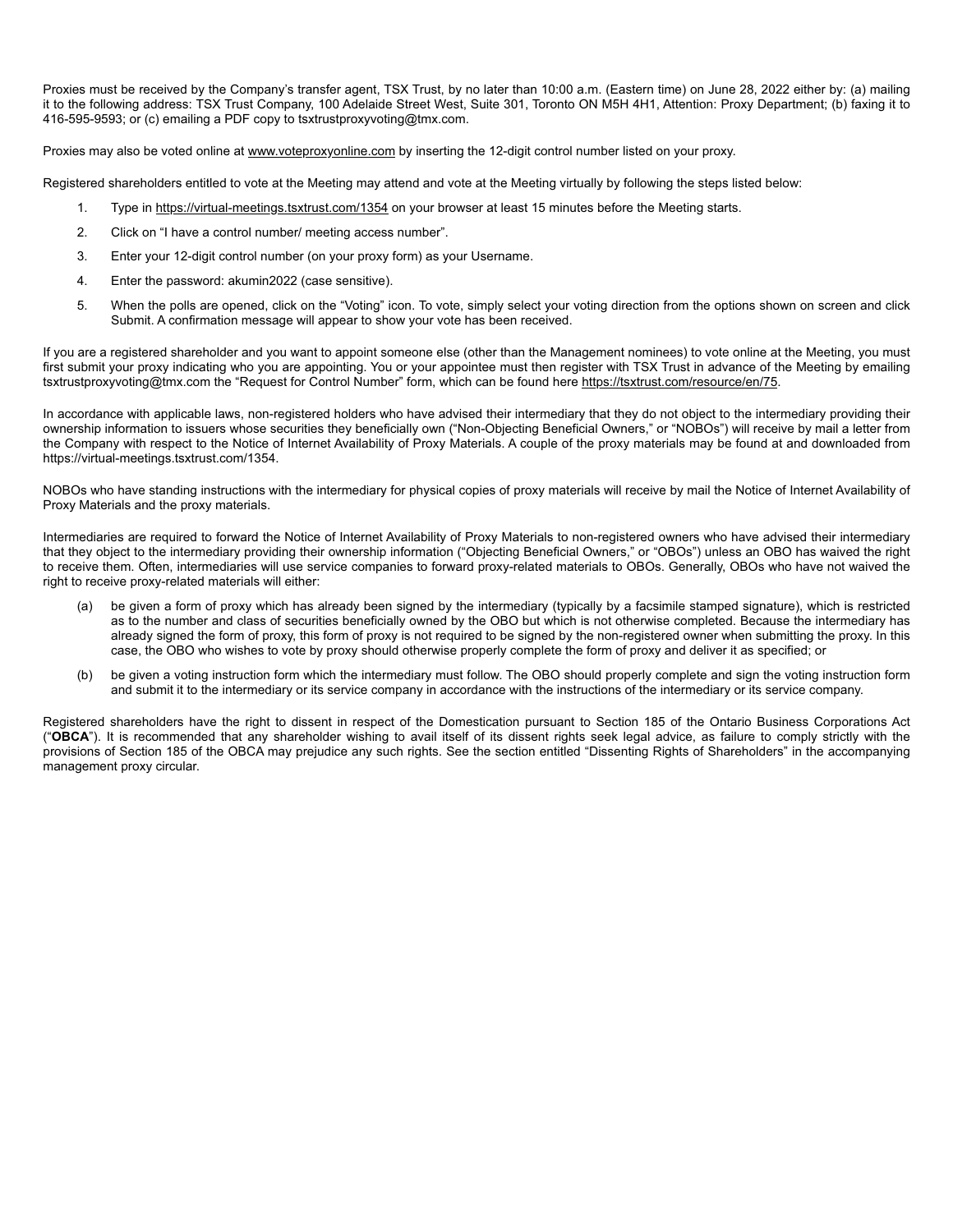Shareholders are reminded to review the management proxy circular before voting.

DATED this 17th day of May, 2022.

#### **BY ORDER OF THE BOARD OF DIRECTORS**

*(signed) Riadh Zine*

Riadh Zine Chairman of the Board and Chief Executive Officer Toronto, Ontario

#### **IMPORTANT NOTICE REGARDING THE INTERNET AVAILABILITY OF PROXY MATERIALS FOR THE MEETING OF SHAREHOLDERS TO BE HELD ON June 30, 2022.**

The management proxy circular and Annual Report on Form 10-K, including all amendments thereto, are available on our website, www.akumin.com.

#### **REFERENCES TO ADDITIONAL INFORMATION**

This management proxy circular constitutes part of a registration statement on Form S-4 that was filed with the Securities and Exchange Commission ("SEC"). This management proxy circular incorporates important information that is not included in or delivered with this management proxy circular. This information is available for you to review through the SEC's website at www.sec.gov.

**You may request copies of this management proxy circular, any of the documents incorporated by reference into this management proxy circular or other information concerning Akumin Inc., without charge, by written request to Akumin Inc., Attention: Investor Relations, 8300 W Sunrise Blvd., Plantation, Florida, 33322 or email info@akumin.com.**

**In order for you to receive timely delivery of the documents in advance of the Meeting, you must request the information no later than five business days prior to the date of the Meeting, by June 23, 2022.**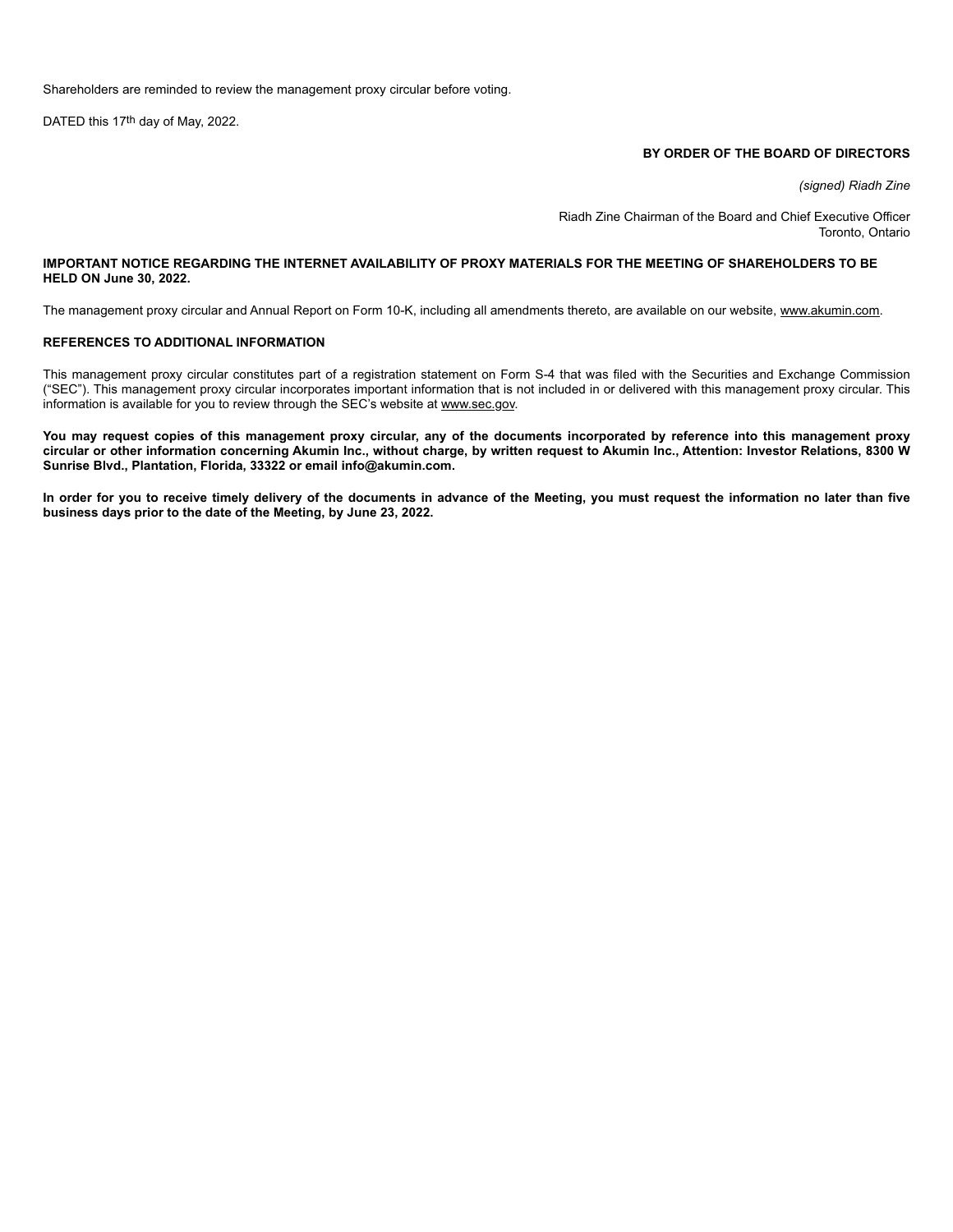## **GENERAL INFORMATION**

The information in this management proxy circular (the "Circular") is given as of May 17, 2022, unless otherwise indicated.

References to "Company", "Akumin", "we", "us" or "our" refer to Akumin Inc., together with our subsidiaries and consolidating entities, on a consolidated basis, as of the date hereof. "You" and "your" refer to Akumin shareholders. Unless otherwise indicated, all references to "\$" or "dollars" in this Circular refer to United States dollars.

This Circular is provided in connection with our annual general and special meeting of shareholders of the Company (the "Meeting") to be held on June 30, 2022 at 10:00 a.m. (Eastern time) electronically only through a virtual meeting portal hosted by TSX Trust Company ("TSX Trust") at https://virtualmeetings.tsxtrust.com/1354, the meeting ID is "1354" and password is "akumin2022". **Your proxy is solicited by or on behalf of the management of the Company for the items described in the accompanying Notice of Meeting** (the "Notice"). Directors, officers and employees of the Company may solicit proxies by mail, telephone, by facsimile or in person. The cost of solicitation by management will be borne directly by the Company. References in this Circular to the Meeting include any adjournment(s) or postponement(s) thereof. Information in this Circular as to the common shares (the "Common Shares") beneficially owned, controlled or directed, by certain shareholders is not within the knowledge of the Company and, accordingly, has been obtained by the Company from publicly disclosed information and/or furnished by such shareholders.

As a registered shareholder, you have the right to attend and vote at the Meeting (by virtual attendance), as set out in this Circular. Please read this Circular in its entirety. It gives you information that you need to know to cast your vote. We also encourage you to read our annual audited consolidated financial statements and related management's discussion and analysis for the fiscal year ended December 31, 2021.

In accordance with the rules of the SEC, instead of mailing to stockholders a printed copy of the Circular, the annual report and other materials (the "proxy materials") relating to the Meeting, the Company may furnish proxy materials to stockholders on the internet by providing a notice of internet availability of proxy materials (the "Notice of Internet Availability") to inform stockholders when the proxy materials are available on the internet. If you receive the Notice of Internet Availability by mail, you will not receive a printed copy of the proxy materials unless you specifically request one. Instead, the Notice of Internet Availability will instruct you on how you may access and review all of the proxy materials, as well as how to submit your proxy, over the internet. The proxy materials are available at www.akumin.com.

The Company has elected to provide a Notice of Internet Availability of Proxy Materials pursuant to 17 CFR § 240.14a-16 ("Rule 14a-16") under the Exchange Act of 1934, as amended (the "Exchange Act"). In doing so, the Company is deemed to be in compliance with Canadian National Instrument 51-102, Section 9.1.5 –Compliance with SEC Notice-and-Access Rules ("NI 51-102"), because the Company (a) is subject to, and complies with, Rule 14a-16 under the Exchange Act; and (b) residents of Canada do not own, directly or indirectly, outstanding voting securities carrying more than 50% of the votes for the election of directors, and none of the following apply: (i) the majority of the executive officers or directors of the Company are residents of Canada; (ii) more than 50% of the consolidated assets of the Company are located in Canada; or (iii) the business of the Company is administered principally in Canada.

Under the rules adopted by the SEC, we may deliver a single set of proxy materials or Notice of Internet Availability to one address shared by two or more of our stockholders. This delivery method is referred to as "householding" and can result in significant cost savings. To take advantage of this opportunity, we have delivered only one set of Notice of Internet Availability to multiple stockholders who share an address, unless we received contrary instructions from the impacted stockholders prior to the mailing date. We agree to deliver promptly, upon written or oral request, a separate copy of the proxy materials or Notice of Internet Availability, as requested, to any stockholder at the shared address to which a single copy of these documents was delivered. If you prefer to receive separate copies of the proxy statement or annual report, please write to Akumin Inc., 8300 W. Sunrise Blvd., Plantation, Florida 33322.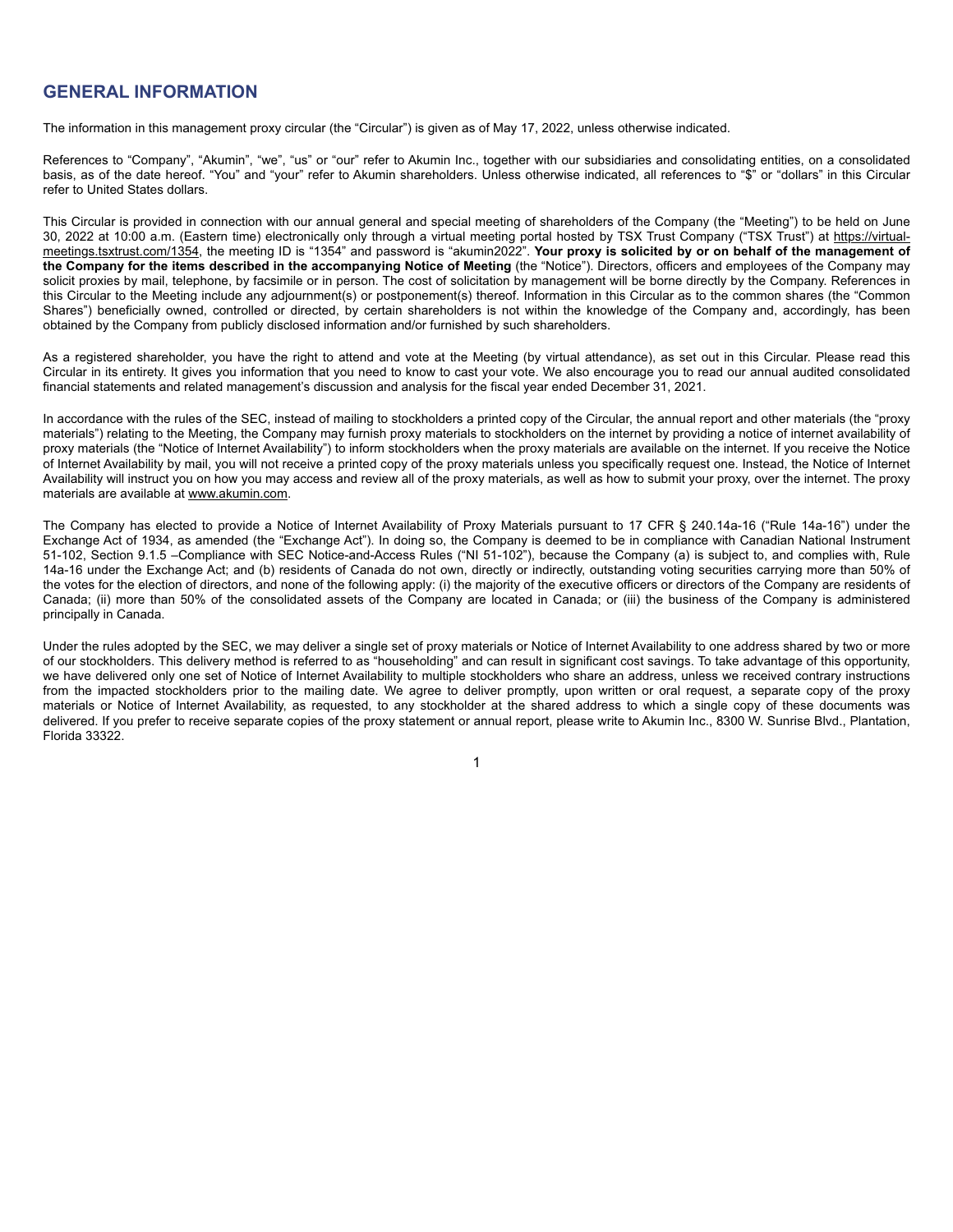In addition, if you currently are a stockholder who shares an address with another stockholder and would like to receive only one copy of future notices and proxy materials for your household, you may notify your broker if your shares are held in a brokerage account or you may notify us if you hold registered shares. Registered stockholders may notify us by at the above address.

If you have any questions about any of the information in this Circular, please contact Matt Cameron, Chief Legal Officer and Corporate Secretary, at matt.cameron@akumin.com or 954-678-4489.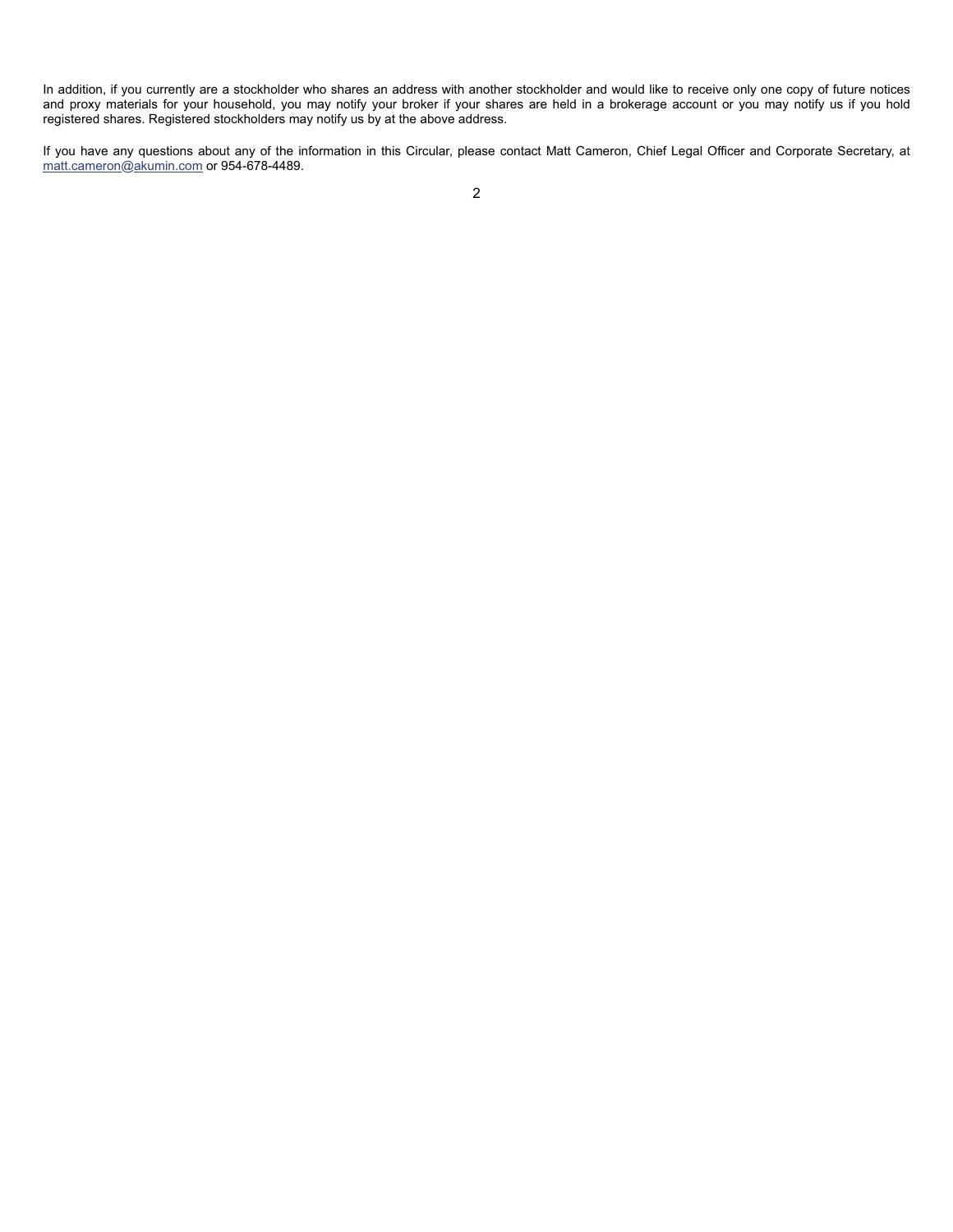## **QUESTIONS AND ANSWERS**

*The following are some questions that you, as a shareholder of Akumin Inc. may have regarding the Domestication, the Consolidation and the Meeting of the Company's shareholders (which is referred to as the Meeting in this management proxy circular), and brief answers to those questions. Unless otherwise provided in this management proxy circular (the "Circular"), references to the "Company," "we," "us," and "our" refer to Akumin Inc., a corporation formed under the laws of Ontario, prior to the Domestication. References to "Akumin Delaware" refer solely to Akumin Inc., a Delaware corporation, as of the effective time of the Domestication. We urge you to read carefully the remainder of this Circular because the information in this section may not provide all the information that might be important to you with respect to the Domestication and the Consolidation being considered at the Meeting. Additional important information is also contained in the appendices to this Circular and the documents incorporated by reference into this Circular.*

Set forth below in a question and answer format is general information regarding the Meeting, to which this Circular relates. This general information regarding the Meeting is followed by a more detailed summary of the process relating to, reasons for and effects of our proposed change in jurisdiction of incorporation to which we refer in this Circular as the Domestication, and the consolidation of our Common Shares which we refer in this Circular as the Consolidation.

#### **Q: What am I voting on?**

**A:** Shareholders are voting on resolutions for the following proposals:

- 1. To elect the directors of the Company who will serve until the end of the next annual meeting of shareholders;
- 2. To appoint the Company's external auditors, Ernst & Young LLP, who will serve until the end of the next annual meeting of shareholders or until a successor is appointed by the Board, and to authorize the members of the Audit Committee of the Company to fix such auditor's remuneration;
- 3. To consider and, if deemed advisable, pass the Domestication Resolution authorizing the Board, in its sole discretion, to change our jurisdiction of incorporation from the province of Ontario to the State of Delaware in the United States of America through the adoption of a certificate of corporate domestication and a new certificate of incorporation (the "Domestication"); and
- 4. To consider and, if deemed advisable, pass the Consolidation Resolution authorizing the Board, in its sole discretion, to consolidate all of the shares of the common stock of Akumin Inc. on the basis of a consolidation ratio of one new common share for up to every four old common shares, to be determined at Board's discretion, and to amend the Company's articles accordingly (the "Consolidation").

#### **Q. Who is entitled to vote?**

A: Each shareholder of record at the close of business on May 16, 2022 (the "Record Date") is entitled to vote at the Meeting the Common Shares registered in his or her name on that date. The quorum for any meeting of shareholders is two who are, or who represent by proxy, shareholders who, in the aggregate, hold at least one third of the Common Shares entitled to be voted at the Meeting. Each common share of the Company (a "Common Share") is entitled to one (1) vote on those items of business identified in the Notice of Meeting. The form of proxy you received indicates the number of Common Shares that you own and are entitled to vote.

#### **Q: How do I vote?**

- **A:** If you are a registered shareholder there are a number of ways you can vote your Common Shares:
	- At the Virtual Meeting: Registered shareholders entitled to vote at the Meeting may attend and vote at the Meeting virtually by following the steps listed below:
		- 1. Type in https://virtual-meetings.tsxtrust.com/1354 on your browser at least 15 minutes before the Meeting starts.

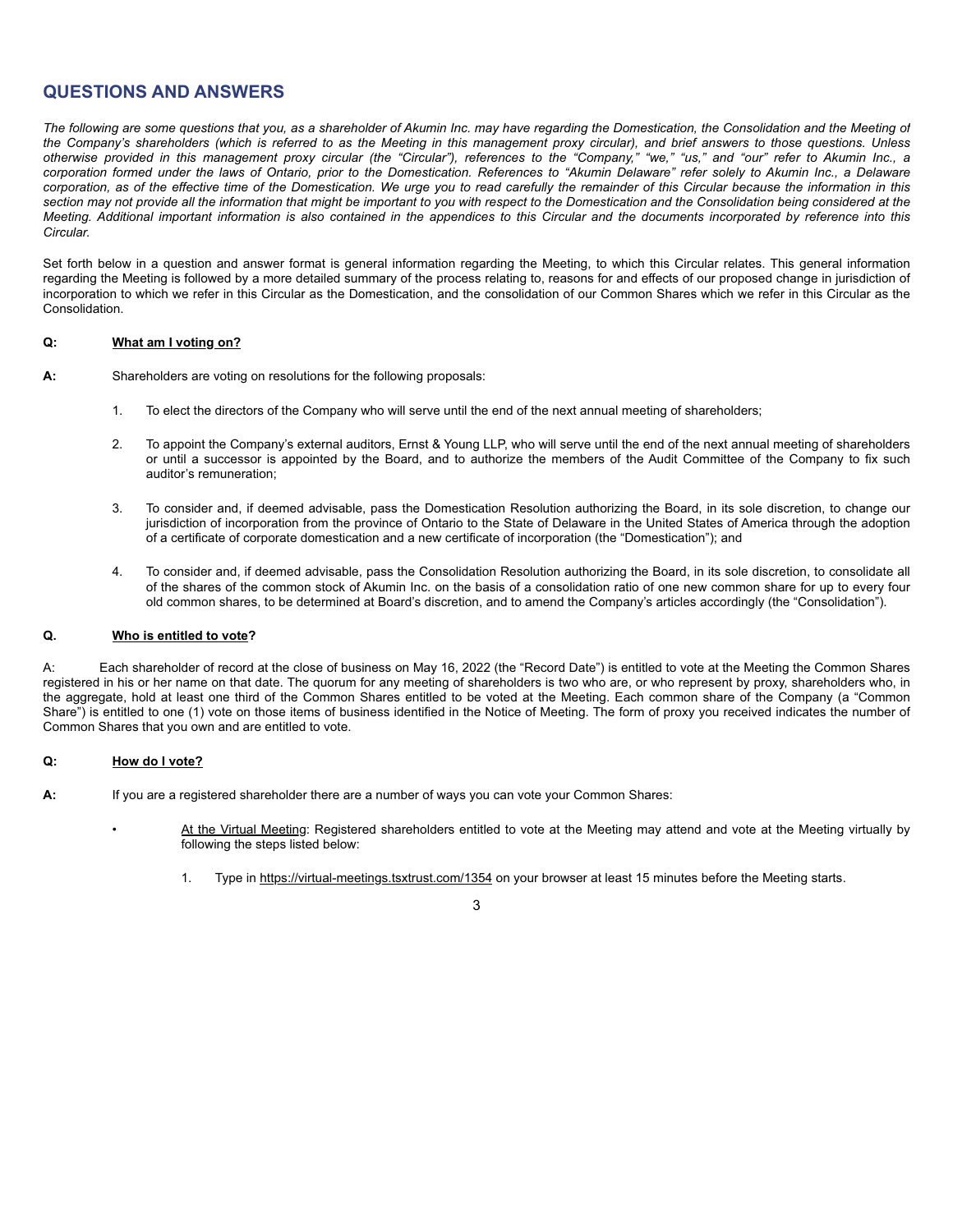- 2. Click on "I have a control number/ meeting access number".
- 3. Enter your 12-digit control number (on your proxy form) as your Username.
- 4. Enter the password: akumin2022 (case sensitive).
- 5. When the polls are opened, click on the "Voting" icon. To vote, simply select your voting direction from the options shown on screen and click Submit. A confirmation message will appear to show your vote has been received.

If you are a registered shareholder and you want to appoint someone else (other than the Management nominees) to vote online at the Meeting, you must first submit your proxy indicating who you are appointing. You or your appointee must then register with TSX Trust in advance of the Meeting by emailing tsxtrustproxyvoting@tmx.com the "Request for Control Number" form, which can be found here https://tsxtrust.com/resource/en/75.

- On the Internet Go to www.voteproxyonline.com and follow the instructions on screen. You will need the 12-digit control number listed on your proxy. You do not need to return your proxy form if you vote on the Internet.
	- By Mail Complete, sign and date the accompanying proxy form and return it in the envelope we have provided. Please see "Completing the Proxy Form" on the enclosed form for more information.
	- By Fax Complete, sign and date the accompanying proxy form and send it by fax to 416-595-9593. Please see "Completing the Proxy Form" on the enclosed form for more information.
- By Email Complete, sign and date the accompanying proxy form and sending a PDF copy to tsxtrustproxyvoting@tmx.com.

If you are a beneficial shareholder, the intermediary (usually a bank, trust company, broker, securities dealer or other financial institution) through which you hold your Common Shares will send you instructions on how to vote your Common Shares. Please follow the instructions on your voting instruction form.

#### **Q: What is voting by proxy?**

**A:** Voting by proxy means that you are giving the person or people named on your proxy form (each a "proxyholder") the authority to vote your Common Shares for you at the Meeting, or any adjournment(s) or postponement(s) thereof. A proxy form is included in this package.

If you vote by proxy, the individuals who are named on the proxy form will vote your Common Shares for you, unless you appoint someone else to be your proxyholder.

**You have the right to appoint a person or company of your choice (who need not be a shareholder) to represent you at the Meeting, other than the individuals designated in the enclosed form of proxy. If you appoint someone else, that person much complete the Request for Control Number form from our transfer agent, TSX Trust, available at https://tsxtrust.com/resource/en/75 and submit a copy by email to tsxtrustproxyvoting@tmx.com in advance of proxy cut-off. That person must then attend the virtual meeting to vote your Common Shares.**

Complete, date and sign the accompanying form of proxy, and submit it in accordance with the instructions prior to the proxy cut-off time. Make sure that the person you appoint is aware that he or she has been appointed, completes and submits the Request for Control Number form, and attends the Meeting. Please see "Completing the Proxy Form" on the enclosed form for more information.

If you are voting your Common Shares by proxy, our transfer agent, TSX Trust, or other agents we appoint must receive your signed proxy form by 10:00 a.m. (Eastern time) on June 28, 2022, or, if the Meeting is adjourned or postponed, prior to 10:00 a.m. (Eastern time) on the second business day preceding the day of the Meeting. The time limit for deposit of proxies may be waived by the Chair of the Meeting in the Chair's sole discretion without notice.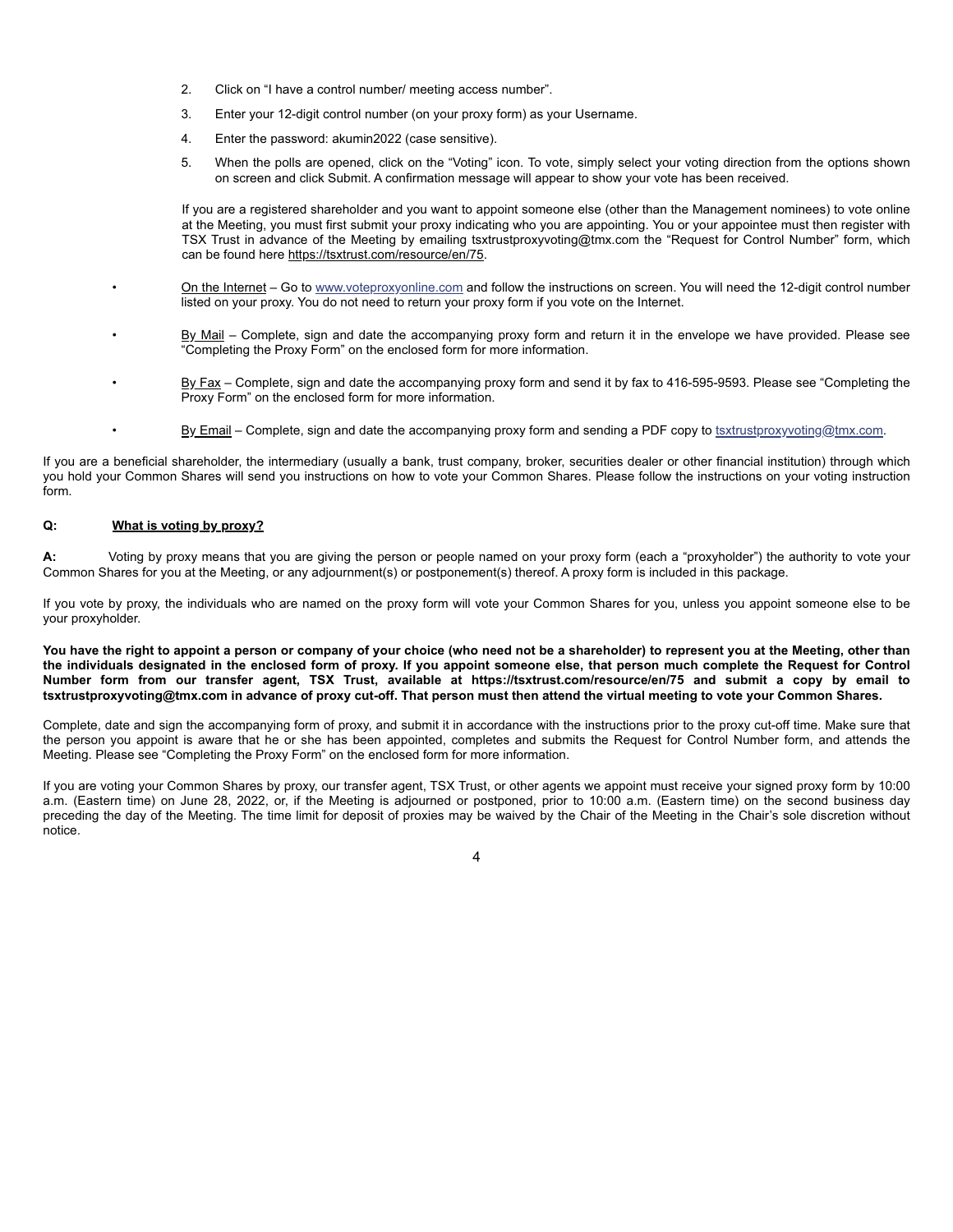#### **Q: Who is soliciting my proxy?**

**A:** Your proxy is being solicited by or on behalf of management and the Board. The associated costs will be borne by the Company. Proxies may be solicited by mail, personally or by telephone by directors, officers and regular employees of the Company, none of whom will receive additional compensation for assisting with the solicitation, and the estimated cost of which will be nominal. We encourage you to vote as soon as possible after carefully reviewing this Circular and all information incorporated by reference into this Circular.

#### **Q: How do I complete the Proxy Form?**

**A:** You can choose to vote "For", "Against" or "Withhold", depending on the items listed on the proxy form.

When you sign the proxy form, you authorize the directors and officers of the Company who are named in the proxy form to vote your Common Shares for you at the Meeting, unless you have appointed someone else to act as your proxy. Your Common Shares represented by the proxy will be voted or withheld from voting in accordance with your instructions on any ballot that may be called for and, if you specify a choice with respect to any matter to be acted upon, your Common Shares shall be voted accordingly. If you return your proxy form and do not tell us how you want to vote your Common Shares, your vote will be counted: (a) FOR electing the nominee directors who are listed in the Circular, (b) FOR appointing Ernst & Young LLP as auditors, (c) FOR the Domestication, and (d) FOR the Consolidation.

If you are appointing someone else to vote your Common Shares for you at the Meeting, strike out the two names of the individuals on the proxy form and write the name of the person voting for you in the space provided. If you do not specify how you want your Common Shares voted, your proxyholder will vote your Common Shares as he or she sees fit on each item and on any other matter that may properly come before the Meeting. Recall that for a proxyholder to vote at the meeting, the proxyholder will need to complete the Request for Control Number form from our transfer agent, TSX Trust, available at https://tsxtrust.com/resource/en/75 and submit a copy by email to tsxtrustproxyvoting@tmx.com in advance of proxy cut-off.

If you are an individual shareholder, you or your authorized attorney must sign the form. If you are a corporation or other legal entity, an authorized officer or attorney must sign the form.

If you need help completing your proxy form, please contact TSX Trust's *Investor Services* within Canada and the United States toll-free at 1-866-600-5869, and from all other countries, at 1-416-342-1091, or by email at tsxtis@tmx.com.

#### **Q: If I change my mind, can I revoke or change my proxy once I have given it?**

- **A:** Yes. You can revoke a vote you made by proxy by:
	- completing a proxy form that is dated later than the proxy form you are changing and mailing it to TSX Trust so that it is received at the address indicated before 10:00 a.m. (Eastern time) on June 28, 2022; or
	- making a request in writing to the Chair of the Meeting, at the Meeting, or any adjournment(s) or postponement(s) thereof, before any vote in respect of which the proxy has been given or taken. The written request can be from you or your authorized attorney.

#### **Q: What happens if I sign the form of proxy enclosed with this Circular?**

**A:** Signing the enclosed form of proxy gives authority to Riadh Zine, Chairman of the Board and Chief Executive Officer of the Company, and Matthew Cameron, Chief Legal Officer and Corporate Secretary of the Company, or to another person you have appointed, to vote your Common Shares at the Meeting.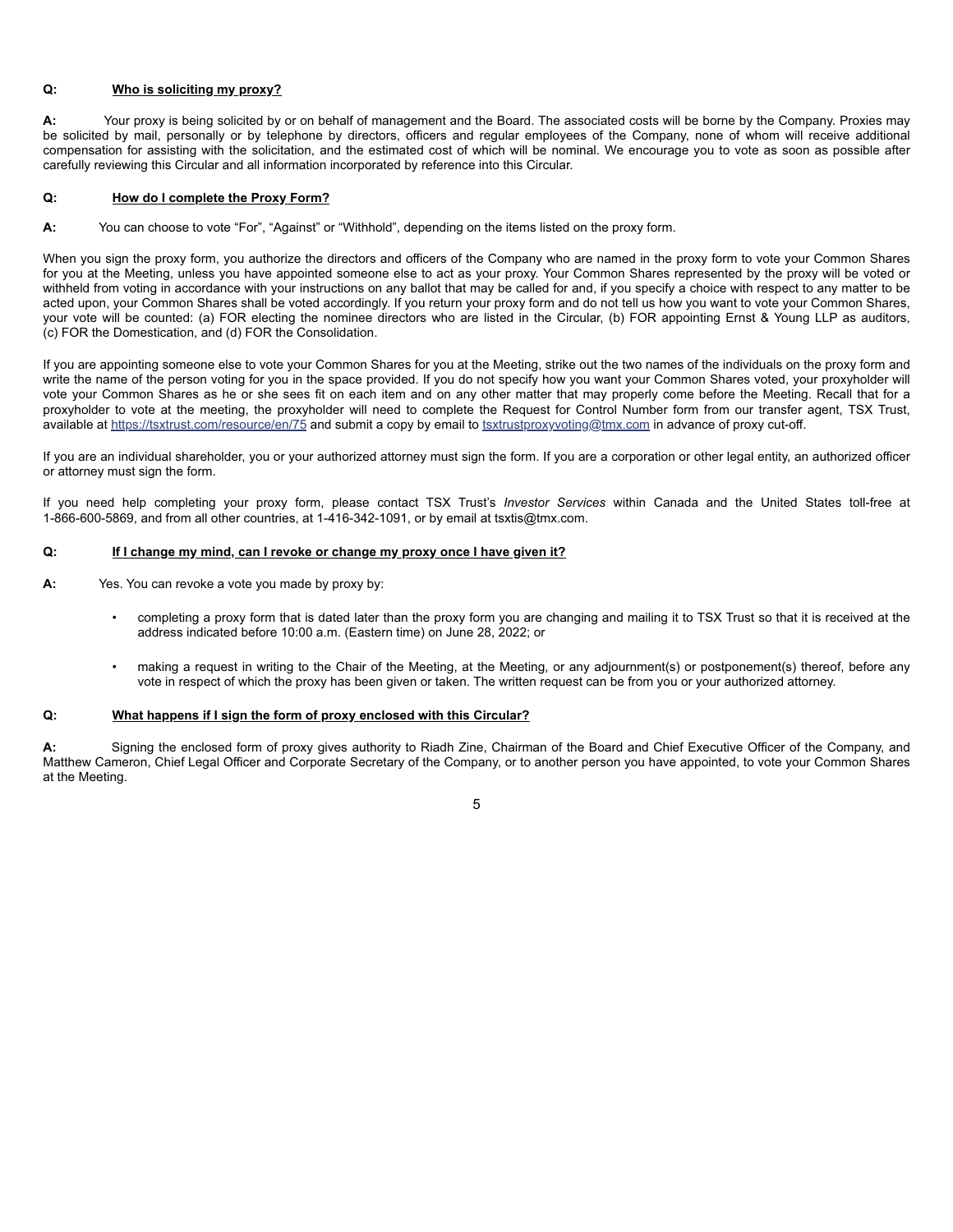#### **Q: How do I vote if I'm a non-registered beneficial shareholder?**

.

- **A:** You are a non-registered (or beneficial) shareholder (a "**Non-Registered Holder**") if your Common Shares are registered either:
	- in the name of an intermediary such as a bank, trust company, securities dealer, trustee or administrator of self-administered RRSPs, RRIFs, RESPs and similar plans (each, an "Intermediary") that represents the Non-Registered Holder in respect of its Common Shares; or
	- in the name of a depository (such as CDS Clearing and Depository Services Inc.) of which the Intermediary is a participant.

In accordance with applicable laws, Non-Registered Holders who have advised their Intermediary that they do not object to the Intermediary providing their ownership information to issuers whose securities they beneficially own ("Non-Objecting Beneficial Owners," or "NOBOs") will receive by mail a letter from the Company with respect to the Notice of Internet Availability of Proxy. A couple of the proxy materials may be found at and downloaded from

NOBOs who have standing instructions with the Intermediary for physical copies of proxy materials will receive by mail the Notice of Internet Availability of Proxy and the proxy materials.

Intermediaries are required to forward the Notice of Internet Availability of Proxy to non-registered owners who have advised their Intermediary that they object to the Intermediary providing their ownership information ("Objecting Beneficial Owners," or "OBOs") unless an OBO has waived the right to receive them. Often, Intermediaries will use service companies to forward proxy-related materials to OBOs. Generally, OBOs who have not waived the right to receive proxy-related materials will either:

- be given a form of proxy which has already been signed by the Intermediary (typically by a facsimile stamped signature), which is restricted as to the number and class of securities beneficially owned by the OBO but which is not otherwise completed. Because the Intermediary has already signed the form of proxy, this form of proxy is not required to be signed by the nonregistered owner when submitting the proxy. In this case, the OBO who wishes to vote by proxy should otherwise properly complete the form of proxy and deliver it as specified; or
- be given a voting instruction form which the Intermediary must follow. The OBO should properly complete and sign the voting instruction form and submit it to the Intermediary or its service company in accordance with the instructions of the Intermediary or its service company.

A Non-Registered Holder may revoke a voting instruction form or proxy which has been given to an Intermediary by written notice to the Intermediary or by submitting a voting instruction form or proxy bearing a later date in accordance with the applicable instructions. In order to ensure that an Intermediary acts upon a revocation of a proxy or voting instruction form, the written notice should be received by the Intermediary well in advance of the Meeting.

We do not have access to the names or holdings of all our Non-Registered Holders. Should a Non-Registered Holder who receives either a voting instruction form or a form of proxy wish to attend and vote at the Meeting in person (or have another person attend and vote on behalf of the Non-Registered Holder), the Non-Registered Holder should follow the instructions contained on the voting instruction form or form of proxy within the time periods specified and appoint themselves (or another person to vote on their behalf). Non-registered shareholders who wish to attend the virtual meeting will need to appoint themselves in advance of proxy cut-off, complete the Request for Control Number form (https://tsxtrust.com/resource/en/75) and submit a copy of the form to tsxtrustproxyvoting@tmx.com. TSX Trust will provide them with a unique control number the appointee can use to log in. In either case, Non-Registered Holders should carefully follow the instructions of their Intermediaries and service companies. If you are a Non-Registered Holder and have not received a package containing a voting instruction form or form of proxy, please contact your Intermediary.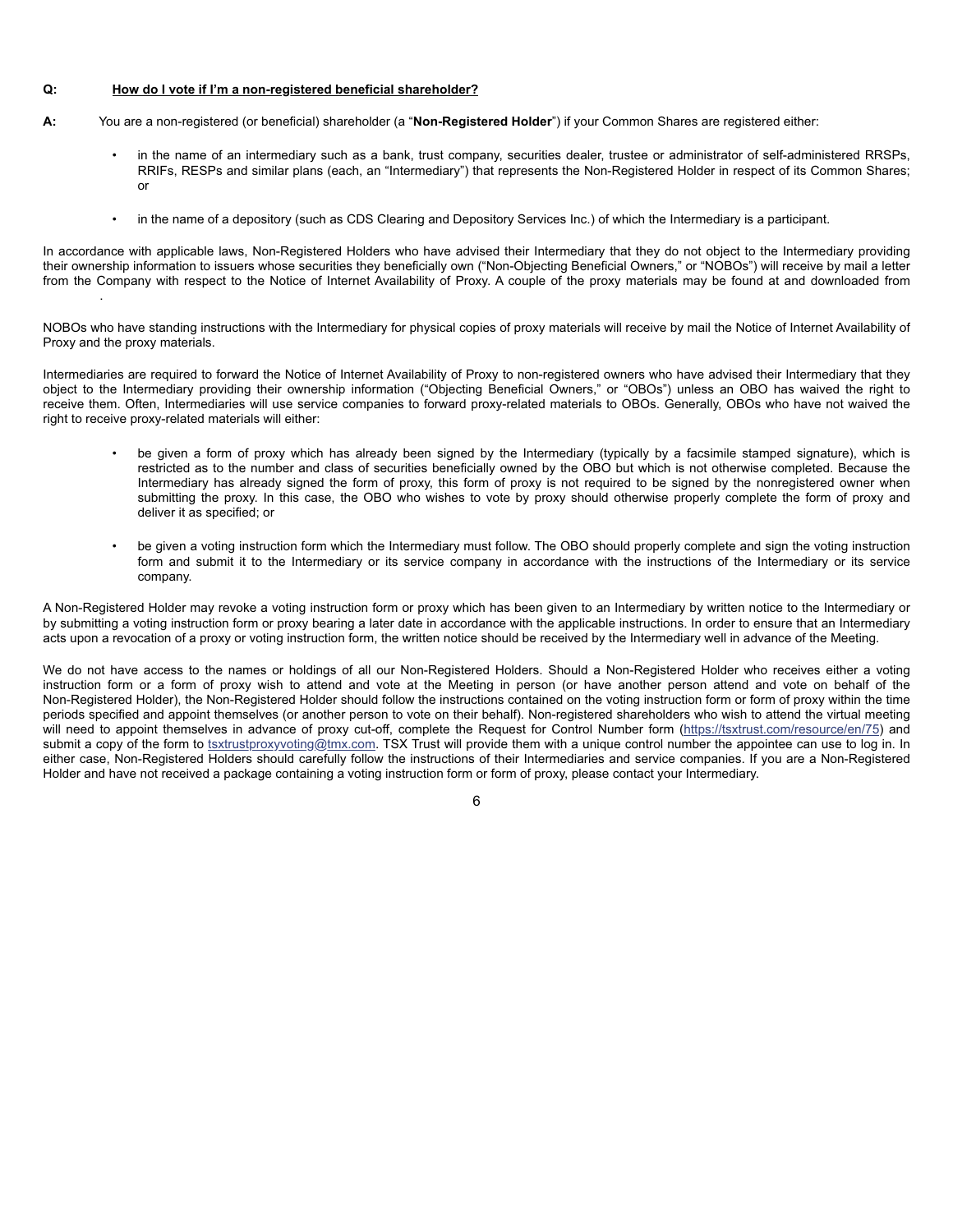#### **Q: What if amendments are made to the matter to be voted upon or if other matters are brought before the Meeting?**

**A:** The persons named in the form of proxy will have discretionary authority with respect to amendments or variations to matters identified in the Notice of Meeting and with respect to other matters which may properly come before the Meeting or any adjournment or postponement thereof, whether or not the amendment, variation or other matter that comes before the Meeting is routine, and whether or not the amendment, variation or other matter that comes before the Meeting is contested.

As of the date of this Circular, management of the Company and the Board know of no such amendment, variation or other matter expected to come before the Meeting. If any other matter properly comes before the Meeting, the persons named in the accompanying form of proxy will vote on such matter in accordance with their best judgment.

#### **Q: What are the tax consequences of the Domestication?**

#### **A:** *U.S. Federal Income Tax Considerations*

As discussed more fully under "U.S. Federal Income Tax Considerations" below, it is intended that the Domestication will constitute a tax-free reorganization within the meaning of Section 368(a)(l)(F) of the Internal Revenue Code of 1986, as amended (the "Code"). Assuming that the Domestication so qualifies, U.S. Holders (as defined in "U.S. Federal Income Tax Considerations" below) of Common Shares will be subject to Section 367(b) of the Code and, as a result:

A U.S. Holder of Common Shares whose Common Shares have a fair market value of less than \$50,000 USD on the date of the Domestication will not recognize any gain or loss and will not be required to include any part of Company's earnings in income.

A U.S. Holder of Common Shares whose Common Shares have a fair market value of \$50,000 USD or more, but who on the date of the Domestication owns (actually and constructively) less than 10% of the total combined voting power of all classes of Common Shares entitled to vote or less than 10% of the total combined value of all classes of Common Shares, will generally recognize gain (but not loss) on the deemed exchange of Common Shares pursuant to the Domestication. As an alternative to recognizing gain, such U.S. Holders may file an election to include in income, as a dividend, the "all earnings and profits amount" (as defined in the Treasury Regulations under Section 367) attributable to its Common Shares provided certain other requirements are satisfied.

A U.S. Holder of Common Shares whose Common Shares have a fair market value of \$50,000 USD or more, and who on the date of the Domestication owns (actually and constructively) 10% or more of the total combined voting power of all classes of Common Shares entitled to vote or 10% or more of the total value of shares of all classes of stock, will generally be required to include in income, as a dividend, the "all earnings and profits amount" (as defined in the Treasury Regulations under Section 367) attributable to its Common Shares provided certain other requirements are satisfied.

The Company has estimated its earnings and profits for the tax years from 2015, when the Company was formed, through 2021. Based on these estimates, the Company believes it has cumulative negative earnings and profits through 2021. However, there can be no assurance the IRS would agree with our earnings and profits calculations. If the IRS does not agree with our earnings and profits calculations, a shareholder may owe additional U.S. federal income taxes as a result of the Domestication. The Company intends to provide on the investor relations section of its website (https://akumin.com/investor-relations/) information regarding the Company's earnings and profits for the years 2015 through 2021, which will be updated to include 2022 (through the date of the Domestication) once the information is available. Currently, the Company anticipates that it will not generate positive earnings and profits in 2022 through the date of the Domestication. However, there can be no assurance that once all of the Company's activities through the date of the Domestication are considered, the Company's 2022 earnings and profits will remain negative.

As discussed further under "U.S. Federal Income Tax Considerations" below, the Company may become treated as a passive foreign investment company ("PFIC"), as defined in Section 1297. The determination of whether a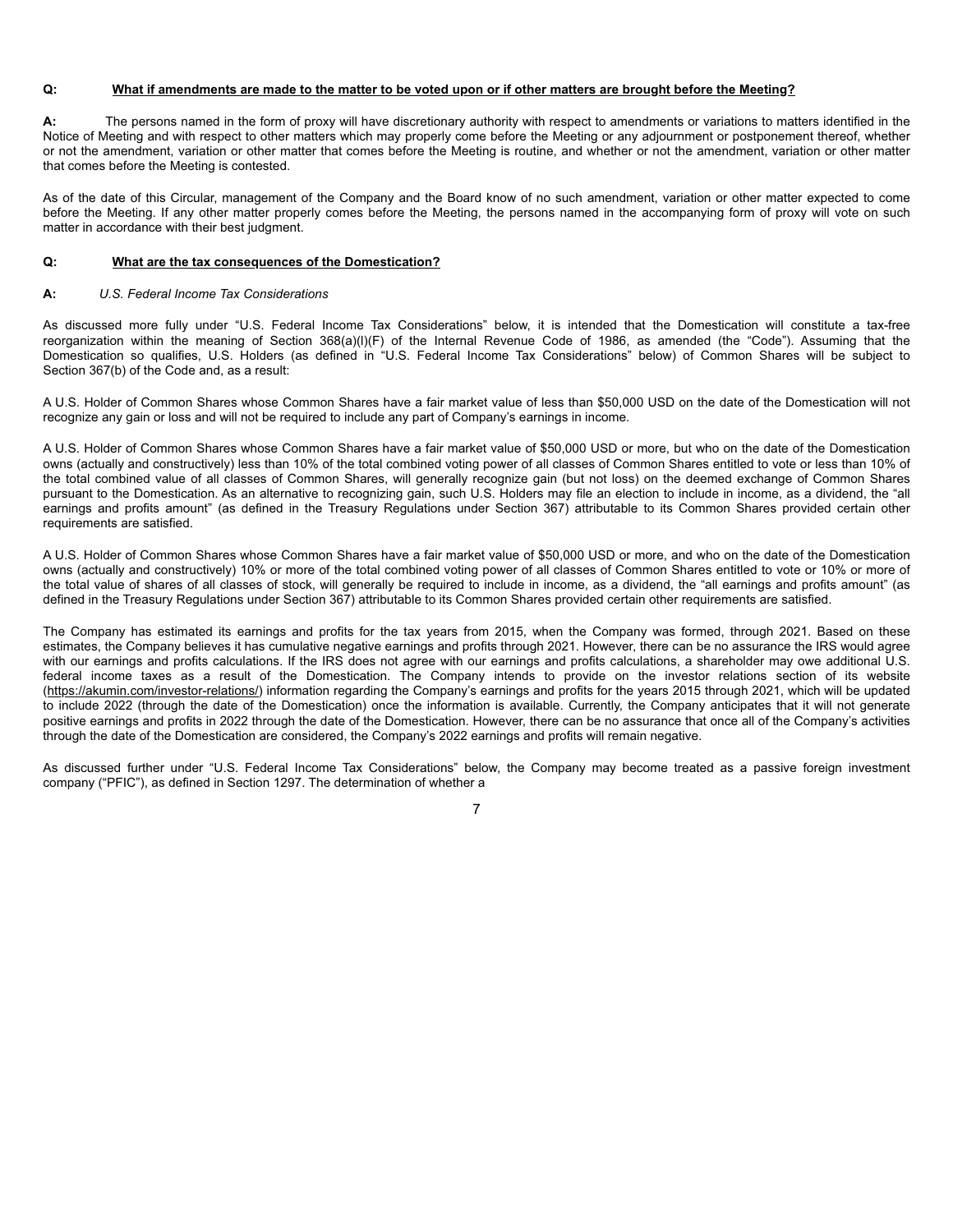foreign corporation is a PFIC is primarily factual, and there is little administrative or judicial authority on which to rely to make a determination. The Company believes that it was not a PFIC before 2022 and it does not anticipate that it will be a PFIC in 2022, but there can be no assurance that the Company will not become a PFIC in 2023. If the Company is considered a PFIC for U.S. federal income tax purposes, proposed Treasury Regulations, if finalized in their current form, would generally require U.S. Holders of Common Shares to recognize gain, if any, on the deemed exchange of the Common Shares pursuant to the Domestication unless such U.S. Holder has made certain tax elections with respect to such holder's Common Shares. The tax on any such gain would be imposed at the rate applicable to ordinary income and an interest charge would apply based on complex rules designed to offset the tax deferral to such holders on the undistributed earnings, if any, of the Company. It is not possible to determine at this time whether, in what form, and with what effective date, final Treasury Regulations under Section 1291(f) will be adopted. For a more complete discussion of the potential application of the PFIC rules to U.S. Holders as a result of the Domestication, see "U.S. Federal Income Tax Considerations" beginning on page 56 of this Circular.

Additionally, the Domestication may cause non-U.S. Holders (as defined in "U.S. Federal Income Tax Considerations" below) to become subject to U.S. federal income withholding taxes on any dividends paid in respect of such non-U.S. Holder's Common Shares subsequent to the Domestication.

The tax consequences of the Domestication are complex and will depend on a holder's particular circumstances. All holders are strongly urged to consult their tax advisor for a full description and understanding of the tax consequences of the Domestication, including the applicability and effect of U.S. federal, state, local and foreign income and other tax laws. For a more complete discussion of the U.S. federal income tax considerations of the Domestication, see "U.S. Federal Income Tax Considerations" beginning on page 56 of this Circular.

#### *Canadian Income Tax Considerations*

Under the Income Tax Act (Canada), the Domestication will cause the Company to cease to be resident in Canada and as a result the Company will be deemed to have a tax year end. The Company will also be deemed to have disposed of each of its properties immediately before its deemed year end for proceeds of disposition equal to the fair market value of such properties and to have reacquired such properties immediately thereafter at a cost amount equal to fair market value. The Company will be subject to income tax on any income and net taxable capital gains realized as a result of the deemed dispositions of its properties. The Company will also be subject to an additional "emigration tax" on the amount by which the fair market value, immediately before its deemed year end resulting from the Domestication, of all of the property owned by the Company, exceeds the total of certain of its liabilities and the paid-up capital of all the issued and outstanding shares of the Company immediately before the deemed year end. Management of the Company has advised that, in its view and as of the date hereof, (i) the fair market value of the property of the Company does not exceed the adjusted cost base of such property and (ii) the aggregate of the paid-up capital of the shares and the liabilities of the Company is not less than the aggregate fair market value of all of the property of the Company. Accordingly, management of the Company expects that the deemed disposition of the Company's properties that will occur on the Domestication will not result in any taxable income to the Company under Part I of the Income Tax Act (Canada) and that the Domestication will not result in any liability for emigration tax.

Shareholders who are resident in Canada for purposes of the Income Tax Act (Canada) will not be considered to have disposed of their Common Shares as a result of the Domestication. If a Canadian resident shareholder sells or otherwise disposes of Common Shares following the Domestication, such shareholder will realize a capital gain (or a capital loss) equal to the amount by which the proceeds of disposition for the Common Shares exceed (or are exceeded by) the aggregate of the adjusted cost base of such Common Shares and any reasonable costs of disposition.

The foregoing is a brief summary of the principal income tax considerations only and is qualified in its entirety by the more detailed description of income tax considerations in the "Canadian Income Tax Considerations" section of this Circular, which shareholders are urged to read. This summary does not discuss all aspects of Canadian tax consequences that may apply in connection with the Domestication. Shareholders should consult their own tax advisors as to the tax consequences of the Domestication applicable to them.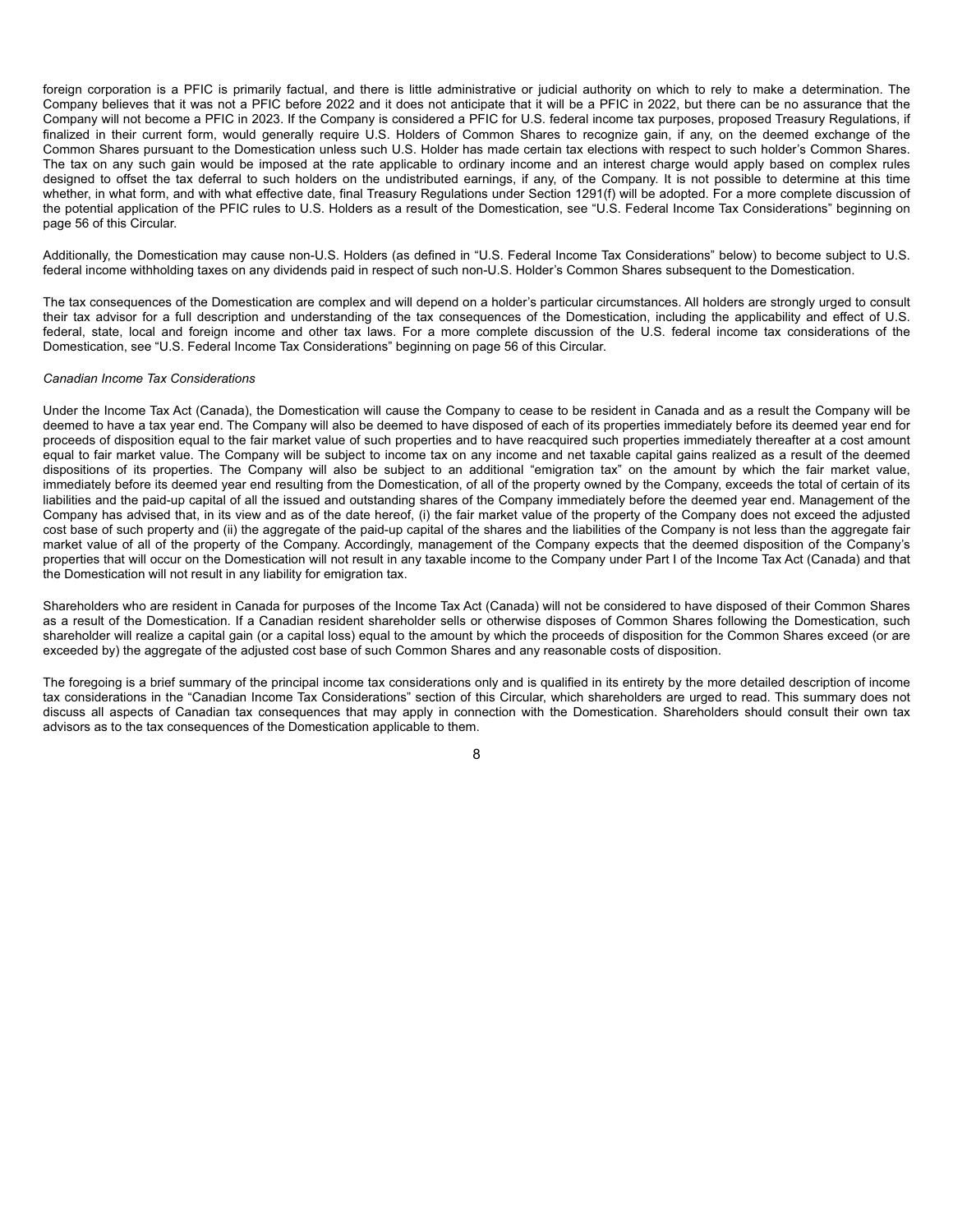#### **Q. How many Common Shares are entitled to vote?**

**A:** As of the Record Date, there were 89,516,513 Common Shares entitled to be voted at the Meeting. Each registered shareholder has one (1) vote for each Common Share held at the close of business on the Record Date.

#### **Q: What vote is required to approve each proposal?**

**A:** The election of directors and the appointment of auditors will each be determined by a majority of votes cast at the Meeting by proxy or in person. The Domestication Resolution and the Consolidation Resolution will be approved by the affirmative vote of not less than two thirds of the votes cast at the Meeting by proxy or in person. Under the articles of the Company (the "Articles"), if there is a tie, the Chair of the Meeting does not cast the deciding vote. Abstentions from voting and broker non-votes will not be counted and will have no effect on the approval of matters to be considered at the Meeting. A "broker non-vote" occurs when a broker does not vote on some matter on the form of proxy because the broker does not have discretionary voting power for that particular item and has not received instructions from the beneficial owner.

#### **Q: Who counts the votes?**

**A:** The Company's transfer agent, TSX Trust, counts and tabulates the proxies.

#### **Q: If I need to contact the transfer agent, how do I reach them?**

- **A:** For general shareholder enquiries, you can contact the transfer agent:
	- by mail at:

TSX Trust Company Attention: Proxy Department 100 Adelaide Street West, Suite 301 Toronto ON M5H 4H1;

- by telephone within Canada and the United States toll-free at 1-866-600-5869, and from all other countries,at 1-416-342-1091;
- by fax at 416-595-9593; or
- by email at tsxtis@tmx.com.

#### **Q: How can I obtain additional information about the Company?**

**A:** Financial Information is provided in our Annual Report on Form 10-K for the year ended December 31, 2021, and all amendments thereto (the "Form 10-K"), can be found under the Company's name on the System for Electronic Document Analysis and Retrieval ("SEDAR") at www.sedar.com, on the Securities and Exchange Commission's ("SEC") Electronic Data Gathering, Analysis, and Retrieval System ("EDGAR") at www.sec.gov, or on our website at www.akumin.com. We will furnish to any shareholder, upon written request, any exhibit described in the list accompanying the Form 10-K without charge. Any such requests should include a representation that the shareholder was the beneficial owner of Common Shares on the Record Date, and should be directed to Akumin Inc., Attention: Investor Relations, 8300 W Sunrise Blvd., Plantation, Florida, 33322 or email info@akumin.com. You may also access the exhibits described in the Form 10-K through the SEC website at www.sec.gov.

We are subject to the reporting requirements of the Securities Exchange Act of 1934, as amended (the "Exchange Act"), which requires that we file reports, proxy statements and other information with the SEC. The SEC maintains a website on the Internet that contains reports, proxy and information statements and other information regarding registrants, including us, that file electronically with the SEC. The SEC's website address is www.sec.gov.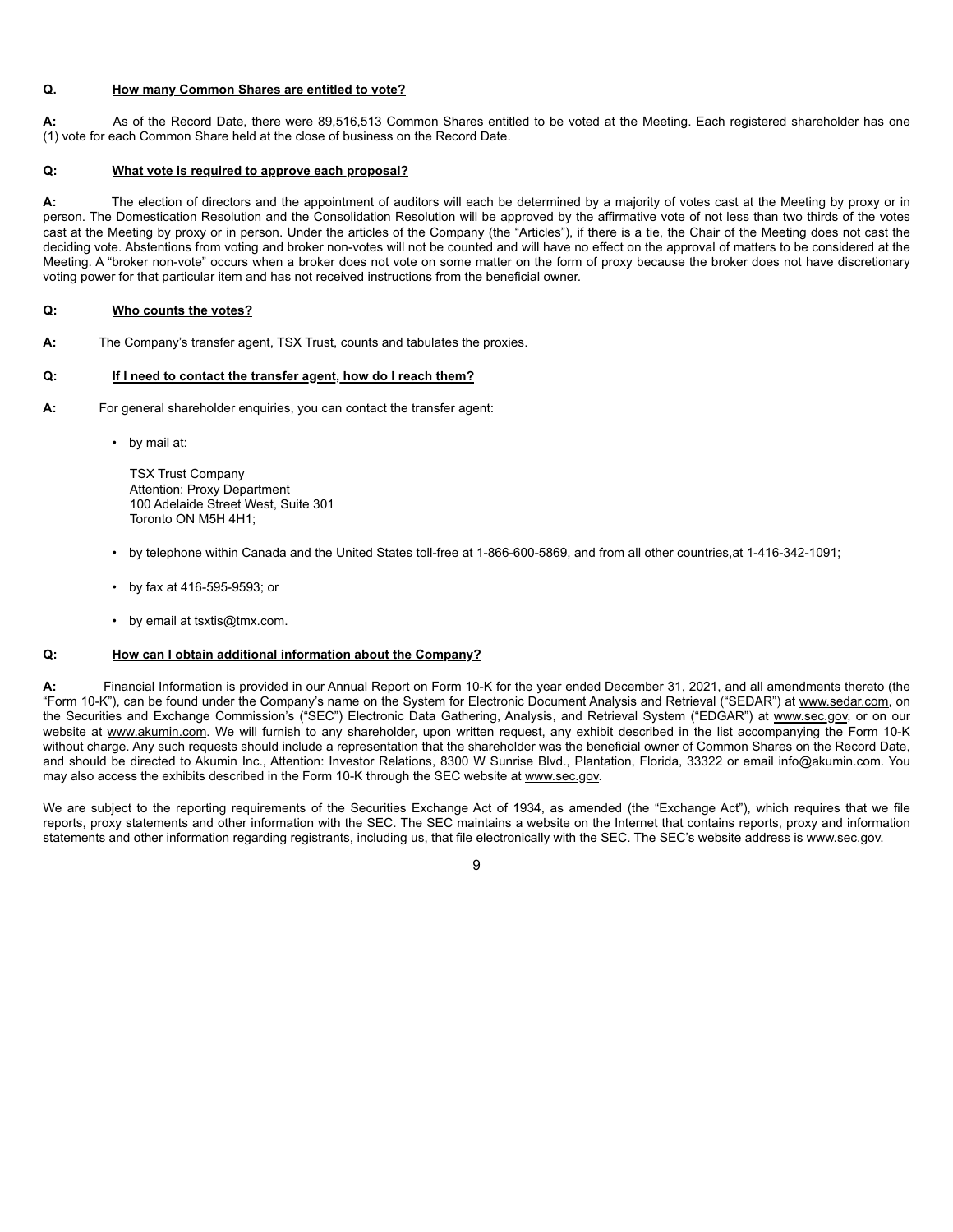## **SUMMARY**

This summary highlights selected information appearing elsewhere in this Circular, and does not contain all the information that you should consider in making a decision with respect to the proposal described in this Circular. You should read this summary together with the more detailed information incorporated by reference into this Circular, including our financial statements and the related notes incorporated by reference into this Circular from our Annual Report on Form 10-K for the year ended December 31, 2021, as amended, as well as the exhibits attached hereto. You should carefully consider, among other things, the matters discussed in "*Risk Factors*" and "*Management's Discussion and Analysis of Financial Condition and Results of Operations*" which are included in this Circular or are incorporated by reference into this Circular. You should read this Circular and the documents incorporated by reference into this Circular in their entirety.

All of the dollar amounts in this Circular are expressed in U.S. dollars, except where otherwise indicated. References to "dollars" or "\$" are to U.S. dollars, and any references to "CAD\$" are to Canadian dollars.

#### **Akumin Inc. 8300 W. Sunrise Boulevard Plantation, Florida 33322 (844) 730-0050**

Akumin Inc. (together with its subsidiaries, "we", "us", "our" or the "Company") is a corporation existing under the Ontario Business Corporations Act (the "OBCA"). Akumin was formed on August 12, 2015 through an amalgamation of two companies incorporated under the OBCA. The Company provides services to U.S. hospitals, health systems and physician groups, with solutions addressing outsourced radiology and oncology service line needs. We provide fixed-site outpatient diagnostic imaging services through a network of more than 200 owned and/or operated imaging locations; and outpatient radiology and oncology services and solutions to approximately 1,000 hospitals and health systems across 46 states. Akumin's imaging procedures include MRI, CT, positron emission tomography (PET and PET/CT), ultrasound, diagnostic radiology (X-ray), mammography, and other interventional procedures; Akumin's cancer care services include a full suite of radiation therapy and related offerings.

#### **The Meeting; Shareholders Entitled to Vote; Quorum; Required Vote (see pages 23 and 24)**

The Meeting of the Shareholders will be held on June 30, 2022 at 10:00 a.m. (Eastern time) electronically only through a virtual meeting portal hosted by TSX Trust Company at https://virtual-meetings.tsxtrust.com/1354. The meeting ID is "1354" and password is "akumin2022". At the Meeting, the Company's shareholders will be asked to:

- 1. To elect the directors of the Company who will serve until the end of the next annual meeting of shareholders;
- 2. To appoint the Company's external auditors, Ernst & Young LLP, who will serve until the end of the next annual meeting of shareholders or until a successor is appointed by the Board, and to authorize the members of the Audit Committee of the Company to fix such auditor's remuneration;
- 3. To consider and, if deemed advisable, pass a special resolution (the "Domestication Resolution") authorizing the Board, in its sole discretion, to change our jurisdiction of incorporation from the province of Ontario to the State of Delaware in the United States of America through the adoption of a certificate of corporate domestication and a new certificate of incorporation (the "Domestication");
- 4. To consider and, if deemed advisable, pass a special resolution (the "Consolidation Resolution") authorizing the Board, in its sole discretion, to consolidate the Common Shares on the basis of a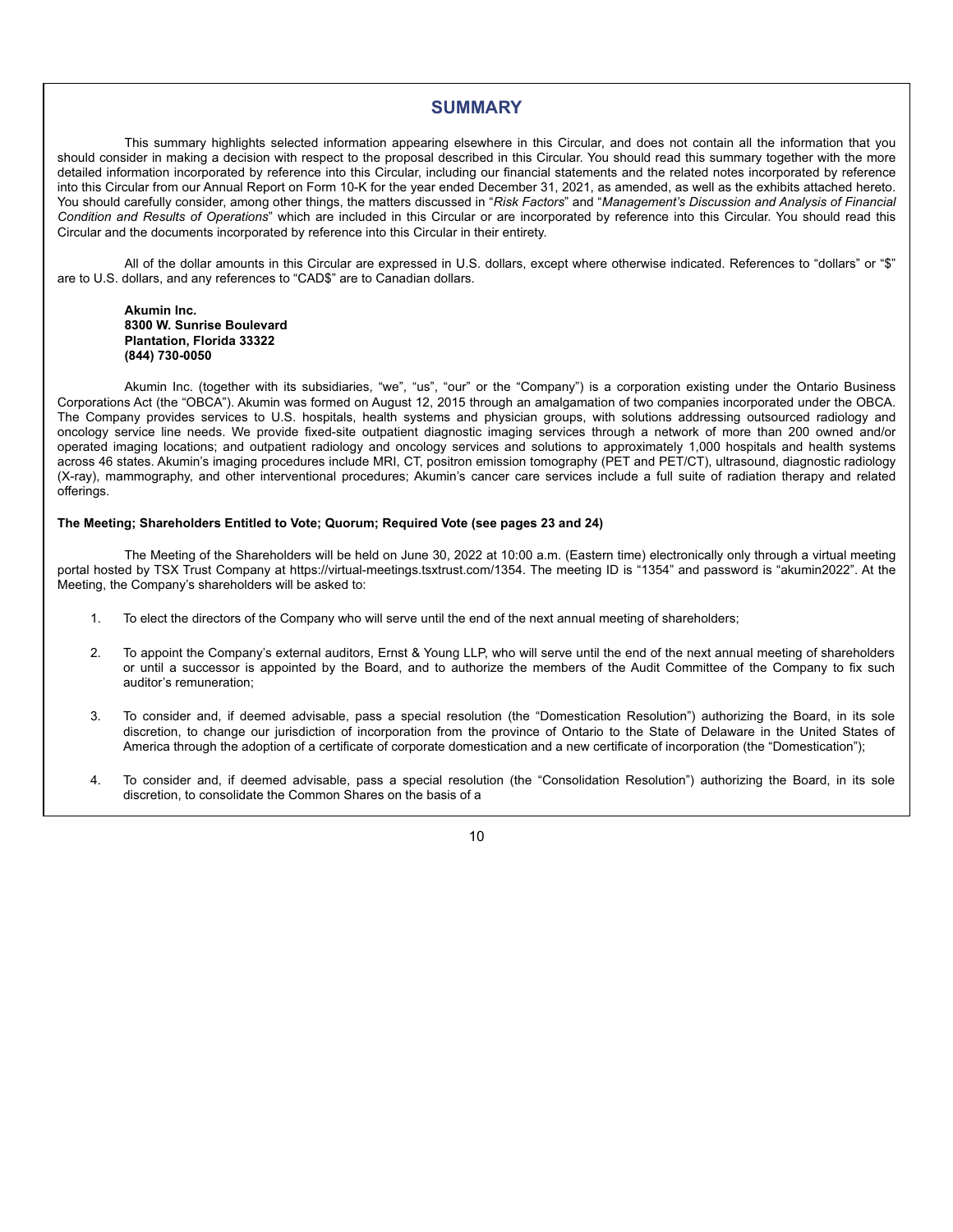consolidation ratio of one new Common Share for up to every four old Common Shares, to be determined at Board's discretion, and to amend the Company's articles accordingly (the "Consolidation"); and

5. To transact other business that may properly be brought before the Meeting or any adjournment(s) or postponement(s) thereof.

Our authorized share capital structure consists of an unlimited number of shares of the following classes (all classes are without nominal or par value): common shares and preferred shares. No preferred shares have been issued to date. As of the close of business on May 16, 2022, the record date for the Meeting (the "Record Date"), 89,516,513 Common Shares were outstanding and entitled to vote at the Meeting. Each Common Share is entitled to one (1) vote. The Common Shares are listed on the Toronto Stock Exchange (the "TSX") and the Nasdaq Stock Exchange (the "NASDAQ") under the symbol "AKU."

Only shareholders of record at the close of business on the Record Date are entitled to notice of the Meeting and to vote at the Meeting or any adjournment or postponement thereof.

A quorum is required in order for the Meeting to be properly constituted. The quorum for any meeting of shareholders is two who are, or who represent by proxy, shareholders who, in the aggregate, hold at least one third of the Common Shares entitled to be voted at the Meeting.

The election of directors and the appointment of auditors will each be determined by a majority of votes cast at the Meeting by proxy or in person. The Domestication Resolution and the Consolidation Resolution will each require approval by the affirmative vote of not less than two thirds of the votes cast at the Meeting by proxy or in person.

**The Board has unanimously approved the forms of Domestication Resolution and Consolidation Resolution and the other proposals described in this Circular and has unanimously resolved to submit such proposals to the Company's shareholders. The Board recommends that you vote "FOR" the election of each of the director nominees, "FOR" the appointment of Ernst & Young LLP, "FOR" the adoption of the Domestication Resolution, and "FOR" the adoption of the Consolidation Resolution.**

#### **Stock Ownership of Directors and Executive Officers**

As of the Record Date, the directors and executive officers of the Company beneficially owned and were entitled to vote 16,974,382 shares of the Company's Common Shares, which represent approximately 18.17% of Company's Common Shares outstanding on that date.

#### **Risk Factors (see page 16)**

In evaluating the Domestication Resolution and the Consolidation Resolution, you should carefully read this Circular and especially consider the factors discussed in the section titled "*Risk Factors*" beginning on page 16 of this Circular.

#### **Continuation of the Company from the Province of Ontario to the State of Delaware (see page 53)**

The Board believes it to be in the Company's best interests and in the best interests of its shareholders, to have discretion to change the jurisdiction of incorporation of the Company from the province of Ontario to the State of Delaware (the "Domestication") pursuant to a "continuance" effected in accordance with Section 181 of the Ontario *Business Corporations Act* ("OBCA"), also referred to as a "domestication" under Section 388 of the *General Corporation Law of the State of Delaware* ("DGCL"). Shareholders are being asked to consider and, if thought fit, to pass a special resolution (the "Domestication Resolution") authorizing the Board, in its sole discretion, to determine whether to implement the Domestication, and if the Board so determines to proceed therewith, to implement the Domestication and file a certificate of corporate domestication and a related certificate of incorporation of Akumin Inc. as the successor to the Company incorporated under the DGCL.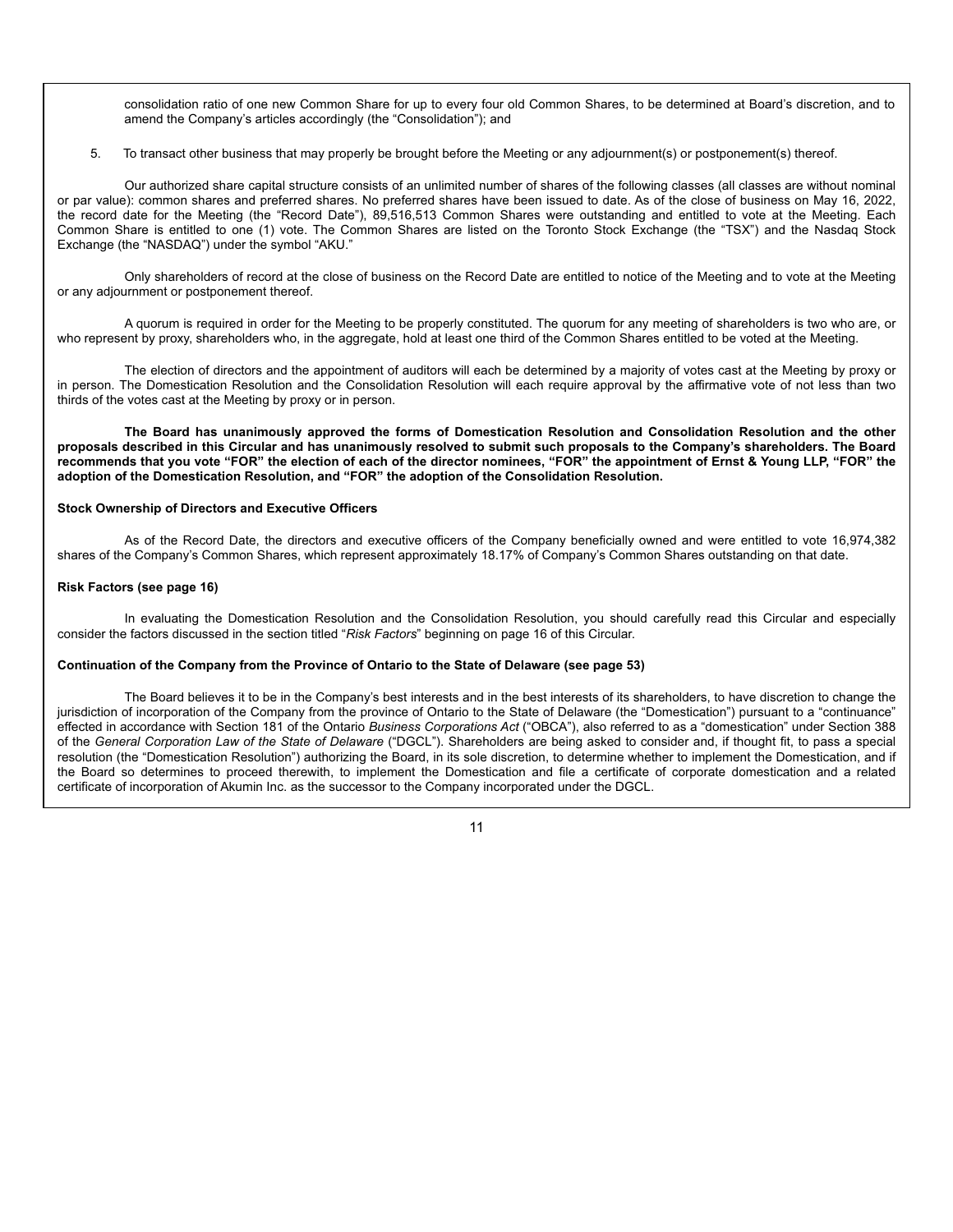If the Domestication Resolution is approved by the shareholders, the Domestication would only be implemented upon a determination by the Board that it is in the best interest of the Company and the shareholders at that time. In connection with any determination to implement the Domestication, the Board will set the timing for such Domestication. Although it is the current intention of the Board to proceed with the Domestication, it has no obligation to do so and will have no liability associated with any decision as to whether or not to proceed with the Domestication.

If the Domestication Resolution is approved by the shareholders and the Board so determines to proceed with the Domestication, the Domestication will be effective on the date set forth in the certificate of corporate domestication and the certificate of incorporation, as filed with the office of the Secretary of State of the State of Delaware. Thereafter, the Company will be subject to the certificate of incorporation filed in Delaware. Proposed forms of the certificate of corporate Domestication, the certificate of incorporation and by-laws that will be adopted by the Company are set out in Appendices B, C and D, respectively.

#### *Regulatory Approvals for the Domestication; Canadian and US Securities Laws and Stock Exchange Implications (see page 54)*

Should the Board be granted the discretion requested for the Domestication and the Board so determines to proceed therewith, we anticipate that we will file with the Secretary of State of the State of Delaware a certificate of corporate domestication and a certificate of incorporation pursuant to Section 388 of the DGCL, and that we will be domesticated in Delaware on the effective date of such filings.

The Domestication will not otherwise interrupt our corporate existence, our operations or the trading market of our Common Shares. Subject to the completion of the Consolidation, each outstanding Common Share at the time of the Domestication will remain issued and outstanding as a Common Share after our corporate existence is continued from Ontario under the OBCA and domesticated in Delaware under the DGCL. Following the completion of the Domestication, our Common Shares will continue to be listed on the TSX and the NASDAQ under the symbol "AKU." The Company will continue to be subject to the rules and regulations of the TSX and the NASDAQ and the obligations imposed by each securities regulatory authority in the United States and Canada. The Company will continue to file periodic reports with applicable securities regulatory bodies.

#### *Effects of Change of Jurisdiction (see page 54)*

The Domestication will not interrupt our corporate existence or operations. Subject to the completion of the Consolidation, each outstanding Common Share or Warrant at the time of the Domestication will remain issued and outstanding as a Common Share or Warrant, as applicable, after our corporate existence is continued from Ontario under the OBCA and domesticated in Delaware under the DGCL.

While the rights and privileges of shareholders of a Delaware corporation are, in many instances, comparable to those of shareholders of an OBCA corporation, there are certain differences. Attached as Appendix F to this Circular is a summary of the most significant differences in shareholder rights. This summary is not intended to be complete and is qualified in its entirety by reference to the DGCL, the OBCA and the governing corporate instruments of the Company. Shareholders should consult their legal advisors regarding all of the implications of the transactions contemplated in the Domestication Resolution.

#### *Principal Reasons for the Domestication (see page 53)*

The Company believes the Domestication will reduce operating expenses and transactional inefficiencies that currently result from being subject to Canadian corporate laws despite having no operations in Canada. The Company chose the State of Delaware to be its domicile because the more favorable corporate environment afforded by Delaware will help it compete effectively in raising the capital necessary for it to continue to implement its strategic plan. For many years, Delaware has followed a policy of encouraging public companies to incorporate in the state by adopting comprehensive corporate laws that are revised regularly in response to developments in modern corporate law and changes in business circumstances. The Delaware courts are known for their considerable expertise in dealing with complex corporate issues and providing predictability through a substantial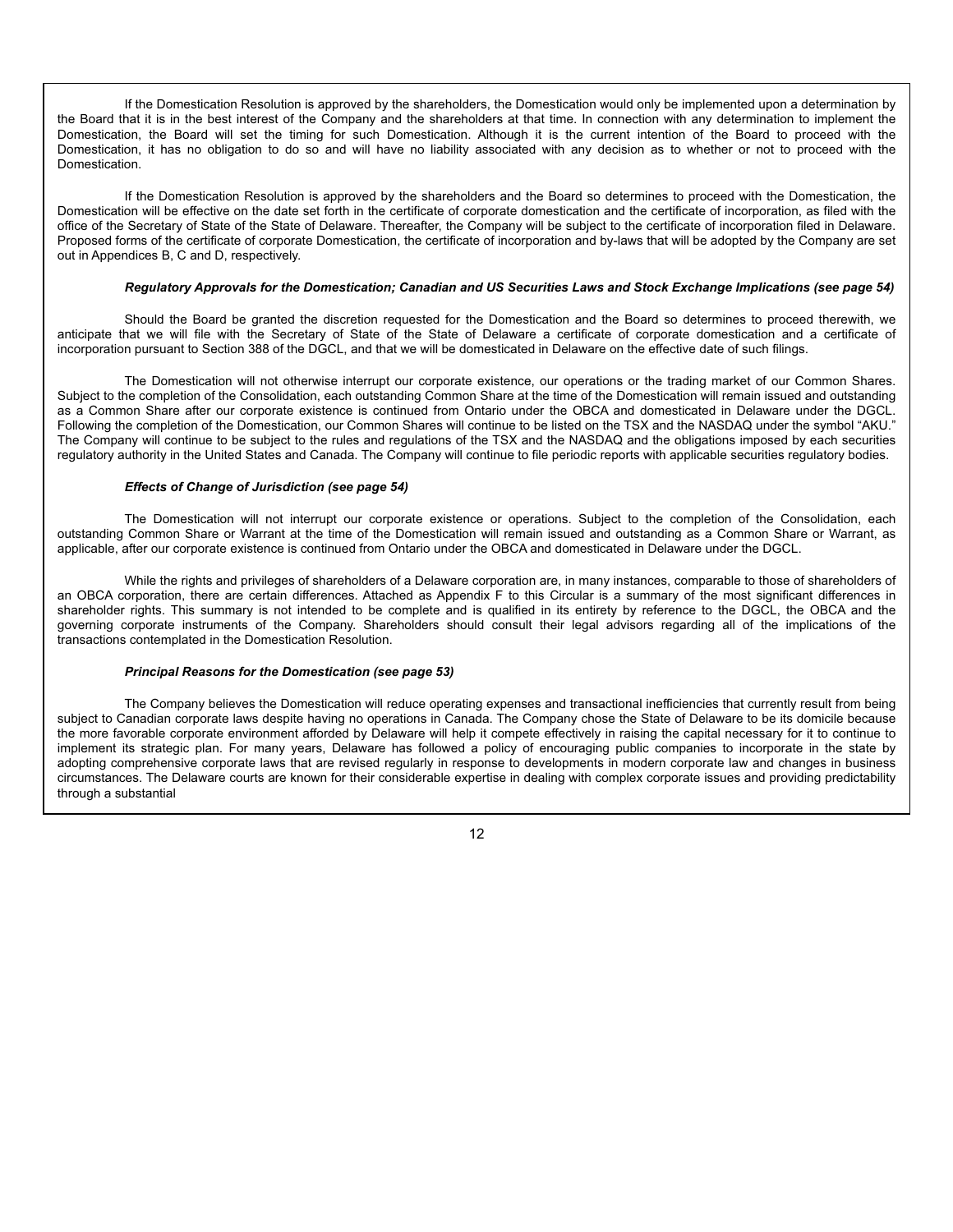body of case law construing Delaware's corporate law. Coupled with an active bar known for continually assessing and recommending improvements to the DGCL, these factors add greater certainty in complying with fiduciary responsibilities and assessing risks associated with conducting business. In considering its recommendation in favor of the Domestication, our Board weighed our estimated tax liability, which we do not consider to be material, arising from this transaction against our potential tax liability, which we believe could be material, that might arise were we to not undertake the Domestication. See "U.S. Federal Income Tax Considerations" and "Canadian Income Tax Considerations."

Currently, as a non-U.S. corporation, the Company may become treated as a passive foreign investment company ("PFIC"), as defined in Section 1297 of the Internal Revenue Code of 1986, as amended (the "Code"). PFIC status is a factual determination made for each taxable year on the basis of a company's composition of its "active" versus "passive" income and its "active" versus "passive" assets for such year. The Company believes that it was not a PFIC before 2022 and it does not anticipate that it will be a PFIC in 2022, but there can be no assurance that the Company will not become a PFIC in 2023. If the Company were to become classified as a PFIC, which is possible in the future, U.S. investors in our shares may incur a significantly increased U.S. income tax liability on gains, if any, recognized on the sale or other disposition of the Company's shares and on the receipt of distributions on the Company's shares. Following the Domestication, the Company will cease to be subject to the PFIC rules because the Company will no longer be a non-U.S. corporation.

For the reasons set forth above, our Board believes that the estimated benefits of Domestication currently outweigh any potential detriments, which we do not consider to be material, resulting from the Domestication.

#### *Tax Consequences of the Domestication (see pages 56 and 63)*

See "U.S. Federal Income Tax Considerations" and "Canadian Income Tax Considerations" in "Proposal 3 – Domestication" for important information regarding tax consequences relating to the Domestication.

Shareholders should consult their own tax advisors for advice with respect to the tax consequences to them of the Domestication in their particular circumstances, including the application and effect of the income and other tax laws of any country, province, state or local tax authority.

#### *Accounting Treatment of the Domestication (see page 56)*

As a result of the Domestication, pursuant to Section 388 of the DGCL, the Company will continue its existence under the DGCL as a corporation incorporated in the State of Delaware. The Company's business, assets and liabilities and its subsidiaries, on a consolidated basis, as well as its principal location and fiscal year, will be the same immediately after the Domestication as they were immediately prior to the Domestication. Accordingly, the Company does not believe there will be any accounting effects as a result of the Domestication.

#### *Shareholder Approval of Domestication (see page 68)*

Shareholders will be asked at the Meeting to pass the Domestication Resolution authorizing the Board, in its sole discretion, to effect the Domestication.

Shareholders are entitled to dissent from the Domestication Resolution. See "*Dissenting Rights of Shareholders*" for a discussion of such rights.

If the Domestication Resolution is approved by the shareholders, the Domestication would only be implemented upon a determination by the Board that it is in the best interest of the Company and the shareholders at that time. In connection with any determination to implement the Domestication, the Board will set the timing for such Domestication. Although it is the current intention of the Board to proceed with the Domestication, it has no obligation to do so and will have no liability associated with any decision as to whether or not to proceed with the Domestication.

The persons named in the enclosed form of proxy intend to vote at the meeting in favor of the Domestication Resolution. The complete text of the Domestication Resolution is attached as Appendix A.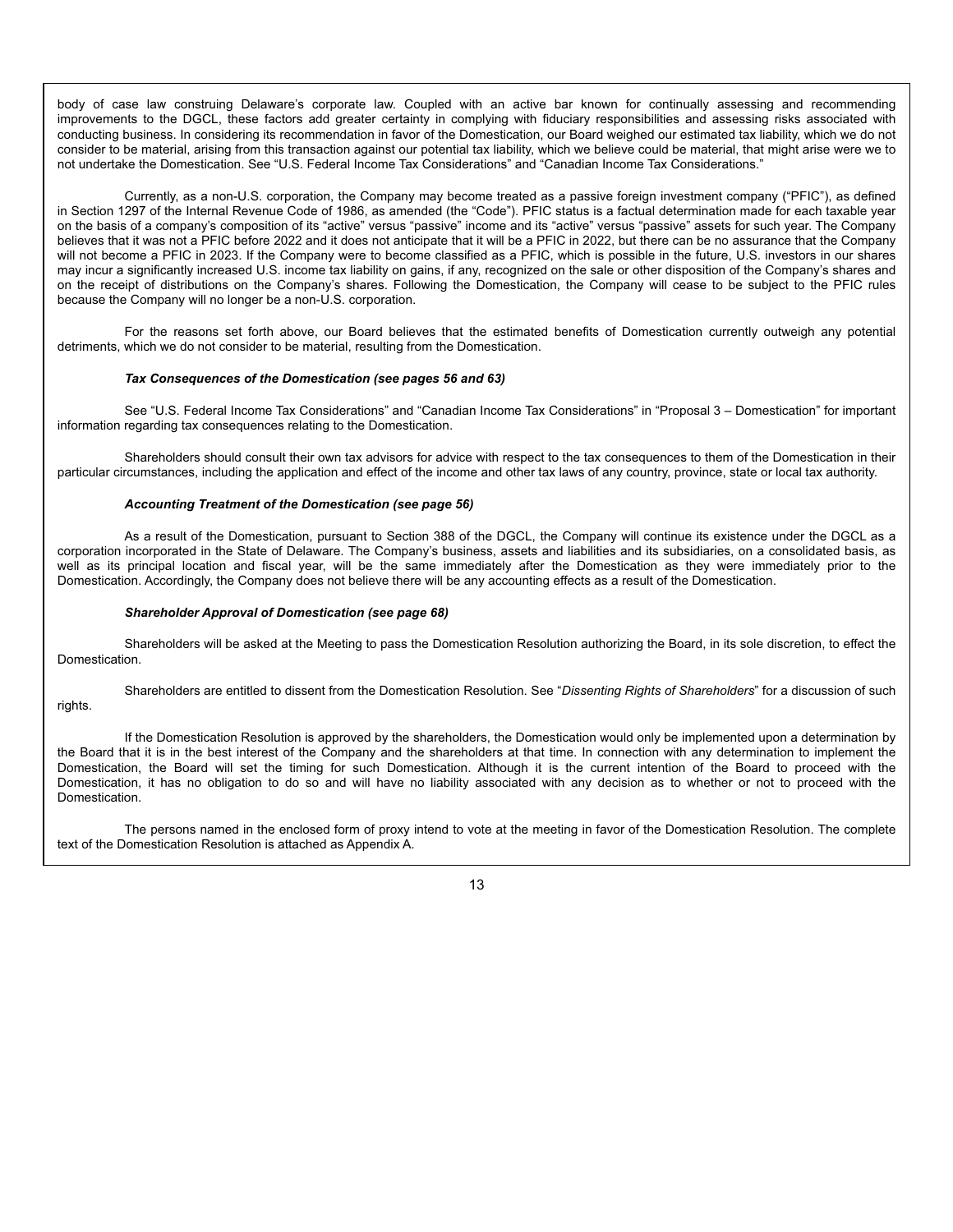#### *Dissent Rights of Shareholders to the Domestication (see page 56)*

Registered shareholders have the right to dissent to the Domestication Resolution pursuant to Section 185 of the OBCA. It is recommended that any shareholder wishing to avail itself of its dissent rights seek legal advice, as failure to comply strictly with the provisions of Section 185 of the OBCA may prejudice any such rights. This summary is expressly subject to Section 185 of the OBCA, the text of which is reproduced in its entirety in Appendix hereto. See "*Dissenting Rights of Shareholders*."

#### **Consolidation of the Common Shares (see page 70)**

The Board believes that a consolidation of the current number of outstanding Common Shares may be of benefit to the Company. Shareholders are being asked to consider and, if thought fit, to pass the Consolidation Resolution authorizing the Board, in its sole discretion, to effect the Consolidation. Notwithstanding approval of the Consolidation Resolution by shareholders of the Company, the Board may, in its sole discretion, abandon the Consolidation Resolution without further approval or action by or prior notice to shareholders.

#### *Principal Effects of the Consolidation (see page 70)*

If the Board decides to proceed with the Consolidation at the time they deem appropriate, the principal effects of the Consolidation would include the following:

(a) the fair market value of each Common Share may increase and will, in part, form the basis upon which further Common Shares or other securities of the Company will be issued (recognizing that the Board may elect to consolidate on the basis of a lesser ratio that it deems appropriate);

(b) the current number of issued and outstanding Common Shares would be reduced proportionally based on the ratio ultimately determined by the Board within the proposed range, which, based on the number of issued and outstanding Common Shares as at the Record Date, being 89,516,513 Common Shares, and the ratio ultimately determined by the Board, would result in such number of post-Consolidation Common Shares as further described in this Circular;

(c) the exercise prices and the number of Common Shares issuable upon the exercise or deemed exercise of any stock options or other convertible or exchangeable securities of the Company will be automatically adjusted based on the consolidation ratio selected by the Board and the Common Shares reserved for issuance pursuant to the Company's Amended and Restated Restricted Share Unit Plan, adopted as of November 14, 2017 (the "RSU Plan"), and the Amended and Restated Stock Option Plan, adopted as of November 14, 2017 (the "Option Plan"), would also be consolidated on a proportionate basis;

(d) the exercise prices and the number of the Common Shares issuable upon the exercise of each warrant will be automatically proportionately adjusted based on the consolidation ratio selected by the Board pursuant to the warrant agreement and the related warrant certificate;

(e) as the Company currently has an unlimited number of Common Shares authorized for issuance, the Common Share Consolidation will not have any effect on the number of Common Shares of the Company that remain available for future issuances.

#### *Principal Reasons for the Consolidation (see page 70)*

The Consolidation should enable the Company to satisfy certain minimum trading price requirements for the Common Shares to remain listed on the NASDAQ. The Board also believes that the Consolidation could result in broader interest and demand from those institutional and other investors that have internal guidelines and policies discouraging or prohibiting investments in lower priced shares.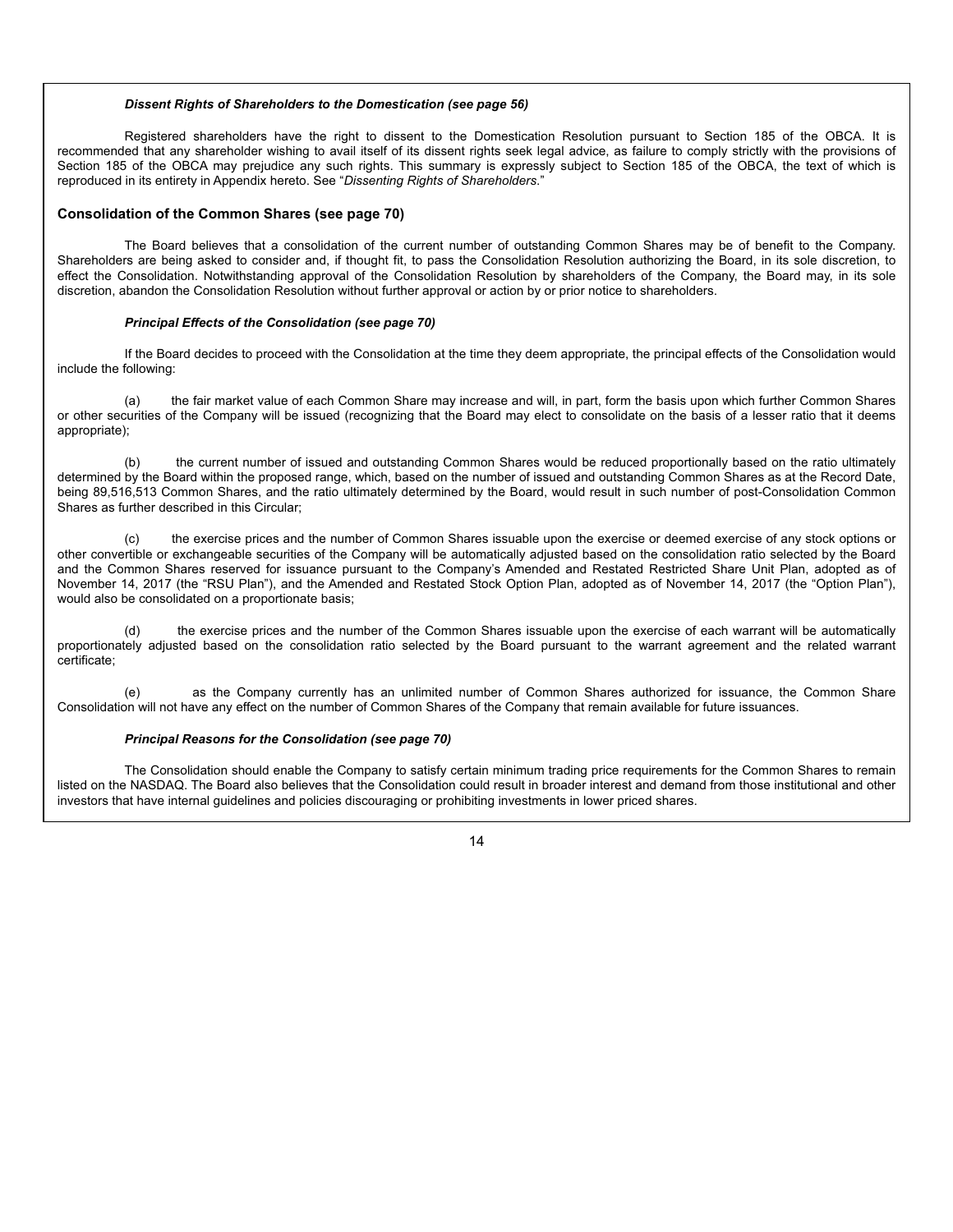#### *Regulatory Approvals for Consolidation (see page 73)*

In order to complete the Consolidation, regulatory approval from the TSX and NASDAQ may be required and temporary suspension of trading of the Common Shares may take place. If the special resolution is approved by the shareholders and the Board decides to implement the Consolidation before the completion of the Domestication, the Company will file articles of amendment pursuant to the OBCA to amend the articles of the Company and the Consolidation will become effective on the date shown in the certificate of amendment issued pursuant to the OBCA.

#### *Tax Consequences of the Consolidation (see pages 71 and 72)*

See "U.S. Federal Income Tax Considerations" and "Canadian Income Tax Considerations" in "Proposal 4 – Common Share Consolidation" for important information regarding tax consequences relating to the Consolidation.

Shareholders should consult their own tax advisors for advice with respect to the tax consequences to them of the Consolidation in their particular circumstances, including the application and effect of the income and other tax laws of any country, province, state or local tax authority.

#### *Shareholder Approval of Consolidation (see page 73)*

Shareholders will be asked at the Meeting to pass a special resolution (the "Consolidation Resolution") authorizing the Company to effect the Consolidation as described herein.

If the special resolution is approved by the shareholders, the Consolidation would only be implemented upon a determination by the Board that it is in the best interest of the Company and the shareholders at that time. In connection with any determination to implement the Consolidation, the Board will set the timing for such Consolidation. The Company will publicly release the timetable for the Consolidation when it is finalized. Although it is the current intention of the Board to proceed with the Consolidation, it has no obligation to do so and will have no liability associated with any decision as to whether or not to proceed with the Consolidation.

The persons named in the enclosed form of proxy intend to vote at the meeting in favor of the Consolidation Resolution. The complete text of the Consolidation Resolution is attached as Appendix A.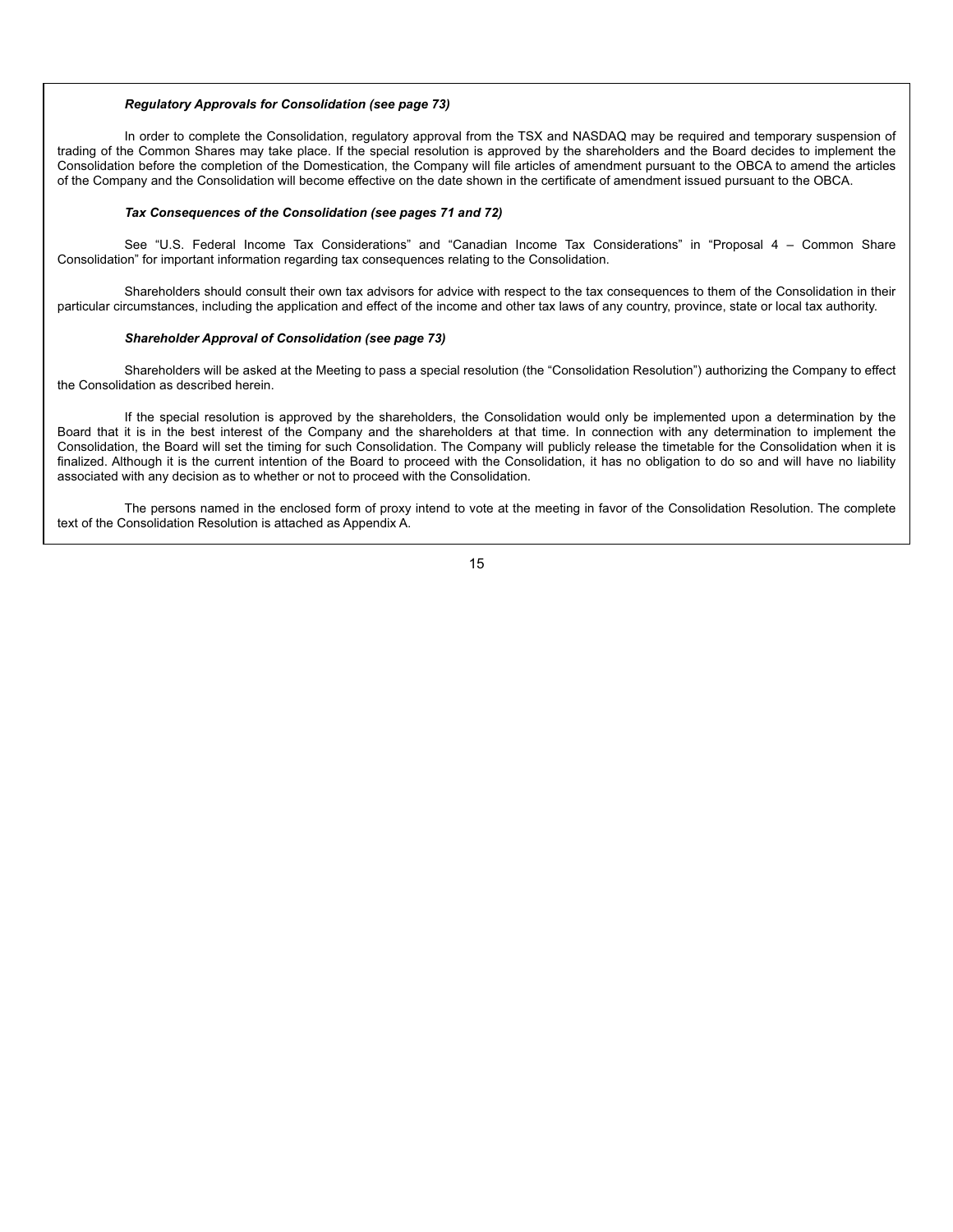## **RISK FACTORS**

*An investment in shares of the Company's common stock is subject to a number of risks. Prior to making any decision as to whether or not to vote in favor of the Domestication Resolutions and the Consolidation Resolutions, shareholders should carefully consider risk factors associated with holding shares of the Company's common stock, the Company's business and the industry in which it operates, together with all other information contained in this Circular, including, in particular the risk factors described below.*

*You should carefully consider the following factors as well as the other information contained in and incorporated by reference into this Circular, and specifically, the factors described in the section entitled "Item 1A. Risk Factors" in the Annual Report on Form 10-K of the Company for the year ended December 31, 2021, as amended. For information about the Company's filings incorporated by reference in this Circular, see the section entitled "Where You can Find Additional Information."*

## **Risks relating to the Domestication**

#### *The rights of our shareholders under Ontario law will differ from their rights under Delaware law, which will, in some cases, provide less protection to shareholders following the Domestication.*

Upon consummation of the Domestication, our shareholders will become stockholders of a Delaware corporation. There are material differences between the OBCA and the DGCL and our current articles and proposed charter and by-laws. For example, under Ontario law, many significant corporate actions such as amending a corporation's articles of incorporation, certain amalgamations (other than with a direct or indirect wholly-owned subsidiary), continuances, and sales, leases or exchanges of all or substantially all the property of a corporation other than in the ordinary course of business, and other corporate actions such as liquidations, dissolutions and (if ordered by a court) arrangements and consummating a merger require the approval of at least two-thirds of the votes cast by shareholders, whereas under Delaware law, all that is required is a simple majority of the total voting power of all of those entitled to vote on the matter. Furthermore, shareholders under Ontario law are entitled to dissent with respect to a number of extraordinary corporate actions, including an amalgamation with another unrelated corporation, certain amendments to a corporation's articles of incorporation or the sale of all or substantially all of a corporation's assets, whereas under Delaware law, stockholders are only entitled to appraisal rights for certain mergers or consolidations. As shown by the examples above, if the Domestication is approved, our shareholders, in certain circumstances, may be afforded less protection under the DGCL than they had under the OBCA.

#### *The proposed Domestication will result in additional direct and indirect costs whether or not completed.*

The Domestication will result in additional direct costs. We will incur attorneys' fees, accountants' fees, filing fees, mailing expenses, franchise taxes and financial printing expenses in connection with the Domestication. The Domestication may also result in certain indirect costs by diverting the attention of our management and employees from the day-to-day management of the business, which may result in increased administrative costs and expenses.

#### *The Domestication may result in adverse U.S. federal income tax consequences for shareholders.*

U.S. Holders (as defined in "U.S. Federal Income Tax Considerations" below) of Common Shares may be subject to U.S. federal income tax as a result of the Domestication.

A U.S. Holder who on the day of the Domestication beneficially owns (actually or constructively) Common Shares with a fair market value of \$50,000 USD or more, but less than 10% of the total combined voting power of all classes of Common Shares entitled to vote or less than 10% of the total combined value of all classes of Common Shares, generally will recognize gain (but not loss) in respect of the Domestication as if such holder exchanged its Common Shares for Akumin Delaware Common Shares in a taxable transaction, unless such U.S. Holder elects in accordance with applicable Treasury Regulations to include in income, as a dividend, the "all earnings and profits amount" (as defined in the Treasury Regulations) attributable to the Common Shares held directly by such holder.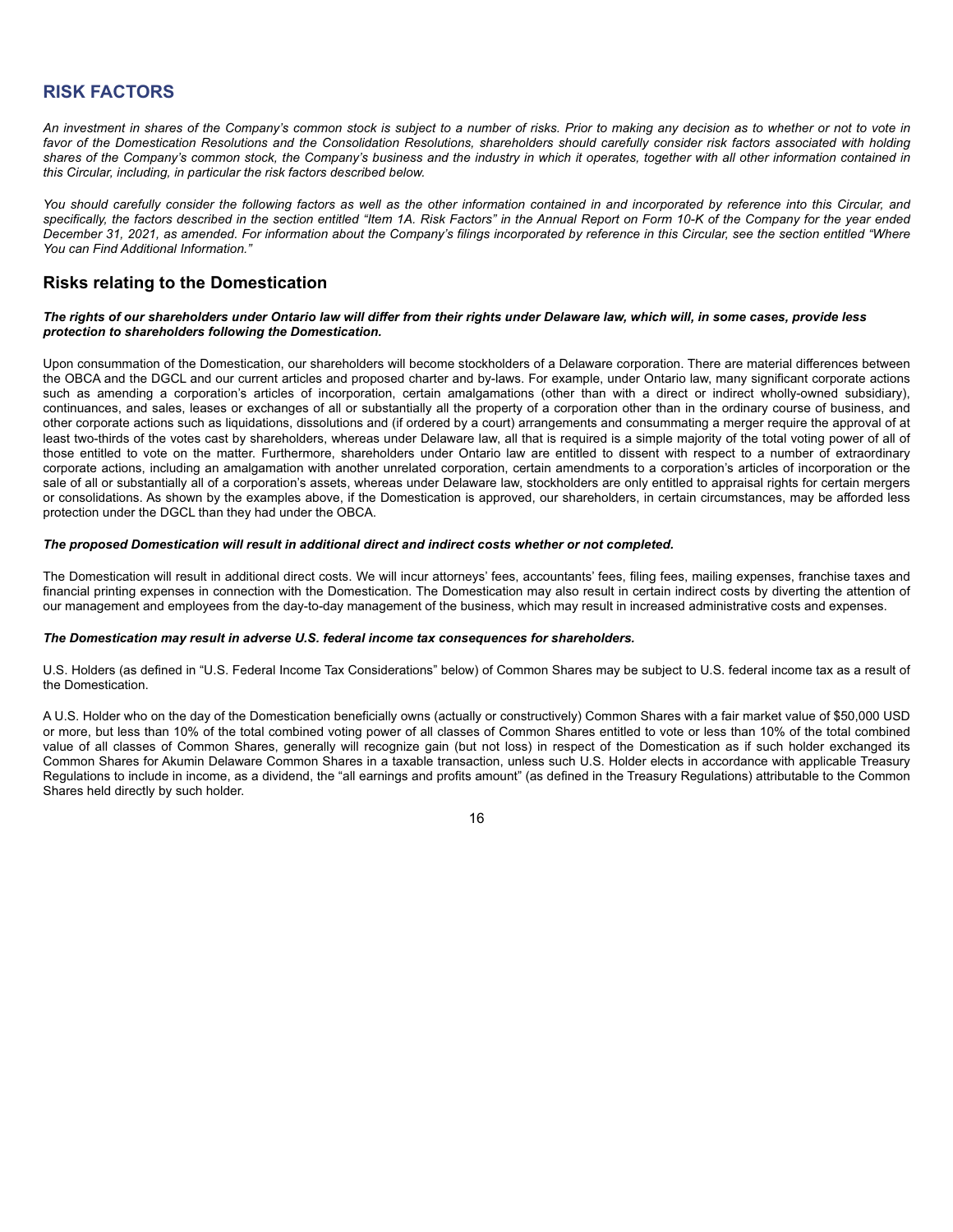A U.S. Holder who on the day of the Domestication beneficially owns (actually or constructively) 10% or more of the total combined voting power of all classes of Common Shares entitled to vote or 10% or more of the total value of shares of all classes of stock, will generally be required to include in income, as a dividend, the "all earnings and profits amount" attributable to the Common Shares held directly by such holder.

The Company has estimated its earnings and profits for the tax years 2015, when the Company was formed, through 2021. Based on these estimates, the Company believes it has cumulative negative earnings and profits through 2021. However, there can be no assurance the IRS would agree with our earnings and profits calculations. If the IRS does not agree with our earnings and profits calculations, a shareholder may owe additional U.S. federal income taxes as a result of the Domestication. The Company intends to provide on the investor relations section of its website (https://akumin.com/investor-relations/) information regarding the Company's earnings and profits for the years 2015 through 2021, which will be updated to include 2022 (through the date of the Domestication) once the information is available. Currently, the Company anticipates that it will not generate a positive earnings and profits in 2022 through the date of the Domestication. However, there can be no assurance that once all of the Company's activities through the date of the Domestication are considered, the Company's 2022 earnings and profits will remain negative.

Additionally, proposed Treasury Regulations with a retroactive effective date have been promulgated under Section 1291(f) of the Code which generally require that, a U.S. person who disposes of stock of a passive foreign investment company ("PFIC") must recognize gain equal to the excess of the fair market value of such PFIC stock over its adjusted tax basis, notwithstanding any other provision of the Code. The Company believes that it was not a PFIC before 2022 and it does not anticipate that it will be a PFIC in 2022, but there can be no assurance that the Company will not become a PFIC in 2023. Accordingly, the Domestication will likely not be a taxable event for any U.S. Holder under the PFIC rules if the Domestication occurs during 2022. The determination of whether a foreign corporation is a PFIC is primarily factual and there is little administrative or judicial authority on which to rely to make a determination. Therefore, the IRS might not agree that the Company is not and has never been a PFIC. If the Company is considered a PFIC for U.S. federal income tax purposes, the proposed Treasury Regulations, if finalized in their current form, would generally require U.S. Holders of Common Shares to recognize gain on the deemed exchange of Common Shares for Akumin Delaware Common Shares pursuant to the Domestication unless such U.S. Holder has made certain tax elections with respect to such holder's Common Shares. The tax on any such gain would be imposed at the rate applicable to ordinary income and an interest charge would apply based on complex rules designed to offset the tax deferral to such holders on the undistributed earnings, if any, of the Company. It is not possible to determine at this time whether, in what form, and with what effective date, final Treasury Regulations under Section 1291(f) will be adopted.

Additionally, non-U.S. Holders (as defined in "U.S. Federal Income Tax Considerations" below) of the Company's Common Shares may become subject to withholding tax on any dividends paid on our stock subsequent to the Domestication.

**All holders are strongly urged to consult a tax advisor for the tax consequences of the Domestication to their particular situation. For a more detailed description of the U.S. federal income tax consequences associated with the Domestication, see "U.S. Federal Income Tax Considerations" beginning on page 56 of this Circular.**

#### *The Domestication may give rise to Canadian corporate tax.*

For purposes of the *Income Tax Act* (Canada) (the "Canadian Tax Act"), the Company's taxation year will be deemed to have ended immediately prior to it ceasing to be a resident of Canada. Immediately prior to the time of this deemed year-end, the Company will be deemed to have disposed of each of its properties for proceeds of disposition equal to the fair market value of all such properties at that time and will be deemed to have reacquired such properties for a cost amount equal to such proceeds of disposition. The Company will be subject to income tax under Part I of the Canadian Tax Act on any income and net taxable capital gains which arise as a result of this deemed disposition. The Company will also be subject to "emigration tax" under Part XIV of the Canadian Tax Act on the amount by which the fair market value, immediately before the Company's deemed year end, of all of its properties exceeds the total of certain of its liabilities and the paid-up capital, determined for purposes of that emigration tax, of all the issued and outstanding shares of the Company immediately before such deemed year end.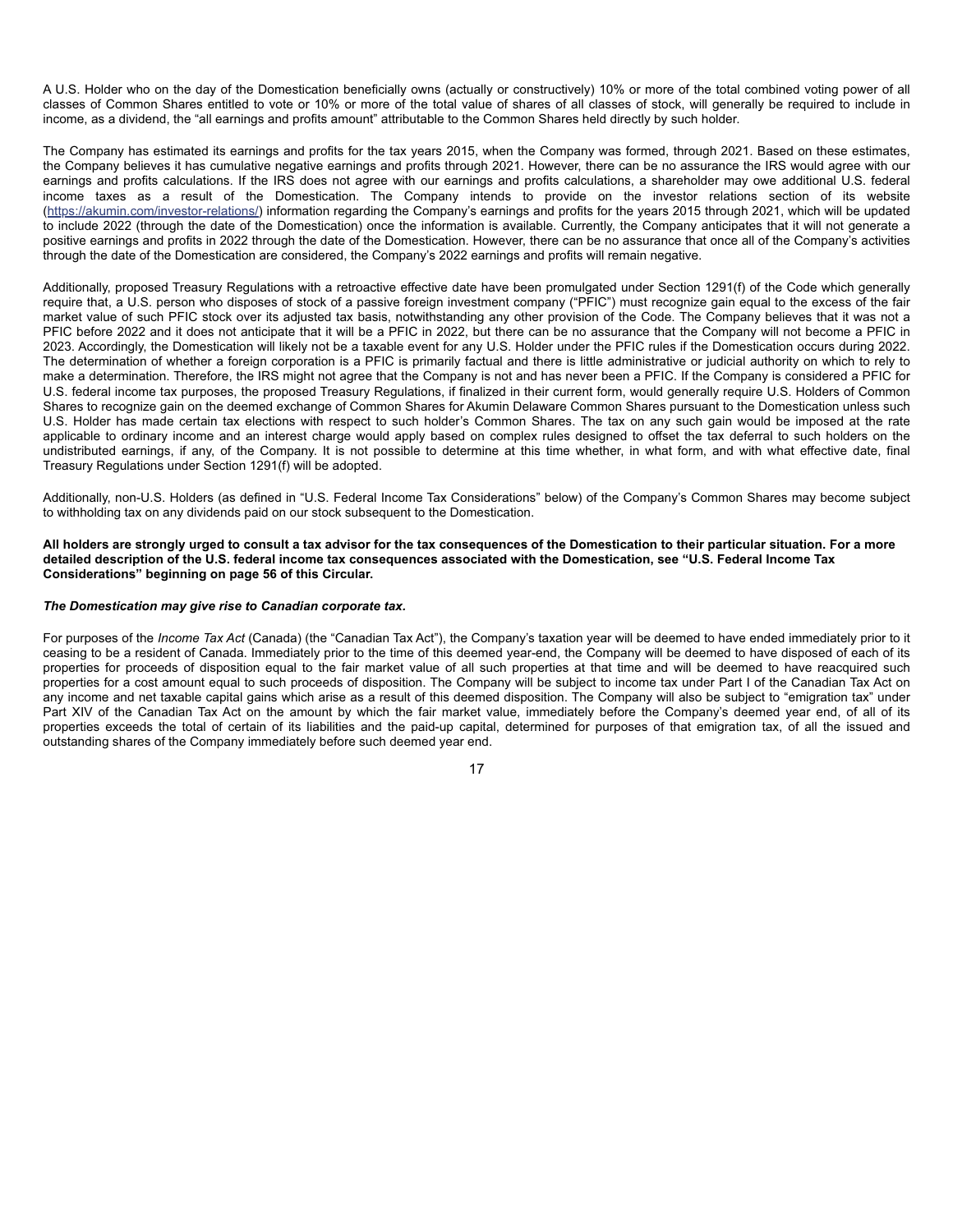The quantum of tax payable, if any, by the Company upon the Domestication will depend upon a number of considerations including valuation of the Company's assets, the amount of its liabilities, its shareholder composition, as well as certain Canadian tax amounts, accounts and balances of the Company, each as of the time of the Domestication. There can be no assurances that material adverse tax consequences will not result from the Domestication or the transactions completed in relation to the Domestication in Canada. In addition, it is possible that following the Domestication, the CRA may disagree with the Company's determination of the fair market value of its properties at the relevant time or the Company's determination of any of its tax accounts or tax attributes. As a result, the quantum of Canadian tax payable by the Company may significantly exceed the Company's estimates. Any such adverse tax consequences could adversely affect Akumin Delaware and its share price.

It is possible that if the Board is not satisfied with the anticipated Canadian tax consequences of the Domestication, it may not proceed with the Domestication.

### **Risks Relating to the Consolidation**

#### *There are certain risks associated with the Consolidation.*

There can be no assurance that the total market capitalization of the Common Shares of the Company (the aggregate value of all Common Shares at the then market price) immediately after the Consolidation will be equal to or greater than the total market capitalization immediately before the Consolidation. In addition, there can be no assurance that the per share market price of the Common Shares following the Consolidation will remain higher than the per share market price immediately before the Consolidation or equal or exceed the direct arithmetical result of the Consolidation. In addition, a decline in the market price of the Common Shares after the Consolidation may result in a greater percentage decline than would occur in the absence of a Consolidation, and the liquidity of the Common Shares could be adversely affected. Further, there can be no assurance that, if the Consolidation is implemented, the margin terms associated with the purchase of Common Shares will improve or that the Company will be successful in receiving increased attention from institutional investors.

### **Risks Relating to the Company's Business**

You should read and consider the risk factors specific to the Company's business that will continue to affect the Company after completion of the Domestication and the Consolidation. These risks are described in the section entitled "Item 1A. Risk Factors" in the Annual Report on Form 10-K of the Company for the year ended December 31, 2021, as amended, which is incorporated by reference into this Circular, and in other documents that are incorporated by reference into this Circular.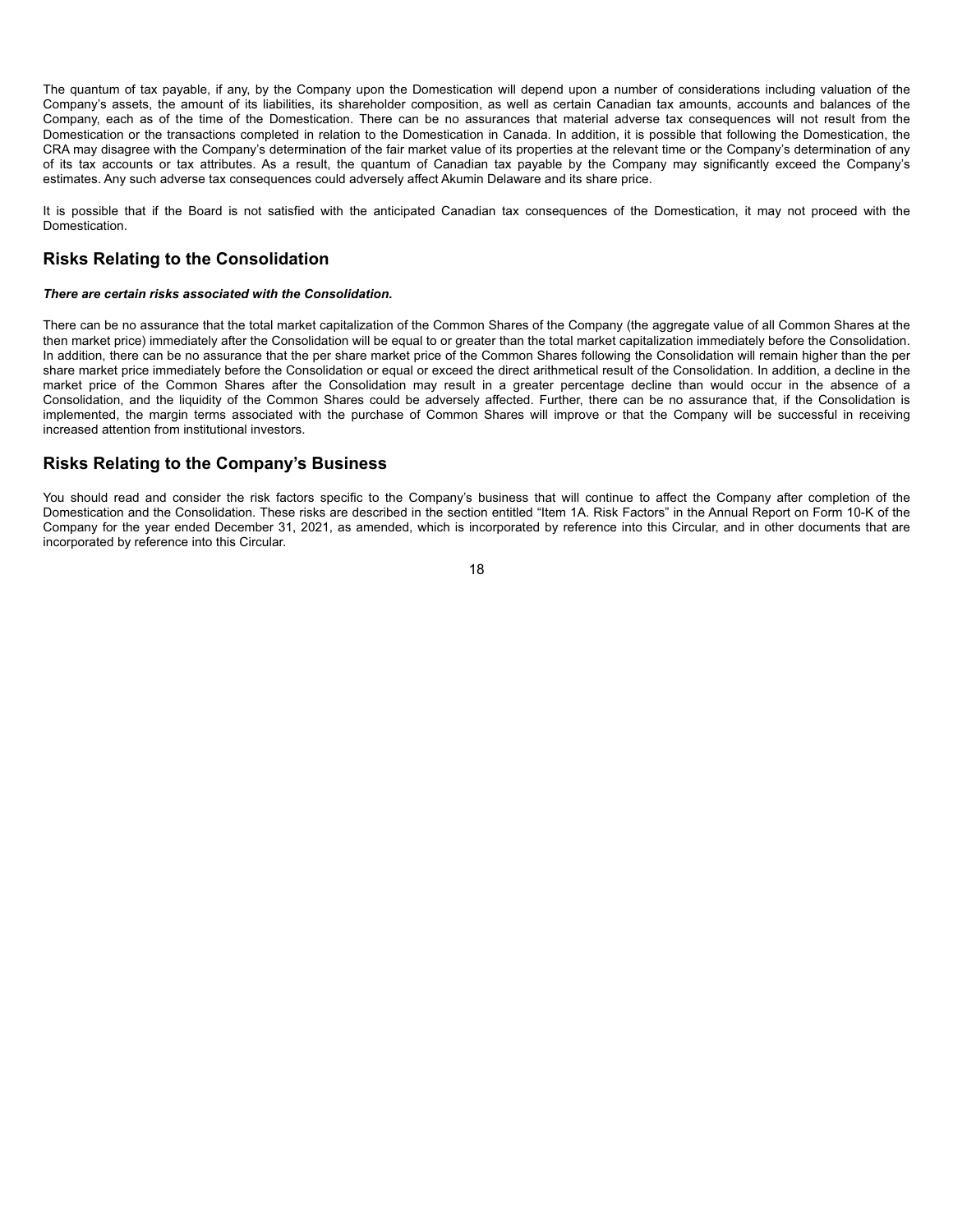## **FORWARD LOOKING STATEMENTS**

This Circular and the information incorporated by reference into this Circular contains statements that may constitute "forward-looking statements" within the meaning of applicable securities legislation. These forward-looking statements include, among others, statements regarding the Company's business strategy, plans and other expectations, beliefs, goals, objectives, information and statements about possible future events. Forward-looking statements generally can be identified by the use of forward-looking terminology such as "may", "will", "expect", "intend", "estimate", "anticipate" or similar expressions suggesting future outcomes or events. Such forward-looking statements reflect management's current beliefs and are based on information currently available to management.

Forward-looking statements involve risks and uncertainties that could cause actual results to differ materially from those contemplated by such statements. Factors that could cause such differences include the Company's exposure to and reliance on government regulation and funding, the Company's liquidity and capital requirements, exposure to epidemic or pandemic outbreak, the highly competitive nature of the Company's industry, and other risk factors described from time to time in the Company's public disclosure available at www.sedar.com and www.sec.gov. These and other factors should be considered carefully and readers should not place undue reliance on the Company's forward-looking statements. As a result of the foregoing and other factors, no assurance can be given as to any such future results, levels of activity or achievements and neither the Company nor any other person assumes responsibility for the accuracy and completeness of these forward-looking statements. The factors underlying current expectations are dynamic and subject to change.

## **VOTING INFORMATION**

The following information provides guidance on how to vote your Common Shares.

As a shareholder of Akumin, it is very important that you read this information carefully and then vote your Common Shares, either by proxy or by attending the Meeting.

Voting by proxy means that you are giving the person or people named on your proxy form (each a "proxyholder") the authority to vote your Common Shares for you at the Meeting, or any adjournment(s) or postponement(s) thereof. A proxy form is included in this package.

If you vote by proxy, the individuals who are named on the proxy form will vote your Common Shares for you, unless you appoint someone else to be your proxyholder.

**You have the right to appoint a person or company of your choice (who need not be a shareholder) to represent you at the Meeting, other than the individuals designated in the enclosed form of proxy. If you appoint someone else, that person must complete the Request for Control Number form from our transfer agent, TSX Trust, available at https://tsxtrust.com/resource/en/75 and submit a copy by email to tsxtrustproxyvoting@tmx.com in advance of proxy cut-off. That person must then attend the virtual meeting to vote your Common Shares.**

If you are voting your Common Shares by proxy, our transfer agent, TSX Trust, or other agents we appoint must receive your signed proxy form by 10:00 a.m. (Eastern time) on June 28, 2022, or, if the Meeting is adjourned or postponed, prior to 10:00 a.m. (Eastern time) on the second business day preceding the day of the Meeting. The time limit for deposit of proxies may be waived by the Chair of the Meeting in the Chair's sole discretion without notice.

## **How to Vote – Registered Shareholders**

You are a registered shareholder if your name appears on your share certificate or on the register maintained by our transfer agent, TSX Trust. Your proxy form indicates if you are a registered shareholder.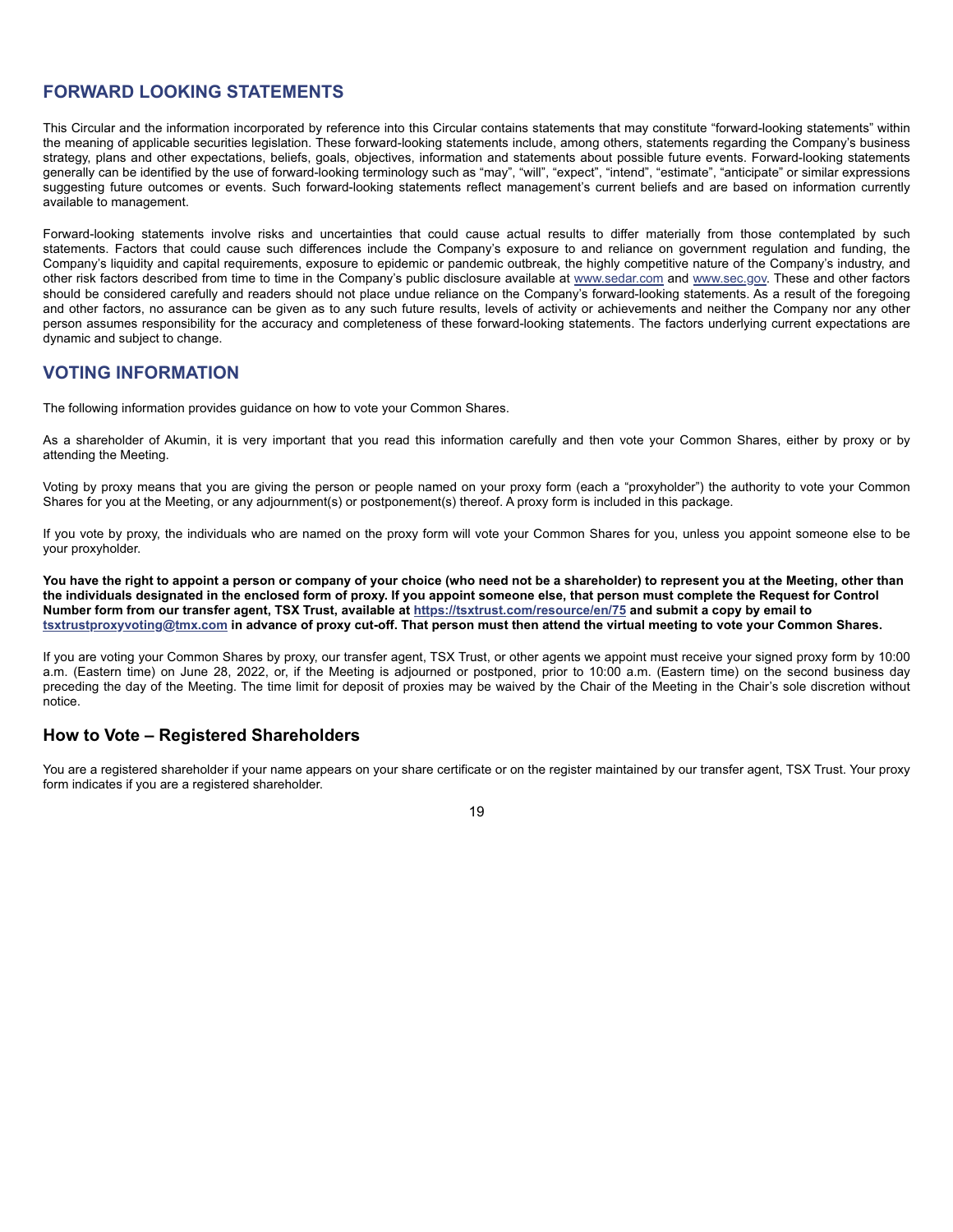## **Voting by Proxy**

Registered shareholders have four options to vote by proxy:

- On the Internet Go to www.voteproxyonline.com and follow the instructions on screen. You will need the 12-digit control number listed on your proxy. You do not need to return your proxy form if you vote on the Internet.
- By Mail Complete, sign and date the accompanying proxy form and return it in the envelope we have provided. Please see "Completing the Proxy Form" on the enclosed form for more information.
- By Fax Complete, sign and date the accompanying proxy form and send it by fax to 416-595-9593. Please see "Completing the Proxy Form" on the enclosed form for more information.
- By Email Complete, sign and date the accompanying proxy form and sending a PDF copy to tsxtrustproxyvoting@tmx.com.

If you vote by proxy, the individuals named on the enclosed proxy form will vote your Common Shares for you unless you appoint someone else to be your proxyholder.

**If you are a registered shareholder and you want to appoint someone else (other than the Management nominees) to vote online at the Meeting, you must first submit your proxy indicating who you are appointing. You or your appointee must then register with TSX Trust in advance of the Meeting by emailing tsxtrustproxyvoting@tmx.com the "Request for Control Number" form, which can be found here https://tsxtrust.com/resource/en/75.**

Complete, date and sign the accompanying form of proxy, and submit it in accordance with the instructions prior to the proxy cut-off time. Make sure that the person you appoint is aware that he or she has been appointed, completes and submits the Request for Control Number form, and attends the Meeting. Please see "Completing the Proxy Form" on the enclosed form for more information.

## **Voting at the Virtual Meeting**

Registered shareholders entitled to vote at the Meeting may attend and vote at the Meeting virtually by following the steps listed below:

- 1. Type in https://virtual-meetings.tsxtrust.com/1354 on your browser at least 15 minutes before the Meeting starts.
- 2. Click on "I have a control number/ meeting access number".
- 3. Enter your 12-digit control number (on your proxy form) as your Username.
- 4. Enter the password: akumin2022 (case sensitive).
- 5. When the polls are opened, click on the "Voting" icon. To vote, simply select your voting direction from the options shown on screen and click Submit. A confirmation message will appear to show your vote has been received.

To vote Common Shares registered in the name of a corporation or other legal entity, an authorized officer or attorney of that corporation or legal entity must attend the Meeting in person (by virtual attendance). This person may have to provide proof that he or she is authorized to act on behalf of the corporation or other legal entity. Shares registered in the name of a corporation or other legal entity cannot be voted in person without adequate proof of authorization.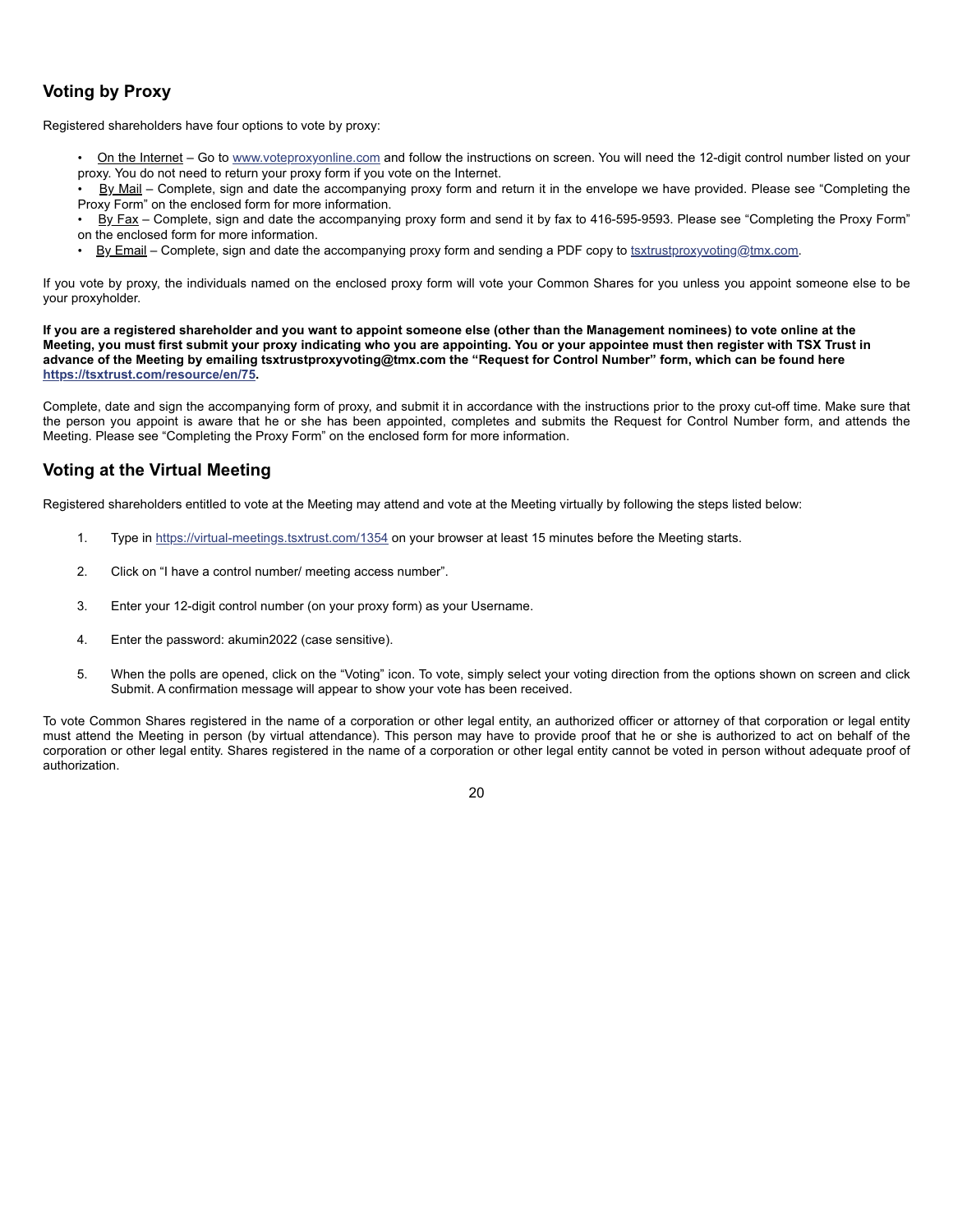## **Changing Your Vote**

If you are a registered shareholder who has already voted, you may also sign in during the Meeting and submit another vote that will override any vote you previously submitted.

You can revoke a vote you made by proxy by:

- completing a proxy form that is dated later than the proxy form you are changing and mailing it to TSX Trust so that it is received at the address indicated before 10:00 a.m. (Eastern time) on June 28, 2022; or
- making a request in writing to the Chair of the Meeting, at the Meeting, or any adjournment(s) or postponement(s) thereof, before any vote in respect of which the proxy has been given or taken. The written request can be from you or your authorized attorney.

## **How to Vote – Non-Registered Beneficial Shareholders**

You are a non-registered (or beneficial) shareholder (a "Non-Registered Holder") if your Common Shares are registered either:

- a) in the name of an intermediary such as a bank, trust company, securities dealer, trustee or administrator of self-administered RRSPs, RRIFs, RESPs and similar plans (each, an "Intermediary") that represents the Non-Registered Holder in respect of its Common Shares; or
- b) in the name of a depository (such as CDS Clearing and Depository Services Inc.) of which the Intermediary is a participant.

In accordance with applicable laws, Non-Registered Holders who have advised their Intermediary that they do not object to the Intermediary providing their ownership information to issuers whose securities they beneficially own ("Non-Objecting Beneficial Owners," or "NOBOs") will receive by mail a letter from the Company with respect to the Notice of Internet Availability of Proxy. A couple of the proxy materials may be found at and downloaded from .

NOBOs who have standing instructions with the Intermediary for physical copies of proxy materials will receive by mail the Notice of Internet Availability of Proxy and the proxy materials.

Intermediaries are required to forward the Notice of Internet Availability of Proxy to non-registered owners who have advised their Intermediary that they object to the Intermediary providing their ownership information ("Objecting Beneficial Owners," or "OBOs") unless an OBO has waived the right to receive them. Often, Intermediaries will use service companies to forward proxy-related materials to OBOs. Generally, OBOs who have not waived the right to receive proxy-related materials will either:

- (a) be given a form of proxy which has already been signed by the Intermediary (typically by a facsimile stamped signature), which is restricted as to the number and class of securities beneficially owned by the OBO but which is not otherwise completed. Because the Intermediary has already signed the form of proxy, this form of proxy is not required to be signed by the non-registered owner when submitting the proxy. In this case, the OBO who wishes to vote by proxy should otherwise properly complete the form of proxy and deliver it as specified; or
- (b) be given a voting instruction form which the Intermediary must follow. The OBO should properly complete and sign the voting instruction form and submit it to the Intermediary or its service company in accordance with the instructions of the Intermediary or its service company.

A Non-Registered Holder may revoke a voting instruction form or proxy which has been given to an Intermediary by written notice to the Intermediary or by submitting a voting instruction form or proxy bearing a later date in accordance with the applicable instructions. In order to ensure that an Intermediary acts upon a revocation of a proxy or voting instruction form, the written notice should be received by the Intermediary well in advance of the Meeting.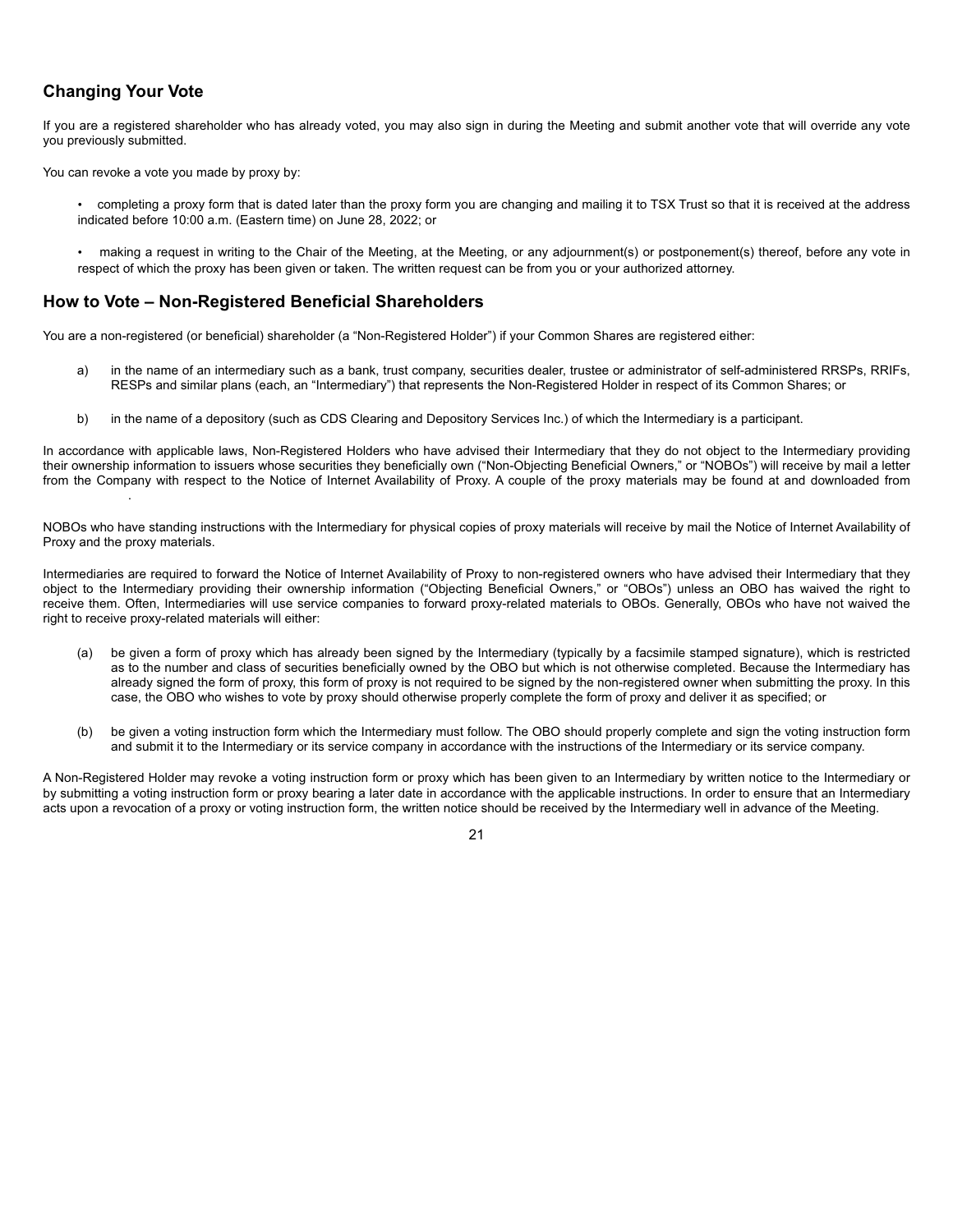We do not have access to the names or holdings of all our Non-Registered Holders. Should a Non-Registered Holder who receives either a voting instruction form or a form of proxy wish to attend and vote at the Meeting in person (or have another person attend and vote on behalf of the Non-Registered Holder), the Non-Registered Holder should follow the instructions contained on the voting instruction form or form of proxy within the time periods specified and appoint themselves (or another person to vote on their behalf). Non-registered shareholders who wish to attend the virtual meeting will need to appoint themselves in advance of proxy cut-off, complete the Request for Control Number form (https://tsxtrust.com/resource/en/75) and submit a copy of the form to tsxtrustproxyvoting@tmx.com. TSX Trust will provide them with a unique control number the appointee can use to log in. In either case, Non-Registered Holders should carefully follow the instructions of their Intermediaries and service companies. If you are a Non-Registered Holder and have not received a package containing a voting instruction form or form of proxy, please contact your Intermediary.

## **Distribution of Proxy Materials to Non-Objecting Beneficial Owners**

The Notice of Internet Availability of Proxy is being sent to both registered and non-registered owners of the securities using notice and access pursuant to applicable laws. Electronic copies of the proxy materials may be found and downloaded from https://virtual-meetings.tsxtrust.com/1354. If you are a NOBO, and the Company or its agent has sent the Notice of Internet Availability of Proxy directly to you, your name, address and information about your holdings of securities have been obtained in accordance with applicable securities regulatory requirements from the Intermediary holding on your behalf.

The Company (and not the Intermediary holding on your behalf) has assumed responsibility for (i) delivering the Notice of Internet Availability of Proxy to you, and (ii) executing your proper voting instructions. Please return your voting instructions as specified in the request for voting instructions.

## **Completing the Proxy Form**

You can choose to vote "For", "Against" or "Withhold", depending on the items listed on the proxy form.

When you sign the proxy form, you authorize the directors and officers of the Company who are named in the proxy form to vote your Common Shares for you at the Meeting, unless you have appointed someone else to act as your proxy. Your Common Shares represented by the proxy will be voted or withheld from voting in accordance with your instructions on any ballot that may be called for and, if you specify a choice with respect to any matter to be acted upon, your Common Shares shall be voted accordingly. If you return your proxy form and do not tell us how you want to vote your Common Shares, your vote will be counted: (a) FOR electing the nominee directors who are listed in the Circular, (b) FOR appointing Ernst & Young LLP as auditors, (c) FOR the Domestication Resolution, and (d) FOR the Consolidation Resolution.

If you are appointing someone else to vote your Common Shares for you at the Meeting, strike out the two names of the individuals on the proxy form and write the name of the person voting for you in the space provided. If you do not specify how you want your Common Shares voted, your proxyholder will vote your Common Shares as he or she sees fit on each item and on any other matter that may properly come before the Meeting. Recall that for a proxyholder to vote at the meeting, you or your proxyholder will need to complete the Request for Control Number form from our transfer agent, TSX Trust, available at https://tsxtrust.com/resource/en/75 and submit a copy by email to tsxtrustproxyvoting@tmx.com in advance of proxy cut-off.

If you are an individual shareholder, you or your authorized attorney must sign the form. If you are a corporation or other legal entity, an authorized officer or attorney must sign the form.

If you need help completing your proxy form, please contact TSX Trust's *Investor Services* within Canada and the United States toll-free at 1-866-600-5869, and from all other countries, at 1-416-342-1091, or by email at tsxtis@tmx.com.

## **Additional Voting Information**

You have one vote for each Common Share you held as at the close of business on May 16, 2022. As at the close of business on the date of this circular, 89,516,513 Common Shares were entitled to be voted at the Meeting.

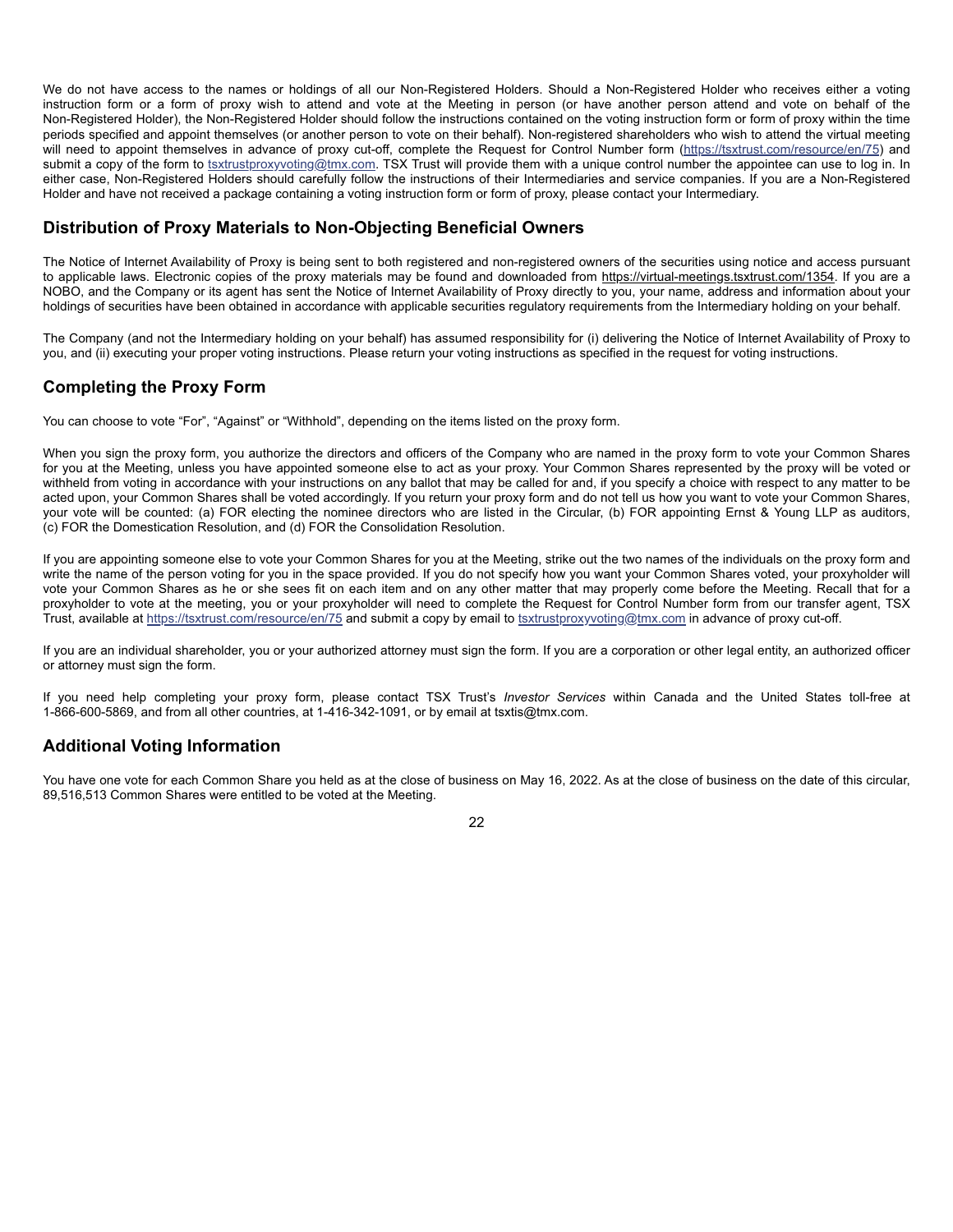The election of directors and the appointment of auditors will each be determined by a majority of votes cast at the Meeting by proxy or in person. The Domestication Resolution and the Consolidation Resolution each require approval by the affirmative vote of not less than two thirds of the votes cast at the Meeting by proxy or in person. Under the articles of the Company (the "Articles"), if there is a tie, the Chair of the Meeting does not cast the deciding vote.

TSX Trust will count and tabulate the votes for the Company.

For general shareholder enquiries, you can contact the transfer agent:

- by mail at:
	- TSX Trust Company Attention: Proxy Department 100 Adelaide Street West, Suite 301 Toronto ON M5H 4H1;
- by telephone within Canada and the United States toll-free at 1-866-600-5869, and from all other countries, at 1-416-342-1091;
- by fax at 416-595-9593; or
- by email at tsxtis@tmx.com.

## **Record Date, Quorum and Votes Necessary to Pass Resolutions**

Each shareholder of record at the close of business on May 16, 2022 (the "Record Date") is entitled to vote at the Meeting the Common Shares registered in his or her name on that date. The quorum for any meeting of shareholders is two who are, or who represent by proxy, shareholders who, in the aggregate, hold at least one third of the Common Shares entitled to be voted at the Meeting.

Pursuant to the Business Corporations Act (Ontario) ("OBCA") and our Articles, a simple majority of the votes cast at the Meeting (by person or proxy) is required to pass an ordinary resolution, and the affirmative vote of not less than two thirds of the votes cast at the Meeting (by person or proxy) is required to pass a special resolution.

At the Meeting, shareholders will be asked to consider and, if thought advisable, to: (a) pass an ordinary resolution to elect directors to the board of directors; (b) pass an ordinary resolution to appoint auditors for the ensuing year or until a successor is appointed by the Board and to authorize the members of the Audit Committee of the Company to fix such auditor's remuneration; (c) pass a special resolution authorizing the Board, in its sole discretion, to determine whether to implement the Domestication, and if the Board so determines to proceed therewith, to implement the Domestication and file a certificate of corporate domestication and a related certificate of incorporation of Akumin Inc. as the successor to the Company incorporated under the DGCL; and (d) pass a special resolution authorizing the Board, in its sole discretion, to consolidate the Common Shares on the basis of a consolidation ratio of one new Common Share for up to every four old Common Shares, to be determined at the Board's discretion, and to amend the Company's articles if required.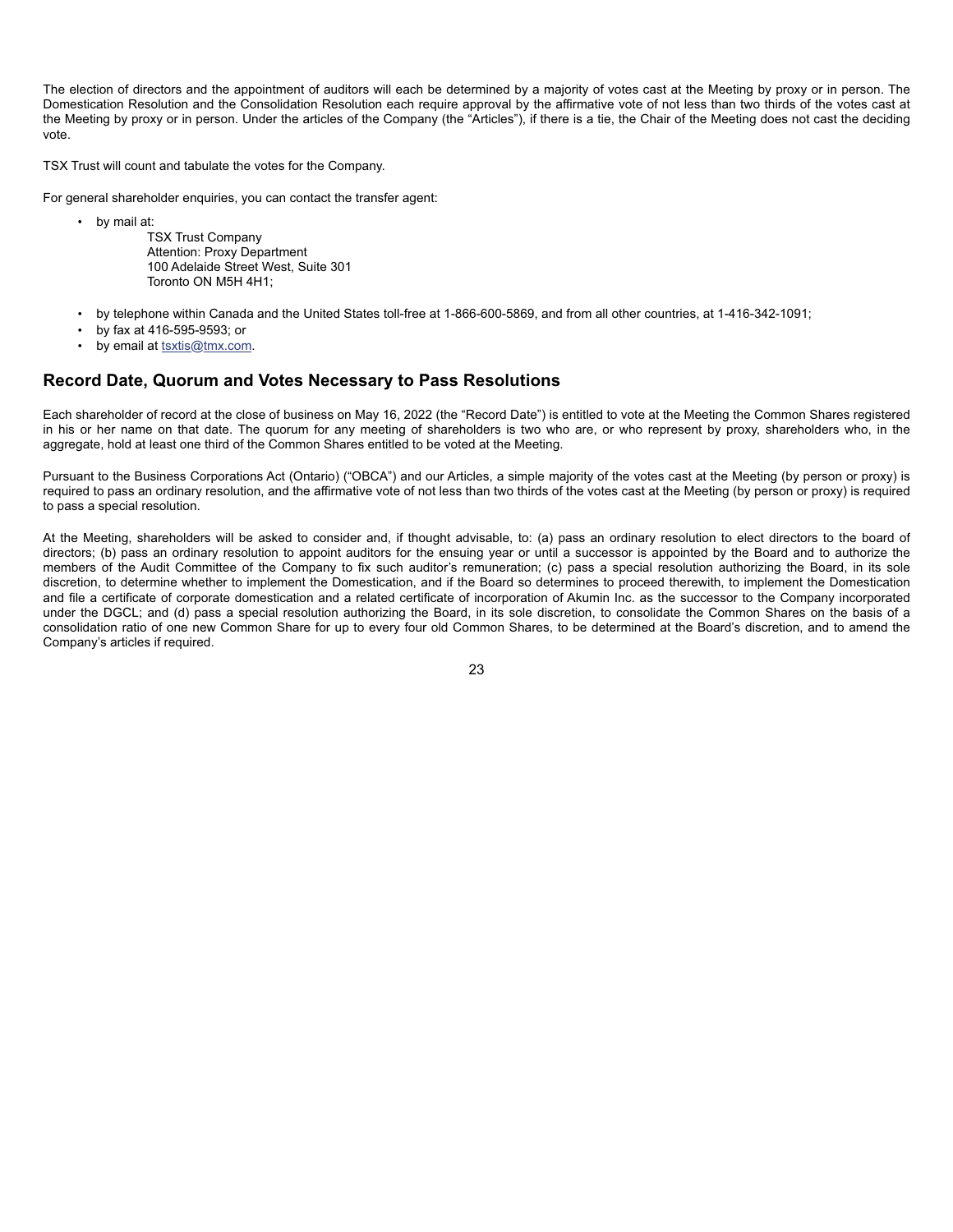## **BUSINESS OF THE MEETING**

To the knowledge of the board of directors of the Company (the "Board") and management of the Company, the only matters to be brought before the Meeting are those set out in the accompanying Notice and more particularly detailed below.

## **Election of Directors**

You will be electing a Board of eight members. Please see "Proposal 1 – Election of Directors" in this Circular for more information. Directors appointed at the Meeting will serve, subject to our Articles and the OBCA, until the end of the next annual shareholder meeting. All of the individuals who have been nominated as directors are currently members of the Board. Each director elected will hold office until the close of the next annual meeting of shareholders, unless prior thereto he or she resigns or his or her office becomes vacated by reason of death or other cause, or until their successors are elected or appointed.

If you do not specify how you want your Common Shares voted, the individuals named as proxyholders in the enclosed proxy form intend to cast the votes represented by proxy at the Meeting FOR the election as directors of the nominee directors named in this Circular.

## **Appointment of Auditors**

The Board recommends that Ernst & Young LLP be reappointed as auditors and that the Audit Committee of the Board be authorized to fix such auditor's remuneration. The auditors will serve until the end of the next annual shareholder meeting or until a successor is appointed by the Board. Ernst & Young LLP were first appointed auditors of the Company on December 2, 2019.

Information concerning the fees paid to the auditors of the Company may be found in our most recent annual report filed on Form 10-K/A filed with the SEC on April 11, 2022 under the heading "Item 14: Principal Accountant Fees and Services", which is available at www.sedar.com and www.sec.gov.

If you do not specify how you want your Common Shares voted, the individuals named as proxyholders in the enclosed proxy form intend to cast the votes represented by proxy at the Meeting FOR the appointment of Ernst & Young LLP as our auditors until the next annual meeting or until a successor is appointed by the Board, and authorization of the Audit Committee of the Board to fix Ernst & Young LLP's remuneration.

## **Domestication**

The Board believes it to be in the Company's best interests and in the best interests of its shareholders, to have discretion to change the jurisdiction of incorporation of the Company from the province of Ontario to the State of Delaware (the "Domestication") pursuant to a "continuance" effected in accordance with Section 181 of the Ontario *Business Corporations Act* ("OBCA"), also referred to as a "domestication" under Section 388 of the *General Corporation Law of the State of Delaware* ("DGCL"). Shareholders are being asked to consider and, if thought fit, to pass a special resolution (the "Domestication Resolution") authorizing the Board, in its sole discretion, to determine whether to implement the Domestication, and if the Board so determines to proceed therewith, to implement the Domestication and file a certificate of corporate domestication and a related certificate of incorporation of Akumin Inc. as the successor to the Company incorporated under the DGCL.

If the Domestication Resolution is approved by the shareholders, the Domestication would only be implemented upon a determination by the Board that it is in the best interest of the Company and the shareholders at that time. In connection with any determination to implement the Domestication, the Board will set the timing for such Domestication. Although it is the current intention of the Board to proceed with the Domestication, it has no obligation to do so and will have no liability associated with any decision as to whether or not to proceed with the Domestication.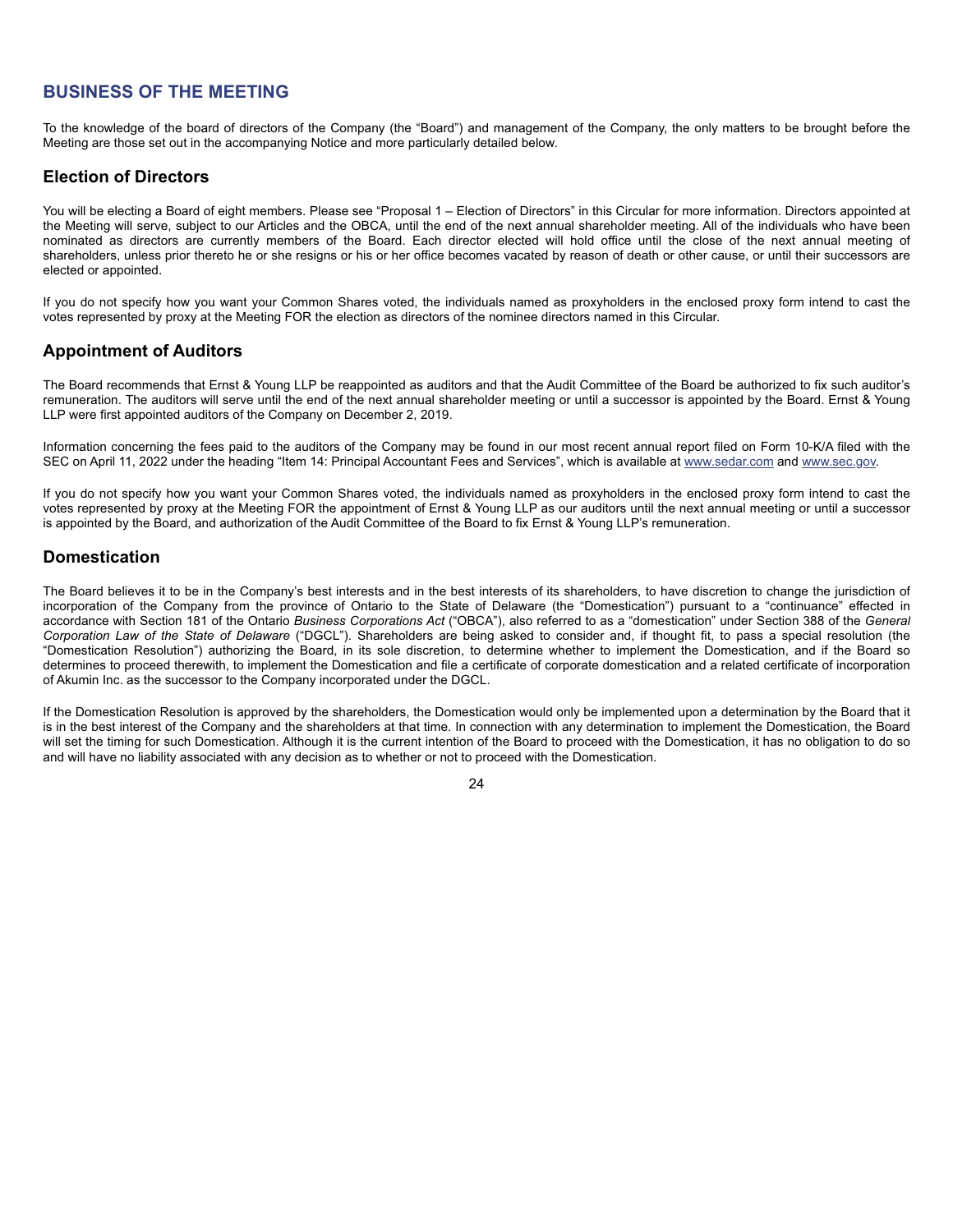If the Domestication Resolution is approved by the shareholders and the Board so determines to proceed with the Domestication, the Domestication will be effective on the date set forth in the certificate of corporate domestication and the certificate of incorporation, as filed with the office of the Secretary of State of the State of Delaware. Thereafter, the Company will be subject to the certificate of incorporation filed in Delaware.

If you do not specify how you want your Common Shares voted, the individuals named as proxyholders in the enclosed proxy form intend to cast the votes represented by proxy at the Meeting FOR the Domestication Resolution.

## **Consolidation**

The Board believes, for the reasons listed below, that a consolidation of the current number of outstanding Common Shares may be of benefit to the Company. Shareholders are being asked to consider and, if thought fit, to pass a special resolution (the "Consolidation Resolution") authorizing the Board, in its sole discretion, to consolidate the Common Shares on the basis of a consolidation ratio of one new Common Share for up to every four old Common Shares (the "Consolidation"), to be determined at the Board's discretion, and to amend the Company's articles accordingly. Notwithstanding approval of the Consolidation Resolution by shareholders of the Company, the Board may, in its sole discretion, abandon the Consolidation Resolution without further approval or action by or prior notice to shareholders. Prior to making any necessary amendment to the Company's articles to effect the Consolidation, the Company shall first be required to obtain any and all applicable regulatory and relevant stock exchange approvals.

If you do not specify how you want your Common Shares voted, the individuals named as proxyholders in the enclosed proxy form intend to cast the votes represented by proxy at the Meeting FOR the Consolidation Resolution.

## **Other Business**

We will consider any other business that may properly come before the Meeting. As of the date of this Circular, we are not aware of any changes to the items above or any other business to be considered at the Meeting. If there are changes or new items, your proxyholder can vote your Common Shares on these items as he or she sees fit. If any other matters properly come before the Meeting, it is the intention of the persons named in the form of proxy to vote in respect of those matters in accordance with their best judgment.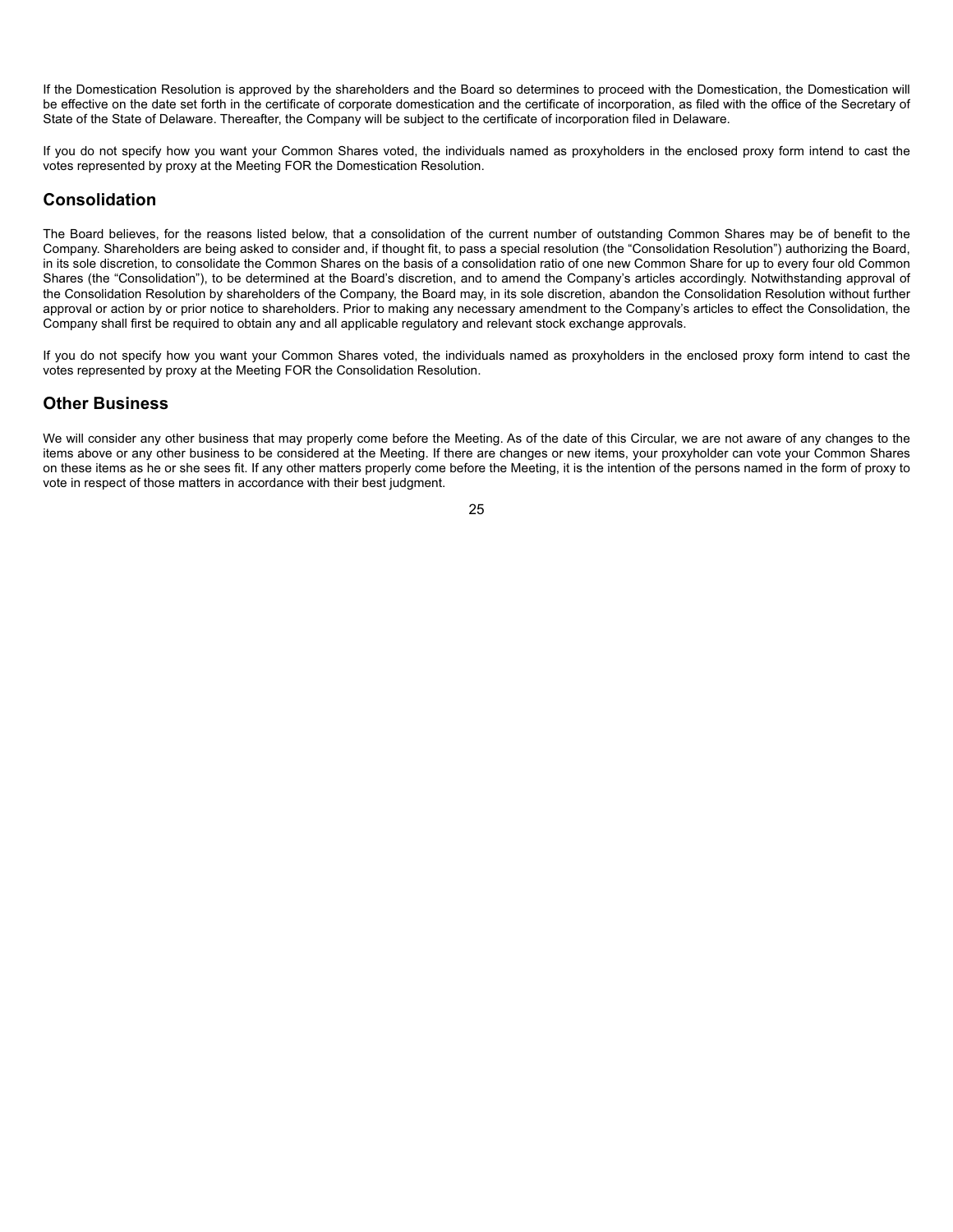## **PROPOSAL 1 — ELECTION OF DIRECTORS**

## **Majority Voting Policy**

In accordance with the requirements of the Toronto Stock Exchange ("TSX"), our Board has adopted a "Majority Voting Policy" to the effect that a nominee for election as a director who does not receive a greater number of votes "for" than votes "withheld" in an election shall tender his or her resignation to the Chair promptly following the meeting of shareholders at which such votes are cast. Our Governance Committee will consider such tendered resignation and make a recommendation to our Board whether to accept it or not. Our Board will promptly accept the resignation unless it determines, in consultation with our Governance Committee, that there are exceptional circumstances that should delay the acceptance of the resignation or justify rejecting it. Our Board will make its decision and announce it in a press release within 90 days following the meeting of shareholders. A director who tenders a resignation pursuant to the Majority Voting Policy will not participate in any meeting of our Board or our Governance Committee at which the resignation is considered.

## **Nominees**

The Articles provide that the Board shall consist of a minimum of three and a maximum of ten directors, with the actual number to be determined from time to time by the Board. The Board has determined that, at the present time, there will be eight directors, each of whom is to be elected at this Meeting. Each director will hold office until the end of the next annual meeting of shareholders, unless prior thereto he or she resigns or his or her office becomes vacated by reason of death or other cause, or until their successors are elected or appointed.

All nominees have established their eligibility and willingness to serve as directors. If, prior to the Meeting, any of the listed nominees become unable or unavailable to serve, proxies will be voted for any other nominee or nominees at the discretion of the proxyholder. As of the date hereof, management of the Company does not expect that any of the nominees will be unable to serve as a director. However, if for any reason at the time of the Meeting any of the nominees are unable to serve, and unless otherwise specified, it is intended that the persons designated in the form of proxy will vote in their discretion for a substitute nominee or nominees.

The following sets out certain information regarding each of the nominee directors:

| <b>THOMAS (TOM) DAVIES</b><br><b>Director</b>                                             | Present Principal Occupation and Positions Held during the Preceding Five Years(3)                                                                                                                                                                                                                                                                                                                                                                                                                                                                                                                                                                                                                                                                                                                                                                                                                                                                                                                                                                                                                                                                                                                                                                                                                                                                                                                                                                                        |
|-------------------------------------------------------------------------------------------|---------------------------------------------------------------------------------------------------------------------------------------------------------------------------------------------------------------------------------------------------------------------------------------------------------------------------------------------------------------------------------------------------------------------------------------------------------------------------------------------------------------------------------------------------------------------------------------------------------------------------------------------------------------------------------------------------------------------------------------------------------------------------------------------------------------------------------------------------------------------------------------------------------------------------------------------------------------------------------------------------------------------------------------------------------------------------------------------------------------------------------------------------------------------------------------------------------------------------------------------------------------------------------------------------------------------------------------------------------------------------------------------------------------------------------------------------------------------------|
| Age: 63<br>Ontario, Canada<br>Director Since: 2017<br>Independent                         | Thomas Davies was appointed to the Board in March 2017. He is a CPA with broad experience in real estate<br>development, finance and administration, as well as mergers and acquisitions. In his various roles, including, since<br>July 2006, his principal occupation as Executive Vice President at the Remington Group, Mr. Davies has been directly<br>responsible for successfully initiating and negotiating more than \$100 million of real estate development and other<br>business opportunities. Mr. Davies has served as President of Weston Modular Industries Ltd., a manufacturing<br>company, since 2006; President of 1355065 Ontario Limited, a holding and investment company, since 1999;<br>President of 1259429 Ontario Limited, a company that provides consulting, business, advisory and management<br>services, since 1997; President of 1075280 Ontario Limited, a company that provides consulting, business, advisory<br>and management services, since 1994; and President of 942814 Ontario Ltd., a holding and investment company,<br>since 1991. From September 1996 until October 1998, he served as Chief Financial Officer of Canadian Medical<br>Laboratories Limited, where he gained public company experience including executive compensation matters. He<br>obtained his Bachelor of Commerce degree from the University of Toronto. Our Board believes Mr. Davies' business<br>experience qualifies him to serve on our Board. |
| Board/ Committee Membership(1)                                                            | Meeting Attendance <sup>(2)</sup>                                                                                                                                                                                                                                                                                                                                                                                                                                                                                                                                                                                                                                                                                                                                                                                                                                                                                                                                                                                                                                                                                                                                                                                                                                                                                                                                                                                                                                         |
| Board<br>Audit Committee (Chair)<br><b>Compensation Committee</b><br>Governance Committee | 14/14 (100.0%)                                                                                                                                                                                                                                                                                                                                                                                                                                                                                                                                                                                                                                                                                                                                                                                                                                                                                                                                                                                                                                                                                                                                                                                                                                                                                                                                                                                                                                                            |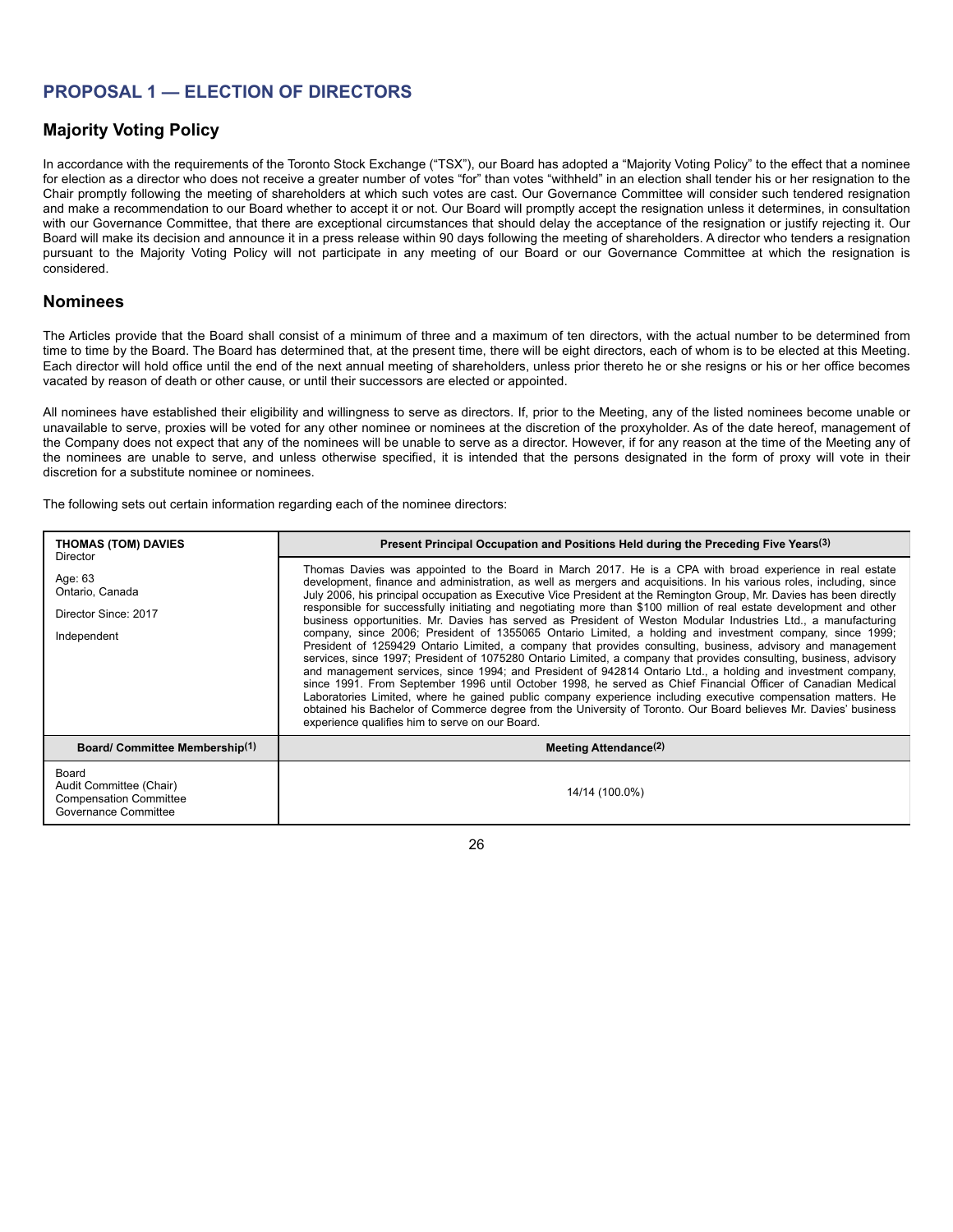| <b>Securities Held</b>                                                                                                                                                                                                                                      |                                                                                                                                                                                                                                                                                                                                                                                                                                                                                                                                                                                                                                                                                                                                                                                                                                                                                                                                                                                                                    |  |
|-------------------------------------------------------------------------------------------------------------------------------------------------------------------------------------------------------------------------------------------------------------|--------------------------------------------------------------------------------------------------------------------------------------------------------------------------------------------------------------------------------------------------------------------------------------------------------------------------------------------------------------------------------------------------------------------------------------------------------------------------------------------------------------------------------------------------------------------------------------------------------------------------------------------------------------------------------------------------------------------------------------------------------------------------------------------------------------------------------------------------------------------------------------------------------------------------------------------------------------------------------------------------------------------|--|
| <b>Common Shares</b><br>262.316                                                                                                                                                                                                                             | Consists of (i) 27,333 Common Shares held directly by Mr. Davies and (ii) 234,983 Common Shares issuable within<br>60 days of May 17, 2022 upon exercise of stock options to purchase Common Shares.                                                                                                                                                                                                                                                                                                                                                                                                                                                                                                                                                                                                                                                                                                                                                                                                               |  |
| <b>STANLEY (STAN) DUNFORD</b><br>Director. Chairman Emeritus<br>Age: 73<br>Ontario, Canada<br>Director Since: 2017<br>Independent                                                                                                                           | Present Principal Occupation and Positions Held during the Preceding Five Years(3)                                                                                                                                                                                                                                                                                                                                                                                                                                                                                                                                                                                                                                                                                                                                                                                                                                                                                                                                 |  |
|                                                                                                                                                                                                                                                             | Stan Dunford has served as a director of the Company since March 2017. Mr. Dunford has served as President and<br>director of Republic Live Inc. since December 2011. Mr. Dunford has significant experience in the development,<br>management and stewardship of companies, including: having served as the Chairman and Chief Executive Officer of<br>Contrans Group Inc. (formerly Contrans Income Fund) from 1988 until its sale in 2014; as the Chairman, Chief<br>Executive Officer and sole proprietor at Peterbilt of Ontario Inc., which owned and operated all of the Peterbilt truck<br>dealerships in Ontario until it's sale in 2014; as a director at Waterloo Brewing Ltd. (formerly Brick Brewing Co. Ltd.)<br>since June 2008; as a former director of the Ontario Trucking Association; and as a director TransForce Inc. from April<br>2015 to April 2016. Our Board believes Mr. Dunford's experience working with companies and serving as a director<br>qualifies him to serve on our Board. |  |
| <b>Board/ Committee Membership(1)</b>                                                                                                                                                                                                                       | <b>Meeting Attendance(2)</b>                                                                                                                                                                                                                                                                                                                                                                                                                                                                                                                                                                                                                                                                                                                                                                                                                                                                                                                                                                                       |  |
| Board (Chairperson Emeritus)                                                                                                                                                                                                                                | 4/6 (66.7%)                                                                                                                                                                                                                                                                                                                                                                                                                                                                                                                                                                                                                                                                                                                                                                                                                                                                                                                                                                                                        |  |
| <b>Securities Held</b>                                                                                                                                                                                                                                      |                                                                                                                                                                                                                                                                                                                                                                                                                                                                                                                                                                                                                                                                                                                                                                                                                                                                                                                                                                                                                    |  |
| <b>Common Shares</b><br>5,521,611                                                                                                                                                                                                                           | Consists of (i) 26,703 Common Shares held directly by Mr. Dunford, (ii) 5,162,135 Common Shares held directly by<br>Floyd Dunford Limited, an Ontario Corporation of which Mr. Dunford is the sole controlling holder, (iii) 97,790 Common<br>Shares held directly by Dunford Marine Holdings LP, an Ontario limited partnership of which Mr. Dunford is the sole<br>controlling holder, and (iv) 234,983 Common Shares issuable within 60 days of May 17, 2022 upon exercise of stock<br>options to purchase Common Shares. Mr. Dunford has pledged 5,162,135 common shares to a financial institution.                                                                                                                                                                                                                                                                                                                                                                                                           |  |
| HAICHEN (DELPHINO) HUANG<br>Director                                                                                                                                                                                                                        | Present Principal Occupation and Positions Held during the Preceding Five Years(3)                                                                                                                                                                                                                                                                                                                                                                                                                                                                                                                                                                                                                                                                                                                                                                                                                                                                                                                                 |  |
| Age:28<br>London, United Kingdom<br>Director Since: 2021<br>Not Independent. Mr. Huang is not<br>independent by virtue of the fact that he<br>serves as a nominee of Thaihot Investment<br>Co., Ltd., which is a significant shareholder<br>of the Company. | Haichen Huang was appointed to the Board after the Alliance Acquisition closed in September 2021. Mr. Huang has<br>been the owner and director of Dolphin Image Studios, a film production company based in Winter Haven, Florida,<br>since 2018 and Dolphragon, an independent film production and financing company based in London, England, since<br>2019. He also serves as the Creative Director for Dolphragon. Mr. Huang has a Bachelor of Fine Arts from London<br>Met Film School in London, England, a Master of Arts from Full Sail University in Winter Park, Florida, and a Bachelor<br>of Arts from Newcastle University in Newcastle upon Tyne, England. Our Board believes Mr. Huang's management<br>and communication skills qualify him to serve on our Board.                                                                                                                                                                                                                                  |  |
| Board/Committee Membership(1)                                                                                                                                                                                                                               | Meeting Attendance <sup>(2)</sup>                                                                                                                                                                                                                                                                                                                                                                                                                                                                                                                                                                                                                                                                                                                                                                                                                                                                                                                                                                                  |  |
| Board                                                                                                                                                                                                                                                       | 2/3(66.7%)                                                                                                                                                                                                                                                                                                                                                                                                                                                                                                                                                                                                                                                                                                                                                                                                                                                                                                                                                                                                         |  |
| <b>Securities Held</b>                                                                                                                                                                                                                                      |                                                                                                                                                                                                                                                                                                                                                                                                                                                                                                                                                                                                                                                                                                                                                                                                                                                                                                                                                                                                                    |  |
| Common Shares <sup>(4)</sup>                                                                                                                                                                                                                                | Mr. Huang owns less than 1%.                                                                                                                                                                                                                                                                                                                                                                                                                                                                                                                                                                                                                                                                                                                                                                                                                                                                                                                                                                                       |  |
|                                                                                                                                                                                                                                                             |                                                                                                                                                                                                                                                                                                                                                                                                                                                                                                                                                                                                                                                                                                                                                                                                                                                                                                                                                                                                                    |  |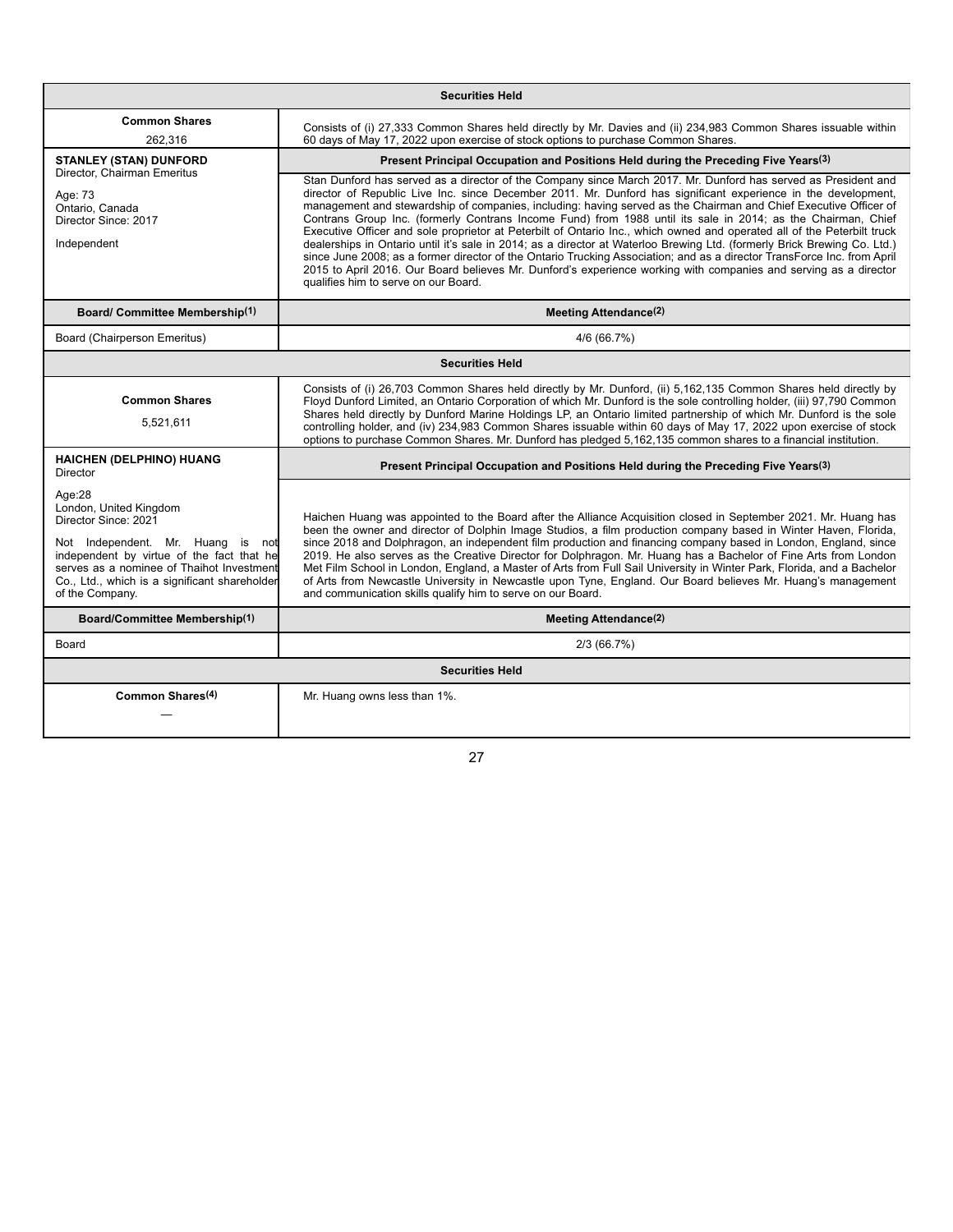| <b>MURRAY LEE</b><br>Director, Lead Director<br>Age: 62<br>Alberta, Canada<br>Director Since: 2017<br>Independent                | Present Principal Occupation and Positions Held during the Preceding Five Years(3)                                                                                                                                                                                                                                                                                                                                                                                                                                                                                                                                                                                                                                                                                                                                                                                                                                                                                                                                                                                                                                                                                                                                                                                                                                                                                                                             |  |
|----------------------------------------------------------------------------------------------------------------------------------|----------------------------------------------------------------------------------------------------------------------------------------------------------------------------------------------------------------------------------------------------------------------------------------------------------------------------------------------------------------------------------------------------------------------------------------------------------------------------------------------------------------------------------------------------------------------------------------------------------------------------------------------------------------------------------------------------------------------------------------------------------------------------------------------------------------------------------------------------------------------------------------------------------------------------------------------------------------------------------------------------------------------------------------------------------------------------------------------------------------------------------------------------------------------------------------------------------------------------------------------------------------------------------------------------------------------------------------------------------------------------------------------------------------|--|
|                                                                                                                                  | Murray Lee has served as a director of the Company since March 2017. He graduated in 1983 with a Masters of<br>Accounting (Tax) degree from Brigham Young University. After graduating, Mr. Lee moved to Dallas, Texas where he<br>worked for five years as a Certified Public Accountant before re-locating to Calgary, Canada where he focused<br>exclusively on Canada/U.S. cross-border transactions. Before retiring in June 2014, Mr. Lee spent 20 years as a<br>partner of two different "big four" accounting firms, establishing and leading their Canada/U.S. cross-border tax<br>practices, which included a three year role as human resources leader for a tax practice consisting of approximately<br>100 personnel. He has assisted both large and small clients in all aspects of Canada/U.S. taxation including<br>reorganizations, mergers and acquisitions, cross-border financing and cross border initial public offerings. Since<br>retiring from his tax accounting practice, Mr. Lee has been engaged in a variety of entrepreneurial ventures, including<br>as a principal in a hospitality venture and authoring a book on personal finance. Our Board believes Mr. Lee's 20<br>years of experience as a partner at accounting firms qualifies him to serve on our Board.                                                                                                            |  |
| Board/Committee Membership(1)                                                                                                    | Meeting Attendance <sup>(2)</sup>                                                                                                                                                                                                                                                                                                                                                                                                                                                                                                                                                                                                                                                                                                                                                                                                                                                                                                                                                                                                                                                                                                                                                                                                                                                                                                                                                                              |  |
| Board<br><b>Audit Committee</b><br>Compensation Committee (Chair)<br>Governance Committee (Chair)<br><b>Compliance Committee</b> | 14/14 (100.0%)                                                                                                                                                                                                                                                                                                                                                                                                                                                                                                                                                                                                                                                                                                                                                                                                                                                                                                                                                                                                                                                                                                                                                                                                                                                                                                                                                                                                 |  |
| <b>Securities Held</b>                                                                                                           |                                                                                                                                                                                                                                                                                                                                                                                                                                                                                                                                                                                                                                                                                                                                                                                                                                                                                                                                                                                                                                                                                                                                                                                                                                                                                                                                                                                                                |  |
| <b>Common Shares</b><br>266,816                                                                                                  | Consists of (i) 177,333 Common Shares held directly by Mr. Lee, (ii) 4,500 common shares held by trusts for the<br>benefit of Mr. Lee's family, of which Mr. Lee is a trustee and has sole voting and dispositive power with respect to such<br>shares, and (iii) 84,983 Common Shares issuable within 60 days of May 17, 2022 upon exercise of stock options to<br>purchase Common Shares.                                                                                                                                                                                                                                                                                                                                                                                                                                                                                                                                                                                                                                                                                                                                                                                                                                                                                                                                                                                                                    |  |
| <b>PAUL VIVIANO</b><br><b>Director</b>                                                                                           | Present Principal Occupation and Positions Held during the Preceding Five Years(6)                                                                                                                                                                                                                                                                                                                                                                                                                                                                                                                                                                                                                                                                                                                                                                                                                                                                                                                                                                                                                                                                                                                                                                                                                                                                                                                             |  |
| Age: 69<br>Huntington Beach, California<br>Director since: 2021<br>Independent                                                   | Paul Viviano is a health care leader and a prominent national advocate for child health care. For more than three<br>decades, he has led academic health care systems, nonprofit community health care organizations and for-profit<br>health care services providers that have delivered excellence in clinical care, research and medical education.<br>Mr. Viviano joined Children's Hospital Los Angeles in late 2015 as President and Chief Executive Officer as well as a<br>member of the Board of Directors and the Foundation Board of Trustees, positions he continues to hold. Prior to<br>joining CHLA, Viviano served as the President and Chief Executive Officer of UC San Diego Health System and<br>Associate Vice Chancellor of UC San Diego Health Sciences. Prior to UCSD, Mr. Viviano served as Chairman of the<br>Board and CEO of Alliance. Mr. Vivano continually served as a Director for Alliance, including as the Chairman of its<br>Compensation and Special Committees, until Alliance was acquired by the Company. Mr. Viviano was appointed to<br>the Board in November 2021. Mr. Viviano earned his bachelor's degree at the University of California, Santa Barbara<br>and master's degree in public administration-public health at the University of California, Los Angeles. Our board<br>believes Mr. Viviano's industry experience qualifies him to serve on our Board. |  |
| Board/Committee Membership(1)                                                                                                    | Meeting Attendance <sup>(2)</sup>                                                                                                                                                                                                                                                                                                                                                                                                                                                                                                                                                                                                                                                                                                                                                                                                                                                                                                                                                                                                                                                                                                                                                                                                                                                                                                                                                                              |  |
| Board<br>Compliance Committee (Chair)                                                                                            | 2/2 (100.0%)                                                                                                                                                                                                                                                                                                                                                                                                                                                                                                                                                                                                                                                                                                                                                                                                                                                                                                                                                                                                                                                                                                                                                                                                                                                                                                                                                                                                   |  |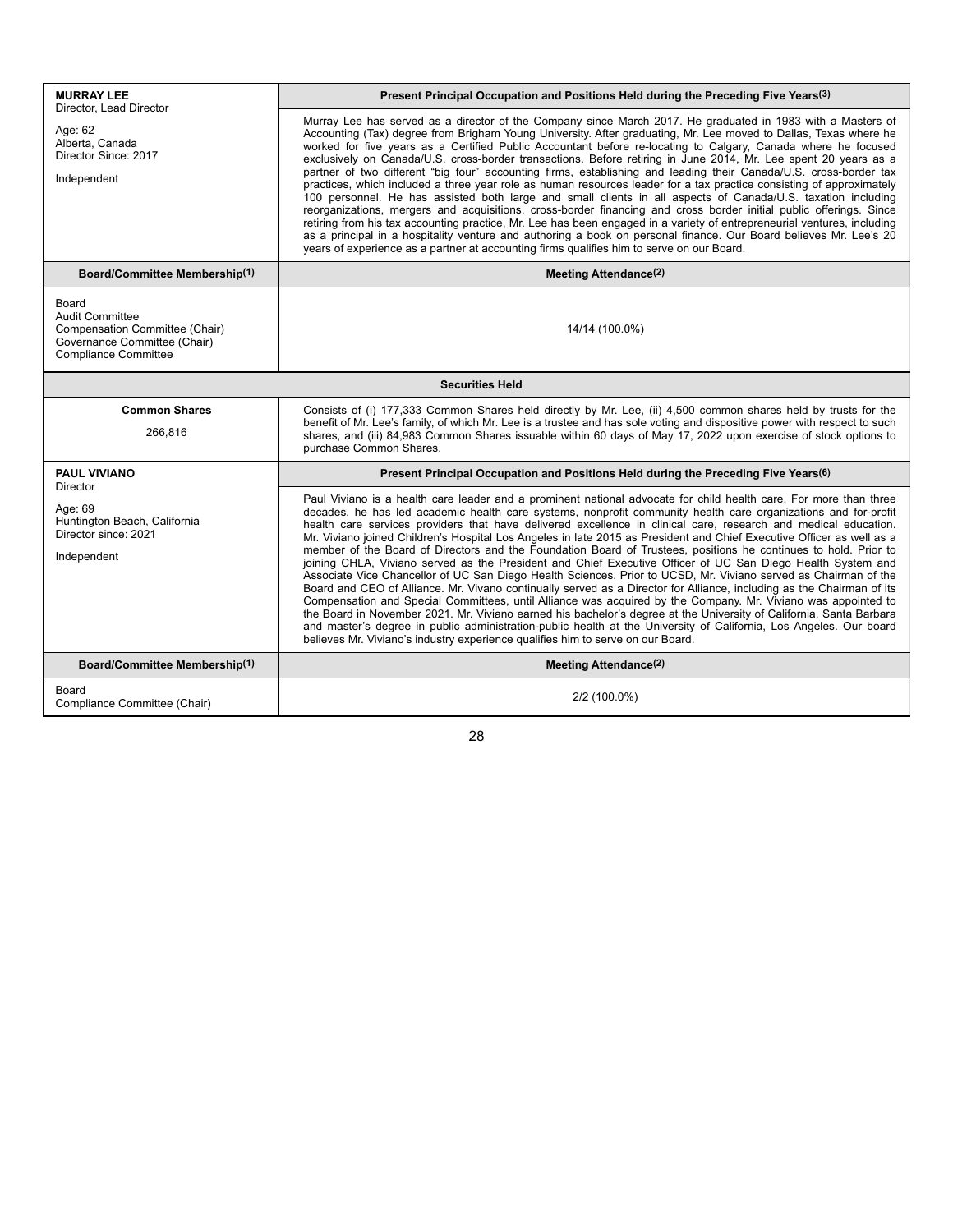| <b>Securities Held</b>                                                                                                                                                                             |                                                                                                                                                                                                                                                                                                                                                                                                                                                                                                                                                                                                                                                                                                                                                                                                                                                                                                                                                                                                                                                                                                                                                                                                                                                                                                                                                                                                                                                                                                                                                                        |  |  |  |
|----------------------------------------------------------------------------------------------------------------------------------------------------------------------------------------------------|------------------------------------------------------------------------------------------------------------------------------------------------------------------------------------------------------------------------------------------------------------------------------------------------------------------------------------------------------------------------------------------------------------------------------------------------------------------------------------------------------------------------------------------------------------------------------------------------------------------------------------------------------------------------------------------------------------------------------------------------------------------------------------------------------------------------------------------------------------------------------------------------------------------------------------------------------------------------------------------------------------------------------------------------------------------------------------------------------------------------------------------------------------------------------------------------------------------------------------------------------------------------------------------------------------------------------------------------------------------------------------------------------------------------------------------------------------------------------------------------------------------------------------------------------------------------|--|--|--|
| <b>Common Shares</b>                                                                                                                                                                               | Mr. Viviano owns less than 1%.                                                                                                                                                                                                                                                                                                                                                                                                                                                                                                                                                                                                                                                                                                                                                                                                                                                                                                                                                                                                                                                                                                                                                                                                                                                                                                                                                                                                                                                                                                                                         |  |  |  |
| <b>JAMES WEBB</b><br>Director<br>Age: 62<br><b>Texas. United States</b><br>Director Since: 2017<br>Independent                                                                                     | Present Principal Occupation and Positions Held during the Preceding Five Years(3)<br>James Webb has served as a director of the Company since August 2017. He founded Preferred Medical Imaging,<br>LLC ("PMI," now Akumin Imaging Texas, LLC, a subsidiary of the Company) with two other partners in 2000. Since the<br>sale of PMI in August 2017, Mr. Webb founded 16 Capital Holdings, LLC and its subsidiary, Maverick Fitness<br>Holdings, which operated 33 OrangeTheory fitness centers in the North Texas area. That business was sold to a<br>private equity group in 2019. Over the past five years, Mr. Webb has been involved in a number of entrepreneurial<br>ventures, including as the founder and Chief Executive Officer of Paradigm Development Holdings, LLC, which owns<br>franchise rights for BeBalanced Centers, a non-medical, holistic women's weight loss business, for a large portion of<br>Texas and operates BeBalanced Centers in Texas. Mr. Webb also operates an angel investment fund that has minority<br>investments in over 30 companies in diverse industries such as personal protective equipment ("PPE") distribution and<br>manufacturing, beverage consumer products, and information technology. Mr. Webb began his career as a registered<br>radiologic technologist and holds a Master's degree in Health Administration. Our Board believes Mr. Webb's<br>experience owning and working in several diagnostic imaging companies along with his seasoned business<br>experience qualifies him to serve on our Board. |  |  |  |
| Board/Committee Membership(1)                                                                                                                                                                      | <b>Meeting Attendance(2)</b>                                                                                                                                                                                                                                                                                                                                                                                                                                                                                                                                                                                                                                                                                                                                                                                                                                                                                                                                                                                                                                                                                                                                                                                                                                                                                                                                                                                                                                                                                                                                           |  |  |  |
| Board<br><b>Audit Committee</b><br><b>Compensation Committee</b><br>Governance Committee                                                                                                           | 11/14 (78.6%)                                                                                                                                                                                                                                                                                                                                                                                                                                                                                                                                                                                                                                                                                                                                                                                                                                                                                                                                                                                                                                                                                                                                                                                                                                                                                                                                                                                                                                                                                                                                                          |  |  |  |
|                                                                                                                                                                                                    | <b>Securities Held</b>                                                                                                                                                                                                                                                                                                                                                                                                                                                                                                                                                                                                                                                                                                                                                                                                                                                                                                                                                                                                                                                                                                                                                                                                                                                                                                                                                                                                                                                                                                                                                 |  |  |  |
| <b>Common Shares</b><br>1,998,861                                                                                                                                                                  | Consists of (i) 27,333 Common Shares held directly by Mr. Webb, (ii) 300,000 Common Shares held by LK Family<br>Limited Partnership, of which Mr. Webb exercises voting rights and has the right to dispose of such shares, (iii)<br>1,586,545 Common Shares held directly by Laurel Enterprises, LLC, of which Mr. Webb exercises voting rights and<br>has the right to dispose of such shares, and (iv) 84,983 Common Shares issuable within 60 days of May 17, 2022<br>upon exercise of stock options to purchase Common Shares.                                                                                                                                                                                                                                                                                                                                                                                                                                                                                                                                                                                                                                                                                                                                                                                                                                                                                                                                                                                                                                    |  |  |  |
| <b>JAMES WYPER</b><br>Director                                                                                                                                                                     | Present Principal Occupation and Positions Held during the Preceding Five Years(6)                                                                                                                                                                                                                                                                                                                                                                                                                                                                                                                                                                                                                                                                                                                                                                                                                                                                                                                                                                                                                                                                                                                                                                                                                                                                                                                                                                                                                                                                                     |  |  |  |
| Age: 32<br>New York, New York<br>Director since: 2021<br>Not Independent. Mr. Wyper is not<br>independent by virtue of his position with<br>Stonepeak, a significant shareholder of the<br>Company | James Wyper was appointed to the Board in November 2021. He has served as Senior Managing Director with<br>Stonepeak Infrastructure Partners ("Stonepeak"), where he is responsible for leading investments across the<br>healthcare, transportation and logistics sectors, since January 2020. Mr. Wyper served as a Managing Director of<br>Stonepeak from January 2018 to January 2020 and as a Principal with Stonepeak from on or about January 2015 to<br>January 2018. Mr. Wyper presently sits on the boards of Lineage Logistics, TRAC Intermodal, Oregon Trail Ventures,<br>Venture Global Calcasieu Pass, Lonestar Holdings, Fortbrand Services and is a former director of Tidewater Holdings,<br>Golar Power Ltd. and the Carlsbad Desalination Project. Mr. Wyper holds a Bachelor of Arts in Economics from Yale<br>University.                                                                                                                                                                                                                                                                                                                                                                                                                                                                                                                                                                                                                                                                                                                         |  |  |  |
| <b>Board/Committee Membership(1)</b>                                                                                                                                                               | <b>Meeting Attendance(2)</b>                                                                                                                                                                                                                                                                                                                                                                                                                                                                                                                                                                                                                                                                                                                                                                                                                                                                                                                                                                                                                                                                                                                                                                                                                                                                                                                                                                                                                                                                                                                                           |  |  |  |
| Board                                                                                                                                                                                              | 2/2 (100.0%)                                                                                                                                                                                                                                                                                                                                                                                                                                                                                                                                                                                                                                                                                                                                                                                                                                                                                                                                                                                                                                                                                                                                                                                                                                                                                                                                                                                                                                                                                                                                                           |  |  |  |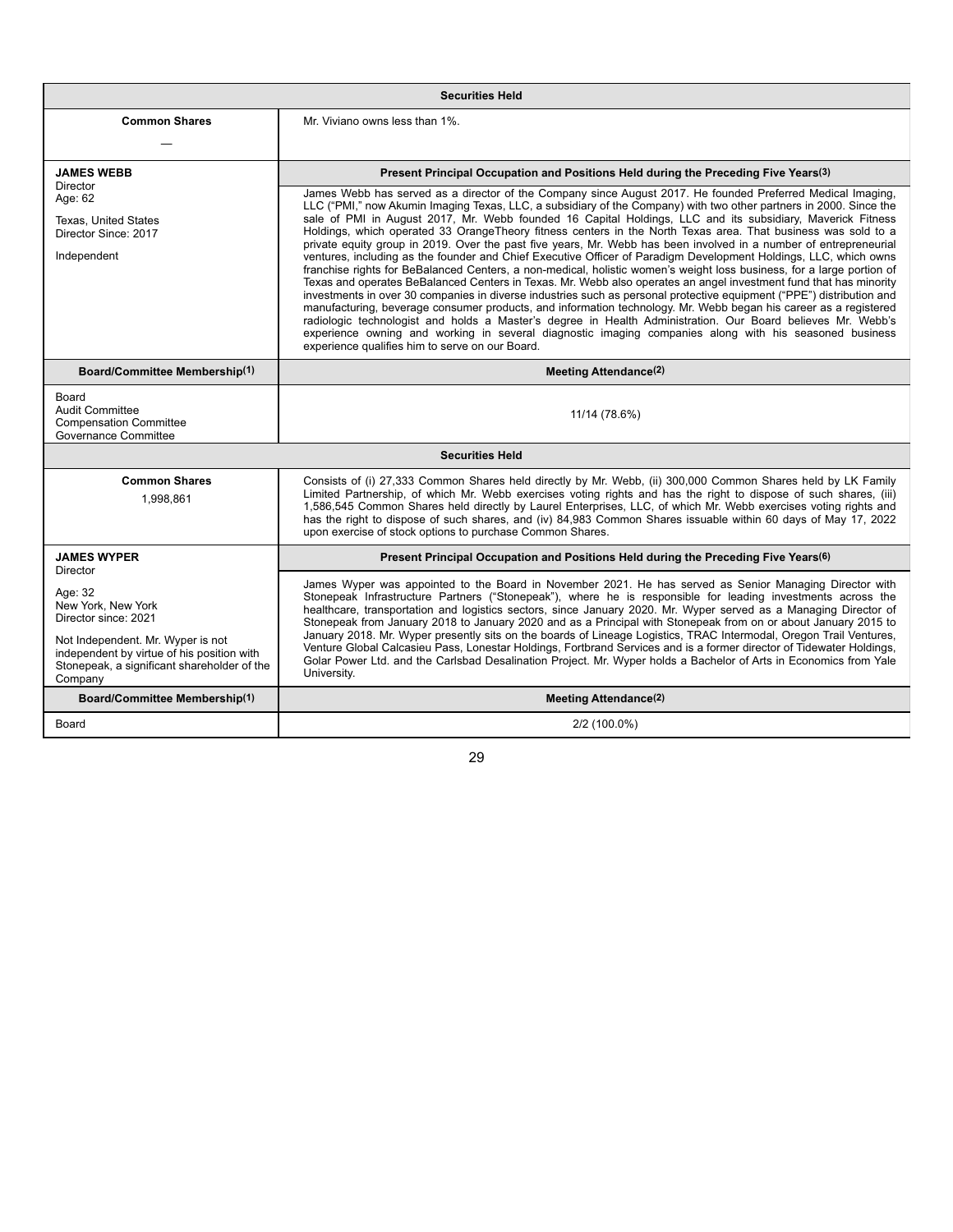| <b>Securities Held</b>                                                                                                                                                                                               |                                                                                                                                                                                                                                                                                                                                                                                                                                                                                                                                                                                                                                                                                                                                                                                                                                                                                                                                                                                                                                                                                                                                                                                                                                                                                                                                                                                                                                                                                                                                                                                                      |  |  |  |
|----------------------------------------------------------------------------------------------------------------------------------------------------------------------------------------------------------------------|------------------------------------------------------------------------------------------------------------------------------------------------------------------------------------------------------------------------------------------------------------------------------------------------------------------------------------------------------------------------------------------------------------------------------------------------------------------------------------------------------------------------------------------------------------------------------------------------------------------------------------------------------------------------------------------------------------------------------------------------------------------------------------------------------------------------------------------------------------------------------------------------------------------------------------------------------------------------------------------------------------------------------------------------------------------------------------------------------------------------------------------------------------------------------------------------------------------------------------------------------------------------------------------------------------------------------------------------------------------------------------------------------------------------------------------------------------------------------------------------------------------------------------------------------------------------------------------------------|--|--|--|
| Common Shares(5)                                                                                                                                                                                                     | Mr. Wyper owns less than 1%.                                                                                                                                                                                                                                                                                                                                                                                                                                                                                                                                                                                                                                                                                                                                                                                                                                                                                                                                                                                                                                                                                                                                                                                                                                                                                                                                                                                                                                                                                                                                                                         |  |  |  |
| <b>RIADH ZINE-EL-ABIDINE (ZINE)</b>                                                                                                                                                                                  | Present Principal Occupation and Positions Held during the Preceding Five Years <sup>(3)</sup>                                                                                                                                                                                                                                                                                                                                                                                                                                                                                                                                                                                                                                                                                                                                                                                                                                                                                                                                                                                                                                                                                                                                                                                                                                                                                                                                                                                                                                                                                                       |  |  |  |
| Director, Chairman, and Chief Executive<br>Officer<br>Age: 50<br>Ontario, Canada<br>Director Since: 2014<br>Not Independent. Mr. Zine is not<br>independent by virtue of his executive<br>position with the Company. | Riadh Zine has served as a director of the Company since its amalgamation in August 2015. Since March 2022,<br>Mr. Zine has served as sole Chief Executive Officer of the Company. From September 2021 to March 2022, Mr. Zine<br>served as Chairman of the Company's board of directors (the "Board") and Co-Chief Executive Officer of the<br>Company. Mr. Zine served as President and Chief Executive Officer of the Company from October 2014 to September<br>2021. He is also the co-founder of Roadmap Capital Inc., a technology venture capital firm with more than \$150 million<br>in assets under management. From August 1999 to January 2013, Mr. Zine was a Managing Director in Global<br>Investment Banking at a leading Canadian investment bank, where he was responsible for providing strategic and<br>financial advice to many of Canada's largest corporations, entrepreneurs and private equity firms. He has over 15<br>years of experience executing public or private equity and debt financings, as well as mergers and acquisitions for a<br>wide range of Canadian companies in the consumer, retail, healthcare, transportation and industrials sectors. Mr. Zine<br>also worked at a leading Canadian bank on a number of strategic projects. Mr. Zine holds a M.Sc. in Financial<br>Engineering from École des Hautes Études Commerciales, University of Montréal. Our Board believes Mr. Zine's<br>experience as our Chief Executive Officer, combined with his industry knowledge and experience in the healthcare<br>sector qualifies him to serve on our Board. |  |  |  |
| Board/Committee Membership(1)                                                                                                                                                                                        | Meeting Attendance <sup>(2)</sup>                                                                                                                                                                                                                                                                                                                                                                                                                                                                                                                                                                                                                                                                                                                                                                                                                                                                                                                                                                                                                                                                                                                                                                                                                                                                                                                                                                                                                                                                                                                                                                    |  |  |  |
| Board (Chairman)                                                                                                                                                                                                     | 6/6 (100.0%)                                                                                                                                                                                                                                                                                                                                                                                                                                                                                                                                                                                                                                                                                                                                                                                                                                                                                                                                                                                                                                                                                                                                                                                                                                                                                                                                                                                                                                                                                                                                                                                         |  |  |  |
| <b>Securities Held</b>                                                                                                                                                                                               |                                                                                                                                                                                                                                                                                                                                                                                                                                                                                                                                                                                                                                                                                                                                                                                                                                                                                                                                                                                                                                                                                                                                                                                                                                                                                                                                                                                                                                                                                                                                                                                                      |  |  |  |
| <b>Common Shares</b><br>6,883,976                                                                                                                                                                                    | Consists of (i) 4,566,888 Common Shares held directly by Mr. Zine, (ii) 50,000 Common Shares held through a<br>registered retirement savings plan, and (iii) 2,267,088 common shares issuable within 60 days of May 17, 2022 upon<br>exercise of stock options to purchase Common Shares                                                                                                                                                                                                                                                                                                                                                                                                                                                                                                                                                                                                                                                                                                                                                                                                                                                                                                                                                                                                                                                                                                                                                                                                                                                                                                             |  |  |  |

Attendance figures reflect Board and Board committee meetings held for the period between January 1, 2021 and December 31, 2021.

(3) The information as to principal occupations, not being within the direct knowledge of the Company, has been furnished by the respective director nominee.<br>(4) 14,223,570 Common Shares are held by Thaihot Investment C

(1) The director is currently a member of the Board and/or Board committees noted.<br>
(2) Attendance figures reflect Board and Board committee meetings held for the per<br>
(3) The information as to principal occupations, not

(5) 20,614,093 Common Shares are held by Stonepeak, who has nominated Mr. Wyper as its nominee to the Board.

As at the date of this Circular, to the Company's knowledge, the current directors of the Company, as a group, beneficially own, directly or indirectly, or exercise control or direction over, 14,933,580 Common Shares, representing approximately 16.16% of the issued and outstanding Common Shares (including Common Shares issuable to the directors within 60 days of May 17, 2022 upon exercise of stock options to purchase Common Shares). No single director of the Company, current or proposed, holds Common Shares carrying 10% or more of the voting rights attached to the voting securities of the Company.

## **Cease Trade Orders**

To the knowledge of the Company and based upon information provided by the proposed director nominees, other than as set out below, none of the proposed director nominees is, as at the date of this Circular, or has been, within 10 years before the date of this Circular, a director, chief executive officer or chief financial officer of any company (including the Company) that, while such person was acting in that capacity (or after such person ceased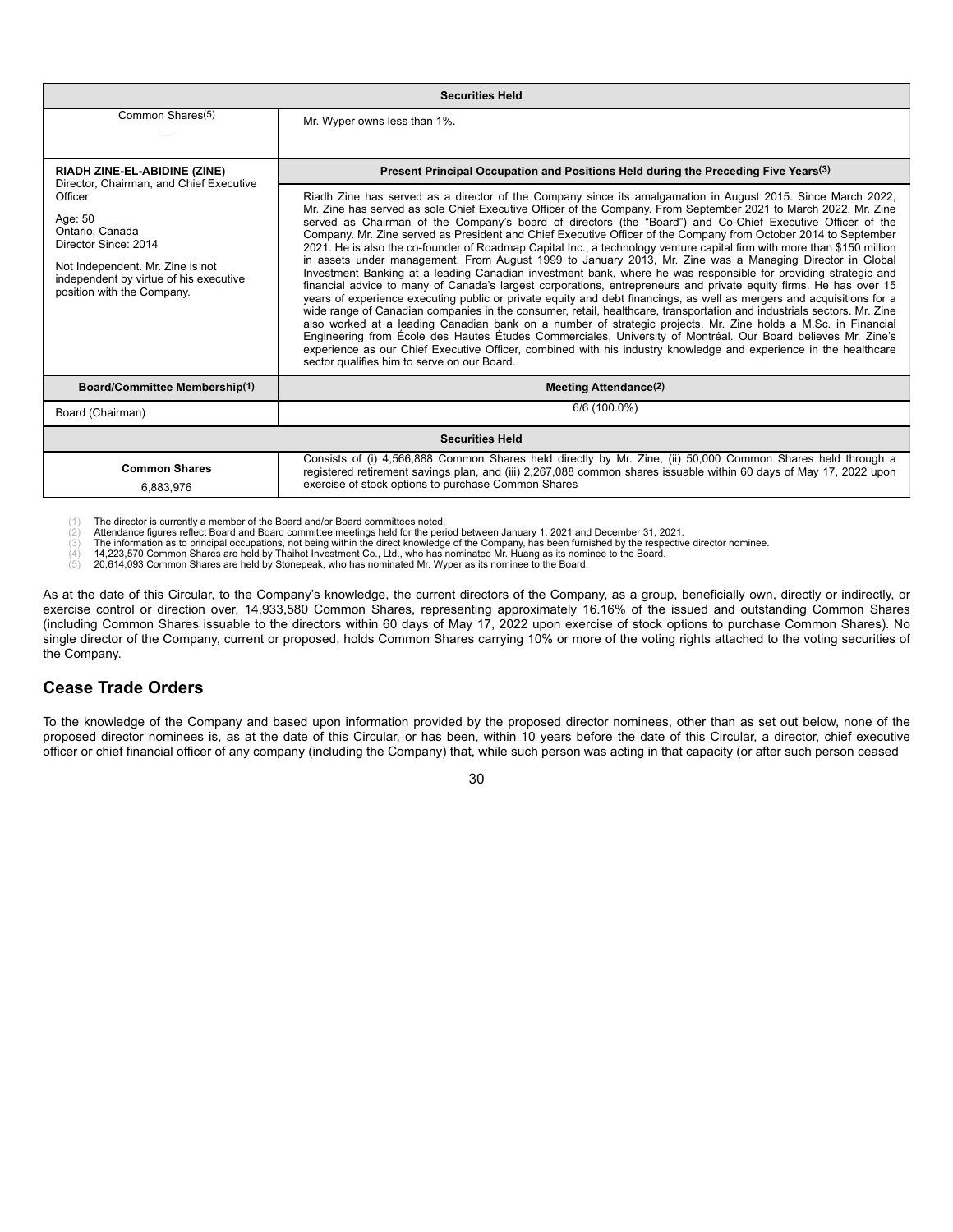to act in that capacity but resulting from an event that occurred while that person was acting in such capacity), was subject to a cease trade order, an order similar to a cease trade order, or an order that denied the company access to any exemption under securities legislation, in each case, for a period of more than 30 consecutive days.

On August 20, 2021, the Ontario Securities Commission (the "OSC") granted a management cease trade order ("MCTO") restricting the trading in or the acquisition of securities of the Company by the Chief Executive Officer and Chief Financial Officer upon request of the Company following the Company's determination that it was not in a position to file its interim financial report for the quarter ended June 30, 2021 along with the related management's discussion and analysis and CEO and CFO certificates (collectively, the "Required Reports") by the reporting deadline of August 16, 2021.

On October 12, 2021, the Company announced that for the period ended June 30, 2021, in conjunction with performing its period-end review of accounts receivable and performing additional review of historical collection rates using its enhanced reporting and analytics tools, the Company identified issues in the recording of write-offs and cash collections on acquired accounts receivable balances impacting current and prior periods. In addition, during the review the Company noted that estimates of historical implicit price concessions and expected collection rates were not reflective of the actual cash collections which were occurring and the Company determined that a material change to historical implicit price concessions recorded as at January 1, 2019, December 31, 2019 and December 31, 2020 is required. Under ASC 250, Accounting Changes and Error Corrections, this change is considered an error for accounting purposes and thus a restatement of (i) the Company's annual financial statements for the period ended December 31, 2020 and December 31, 2019, and (ii) the Company's interim financial statements for the period ended March 31, 2021, in each case together with their related management's discussion and analysis (collectively, the "Restated Filings"), will be required, which Restated Filings will also account for certain adjustments for the tax impact of these changes, previously uncorrected immaterial misstatements, and other items impacted by the correction of the error. Although the quantum of the adjustments is still being finalized, it is currently expected that the changes in the Restated Filings will result in an accounts receivable balance as at June 30, 2021 of between \$65.0 million and \$70.0 million as compared to Akumin's previously reported March 31, 2021 accounts receivable balance of \$95.9 million.

In addition to the foregoing, while integrating the accounting policies and procedures of the Company and Alliance in connection with the Company's acquisition of Alliance on September 1, 2021, the Company identified certain differences in recording the capitalization, as opposed to the repair and maintenance expense, of components that are replaced when equipment is repaired. As the Company remains in the process of finalizing the Required Reports and Restated Filings, the Company also intends to reflect any further adjustments resulting from the review of the accounting treatment of these components prior to being in a position to file the Required Reports and Restated Filings, which work remains ongoing. Although the Company's review of the impact of these changes remains preliminary, any adjustments related to such review would be expected to be reflected as an adjustment to the net book value of property and equipment and additional repairs and maintenance costs which are included in operating expenses.

Akumin filed all continuous disclosure materials required by applicable Ontario securities laws as of December 13, 2021. As a result, the MCTO issued by the OSC on August 20, 2021 was revoked in accordance with its terms on December 15, 2021.

## **Bankruptcies**

To the knowledge of the Company and based upon information provided by the proposed director nominees, except as described below, none of the proposed director nominees:

a) is, as at the date of this Circular, or has been within 10 years before the date of the Circular, a director or executive officer of any company (including the Company) that, while that person was acting in that capacity, or within a year of that person ceasing to act in that capacity, became bankrupt, made a proposal under any legislation relating to bankruptcy or insolvency or was subject to or instituted any proceedings, arrangement or compromise with creditors or had a receiver, receiver manager or trustee appointed to hold its assets; or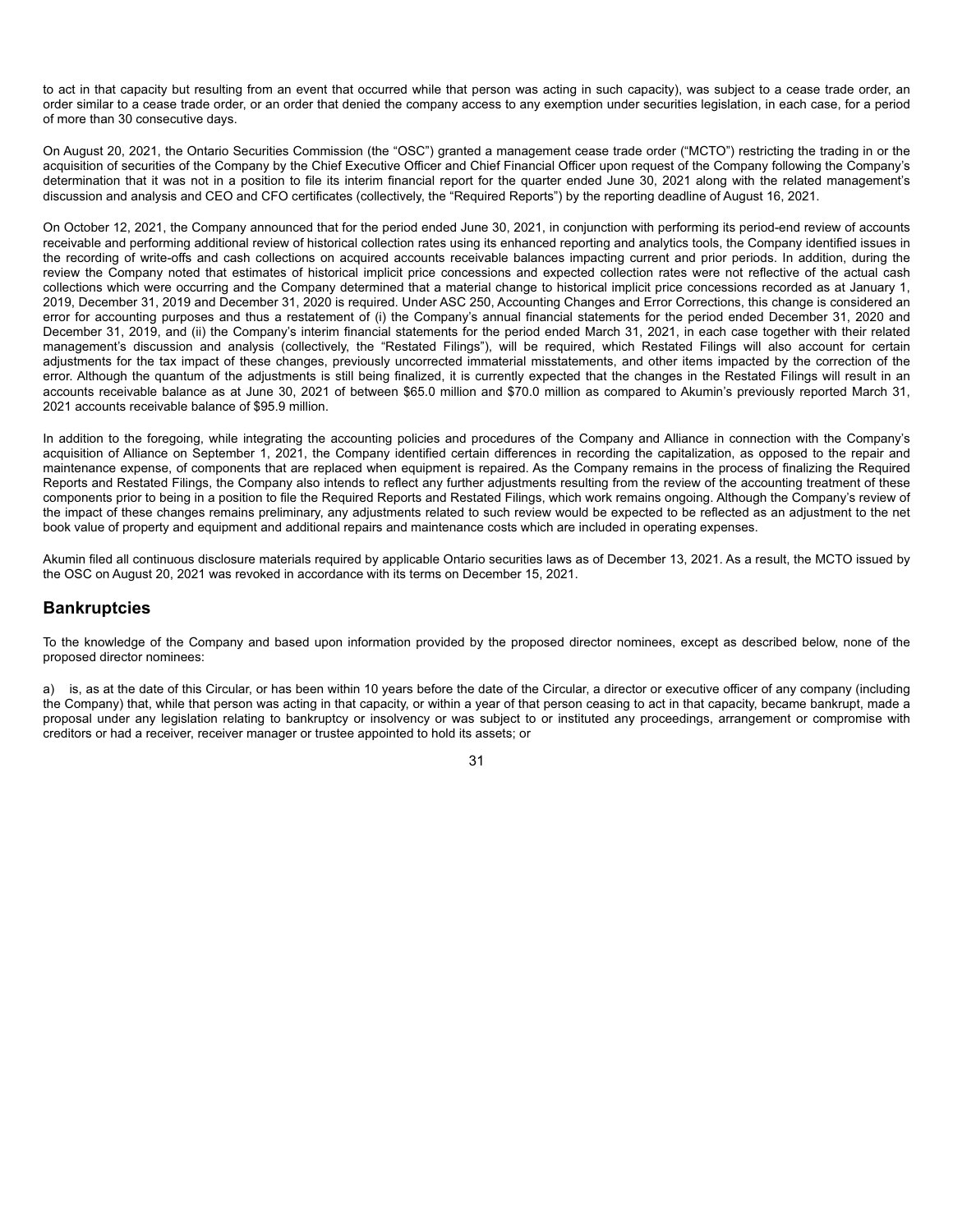b) has, within the last 10 years before the date of this Circular, become bankrupt, made a proposal under any legislation relating to bankruptcy or insolvency, or become subject to or instituted any proceedings, arrangement or compromise with creditors, or had a receiver, receiver manager or trustee appointed to hold the assets of the proposed director.

Our CEO was a director of Peraso Technologies Inc., an Ontario private company, which filed for creditors protection on June 3, 2020 under the Companies' Creditors Arrangement Act ("CCAA") to restructure its affairs. Peraso Technologies Inc. came out of protection under the CCAA on November 2, 2020 and subsequently completed a reverse-take over with a Nasdaq listed entity in 2021.

# **Securities Penalties or Sanctions**

To the knowledge of the Company and based upon information provided by the proposed director nominees, none of the proposed director nominees has been subject to: (a) any penalties or sanctions imposed by a court relating to securities legislation or by a securities regulatory authority or has entered into a settlement agreement with a securities regulatory authority; or (b) any other penalties or sanctions imposed by a court or regulatory body that would likely be considered important to a reasonable securityholder in deciding whether to vote for a proposed director.

# **Executive Officers**

The following table sets forth information concerning our current executive officers (other than our Chief Executive Officer), including their ages, as of the date of this Circular.

| <b>Name</b>         | Age | <b>Position</b>                                             |
|---------------------|-----|-------------------------------------------------------------|
| William Larkin      | 52  | <b>Chief Financial Officer</b>                              |
| Rohit Navani        | 46  | Executive Vice President and Chief Transformation Officer   |
| Matthew Cameron     | 40  | Chief Legal Officer and Corporate Secretary                 |
| Gina Bonica-Delgado | 45  | General Counsel, Chief Risk Officer and Assistant Secretary |
| <b>Paul Nelis</b>   | 54  | <b>Chief Information Officer</b>                            |

William Larkin has served as Chief Financial Officer of the Company since the acquisition of Alliance HealthCare Services, Inc. ("Alliance") closed on September 1, 2021 (the "Alliance Acquisition"). He joined Alliance in June 2019 as Executive Vice President & Chief Financial Officer. Mr. Larkin's experience spans a diverse set of corporate environments ranging from entrepreneurial startups, high growth midcaps and mature multi-billion enterprises. Prior to joining Alliance, he served as Chief Financial Officer of SouthWest Dealer Services Inc. from October 2016 to March 2019. Mr. Larkin began his career as a CPA with Deloitte & Touche and is a veteran of the US Army; he has a B.S. in Accounting from the University of Southern California.

Rohit Navani has served as the Executive Vice President and Chief Transformation Officer of the Company since October 2014. Prior to joining the Company, Mr. Navani was a partner in the integration and divestiture advisory practice of an international accounting firm. He has over fifteen years' experience providing a suite of M&A services to private equities and strategic companies globally, from emerging businesses to Fortune 50 leaders. Mr. Navani has extensive experience executing separations and integrations. His responsibilities on transactions have included leading integration and separation management offices and functional leadership roles in finance and accounting, information technology, supply chain, day one readiness, communications, organizational development and human resources activities. Mr. Navani holds a Bachelor of Science degree in Accounting from Binghamton University, USA.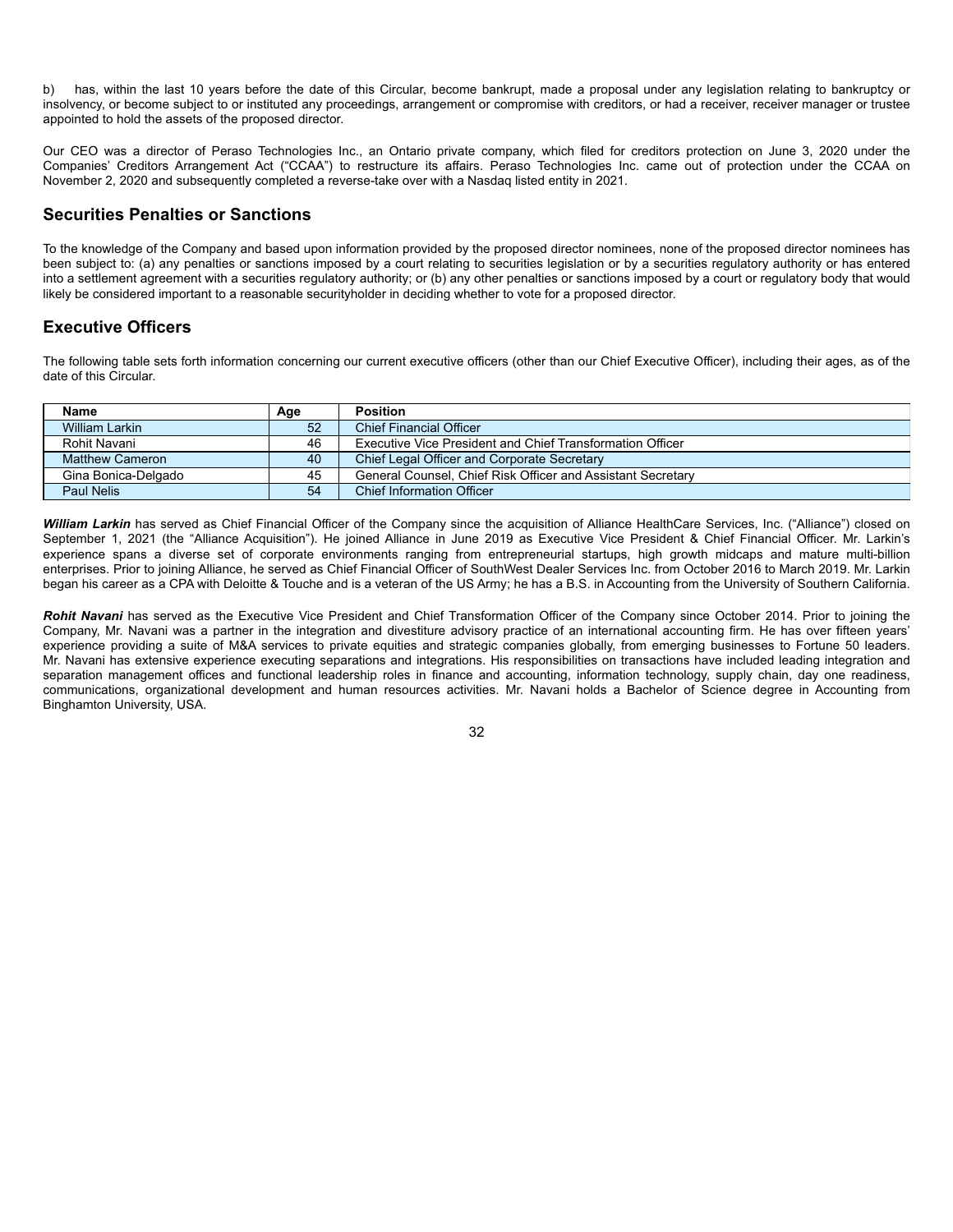*Matthew Cameron* has served as Chief Legal Officer and Corporate Secretary since September 2021. Prior to being appointed to those positions, Mr. Cameron served as Senior Vice President and General Counsel since he joined the Company in March 2018. Before joining the Company, Mr. Cameron worked for approximately ten years as a corporate lawyer with leading Canadian law firms, specializing in domestic and international mergers & acquisitions, financing, securities and corporate and commercial law across a broad range of industries including among others healthcare, energy, retail and manufacturing. Mr. Cameron is a member of the Law Society of Ontario, holds a Bachelor of Laws from Dalhousie University, Canada and a Bachelor of Civil Laws from University of Ottawa, Canada.

Gina Bonica-Delgado has served as the General Counsel, Chief Risk Officer and Assistant Secretary of the Company since the Alliance Acquisition closed in September 2021. Ms. Bonica-Delgado served as General Counsel and Chief Compliance Officer of Alliance from September 2020 to September 2021, Deputy General Counsel and Chief Compliance Officer of Alliance from May 2019 to September 2020, and Associate General Counsel of Alliance from September 2012 to May 2019. Prior to joining Alliance, Ms. Bonica-Delgado was a litigator and partner in the law firm, Kurland, Bonica & Associates. She also served as a special investigator for One Beacon Insurance investigating insurance fraud and as a prosecutor in the Kings County District Attorney's office in Brooklyn, New York. She has experience counseling organizations on regulatory issues affecting health care entities as well as litigation, insurance, risk, privacy, human resources and other legal matters. She received a Bachelor of Arts in 1998 from State University of New York at Albany and obtained a Juris Doctorate Degree in law at New England School of Law in Boston, MA in 2001. She was admitted to the New York State Bar in 2004.

Paul Nelis has served as Chief Information Officer of the Company since January 2022. With more than 30 years' experience in information technology (IT), Mr. Nelis has performed or led teams in performing all aspects of IT Services Delivery for organizations. Prior to joining the Company, Mr. Nelis served as Senior Principal Consultant for Maven Wave Partners, LLC, a digital transformation consulting firm, since at least 2016.

### **Family Relationships**

There are no family relationships among our directors or executive officers.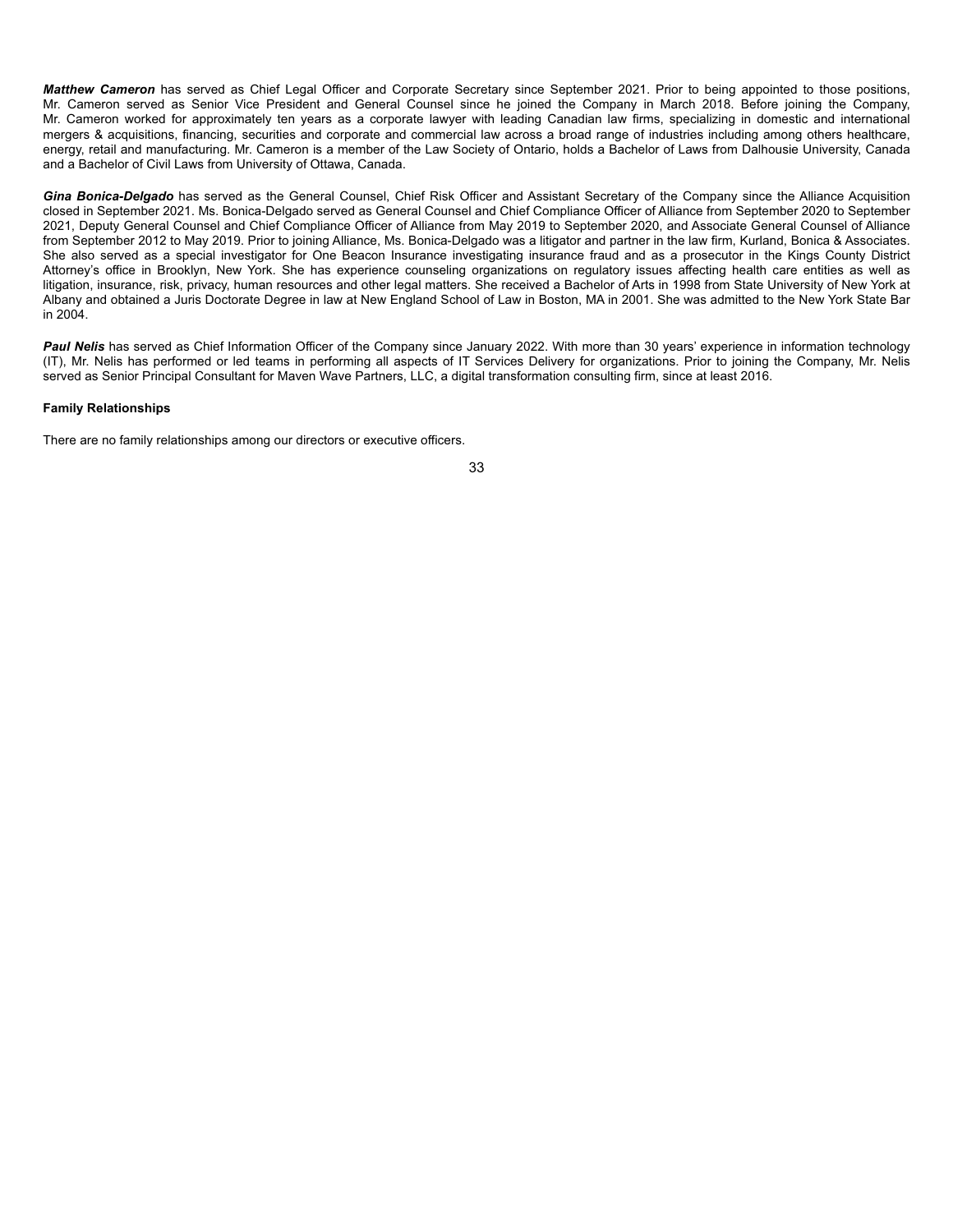## **Security Ownership of Certain Beneficial Owners and Management and Related Stockholder Matters**

## **Beneficial Ownership**

The following table sets forth information regarding the beneficial ownership of our Common Shares as of May 17, 2022 by (i) each person, or group of affiliated persons, known by us to beneficially own more than 5% of our Common Shares, (ii) each of our directors and named executive officers, and (iii) all of our directors and executive officers as a group.

Beneficial ownership is determined in accordance with the rules of the SEC. These rules generally attribute beneficial ownership of securities to persons who possess sole or shared voting power or investment power with respect to such securities. To our knowledge, except as otherwise indicated, all persons listed below have sole voting and investment power with respect to the shares beneficially owned by them, subject to applicable community property laws.

Applicable percentage ownership is based on 89,516,513 Common Shares outstanding as of May 17, 2022. Unless otherwise indicated, the address for each listed stockholder is: 8300 W. Sunrise Boulevard, Plantation, Florida 33322.

|                                                              | Common shares beneficially owned |            |
|--------------------------------------------------------------|----------------------------------|------------|
| Name and address of beneficial owner                         | Number                           | Percentage |
| 5% stockholders:                                             |                                  |            |
| Nantahala Capital Management, LLC(1)                         | 6,320,740                        | 7.06%      |
| SCW Capital Management, LP(2)                                | 11,419,908                       | 12.76%     |
| Stonepeak Magnet Holdings LP(3)(4)                           | 20.614.093                       | 19.33%     |
| Thaihot Investment Co., LTD(5)                               | 14,223,570                       | 15.89%     |
| Directors and named executive officers:                      |                                  |            |
| Rohit Navani(6)                                              | 1,721,393                        | 1.90%      |
| Matthew Cameron(7)                                           | 218,409                          |            |
| Riadh $Zine(8)$                                              | 6,883,976                        | 7.50%      |
| Stanley Dunford(9)                                           | 5,521,611                        | 6.15%      |
| James Webb(10)                                               | 1,998,861                        | 2.23%      |
| Murray Lee(11)                                               | 266,816                          |            |
| Thomas Davies(12)                                            | 262,316                          |            |
| James Wyper                                                  |                                  | $\star$    |
| Paul Viviano                                                 |                                  |            |
| Haichen Huang                                                |                                  |            |
| All executive officers and directors as a group (14 persons) | 16,974,382                       | 18.17%     |

Represents less than 1%.

(1) Wilmot B. Harkey and Daniel Mack are the managing members of Nantahala Capital Management, LLC and, as such, may be deemed to be the beneficial owners of the Common Shares. The address for Nantahala Capital Management, LLC is 130 Main St. 2nd Floor, New Canaan, CT 06840.

(2) SCW Capital, LP, SCW Capital QP, LP, SCW Single-Asset Partnership, LP, SCW Single-Asset Partnership QP, LP (together, the "Funds"), Robert N. Cathey, G. Stacy Smith and John R. Wagner are the record and direct beneficial owners of the Common Shares. SCW Capital Management, LP serves as investment manager to, and may be deemed to beneficially own securities owned by, each of the Funds. Trinity Investment Group, LLC serves as general partner to, and may be deemed to beneficially own securities owned by, each of the Funds and SCW Capital Management, LP. The address for SCW Capital Management, LP is 3131 Turtle Creek Blvd., Suite 302, Dallas, Texas 75219.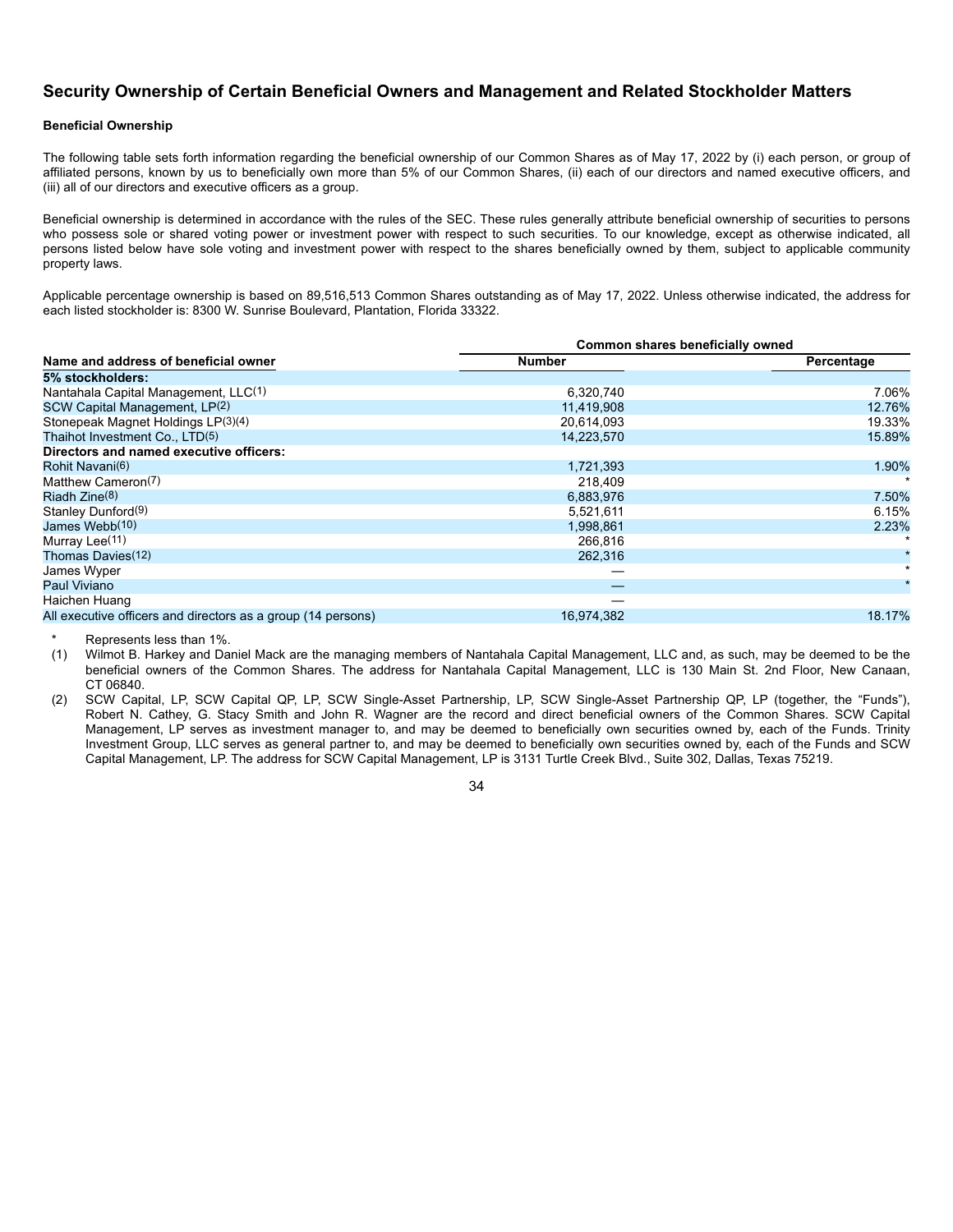- (3) Stonepeak Magnet Holdings LP, Stonepeak Associates IV LLC, Stonepeak Associates IV LLC, Stonepeak GP Investors Manager LLC and Michael Dorrell are the record and direct beneficial owners of the Common Shares. Stonepeak Associates IV LLC is the sole general partner of Stonepeak Magnet Holdings LP. Stonepeak GP Investors IV LLC is the sole member of Stonepeak Associates IV LLC. Stonepeak GP Investors Manager LLC is the managing member of Stonepeak GP Investors IV LLC. Mr. Dorrell is the managing member of Stonepeak GP Investors Manager LLC. The address for SCW Capital Management, LP is 55 Hudson Yards, 550 W. 34th Street, 48th Floor, New York, New York 10001.
- (4) Includes 17,114,093 Common Shares that Stonepeak Magnet Holdings LP has the right to acquire pursuant to the exercise of warrants.
- (5) The address for Thaihot Investment Co., LTD is 18201 Von Karman Avenue, #600, Irvine, CA 92612.
- (6) Consists of (i) 847,619 Common Shares held directly by Mr. Navani, (ii) 1,374 Common Shares held in a 401(k) plan, and (iii) 872,400 Common Shares issuable within 60 days of May 17, 2022 upon exercise of stock options to purchase Common Shares.
- (7) Consists of (i) 45,100 Common Shares held directly by Mr. Cameron, (ii) 25,000 Common Shares held through a registered retirement savings plan, (iii) 1,409 Common Shares held in a 401(k) plan, and (iv) 146,900 Common Shares issuable within 60 days of May 17, 2022 upon exercise of stock options to purchase Common Shares.
- (8) Consists of (i) 4,566,888 Common Shares held directly by Mr. Zine, (ii) 50,000 Common Shares held through a registered retirement savings plan, and (iii) 2,267,088 Common Shares issuable within 60 days of May 17, 2022 upon exercise of stock options to purchase Common Shares.
- (9) Consists of (i) 26,703 Common Shares held directly by Mr. Dunford, (ii) 5,162,135 Common Shares held directly by Floyd Dunford Limited, an Ontario Corporation of which Mr. Dunford is the sole controlling holder, (iii) 97,790 Common Shares held directly by Dunford Marine Holdings LP, an Ontario limited partnership of which Mr. Dunford is the sole controlling holder, and (iv) 234,983 Common Shares issuable within 60 days of May 17, 2022 upon exercise of stock options to purchase Common Shares. Mr. Dunford has pledged 5,162,135 Common Shares to a financial institution.
- (10) Consists of (i) 27,333 Common Shares held directly by Mr. Webb, (ii) 300,000 Common Shares held by LK Family Limited Partnership, of which Mr. Webb exercises voting rights and has the right to dispose of such shares, (iii) 1,586,545 Common Shares held directly by Laurel Enterprises, LLC, of which Mr. Webb exercises voting rights and has the right to dispose of such shares, and (iv) 84,983 Common Shares issuable within 60 days of May 17, 2022 upon exercise of stock options to purchase Common Shares.
- (11) Consists of (i) 177,333 Common Shares held directly by Mr. Lee, (ii) 4,500 Common Shares held by trusts for the benefit of Mr. Lee's family, of which Mr. Lee is a trustee and has sole voting and dispositive power with respect to such shares, and (iii) 84,983 Common Shares issuable within 60 days of May 17, 2022 upon exercise of stock options to purchase Common Shares.
- (12) Consists of (i) 27,333 Common Shares held directly by Mr. Davies and (ii) 234,983 Common Shares issuable within 60 days of May 17, 2022 upon exercise of stock options to purchase Common Shares.

### **Equity Compensation Plan Information**

The following table provides certain information with respect to all of our equity compensation plans in effect as of December 31, 2021:

| <b>Plan category</b>                                             | Number of securities to<br>be issued upon exercise<br>of outstanding options,<br>warrants and rights |    | Weighted-average<br>exercise price of<br>outstanding options,<br>warrants and rights $(2)$ | Number of securities remaining<br>available for future issuance<br>under equity compensation<br>plans (excluding securities<br>reflected in column (a)) |  |
|------------------------------------------------------------------|------------------------------------------------------------------------------------------------------|----|--------------------------------------------------------------------------------------------|---------------------------------------------------------------------------------------------------------------------------------------------------------|--|
| Equity compensation<br>plans approved by<br>security holders(1)  | 7.709.152                                                                                            | S  | 1.87                                                                                       | 1,193,547                                                                                                                                               |  |
| Equity compensation<br>plans not approved by<br>security holders |                                                                                                      |    |                                                                                            |                                                                                                                                                         |  |
| Total                                                            | 7,709,152                                                                                            | \$ | 1.87                                                                                       | 1,193,547                                                                                                                                               |  |
|                                                                  | 35                                                                                                   |    |                                                                                            |                                                                                                                                                         |  |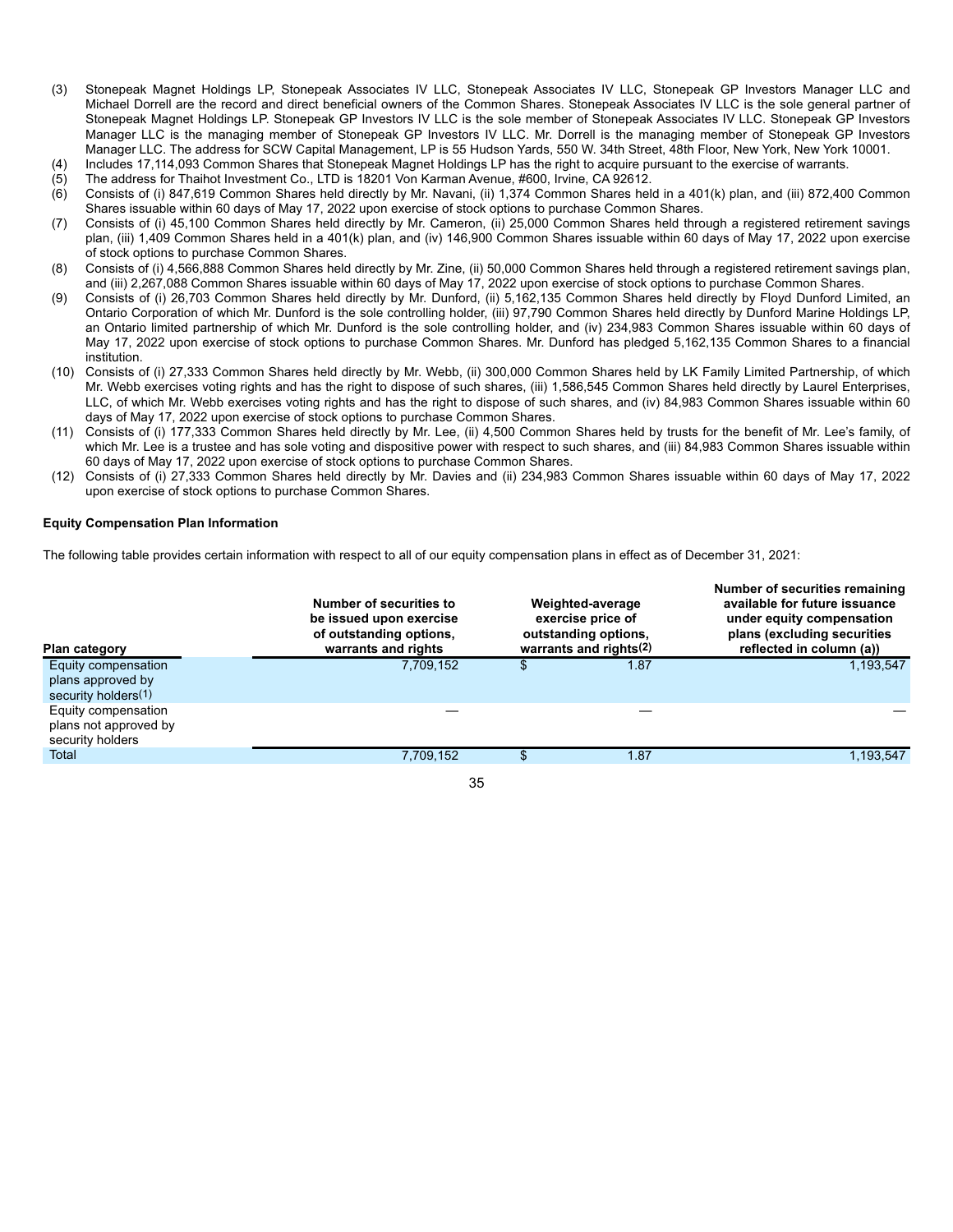- (1) Total reflects outstanding stock options and RSUs granted pursuant to our Option Plan and RSU Plan.
- (2) The weighted-average exercise price does not reflect the Common Shares that will be issued in connection with the settlement of RSUs, since RSUs have no exercise price.

### **Certain Relationships and Related Transactions**

On September 1, 2021, the Company acquired all of the issued and outstanding common stock of Thaihot Investment Company US Limited, which owned 100% of the common stock of Alliance, from Thaihot Investment Co., Ltd. (the "Seller") for a total purchase price of \$820.0 million subject to customary working capital and other adjustments. After applying working capital and other adjustments, the total purchase price recognized for accounting purposes was \$785.6 million. As a result of the Alliance Acquisition, the Seller owns and controls 14,223,570 Common Shares of the Company. Pursuant to a Letter Agreement dated September 1, 2021 between the Company and the Seller, as long as the Seller owns at least 50% of the Common Shares issued to the Seller at closing of the Alliance Acquisition, Seller has the right to nominate an individual for election to the Board (the "Seller Nominee"). If the Seller owns less than 50% of the Common Shares issued to Seller at closing of the Alliance Acquisition and a Seller Nominee is not serving on the Board, the Seller shall have the right to appoint to an observer reasonably acceptable to the Governance Committee (the "Board Observer") who shall have the right to attend and participate in all meetings of the Board and any committees or sub-committees of the Board in a non-voting capacity, subject to certain other conditions. Effective upon closing of the Alliance Acquisition, the Board exercised its right in accordance with applicable corporate laws to increase the size of the Board from five members to six and appointed a Seller Nominee, Mr. Huang, to fill the vacancy until the next annual general meeting of the shareholders of the Company.

The purchase price for Alliance was partially funded with debt and equity commitments from Stonepeak Magnet Holdings LP ("Stonepeak"), which purchased \$340.0 million principal amount of unsecured notes of Akumin Corp., a wholly-owned indirect subsidiary of the Company (the "Stonepeak Notes"), together with warrants to purchase 17,114,093 Common Shares of Akumin (the "Stonepeak Warrants") with a strike price of \$2.98 per share and 3,500,000 Common Shares of the Company (the "Stonepeak Shares") at a price of \$2.98 per share for total consideration of approximately \$10.4 million. No additional consideration was paid for the Stonepeak Warrants. Pursuant to a Board Representation and Observation Rights Agreement dated September 1, 2021 between the Company and Stonepeak, for so long as the Stonepeak Notes have an aggregate outstanding principal amount of at least \$100.0 million and subject to certain other conditions, including applicable securities law and stock exchange rules, Stonepeak has the right to nominate an individual for election to the Board (the "Stonepeak Nominee"). Stonepeak selected Mr. Wyper to serve as the Stonepeak Nominee. The Board subsequently convened a special meeting of its shareholders in November 2021 in order to obtain the approval of its shareholders for the appointment of Mr. Wyper to the Board.

In connection with the Alliance Acquisition, the Company entered into a Registration Rights Agreement with Stonepeak that provides for certain registration rights with respect to the Stonepeak Shares and the Common Shares issuable upon exercise of the Stonepeak Warrants.

## **Indemnification of Officers and Directors**

We are party to indemnification agreements with each of our officers and directors. The indemnification agreements provide the officers and directors with contractual rights to indemnification, expense advancement and reimbursement, to the fullest extent permitted under Ontario law. Additionally, we may enter into indemnification agreements with any new directors or officers that may be broader in scope than the specific indemnification provisions contained in Ontario law. Insofar as indemnification for liabilities arising under the Securities Act may be permitted to our officers and directors pursuant to the foregoing agreements, we have been advised that, in the opinion of the SEC, such indemnification is against public policy as expressed in the Securities Act, and is therefore unenforceable.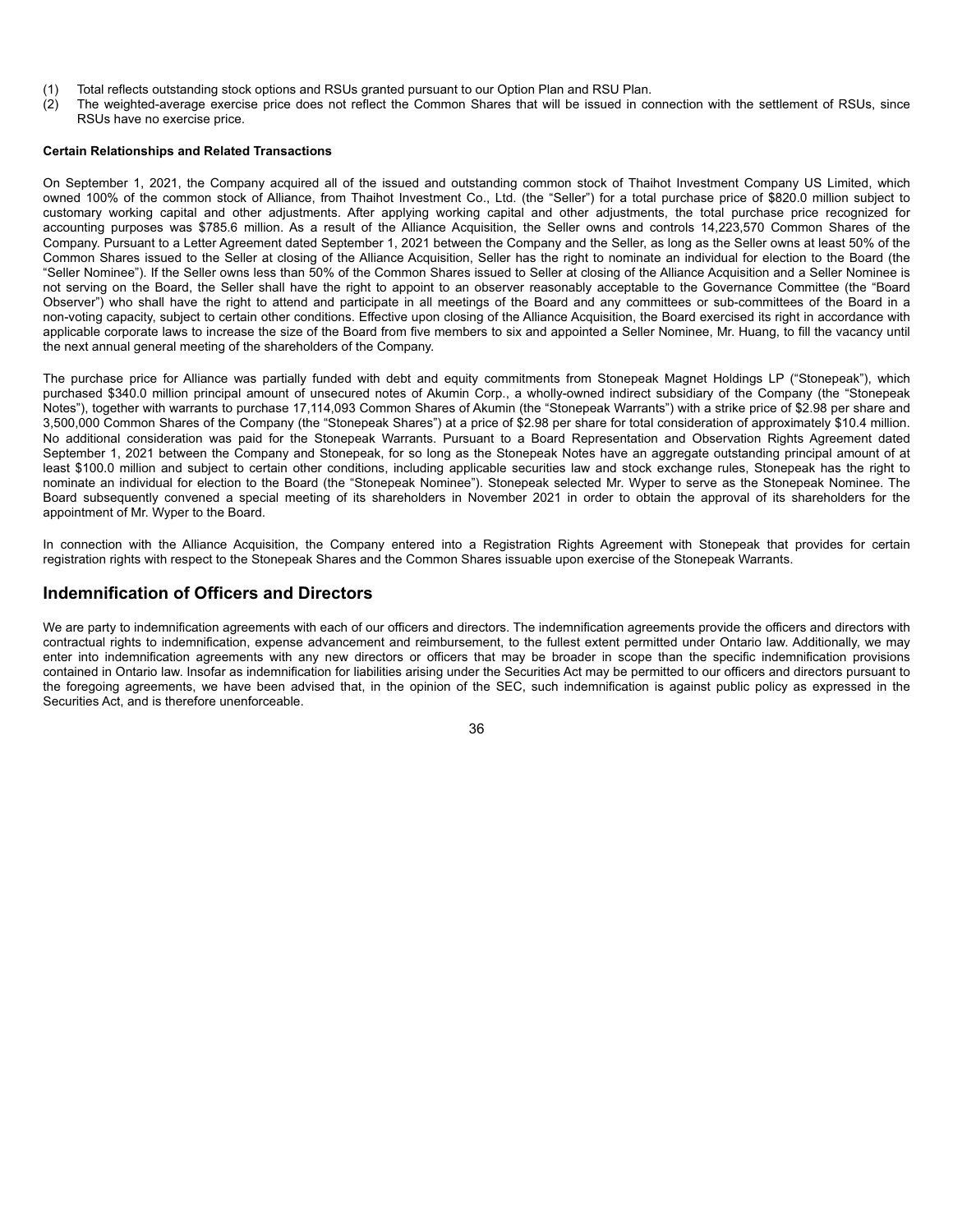## **Director and Executive Officer Compensation**

This section provides an overview of the compensation of our principal executive officer and our next two most highly-compensated executive officers for the fiscal year ended December 31, 2021 ("Fiscal 2021"). We refer to these individuals as our named executive officers. Our named executive officers are:

- Riadh Zine, our Chief Executive Officer;
- Rhonda Longmore-Grund, our former President and Co-Chief Executive Officer;
- Rohit Navani, our Executive Vice President and Chief Transformation Officer; and
- Matthew Cameron, our Chief Legal Officer and Corporate Secretary.

### **Summary Compensation Table**

The following table sets forth the compensation awarded to, earned by or paid to our named executive officers ("NEOs") in respect of their service to us during Fiscal 2021 and, if applicable, the fiscal year ended December 31, 2020 ("Fiscal 2020").

|                                                                                           |      |                      |                         |                                         | <b>Noneguity</b><br><b>Incentive</b> |                                                       |                  |
|-------------------------------------------------------------------------------------------|------|----------------------|-------------------------|-----------------------------------------|--------------------------------------|-------------------------------------------------------|------------------|
| <b>Name and Principal</b><br><b>Position</b>                                              | Year | Salary<br>$($ \$)(1) | <b>Bonus</b><br>$($ \$) | <b>Stock</b><br>Awards<br>$($ \$) $(4)$ | Plan<br>Compensation<br>$($ \$)      | <b>All Other</b><br><b>Compensation</b><br>$($ \$)(5) | Total<br>$($ \$) |
| <b>Riadh Zine</b>                                                                         | 2021 | 662,500              | 1.300.000(2)            | 1.521.000                               |                                      | 9.600                                                 | 3,493,100        |
| <b>Chief Executive Officer</b>                                                            | 2020 | 510,000              | 750,000(3)              | 1.178.100                               |                                      | 3.200                                                 | 2,441,300        |
| <b>Rhonda Longmore-Grund</b><br>Former President and Co-Chief<br><b>Executive Officer</b> | 2021 | 252.698              |                         | 169.000                                 | 78,449(6)                            |                                                       | 500,147          |
| <b>Rohit Navani</b>                                                                       | 2021 | 411.540              | 200.000(2)              | 84,500                                  |                                      | 29,800                                                | 725,840          |
| Executive Vice President and Chief<br><b>Transformation Officer</b>                       | 2020 | 355.385              | 330.000(3)              | 285,600                                 |                                      | 15.877                                                | 986.862          |
| <b>Matthew Cameron</b>                                                                    | 2021 | 261.150              | 250.000(2)              | 169,000                                 |                                      | 12.520                                                | 692,670          |
| Chief Legal Officer and Corporate<br>Secretary                                            | 2020 | 187.384              | 100.000(3)              | 142.800                                 |                                      | 5.858                                                 | 436.043          |

(1) As part of the Company's cost containment strategy in connection with the COVID-19 pandemic, the salary payable to each of our NEOs (other than Ms. Longmore-Grund) was reduced by 20% from approximately April 1, 2020 through December 31, 2020.

(2) Amounts reflect extraordinary transaction-related compensation awarded in connection with the Alliance Acquisition. No discretionary annual cash bonus was awarded for Fiscal 2021.

(3) Amounts reflect annual cash bonus awards paid by the Company during or in respect of Fiscal 2020.

(4) RSUs awarded to Mr. Zine, Mr. Navani, and Mr. Cameron for Fiscal 2021 were awarded as part of extraordinary transaction-related compensation given in connection with the Alliance Acquisition.

(5) Amounts in this column reflect other compensation granted during or in respect of the given fiscal year, which (a) for Mr. Zine consists of car allowance payments of \$9,600 and \$3,200 for Fiscal 2021 and Fiscal 2020, respectively, (b) for Mr. Navani consists of \$24,000 in car allowance and \$5,800 in 401(k) employer-matching contributions for Fiscal 2021 and \$13,200 of car allowance payments and \$2,677 in 401(k) employer-matching contributions for Fiscal 2020, and (c) for Mr. Cameron consists of \$6,720 in car allowance payments and \$5,800 in 401(k) employer-matching contributions for Fiscal 2021 and \$3,920 in car allowance payments and \$1,938 in 401(k) employer-matching contributions for Fiscal 2020. As part of the Company's cost containment strategy in connection with the COVID-19 pandemic, car allowance payments were suspended for each of the NEOs from April 1, 2020 through August 30, 2020.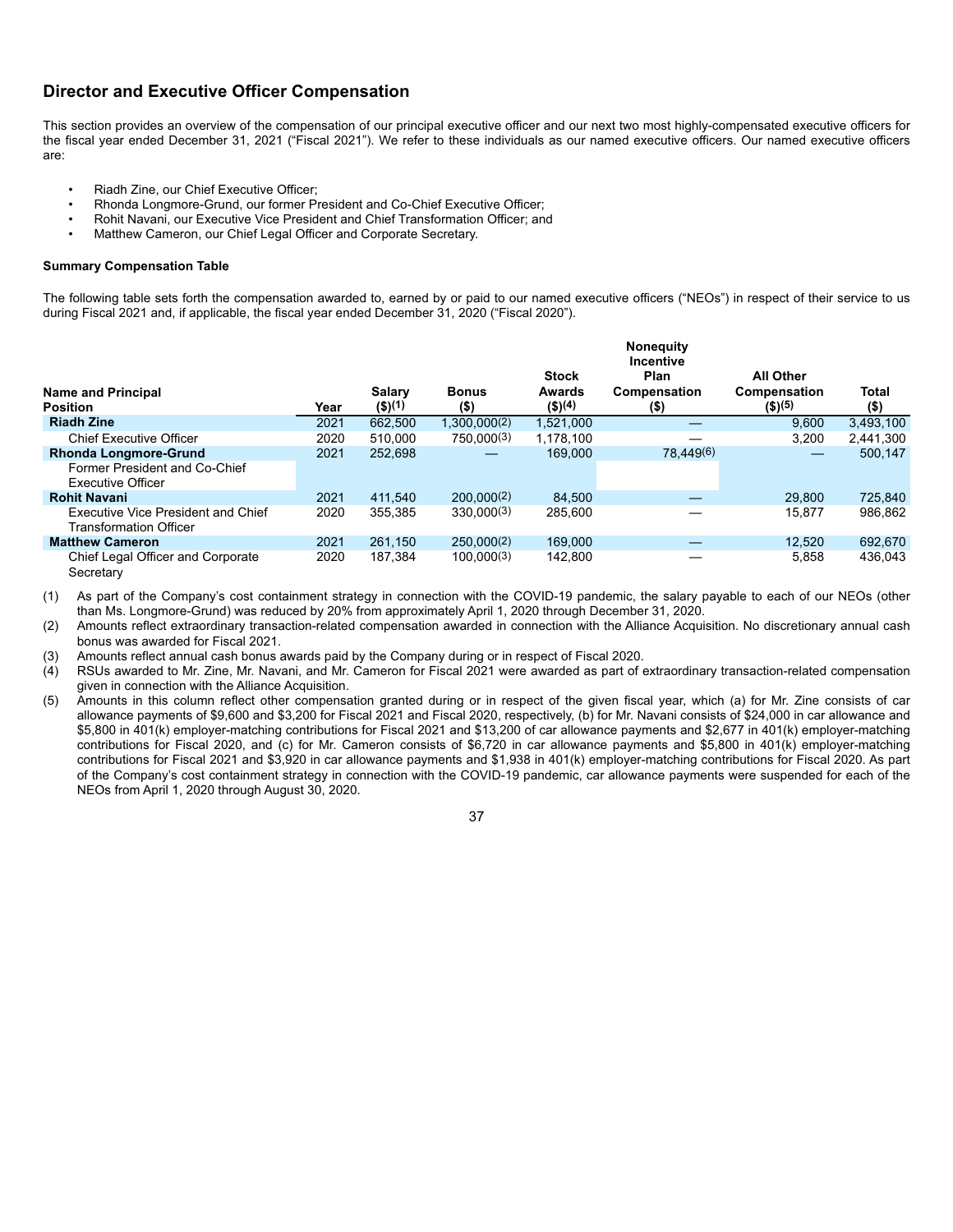(6) Amounts awarded pursuant to a management incentive plan established by Alliance for Fiscal 2021 with respect to the period from September 1, 2021 to December 31, 2021.

### **Narrative Disclosure to Summary Compensation Table**

#### *Principal Elements of Compensation*

The compensation of our NEOs includes three major elements: (a) base salary; (b) short-term incentives, consisting of an annual bonus; and (c) longterm equity incentives, currently consisting of Options and RSUs granted from time to time under the Company's Amended and Restated Option Plan, adopted as of November 14, 2017 (the "Option Plan"), or the Amended and Restated RSU Plan, as adopted as of November 14, 2017 (the "RSU Plan"), respectively. From time to time, our NEOs may, in the discretion of the board of directors, receive additional compensation in connection with extraordinary events or transactions.

#### *Base Salaries*

Base salary is provided as a fixed source of compensation for our NEOs. Adjustments to base salaries are expected to be determined annually and may be increased based on the executive officer's success in meeting or exceeding individual objectives, as well as to maintain market competitiveness. Additionally, base salaries can be adjusted as warranted throughout the year to reflect promotions or other changes in the scope of breadth of an executive officer's role or responsibilities.

#### *Annual Bonuses*

Discretionary annual bonuses are designed to motivate our executive officers to meet our business and financial objectives generally and our annual financial performance targets in particular. The Compensation Committee makes recommendations annually to the Board for these discretionary cash awards with the objective of rewarding senior management with a short-term incentive award proportionate to the success of the Company. For Fiscal 2021, the Board awarded no annual cash bonus awards.

In addition, for Fiscal 2021, Alliance had a management incentive plan in place which, in addition to accounting for the overall performance of Alliance, set specific targets for individual members of management at Alliance. Pursuant to this plan, cash awards were paid to Alliance executives based on satisfaction of those targets. Ms. Longmore-Grund, who served as chief executive officer of Alliance prior to the Alliance Acquisition received such an award.

#### *Long-Term Incentives – Options and Restricted Stock Units*

NEOs are eligible to participate in the long-term incentive program that is comprised of options and RSUs issued pursuant to the Option Plan and RSU Plan, respectively. The purpose of the long-term incentive program is to promote greater alignment of interests between employees and shareholders and to support the achievement of the Company's longer-term performance objectives while providing a long-term retention element.

Our Board is responsible for administering both the Option Plan and the RSU Plan, and the Compensation Committee makes recommendations to our Board in respect of matters relating to the Option Plan and RSU Plan. Previous grants are taken into account when considering new option grants.

NEOs are not formally prohibited from purchasing financial instruments designed to hedge or offset a decrease in the market value of our Common Shares, including Common Shares granted as compensation or otherwise held directly or indirectly by an NEO or a member of the Board. In the view of the Compensation Committee, the structure and nature of executive compensation, including the manner in which Share-based awards are granted, vested and paid-out under the Company's incentive plan awards, is designed to reduce the need to hedge or offset any potential decrease in the price of our Common Shares and is sufficient to ensure that the interests of the members of the Board and NEOs are adequately aligned with those of the Company generally.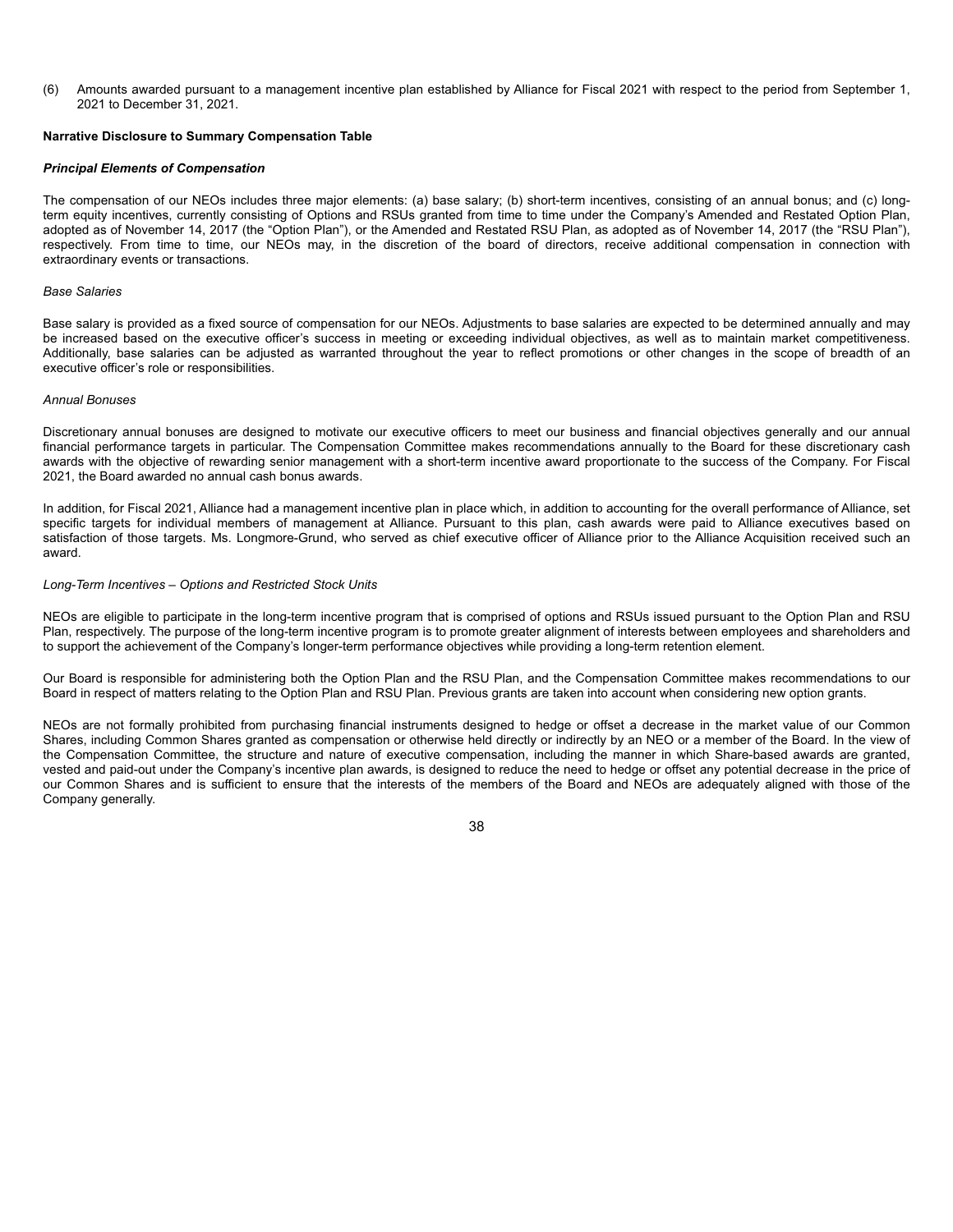#### *Option Plan*

Under the terms of the Option Plan, our Board, or, if authorized by our Board, such committee of the Board to which the Board may choose to delegate such authority, may grant options to certain "eligible participants". Eligible participants include any employee, executive officer, director or consultant of: (a) the Company; or (b) any affiliate of the Company (and includes any such person who is on a leave of absence authorized by the Board or the board of directors of any affiliate), and also includes certain permitted assigns of any such person.

Participation in the Option Plan is voluntary and, if an eligible participant agrees to participate, the grant of options will be evidenced by a grant agreement with each such participant. The interest of any eligible participant in any option is not assignable or transferable. The exercise price for the options will be the volume weighted average trading price of the Common Shares on an internationally recognized stock exchange (such as The Nasdaq Stock Market LLC) for the five trading days immediately preceding the day on which the Option is granted, or such greater amount as the Board may determine; provided, however, that the exercise price of an Option shall not be less than the minimum exercise price required by the applicable rules of the exchange.

Unless otherwise fixed by the Board at the time an option is granted (as set forth in a grant agreement), and subject to any applicable rules of each stock exchange on which the Common Shares are listed, the Option Plan provides that: (a) the expiry date of an option will be the seventh anniversary of the date of grant; and (b) options will vest over a three-year period following the date of such grant as follows:

- on or after the first anniversary of the date of grant: 34%;
- on or after the second anniversary of the date of grant: 33%; and
- on or after the third anniversary of the date of grant: 33%.

The following table describes the impact of certain events upon the rights of holders of Options under the Option Plan, including termination for cause, termination other than for cause and death, subject to the terms of a participant's employment agreement:

| <b>Event Provisions</b>                                      | <b>Provisions</b>                                                                                                                                                                                                                                                                                                                                                                                                                                                                                                                                                                                                      |
|--------------------------------------------------------------|------------------------------------------------------------------------------------------------------------------------------------------------------------------------------------------------------------------------------------------------------------------------------------------------------------------------------------------------------------------------------------------------------------------------------------------------------------------------------------------------------------------------------------------------------------------------------------------------------------------------|
| <b>Termination for Cause</b>                                 | All vested and unvested options held by the holder will immediately terminate and become null, void and of no effect on the<br>date on which Akumin gives notice of termination for cause.                                                                                                                                                                                                                                                                                                                                                                                                                             |
| Ceasing to be a<br>(non-executive) Director                  | The expiry date for options that had vested on the date such holder ceases to be a director will be the earlier of the expiry<br>date shown on the relevant grant agreement and the date that is 180 days following the date such holder ceases to be an<br>eligible participant (as a result of his or her ceasing to be a director of the Company). Options which are outstanding but<br>unvested on the date such holder ceases to be a director will immediately terminate and become null, void and of no<br>effect.                                                                                              |
| Voluntary Resignation or<br><b>Termination without Cause</b> | The expiry date for options that had vested on the date such holder voluntarily resigns or is terminated by the Company<br>without cause will be the earlier of the expiry date shown on the relevant grant agreement and the date which is 30 days<br>following the date such holder ceases to be an eligible participant (as a result of his or her voluntary resignation or<br>termination without cause). Options which are outstanding but unvested on the date such holder voluntary resigns or is<br>terminated by the Company without cause will immediately terminate and become null, void and of no effect. |
| Disability                                                   | The Board may in its discretion determine that a holder with a disability shall no longer be an eligible participant. If so, the<br>expiry date for options that had vested on the date such holder ceases to be an eligible participant will be the earlier of the<br>expiry date shown on the relevant grant agreement and the date which is 180 days following the date such holder ceases<br>to be an eligible participant. Options which are outstanding but unvested on the date such holder ceases to be an eligible<br>participant will immediately terminate and become null, void and of no effect.          |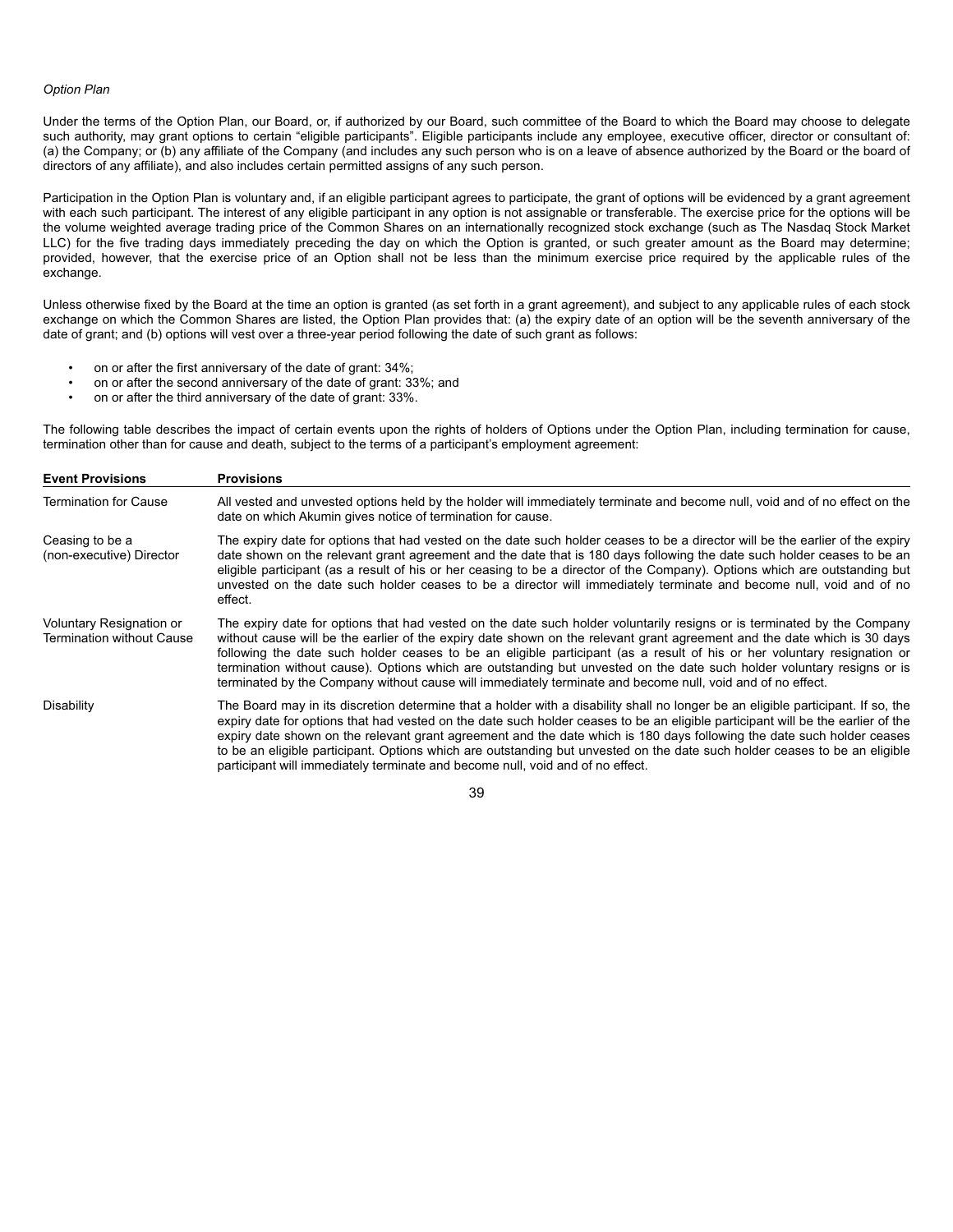| <b>Event Provisions</b> | <b>Provisions</b>                                                                                                                                                                                                                                                                                                                                                                                                                                                                                                                                                                                                        |
|-------------------------|--------------------------------------------------------------------------------------------------------------------------------------------------------------------------------------------------------------------------------------------------------------------------------------------------------------------------------------------------------------------------------------------------------------------------------------------------------------------------------------------------------------------------------------------------------------------------------------------------------------------------|
| Retirement              | The expiry date for options that had vested on the date such holder ceases to be an eligible participant as a result of his or<br>her retirement in accordance with the Company's then applicable retirement policy or a determination of the Board will be<br>the earlier of the expiry date shown on the relevant grant agreement and the date which is 180 days following the date<br>such holder ceases to be an eligible participant. Options which are outstanding but unvested on the date such holder<br>ceases to be an eligible participant will immediately terminate and become null, void and of no effect. |
| Death                   | The expiry date for options that had vested immediately prior to the death of the holder will be the earlier of the expiry date<br>shown on the relevant grant agreement and the date which is 180 days after the date of such holder's death. Options that<br>are outstanding but unvested immediately prior to the holder's death will immediately terminate and become null, void and<br>of no effect upon the death of the holder.                                                                                                                                                                                   |

Notwithstanding the foregoing, the Board may, in its sole discretion, but subject to applicable laws and stock exchange rules, extend the expiry date of options referenced above.

In connection with a change of control of the Company, any surviving or acquiring corporation must:

- a) assume any option outstanding under the Option Plan on substantially the same economic terms and conditions as the Option Plan; or<br>b) substitute or replace similar stock options (including an award to acquire the same c substitute or replace similar stock options (including an award to acquire the same consideration paid to the securityholders of the Company as part of the change of control transaction) for those options outstanding under the Option Plan on substantially the same
- economic terms and conditions as the Option Plan. In the event any surviving or acquiring corporation neglects or refuses (as determined by the Board, acting reasonably) to assume any options or to substitute or replace similar stock options for those outstanding options under the Option Plan, then with respect to any options which remain outstanding, the vesting of such options will automatically and without further action by the Board or the Company be immediately accelerated so that such options will be fully vested. In addition, in such event, the Board may determine that outstanding options will terminate if not exercised (if applicable) at or prior to such change of control transaction. The Board may also, in its discretion, conditionally or otherwise, in the event of a change of control subject to the terms of the Option Plan, accelerate the vesting date of unvested options and to modify the terms of options to assist the holders to tender their securities

#### *RSU Plan*

in a takeover bid.

Under the terms of the RSU Plan, our Board, or if authorized by our Board, such committee of the Board to which the Board may choose to delegate such authority, may grant RSUs to "eligible participants". Eligible participants include any employee, executive officer, director or consultant of: (a) the Company; or (b) any affiliate of the Company (and includes any such person who is on a leave of absence authorized by the Board or the board of directors of any affiliate), and also includes certain permitted assigns of any such person.

Except as otherwise provided in a grant agreement or any other provision of the RSU Plan, the vesting dates shall be determined as follows:

- $\frac{1}{2}$  of the RSUs granted shall vest on the first anniversary of the date of grant; and
- 1⁄2 of the RSUs granted shall vest on the second anniversary of the date of grant.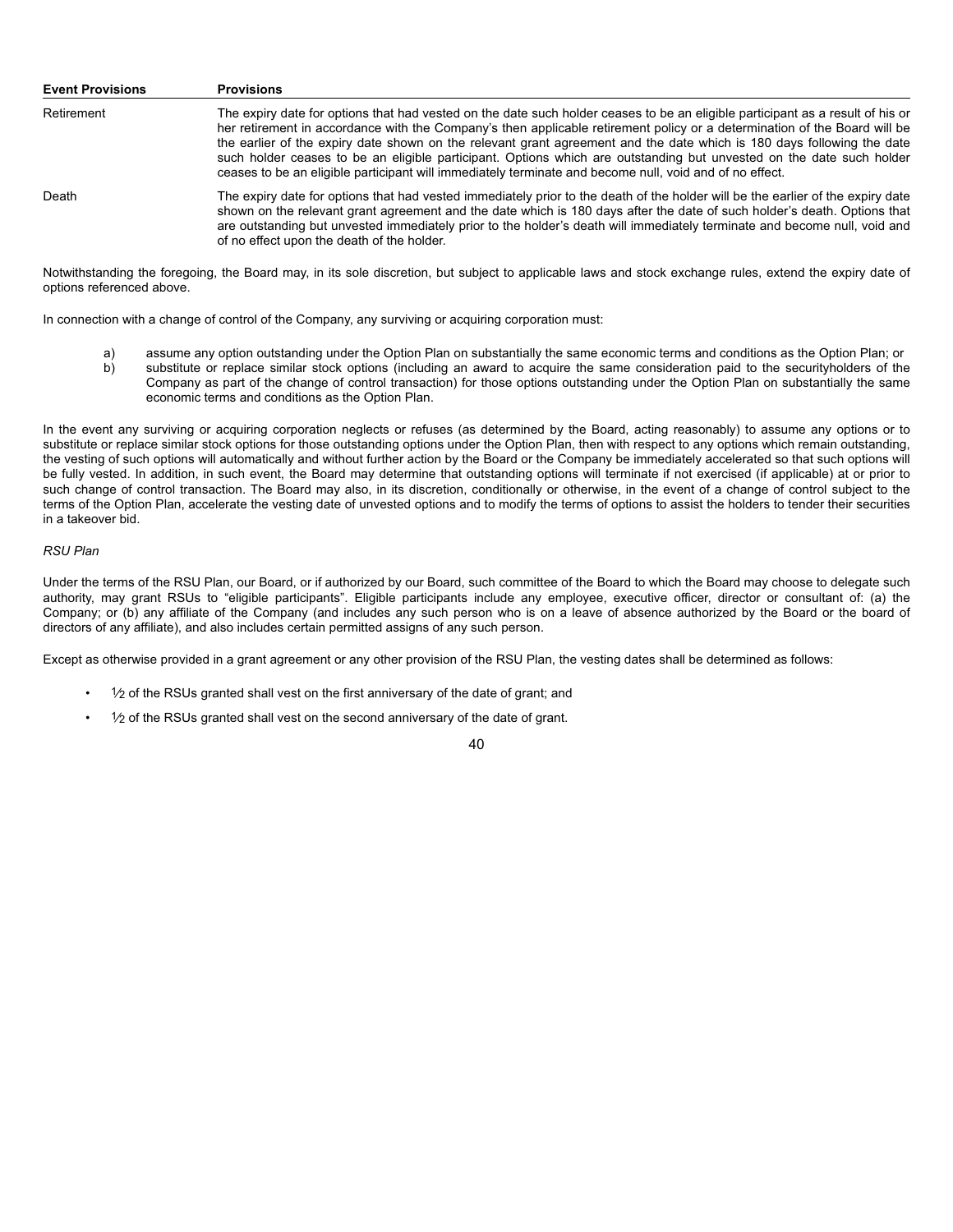The following table describes the impact of certain events upon the rights of holders of RSUs under the RSU Plan, including termination for cause, termination other than for cause and death, subject to the terms of a participant's employment agreement:

| <b>Event Provisions</b>                            | <b>Provisions</b>                                                                                                                                          |
|----------------------------------------------------|------------------------------------------------------------------------------------------------------------------------------------------------------------|
| <b>Termination for Cause</b>                       | All unvested RSUs expire on the termination date and are of no further force or effect and such holder shall no<br>longer be eligible for a grant of RSUs. |
| Ceasing to be a (non-executive)<br><b>Director</b> | All unvested RSUs will vest and shall be settled as soon as practicable following the vesting date.                                                        |
| Termination other than for Cause                   | All unvested RSUs will vest and shall be settled as soon as practicable following the vesting date.                                                        |
| Disability                                         | All unvested RSUs will vest and shall be settled as soon as practicable following the vesting date.                                                        |
| Retirement                                         | All unvested RSUs will vest and shall be settled as soon as practicable following the vesting date.                                                        |
| Death                                              | All unvested RSUs will vest and shall be settled as soon as practicable following the vesting date.                                                        |

In connection with a change of control of the Company, our Board has the right to provide for the conversion or exchange of any outstanding RSUs into or for units, rights or other securities in any entity participating in or resulting from a change of control, provided that the value of previously granted RSUs and the rights of participants are not materially adversely affected by any such changes.

## *Black-Out Periods*

Pursuant to the terms of the Option Plan and the RSU Plan, in the event that an eligible participant receives Common Shares from the Company in satisfaction of a grant of options or RSUs during a Company-imposed black-out period, the holder shall not be entitled to sell or otherwise dispose of such Common Shares until such black-out period has expired. In the event that a participant's options or RSUs are set to expire during a black-out period, such expiry date shall be automatically extended for ten business days after the expiry of the black-out period following the date the relevant black-out period is lifted, terminated or removed.

#### *Employment Agreements, Termination and Change of Control Benefits*

Employment agreements are in place for each of the NEOs other than Ms. Longmore-Grund. The contracts set out the principal terms of the employment relationship between the Company or an affiliate of the Company, as applicable, including the NEO's overall role, the expectations of the Company with respect to business practices and financial terms. Such employment agreements also include provisions regarding confidentiality and non-competition (within a 20-mile radius of any facility of the Company during the term of employment and for a period of one year after termination) as well as eligibility for our benefit plans.

For Mr. Zine and Mr. Navani, in the case of termination of employment by the Company without cause, each will be entitled to: (a) a lump sum payment equal to two years of Mr. Zine or Mr. Navani's then current base salary; and (b) a lump sum representing the value of Mr. Zine or Mr. Navani's annual bonus prorated to reflect the duration of the "notice period" (being 2 years), which will be equal to the average annual bonus paid to Mr. Zine or Mr. Navani in the previous two fiscal years. The same entitlements apply in the event that Mr. Zine or Mr. Navani resigns from employment with the Company within the twelve-month period following a change of control event.

For Mr. Cameron, in the case of termination of employment by the Company without cause, he will be entitled to: (a) a lump sum payment equal to six months of his then current base salary plus one month of base salary for each completed year of employment, up to an aggregate maximum of twelve months base salary, provided that if his employment is terminated within twelve months following a change of control event, he would be entitled to receive the maximum amount of twelve months base salary; and (b) a lump sum representing the value of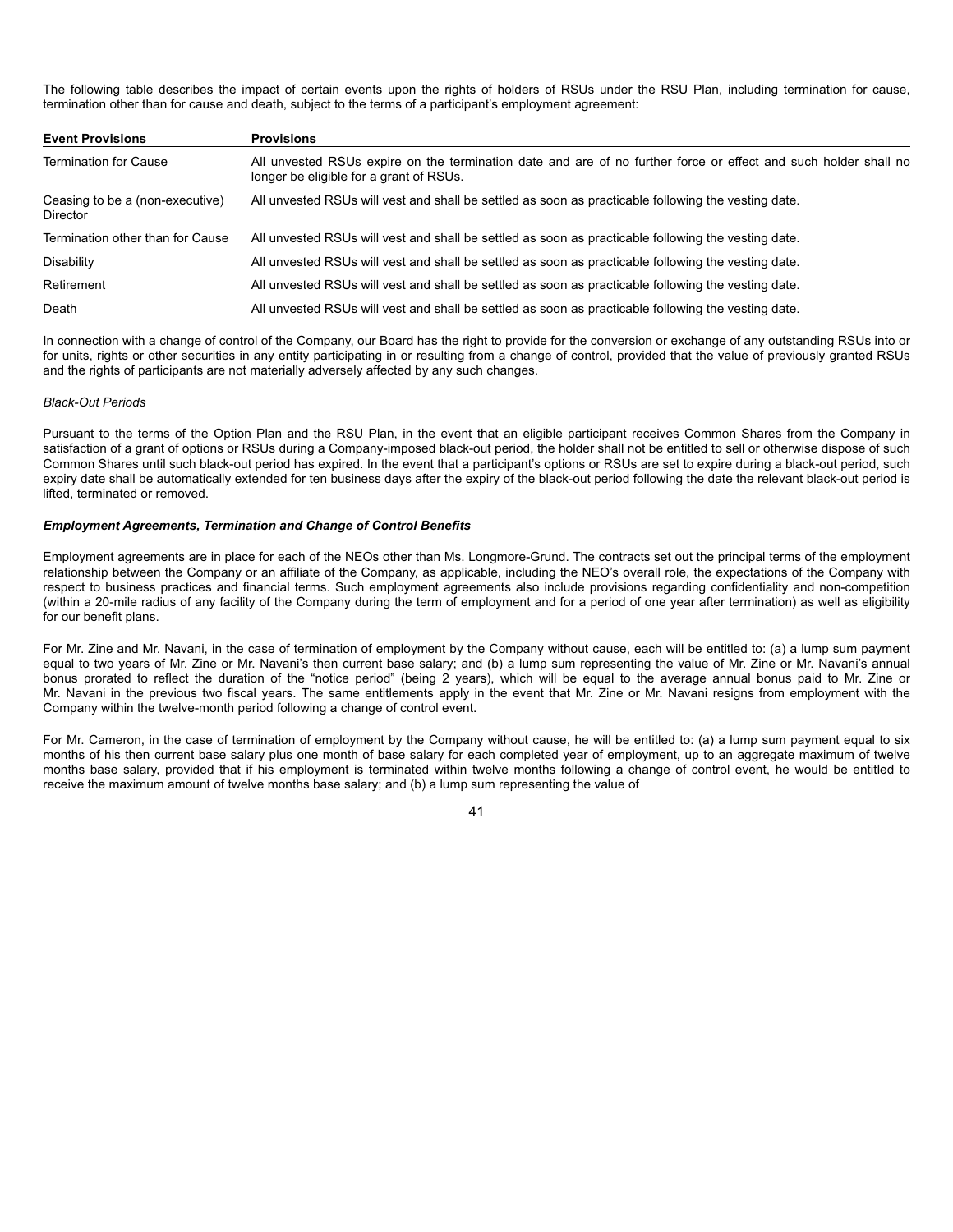Mr. Cameron's annual bonus prorated to reflect the duration of the "notice period" (being six months plus one month per completed year of employment), which will be equal to the average annual bonus paid to Mr. Cameron in the previous two fiscal years.

As previously disclosed on March 18, 2022, the Company announced the termination of employment of Ms. Longmore-Grund, effective March 18, 2022. In accordance with her severance agreement, as a result of her termination without cause, Ms. Longmore-Grund is entitled to receive continued salary, bonus and insurance subsidy for the 18 month period following the termination date as well reimbursement for costs of outplacement services.

### *Outstanding Equity Awards at Fiscal Year-End*

As of December 31, 2021, our named executive officers held outstanding equity-based awards of the Company as listed in the table below.

|                                                                                                         |                                                       | <b>Option Awards</b>                                                                                                 |                                                                                                                    |                                               |                                                   |                                                                                                             | <b>Stock Awards</b>                                                                                                             |  |
|---------------------------------------------------------------------------------------------------------|-------------------------------------------------------|----------------------------------------------------------------------------------------------------------------------|--------------------------------------------------------------------------------------------------------------------|-----------------------------------------------|---------------------------------------------------|-------------------------------------------------------------------------------------------------------------|---------------------------------------------------------------------------------------------------------------------------------|--|
| <b>Name</b>                                                                                             | Grant<br><b>Date</b>                                  | <b>Number</b><br>оf<br><b>Securities</b><br><b>Underlying</b><br>Unexercised<br><b>Options</b><br><b>Exercisable</b> | <b>Number</b><br>οf<br><b>Securities</b><br><b>Underlying</b><br>Unexercised<br><b>Options</b><br>Unexercisable(1) | Option<br><b>Exercise</b><br>Price<br>$($ \$) | <b>Option</b><br><b>Expiration</b><br><b>Date</b> | Number of<br>Shares or<br>Units of<br><b>Stock</b><br><b>That Have</b><br><b>Not</b><br>Vested<br>$(\#)(2)$ | <b>Market</b><br>Value of<br><b>Shares</b><br>or Units<br>of Stock<br>That<br><b>Have Not</b><br><b>Vested</b><br>$($ \$) $(3)$ |  |
| <b>Riadh Zine</b><br><b>Chief Executive</b><br>Officer                                                  | 3/15/16<br>11/16/18<br>11/18/19<br>3/9/21             | 825,268<br>875,000<br>566,820                                                                                        | 279,180(4)                                                                                                         | 0.50<br>3.74<br>3.29                          | 3/15/26<br>11/16/25<br>11/18/26                   | 330,000(5)                                                                                                  | 577,500                                                                                                                         |  |
| <b>Rhonda Longmore-Grund</b><br>Former President and Co-Chief Executive<br>Officer                      | 12/17/21<br>12/17/21                                  |                                                                                                                      |                                                                                                                    |                                               |                                                   | 900,000(6)<br>100,000(7)                                                                                    | 1,575,000<br>175,000                                                                                                            |  |
| <b>Rohit Navani</b><br><b>Executive Vice</b><br><b>President and Chief</b><br>Transformation<br>Officer | 3/15/16<br>11/16/18<br>11/18/19<br>3/9/21<br>12/17/21 | 400,000<br>325,000<br>147,400                                                                                        | 72,600(8)                                                                                                          | 0.50<br>3.74<br>3.29                          | 3/15/26<br>11/16/25<br>11/18/26                   | 80,000(9)<br>50,000(10)                                                                                     | 140,000<br>87,500                                                                                                               |  |
| <b>Matthew Cameron</b><br>Chief Legal Officer<br>and Corporate<br>Secretary                             | 11/16/18<br>11/18/19<br>3/9/21<br>12/17/21            | 100,000<br>46,900                                                                                                    | 23,100(11)                                                                                                         | 3.74<br>3.29                                  | 11/16/25<br>11/18/26                              | 40,000(12)<br>100.000(13)                                                                                   | 70,000<br>175,000                                                                                                               |  |

(1) Amounts in this column reflect stock options granted which have not yet vested in accordance with the terms of our Option Plan and therefore may not yet be exercised for Common Shares.

(2) Amounts in this column reflect RSUs granted that have not yet vested in accordance with the terms of our Option Plan and therefore may not yet be settled for Common Shares.

(3) Based on the closing sale price of our common stock on NASDAQ of \$1.75 per share on December 31, 2021.<br>(4) Approximately 67% of the Common Shares subject to this option were vested as of December 31, 2021, (4) Approximately 67% of the Common Shares subject to this option were vested as of December 31, 2021, and the remaining 33% will vest on November 18, 2022.

(5) Approximately 50% of the RSUs vested on March 9, 2022, and the remaining 50% will vest on March 9, 2023.

(6) Approximately 50% of the RSUs will vest on December 17, 2022, and the remaining 50% will vest on December 17, 2023.

(7) Approximately 50% of the RSUs will vest on December 17, 2022, and the remaining 50% will vest on December 17, 2023.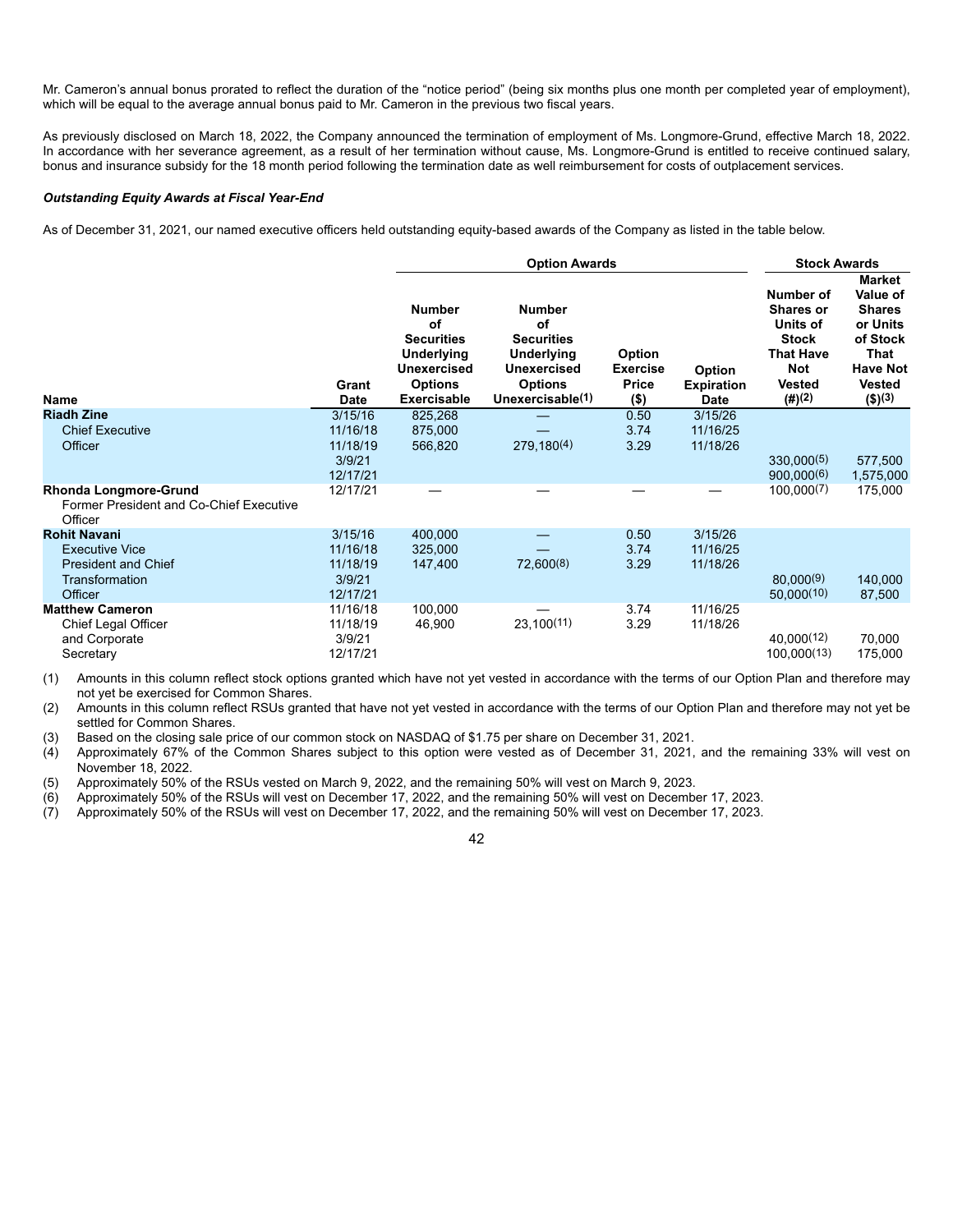- (8) Approximately 67% of the Common Shares subject to this option were vested as of December 31, 2021, and the remaining 33% will vest on November 18, 2022.
- (9) Approximately 50% of the RSUs vested on March 9, 2022, and the remaining 50% will vest on March 9, 2023.
- (10) Approximately 50% of the RSUs will vest on December 17, 2022, and the remaining 50% will vest on December 17, 2023.
- (11) Approximately 67% of the Common Shares subject to this option were vested as of December 31, 2021, and the remaining 33% will vest on November 18, 2022.
- (12) Approximately 50% of the RSUs vested on March 9, 2022, and the remaining 50% will vest on March 9, 2023.
- (13) Approximately 50% of the RSUs will vest on December 17, 2022, and the remaining 50% will vest on December 17, 2023.

#### **Director Compensation**

The following table sets forth the compensation awarded to, earned by or paid to the non-employee members of our Board in respect of their service to our Board during Fiscal 2021. Other than as set forth in the table below, we did not pay any compensation to any of the members of our Board for Fiscal 2021.

| Name                   | <b>Fees Earned or</b><br>Paid in Cash<br>$($ \$)(1) | <b>Stock Awards</b><br>$($ \$) $(2)$ | <b>Option</b><br>Awards<br>(\$)(3)(4) | <b>All Other</b><br>Compensation<br>(5) | Total<br>$($ \$) |
|------------------------|-----------------------------------------------------|--------------------------------------|---------------------------------------|-----------------------------------------|------------------|
| <b>Stanley Dunford</b> | 72.500                                              |                                      | 74.999                                |                                         | 147,499          |
| Murray Lee             | 72,500                                              |                                      | 74.999                                |                                         | 147,499          |
| James Webb             | 65.000                                              |                                      | 74.999                                |                                         | 139,999          |
| <b>Thomas Davies</b>   | 72,500                                              |                                      | 74.999                                | 1.132                                   | 148,630          |
| Haichen Huang          | 16,667                                              |                                      |                                       |                                         | 16,667           |
| Paul Viviano           | 4.167                                               |                                      |                                       |                                         | 4,167            |
| James Wyper            | 4,167                                               |                                      |                                       |                                         | 4.167            |

- (1) Amounts in this column reflect cash paid to each non-executive director as described below for positions held. Mr. Dunford served as chair until August 30, 2021 and chairman emeritus from September 1, 2021 until December 31, 2021. Mr. Lee served as lead independent director, chairman of the compensation and governance committees and a member of the audit committee. Mr. Webb served as a member of the audit, compensation and governance committees. Mr. Davies served as chair of the audit committee and a member of the compensation and governance committees. Mr. Huang was appointed to the board on September 1, 2021 upon closing of the Alliance Acquisition and cash compensation reflects pro rata annual cash based on time served. Mr. Viviano and Mr. Wyper were appointed to the board upon their election at a special meeting of shareholders held November 23, 2021 and cash compensation reflects pro rata annual cash based on time served.
- (2) As of December 31, 2021, the aggregate number of stock awards held by each non-employee director was as follows: Stanley Dunford 21,008; Murray Lee – 21,008; James Webb – 21,008; Thomas Davies – 21,008; Haichen Huang – 0; Paul Viviano – 0; and James Wyper – 0.
- (3) The amounts reported do not reflect the amounts actually received by our named executive officers. Instead, in accordance with SEC rules, these amounts reflect the grant date fair value of each stock option granted to our named executive officers during the fiscal year ended December 31, 2021, as computed in accordance with Financial Accounting Standard Board Accounting Standards Codification Topic 718 for stock-based compensation transactions ("FASB ASC 718"). Assumptions used in the calculation of these amounts are included in Note 14 to our audited financial statements included in the Original Filing. As required by SEC rules, the amounts shown exclude the impact of estimated forfeitures related to service-based vesting conditions. Our directors who have received options will only realize compensation with regard to these options to the extent the trading price of our common stock is greater than the exercise price of such options.
- (3) As of December 31, 2021, the aggregate number of stock options held by each non-employee director was as follows: Stanley Dunford 252,213; Murray Lee – 102,213; James Webb – 102,213; Thomas Davies – 252,213; Haichen Huang – 0; Paul Viviano – 0; and James Wyper – 0.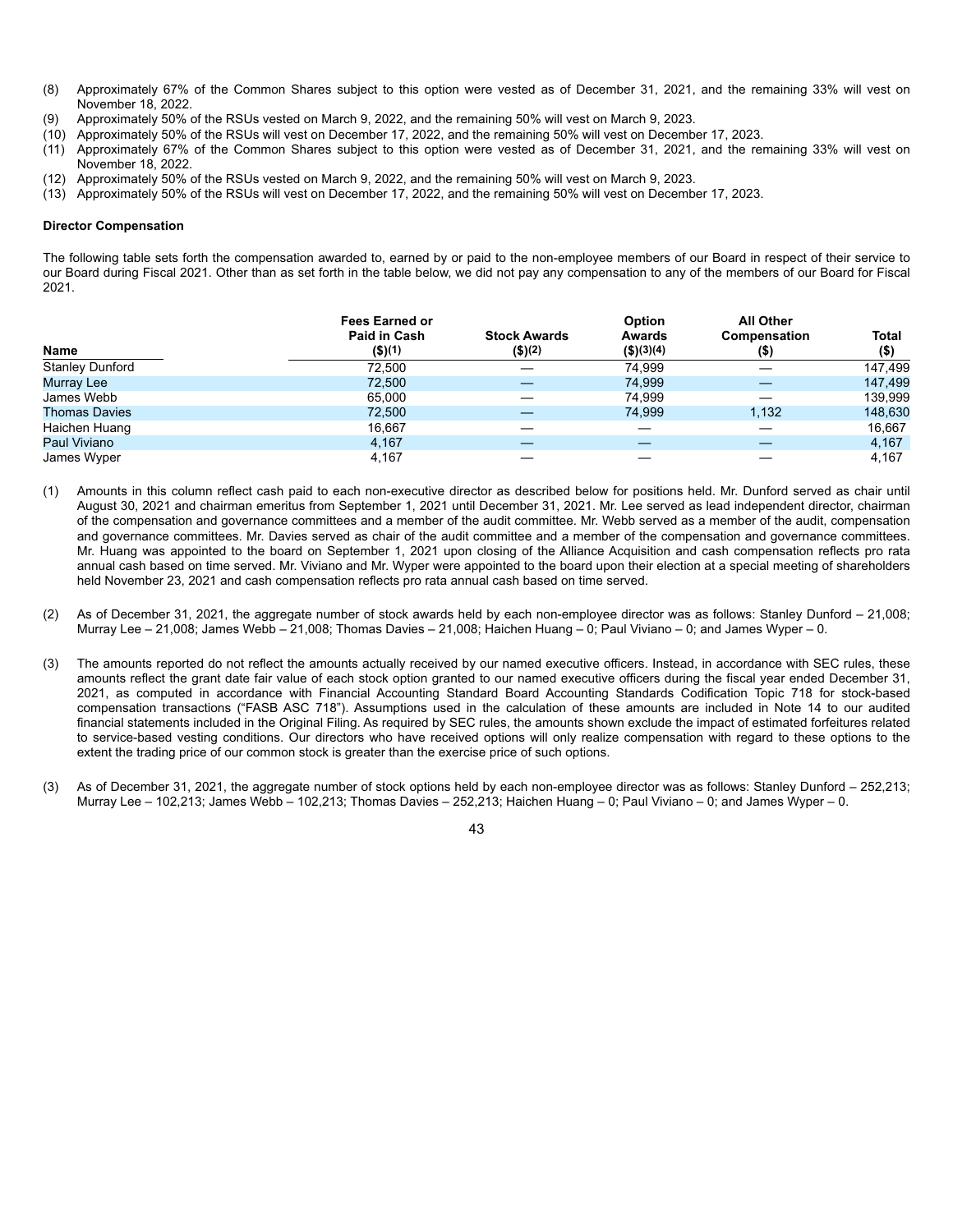#### **Narrative to Director Compensation Table**

Our director compensation program is designed to attract and retain global talent to serve on our Board, taking into account the risks and responsibilities of being an effective director. The chart below outlines our director compensation program for our non-employee directors in Fiscal 2021.

| <b>Type of Fee</b>            | <b>Position</b>                                           | Amount <sup>(1)</sup>                             |
|-------------------------------|-----------------------------------------------------------|---------------------------------------------------|
| <b>Board of Directors</b>     | Chair (cash compensation; non-executive only)             | \$72,500/year                                     |
|                               | Board Member (cash compensation)                          | $$50,000/\text{year}(2)$                          |
|                               | Chair and Board Member (incentive compensation)           | \$75,000/year(3)                                  |
| <b>Audit Committee</b>        | Chair                                                     | \$15,000/year                                     |
|                               | <b>Member</b>                                             | \$7,500/year(4)                                   |
| Governance Committee          | Chair                                                     | \$7,500/year                                      |
|                               | Member                                                    | \$3,750/year(5)                                   |
| <b>Compensation Committee</b> | Chair                                                     | \$7,500/year                                      |
|                               | Member                                                    | \$3,750/year(6)                                   |
| <b>Meeting Fees</b>           | Out of province travel for Board meetings (as applicable) | \$2,500/meeting plus<br>reimbursement of expenses |

- (1) Represents compensation paid per year to each non-executive director. Any cash compensation was paid on a fiscal quarterly basis, in arrears.
- (2) Such compensation was paid to non-executive members of the Board other than the Chair. Amounts due to the Chairman Emeritus were equal to payments due to the Chair.
- (3) Annual incentive compensation per director (\$75,000/year) was paid by the issuance of 52,213 options with respect to the 2020 fiscal year on November 18, 2019 under our Option Plan dated November 14, 2017 with a value of \$1.4364 per option calculated using the Black-Scholes valuation method determined on the date of grant, reflecting a market and exercise price of \$3.29 per Common Share, a term of 7 years, a volatility rate of 40.26%, an annual risk free interest rate of 1.48% and no dividends. Directors must serve on the date of grant to be eligible for equity-based compensation.
- (4) Such compensation was paid to members of the Audit Committee other than the Chair of the Audit Committee.
- (5) Such compensation was paid to members of the Governance Committee other than the Chair of the Governance Committee.
- (6) Such compensation was paid to members of the Compensation Committee other than the Chair of the Compensation Committee.

## **Corporate Governance**

#### **General**

The Board believes that sound corporate governance practices are essential to the proper management and operation of our business. This includes compliance with applicable regulatory requirements and best practices that go beyond the requirements mandated by regulation.

We recognize that good corporate governance plays an important role in our overall success and in enhancing shareholder value and, accordingly, we have adopted certain corporate governance policies and practices.

Disclosure of our governance practices as required under National Instrument 58-101 – Disclosure of Corporate Governance Practices ("NI 58-101") is set out below and describes our approach to corporate governance.

To comply with these various standards and achieve best practices, we have adopted comprehensive corporate governance policies and procedures. Our key policies and documents include the following:

• Mandate of the Board of Directors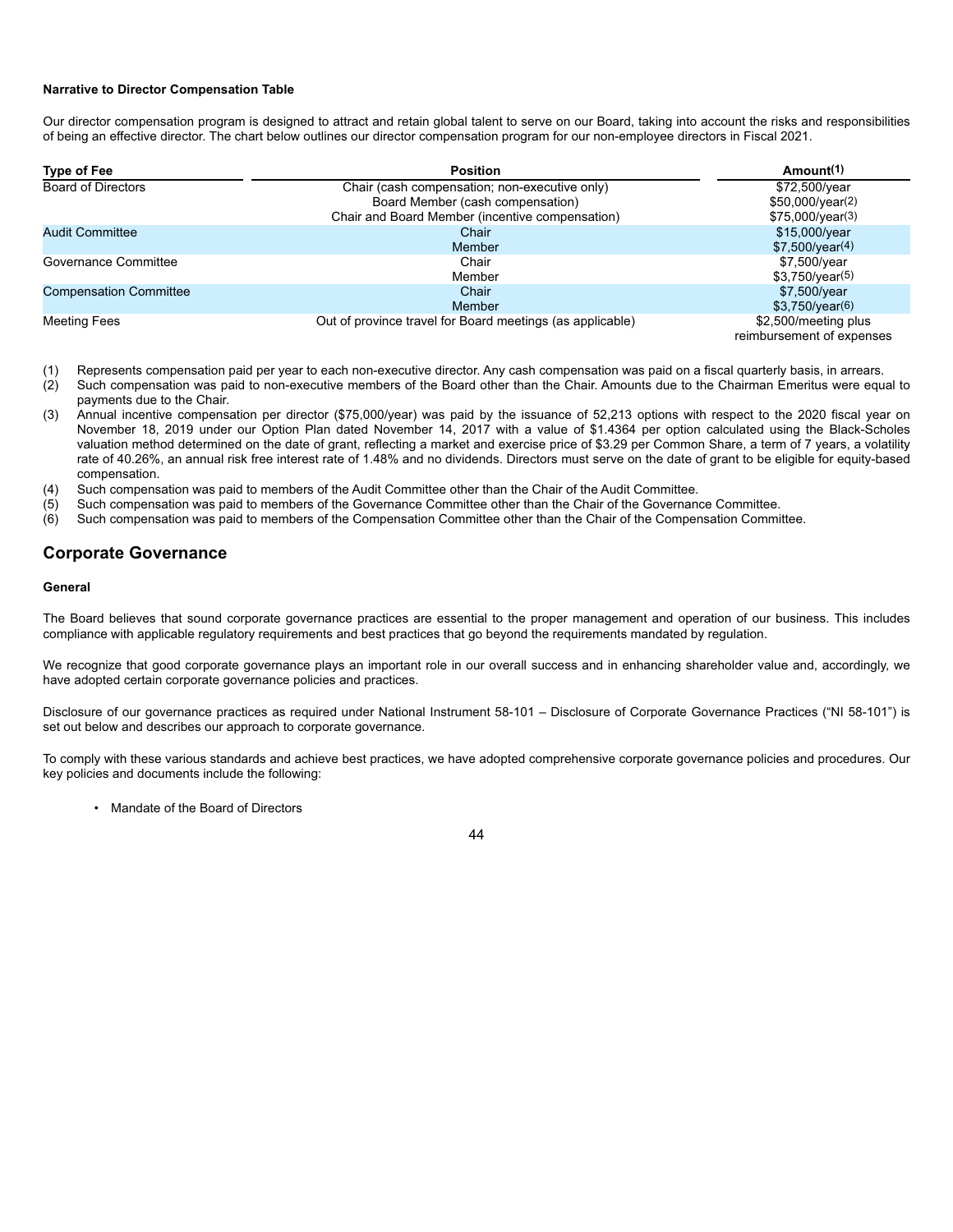- Charters of the Board Committees, including the Audit Committee, the Compensation Committee and the Governance Committee
- Code of Conduct
- Whistleblower Policy
- Disclosure Policy
- Insider Trading Policy
- Corporate Governance Guidelines (which includes our majority voting policy)

#### **Commitment to Environmental, Social and Governance Issues**

We are committed to being a strong corporate citizen and our value of operating with integrity is core to our success. We believe that identifying and managing critical ESG topics helps ensure the sustainability of our Company and drives long-term value for our stakeholders.

The broad responsibility of ESG stewardship is supported across our organization by the dedication and efforts of the Board and its committees, as well as the entrepreneurship and dedication of our team. As stewards of long-term enterprise value, the Board is committed to overseeing the sustainability of the Company, and to promoting equity, diversity and inclusion.

#### **Composition of our Board and Board Committees**

Under our Articles, our Board is to consist of a minimum of one and a maximum of 10 directors, as determined from time to time by the directors. The Board has determined that, at the present time, there will be eight directors. The directors will be elected by shareholders at each annual meeting of shareholders and all directors will hold office for a term expiring at the close of the next annual meeting or until their respective successors are elected or appointed.

On September 1, 2021, the Company announced that it had completed the acquisition (the "Alliance Transaction") of Alliance HealthCare Services, Inc. ("Alliance"). The purchase price for the Alliance Transaction was financed in part by debt and equity commitments from Stonepeak Magnet Holdings LP ("Stonepeak"). In connection with the Alliance Transaction, the Company entered into certain agreements with Stonepeak and Thaihot Investment Co., LTD, the seller of Alliance ("Seller"), pursuant to which the Company committed to nominate and recommend for election one director nominee of Stonepeak (the "Stonepeak Nominee") and one director nominee of Seller (the "Seller Nominee"). Upon the closing of the Alliance Transaction, as announced on September 1, 2021, the Board exercised its right in accordance with applicable corporate laws to increase the size of the Board from five members to six and appointed Haichen Huang as the Seller Nominee. The Board further increased the size of the Board to nine members and, on November 23, 2021, the Company held a special meeting of its shareholders to elect James Wyper, the Stonepeak Nominee, and two other nominee directors to the Board. Rhonda Longmore-Grund resigned from the Board effective April 7, 2022 and the Board reduced its size to eight members.

Mr. Zine currently serves as both Chief Executive Officer and Chairman of the Board. At this time, the Board believes that combining the Chief Executive Officer and Chairman roles promotes decisive leadership, fosters clear accountability and enhances our ability to communicate our strategy clearly and consistently to our shareholders and employees. Our Mandate of the Board of Directors provides that if the Chairman is not an independent director, the Company shall appoint an independent lead director. Mr. Lee currently serves as lead independent director.

#### **Board Membership Criteria**

Pursuant to the disclosure contemplated by Items 11 through 15 of Form 58-101F1 – Corporate Governance Disclosure, the Company currently has no female board members. One of the four NEO's as measured for Fiscal 2021 are women. The Company has not adopted a written policy with respect to the identification and nomination of women as directors to the Board. Similarly, the Company has not adopted a target number of women on the Board or in executive office positions. The Company does not believe that board or executive officers should be chosen or excluded solely or largely because of diversity of race, ethnicity, gender, age, national origin, disability, sexual orientation, visible minority status or cultural background. The Board and the Governance Committee are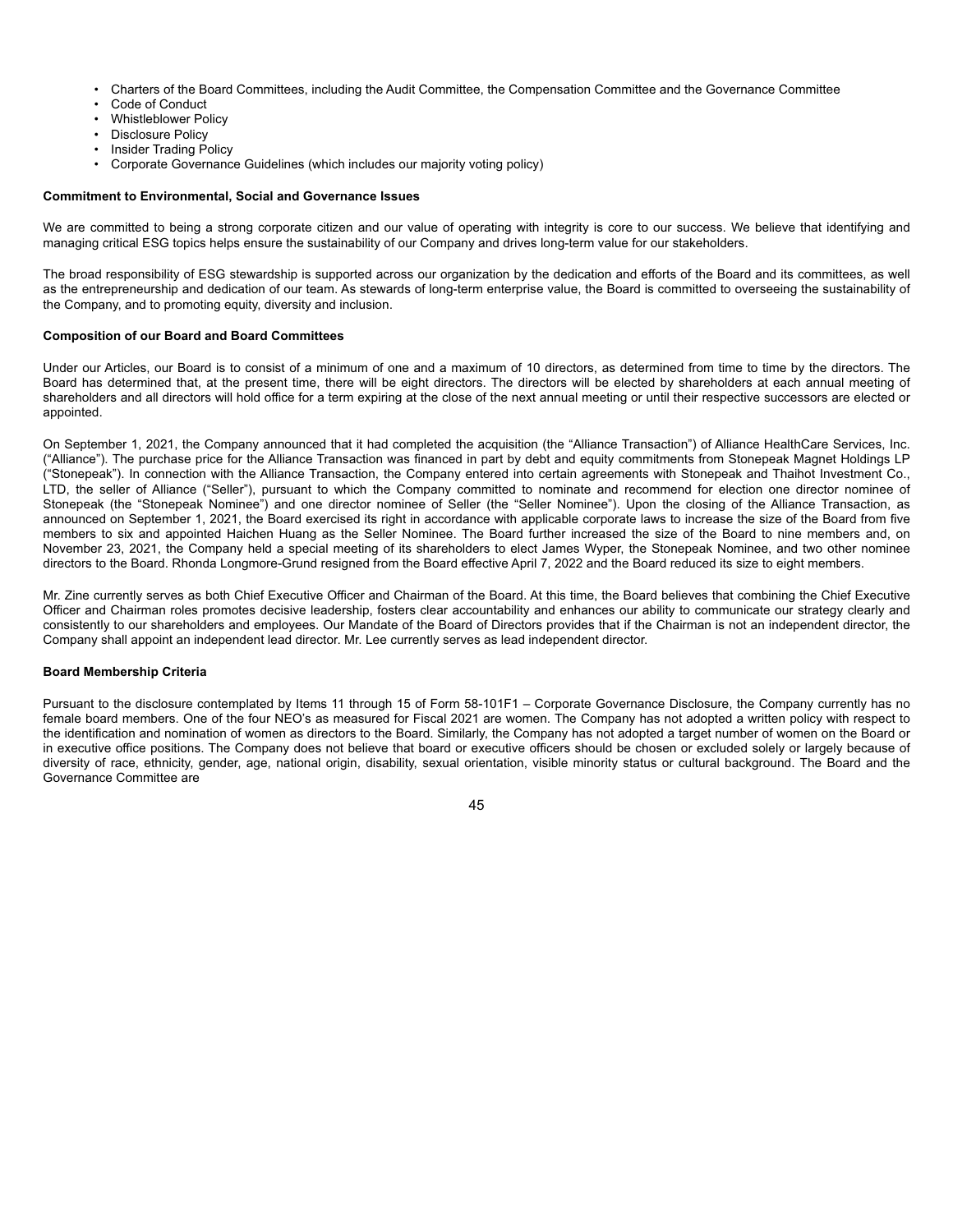receptive to increasing the representation of women on the Board as turnover occurs or appropriate candidates come forward, taking into account the skills, background, experience and knowledge desired at that particular time by the Board and its Committees. The Company continues to consider the level of representation of women, along with other markers of diversity, when making executive appointments and, in general, with regard to succession planning.

#### **Director Nomination Process**

The Governance Committee recommends, and our Board nominates, candidates to stand for election as directors. The Governance Committee has the authority to engage search firms for the purpose of identifying highly qualified director candidates, for which such firms are paid a fee. Stockholders may also nominate persons to be elected as directors in accordance with our advance notice by-law and applicable law, as described under "Shareholder Proposals."

#### **Director Independence**

Our Board has undertaken a review of the independence of each director. Based on information provided by each director concerning his or her background, employment and affiliations, our Board has determined that each of Mr. Davies, Mr. Dunford, Mr. Lee, Mr. Viviano, and Mr. Webb do not have a relationship that would interfere with the exercise of independent judgment in carrying out the responsibilities of a director and that each of these directors is "independent" as that term is defined under the Nasdaq listing standards and National Instrument 52-110. In making these determinations, our Board considered the current and prior relationships that each non-employee director has with the Company, including (i) the fact that Mr. Dunford provided initial capital related to the formation of the Company and that prior to September 1, 2021, he owned almost 8% of our common stock and (ii) that Mr. Webb came to own his Common Shares as a result of the sale of PMI to the Company in August 2017.

Our Audit Committee consists of Mr. Davies, Mr. Lee and Mr. Webb, with Mr. Davies serving as Chairperson. The Board has determined that all members of our Audit Committee meet the requirements for independence under the Nasdaq listing standards and National Instrument 52-110. The Compensation Committee is chaired by Mr. Lee and also includes Mr. Webb and Mr. Davies. The Board has determined that all members of our Compensation Committee meet the requirements for independence under the Nasdaq listing standards and National Instrument 52-110. Our Governance Committee consists of Mr. Lee, Mr. Davies and Mr. Webb, with Mr. Lee serving as Chairperson. The Board has determined that all members of our Governance Committee meet the requirements for independence under the Nasdaq listing standards and National Instrument 52-110.

#### **Board Meetings**

During Fiscal 2021, there were six total meetings of the Board (including regularly scheduled and special meetings), five Audit Committee meetings, one Compensation Committee meeting, and two Governance Committee meetings.

Except as noted below, none of our directors attended less than 75% of the aggregate of: (i) the total number of meetings of the Board (held during the period for which he has been a director) or (ii) the total number of meetings held by all committees of the Board on which he served (during the periods that he served). Mr. Dunford, Mr. Huang, and Mr. Webb attended 66.7% of the number of meetings of the board held during the period for which each of them, respectively, was a director.

It is our policy that our directors attend annual meetings of shareholders. All of our directors then serving on the Board attended last year's annual meetings of shareholders.

#### **Meetings of Independent Directors and Conflicts of Interest**

Our Board believes that, given its size and structure, it is able to facilitate independent judgment in carrying out its responsibilities.

If the chair of the Company (the "Chair") is not independent, then the Company shall appoint an independent lead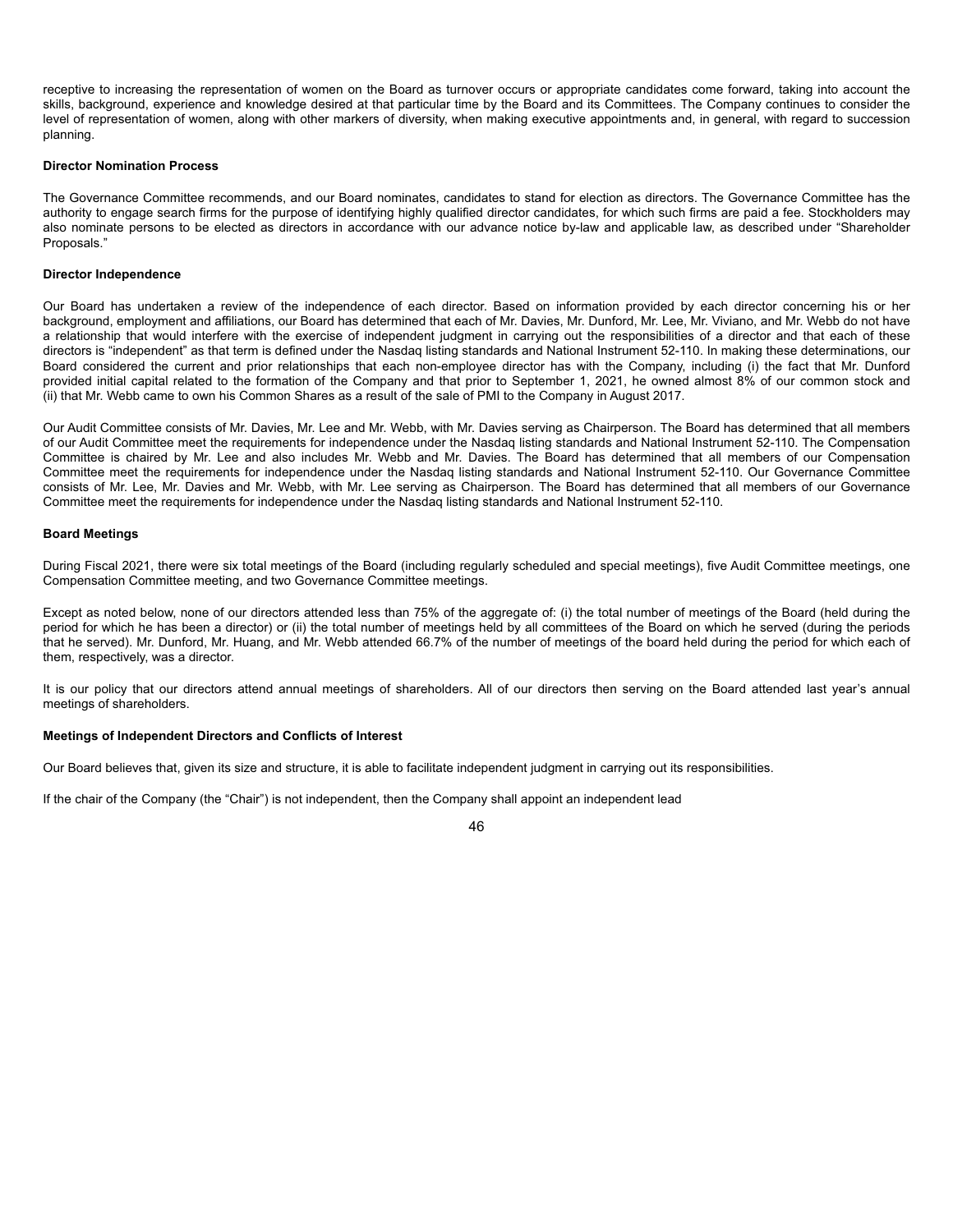director from among the directors who shall serve for such term as the Board may determine. In circumstances where the Chair has a material interest in a matter before the Board and cannot participate owing to a conflict in respect thereof, the lead director shall fill in for the role of the Chair (for a whole meeting or any part of a meeting). Murray Lee has been appointed as lead director by our Board and is responsible for ensuring that the directors who are independent have opportunities to meet with only the independent directors to the exclusion of non-independent directors and management. The lead director shall be appointed and replaced from time to time by a majority of independent directors and shall be an independent director. Discussions will be led by the lead director who will provide feedback subsequently to the Chair.

A director who has a material interest in a matter before our Board or any committee on which he or she serves is required to disclose such interest as soon as the director becomes aware of it. In situations where a director has a material interest in a matter to be considered by our Board or any committee on which he or she serves, such director may be required to absent himself or herself from the meeting while discussions and voting with respect to the matter are taking place. Directors will also be required to comply with the relevant provisions of the OBCA regarding conflicts of interest.

#### **Director Term Limits and Other Mechanisms of Board Renewal**

Our Board has not adopted director term limits or other automatic mechanisms of board renewal. Rather than adopting formal term limits, mandatory age-related retirement policies and other mechanisms of board renewal, the Governance Committee of our Board will seek to maintain the composition of our Board in a way that provides, in the judgement of our Board, the best mix of skills and experience to provide for our overall stewardship. Our Governance Committee also is expected to conduct a process for the assessment of our Board, each committee and each director regarding his, her or its effectiveness and performance, and to report evaluation results to our Board.

#### **Mandate of our Board of Directors**

Our Board is responsible for supervising the management of the business and affairs, including providing guidance and strategic oversight to management. Our Board has adopted a formal mandate in the form set forth in Appendix G attached to this Circular that includes the following:

- appointing Chief Executive Officer;
- approving the corporate goals and objectives that the Chief Executive Officer is responsible for meeting and reviewing the performance of the Chief Executive Officer against such corporate goals and objectives;
- taking steps to satisfy itself as to the integrity of the Chief Executive Officer and other senior executive officers and that the Chief Executive Officer and other senior executive officers create a culture of integrity throughout the organization; and
- reviewing and approving management's strategic and business plans.

Our Board has adopted a written position description for the Chair, which sets out the Chair's key responsibilities, including, among others, duties relating to setting Board meeting agendas, chairing Board and shareholder meetings, director development and communicating with shareholders and regulators. Our Board has also adopted a written position description for our lead director.

Our Board has adopted a written position description for each of our committee chairs which sets out each of the committee chair's key responsibilities, including, among other things, duties relating to setting committee meeting agendas, chairing committee meetings and working with the respective committee and management to ensure, to the greatest extent possible, the effective functioning of the committee.

Our Board has adopted a written position description for our Chief Executive Officer which sets out the key responsibilities of our Chief Executive Officer, including, among other duties in relation to providing overall leadership, ensuring the development of a strategic plan and recommending such plan to our Board for consideration, ensuring the development of an annual corporate plan and budget that supports the strategic plan and recommending such plan to our Board for consideration and supervising day-to-day management and communicating with shareholders and regulators.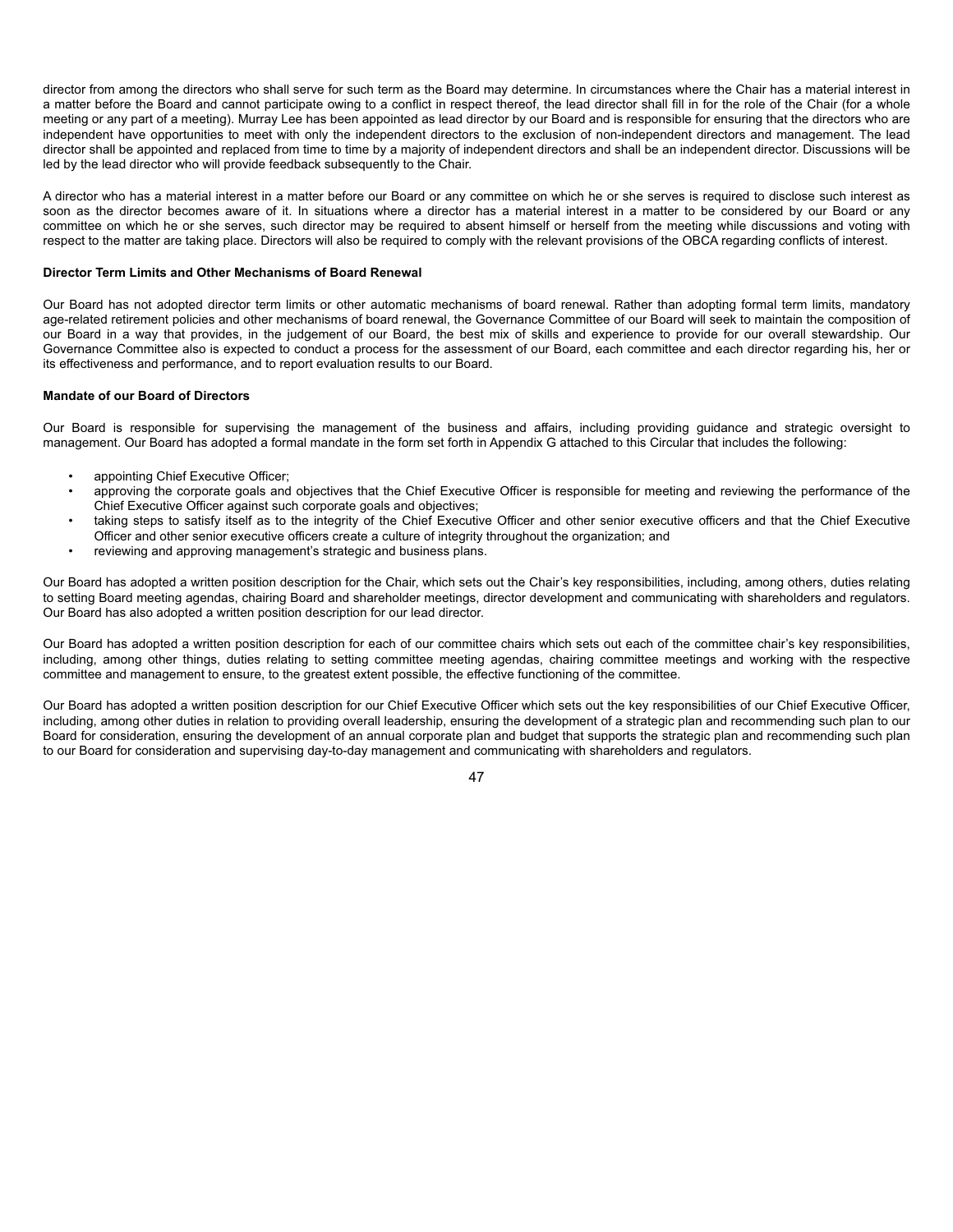#### **Orientation and Continuing Education**

We have implemented an orientation program for new directors under which a new director will meet with the Chair, the lead director, members of senior management and our secretary. It is anticipated that new directors will be provided with comprehensive orientation and education as to the nature and operation of Akumin and our business, the role of our Board and its committees, and the contribution that an individual director is expected to make. Our Governance Committee will be responsible for overseeing director continuing education designed to maintain or enhance the skills and abilities of the directors and to ensure that their knowledge and understanding of our business remains current. The chair of each committee will be responsible for coordinating orientation and continuing director development programs relating to the committee's mandate.

#### **Code of Conduct**

Our Board has adopted a written code of conduct (the "Code of Conduct") that applies to all of our directors, officers and employees. The objective of the Code of Conduct is to provide guidelines for maintaining our and our subsidiaries integrity, reputation, honesty, objectivity and impartiality. The Code of Conduct addresses conflicts of interest, protection of our assets, confidentiality, fair dealing with shareholders, competitors and employees, insider trading, compliance with laws and reporting any illegal or unethical behavior. As part of the Code of Conduct, any person subject to the Code of Conduct is required to avoid or fully disclose interests or relationships that are harmful or detrimental to our best interests or that may give rise to real, potential or the appearance of conflicts of interest. Our Board will have ultimate responsibility for the stewardship of the Code of Conduct and it will monitor compliance through our Governance Committee. Directors, officers and employees will be required to annually certify that they have not violated the Code of Conduct. A copy of our Code of Conduct is available in our public disclosure at www.sedar.com and www.sec.gov and also on the investor section of our website at www.akumin.com. If we make any substantive amendments to the Code of Conduct or grant any waiver from a provision of the Code of Conduct to any executive officer or director, we will promptly disclose the nature of the amendment or waiver on our website.

#### **Committees of our Board**

Our Board has established the Audit Committee, the Governance Committee and the Compensation Committee.

#### *Audit Committee*

Our Board has determined that Mr. Davies is an audit committee financial expert within the meaning of Item 407(d) of Regulation S-K under the Securities Act of 1933, as amended (the "Securities Act").

Detailed information about our Audit Committee, including the mandate of the Audit Committee and a copy of its charter, can be found on our website at www.akumin.com.

#### Report of the Audit Committee

The Audit Committee has met and held discussions with management and the independent auditors. Management represented to the Audit Committee that the Company's consolidated financial statements were prepared in accordance with accounting principles generally accepted in the United States of America, and the Audit Committee has reviewed and discussed the audited consolidated financial statements with management and the independent auditors. The Audit Committee discussed with the independent auditors the matters required to be discussed by the applicable requirements of the Public Company Accounting Oversight Board ("PCAOB") and the SEC. The Company's independent auditors also provided to the Audit Committee the written disclosures required by applicable requirements of the PCAOB regarding the independent auditors' communications with the Audit Committee concerning independence, and the Audit Committee discussed with the independent auditors that firm's independence. The Audit Committee also considered whether the provision of non-audit services by the independent auditors is compatible with their independence.

Based upon the Audit Committee's discussion with management and the Company's independent auditors and the Audit Committee's review of the representation of management and the report of the independent auditors to the Audit Committee, the Audit Committee recommended that the Board include the audited consolidated financial statements in the Company's Annual Report on Form 10-K for the fiscal year ended December 31, 2021 filed with the SEC.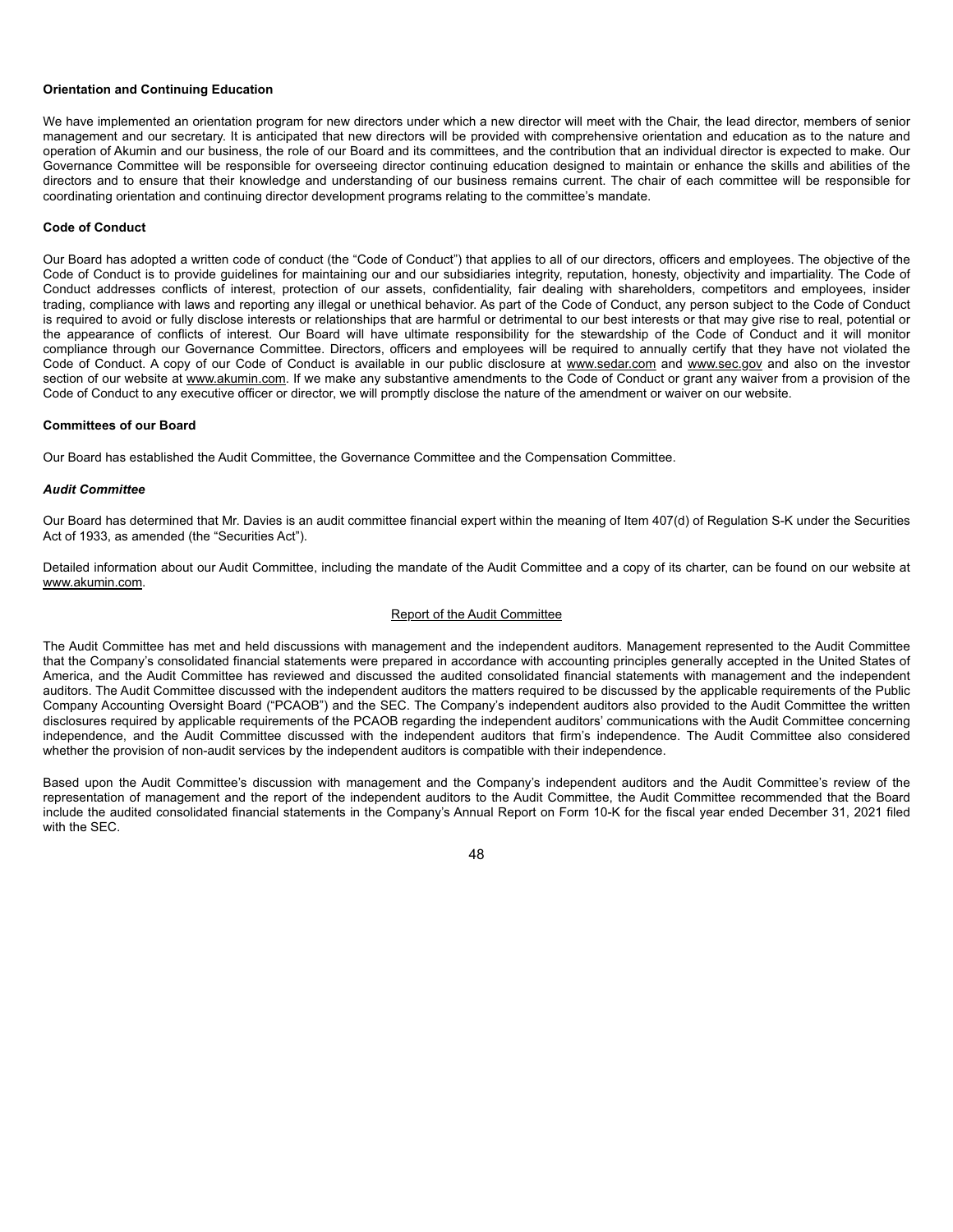#### *Governance Committee*

Our Governance Committee must consist of at least three directors, all of whom must be independent directors. The committee is charged with reviewing, overseeing and evaluating our corporate governance and nominating policies.

As all of the members of our Governance Committee must be independent, our Board believes that our Governance Committee will be able to conduct its activities in an objective manner.

Our Board has adopted a written charter setting forth the purpose, composition, authority and responsibility of our Governance Committee. that is available on our website at www.akumin.com. Our Governance Committee's purpose is to assist our Board in:

- developing our Corporate Governance Guidelines and principles and providing us with governance leadership;
- identifying individuals qualified to be nominated as members of our Board;
- overseeing director orientation and continuing education;
- assist the Board in fulfilling its oversight responsibilities in relation to the review and approval of related party transactions and other matters involving conflicts of interest;
- reviewing the structure, composition and mandate of Board committees; and
- evaluating the performance and effectiveness of our Board and of our Board committees.

Our Governance Committee is responsible for establishing and implementing procedures to evaluate the performance and effectiveness of our Board, committees of our Board and the contributions of individual Board members. Our Governance Committee also takes reasonable steps to evaluate and assess, on an annual basis, directors' performance and effectiveness of our Board, committees of our Board, individual Board members, our Chair and committee chairs. The assessment will address, among other things, individual director independence, individual director and overall Board skills, and individual director financial literacy. Our Board will receive and consider the recommendations from our Governance Committee regarding the results of the evaluation of the performance and effectiveness of our Board, committees of our Board, individual Board members, our Chair and committee chairs.

#### *Compensation Committee*

Our Compensation Committee must consist of at least three directors, all of whom must be independent directors. The committee is charged with reviewing, overseeing and evaluating our compensation policies. Our Compensation Committee is comprised of Mr. Lee, who acts as chair of this committee, Mr. Davies and Mr. Webb. As present or former leaders of large business enterprises, each of these members hold experience with respect to oversight on compensation or executive compensation matters.

As all of the members of our Compensation Committee must be independent, our Board believes that our Compensation Committee will be able to conduct its activities in an objective manner.

Our Board has adopted a written charter setting forth the purpose, composition, authority and responsibility of our Compensation Committee that is available on our website at www.akumin.com. Our Compensation Committee's purpose is to assist our Board in:

- the appointment, performance, evaluation and compensation of our senior executives;
- the recruitment, development and retention of our senior executives;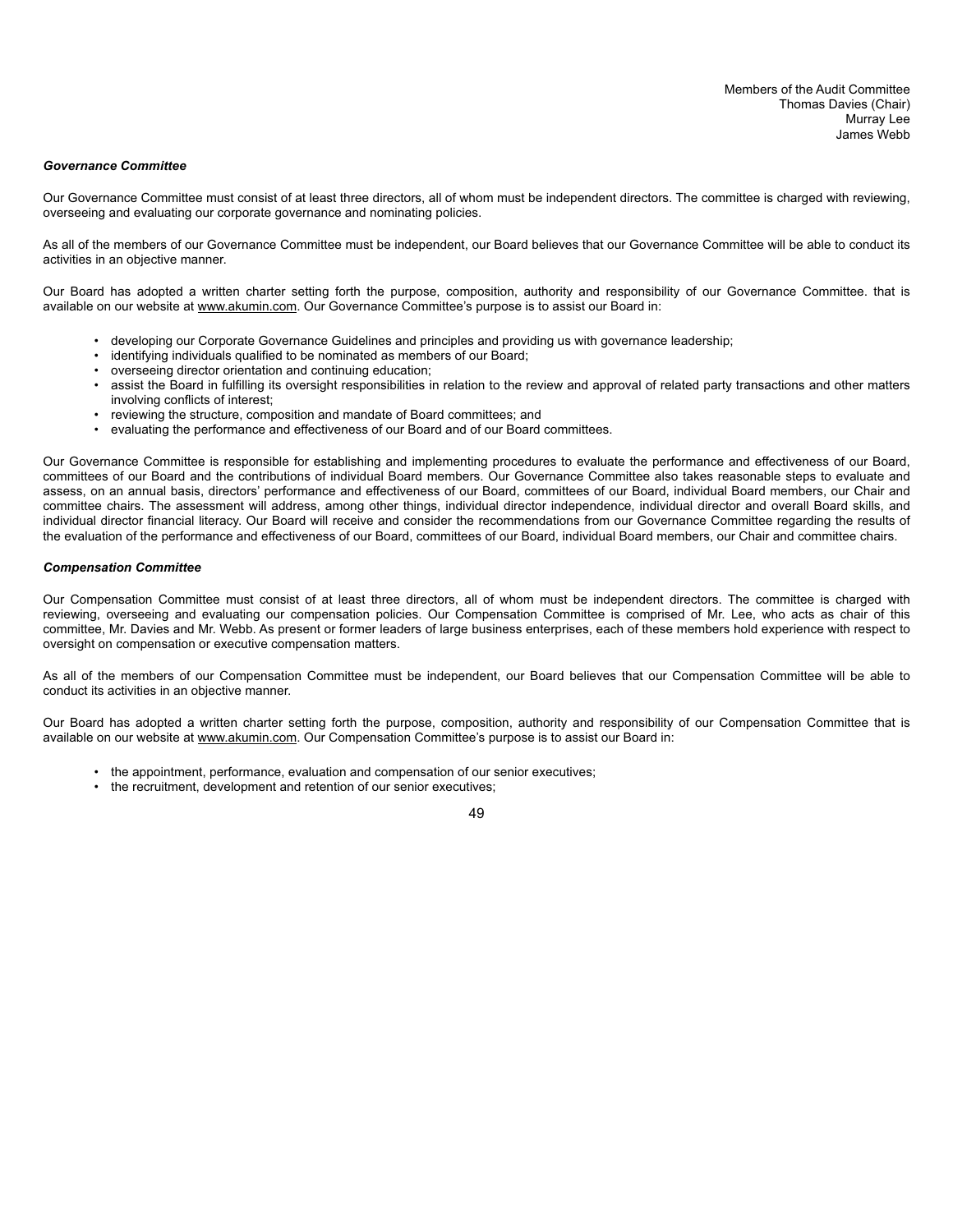- maintaining talent management and succession planning systems and processes relating to our senior management;
- developing compensation structure for our senior executives including salaries, annual and long-term incentive plans including plans involving share issuances and other share-based awards;
- establishing policies and procedures designed to identify and mitigate risks associated with our compensation policies and practices;
- assessing the compensation of our directors:
- developing benefit retirement and savings plans; and
- administering the Company's equity incentive plans.

The Compensation Committee Charter provides that the Compensation Committee may, in its sole discretion and at the expense of the Company, retain or obtain the advice of independent legal, financial, compensation consulting and other advisors, consultants and experts and will be directly responsible for the appointment, compensation and oversight of the work of any such adviser. The Compensation Committee retains a compensation consultant every two years to provide benchmarking and advice. Mercer was engaged by the Compensation Committee in early 2022 to conduct such analysis in respect of bonuses for Fiscal 2021, as well as director and executive compensation, employee compensation and incentive programs for the fiscal year of 2022.

#### *Compensation Committee Interlocks and Insider Participation*

All compensation and related matters are reviewed by our Compensation Committee. None of the members of our Compensation Committee is or has at any time during the past year been an officer or employee of ours. None of our executive officers currently serves, or in the past year has served, as a member of the board of directors or compensation committee of any entity that has one or more executive officers serving on our Board or Compensation **Committee** 

### **Communications with Directors**

Shareholders wishing to communicate with the Board may do so by writing to the Board or to the non-employee members of the Board as a group, at:

Akumin Inc. 8300 W. Sunrise Boulevard Plantation, Florida 33322 Attention: Secretary

### **Role of Board of Directors in Risk Oversight Process**

Our Board has responsibility for the oversight of our risk management processes. At least annually, the Board reviews reports provided by management on the risks inherent in the business of the Company (including appropriate crisis preparedness, business continuity, information system controls, cybersecurity and disaster recovery plans), the appropriate degree of risk mitigation and risk control, overall compliance with and the effectiveness of the Company's risk management policies, and residual risks remaining after implementation of risk controls.

Our Audit Committee makes recommendations to the Board regarding the adequacy of the Company's risk management policies and procedures. The Audit Committee is responsible for implementing appropriate systems and controls to manage such risks, including an assessment of the adequacy of insurance coverage maintained by the Company.

Our Compensation Committee is responsible for (i) reviewing the relationship between the Company's risk management policies, corporate strategy and compensation of senior executives and (ii) the Company's compensation approach, policies and practices to ensure that they encourage senior executives to consider the risks related to their decisions and actions and that they do not encourage unnecessary or inappropriate risk taking.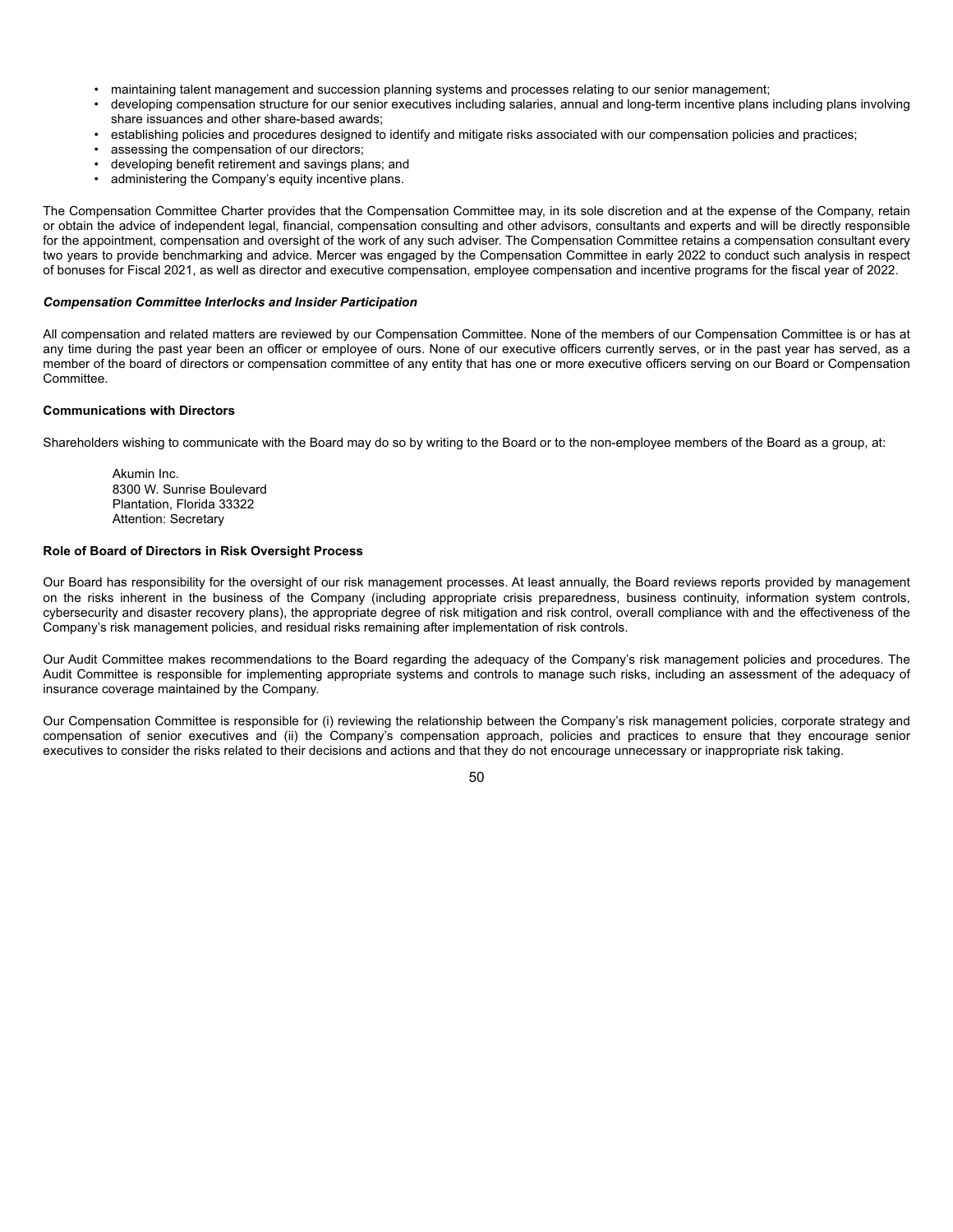Additionally, the risk oversight process includes receiving regular reports from our Board committees and members of senior management to enable our Board to understand our risk identification, risk management and risk mitigation strategies with respect to areas of potential material risk, including operations, finance, legal, regulatory, cybersecurity, strategic and reputational risk.

#### **Employee, Officer and Director Hedging**

Our insider trading policy expressly prohibits our directors and executive officer from purchasing financial instruments (such as prepaid variable forward contracts, equity swaps or collars) designed to hedge or offset a decrease in the market value of Company securities.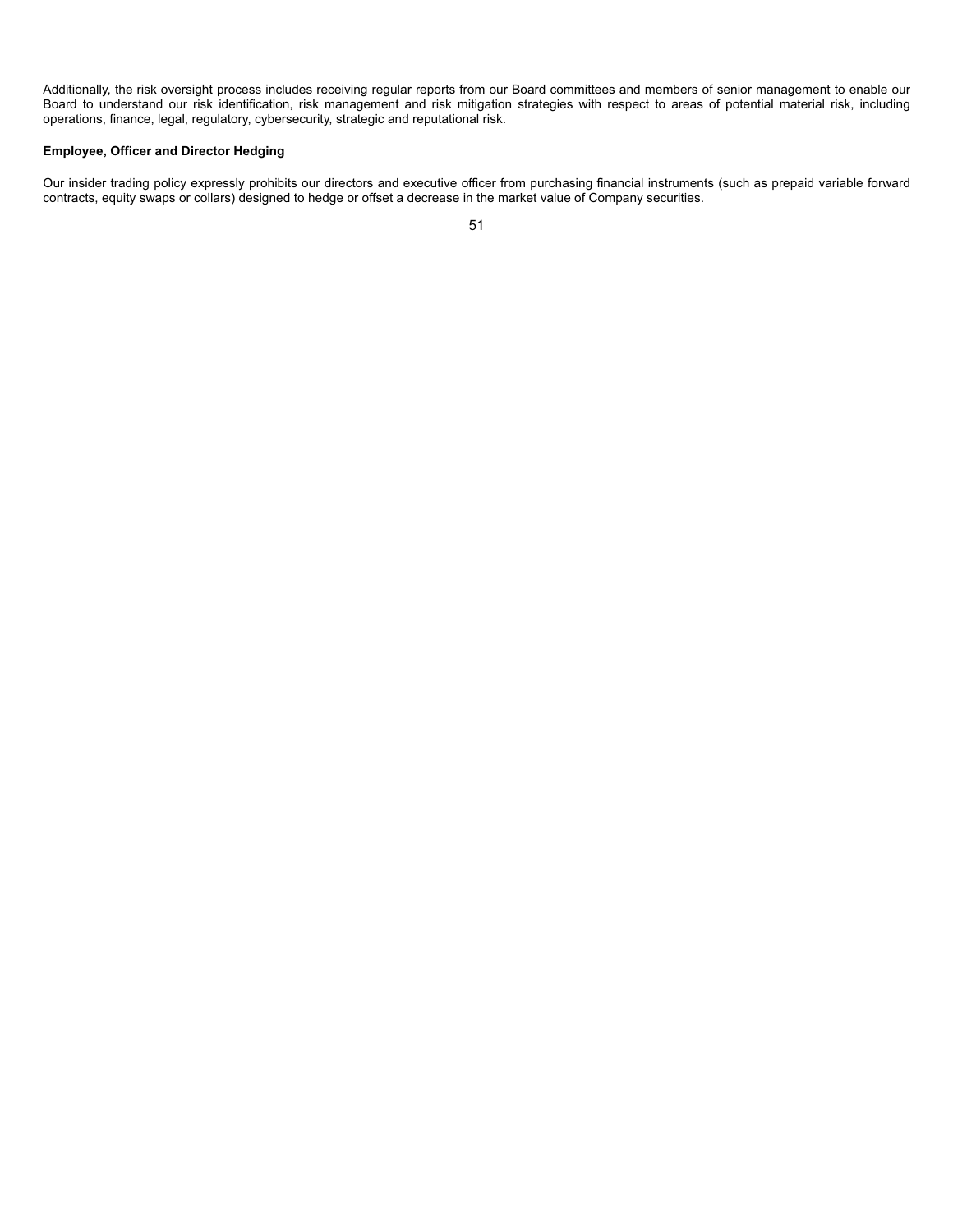# **PROPOSAL 2 — APPOINTMENT OF AUDITORS**

The Board recommends that Ernst & Young LLP be reappointed as auditors and that the Audit Committee of the Board be authorized to fix such auditor's remuneration. The auditors will serve until the end of the next annual shareholder meeting or until a successor is appointed by the Board. We expect that representatives of Ernst & Young LLP will be present at the Meeting, that the representatives will have the opportunity to make a statement if they so desire, and that they will be available to respond to appropriate questions.

Ernst & Young LLP were first appointed auditors of the Company on December 2, 2019.

## **Principal Accounting Fees and Services**

The following sets forth fees billed by Ernst & Young LLP for the audit of our annual financial statements and other services rendered for Fiscal 2021 and Fiscal 2020:

|                       | Fiscal year ended December 31, |  |           |
|-----------------------|--------------------------------|--|-----------|
|                       | 2021                           |  | 2020      |
| Audit fees(1)         | 2,846,000                      |  | 1,400,533 |
| Audit-related fees(2) | 245,000                        |  |           |
| Tax fees $(3)$        | 114.900                        |  |           |
| All other fees        |                                |  |           |
| <b>Total fees</b>     | 3,205,900                      |  | 1,400,533 |

(1) "Audit fees" include fees related to audit of the restatement of our Fiscal 2020 financial statements conducted during Fiscal 2021, the audit of our Fiscal 2021 financial statements and the audit of our Fiscal 2020 financial statements.

- (2) "Audit-related fees" include fees for assurance and related services not included in audit service above, such as services related to registration statements, consents and comfort letters.
- (3) "Tax fees" include fees related to advising regarding U.S. and Canadian federal, state and provincial tax matters.

## **Policy on Audit Committee Pre-Approval of Audit and Permissible Non-Audit Services of Independent Registered Public Accounting Firm**

Pursuant to the Audit Committee charter, the Audit Committee is responsible for the oversight of (i) our financial reporting and related financial disclosure, (ii) the implementation of risk management and internal control over financial reporting and disclosure controls and procedures; and (iii) external and internal audit processes. The Audit Committee has the responsibility to select, appoint, engage, oversee, retain, and evaluate our external auditors; pre-approve all audit and non-audit services to be provided, consistent with all applicable laws, to us by our external auditors; and establish the fees and other compensation to be paid to our external auditors. During Fiscal 2021, the Audit Committee pre-approved all audit and permitted non-audit services provided by Ernst & Young LLP.

If you do not specify how you want your Common Shares voted, the individuals named as proxyholders in the enclosed proxy form intend to cast the votes represented by proxy at the Meeting FOR the appointment of Ernst & Young LLP as our auditors until the next annual meeting or until a successor is appointed by the Board, and authorization of the Audit Committee of the Board to fix Ernst & Young LLP's remuneration.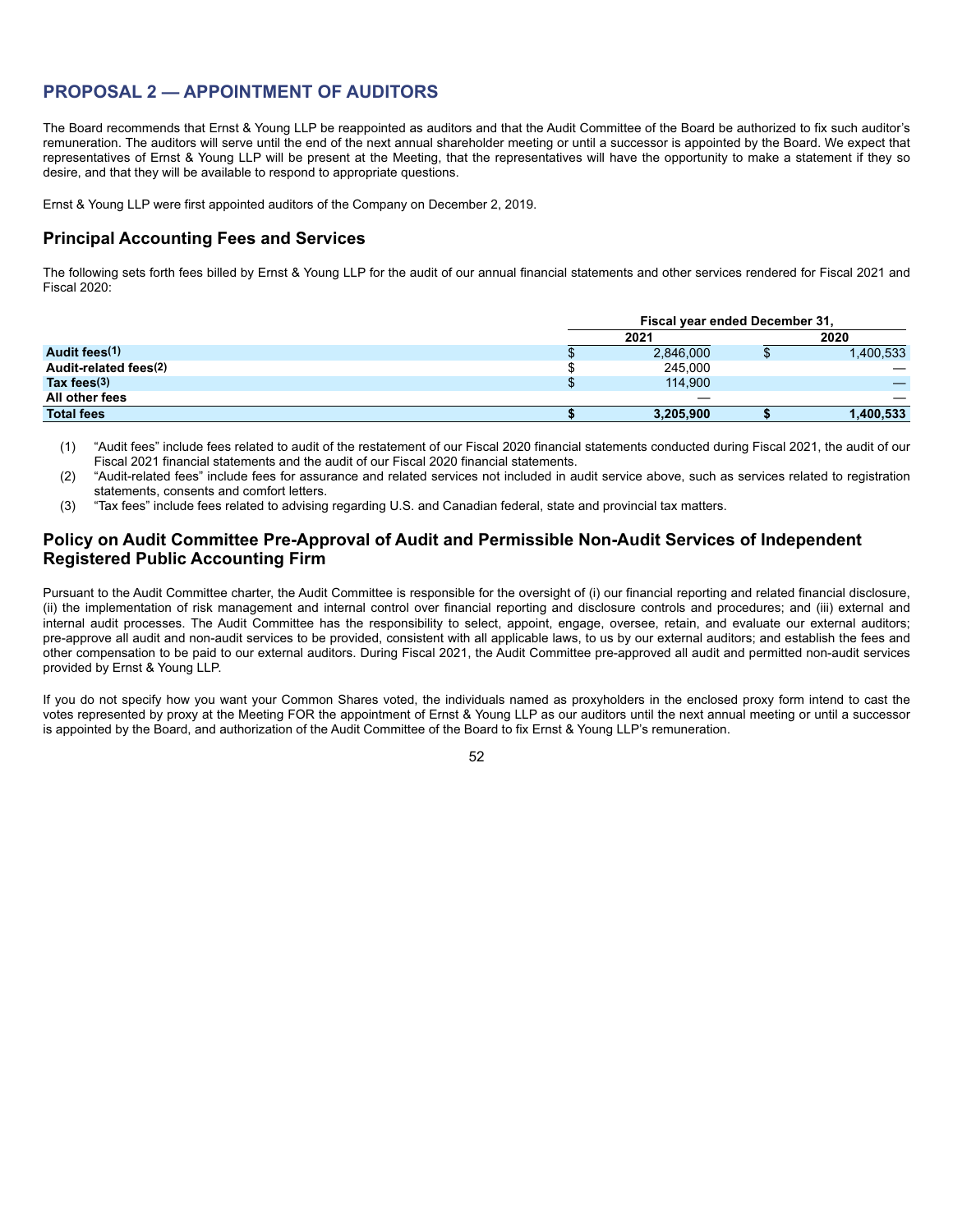# **PROPOSAL 3 — DOMESTICATION**

## **General**

The Board believes it to be in the Company's best interests and in the best interests of its shareholders, to have discretion to change the jurisdiction of incorporation of the Company from the province of Ontario to the State of Delaware (the "Domestication") pursuant to a "continuance" effected in accordance with Section 181 of the Ontario *Business Corporations Act* ("OBCA"), also referred to as a "domestication" under Section 388 of the *General Corporation Law of the State of Delaware* ("DGCL"). Shareholders are being asked to consider and, if thought fit, to pass a special resolution (the "Domestication Resolution") authorizing the Board, in its sole discretion, to determine whether to implement the Domestication, and if the Board so determines to proceed therewith, to implement the Domestication and file a certificate of corporate domestication and a related certificate of incorporation of Akumin Inc. as the successor to the Company incorporated under the DGCL ("Akumin Delaware").

If the Domestication Resolution is approved by the shareholders, the Domestication would only be implemented upon a determination by the Board that it is in the best interest of the Company and the shareholders at that time. In connection with any determination to implement the Domestication, the Board will set the timing for such Domestication. Although it is the current intention of the Board to proceed with the Domestication, it has no obligation to do so and will have no liability associated with any decision as to whether or not to proceed with the Domestication.

If the Domestication Resolution is approved by the shareholders and the Board so determines to proceed with the Domestication, the Domestication will be effective on the date set forth in the certificate of corporate domestication and the certificate of incorporation, as filed with the office of the Secretary of State of the State of Delaware. Thereafter, we will be subject to the certificate of incorporation filed in Delaware, a copy of which is attached to this Circular as Appendix C.

The Domestication will not interrupt our corporate existence or operations, or the trading market of the Common Shares. Each outstanding Common Shares and Warrant of the Company at the time of the Domestication will remain issued and outstanding as a Common Shares or Warrant, as applicable, after our corporate existence is continued from Ontario under the OBCA and domesticated in Delaware under the DGCL.

## **Reasons for the Domestication**

The Company believes the Domestication will reduce operating expenses and transactional inefficiencies that currently result from being subject to Canadian corporate laws despite having no operations in Canada. The Company chose the State of Delaware to be its domicile because the more favorable corporate environment afforded by Delaware will help it compete effectively in raising the capital necessary for it to continue to implement its strategic plan. For many years, Delaware has followed a policy of encouraging public companies to incorporate in the state by adopting comprehensive corporate laws that are revised regularly in response to developments in modern corporate law and changes in business circumstances. The Delaware courts are known for their considerable expertise in dealing with complex corporate issues and providing predictability through a substantial body of case law construing Delaware's corporate law. Coupled with an active bar known for continually assessing and recommending improvements to the DGCL, these factors add greater certainty in complying with fiduciary responsibilities and assessing risks associated with conducting business.

Currently, as a non-U.S. corporation, the Company may become treated as a passive foreign investment company ("PFIC"), as defined in Section 1297 of the Internal Revenue Code of 1986, as amended (the "Code"). PFIC status is a factual determination made for each taxable year on the basis of a company's composition of its "active" versus "passive" income and its "active" versus "passive" assets for such year. If the Company were to become classified as a PFIC, which is possible in the future, U.S. investors in our shares may incur a significantly increased U.S. income tax liability on gains, if any, recognized on the sale or other disposition of the Company's shares and on the receipt of distributions on the Company's shares. Following the Domestication, the Company will cease to be subject to the PFIC rules because the Company will no longer be a non-U.S. corporation.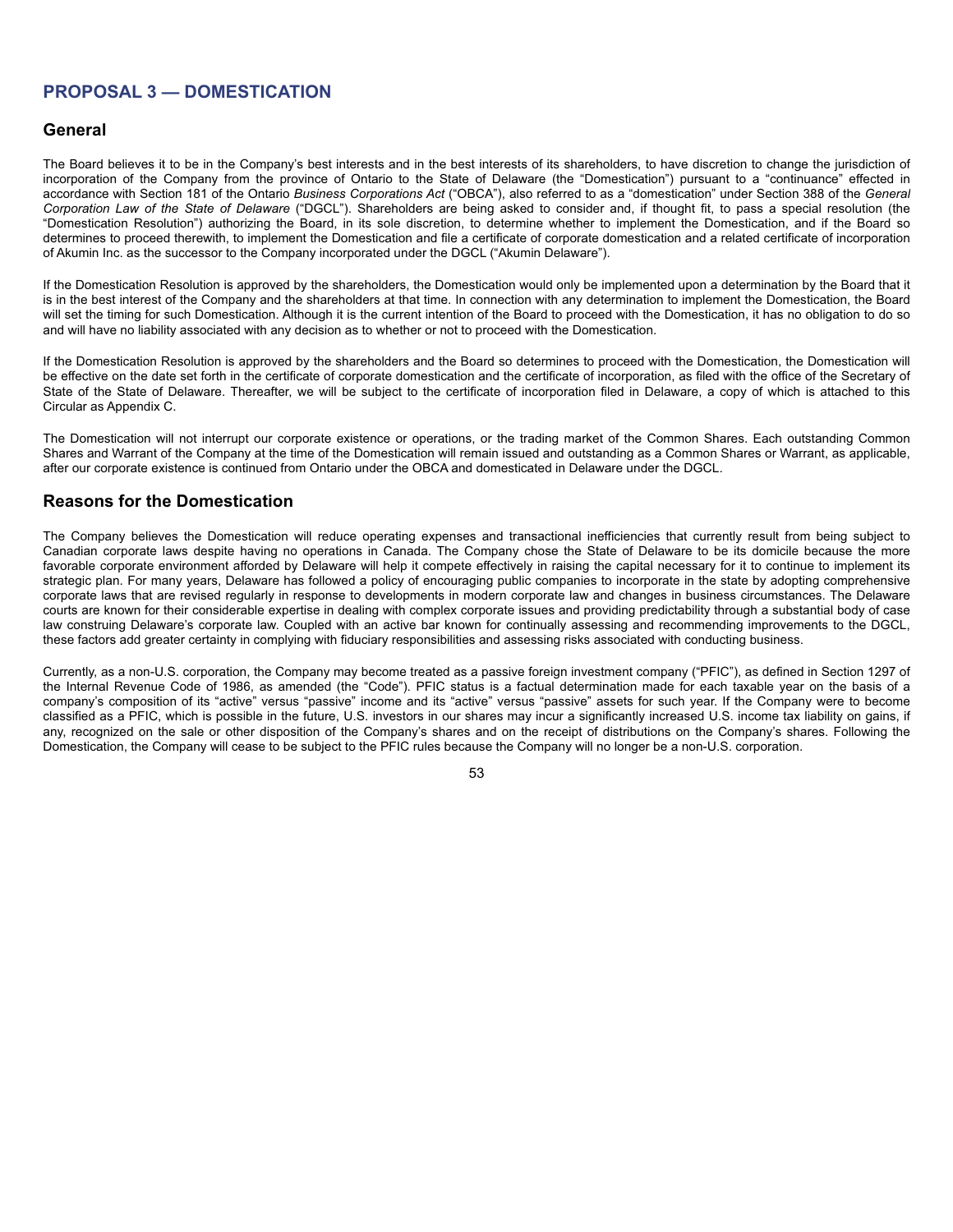For the reasons set forth above, our Board believes that the estimated benefits of Domestication currently outweigh any potential detriments, which we do not consider to be material, resulting from the Domestication.

# **Effects of Change of Jurisdiction**

The Domestication will not interrupt our corporate existence or operations. Each outstanding Common Share or Warrant at the time of the Domestication will remain issued and outstanding as a Common Share or Warrant, as applicable, after our corporate existence is continued from Ontario under the OBCA and domesticated in Delaware under the DGCL.

While the rights and privileges of shareholders of a Delaware corporation are, in many instances, comparable to those of shareholders of an OBCA corporation, there are certain differences. Attached as Appendix F to this Circular is a summary of the most significant differences in shareholder rights. This summary is not intended to be complete and is qualified in its entirety by reference to the DGCL, the OBCA and the governing corporate instruments of the Company. Shareholders should consult their legal advisors regarding all of the implications of the transactions contemplated in the Domestication Resolution.

Shareholders should consult their own tax advisors for advice with respect to the tax consequences to them of the Domestication in their particular circumstances, including the application and effect of the income and other tax laws of any country, province, state or local tax authority.

## **Regulatory Approvals; Canadian and US Securities Laws and Stock Exchange Implications**

Following the completion of the Domestication, our Common Shares will continue to be listed on the NASDAQ and the TSX, under the symbol "AKU". The Company will continue to be subject to the rules and regulations of the NASDAQ and the TSX and the obligations imposed by each securities regulatory authority in the United States and Canada. The Company will continue to file periodic reports with applicable securities regulatory bodies.

# **Executive Officers and Directors**

Our Board currently consists of eight members, Thomas (Tom) Davies, Stanley (Stan) Dunford, Haichen (Delphino) Huang, Murray Lee, Paul S. Viviano, James Webb, James Wyper, and Riadh Zine-El-Abidine (Zine). The Board will consist of the same eight individuals after the Domestication. Immediately following the Domestication, our officers will also be unchanged. Our Executive Officers are:

- Riadh Zine, Chairman and Chief Executive Officer
- William Larkin, Chief Financial Officer
- Rohit Navani, Executive Vice President and Chief Transformation Officer
- Matthew Cameron, Chief Legal Officer and Corporate Secretary
- Gina Bonica, General Counsel and Chief Risk Officer
- Paul Nelis, Chief Information Officer

# **Treatment of the Outstanding Capital Stock, Options and Warrants**

We will only issue new certificates to shareholders representing shares of capital stock of the Company upon a transfer of such shareholder's Common Shares or at the shareholder's request. Holders of outstanding Options, RSUs or Warrants will continue to hold the same securities, which, subject to the Consolidation, will remain exercisable for an equivalent number of Common Shares, for the equivalent exercise price per share, without any action by the holder.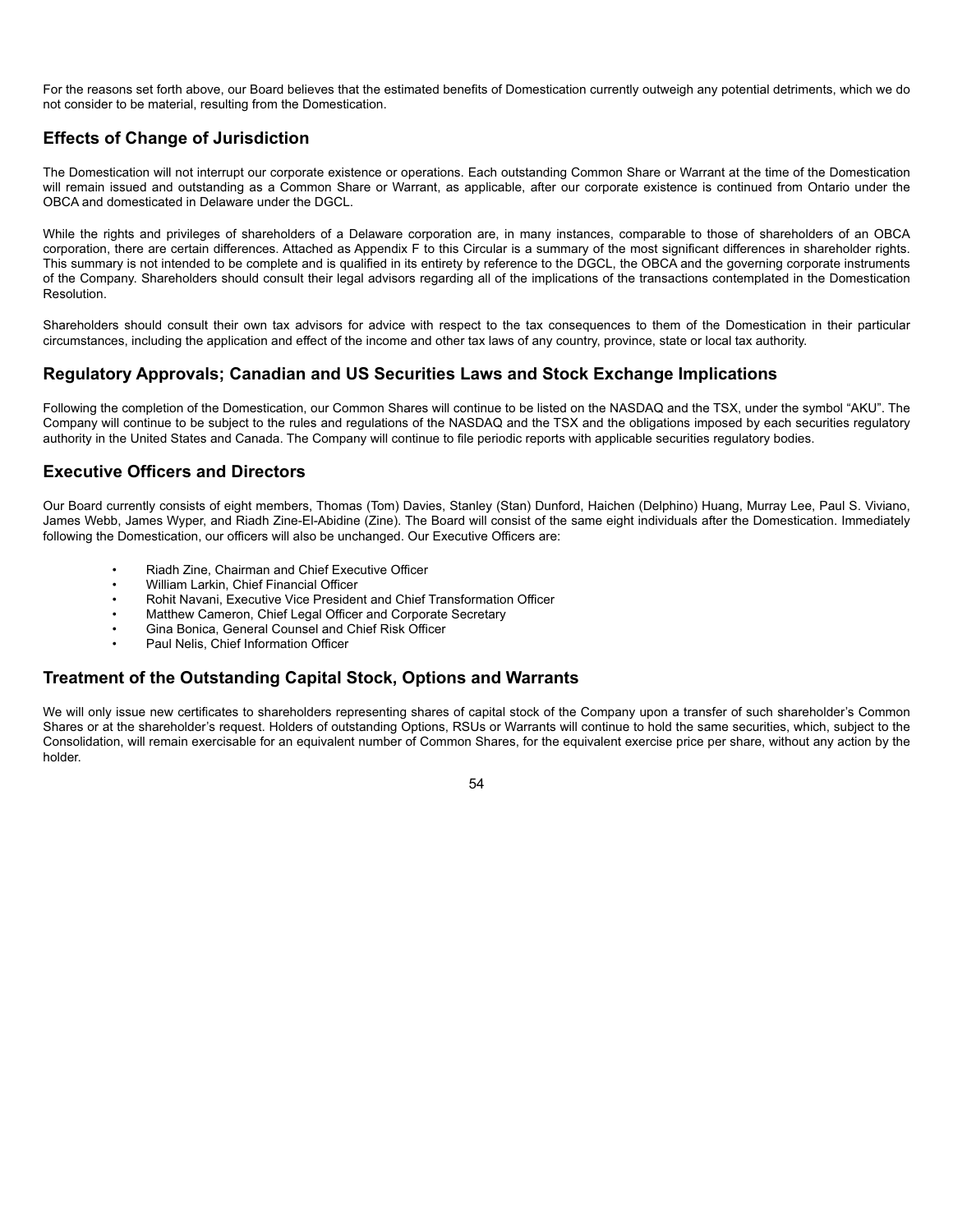## **No Change in Business, Locations, Fiscal Year or Employee Plans**

The Domestication will effect a change in our jurisdiction of incorporation and the location of our registered office, and other changes of a legal nature, including changes in our organizational documents, which are described in this Circular. Following the Domestication, the executive offices of the Company will not move. They will remain in their current location, which is in Plantation, Florida. The business, assets and liabilities of the Company, as well as our fiscal year, will be the same upon the effectiveness of the Domestication as they are prior to the Domestication. Upon effectiveness of the Domestication, all of our obligations will continue as outstanding and enforceable obligations of the Company. The Company's employee benefit plans and agreements will be continued by the Company.

## **Dissent Rights of Shareholders**

Registered Shareholders (as defined below) have the right to dissent in respect of the Domestication Resolution pursuant to Section 185 of the OBCA. This summary is expressly subject to Section 185 of the OBCA, the text of which is reproduced in its entirety in Appendix E hereto. The Company is not required to notify, and will not notify, shareholders of the time periods within which action must be taken in order for a shareholder to perfect its dissent rights. It is recommended that any shareholder wishing to avail itself of its dissent rights seek legal advice, as failure to comply strictly with the provisions of Section 185 of the OBCA may prejudice any such rights. A "Registered Shareholder" is a shareholder whose shares are registered in his or her name on the Company's shareholder register. If a shareholder holds his or her Common Shares through an investment dealer, broker or market intermediary, such shareholder will not be a Registered Shareholder as such Common Shares will be registered in the name of such investment dealer, broker or market intermediary. Any shareholder who wishes to invoke his or her dissent rights should register his or her shares in his or her name or arrange for the Registered Shareholder to dissent. Any shareholder who wishes to invoke his or her dissent rights is urged to consult with his or her legal or investment advisor to determine whether they are Registered Shareholders and to be advised of the strict provisions of Section 185 of the OBCA. Any shareholder who wishes to register his or her shares in his or her own name is urged to consult with his or her legal or investment advisor or the registrar and transfer agent of the Company at the following address:

TSX Trust Company 100 Adelaide St West, Suite 301 Toronto, Ontario M5H 4H1

In the event that the Domestication Resolution is adopted and becomes effective upon filing of the relevant continuance documentation in Delaware and Ontario, any holder who dissents in respect of the Domestication Resolution in compliance with Section 185 of the OBCA (a "Dissenting Shareholder") will be entitled to be paid by the Company a sum representing the fair value of his or her Common Shares. No right of dissent or appraisal is available to a shareholder with respect to any other matter to be considered at the Meeting other than the Domestication.

A Dissenting Shareholder must send to the Company, at or before the Meeting, a written objection to the Domestication Resolution (a "dissent notice"). The execution or exercise of a proxy vote against the resolution does not constitute a written objection for the purposes of subsection 185(6) of the OBCA. The OBCA does not provide for partial dissent and, accordingly, a shareholder may only dissent with respect to all of the Common Shares held by him or on behalf of any one beneficial owner whose shares are registered in his or her name. An application by the Company, or by a shareholder if he has sent a dissent notice as described above, may be made to the Ontario Superior Court of Justice (the "Ontario Court") by originating notice, after the adoption of the Domestication Resolution to fix the fair value of the shares held by the Dissenting Shareholder. The fair value is to be determined as of the close of business on the last business day before the date on which the Domestication Resolution was adopted. If an application is made to the Ontario Court, the Company shall, unless the Ontario Court otherwise orders, send to each Dissenting Shareholder, at least 10 days before the date on which the application is returnable if the Company is the applicant or within 10 days after the Company is served with a copy of the originating notice if the Dissenting Shareholder is the applicant, a written offer to pay an amount considered by the Board of the Company to be the fair value of the Common Shares. Every such offer is to be made on the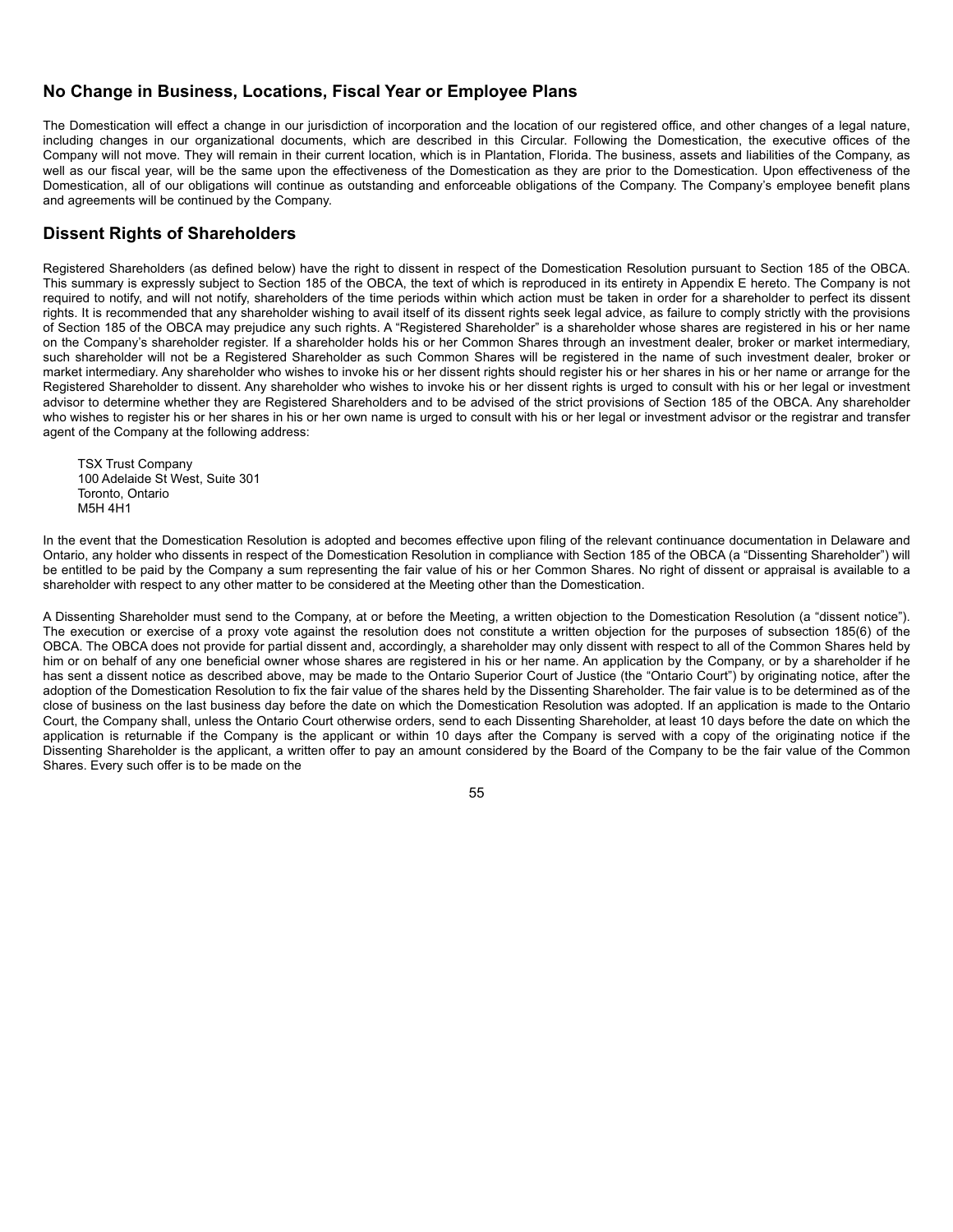same terms and is to contain or be accompanied by a statement showing how the fair value was determined. A Dissenting Shareholder is not required to vote against the Domestication Resolution in order to dissent; however, if a Dissenting Shareholder votes in favor of the Domestication Resolution, they will no longer be considered a Dissenting Shareholder.

Upon the occurrence of the earliest of: (a) the effective date of the matter which is the subject of the Domestication Resolution, (b) the making of an agreement between the Company and the Dissenting Shareholder as to the payment to be made by the Company for the dissenting Common Shares, or (c) a pronouncement of the Ontario Court fixing the fair value of the Common Shares, a Dissenting Shareholder ceases to have any rights as a shareholder of the Company other than the right to be paid the fair value of his or her shares in the amount agreed to between the Company and the Dissenting Shareholder or in the amount fixed by the Ontario Court, as the case may be. Until one of these events occurs, the Dissenting Shareholder may withdraw his or her dissent notice or the Company may rescind the Domestication Resolution and, in either event, the dissent and appraisal proceedings in respect of such Dissenting Shareholder will be discontinued.

Dissenting Shareholders will not have any right other than those granted under the OBCA to have their Common Shares appraised or to receive the fair value thereof, other than in connection with the Domestication.

THIS IS ONLY A SUMMARY OF THE DISSENTING SHAREHOLDER PROVISIONS OF THE OBCA. THEY ARE TECHNICAL AND COMPLEX. IT IS SUGGESTED THAT IF YOU WANT TO AVAIL YOURSELF OF YOUR RIGHTS THAT YOU SEEK YOUR OWN LEGAL ADVICE. FAILURE TO COMPLY STRICTLY WITH THE PROVISIONS OF THE OBCA MAY PREJUDICE YOUR RIGHT OF DISSENT. SECTION 185 OF THE OBCA IS ATTACHED HEREIN AS EXHIBIT E AND IS INCORPORATED HEREIN BY REFERENCE.

## **Accounting Treatment of the Domestication**

As a result of the Domestication, pursuant to Section 388 of the General Corporation Law of the State of Delaware (the "DGCL"), the Company will continue its existence under the DGCL as a corporation incorporated in the State of Delaware. The Company's business, assets and liabilities and its subsidiaries, on a consolidated basis, as well as its principal location and fiscal year, will be the same immediately after the Domestication as they were immediately prior to the Domestication. Accordingly, the Company does not believe there will be any accounting effects as a result of the Domestication.

## **Implementation**

The implementation of the Domestication is subject to the Company obtaining the necessary regulatory consents. The Domestication Resolution provides that the Board is authorized, in its sole discretion, to determine not to proceed with the proposed Domestication, without further approval of the shareholders. The Board's determination in this regard may specifically include considering whether shareholders exercise dissent rights, and, if so, the number of shareholders that exercise such dissent rights, and the corresponding costs to the Company of effecting the Domestication with respect to the exercise of such dissent rights. Further, the Board may determine not to present the Domestication Resolution to the Meeting or, if the Domestication Resolution is presented to the Meeting and approved, may determine after the Meeting not to proceed with completion of the proposed Domestication for any reason.

# **U.S. Federal Income Tax Considerations**

The following summary is a discussion of the material U.S. federal income tax considerations of the Domestication generally applicable to holders of Common Shares. This section applies only to holders that hold their Common Shares as capital assets for U.S. federal income tax purposes (generally, property held for investment). It does not apply to holders of options, warrants, or promissory notes.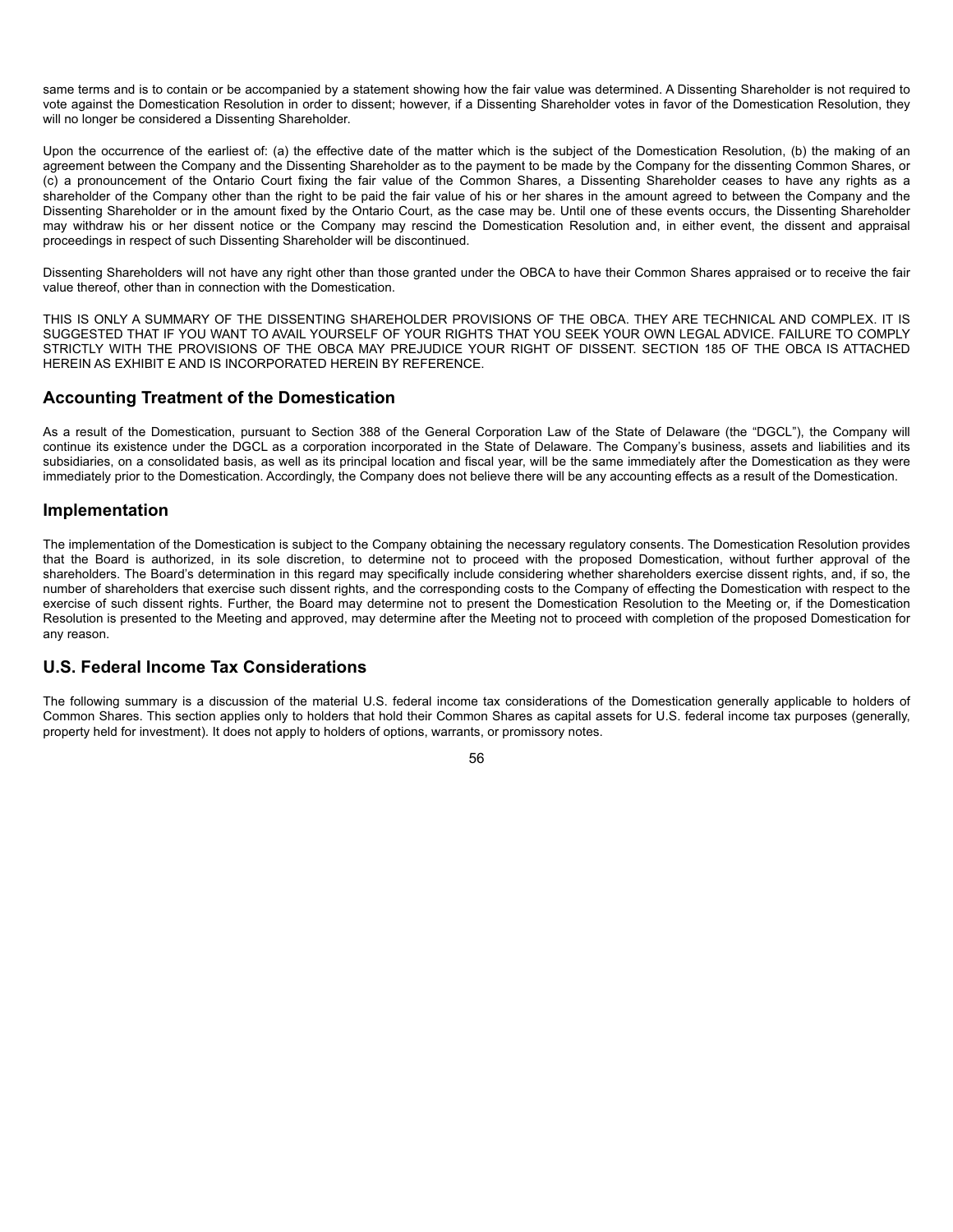This section is general in nature and does not discuss all aspects of U.S. federal income taxation that might be relevant to a particular holder in light of such holder's circumstances or status, nor does it address tax considerations applicable to a holder subject to special rules, including:

- a dealer in securities;
- a trader in securities that elects to use a mark-to-market method of accounting;
- a tax-exempt organization;
- a life insurance company, real estate investment trust or regulated investment company;
- a person that actually or constructively owns 10% or more of the Company's stock;
- a person that holds Common Shares as part of a straddle or a hedging or conversion transaction;
- a U.S. Holder whose functional currency is not the U.S. dollar;
- a person that received Common Shares as compensation for services;
- a U.S. expatriate;
- a controlled foreign corporation; or
- a passive foreign investment company.

This discussion is based on the Code, proposed, temporary and final Treasury Regulations promulgated under the Code, and judicial and administrative interpretations thereof, all as of the date hereof. All of the foregoing is subject to change, which change could apply retroactively and could affect the tax considerations described herein. This discussion does not address U.S. federal taxes other than those pertaining to U.S. federal income taxation (such as estate or gift taxes, the alternative minimum tax or the Medicare tax on investment income), nor does it address any aspects of U.S. state or local or non-U.S. taxation.

We have not and do not intend to seek any rulings from the U.S. Internal Revenue Service (the "IRS") regarding the Domestication. There can be no assurance that the IRS will not take positions concerning the tax consequences of the Domestication that are inconsistent with the considerations discussed below or that any such positions would not be sustained by a court.

If a partnership (or any entity so characterized for U.S. federal income tax purposes) holds Common Shares, the tax treatment of such partnership and a person treated as a partner of such partnership will generally depend on the status of the partner and the activities of the partnership. Partnerships holding any Common Shares and persons that are treated as partners of such partnerships should consult their tax advisors as to the particular U.S. federal income tax consequences of the Domestication.

### **THE FOLLOWING IS FOR INFORMATIONAL PURPOSES ONLY. ALL HOLDERS SHOULD CONSULT THEIR TAX ADVISORS REGARDING THE TAX CONSEQUENCES OF THE DOMESTICATION, INCLUDING THE EFFECTS OF U.S. FEDERAL, STATE AND LOCAL AND NON-U.S. TAX LAWS.**

#### **U.S. HOLDERS**

For purposes of this discussion, a U.S. Holder means a beneficial owner of Common Shares who or that is, for U.S. federal income tax purposes:

an individual who is a citizen or resident of the United States,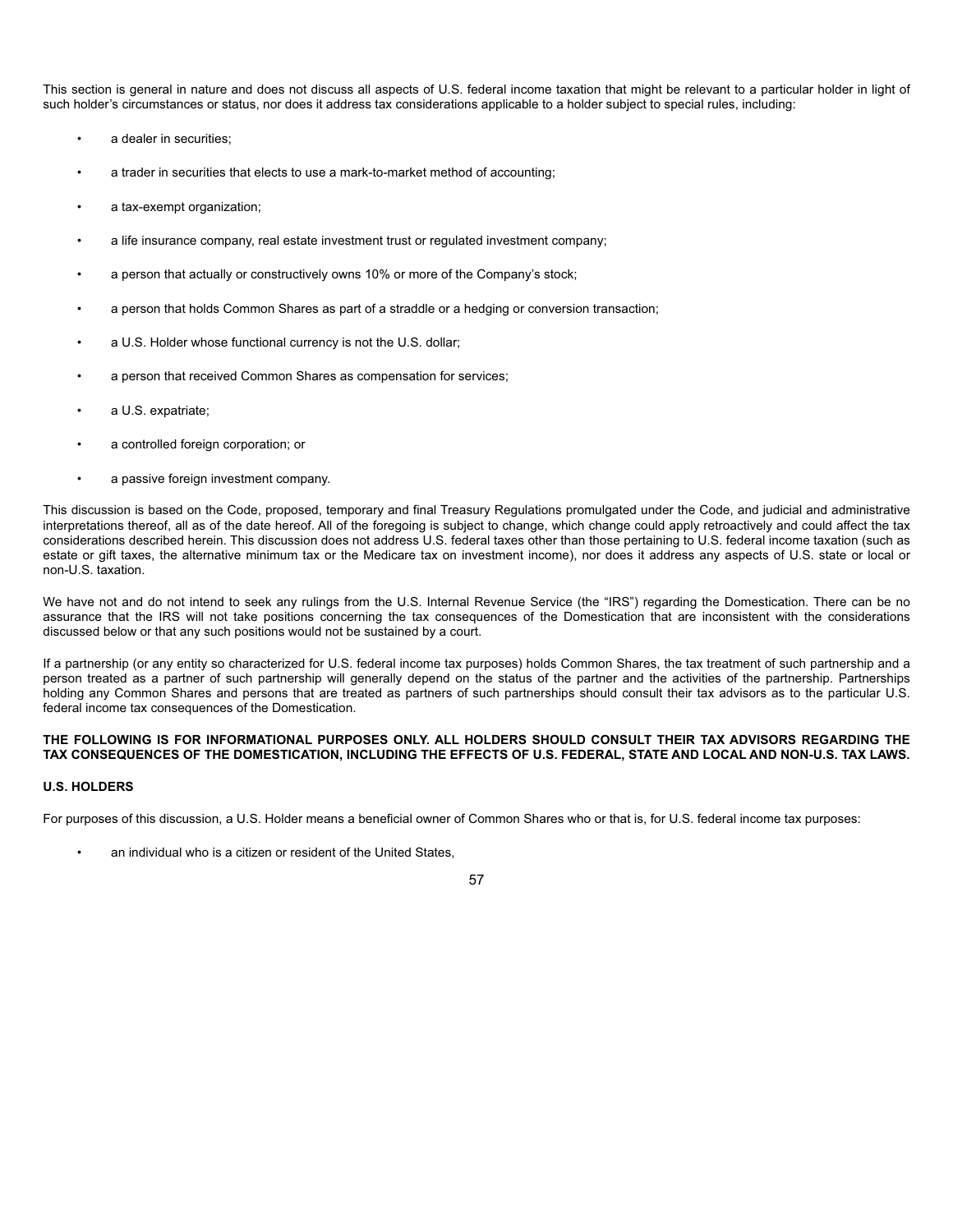- a corporation (or other entity that is treated as a corporation for U.S. federal income tax purposes) created or organized in or under the laws of the U.S. or any state thereof (including the District of Columbia),
- an estate whose income is subject to U.S. federal income tax regardless of its source, or
- a trust if (i) a U.S. court can exercise primary supervision over the trust's administration and one or more U.S. persons are authorized to control all substantial decisions of the trust; or (ii) the trust has a valid election in effect under applicable Treasury regulations to be treated as a U.S. person.

#### *Effects of the Domestication on U.S. Holders of Common Shares*

The U.S. federal income tax consequences of the Domestication will depend primarily upon whether the Domestication qualifies as a "reorganization" within the meaning of Section 368 of the Code.

Under Section 368(a)(1)(F) of the Code, a reorganization (an "F Reorganization") is a "mere change in identity, form, or place of organization of one corporation, however effected." Pursuant to the Domestication, the Company will change its jurisdiction of incorporation from Ontario, Canada to Delaware.

It is intended that the Domestication qualify as an F Reorganization. Assuming the Domestication so qualifies, U.S. Holders of Common Shares generally should not recognize taxable gain or loss on the Domestication for U.S. federal income tax purposes, except as provided below under the caption headings " — Effects of Section 367 to U.S. Holders of the Common Shares" and " — PFIC Considerations," and the Domestication should be treated for U.S. federal income tax purposes as if the Company (i) transferred all of its assets and liabilities to Akumin Delaware in exchange for all of the outstanding stock of Akumin Delaware; and (ii) then distributed the stock of Akumin Delaware to the shareholders of the Company in liquidation of the Company. The taxable year of the Company will be deemed to end on the date of the Domestication.

### *Basis and Holding Period Considerations*

Assuming the Domestication qualifies as an F Reorganization: (i) the tax basis of a Akumin Delaware Common Share received by a U.S. Holder in the Domestication will equal the U.S. Holder's tax basis in a Common Share deemed surrendered in exchange therefor, increased by any amount included in the income of such U.S. Holder as a result of Section 367 of the Code (as discussed below) and (ii) the holding period for a Akumin Delaware Common Share received by a U.S. Holder will include such holder's holding period for the Common Share deemed surrendered in exchange therefor.

#### *Effects of Section 367 to U.S. Holders of the Common Shares*

Section 367 of the Code applies to certain non-recognition transactions involving foreign corporations, including a Domestication of a foreign corporation in an F Reorganization. Section 367 of the Code imposes income tax on certain U.S. persons in connection with transactions that would otherwise be tax-free. Section 367(b) of the Code will generally apply to U.S. Holders of Common Shares on the date of the Domestication.

### *A. "U.S. Shareholders" of the Company*

A U.S. Holder who, on the date of the Domestication, beneficially owns (directly, indirectly or constructively) 10% or more of the total combined voting power of all classes of Common Shares entitled to vote or 10% or more of the total value of shares of all classes of stock (a "U.S. Shareholder") must include in income, as a dividend, the "all earnings and profits amount" attributable to the Common Shares it directly owns, within the meaning of Treasury Regulations under Section 367. Complex attribution rules apply in determining whether a U.S. Holder is a U.S. Shareholder. All U.S. Holders are urged to consult their tax advisors with respect to these attribution rules.

A U.S. Shareholder's "all earnings and profits amount" with respect to its Common Shares is the net positive earnings and profits of the Company (as determined under Treasury Regulations under Section 367) attributable

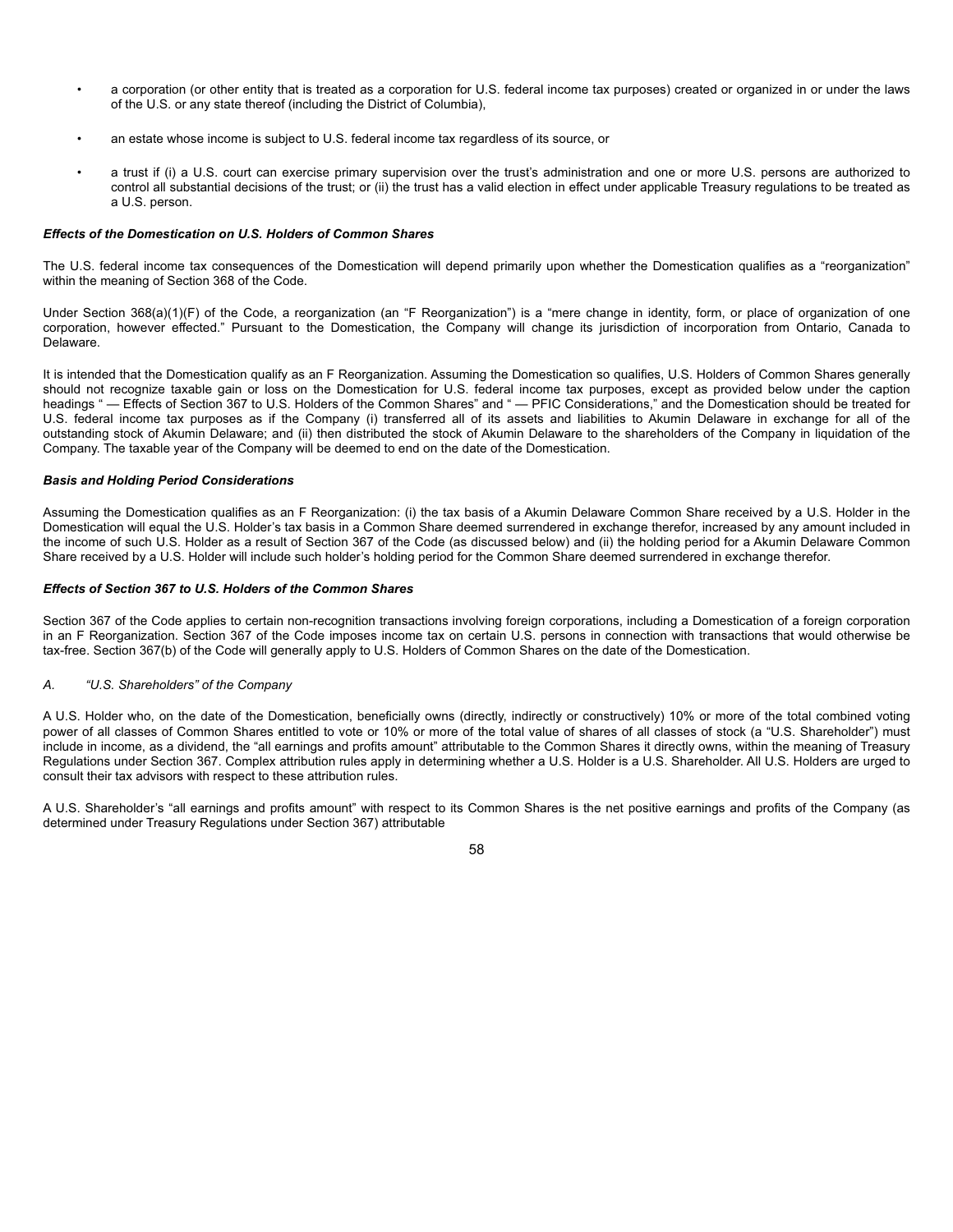to the shares (as determined under Treasury Regulations under Section 367) but without regard to any gain that would be realized on a sale or exchange of such shares. Treasury Regulations under Section 367 provide that all the earnings and profits amount attributable to a U.S. Shareholder's stock is determined according to the principles of Section 1248 of the Code. In general, Section 1248 of the Code and the Treasury Regulations thereunder provide that the amount of earnings and profits attributable to a block of stock in a foreign corporation is the ratably allocated portion of the foreign corporation's earnings and profits generated during the period the U.S. Shareholder held the block of stock.

The Company has estimated its earnings and profits for the tax years 2015 through 2021. Based on these estimates, the Company believes it has cumulative negative earnings and profits through 2021. However, there can be no assurance the IRS would agree with our earnings and profits calculations. If the IRS does not agree with our earnings and profits calculations, a shareholder may owe additional U.S. federal income taxes as a result of the Domestication. The Company intends to provide on the investor relations section of its website (https://akumin.com/investor-relations) information regarding the Company's earnings and profits for the years 2015 through 2021, which will be updated to include 2022 (through the date of the Domestication) once the information is available. Currently, the Company anticipates that it will not generate a positive earnings and profits in 2022 through the date of the Domestication. However, there can be no assurance that once all of the Company's activities through the date of the Domestication are considered, the Company's 2021 earnings and profits will remain negative.

#### *B. U.S. Holders That Own Less Than 10 Percent of the Company*

A U.S. Holder who, on the date of the Domestication, beneficially owns (directly, indirectly or constructively) Common Shares with a fair market value of \$50,000 USD or more but less than 10% of the total combined voting power of all classes of Common Shares entitled to vote or less than 10% of the total combined value of all classes of Common Shares will recognize gain (but not loss) with respect to the Domestication or, in the alternative, may elect to recognize the "all earnings and profits" amount attributable to such holder as described below.

Unless a U.S. Holder makes the "all earnings and profits" election as described below, such holder generally must recognize gain (but not loss) with respect to Akumin Delaware Common Shares received in the Domestication in an amount equal to the excess of the fair market value of the Akumin Delaware Common Shares received over the U.S. Holder's adjusted tax basis in the Common Shares deemed surrendered in exchange therefor. If a U.S. Holder acquired different blocks of Common Shares at different times or at different prices, any gain will be determined separately with respect to each block of Common Shares.

In lieu of recognizing any gain as described in the preceding paragraph, a U.S. Holder may elect to include in income, as a dividend, the all earnings and profits amount attributable to its Common Shares under Section 367(b). There are, however, strict conditions for making this election. This election must comply with applicable Treasury Regulations and generally must include, among other things:

- (i) a statement that the Domestication is a Section 367(b) exchange;
- (ii) a complete description of the Domestication;
- (iii) a description of any stock, securities, or other consideration transferred or received in the Domestication;
- (iv) a statement describing the amounts required to be taken into account for U.S. federal income tax purposes;
- (v) a statement that the U.S. Holder is making the election that includes (A) a copy of the information that the U.S. Holder received from the Company establishing and substantiating the U.S. Holder's all earnings and profits amount with respect to the U.S. Holder's Common Shares, and (B) a representation that the U.S. Holder has notified the Company that the U.S. Holder is making the election; and
- (vi) certain other information required to be furnished with the U.S. Holder's tax return or otherwise furnished pursuant to the Code or the Treasury Regulations.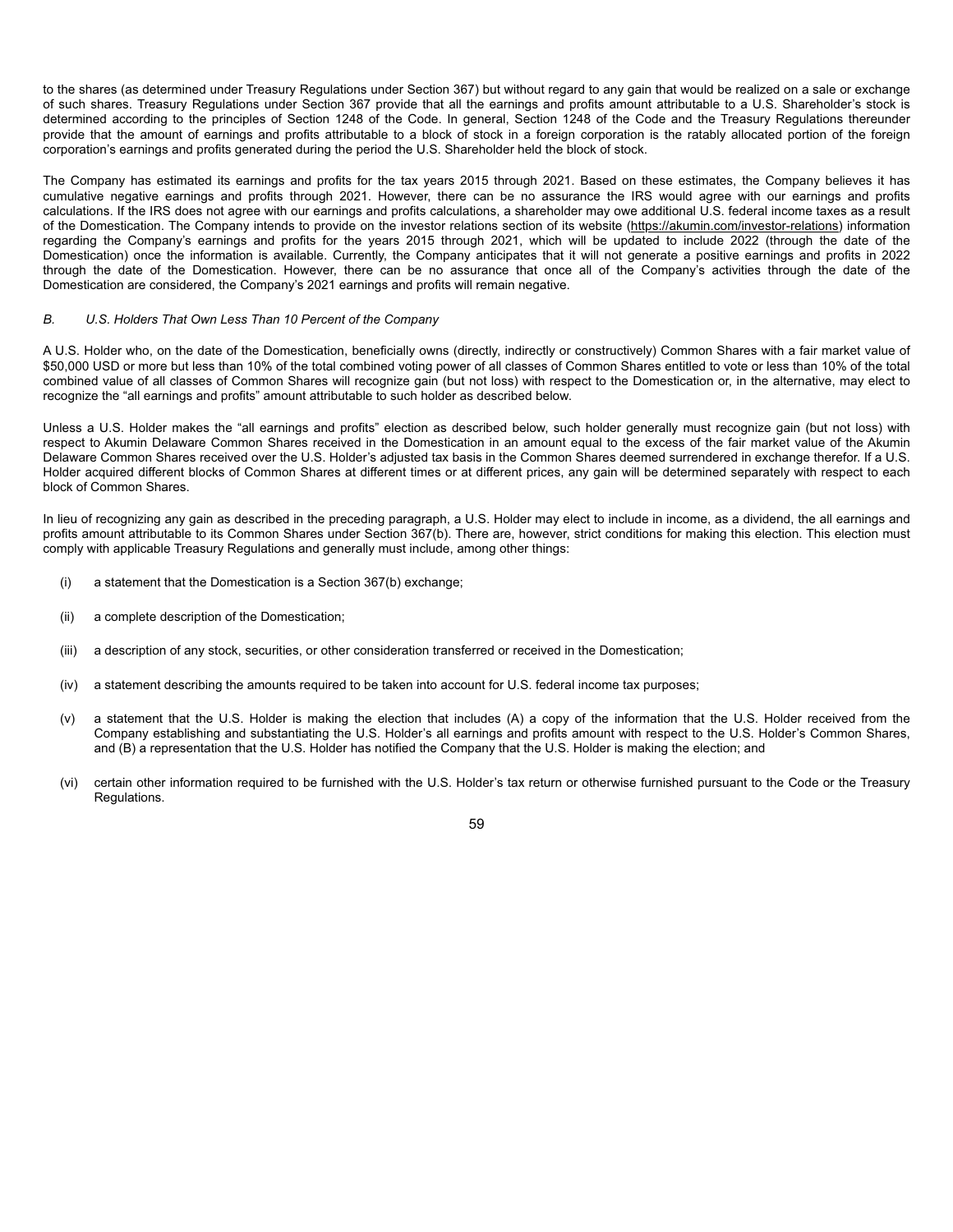In addition, the election must be attached by an electing U.S. Holder to such holder's timely filed U.S. federal income tax return for the year of the Domestication, and the U.S. Holder must send notice of making the election to the Company no later than the date such tax return is filed. In connection with this election, the Company intends to provide on its website (www.akumin.com) information regarding the Company's earnings and profits. See the discussion above under "U.S. Shareholders of the Company" for a more detailed discussion of the earnings and profits information that will be provided.

### **U.S. HOLDERS ARE STRONGLY URGED TO CONSULT A TAX ADVISOR REGARDING THE CONSEQUENCES OF MAKING AN ELECTION AND THE APPROPRIATE FILING REQUIREMENTS WITH RESPECT TO AN ELECTION.**

### *C. U.S. Holders That Own Common Shares with a Fair Market Value of Less Than \$50,000 USD*

A U.S. Holder who, on the date of the Domestication, owns (or is considered to own) Common Shares with a fair market value less than \$50,000 USD should not be required to recognize any gain or loss under Section 367 of the Code in connection with the Domestication, and generally should not be required to include any part of the earnings and profits amount in income.

### **All U.S. Holders of Common Shares are urged to consult their tax advisors with respect to the effect of Section 367 of the Code to their particular circumstances.**

#### *PFIC Considerations*

In addition to the discussion under the heading " — Effects of Section 367 to U.S. Holders of the Common Shares," above, the Domestication could be a taxable event to U.S. Holders under the passive foreign investment company ("**PFIC**") provisions of the Code if the Company is or ever was a PFIC.

### *A. Definition of a PFIC*

In general, the Company will be a PFIC with respect to a U.S. Holder if, for any taxable year in which such holder held Common Shares, (a) at least 75% or more of the Company's gross income for the taxable year was passive income or (b) at least 50% or more of the value, determined on the basis of a quarterly average, of the Company's assets is attributable to assets that produce or are held to produce passive income. Passive income generally includes dividends, interest, rents and royalties (other than certain rents and royalties that are derived in the active conduct of a trade or business) and gains from the disposition of passive assets.

#### *B. PFIC Status of the Company*

The Company believes that it was not a PFIC before 2022 and it does not anticipate that it will be a PFIC in 2022, but there can be no assurance that the Company will not become a PFIC in 2023. Accordingly, the Domestication will likely not be a taxable event for any U.S. Holder under the PFIC rules if the Domestication occurs during 2022. The determination of whether a foreign corporation is a PFIC is primarily factual and there is little administrative or judicial authority on which to rely to make a determination. Therefore, the IRS might not agree that the Company is not and has never been a PFIC.

## *C. Effects of PFIC Rules on the Domestication*

Section 1291(f) of the Code requires that, to the extent provided in Treasury Regulations, a U.S. person who disposes of stock of a PFIC recognizes gain notwithstanding any other provision of the Code. No final Treasury Regulations are currently in effect under Section 1291(f). However, proposed Treasury Regulations under Section 1291(f) have been promulgated with a retroactive effective date. If finalized in their current form, those regulations may require taxable gain recognition to U.S. Holders of Common Shares upon the Domestication if the Company were classified as a PFIC at any time during such U.S. Holder's holding period in such shares and the U.S. Holder had not made (i) a "qualified electing fund" election under Section 1295 of the Code for the first taxable year in which the U.S. Holder owned Common Shares or in which the Company was a PFIC, whichever is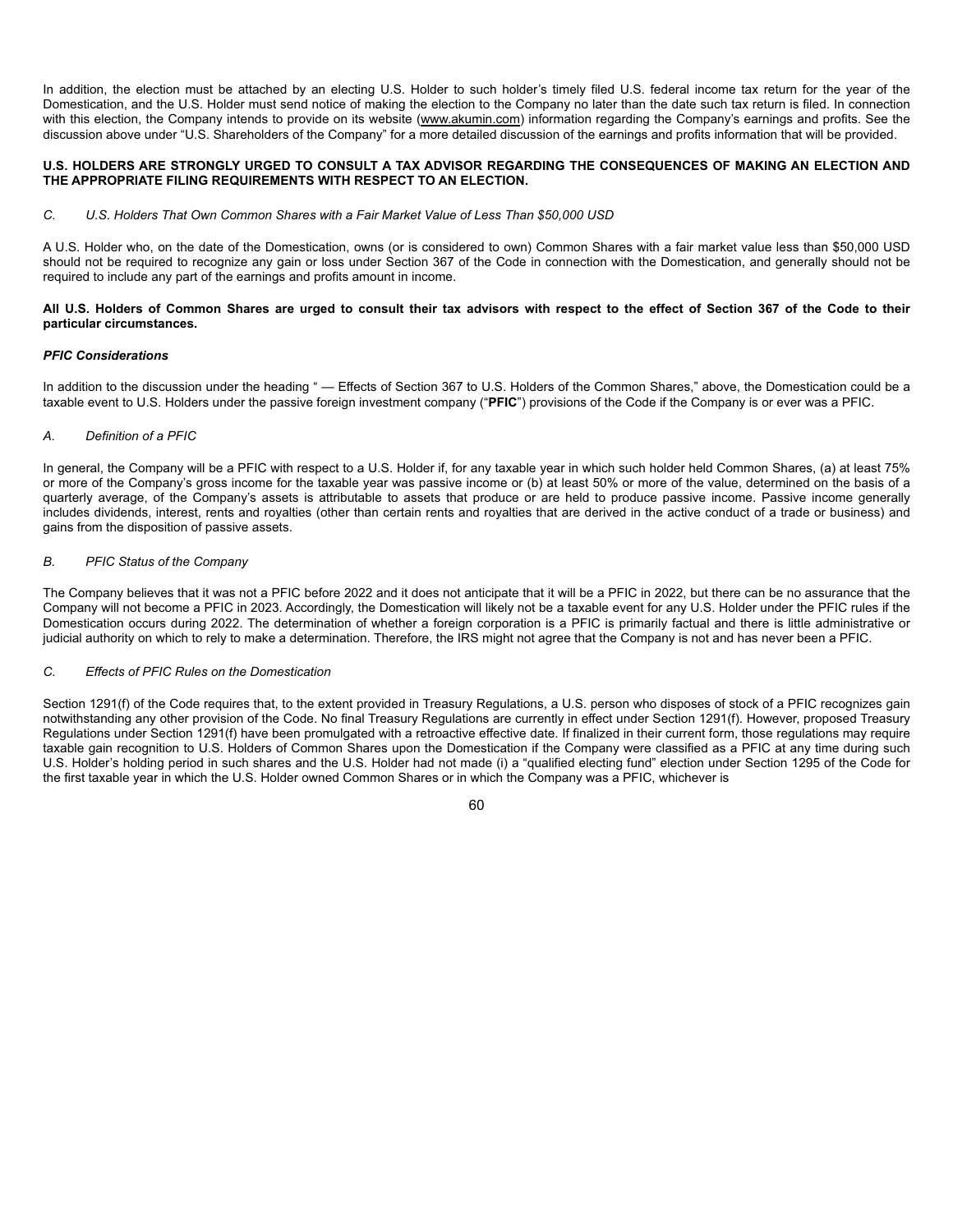later, or (ii) a "mark-to-market" election under Section 1296 of the Code with respect to such holder's shares. The tax on any such recognized gain would be imposed at the rate applicable to ordinary income and an interest charge would apply based on a complex set of computational rules designed to offset the tax deferral with respect to the undistributed earnings of the Company. Under these rules:

- the U.S. Holder's gain would be allocated ratably over the U.S. Holder's holding period for such holder's Common Shares;
- the amount of gain allocated to the U.S. Holder's taxable year in which the U.S. Holder recognized the gain, or to the period in the U.S. Holder's holding period before the first day of the first taxable year in which the Company was a PFIC, would be taxed as ordinary income;
- the amount of gain allocated to other taxable years (or portions thereof) of the U.S. Holder and included in such holder's holding period would be taxed at the highest tax rate in effect for that year applicable to the U.S. Holder; and
- the interest charge generally applicable to underpayments of tax would be imposed in respect of the tax attributable to each such other taxable year of the U.S. Holder.

Any "all earnings and profits amount" included in income by a U.S. Holder as a result of the Domestication (discussed under the heading " - Effects of Section 367 to U.S. Holders of the Common Shares" above) generally would be treated as gain subject to these rules.

It is difficult to predict whether, in what form and with what effective date, final Treasury Regulations under Section 1291(f) will be adopted.

### **NON-U.S. HOLDERS**

#### *Effects of the Domestication on non-U.S. Holders of Common Shares*

The following describes the material U.S. federal income tax considerations relating to the ownership and disposition of Common Shares by a non-U.S. Holder after the Domestication. For purposes of this discussion, a non-U.S. Holder means a beneficial owner of Common Shares who or that is, for U.S. federal income tax purposes, not a U.S. Holder (as defined above) or an entity or arrangement classified as a partnership for U.S. federal income tax purposes.

### *Distributions*

In general, any distributions made to a non-U.S. Holder on Common Shares, to the extent paid out of the Company's current or accumulated earnings and profits (as determined under U.S. federal income tax principles), will constitute dividends for U.S. federal income tax purposes and, provided such dividends are not effectively connected with the non-U.S. Holder's conduct of a trade or business within the United States, will be subject to withholding tax from the gross amount of the dividend at a rate of 30%, unless such non-U.S. Holder is eligible for a reduced rate of withholding tax under an applicable income tax treaty and provides proper certification of its eligibility for such reduced rate (usually on an IRS Form W-8BEN or W-8BEN-E, as applicable). Any distribution not constituting a dividend will be treated first as reducing (but not below zero) the non-U.S. Holder's adjusted tax basis in its stock of the Company and then, to the extent such distribution exceeds the non-U.S. Holder's adjusted tax basis, as gain realized from the sale or other disposition of the Common Shares, which will be treated as described under "Non-U.S. Holders — Gain on Sale, Taxable Exchange or Other Taxable Disposition of Common Shares" below.

Dividends paid by the Company to a non-U.S. Holder that are effectively connected with such non-U.S. Holder's conduct of a trade or business within the United States (or if a tax treaty applies are attributable to a U.S. permanent establishment or fixed base maintained by the non-U.S. Holder) will generally not be subject to U.S. withholding tax, provided such non-U.S. Holder complies with certain certification and disclosure requirements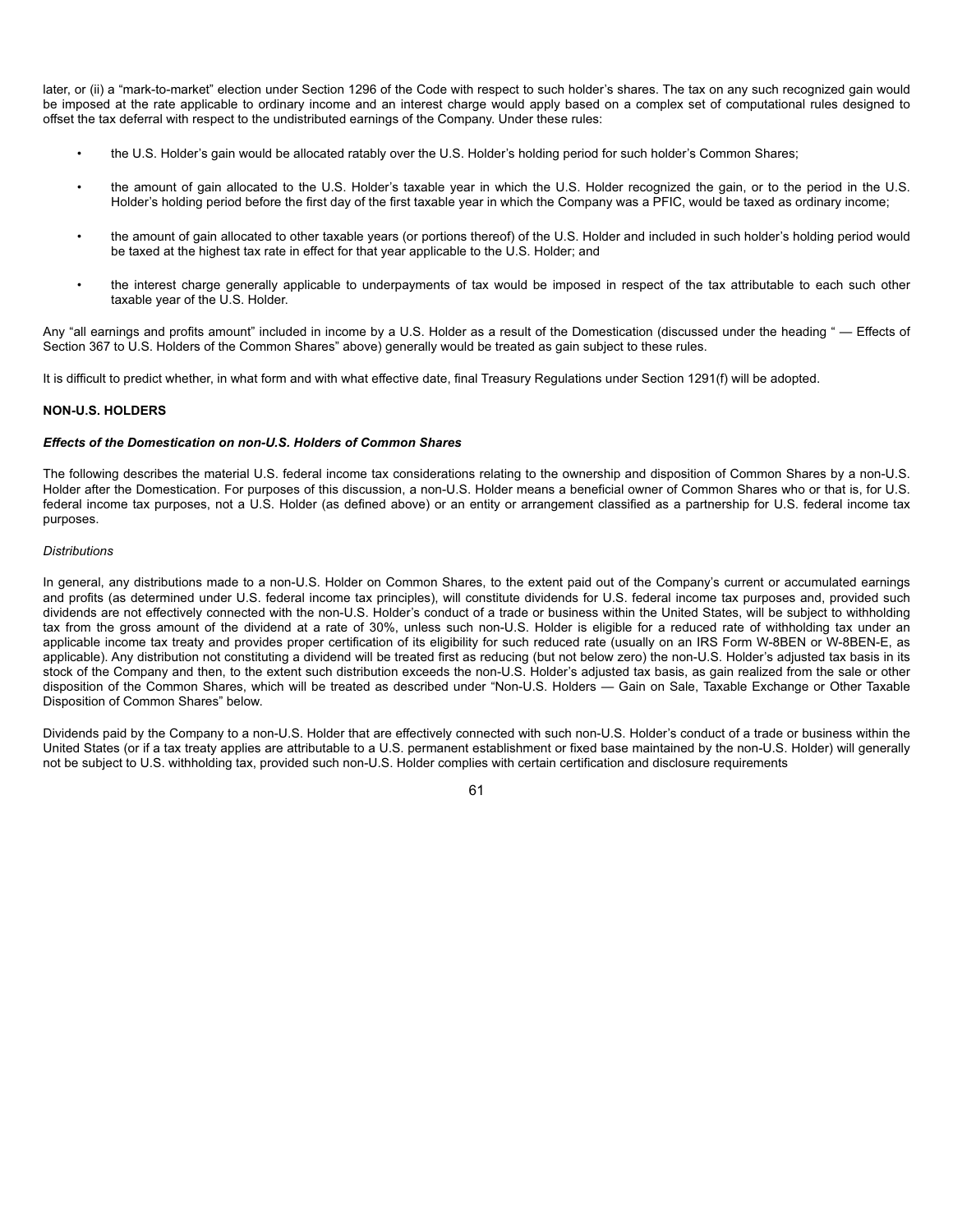(usually by providing an IRS Form W-8ECI). Instead, such dividends will generally be subject to U.S. federal income tax, net of certain deductions, at the same graduated individual or corporate rates applicable to U.S. Holders. If the non-U.S. Holder is a corporation, dividends that are effectively connected income may also be subject to a "branch profits tax."

*Gain on Sale, Taxable Exchange or Other Taxable Disposition of Common Shares*

A non-U.S. Holder will generally not be subject to U.S. federal income tax on gain realized on a sale or other disposition of Common Shares unless:

- (i) such non-U.S. Holder is an individual who was present in the United States for 183 days or more in the taxable year of the disposition and certain other requirements are met, in which case any gain realized would generally be subject to a flat 30% U.S. federal income tax,
- (ii) the gain is effectively connected with a trade or business of the non-U.S. Holder in the United States, (and, if an applicable treaty so requires, is attributable to the conduct of trade or business through a permanent establishment or fixed base in the United States), in which case the gain would be subject to U.S. federal income tax on a net income basis at the regular graduated rates and in the manner applicable to U.S. Holders and, if the non-U.S. Holder is a corporation, an additional "branch profits tax" may also apply, or
- (iii) the Company is or has been a U.S. real property holding corporation at any time within the five-year period preceding the disposition or the non-U.S. Holder's holding period, whichever period is shorter, and either (A) the Common Shares have ceased to be regularly traded on an established securities market or (B) the non-U.S. Holder has owned or is deemed to have owned, at any time within the five-year period preceding the disposition or the non-U.S. Holder's holding period, whichever period is shorter, more than 5% of Common Shares.

If the third bullet point above applies to a non-U.S. Holder, gain recognized by such holder on the sale, exchange or other disposition of Common Shares will be subject to tax at generally applicable U.S. federal income tax rates. In addition, a buyer of such stock from a non-U.S. Holder may be required to withhold U.S. income tax at a rate of 15% of the amount realized upon such disposition. The Company would be classified as a U.S. real property holding corporation if the fair market value of its "United States real property interests" equals or exceeds 50% of the sum of the fair market value of its worldwide real property interests plus its other assets used or held for use in a trade or business, as determined for U.S. federal income tax purposes. We do not expect Akumin to be classified as a U.S. real property holding corporation following the Domestication. However, such determination is factual in nature and subject to change and no assurance can be provided as to whether Akumin will be a U.S. real property holding corporation with respect to a non-U.S. holder following the Domestication or at any future time.

#### *Information Reporting Requirements and Backup Withholding*

Information returns will be filed with the IRS in connection with payments of dividends on and the proceeds from a sale or other disposition of Common Shares. A non-U.S. Holder may have to comply with certification procedures to establish that it is not a U.S. person for U.S. federal income tax purposes or otherwise establish an exemption in order to avoid information reporting and backup withholding requirements or to claim a reduced rate of withholding under an applicable income tax treaty. The amount of any backup withholding from a payment to a non-U.S. Holder will be allowed as a credit against such non-U.S. Holder's U.S. federal income tax liability and may entitle such non-U.S. Holder to a refund, provided that the required information is furnished by such non-U.S. Holder to the IRS in a timely manner.

### *Foreign Account Tax Compliance Act*

Sections 1471 through 1474 of the Code and the Treasury Regulations and administrative guidance promulgated thereunder (commonly referred as the "Foreign Account Tax Compliance Act" or "FATCA") generally impose withholding at a rate of 30% in certain circumstances on dividends in respect of, and, after December 31, 2022,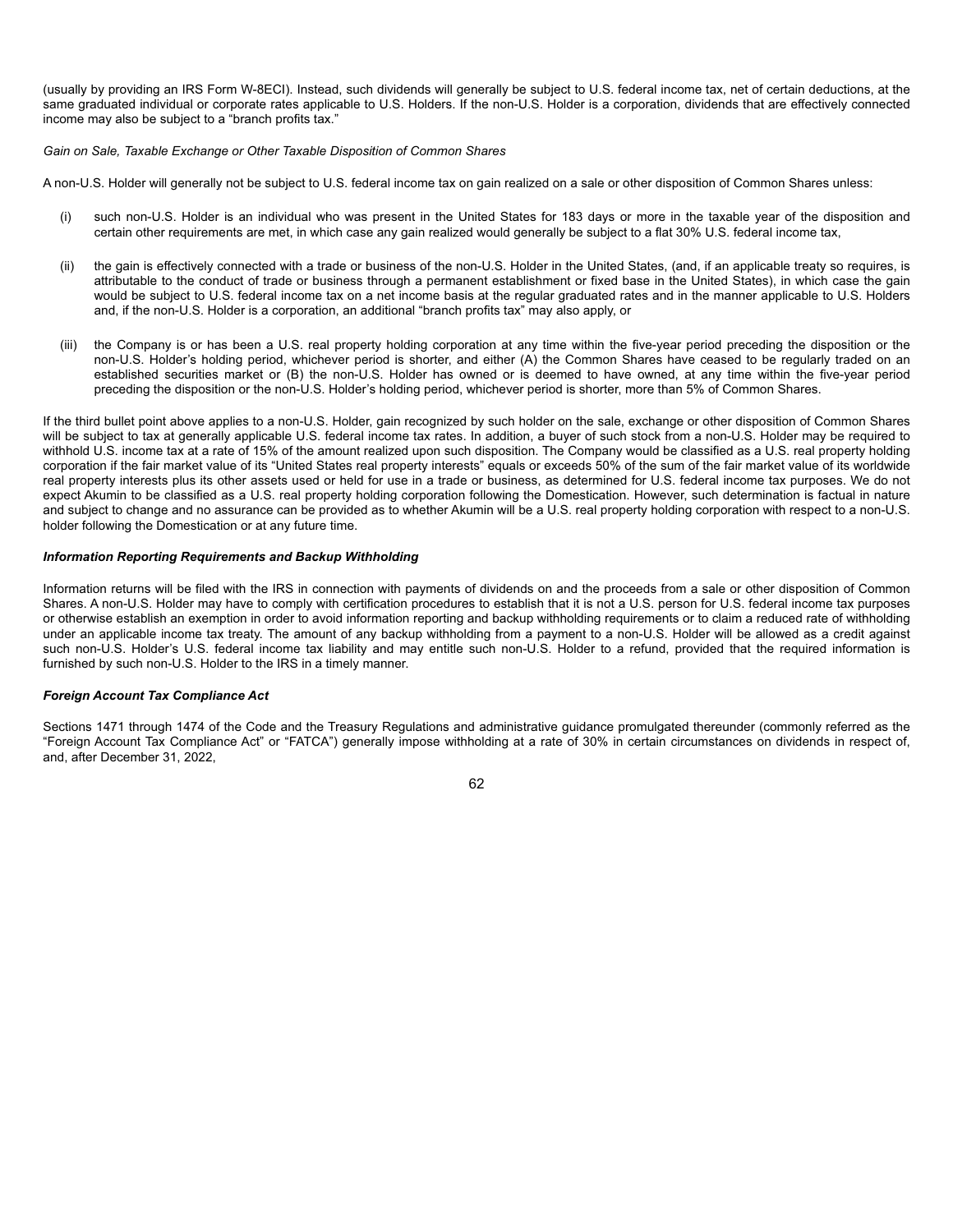gross proceeds from the sale or other disposition of, securities (including Common Shares) which are held by or through certain foreign financial institutions (including investment funds), unless any such institution (i) enters into, and complies with, an agreement with the IRS to report, on an annual basis, information with respect to interests in, and accounts maintained by, the institution that are owned by certain U.S. persons and by certain non-U.S. entities that are wholly or partially owned by U.S. persons and to withhold on certain payments, or (ii) if required under an intergovernmental agreement between the United States and an applicable foreign country, reports such information to its local tax authority, which will exchange such information with the U.S. authorities. An intergovernmental agreement between the United States and an applicable foreign country may modify these requirements. Accordingly, the entity through which Common Shares are held will affect the determination of whether such withholding is required. Similarly, dividends in respect of, and, after December 31, 2022, gross proceeds from the sale or other disposition of, Common Shares held by an investor that is a non-financial non-U.S. entity that does not qualify under certain exceptions will generally be subject to withholding at a rate of 30%, unless such entity either (i) certifies to the applicable withholding agent that such entity does not have any "substantial United States owners" or (ii) provides certain information regarding the entity's "substantial United States owners," which will in turn be provided to the U.S. Department of Treasury. All holders should consult their tax advisors regarding the possible implications of FATCA on their investment in the Common Shares.

# **Canadian Income Tax Considerations**

The following summary describes, as of the date hereof, the principal Canadian federal income tax considerations of the Domestication generally applicable to shareholders who own Common Shares immediately prior to the Domestication. This summary is generally applicable to a beneficial owner of Common Shares who, for purposes of the *Income Tax Act* (Canada) (the "Canadian Tax Act") and at all relevant times, holds the Common Shares as capital property, deals at arm's length with the Company and is not affiliated with the Company (a "Holder"). Generally, Common Shares will be considered capital property to a Holder provided the Holder does not hold the Common Shares in the course of carrying on a business of trading or dealing in securities and has not acquired them in one or more transactions considered to be an adventure or concern in the nature of trade.

This summary is based upon the current provisions of the Canadian Tax Act in force as of the date hereof and the current administrative policies and assessing practices of the Canada Revenue Agency ("CRA") published in writing and publicly available prior to the date hereof. This summary takes into account all specific proposals to amend the Canadian Tax Act that have been publicly announced by or on behalf of the Minister of Finance (Canada) prior to the date hereof (the "Proposed Amendments") and assumes that the Proposed Amendments will be enacted in the form proposed. No assurance can be given that the Proposed Amendments will be enacted in the form proposed, or at all. Except for the Proposed Amendments, this summary does not take into account or anticipate any changes in law, whether by judicial, governmental or legislative decision or action or changes in the administrative policies or assessing practices of the CRA, nor does it take into account other federal or any provincial, territorial or foreign tax legislation or considerations, which may differ materially from those described in this summary.

This summary is based on the Company ceasing to be resident in Canada for purposes of the Canadian Tax Act at the time of the Domestication, and assumes that from the time of the Domestication and at all relevant times thereafter, the Company will not be resident in Canada for purposes of the Canadian Tax Act, will be resident in the United States for purposes of the *Canada-US Income Tax Convention* (the "Treaty") and will be entitled to all of the benefits of the Treaty.

This summary is not applicable to a Holder: (i) that is a "financial institution" for purposes of certain rules in the Canadian Tax Act (referred to as the mark-to-market rules); (ii) an interest in which is a "tax shelter investment"; (iii) that is a "specified financial institution"; (iv) that reports its "Canadian tax results" in a currency other than the Canadian currency; (v) that is a partnership for Canadian federal income tax purposes or is exempt from tax under Part I of the Canadian Tax Act; (vi) that has entered, or will enter, into a "derivative forward agreement" with respect to their Common Shares; (vii) who acquired Common Shares under or in connection with the Company's long term incentive plan or any other equity based compensation arrangement; or (viii) in respect of which the Company will be a "foreign affiliate" at any time after the Domestication (all such terms as defined in the Canadian Tax Act). Additional considerations not discussed herein may be applicable to a Holder that is a corporation resident in Canada and is, or becomes, controlled by a non-resident person or group of persons not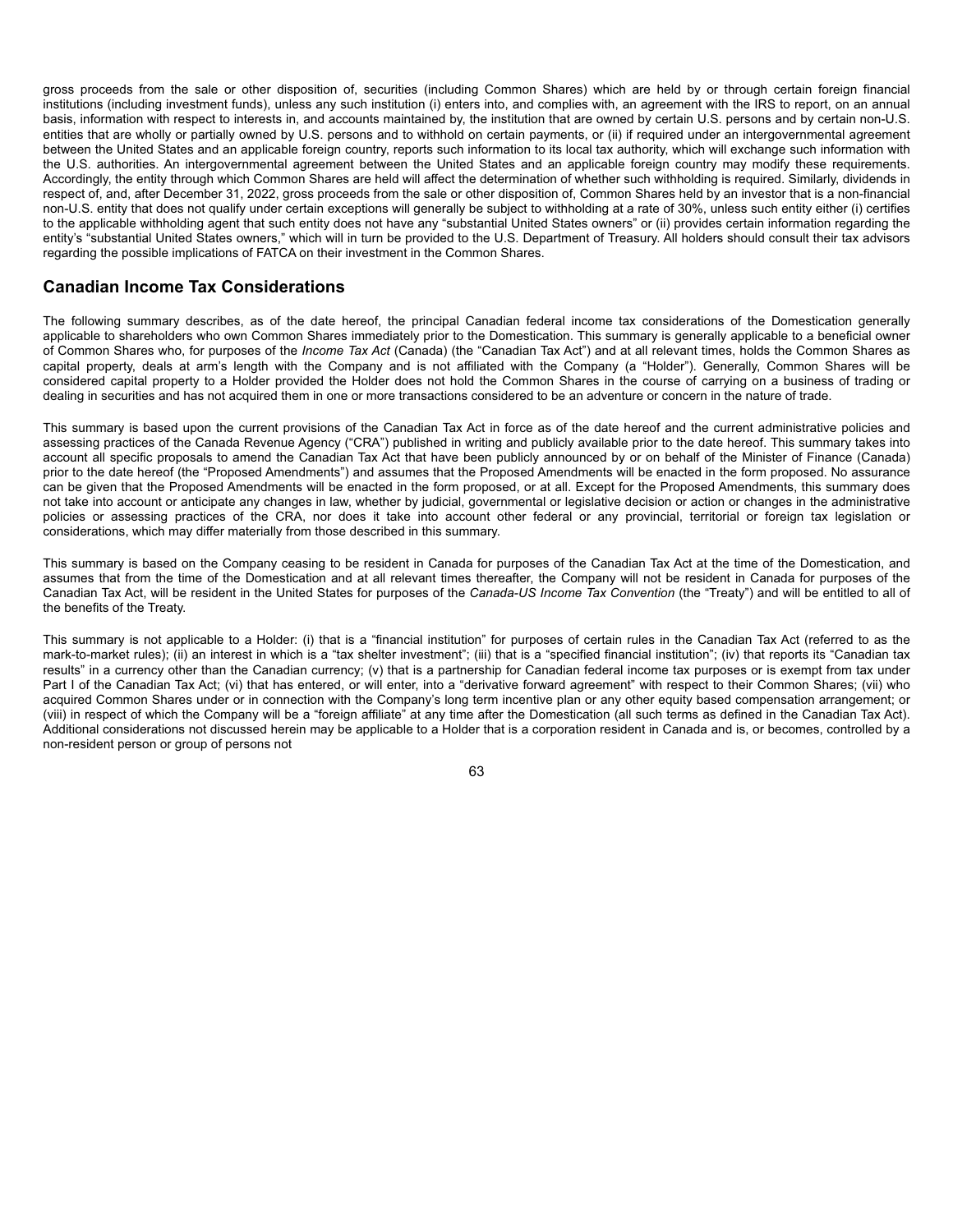dealing at arm's length for purposes of the "foreign affiliate dumping" rules in section 212.3 of the Canadian Tax Act. Such Holders should consult with and rely on their own tax advisors.

This summary does not discuss the Canadian income tax consequences of the Domestication to holders of stock options, restricted share units or other share-based awards granted by the Company. This summary also does not describe the tax considerations with respect to holding or disposing of options of the Company. Any such holders should consult with and rely on their own tax advisors.

This summary is of a general nature only and is not intended to be, nor should it be construed to be, legal or tax advice to any particular Holder. This summary is not exhaustive of all Canadian federal income tax considerations. Accordingly, Holders are urged to consult their own legal and tax advisors with respect to the tax consequences to them of the Domestication, having regard to their particular circumstances.

### **The Company**

As a result of the Domestication, the Company will cease to be a resident of Canada and a "public corporation" for purposes of the Canadian Tax Act. On ceasing to be a resident of Canada, the Company will no longer be subject to Canadian income tax on its worldwide income. Subsequent to the Domestication, the Company will not be subject to Canadian income tax except on any income from business operations that are attributable to a permanent establishment in Canada as well as on gains from the disposition of "taxable Canadian property" that is not "treaty-protected property" (each as defined in the Canadian Tax Act).

For Canadian federal income tax purposes, the Domestication will cause the Company's taxation year to be deemed to have ended immediately prior to the Domestication. Immediately prior to the time of this deemed taxation year-end, the Company will be deemed to have disposed of each of its properties for proceeds of disposition equal to the fair market value of all such properties at that time and will be deemed to have reacquired such properties at a cost amount equal to that fair market value. The Company will be subject to income tax under Part I of the Canadian Tax Act on any income and net taxable capital gains which arise as a result of this deemed disposition (after the utilization of any available capital or non-capital losses).

The Company will also be subject to an additional "emigration tax" under Part XIV of the Canadian Tax Act on the amount, if any, by which the fair market value (immediately before the Company's deemed taxation year end resulting from the Domestication), of all of it properties, exceeds the total of the amount of certain of its liabilities and the paid-up capital (determined for purposes of the emigration tax) of all the issued and outstanding shares of the Company immediately before the deemed taxation year end. This additional tax is generally payable at the rate of 25% but is expected to be reduced to 5% by virtue of the Treaty.

The Canadian tax consequences to the Company associated with the Domestication are principally dependent upon the valuation of the Company's assets, the amount of its liabilities, its shareholder composition, as well as certain Canadian tax amounts, accounts and balances of the Company, each as of the time of the Domestication. Management of the Company has advised that, in its view and as of the date hereof, the fair market value of each property of the Company does not exceed the adjusted cost base of such property and that the aggregate of the paid-up capital of the shares and the liabilities of the Company is not less than the current fair market value of all of the property of the Company. Accordingly, management of the Company expects that the deemed disposition of the Company's properties that will occur on the Domestication will not result in any taxable income to the Company under Part I of the Canadian Tax Act and that the Domestication will not result in any liability for emigration tax under Part XIV of the Canadian Tax Act.

Shareholders are cautioned that the CRA may not agree with the Company's determination of the fair market value of its properties at the relevant time. It is also possible that the fair market value of the Company's properties may change between the date hereof and the time of the Domestication. Should unforeseen events lead to a potential for greater tax liability than currently expected, the Board has the right to not proceed with the Domestication.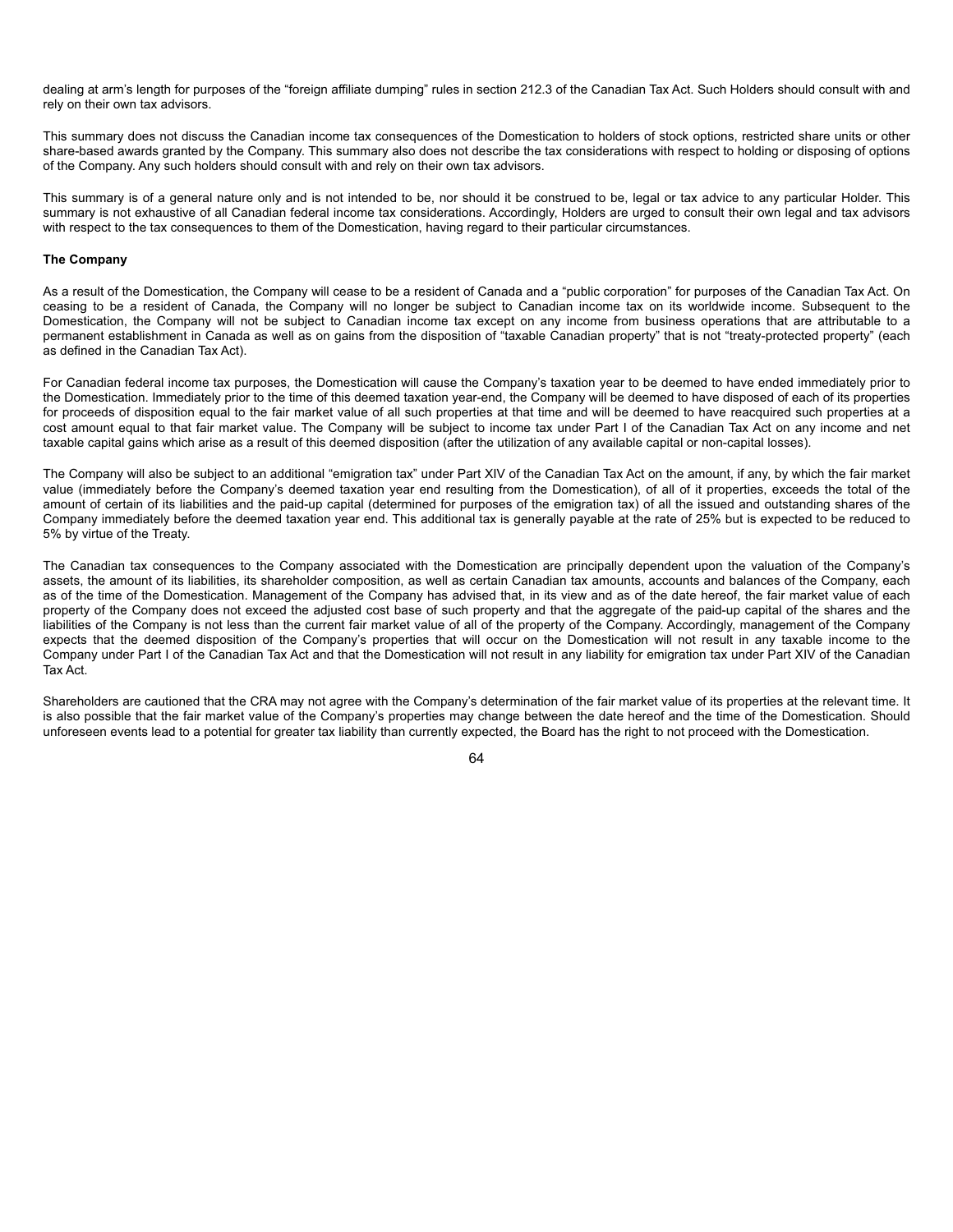### **Currency Conversion**

Generally, for purposes of the Canadian Tax Act, all amounts relating to the acquisition, holding or disposition of Common Shares, or Common Shares following the U.S Domestication, must be converted into Canadian dollars based on exchange rates as determined in accordance with the Canadian Tax Act.

#### **Holders Resident in Canada**

The following portion of this summary applies to a Holder who, for purposes of the Canadian Tax Act and all relevant times, is resident, or is deemed to be resident, in Canada (a "Resident Holder").

### *Dissenting Shareholder*

A Dissenting Shareholder that is a Resident Holder who holds Common Shares (a "Dissenting Resident Holder") and is entitled to be paid fair value for its dissenting Common Shares will be deemed to transfer such dissenting Common Shares to the Company in consideration for a cash payment equal to fair value from the Company.

Although the matter is not free from doubt, the Dissenting Resident Holder will generally be deemed to have received a dividend on the Common Shares equal to the amount, if any, by which the payment by the Company in the amount of the fair value of the Common Shares exceeds the paid-up capital of such shares for purposes of the Canadian Tax Act. The amount of this deemed dividend could, in some circumstances, be treated as proceeds of disposition in the case of Dissenting Resident Holders that are corporations. The difference between the amount of such payment and the amount of any deemed dividend would be treated as proceeds of disposition of the Common Shares for the purposes of computing any capital gain or capital loss realized on the disposition of the Common Shares. For a description of the tax treatment of capital gains and capital losses, see "*Holders Resident in Canada – Taxation of Capital Gains and Capital Losses*" below.

Any interest awarded to a Dissenting Resident Holder by a court will be included in the Dissenting Resident Holder's income for Canadian income tax purposes.

Canadian Resident Holders who are considering exercising Dissent Rights in connection with the Domestication are urged to consult with their tax advisors with respect to the tax consequences to them of dissenting.

## *Non-Dissenting Shareholder*

A Resident Holder should not be considered to have disposed of their Common Shares as a result of the Domestication. A Resident Holder should therefore not be considered to have realized a taxable capital gain or loss by reason only of the Domestication. The Domestication should also not have an effect on the adjusted cost base of a Resident Holder's Common Shares.

## *Dividends on Common Shares Following the Domestication*

Dividends on Common Shares will be required to be included in the Resident Holder's income for the purposes of the Canadian Tax Act. Such dividends received by a Resident Holder who is an individual will not be subject to the gross-up and dividend tax credit rules in the Canadian Tax Act. A Canadian Holder that is a corporation is required to include such dividends in computing its income and generally will not be entitled to deduct the amount of such dividends in computing its taxable income.

Any U.S. non-resident withholding tax imposed on such dividends should generally be eligible, subject to the detailed rules and limitations under the Canadian Tax Act, to be credited against the Resident Holder's income tax or deducted from income. Resident Holders are advised to consult with their own tax advisors with respect to the availability of a Canadian foreign tax credit or deduction. Resident Holders are advised to consult with and rely on their own advisors with respect to the availability of a Canadian foreign tax credit or deduction having regard to their particular circumstances.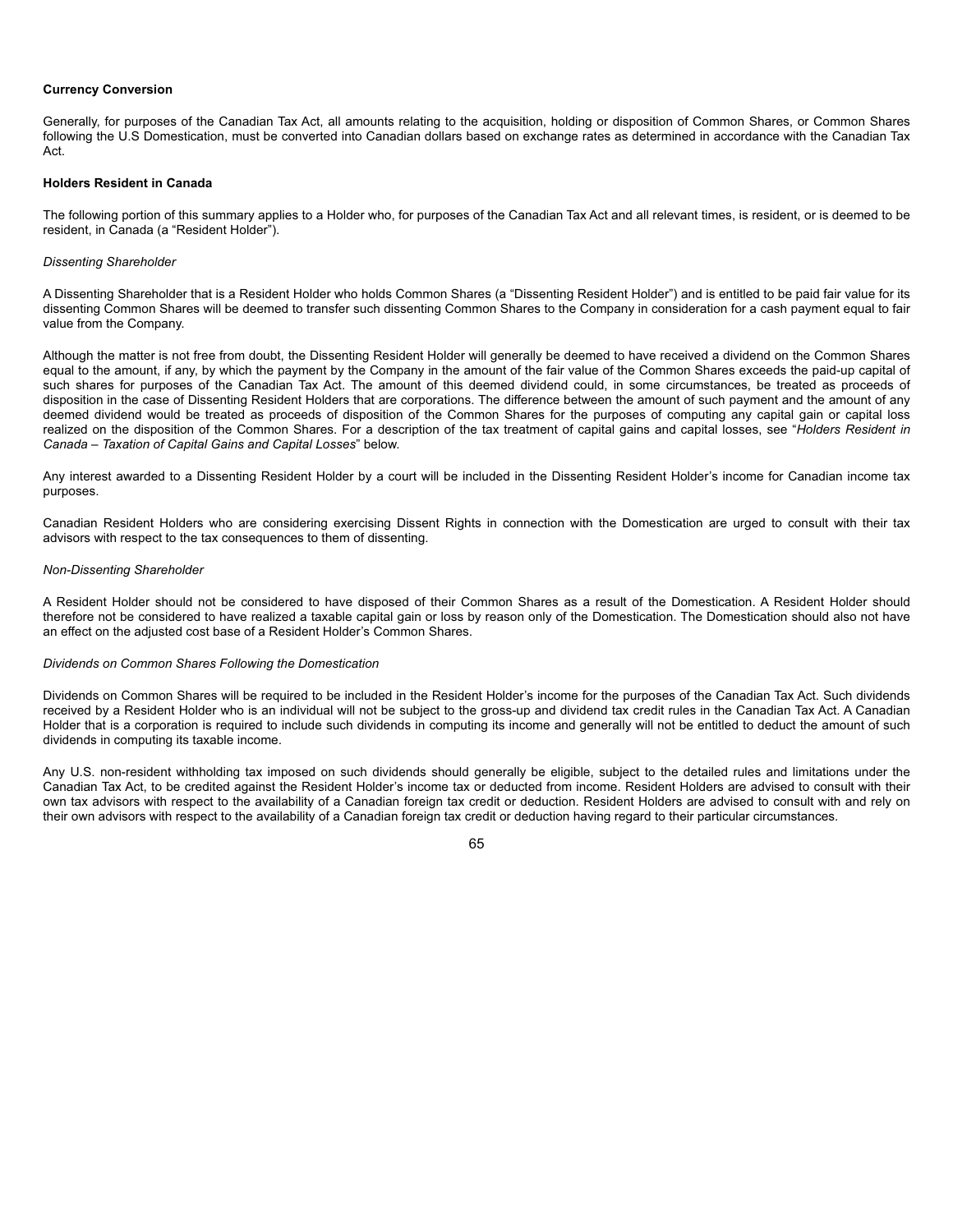### *Disposition of Common Shares Following the Domestication*

A disposition or deemed disposition of Common Shares by a Resident Holder will generally result in a capital gain (or capital loss) to the extent that the proceeds of disposition, net of any reasonable costs of disposition, exceed (or are less than) the adjusted cost base to the Resident Holder of such Common Shares immediately prior to the disposition. For a description of the tax treatment of capital gains and capital losses, see "*Holders Resident in Canada – Taxation of Capital Gains and Capital Losses*" below.

#### *Taxation of Capital Gains and Capital Losses*

Generally, one-half of any capital gain (a "taxable capital gain") realized by a Resident Holder in a taxation year must be included in the Resident Holder's income for the year. One-half of any capital loss (an "allowable capital loss") realized by a Resident Holder in a taxation year must be deducted from taxable capital gains realized by the Resident Holder in the year. Allowable capital losses in excess of taxable capital gains realized in a taxation year generally may be carried back and deducted in any of the three preceding taxation years or carried forward and deducted in any subsequent taxation year, to the extent and under the circumstances described in the Canadian Tax Act.

#### *Refundable Tax*

A Resident Holder that is, throughout the relevant taxation year, a "Canadian-controlled private corporation" as defined in the Canadian Tax Act (or, under Tax Proposals, a "Substantive CCPC") may be liable to pay an additional refundable tax on its "aggregate investment income" for the year, which is defined in the Canadian Tax Act to include taxable capital gains realized, and interest and dividends received or deemed to be received (but not dividends or deemed dividends that are deductible in computing taxable income).

#### *Alternative Minimum Tax*

Capital gains realized by a Resident Holder who is an individual (other than certain trusts) may result in such Resident Holder being liable, or having an increased liability, for alternative minimum tax under the Canadian Tax Act. Resident Holders who are individuals should consult their own tax advisors in this regard.

## *Foreign Property Information Reporting*

A Resident Holder that is a "specified Canadian entity" (as defined in the Canadian Tax Act) for a taxation year or a fiscal period and whose total "cost amount" (as defined in the Canadian Tax Act) of "specified foreign property" (as defined in the Canadian Tax Act), including the Common Shares, at any time in the year or fiscal period exceeds CAD\$100,000 will be required to file an information return with the CRA for the taxation year or fiscal period disclosing certain prescribed information in respect of such property. Penalties may apply where a Resident Holder fails to file the required information return in respect of such Resident Holder's "specified foreign property" on a timely basis in accordance with the Canadian Tax Act.

### **Holders Not Resident in Canada**

The following portion of this summary applies to a Holder who, at all relevant times, for purposes of the Canadian Tax Act and any applicable income tax treaty or convention, is not resident, and is not deemed to be resident, in Canada and does not use or hold, and is not deemed to use or hold, Common Shares in connection with carrying on a business in Canada (a "Non-Resident Holder"). This part of the summary is not applicable to Non-Resident Holders that are insurers carrying on an insurance business in Canada and elsewhere.

#### *Dissenting Shareholders*

A Dissenting Shareholder that is a Non-Resident Holder (a "Dissenting Non-Resident Holder") and is entitled to be paid fair value for its dissenting Common Shares will be deemed to transfer such dissenting Common Shares to the Company in consideration for a cash payment from the Company equal to the fair value of such Common Shares.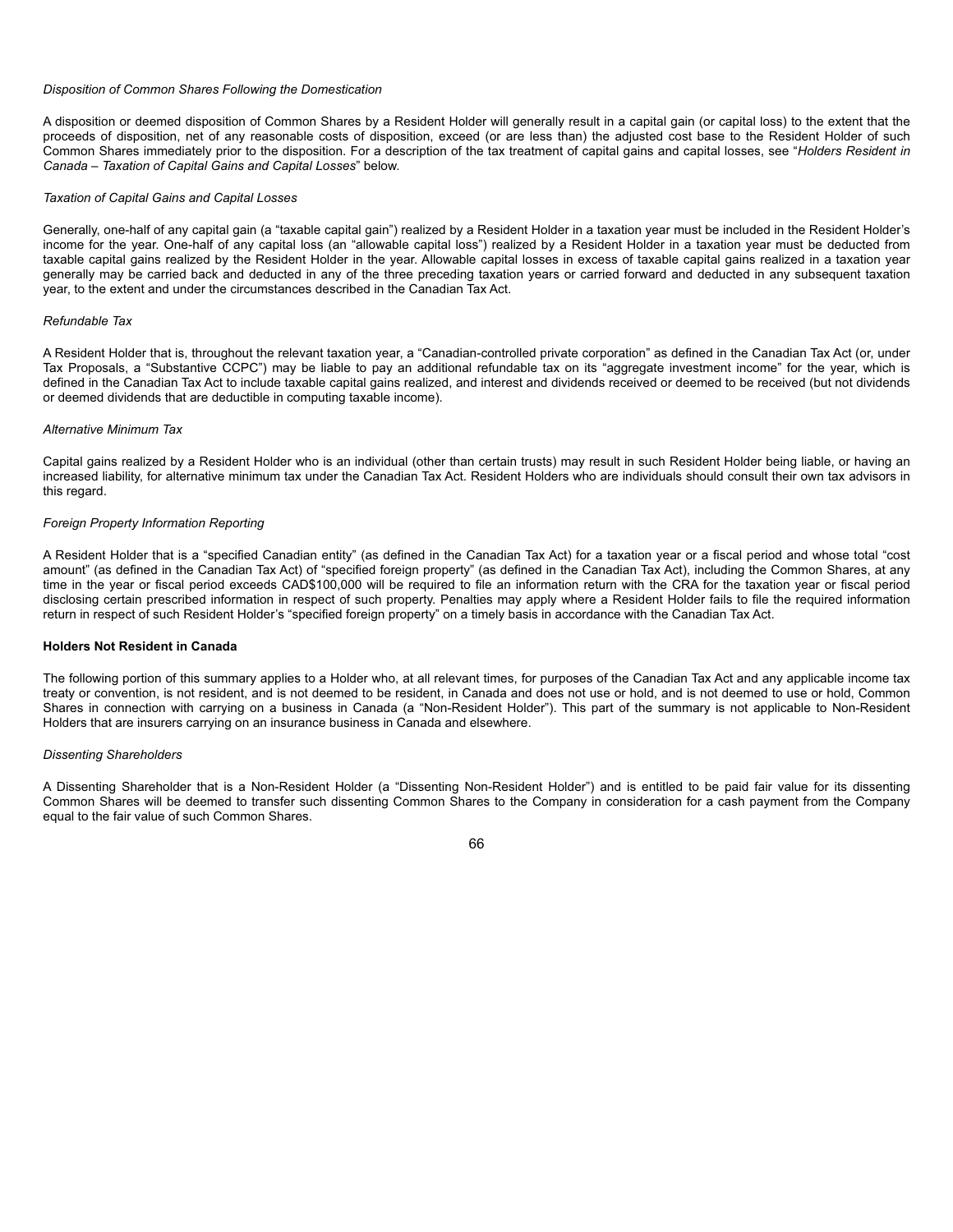Although the matter is not free from doubt, a Dissenting Non-Resident Holder will generally be deemed to have received a dividend on the Common Shares equal to the amount, if any, by which the payment by the Company in the amount of the fair value of the Common Shares exceeds the paid-up capital of such shares for purposes of the Canadian Tax Act. Any such deemed dividend will be subject to Canadian withholding tax at a rate of 25% of the gross amount of the dividend but may be reduced under an applicable tax convention. A Dissenting Non-Resident Holder will also be considered to have disposed of the Common Shares for proceeds of disposition equal to the amount paid to such Dissenting Non-Resident Holder, less any amount that is deemed to be a dividend received by the Dissenting Non-Resident Holder, as described above. A U.S. Resident Dissenter will not be subject to tax under the Canadian Tax Act on any capital gain realized on the disposition of Common Shares unless the Common Shares are "taxable Canadian property" for purposes of the Canadian Tax Act and are not "treaty-protected" property of the Dissenting Non-Resident Holder (each as defined in the Canadian Tax Act) at the time of disposition.

A Common Share generally will not be taxable Canadian property of a Dissenting Non-Resident Holder at a particular time unless, at any time during the 60-month period immediately preceding the time of disposition, more than 50% of the fair market value of the Common Share was derived directly or indirectly from one or any combination of real or immovable property situated in Canada, "Canadian resource property" (as defined in the Canadian Tax Act), "timber resource property" (as defined in the Canadian Tax Act), and options in respect of, or interests in, or for civil law rights in, any such property (whether or not such property exists) (the "Real Property Test"). In addition, if the Common Share is listed on a designated stock exchange (which currently includes the NASDAQ) at the time of disposition, the Common Share will not be taxable Canadian property (even if the Real Property Test is satisfied) unless 25% or more of the issued shares of any class or series the Company's shares were owned by or belonged to one or any combination of (i) the Dissenting Non-Resident Holder, (ii) persons with whom the Dissenting Non-Resident Holder did not deal at arm's length, and (iii) partnerships in which the Dissenting Non-Resident Holder or a person described in (ii) holds a membership interest directly or indirectly through one or more partnerships (the "Ownership Test").

Notwithstanding the above, Common Shares may, in certain circumstances, be deemed to be taxable Canadian property to a Dissenting Non-Resident Holder for the purposes of the Canadian Tax Act. Dissenting Non-Resident Holders whose Common Shares may constitute taxable Canadian property are urged to consult their own tax advisors for advice having regard to their particular circumstances.

Even if Common Shares are considered to be taxable Canadian property of a Dissenting Non-Resident Holder, a taxable capital gain (or an allowable capital loss) resulting from the disposition of such Common Shares will not be included (or deducted) in computing the Dissenting Non-Resident Holder's income for purposes of the Canadian Tax Act if the Common Shares constitute "treaty-protected property", as defined in the Canadian Tax Act.

If the Common Shares are considered to be taxable Canadian property but not treaty-protected property to a particular Dissenting Non-Resident Holder, upon the disposition of such Common Shares pursuant to the Domestication, such Dissenting Non-Resident Holder will realize a capital gain (or capital loss) generally in the circumstances and computed in the manner described above under "*Holders Resident in Canada – Taxation of Capital Gains and Losses*" as if the Dissenting Non-Resident Holder were a Resident Holder thereunder.

Any interest paid or credited to a Dissenting Non-Resident Holder in respect of the exercise of Dissent Rights will generally not be subject to Canadian withholding tax.

#### *Non-Dissenting Shareholders*

A Non-Resident Holder should not be considered to have disposed of their Common Shares as a result of the Domestication. A Non-Resident Holder should therefore not be considered to have realized a taxable capital gain or loss by reason only of the Domestication. The Domestication should also not have an effect on the adjusted cost base of a Non-Resident Holder's Common Shares.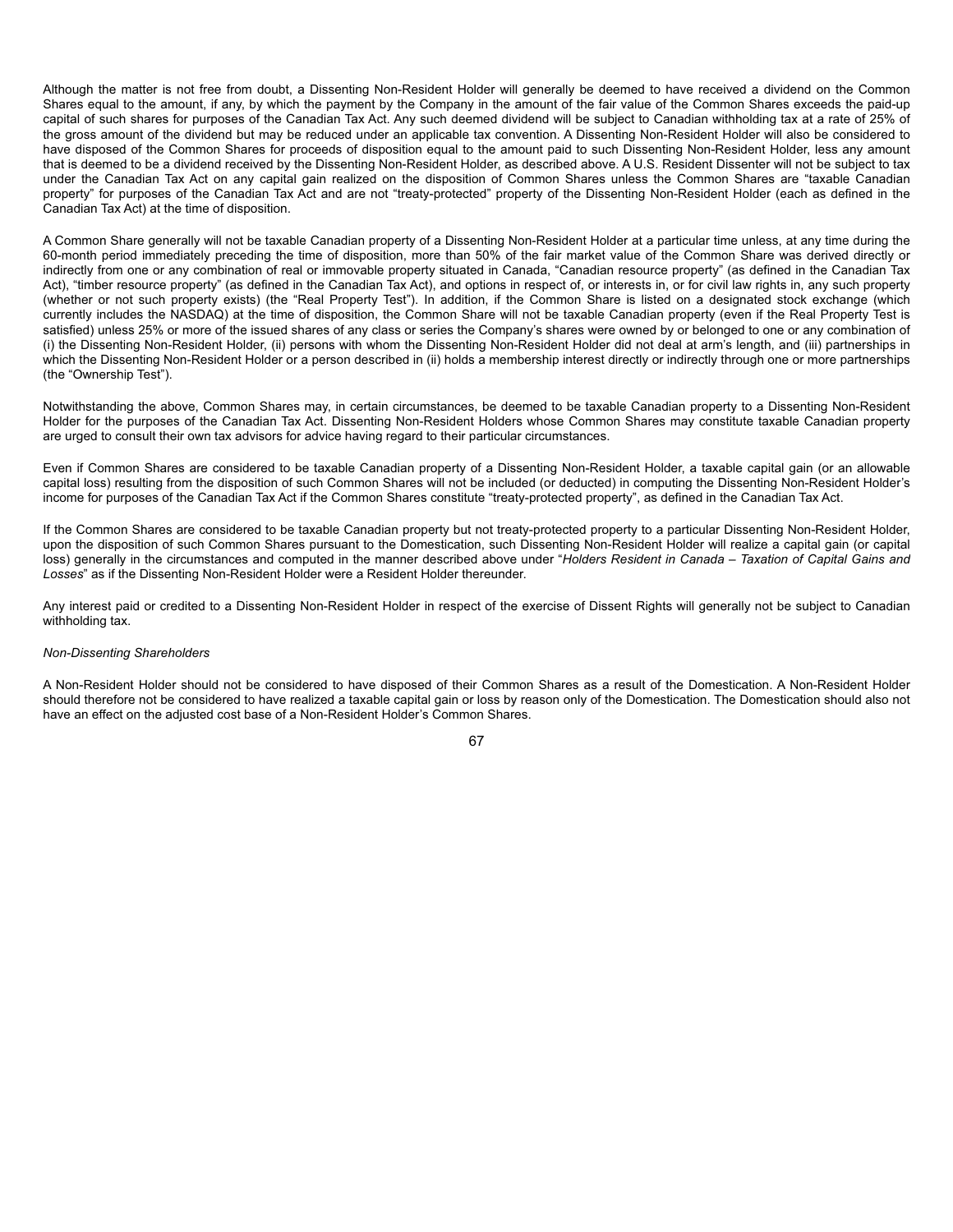## *Disposition of Common Shares Following the Domestication*

A disposition or deemed disposition of Common Shares by a Non-Resident Holder will generally not result in tax under the Canadian Tax Act unless such Common Shares are "taxable Canadian Property" and are not "treaty-protected property" of the Non-Resident Holder (each as defined in the Canadian Tax Act) at the time of disposition.

A Common Share generally will not be taxable Canadian property of a Non-Resident Holder at a particular time unless, at any time during the 60-month period immediately preceding the time of disposition, the Real Property Test is satisfied. In addition, if the Common Share is listed on a designated stock exchange (which currently includes the NASDAQ and TSX) at the time of disposition, the Common Share will not be taxable Canadian property (even if the Real Property Test is satisfied) unless the Ownership Test is also satisfied in respect of the Non-Resident Holder. Notwithstanding the foregoing, in certain circumstances set out in the Canadian Tax Act, Common Shares could be deemed to be taxable Canadian property to a Non-Resident Holder who does not dissent.

Common Shares owned by a Non-Resident Holder will generally be treaty-protected property if the gain from the disposition of such Common Shares would, because of an applicable income tax treaty or convention to which Canada is a signatory, be exempt from tax under Part I of the Canadian Tax Act.

If the Common Shares are considered to be taxable Canadian property but not treaty-protected property to a particular Non-Resident Holder, upon the disposition of such Common Shares, such Non-Resident Holder will realize a capital gain (or capital loss) generally in the circumstances and computed in the manner described above under "*Holders Resident in Canada – Taxation of Capital Gains and Losses*" as if the Non-Resident Holder were a Resident Holder thereunder.

## **Eligibility for Investment**

Provided the Common Shares are listed on a designated stock exchange (which currently includes the NASDAQ and TSX), the Common Shares would, on the date of the Domestication, be qualified investments on such date under the Canadian Tax Act for trusts governed by a registered retirement savings plan ("RRSP"), registered retirement income fund ("RRIF"), registered education savings plan ("RESP"), deferred profit sharing plan, registered disability savings plan ("RDSP") or tax-free savings account ("TFSA") (collectively "Registered Plans").

Notwithstanding the foregoing, if the Common Shares are a "prohibited investment" for a TFSA, RRSP, RRIF, RESP or RDSP, the holder of the TFSA or RDSP, the annuitant of the RRSP or RRIF, or the subscriber of the RESP, as the case may be, will be subject to a penalty tax as set out in the Canadian Tax Act. Provided that, for purposes of the Canadian Tax Act, the holder, annuitant, or subscriber, as the case may be, deals at arm's length with the Company and does not have a "significant interest" (as defined in the Canadian Tax Act for purposes of the prohibited investment rules) in the Company, the Common Shares will not be a "prohibited investment" for such RRSPs, RRIFs, RESPs, RDSPs and TFSAs, as the case may be, under the Canadian Tax Act.

# **Vote Required and Recommendation of the Board**

At the Meeting, shareholders will be asked to shareholders will be asked to consider and, if deemed appropriate, to pass, with or without variation, the Domestication Resolution in the following form, subject to such amendments, variations or additions as may be approved at the Meeting, approving the Domestication.

#### *"Resolved that:*

- *1. The Company is hereby authorized to apply to the Director appointed under the Ontario Business Corporations Act (the "OBCA") for a continuance in the State of Delaware;*
- *2. The Company is authorized to file with the Secretary of State of the State of Delaware the certificate of corporate domestication and a certificate of incorporation pursuant to, and in accordance with, the General Corporation Law of the State of Delaware (the "DGCL") as if it has been incorporated thereunder (the "Domestication");*

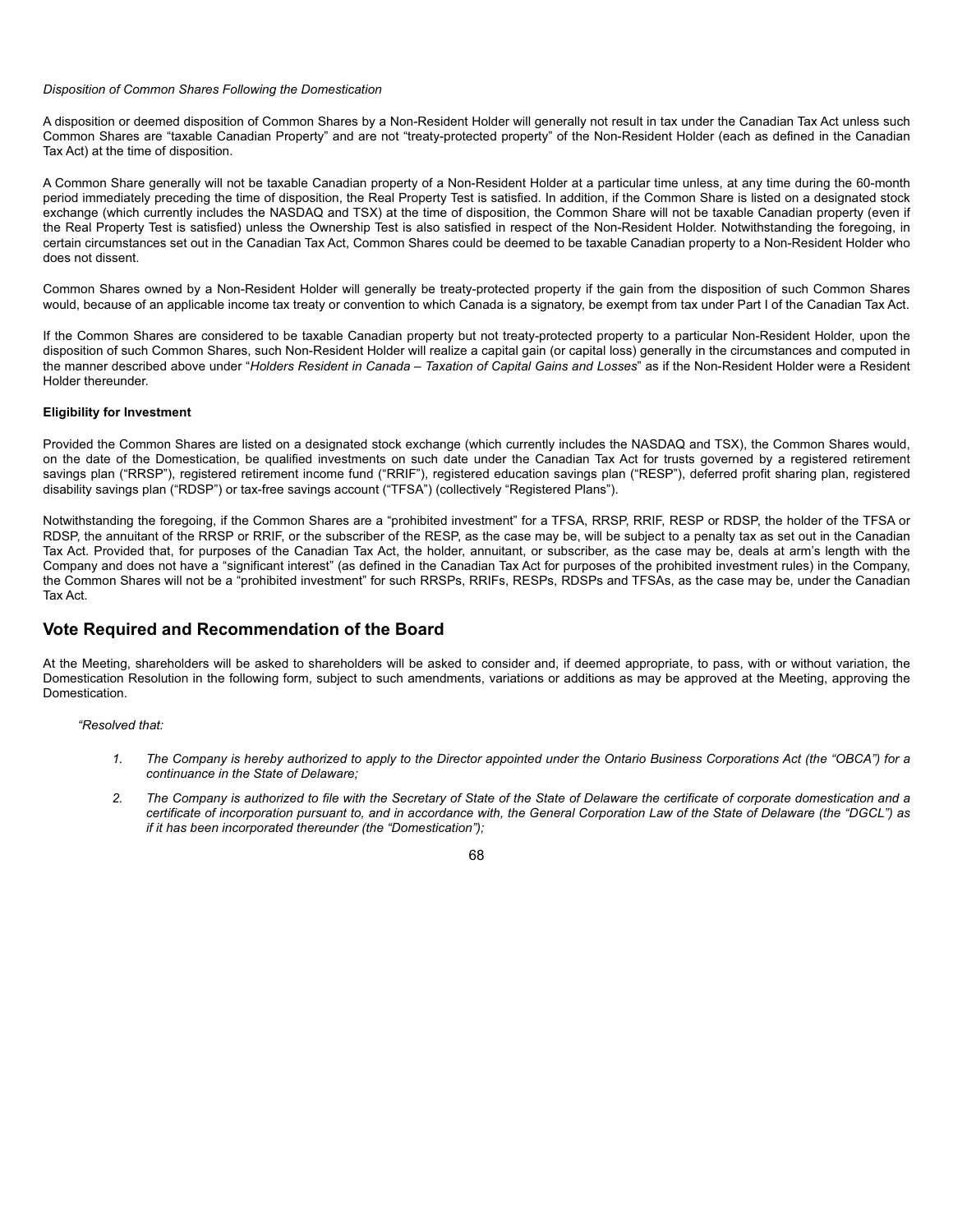- *3. The Company shall file a certificate of corporate domestication and certificate of incorporation, and adopt by-laws, in the forms as set out in Appendices B, C and D to the management proxy circular dated as of May 17, 2022 each of which is hereby approved in all respects;*
- *4. Any director or officer of the Company is hereby authorized and directed, acting for, in the name of and on behalf of the Company, to execute or cause to be executed, under the seal of the Company or otherwise, and to deliver or to cause to be delivered, all such documents, agreements and instruments, and to do or to cause to be done all such other acts and things, as such person determines to be necessary or desirable or required by any regulatory authority, including Canadian securities regulatory authorities, in order to carry out the intent of this resolution and the matters authorized hereby, such determination to be conclusively evidenced by the execution and delivery of such document, agreement or instrument or the doing of any such act or thing; and*
- *5. Notwithstanding that this special resolution has been duly passed by the shareholders of the Company, the board of directors of the Company is hereby authorized, at its discretion, to determine, at any time prior to the Domestication, to proceed or not proceed with the Domestication, or to abandon the Domestication at any time prior to the implementation of the Domestication without further approval of the shareholders of the Company at any time prior to the Domestication becoming effective."*

The Board recommends that shareholders vote FOR the Domestication Resolution. To be effective, the Domestication Resolution must be approved by the affirmative vote of not less than two thirds of the votes cast by the holders of Common Shares present in person, or represented by proxy, at the Meeting. The persons named in the accompanying form of proxy intend to vote the shares represented thereby FOR such resolution, unless a proxy contains express instructions to vote against such resolution.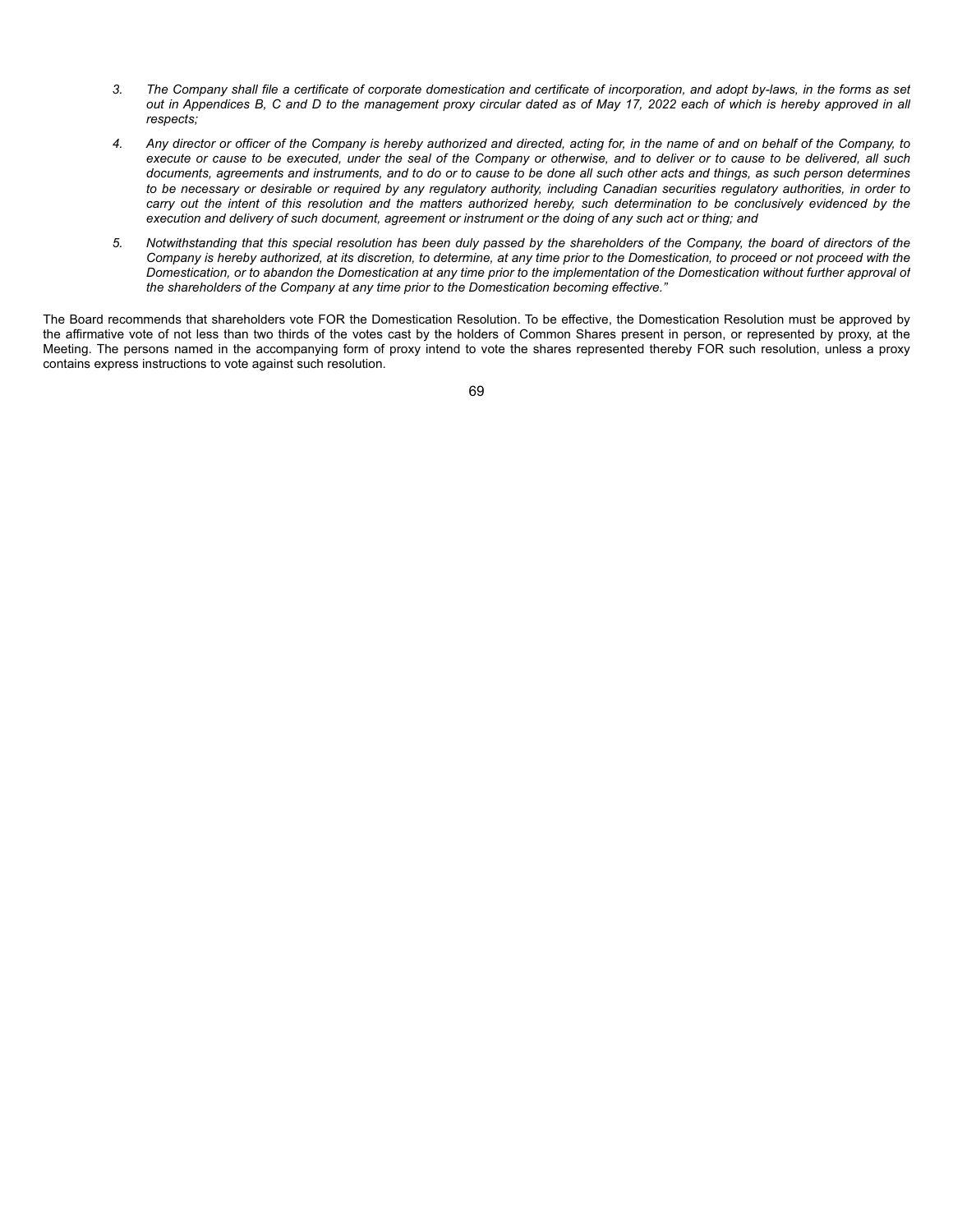# **PROPOSAL 4 — COMMON SHARE CONSOLIDATION**

The Board believes, for the reasons listed below, that a consolidation of the current number of outstanding Common Shares may be of benefit to the Company. Shareholders are being asked to consider and, if thought fit, to pass a special resolution (the "Consolidation Resolution") authorizing the Board, in its sole discretion, to consolidate the Common Shares on the basis of a consolidation ratio of one new Common Share for up to every four old Common Shares (the "Consolidation"), to be determined at the Board's discretion, and to amend the Company's articles accordingly. Notwithstanding approval of the Consolidation Resolution by shareholders of the Company, the Board may, in its sole discretion, abandon the Consolidation Resolution without further approval or action by or prior notice to shareholders. Prior to making any amendment to the Company's articles to effect the Consolidation, the Company shall first be required to obtain any and all applicable regulatory and relevant stock exchange approvals.

If the special resolution is approved by the shareholders, the Consolidation would only be implemented upon a determination by the Board that it is in the best interest of the Company and the shareholders at that time. In connection with any determination to implement the Consolidation, the Board will set the timing for such Consolidation. The Company will publicly release the timetable for the Consolidation when it is finalized. Although it is the current intention of the Board to proceed with the Consolidation, it has no obligation to do so and will have no liability associated with any decision as to whether or not to proceed with the Consolidation.

# **Reasons for the Consolidation**

The Consolidation should enable the Company to satisfy certain minimum trading price requirements for the Common Shares to remain listed on the NASDAQ. The Board also believes that the Consolidation could result in broader interest and demand from those institutional and other investors that have internal guidelines and policies discouraging or prohibiting investments in lower priced shares.

# **Share Ratio Considerations**

In proposing the range of share ratios in connection with the proposed Consolidation following receipt of shareholder approval, the Board has considered, among other things, factors such as:

- The applicable requirements of the NASDAQ listing;
- The historical trading prices and trading volume of the Common Shares;
- The prevailing trading price and trading volume of the Common Shares and the anticipated impact of the Consolidation on the trading market(s) for the Common Shares;
- The outlook for the trading price of the Common Shares;
- Threshold prices of brokerage firms or institutional investors that could impact their ability to invest or recommend investments in the Common Shares;
- Prevailing general market and economic conditions.

# **Principal Effects of the Consolidation**

If the Board decides to proceed with the Consolidation at the time they deem appropriate, the principal effects of the Consolidation would include the following:

(a) the fair market value of each Common Share may increase and will, in part, form the basis upon which further Common Shares or other securities of the Company will be issued (recognizing that the Board may elect to consolidate on the basis of a lesser ratio that it deems appropriate);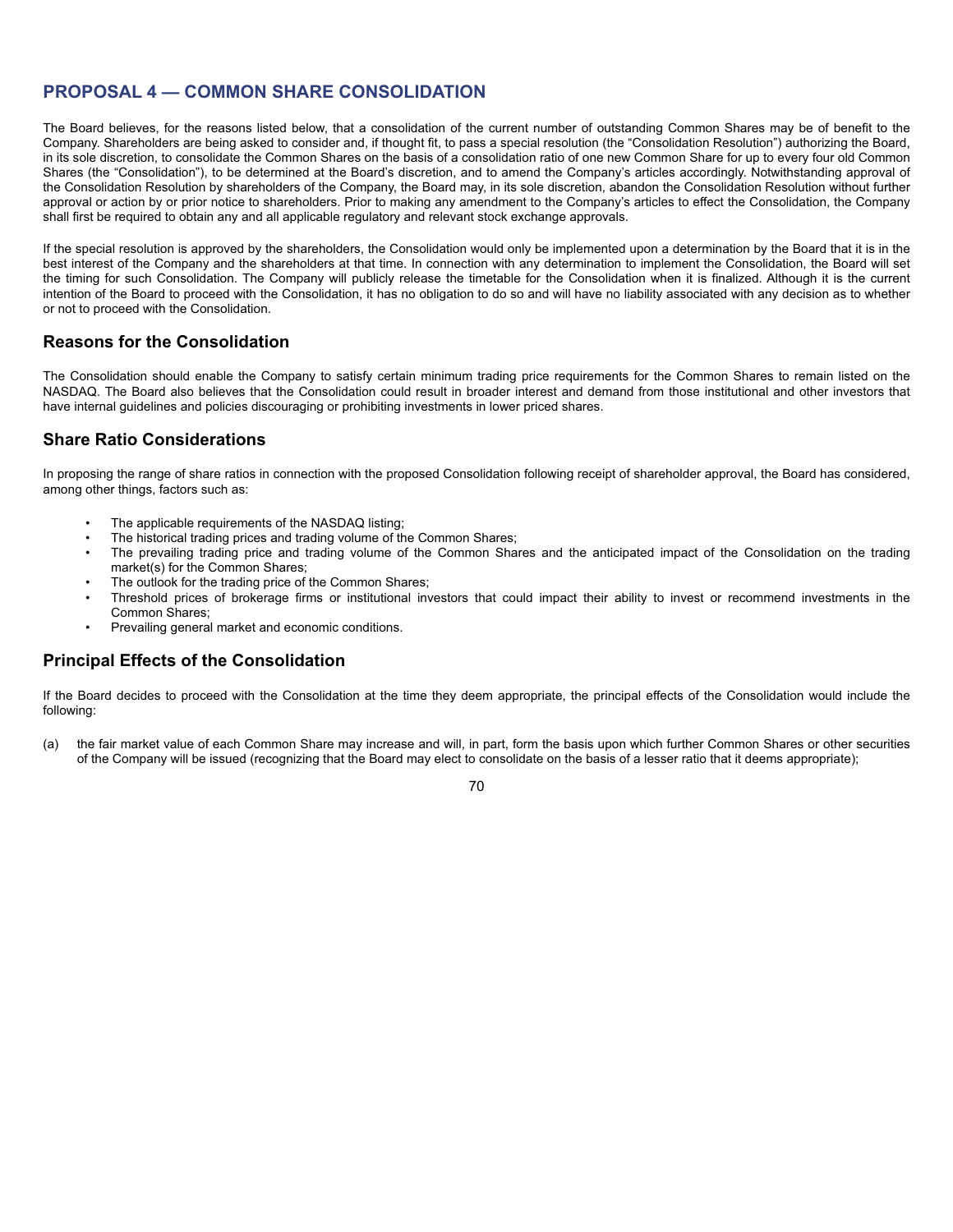(b) the current number of issued and outstanding Common Shares would be reduced proportionally based on the ratio ultimately determined by the Board within the proposed range, which, based on the number of issued and outstanding Common Shares as at the Record Date, being 89,516,513 Common Shares, and the ratio ultimately determined by the Board, would result in such number of post-Consolidation Common Shares as set out below:

|           | <b>Number of Common Shares Post-</b> |
|-----------|--------------------------------------|
| Ratio     | Consolidation                        |
| $2$ for 1 | 44.758.257                           |
| $3$ for 1 | 29.838.838                           |
| 4 for 1   | 22.379.128                           |

- (c) the exercise prices and the number of Common Shares issuable upon the exercise or deemed exercise of any stock options or other convertible or exchangeable securities of the Company will be automatically adjusted based on the consolidation ratio selected by the Board and the Common Shares reserved for issuance pursuant to the Option Plan and the RSU Plan would also be consolidated on a proportionate basis;
- (d) the exercise prices and the number of the Common Shares issuable upon the exercise of each warrant will be automatically proportionately adjusted based on the consolidation ratio selected by the Board pursuant to the warrant agreement and the related warrant certificate; and
- (e) as the Company currently has an unlimited number of Common Shares authorized for issuance, the Common Share Consolidation will not have any effect on the number of Common Shares of the Company that remain available for future issuances.

The Consolidation may result in some shareholders owning "odd lots" of Common Shares on a post-Consolidation basis. Odd lots may be more difficult to sell, or require greater transaction costs per share to sell, than Common Shares in "board lots". Brokerage commissions and other costs of transactions in odd lots are often higher than the costs of transactions in "roundlots" of even multiples of "board lots".

# **U.S. Federal Income Tax Consequences**

The following discussion is a summary of certain U.S. federal income tax consequences of the Consolidation to the Company and to shareholders that hold shares of Common Stock as capital assets for U.S. federal income tax purposes. This discussion is based upon provisions of the U.S. Internal Revenue Code of 1986, as amended (the "Code"), the Treasury regulations promulgated under the Code, and U.S. administrative rulings and court decisions, all as in effect on the date hereof and all of which are subject to change, possibly with retroactive effect, and differing interpretations. Changes in these authorities may cause the U.S. federal income tax consequences of the share consolidation to vary substantially from the consequences summarized below.

This summary does not address all aspects of U.S. federal income taxation that may be relevant to shareholders in light of their particular circumstances or to shareholders who may be subject to special tax treatment under the Code, including, without limitation, dealers in securities, commodities or foreign currency, persons who are treated as non-U.S. persons for U.S. federal income tax purposes, certain former citizens or long-term residents of the United States, insurance companies, tax-exempt organizations, banks, financial institutions, small business investment companies, regulated investment companies, real estate investment trusts, retirement plans, persons that are partnerships or other pass-through entities for U.S. federal income tax purposes, persons whose functional currency is not the U.S. dollar, traders that mark-to-market their securities, persons subject to the alternative minimum tax, persons who hold their shares of Common Stock as part of a hedge, straddle, conversion or other risk reduction transaction, or who acquired their shares of Common Stock pursuant to the exercise of compensatory stock options, the vesting of previously restricted shares of stock or otherwise as compensation. If a partnership or other entity classified as a partnership for U.S. federal income tax purposes holds shares of Common Stock, the tax treatment of a partner thereof will generally depend upon the status of the partner and upon the activities of the partnership. If you are a partner in a partnership holding shares of the Company's common stock, you should consult your tax advisor regarding the tax consequences of the share consolidation.

The Company has not sought and will not seek an opinion of counsel or a ruling from the Internal Revenue Service ("IRS") regarding the federal income tax consequences of the Consolidation. The state and local tax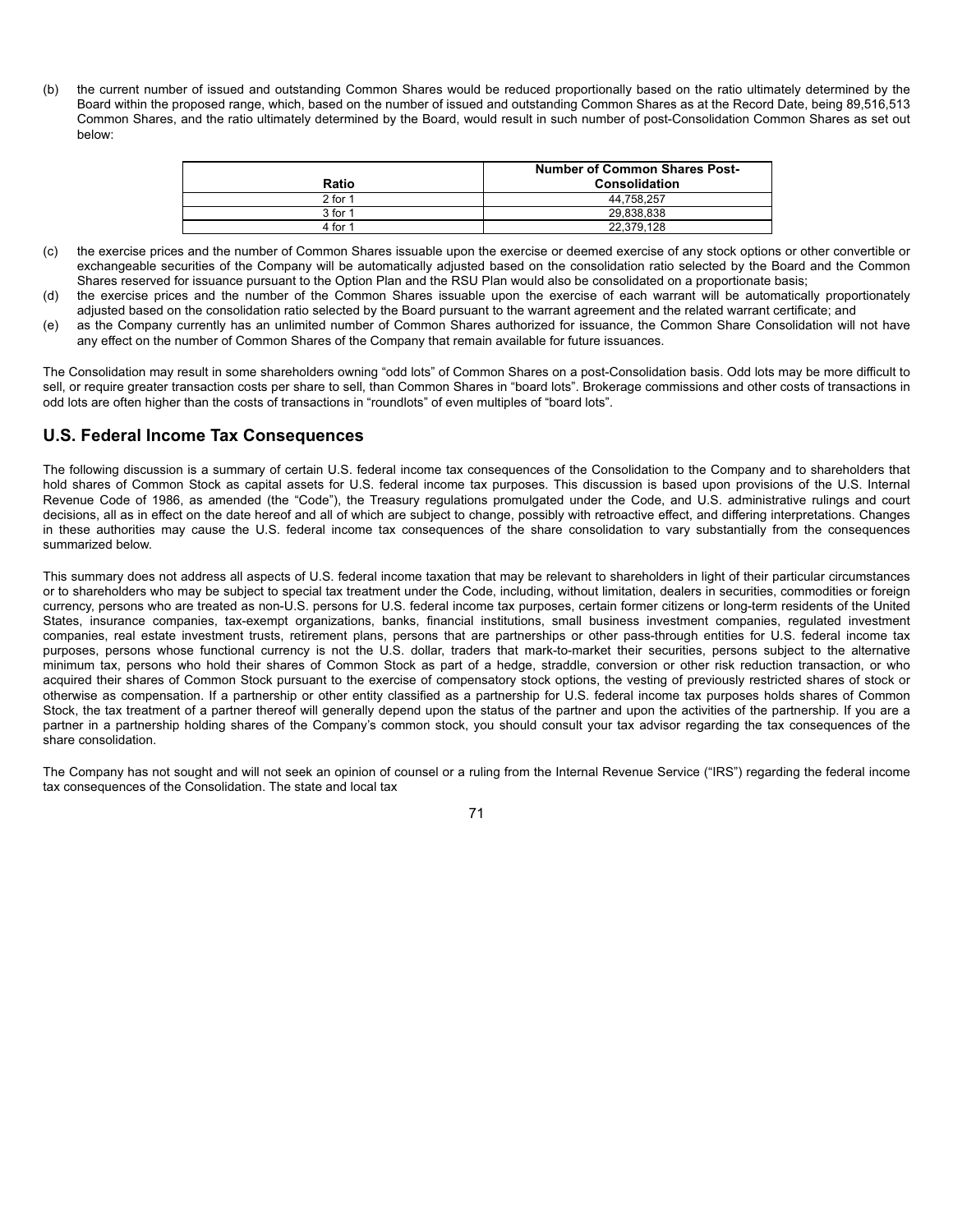consequences of the Consolidation may vary as to each shareholder, depending on the jurisdiction in which such shareholder resides. This discussion should not be considered as tax or investment advice, and the tax consequences of the Consolidation may not be the same for all shareholders. Shareholders should consult their own tax advisors to know their individual federal, state, local and foreign tax consequences.

*Tax Consequences to the Company*. We believe that the Consolidation will constitute a reorganization under Section 368(a)(1)(E) of the Internal Revenue Code. Accordingly, the Company should not recognize taxable income, gain or loss in connection with the Consolidation. In addition, we do not expect Consolidation to affect the Company's ability to utilize its net operating loss carryforwards (if any).

*Tax Consequences to Shareholders*. Shareholders should not recognize any gain or loss for U.S. federal income tax purposes as a result of the Consolidation, except to the extent of any cash received in lieu of a fractional share of Common Stock (which fractional share will be treated as received and then exchanged for cash). Each shareholder's aggregate tax basis in the Common Stock received in the Consolidation, including any fractional share treated as received and then exchanged for cash, should equal the shareholder's aggregate tax basis in the Common Stock exchanged in the Consolidation. In addition, each shareholder's holding period for the Common Stock it receives in the Consolidation should include the shareholder's holding period for the Common Stock exchanged in the Consolidation.

In general, a shareholder who receives cash in lieu of a fractional share of Common Stock pursuant to the Consolidation should be treated for U.S. federal income tax purposes as having received a fractional share pursuant to the Consolidation and then as having received cash in exchange for the fractional share and should generally recognize capital gain or loss equal to the difference between the amount of cash received and the shareholder's tax basis allocable to the fractional share. Any capital gain or loss will generally be long term capital gain or loss if the shareholder's holding period in the fractional share is greater than one year as of the effective date of the share consolidation. Special rules may apply to cause all or a portion of the cash received in lieu of a fractional share to be treated as dividend income with respect to certain shareholders who own more than a minimal amount of common stock (generally more than 1%) or who exercise some control over the affairs of the Company. Shareholders should consult their own tax advisors regarding the tax effects to them of receiving cash in lieu of fractional shares based on their particular circumstances.

# **Canadian Income Tax Consequences**

Subject to the same qualifications and defined terms as under the Domestication "Canadian Income Tax Considerations", the Consolidation should not give rise to a capital gain or loss under the Canadian Tax Act for a Holder who holds such Common Shares as capital property. The adjusted cost base to the Holder of the new Common Shares immediately after the Consolidation will be equal to the aggregate adjusted cost base to the Holder of the old Common Shares immediately before the Consolidation.

# **Notice of Consolidation and Letter of Transmittal**

Assuming the implementation of the Consolidation, promptly after the date the Company files its articles of amendment in respect of the Consolidation, the Company will give written notice thereof to all the shareholders and will provide them with a form of a letter of transmittal to be used for the purpose of surrendering their certificates representing the currently outstanding Common Shares to the Company's registrar and transfer agent in exchange for new share certificates representing whole post-Consolidation Common Shares. After the Consolidation, current issued share certificates representing pre-Consolidation Common Shares will (i) not constitute good delivery for the purposes of trades of post-Consolidation Common Shares; and (ii) be deemed for all purposes to represent the number of post-Consolidation Common Shares to which the Shareholder is entitled as a result of the Consolidation. No delivery of a new certificate to a shareholder will be made until the Shareholder has surrendered his, her or its current issued certificate(s).

# **Fractional Shares**

No fractional Common Shares will be issued upon the Consolidation. All fractions of post-Consolidation Common Shares will be rounded down.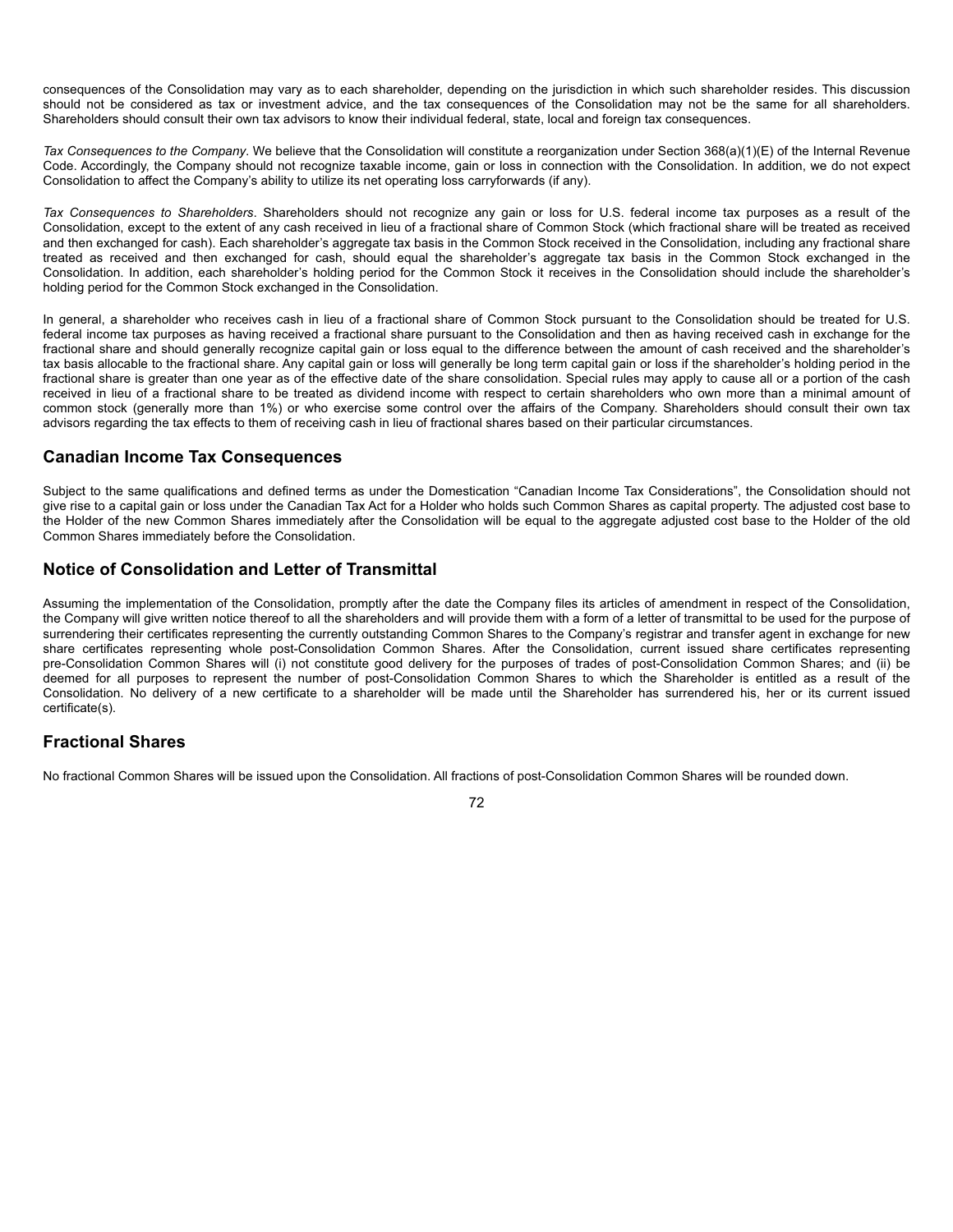# **Percentage Shareholdings**

The Consolidation will reduce proportionately the number of Common Shares held by all shareholders. As such, the Consolidation will not affect any Shareholder's percentage ownership in the Company other than by the minimal effect of eliminating fractional Common Shares, even though such ownership will be represented by a smaller number of Common Shares, and the Consolidation will not affect the relative voting and other rights that accompany the Common Shares.

# **Implementation**

In order to complete the Consolidation, regulatory approval from the TSX and NASDAQ may be required and temporary suspension of trading of the Common Shares may take place. If the Consolidation is approved, no further action on the part of the shareholders will be required in order for the Board to implement the Consolidation. The Consolidation Resolution provides that the Board is authorized, in its sole discretion, to determine not to proceed with the proposed Consolidation, without further approval of the shareholders. Further, the Board may determine not to present the Consolidation Resolution to the Meeting or, if the Consolidation Resolution is presented to the Meeting and approved, may determine after the Meeting not to proceed with completion of the proposed Consolidation.

If the special resolution is approved by the shareholders and the Board decides to implement the Consolidation before completion of the Domestication, the Company will file articles of amendment pursuant to the OBCA to amend the articles of the Company and the Consolidation will become effective on the date shown in the certificate of amendment issued pursuant to the OBCA.

# **Effect on Non-Registered Shareholders**

Non-registered shareholders holding their Common Shares through a bank, broker or other nominee should note that such banks, brokers or other nominees may have different procedures for processing the proposed Consolidation than those that will be put in place by the Company for Registered Shareholders. If you hold your Common Shares with such a bank, broker or other nominee and if you have any questions in this regard, you are encouraged to contact your nominee.

# **Vote Required and Recommendation of Board**

At the Meeting, shareholders will be asked to consider and, if deemed appropriate, to pass, with or without variation, the Consolidation Resolution in the following form, subject to such amendments, variations or additions as may be approved at the Meeting, approving the Consolidation.

# *"Resolved that:*

- *1. The issued and outstanding common shares in the capital of the Company (the "Common Shares") be consolidated on the basis of a consolidation ratio to be selected by the Board, provided that such ratio is within the range of one new Common Share for up to every four Common Shares presently issued and outstanding (the "Consolidation");*
- *2. Any director or officer of the Company is hereby authorized and directed, acting for, in the name of and on behalf of the Company, to execute or cause to be executed, under the seal of the Company or otherwise, and to deliver or to cause to be delivered, all such documents, agreements and instruments, and to do or to cause to be done all such other acts and things, as such person determines to be necessary or desirable or required by any regulatory authority in order to carry out the intent of this resolution and the matters authorized hereby, including filing of articles of amendment, such determination to be conclusively evidenced by the execution and delivery of such document, agreement or instrument or the doing of any such act or thing; and*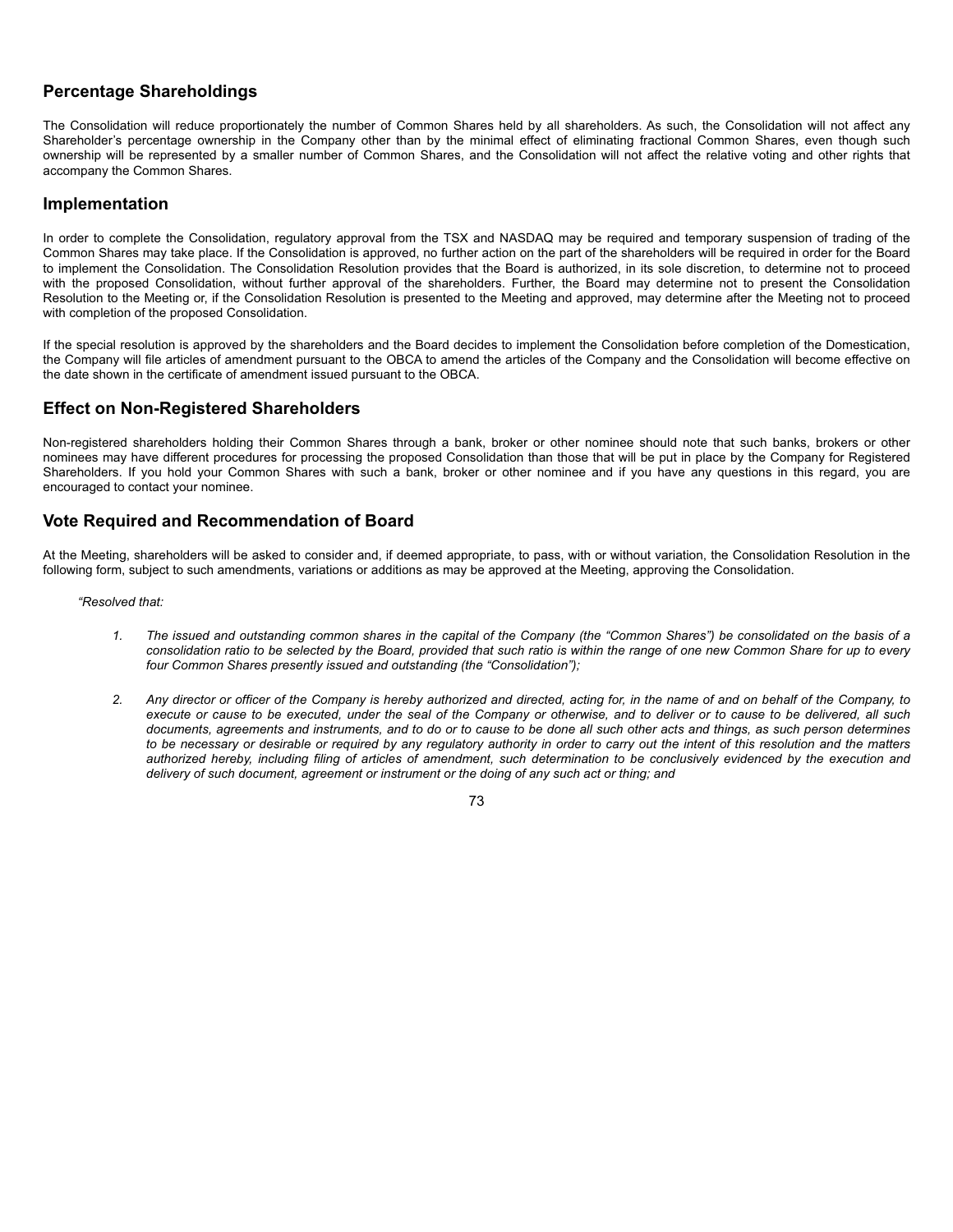*3. Notwithstanding that this special resolution has been duly passed by the shareholders of the Company, the board of directors of the Company is hereby authorized, at its discretion, to determine, at any time prior to the Consolidation, to proceed or not proceed with the Consolidation, or to abandon the Consolidation at any time prior to the implementation of the Consolidation without further approval of the shareholders of the Company at any time prior to the Consolidation becoming effective."*

The Board recommends that shareholders vote FOR the Consolidation Resolution. To be effective, the Consolidation Resolution must be approved by the affirmative vote of not less than two thirds of the votes cast by the holders of Common Shares present in person, or represented by proxy, at the Meeting. The persons named in the accompanying form of proxy intend to vote the shares represented thereby FOR such resolution, unless a proxy contains express instructions to vote against such resolution.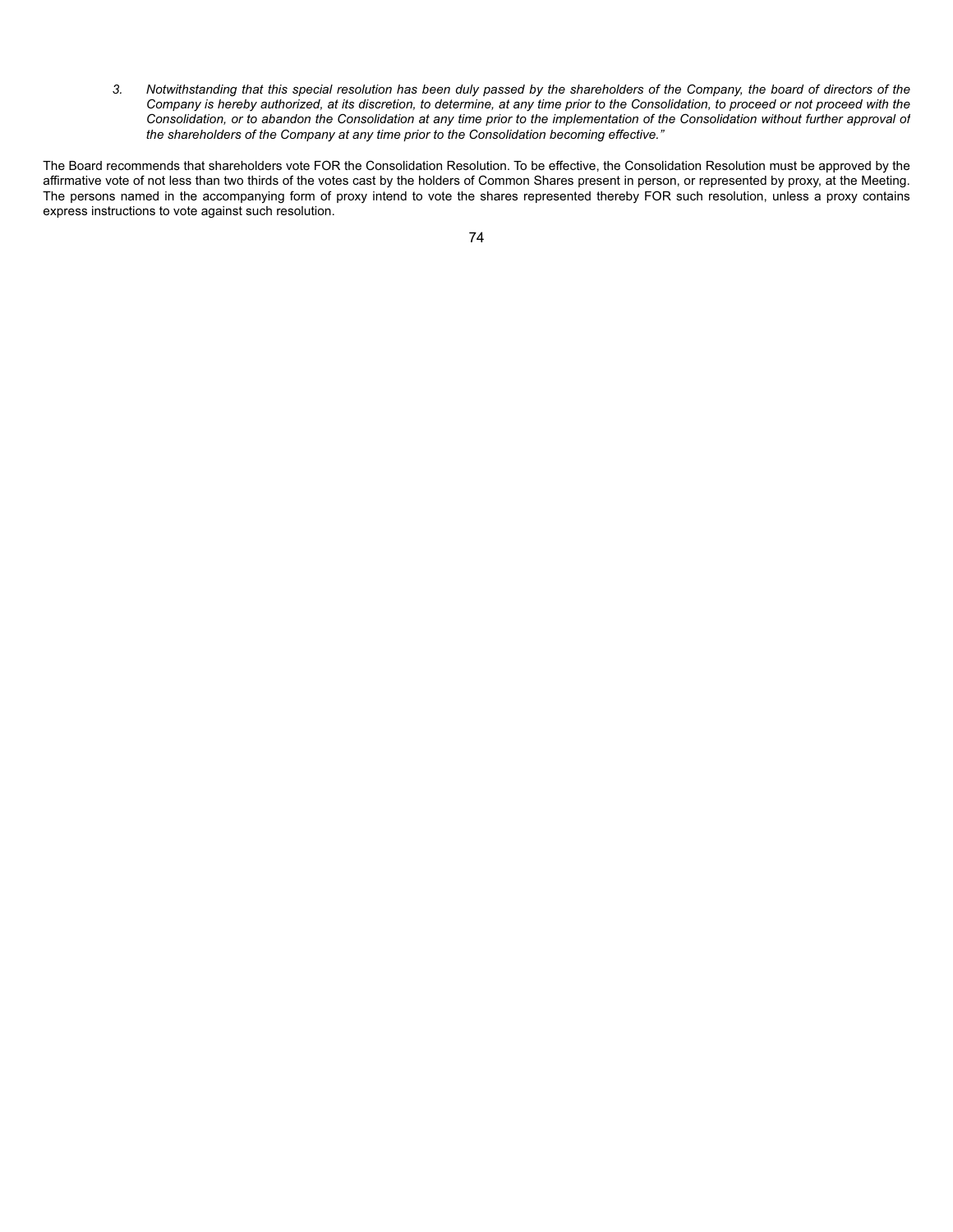# **DESCRIPTION OF SHARE CAPITAL**

Our authorized share capital structure consists of an unlimited number of shares of the following classes (all classes are without nominal or par value): common shares and preferred shares. No preferred shares have been issued to date. See "Description of Registrant's Securities" filed as Exhibit 4.4 to our Annual Report on Form 10-K for the year ended December 31, 2021, which is incorporated herein by reference.

# **Limitation of Liability and Indemnification of Directors and Officers**

Under the OBCA, we may indemnify our current or former directors or officers or another individual who acts or acted at our request as a director or officer, or an individual acting in a similar capacity, of another entity which we are or were a shareholder or creditor of, against all costs, charges and expenses, including an amount paid to settle an action or satisfy a judgment, reasonably incurred by the individual in respect of any civil, criminal, administrative, investigative or other proceeding in which the individual is involved because of his or her association with us or another entity. The OBCA also provides that we may also advance moneys to a director, officer or other individual for costs, charges and expenses reasonably incurred in connection with such a proceeding; provided that such individual shall repay the moneys if the individual does not fulfill the conditions described below.

However, indemnification is prohibited under the OBCA unless the individual:

- acted honestly and in good faith with a view to our best interests, or the best interests of the other entity for which the individual acted as director or officer or in a similar capacity at our request; and
- in the case of a criminal or administrative action or proceeding that is enforced by a monetary penalty, the individual had reasonable grounds for believing that his or her conduct was lawful.

Our bylaws require us to indemnify each of our current or former directors and officers and each individual who acts or acted at our request as a director or officer of another entity which we are or were a shareholder or creditor of, as well as their respective heirs and successors, against all costs, charges and expenses, including an amount paid to settle an action or satisfy a judgment, reasonably incurred by them in respect of any civil, criminal or administrative action or proceeding to which they were made a party by reason of being or having been a director or officer, except as may be prohibited by the OBCA.

We have entered into indemnity agreements with our directors and executive officers that provide, among other things, that we will indemnify them to the fullest extent permitted by law from and against all liabilities, costs, charges and expenses incurred as a result of their actions in the exercise of their duties as a director or officer; provided that, we shall not indemnify such individuals if, among other things, they did not act honestly and in good faith with a view to our best interests and, in the case of a criminal or penal action, the individuals did not have reasonable grounds for believing that their conduct was lawful.

# **Material Differences Between Ontario Corporate Law and Delaware General Corporation Law**

Our corporate affairs are governed by our articles of amalgamation and bylaws and the provisions of the OBCA. The OBCA differs from the various state laws applicable to U.S. corporations and their stockholders. The following is a summary of the material differences between the OBCA and the General Corporation Law of the State of Delaware ("DGCL"). This summary is qualified in its entirety by reference to the DGCL, the OBCA and our governing corporate instruments.

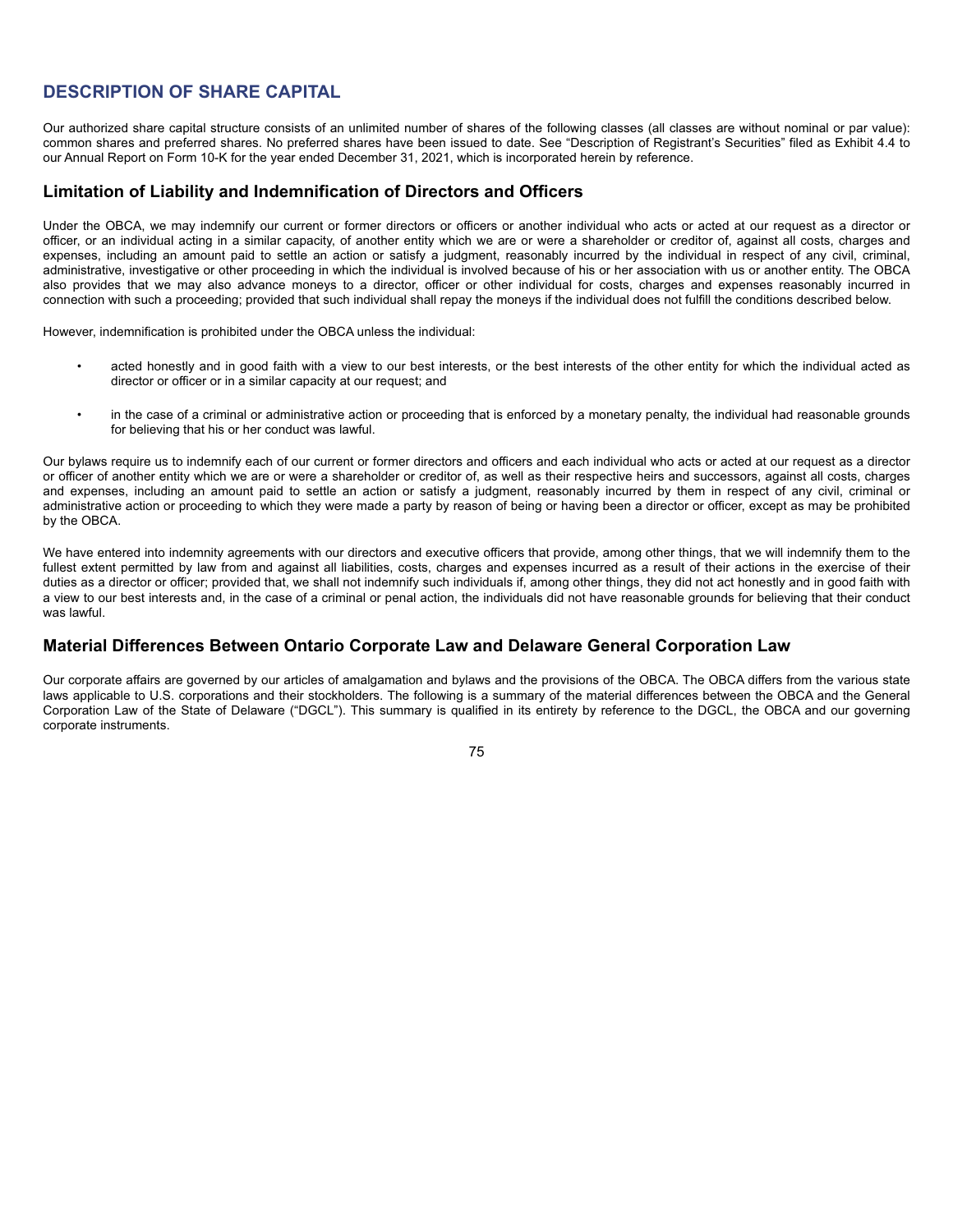#### **Stockholder/Shareholder Approval of Business Combinations; Fundamental Changes**

Under the DGCL, certain fundamental changes such as amendments to the certificate of incorporation (subject to certain exceptions), a merger, consolidation, sale, lease, exchange or other disposition of all or substantially all of the property of a corporation, or a dissolution of the corporation, are generally required to be approved by the holders of a majority of the outstanding stock entitled to vote on the matter, unless the certificate of incorporation requires a higher percentage.

However, under the DGCL, mergers in which, among other requirements, less than 20% of a corporation's stock outstanding immediately prior to the effective date of the merger is issued generally do not require stockholder approval. In addition, mergers in which one corporation owns 90% or more of each class of stock of a second corporation may be completed without the vote of the second corporation's board of directors or stockholders. In certain situations, the approval of a business combination may require approval by a certain number of the holders of a class or series of shares. In addition, Section 251(h) of the DGCL provides that stockholders of a constituent corporation need not vote to approve a merger if: (1) the merger agreement permits or requires the merger to be effected under Section 251(h) and provides that the merger shall be effected as soon as practicable following the tender offer or exchange offer, (2) a corporation consummates a tender or exchange offer for any and all of the outstanding stock of such constituent corporation that would otherwise be entitled to vote to approve the merger, (3) following the consummation of the offer, the stock accepted for purchase or exchanges plus the stock owned by the consummating corporation equals at least the percentage of stock that would be required to adopt the agreement of merger under the DGCL, (4) the corporation consummating the offer merges with or into such constituent corporation, and (5) each outstanding share of each class or series of stock of the constituent corporation that was the subject of and not irrevocably accepted for purchase or exchange in the offer is to be converted in the merger into, or the right to receive, the same consideration to be paid for the shares of such class or series of stock of the constituent corporation irrevocably purchased or exchanged in such offer.

The DGCL does not contain a procedure comparable to a plan of arrangement under the OBCA.

Under the OBCA, certain extraordinary corporate actions including: amalgamations; arrangements; continuances; sales, leases or exchanges of all or substantially all of the property of a corporation; liquidations and dissolutions are required to be approved by special resolution.

A "special resolution" is a resolution (i) submitted to a special meeting of the shareholders of a corporation duly called for the purpose of considering the resolution and passed at the meeting by at least two-thirds of the votes cast, or (ii) consented to in writing by each shareholder of the corporation entitled to vote on the resolution.

In the case of an offering company, an "ordinary resolution" is a resolution that is submitted to a meeting of the shareholders of a corporation and passed, with or without amendment, at the meeting by at least a majority of the votes cast, in person or by proxy.

Under the OBCA, shareholders of a class or series of shares are entitled to vote separately as a class in the event of certain transactions that affect holders of the class or series of shares in a manner different from the shares of another class or series of the corporation, whether or not such shares otherwise carry the right to vote.

Under the OBCA, arrangements are permitted. An arrangement may include an amalgamation, a transfer of all or substantially all the property of the corporation, and a liquidation and dissolution of a corporation. In general, a plan of arrangement is approved by a corporation's board of directors and then is submitted to a court for approval. It is customary for a corporation in such circumstances to apply to a court initially for an interim order governing various procedural matters prior to calling any security holder meeting to consider the proposed arrangement. Arrangements must generally be approved by a special resolution of shareholders. The court may, in respect of an arrangement proposed with persons other than shareholders and creditors, require that those persons approve the arrangement in the manner and to the extent required by the court. The court determines, among other things, to whom notice shall be given and whether, and in what manner, approval of any person is to be obtained and also determines whether any shareholders may dissent from the proposed arrangement and receive payment of the fair value of their shares. Following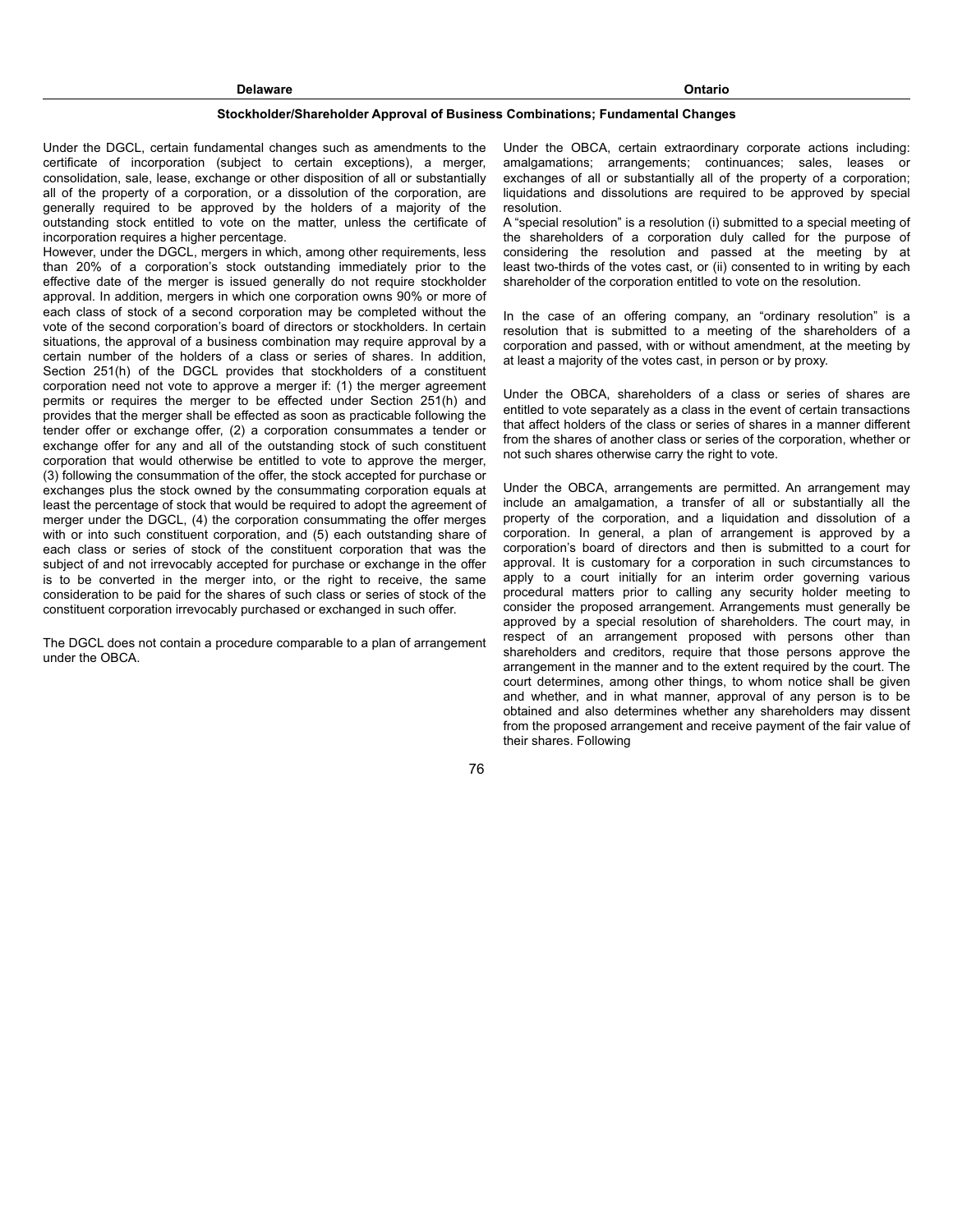compliance with the procedural steps contemplated in any such interim order (including as to obtaining security holder approval), the court would conduct a final hearing, which would, among other things, assess the fairness and reasonableness of the arrangement and approve or reject the proposed arrangement.

## **Special Vote Required for Combinations with Interested Stockholders/Shareholders**

Section 203 of the DGCL provides (in general) that, unless otherwise provided in the certificate of incorporation, a corporation may not engage in a business combination with an interested stockholder for a period of three years after the time of the transaction in which the person became an interested stockholder. The prohibition on business combinations with interested stockholders does not apply in some cases, including if: (1) the board of directors of the corporation, prior to the time of the transaction in which the person became an interested stockholder, approves (a) the business combination or (b) the transaction in which the stockholder becomes an interested stockholder; (2) upon consummation of the transaction which resulted in the stockholder becoming an interested stockholder, the interested stockholder owned at least 85% of the voting stock of the corporation outstanding at the time the transaction commenced; or (3) the board of directors and the holders of at least two-thirds of the outstanding voting stock not owned by the interested stockholder approve, at an annual or special meeting of stockholders, the business combination on or after the time of the transaction in which the person became an interested stockholder.

For the purpose of Section 203, the DGCL, subject to specified exceptions, generally defines an interested stockholder to include any person who, together with that person's affiliates or associates, (1) owns 15% or more of the outstanding voting stock of the corporation (including any rights to acquire stock pursuant to an option, warrant, agreement, arrangement or understanding, or upon the exercise of conversion or exchange rights, and stock with respect to which the person has voting rights only), or (2) is an affiliate or associate of the corporation and owned 15% or more of the outstanding voting stock of the corporation, in each case, at any time within the previous three years.

While the OBCA does not contain specific anti-takeover provisions with respect to "business combinations", rules and policies of certain Canadian securities regulatory authorities, including Multilateral Instrument 61-101—Protection of Minority Security Holders in Special Transactions ("Multilateral Instrument 61-101"), contain requirements in connection with, among other things, "related party transactions" and "business combinations", including, among other things, any transaction by which an issuer directly or indirectly engages in the following with a related party: acquires, sells, leases or transfers an asset, acquires the related party, acquires or issues treasury securities, amends the terms of a security if the security is owned by the related party or assumes or becomes subject to a liability or takes certain other actions with respect to debt.

The term "related party" includes, inter alia, directors, senior officers and holders of more than 10% of the voting rights attached to all outstanding voting securities of the issuer or holders of a sufficient number of any securities of the issuer to materially affect control of the issuer.

Multilateral Instrument 61-101 requires, subject to certain exceptions, the preparation of a formal valuation relating to certain aspects of the transaction and more detailed disclosure in the proxy materials sent to security holders in connection with a related party transaction including related to the valuation. Multilateral Instrument 61-101 also requires, subject to certain exceptions, that an issuer not engage in a related party transaction unless the shareholders of the issuer, other than shares held by the related parties, approve the transaction by a simple majority of the disinterested votes cast.

## **Appraisal Rights; Rights to Dissent; Compulsory Acquisition**

Under the DGCL, a stockholder of a corporation participating in certain major corporate transactions may, under varying circumstances, be entitled to appraisal

Under the OBCA, each of the following matters listed will entitle shareholders to exercise rights of dissent and to be paid the fair value of their shares: (i) any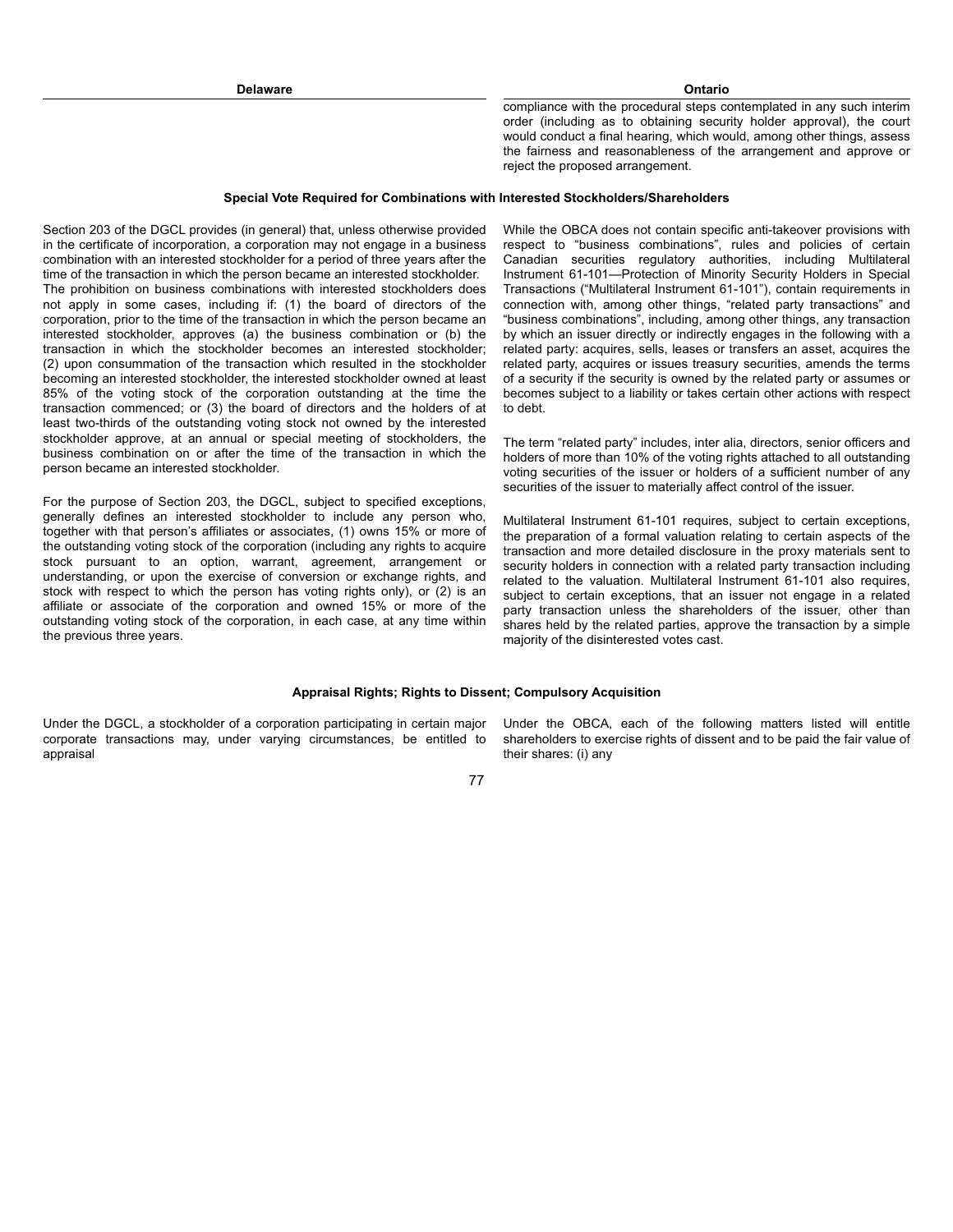rights pursuant to which the stockholder may receive cash in the amount of the fair market value of his or her shares in lieu of the consideration he or she would otherwise receive in the transaction.

For example, a stockholder is entitled to appraisal rights in the case of a merger or consolidation if the stockholder is required to accept in exchange for his or her shares anything other than: (1) shares of stock of the corporation surviving or resulting from the merger or consolidation, or depository receipts in respect thereof; (2) shares of any other corporation, or depository receipts in respect thereof, that on the effective date of the merger or consolidation will be either listed on a national securities exchange or held of record by more than 2,000 stockholders; (3) cash instead of fractional shares of the corporation or fractional depository receipts of the corporation; or (4) any combination of the shares of stock, depository receipts and cash instead of the fractional shares or fractional depository receipts.

amalgamation with another corporation (other than with certain affiliated corporations); (ii) an amendment to the corporation's articles to add, change or remove any provisions restricting the issue, transfer or ownership of a class or series of shares; (iii) an amendment to the corporation's articles to add, change or remove any restriction upon the business or businesses that the corporation may carry on or the powers that the corporation may exercise; (iv) a continuance under the laws of another jurisdiction; (v) a sale, lease or exchange of all or substantially all the property of the corporation other than in the ordinary course of business; and (vi) where a court order permits a shareholder to dissent in connection with an application to the court for an order approving an arrangement. However, a shareholder is not entitled to dissent if an amendment to the articles is effected by a court order approving a reorganization or by a court order made in connection with an action for an oppression remedy. The OBCA provides these dissent rights for both listed and unlisted shares.

Under the OBCA, a shareholder may, in addition to exercising dissent rights, seek an oppression remedy for any act or omission of a corporation which is oppressive or unfairly prejudicial to or that unfairly disregards a shareholder's interests. The OBCA's oppression remedy enables a court to make an order to rectify the matters complained of if the court is satisfied upon application by a complainant (as defined herein) that in respect of a corporation or any of its affiliates, (i) any act or omission of the corporation or any of its affiliates effects or threatens to effect a result; (ii) the business or affairs of the corporation or any of its affiliates are, have been or are threatened to be carried on or conducted in a manner; or (iii) the powers of the directors of the corporation or any of its affiliates are, have been or are threatened to be exercised in a manner, that is oppressive or unfairly prejudicial to or that unfairly disregards the interests of any securityholder, creditor, director or officer of the corporation. The oppression remedy provides the court with broad and flexible jurisdiction to make any order it thinks fit including but not limited to: amending the articles of a corporation, issuing or exchanging securities, setting aside transactions, and appointing or replacing directors.

For the purposes of the oppression remedy, a "complainant" includes current and former registered and beneficial owners of a security of the corporation or any of its affiliates, a director or an officer or former director or officer of the corporation or any of its affiliates, as well as any other person whom the court considers appropriate.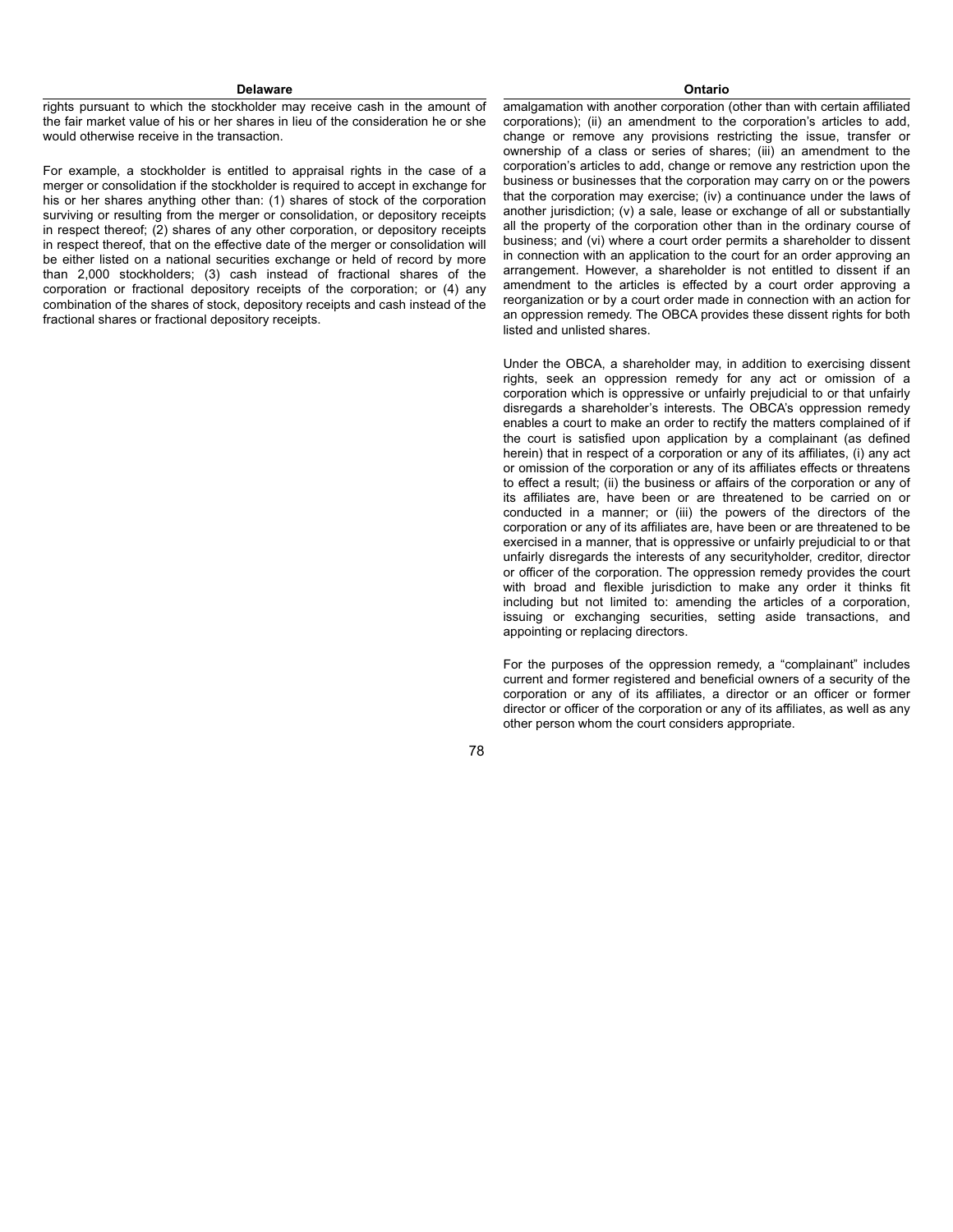The OBCA provides a right of compulsory acquisition for an offeror that acquires 90% of a corporation's securities pursuant to a take-over bid or issuer bid, other than securities held at the date of the bid by or on behalf of the offeror. The OBCA also provides that where a person, its affiliates and associates acquire 90% or more of a class of equity securities of a corporation, then the holder of any securities of that class not counted for the purposes of calculating such percentage is entitled to require the corporation to acquire the holder's securities of that class in accordance with the procedure set out in the OBCA.

#### **Stockholder/Shareholder Consent to Action Without Meeting**

Under the DGCL, unless otherwise provided in the certificate of incorporation, any action that can be taken at a meeting of the stockholders (except stockholder approval of a transaction with an interested stockholder, which may be given only by vote at a meeting of the stockholders) may be taken without a meeting if written consent to the action is signed by the holders of outstanding stock having not less than the minimum number of votes necessary to authorize or take the action at a meeting of the stockholders.

Under the OBCA, in the case of an offering company, a written resolution signed by all the shareholders of a corporation who would have been entitled to vote on the resolution at a meeting is effective to approve the resolution.

#### **Special Meetings of Stockholders/Shareholders**

Under the DGCL, a special meeting of stockholders may be called by the board of directors or by such persons authorized in the certificate of incorporation or the by-laws.

The OBCA provides that our shareholders may requisition a special meeting in accordance with the OBCA. The OBCA provides that the holders of not less than 5% of our issued shares that carry the right to vote at a meeting may requisition our directors to call a special meeting of shareholders for the purposes stated in the requisition. If the directors do not call such meeting within 21 days after receiving the requisition despite the technical requirements under the OBCA having been met, any shareholder who signed the requisition may call the special meeting.

### **Distributions and Dividends; Repurchases and Redemptions**

Under the DGCL, subject to any restrictions contained in the certificate of incorporation, a corporation may declare and pay dividends out of capital surplus or, if there is no surplus, out of net profits for the fiscal year in which the dividend is declared and/or the preceding fiscal year, as long as the amount of capital of the corporation following the declaration and payment of the dividend is not less than the aggregate amount of the capital represented by issued and outstanding shares having a preference upon the distribution of assets. Surplus is defined in the DGCL as the excess of the net assets over capital, as such capital may be adjusted by the board of directors.

Under the OBCA, a corporation may pay a dividend in money or other property unless there are reasonable grounds for believing that the corporation is or after the payment would be unable to pay its liabilities as they become due or the realizable value of its assets would thereby be less than the aggregate of its liabilities and its stated capital of all classes.

The OBCA provides that no special rights or restrictions attached to a series of any class of shares confer on the series a priority in respect of dividends or return of capital over any other series of shares of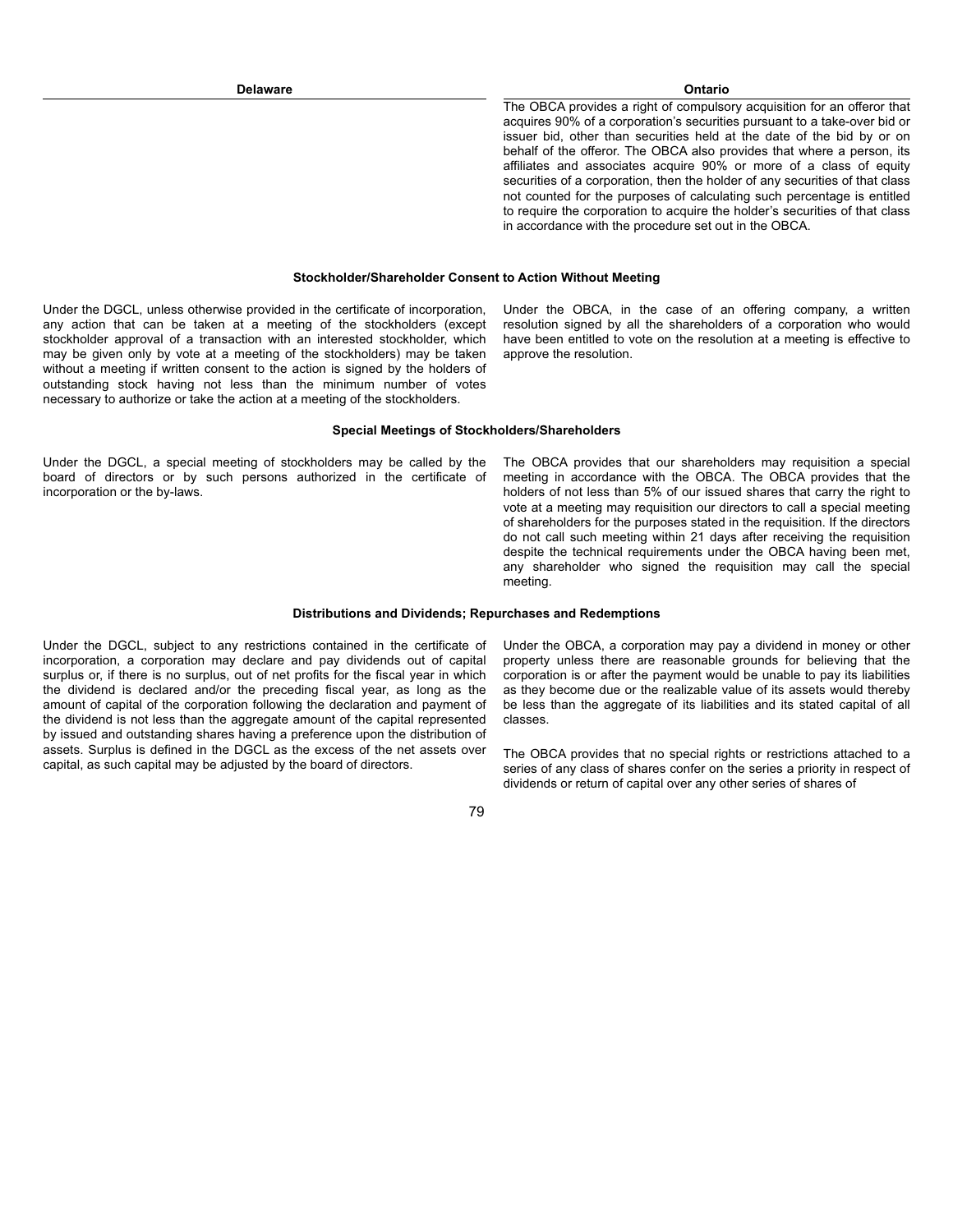A Delaware corporation may purchase or redeem shares of any class except the same class. Any such restrictions are set forth in our articles. when its capital is impaired or would be impaired by the purchase or redemption. A corporation may, however, purchase or redeem out of capital shares that are entitled upon any distribution of its assets to a preference over another class or series of its shares if the purchased or redeemed shares are to be retired and the capital reduced.

Under the OBCA, the purchase or other acquisition by a corporation of its shares is generally subject to solvency tests similar to those applicable to the payment of dividends (as set out above). We are permitted, under our articles, to acquire any of our shares, subject to the special rights and restrictions attached to such class or series of shares and the approval of our board of directors.

Under the OBCA, subject to solvency tests similar to those applicable to the payment of dividends (as set out above), a corporation may redeem, on the terms and in the manner provided in its articles, any of its shares that has a right of redemption attached to it.

#### **Vacancies on Board of Directors**

a majority of the directors then in office, although less than a quorum, or by generally be filled by the board of directors if the remaining directors the sole remaining director, unless otherwise provided in the certificate of constitute a quorum. In the absence of a quorum, the remaining directors incorporation or by-laws. Directors chosen to fill vacancies generally hold shall call a meeting of shareholders to fill the vacancy. office until the next election of directors. If, however, a corporation's directors are divided into classes, a director chosen to fill a vacancy holds office until Our articles of amalgamation set out a minimum number of directors of the next election of the class for which such director was chosen.

Under the DGCL, a vacancy or a newly created directorship may be filled by Under the OBCA, vacancies that exist on the board of directors may

three (3) and maximum number of directors of ten (10). Under the OBCA, where a minimum and maximum number of directors of a corporation is provided for in its articles, the number of directors of the corporation and the number of directors to be elected at the annual meeting of the shareholders shall be such number as shall be determined from time to time by special resolution or, if the special resolution empowers the directors to determine the number, by resolution of the directors. Where such a resolution is passed, the directors may not, between meetings of shareholders, appoint an additional director if, after such appointment, the total number of directors would be greater than one and one-third times the number of directors required to have been elected at the last annual meeting of shareholders.

## **Constitution of Directors**

The DGCL does not have residency requirements, but a corporation may Under the OBCA and our articles of amalgamation, the board of directors prescribe qualifications for directors under its certificate of incorporation must consist of at least three members so long as we remain an "offering or by-laws.

corporation" for purposes of the OBCA, which includes a corporation whose securities are listed on a recognized stock exchange such as the Nasdaq. Under the OBCA, the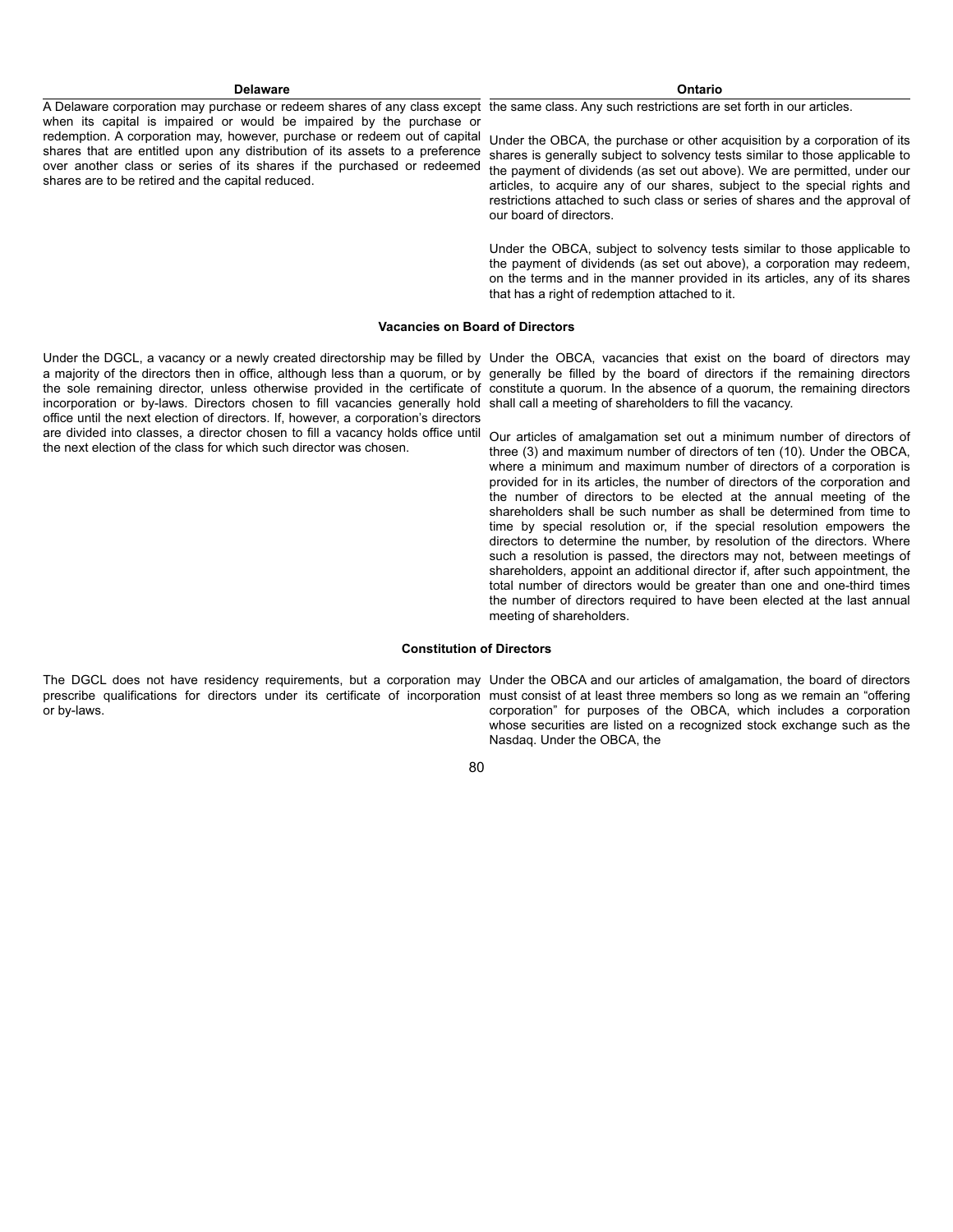shareholders of a corporation elect directors by ordinary resolution at each annual meeting of shareholders at which such an election is required. Under the OBCA, so long as we remain an offering corporation, at least one-third of our directors must not be officers or employees of our company or our affiliates.

# **Removal of Directors; Terms of Directors**

Under the DGCL, except in the case of a corporation with a classified board Under the OBCA, shareholders of a corporation may, by resolution passed of directors (unless the certificate of incorporation provides otherwise) or in by a majority of the vote cast thereon at a meeting of shareholders, the case of a corporation with cumulative voting, any director or the entire remove a director and may elect any qualified person to fill the resulting board of directors may be removed, with or without cause, by the holders of a vacancy. If holders of a class or series of shares have the exclusive right majority of the shares entitled to vote at an election of directors.

to elect one or more directors, a director elected by them may only be removed by an ordinary resolution at a meeting of the shareholders of that class or series.

The OBCA provides that shareholders shall elect at each annual meeting of shareholders at which an election of directors is required, directors to hold office for a term expiring not later than the close of the third annual meeting of shareholders following the election. It is not necessary that all directors elected at a meeting of shareholders hold office for the same term. A director not elected for an expressly stated term ceases to hold office at the close of the first annual meeting of shareholders following his or her election.

## **Inspection of Books and Records**

Under the DGCL, any holder of record of stock or a person who is the Under the OBCA, registered holders of shares, beneficial owners of beneficial owner of shares of such stock held either in a voting trust or by a shares and creditors of a corporation, their agents and legal nominee on behalf of such person may, upon written demand, inspect the representatives may examine the records of the corporation during the corporation's books and records during business hours for a proper purpose usual business hours of the corporation, and may take extracts from those and may make copies and extracts therefrom.

records, free of charge, and, if the corporation is an offering corporation, any other person may do so upon payment of a reasonable fee.

#### **Amendment of Governing Documents**

Under the DGCL, a certificate of incorporation may be amended if: (1) the Under the OBCA, amendments to the articles of incorporation generally board of directors adopts a resolution setting forth the proposed amendment, require the approval of not less than two-thirds of the votes cast by declaring its advisability and specifying whether the stockholders will vote on shareholders entitled to vote on the special resolution. In certain cases, the amendment at a special meeting or annual meeting of stockholders; holders of a class or series of shares are entitled to vote separately on the provided that, unless required by the certificate of incorporation, no meeting resolution. or vote is required to adopt an amendment for certain specified changes; and (2) the holders of a majority of shares of stock entitled to vote on the matter Under the OBCA, the directors may, by resolution, make, amend or repeal approve the

any by-laws that regulate the business or affairs of a corporation. The by-law, amendment or repeal is generally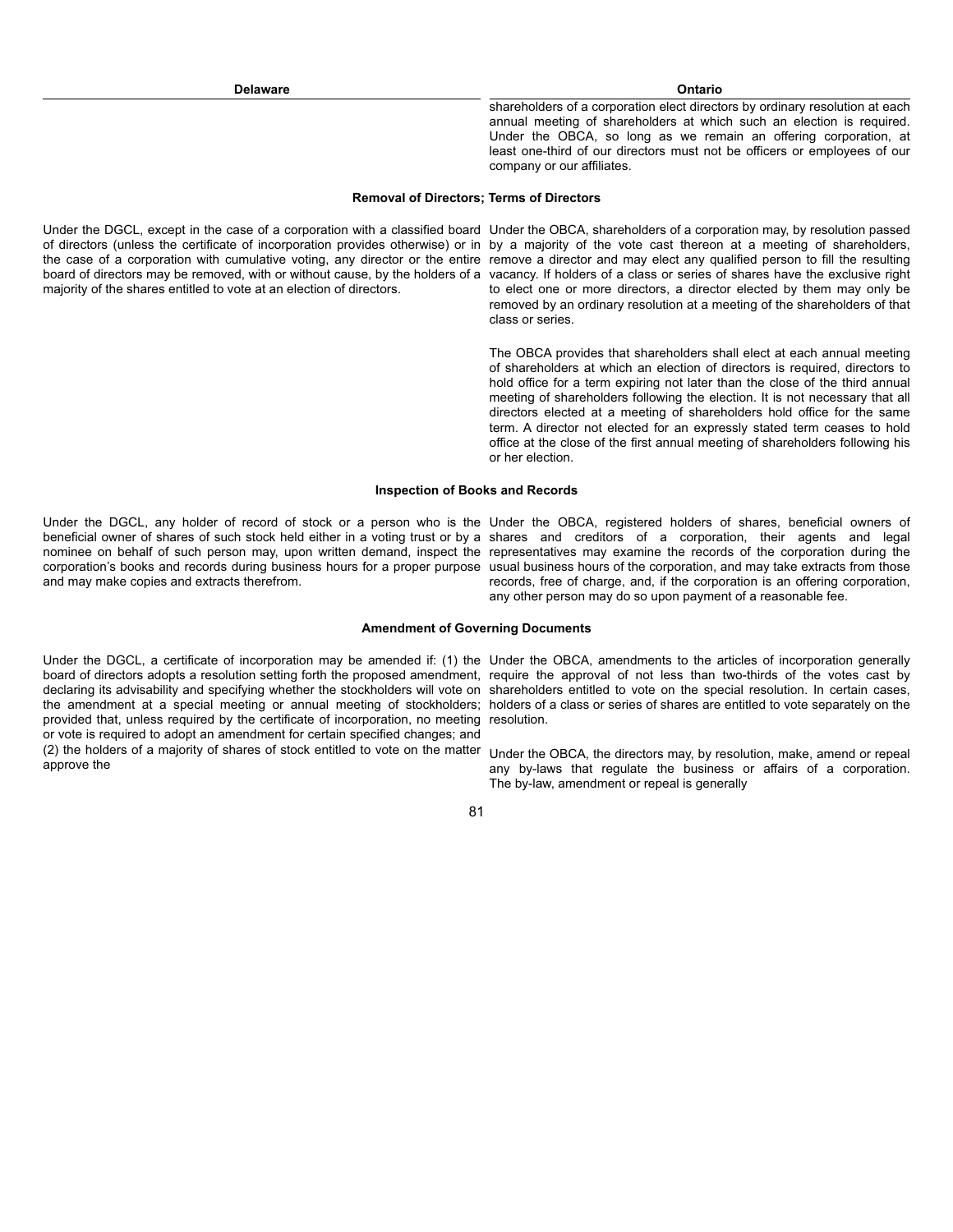amendment, unless the certificate of incorporation requires the vote of a greater number of shares.

The DGCL requires that certain amendments to a certificate of incorporation the by-law, amendment or repeal. be approved by a particular class of stockholders. If an amendment requires a class vote, it must be approved by a majority of the outstanding stock of the class entitled to vote on the matter, unless a greater proportion is specified in the certificate of incorporation or other provisions of the DGCL.

Under the DGCL, a corporation's stockholders may amend its by-laws. The board of directors also may amend a corporation's by-laws if so authorized in the certificate of incorporation.

#### **Indemnification of Directors and Officers**

Under the DGCL, subject to specified limitations in the case of derivative Under the OBCA, a corporation may indemnify a director or officer of the suits brought by a corporation's stockholders in its name, a corporation may corporation, a former director or officer of the corporation or another indemnify any person who is made a party to any action, suit or proceeding individual who acts or acted at the corporation's request as a director or on account of being a director, officer, employee or agent of the corporation officer, or an individual acting in a similar capacity, of another entity, (or who was serving at the request of the corporation in such capacity for against all costs, charges and expenses, including an amount paid to another corporation, partnership, joint venture, trust or other enterprise) settle an action or satisfy a judgement, reasonably incurred by the against expenses (including attorneys' fees), judgements, fines and amounts individual in respect of any civil, criminal, administrative, investigative or paid in settlement actually and reasonably incurred by him or her in other proceeding in which the individual is involved because of that connection with the action, suit or proceeding if: (1) the individual acted in association with the corporation or other entity, and the corporation may good faith and in a manner reasonably believed to be in or not opposed to advance moneys to such indemnified persons. the best interests of the corporation; and (2) in a criminal action or proceeding, the individual had no reasonable cause to believe that his or her conduct was unlawful. Without court approval, however, no indemnification may be made in respect of any derivative action in which an individual is adjudged liable to the corporation, except to the extent the Court of Chancery or the court in which such action or suit was brought determines, in its discretion, that such person is fairly and reasonably entitled to indemnity.

If a director or officer successfully defends a third-party or derivative action, suit or proceeding, the DGCL requires that the corporation indemnify such director or officer for expenses (including attorneys' fees) actually and <sub>In addition</sub> to any indemnity the corporation may elect to provide, the reasonably incurred in connection with his or her defense.

Under the DGCL, a corporation may advance expenses relating to the defense of any proceeding to directors and officers upon the receipt of an undertaking by or on behalf of the individual to repay such amount if it shall ultimately be determined that such person is not entitled to be indemnified.

The foregoing indemnification is prohibited under the OBCA unless the individual (i) acted honestly and in good faith with a view to the best interests of the corporation or, as the case may be, to the best interests of any other entity for which the individua acted as a director or officer or in a similar capacity at the corporation's request and (ii) if the matter is a criminal or administrative action or proceeding that is enforced by a monetary penalty, the individual had reasonable grounds for believing that the individual's conduct was lawful.

OBCA provides that an individual referred to above is entitled to an indemnity from the corporation against all costs, charges and expenses reasonably incurred by the individual in connection with the defense of any civil, criminal, administrative, investigative or other proceeding to which the individual is subject because of the individual's association with the corporation or other entity referred to above, if, in addition to fulfilling the conditions in (i) and (ii) above, the individual was not judged by a

82

immediately; however, the directors must submit the by-law, amendment or repeal to the shareholders at the next meeting of shareholders, and the shareholders may confirm, reject or amend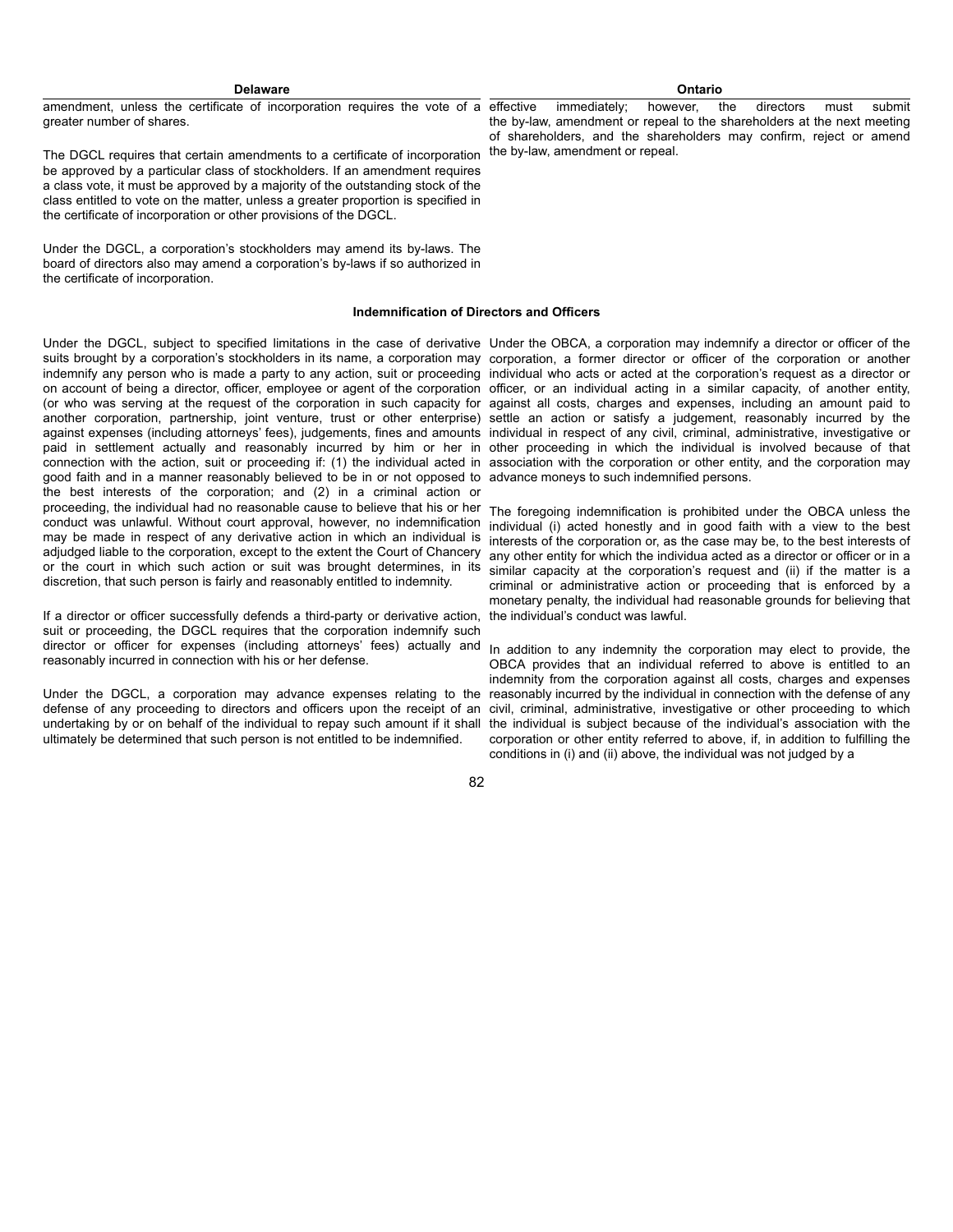court or other competent authority to have committed any fault or omitted to do anything that the individual ought to have done.

The corporation may also, with the approval of a court, indemnify an individual referred to above or advance moneys to such individual in respect of an action by or on behalf of the corporation or other entity to obtain a judgement in its favor, to which the individual is made a party because of the individual's association with the corporation or other entity, if the individual fulfils the conditions in (i) above.

Our by-laws provide that we shall indemnify the foregoing persons on substantially the terms set forth above.

#### **Limited Liability of Directors**

The DGCL permits the adoption of a provision in a corporation's certificate of The OBCA does not permit the limitation of a director's liability as the incorporation limiting or eliminating the monetary liability of a director to a DGCL does. corporation or its stockholders by reason of a director's breach of the fiduciary duty of care. The DGCL does not permit any limitation of a director's Under the OBCA, directors and officers owe a fiduciary duty to the liability for:

(1) breaching the duty of loyalty to the corporation or its stockholders; (2) acts or omissions not in good faith; (3) engaging in intentional misconduct or a known violation of law; (4) obtaining an improper personal benefit from the corporation; or (5) paying a dividend or approving a stock repurchase that Directors will not be found liable for breach of their duties where they was illegal under applicable law.

corporation. Every director and officer of a corporation must act honestly and in good faith with a view to the best interests of the corporation and must also exercise the care, diligence and skill that a reasonably prudent person would exercise in comparable circumstances.

exercise the care, diligence and skill that a reasonably prudent person would have exercised in comparable circumstances. This includes good faith reliance on: financial statements and reports represented by an auditor or officer of the corporation to fairly present the financial position of the corporation; advice or reports from an officer or employee of the corporation where it is reasonable in the circumstances to rely on such information; and, reports from an engineer, lawyer, accountant, or other person whose profession lends credibility to a statement made by any such person.

### **Stockholder/Shareholder Lawsuits**

Under the DGCL, a stockholder may bring a derivative action on behalf of a Under the OBCA, a "complainant", which includes a current or former corporation to enforce the corporation's rights if he or she was a stockholder shareholder (including a beneficial shareholder), director or officer of a at the time of the transaction which is the subject of the action. Additionally, corporation or its affiliates (or former director or officer of the corporation under Delaware case law, a stockholder must have owned stock in the or its affiliates) and any other person who, in the discretion of the court, is corporation continuously until and throughout the litigation to maintain a an appropriate person, may make an application to court to bring an action derivative action. Delaware law also requires that,

in the name and on behalf of a corporation or any of its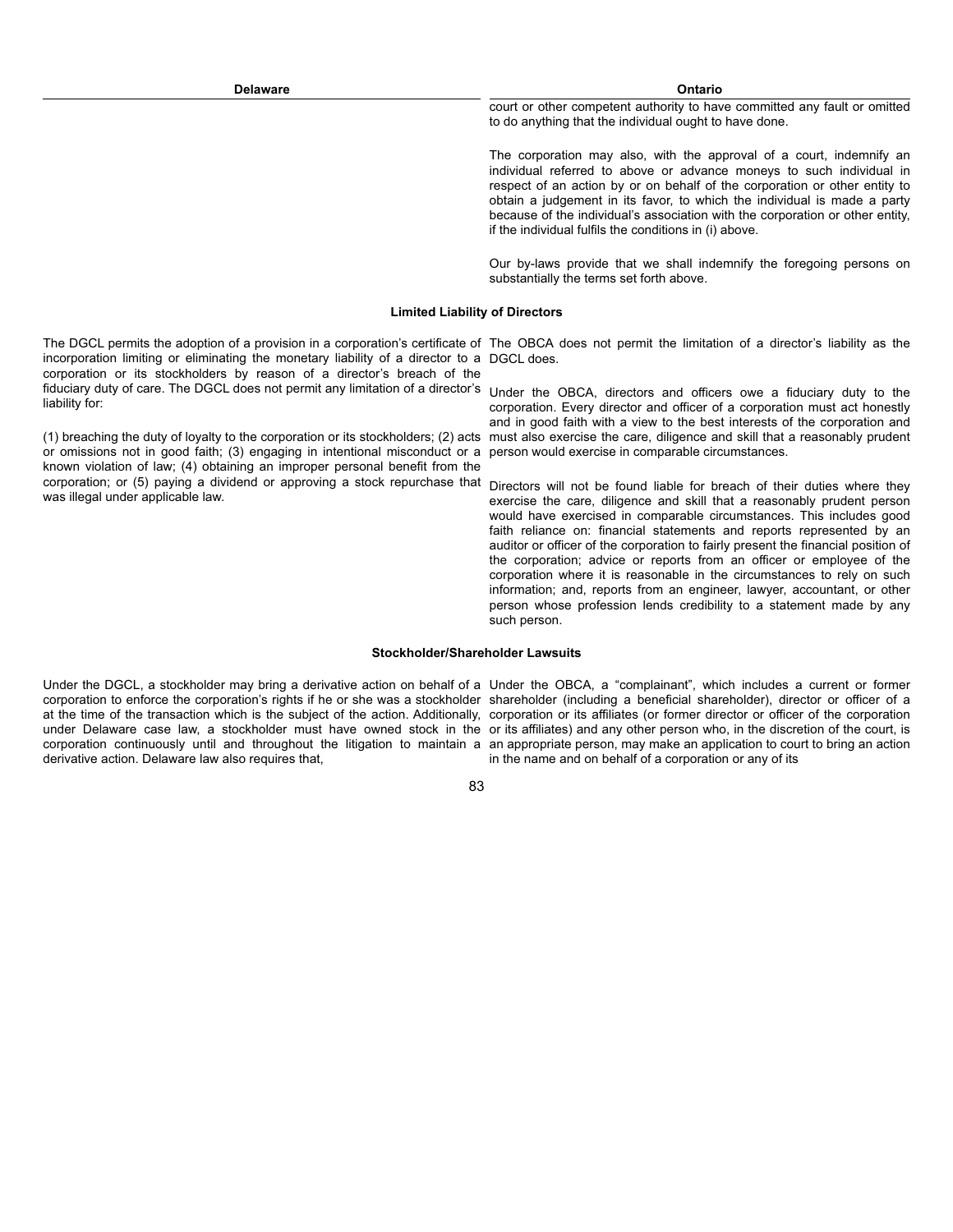before commencing a derivative action, a stockholder must make a demand subsidiaries, or intervene in an action to which any such body corporate is on the directors of the corporation to assert the claim, unless such demand a party, for the purpose of prosecuting, defending or discontinuing the would be futile. A stockholder also may commence a class action suit on action on behalf of the body corporate (a derivative action). behalf of himself or herself and other similarly situated stockholders where the requirements for maintaining a class action have been met.

No derivative action may be brought unless notice of the application has been given to the directors of the corporation or its subsidiary not less than fourteen days before bringing the application and the court is satisfied that (i) the directors of the corporation or the subsidiary will not bring, diligently prosecute or defend or discontinue the action, (ii) the complainant is acting in good faith and (iii) it appears to be in the interests of the corporation or its subsidiary that the action be brought, prosecuted, defended or discontinued. A complainant is not required to provide the notice referred to above if all of the directors of the corporation or its subsidiary are defendants in the action.

In connection with a derivative action, the court may make any order it thinks fit, including an order requiring the corporation or its subsidiary to pay reasonable legal fees and any other costs reasonably incurred by the complainant in connection with the action.

#### **Blank Check Preferred Stock/Shares**

Under the DGCL, a corporation's certificate of incorporation may authorize Under our articles of amalgamation, preferred shares may be issued in the board of directors to issue new classes of preferred shares with voting, one or more series. Accordingly, our board of directors is authorized, conversion, dividend distribution and other rights to be determined by the without shareholder approval, but subject to the provisions of the OBCA, board of directors at the time of issuance. Such authorization could prevent a to determine the maximum number of shares of each series, create an takeover attempt and thereby preclude stockholders from realizing a potential identifying name for each series and attach such special rights or premium over the market value of their shares.

shareholder rights plan, or "poison pill", which could prevent a takeover common voting shares. attempt and also preclude stockholders from realizing a potential premium over the market value of their shares.

In addition, Delaware law does not prohibit a corporation from adopting a including dividend, liquidation and voting rights, may be superior to the restrictions, including dividend, liquidation and voting rights, as our board of directors may determine, and such special rights or restrictions,

> The issuance of preferred shares, or the issuance of rights to purchase preferred shares, could make it more difficult for a third-party to acquire a majority of our outstanding shares and thereby have the effect of delaying, deferring or preventing a change of control of us or an unsolicited acquisition proposal or of making the removal of management more difficult. Additionally, the issuance of preferred shares may have the effect of decreasing the market price of our subordinate voting shares.

> The OBCA does not prohibit a corporation from adopting a shareholder rights plan, or "poison pill", which could prevent a takeover attempt and also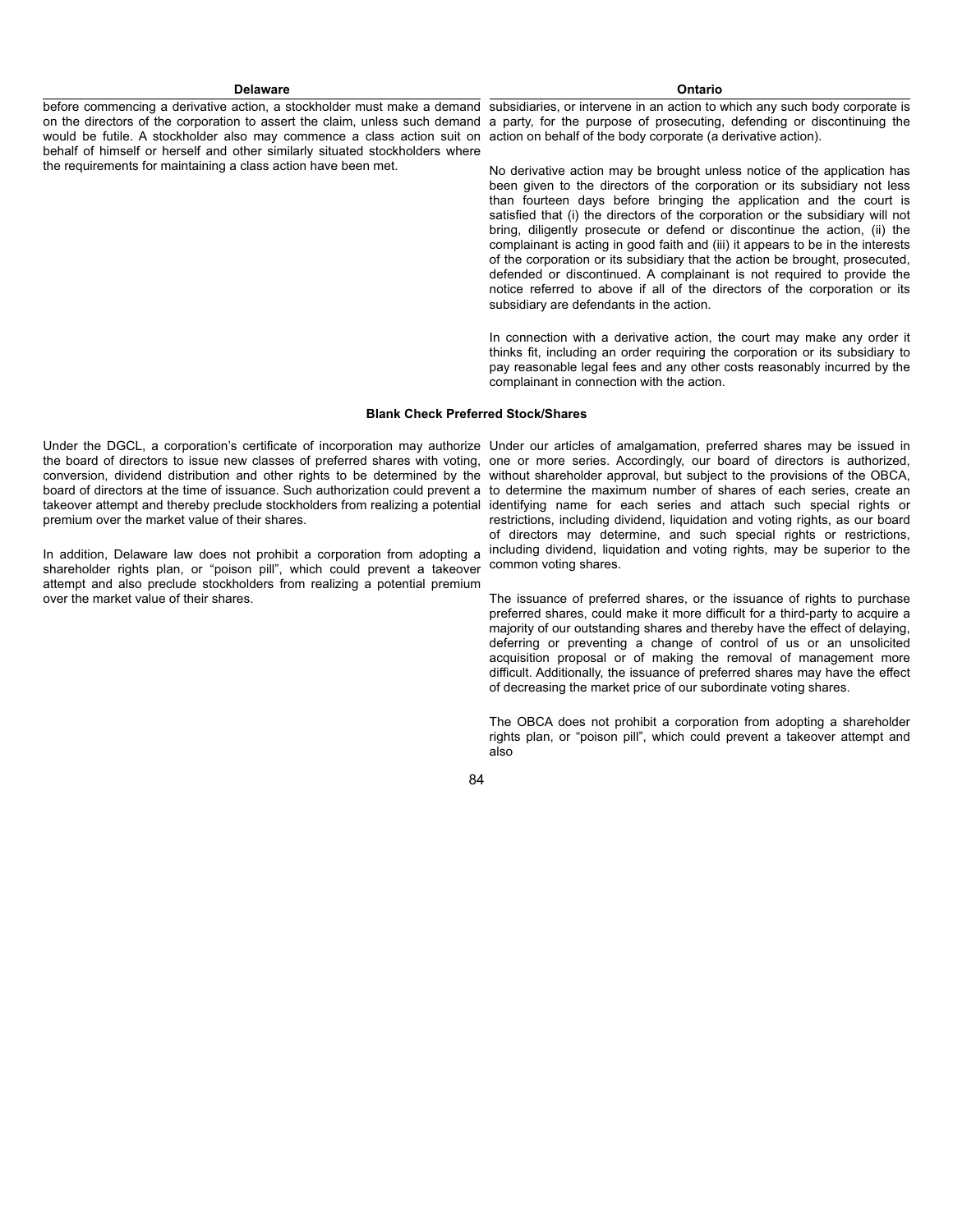preclude shareholders from realizing a potential premium over the market value of their shares. However, unlike Delaware law, pursuant to applicable Canadian securities laws, Canadian securities regulators have frequently ceased traded shareholder rights plans in the face of a takeover bid.

## **Advance Notification Requirements for Proposals of Stockholders/Shareholders**

Delaware corporations' by-laws typically provide that stockholders may Under the OBCA, the directors of a corporation are required to call an introduce a proposal to be voted on at an annual or special meeting of the annual meeting of shareholders no later than fifteen months after holding stockholders, including nominees for election to the board of directors, only if the last preceding annual meeting. Under the OBCA, the directors of a they provide notice of such proposal to the secretary of the corporation in corporation may call a special meeting at any time. In addition, the OBCA advance of the meeting. In addition, advance notice by-laws frequently provides that holders of not less than five percent of the issued shares of a require stockholders to provide information about their board of directors nominees, such as a nominee's age, address, employment and beneficial requisition the directors to call a meeting of shareholders. ownership of shares of the corporation's capital stock. The stockholder may also be required to disclose, among other things, his or her own name, share In our by-laws, we have has included certain advance notice provisions ownership and any agreement, arrangement or understanding with respect to with respect to the election of its directors (the "Advance Notice such nomination.

For other proposals, the proposing stockholder is often required by as directors at any annual meeting of shareholders, or at any special the by-laws to provide a description of the proposal and any other information meeting of shareholders if one of the purposes for which the special relating to such stockholder or beneficial owner, if any, on whose behalf that meeting was called was the election of directors. Under the Advance proposal is being made, that would be required to be disclosed in a proxy Notice Provisions, a shareholder wishing to nominate a director would be statement or other filing required to be made in connection with solicitation of required to provide us notice, in the prescribed form, within the prescribed proxies for the proposal and pursuant to and in accordance with the time period. Exchange Act and the rules and regulations promulgated thereunder.

corporation that carry the right to vote at a meeting sought to be held may

Provisions"). Only persons who are nominated by shareholders in accordance with the Advance Notice Provisions will be eligible for election

# **Other Important Provisions in Articles of Amalgamation and Bylaws**

The following is a summary of certain important provisions of our articles of amalgamation and bylaws, as amended. Please note that this is only a summary, is not intended to be exhaustive and is qualified in its entirety by reference to the articles of amalgamation and bylaws. For further information, please refer to the full version of the articles of amalgamation and bylaws, copies of which are filed as exhibits to the registration statement of which this prospectus forms a part.

#### *Objects and Purposes*

Our articles of amalgamation do not contain and are not required to contain a description of our objects and purposes. There is no restriction contained in our articles of amalgamation on the business that we may carry on.

#### *Directors*

### *Interested Transactions*

The OBCA states that a director must disclose to us, in accordance with the provisions of the OBCA, the nature and extent of an interest that the director has in a material contract or material transaction, whether made or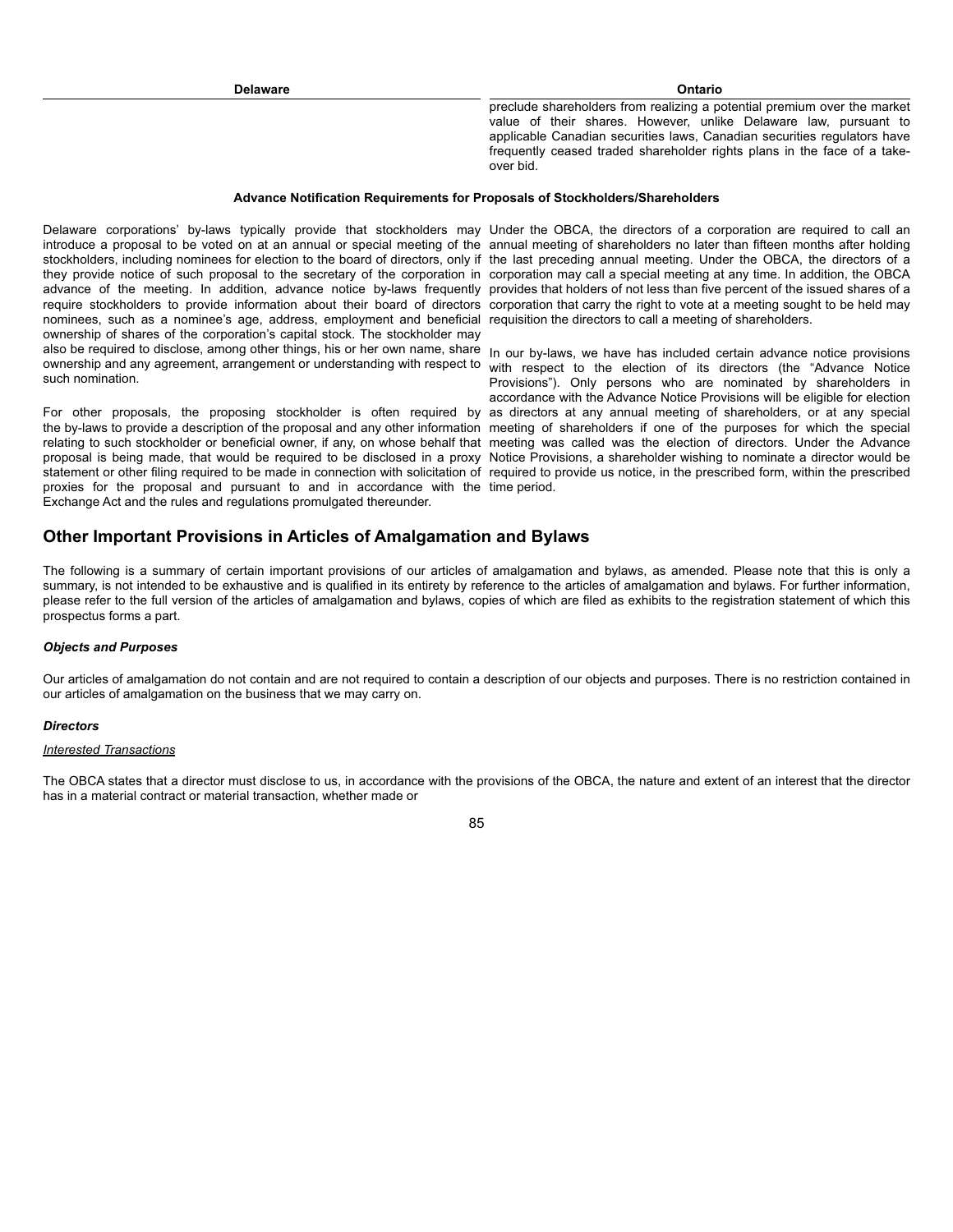proposed, with us, if the director is a party to the contract or transaction, is a director or an officer or an individual acting in a similar capacity of a party to the contract or transaction, or has a material interest in a party to the contract or transaction.

A director who holds an interest in respect of any material contract or transaction into which we have entered or propose to enter is not entitled to vote on any directors' resolution to approve that contract or transaction, unless the contract or transaction:

- relates primarily to the director's remuneration as a director, officer, employee or agent of our company or an affiliate of our company;
- is for indemnity or insurance otherwise permitted under the OBCA; or
- is with an affiliate.

## *Remuneration of Directors*

The OBCA provides that the remuneration of directors, if any, may be determined by the directors subject to our articles of amalgamation and bylaws. That remuneration may be in addition to any salary or other remuneration paid to any employees who are also directors.

## *Age Limit Requirement*

Neither our articles of amalgamation nor the OBCA impose any mandatory age-related retirement or non-retirement requirement for directors.

## *Action Necessary to Change the Rights of Holders of Shares*

Shareholders can authorize the amendment of our articles of amalgamation to create or vary the special rights or restrictions attached to any of the shares by passing a special resolution. However, a right or special right attached to any class or series of shares may not be prejudiced or interfered with unless the shareholders holding shares of that class or series to which the right or special right is attached consent by a separate special resolution. A special resolution means a resolution passed by: (1) a majority of not less than two-thirds of the votes cast by the applicable class or series of shareholders who vote in person or by proxy at a meeting or (2) a resolution consented to in writing by all of the shareholders entitled to vote.

## *Shareholder Meetings*

We must hold an annual general meeting of shareholders at least once every year at a time and place determined by the board of directors, provided that the meeting must not be held later than 15 months after the preceding annual general meeting but no later than six months after the end of the preceding financial year. A meeting of shareholders may be held on the date and at the time and place in or outside Ontario as the person(s) calling the meeting determine.

Directors may, at any time, call a special meeting of shareholders. Shareholders holding not less than 5% of the issued voting shares may also cause directors to call a shareholders' meeting.

A notice to convene a meeting, specifying the date, time and location of the meeting, and, where a meeting is to consider special business, the general nature of the special business, must be sent to shareholders, to each director and the auditor not less than 21 days prior to the meeting, although, as a result of applicable securities laws, the time for notice is effectively longer. Under the OBCA, shareholders entitled to notice of a meeting may waive or reduce the period of notice for that meeting, provided applicable securities laws requirements are met. The accidental omission to send notice of any meeting of shareholders to, or the non-receipt of any notice by, any person entitled to notice does not invalidate any proceedings at that meeting.

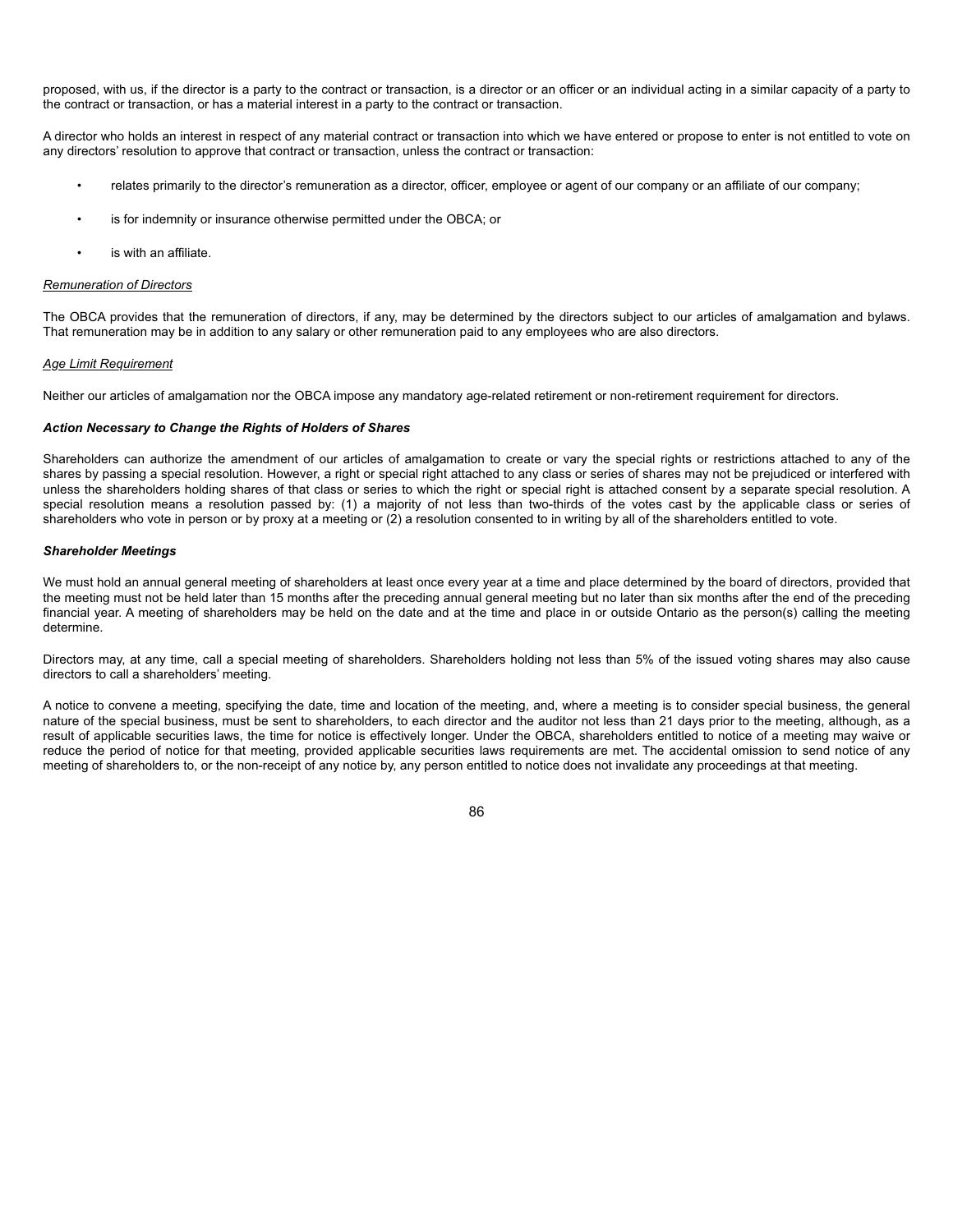A quorum for meetings is two persons present and holding, or represented by proxy, 33-1/3% of the issued shares entitled to be voted at the meeting. If a quorum is not present at the opening of the meeting, the shareholders may adjourn the meeting to a fixed time and place but may not transact any further business.

Holders of outstanding Common Shares are entitled to attend meetings of shareholders. Except as otherwise provided with respect to any particular series of preferred shares, and except as otherwise required by law, the holders of preferred shares are not entitled as a class to receive notice of, or to attend or vote at any meetings of shareholders. Directors, the secretary (if any), the auditor and any other persons invited by the chairman or directors or with the consent of those at the meeting are entitled to attend at any meeting of shareholders but will not be counted in the quorum or be entitled to vote at the meeting unless he or she is a shareholder or proxyholder entitled to vote at the meeting.

## *Director Nominations*

Pursuant to a bylaw relating to the advance notice of nominations of directors, shareholders seeking to nominate candidates for election as directors other than pursuant to a proposal or requisition of shareholders made in accordance with the provisions of the OBCA, must provide timely written notice to the corporate secretary. To be timely, a shareholder's notice must be received (i) in the case of an annual meeting of shareholders, not less than 60 days prior to the date of the annual meeting of shareholders; provided, however, that in the event that the annual meeting of shareholders is to be held on a date that is less than 50 days after the date on which the first public announcement of the date of the annual meeting was made, notice by the shareholder must be received not later than the close of business on the 10th day following the date of such public announcement; and (ii) in the case of a special meeting (which is not also an annual meeting) of shareholders called for any purpose which includes the election of directors to the board of directors, not later than the close of business on the 15th day following the day on which the first public announcement of the date of the special meeting was made. This bylaw also prescribes the proper written form for a shareholder's notice.

## *Impediments to Change of Control*

Our articles of amalgamation do not contain any change of control limitations with respect to a merger, acquisition or corporate restructuring that involves our company.

# **Compulsory Acquisition**

The OBCA provides that if, within 120 days after the date of a take-over bid made to shareholders of a corporation, the bid is accepted by the holders of not less than 90% of the shares (other than the shares held by the offeror or an affiliate of the offeror) of any class of shares to which the bid relates, the offeror is entitled to acquire (on the same terms on which the offeror acquired shares under the take-over bid) the shares held by those holders of shares of that class who did not accept the take-over bid. If a shareholder who did not accept the take-over bid (a dissenting offeree) does not receive an offeror's notice, with respect to a compulsory acquisition (as described in the preceding sentence), that shareholder may require the offeror to acquire those shares on the same terms under which the offeror acquired (or will acquire) the shares owned by the shareholders who accepted the take-over bid.

# **Ownership and Exchange Controls**

## *Competition Act*

Limitations on the ability to acquire and hold Common Shares may be imposed by the Competition Act (Canada). This legislation establishes a pre-merger notification regime for certain types of merger transactions that exceed certain statutory shareholding and financial thresholds. Mergers that are subject to notification cannot be closed until the required materials are filed and the applicable statutory waiting period has expired or been waived by the Commissioner of Competition (the "Commissioner"). Further, the Competition Act (Canada) permits the Commissioner to review any acquisition of control over or of a significant interest in our company, whether or not it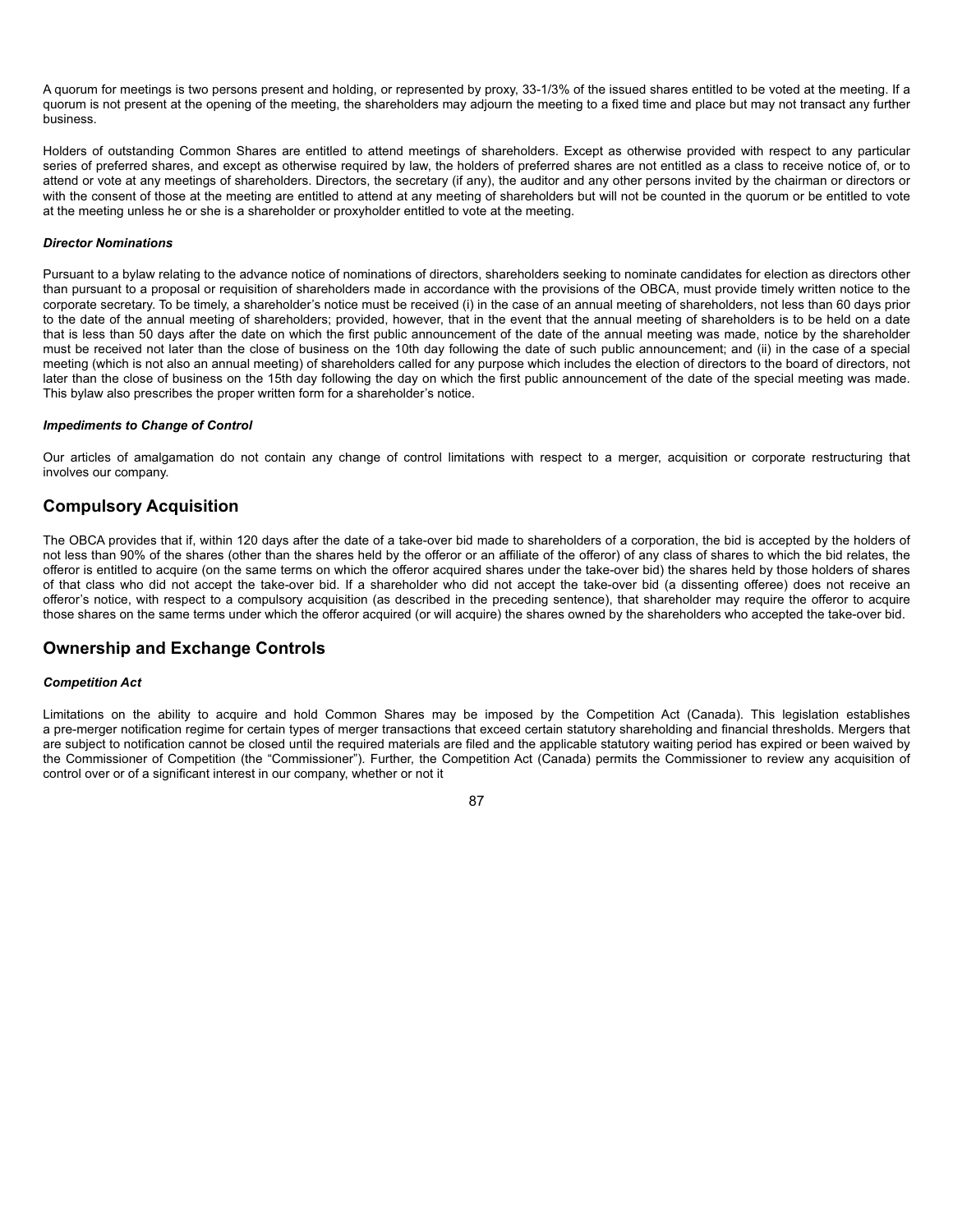is subject to mandatory notification. This legislation grants the Commissioner jurisdiction, for up to one year, to challenge this type of acquisition before the Canadian Competition Tribunal if it would, or would be likely to, substantially prevent or lessen competition in any market in Canada.

## *Investment Canada Act*

The Investment Canada Act requires notification and, in certain cases, advance review and approval by the Government of Canada of an investment to establish a new Canadian business by a non-Canadian or of the acquisition by a non-Canadian of "control" of a "Canadian business", all as defined in the Investment Canada Act. Generally, the threshold for advance review and approval will be higher in monetary terms for a member of the World Trade Organization. The Investment Canada Act generally prohibits the implementation of such a reviewable transaction unless, after review, the relevant minister is satisfied that the investment is likely to be of net benefit to Canada.

The Investment Canada Act contains various rules to determine if there has been an acquisition of control. For example, for purposes of determining whether an investor has acquired control of a corporation by acquiring shares, the following general rules apply, subject to certain exceptions. The acquisition of a majority of the voting shares of a corporation is deemed to be acquisition of control of that corporation. The acquisition of less than a majority but one-third or more of the voting shares of a corporation is presumed to be an acquisition of control of that corporation unless it can be established that, on the acquisition, the corporation is not controlled in fact by the acquiror through the ownership of voting shares. The acquisition of less than one-third of the voting shares of a corporation is deemed not to be acquisition of control of that corporation.

In addition, under the Investment Canada Act, national security review on a discretionary basis may also be undertaken by the federal government in respect of a much broader range of investments by a non-Canadian to acquire, in whole or in part, or to establish an entity carrying on all or any part of its operations in Canada, with the relevant test being whether such an investment by a non-Canadian could be "injurious to national security." The Minister of Industry has broad discretion to determine whether an investor is a non-Canadian and therefore may be subject to national security review. Review on national security grounds is at the discretion of the federal government and may occur on a pre- or post-closing basis.

Any of these provisions may discourage a potential acquirer from proposing or completing a transaction that may have otherwise presented a premium to our shareholders. We cannot predict whether investors will find us and our Common Shares less attractive because we are governed by foreign laws.

# **Transfer Agent and Registrar**

The registrar and transfer agent for our Common Shares is TSX Trust Company, located at 301—100 Adelaide Street West, Toronto, Ontario M5H 4H1. Continental Stock Transfer & Trust is co-transfer agent for our Common Shares, located at 1 State Street, 30th Floor, New York, New York, 1004.

# **LEGAL MATTERS**

Certain legal matters relating to the Domestication and the Consolidation under United States law will be passed upon by McDermott Will & Emery LLP, Washington, D.C. Certain legal matters relating to the Domestication and the Consolidation under Canadian law will be passed upon by Stikeman Elliott LLP, Ontario, Canada.

# **EXPERTS**

The consolidated financial statements of Akumin Inc. at December 31, 2021 and 2020, and for each of the two years in the period ended December 31, 2021, incorporated by reference in the proxy statement of Akumin Inc., which is referred to and made a part of this Circular and Registration Statement, have been audited by Ernst & Young LLP, independent registered public accounting firm, as set forth in their report thereon, included therein, and incorporated herein by reference in reliance upon such report given on the authority of such firm as experts in accounting and auditing.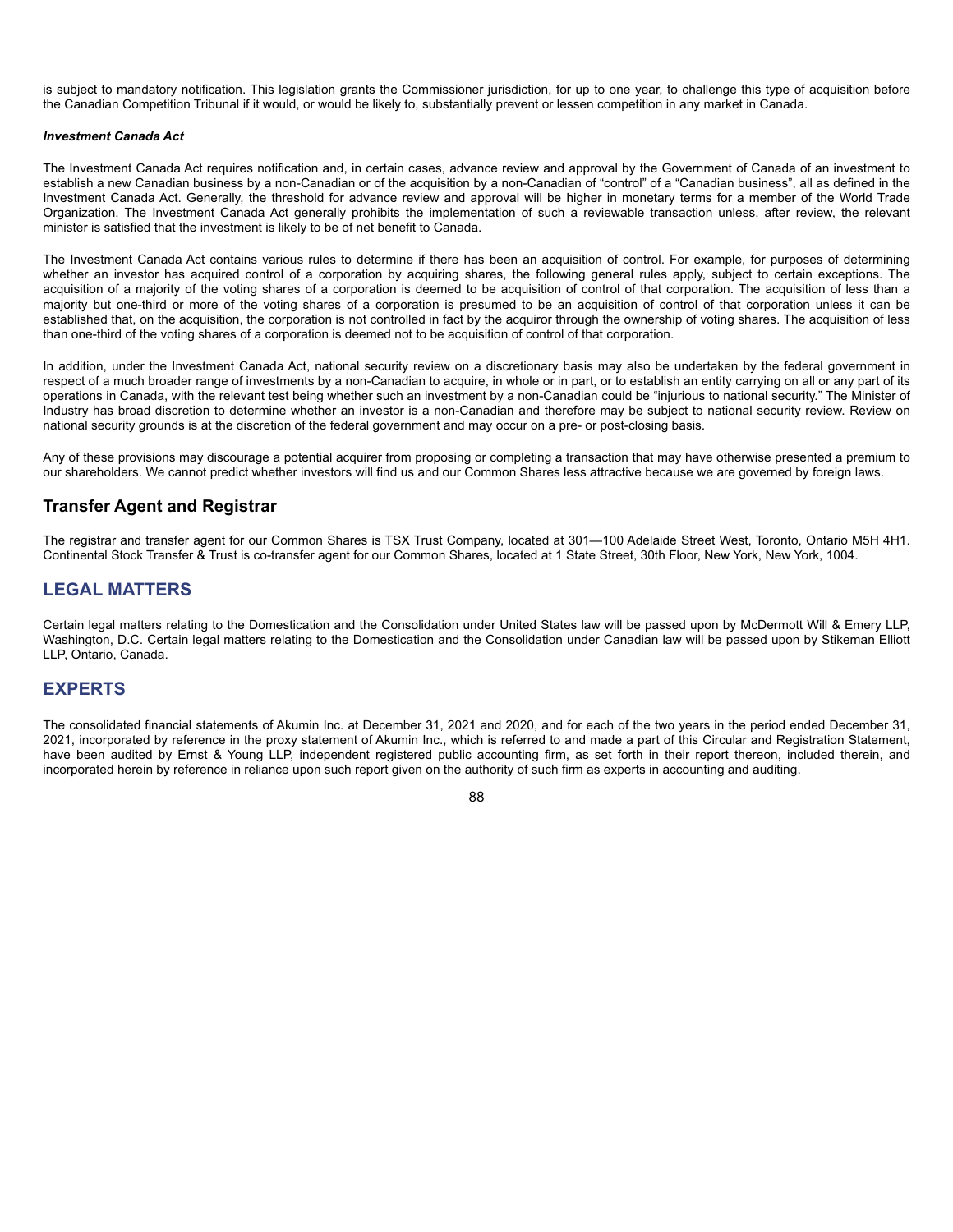# **SHAREHOLDER PROPOSALS**

## **Requirements for Shareholder Proposals to be Considered for Inclusion in our Proxy Materials**

There are no shareholder proposals to be considered at the Meeting. The OBCA and SEC Rule 14a-8 permits certain eligible shareholders to submit shareholder proposals to us, which proposals may be included in a management proxy circular relating to an annual meeting of shareholders. Subject to the provisions of our advance notice by-law which require certain advance notice for director nominations, the final date by which we must receive shareholder proposals for inclusion in our management proxy circular for our annual meeting of shareholders to be held in 2023 is January 20, 2023.

## **Requirements for Shareholder Proposals to be Brought Before an Annual Meeting**

For shareholder nominations to the Board to be considered at an annual meeting of shareholders (including an annual and special meeting), notice must be provided not later than the close of business on the 60th day before the date of the meeting; provided, however, if the date (the "Notice Date") on which the first public announcement made by the Company of the date of the annual meeting is less than 50 days prior to the meeting date, not later than the close of business on the 10th day following the Notice Date. In the case of a special meeting (which is not also an annual meeting) of shareholders called for any purpose which includes the election of directors to the Board, not later than the close of business on the 15th day following the day on which the first public announcement of the date of the special meeting is made by the Company. Assuming our annual meeting of shareholders in 2023 is held on June 30, 2023, shareholders who wish to nominate someone to the Board must notify us no later than May 1, 2023. Our Board has determined that it is the practice of the Board to consider candidates proposed by stockholders.

In order to comply with the universal proxy rules (once effective), shareholders who intend to solicit proxies in support of director nominees other than the Company's nominees must provide notice that sets forth the information required by Rule 14a-19 under the Exchange Act no later than May 1, 2023.

# **MANAGEMENT CONTRACTS**

No management functions of the Company and its subsidiaries are performed to any substantial degree by persons other than the directors and executive officers of the Company or its subsidiaries.

# **WHERE YOU CAN FIND ADDITIONAL INFORMATION**

# **Availability of Reports and Other Information**

We file annual reports on Form 10-K with the SEC, and we file other documents, such as quarterly reports on Form 10-Q and current reports on Form 8-K, proxy statements and other information and documents with the Canadian securities regulatory authorities, to the SEC, as required. The materials we file with or furnish to the SEC are available to the public on the SEC's Internet website at www.sec.gov. Those filings are also available to the public on our corporate website at www.akumin.com. Information contained on our website is not a part of this Circular and the inclusion of our website address in this Circular is an inactive textual reference only. As we are also a Canadian issuer, we also file continuous disclosure documents with the Canadian securities regulatory authorities, which documents are available on the System for Electronic Document Analysis and Retrieval website maintained by the Canadian Securities Administrators at www.sedar.com.

We have filed with the SEC the Registration Statement on Form S-4 (the "Registration Statement") under the Securities Act with respect to the Domestication and the Consolidation. This Circular, which constitutes part of the Registration Statement, does not contain all of the information set forth in the Registration Statement and the exhibits and schedules thereto. For further information about us and the Domestication and the Consolidation, we refer you to the Registration Statement and the exhibits and schedules filed as a part of the Registration Statement. Statements contained in this Circular as to the contents of any contract or other document referred to are not necessarily complete. If a contract or document has been filed as an exhibit to the Registration Statement, we refer you to the copy of the contract or document that has been filed as an exhibit to the Registration Statement, each statement about such contract or document being qualified in all respects by such reference.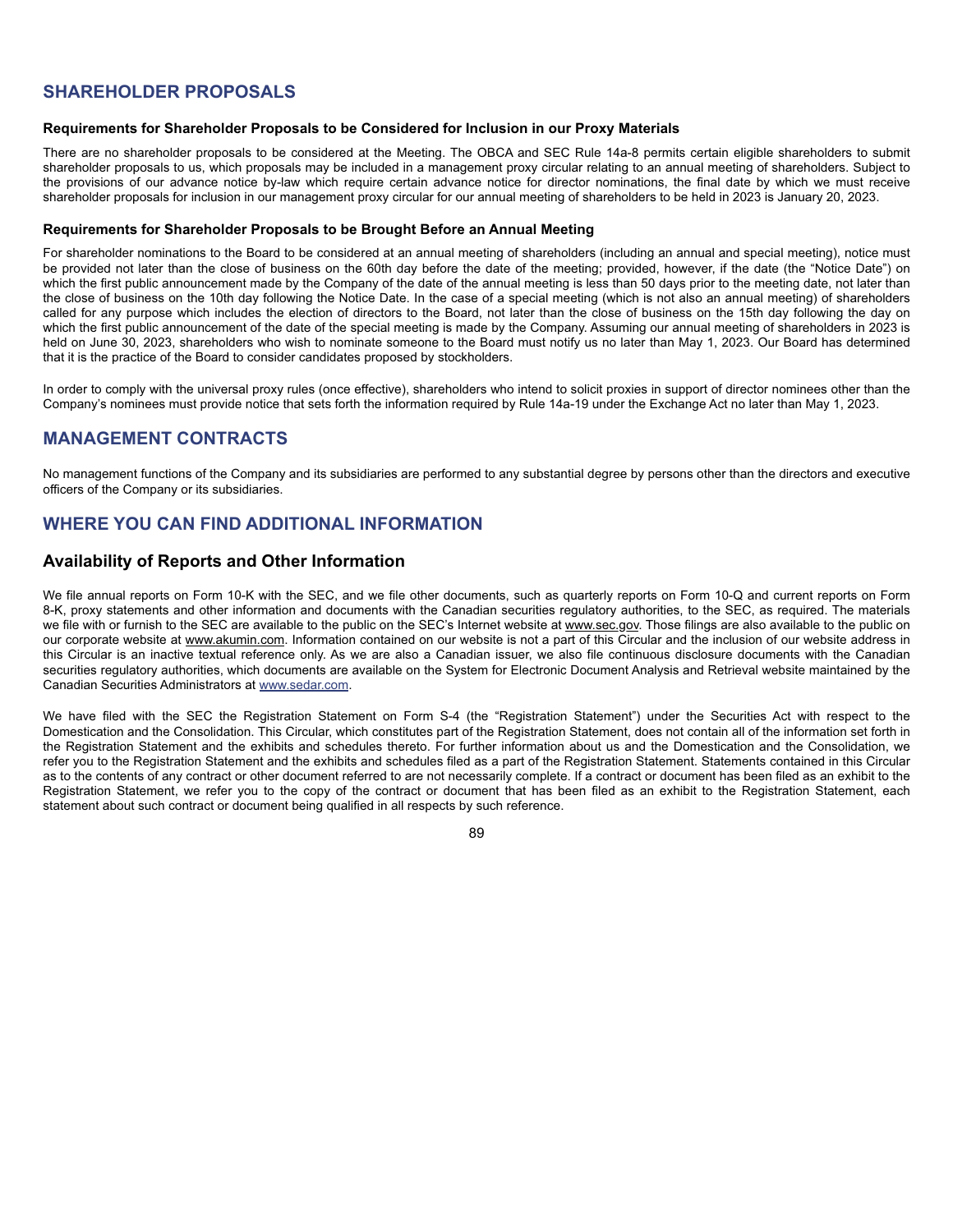# **Incorporation by Reference**

The SEC allows us to incorporate by reference much of the information we file with the SEC, which means that we can disclose important information to you by referring you to those publicly available documents. The information that we incorporate by reference in this Circular is considered to be part of this Circular. Any statement contained in this Circular or a previously filed document incorporated by reference will be deemed to be modified or superseded for purposes of this Circular to the extent that a statement contained in this Circular or a subsequently filed document incorporated by reference modifies or replaces that statement. The SEC file number for the documents incorporated by reference in this Circular is 001-39479.

- our Annual Report on Form 10-K for the fiscal year ended December 31, 2021, filed with the SEC on March 16, 2022, as amended by Amendment No. 1 to Form 10-K, filed with the SEC on April 12, 2022;
- our Quarterly Report on Form 10-Q for the quarter ended March 31, 2022, filed with the SEC on May 10, 2022;
- our Report on Form 6-K furnished with the SEC on November 15, 2021;
- our Current Report on Form 8-K filed with the SEC on January 6, 2022, March 21, 2022, April 11, 2022, April 21, 2022 and April 26, 2022; and
- the description of our Common Shares contained in Exhibit 4.1 to our Annual Report on Form 10-K for the fiscal year ended December 31, 2021, filed with the SEC on March 16, 2022.

In addition, the documents filed by us with the SEC pursuant to Sections 13(a), 13(c), 14 and 15(d) of the Securities Exchange Act of 1934 (other than those "furnished" pursuant to Item 2.02 or Item 7.01 in any Current Report on Form 8-K or other information and related exhibits "furnished" to the SEC) after the date of the initial registration statement, including any documents filed prior to the date on which the registration statement becomes effective, and prior to the termination of all offerings made pursuant to this Circular shall be deemed to be incorporated by reference into the Circular.

In all cases, you should rely on the later information over different information included in this Circular or any accompanying prospectus supplement. Unless expressly incorporated by reference, nothing in this Circular shall be deemed to incorporate by reference information furnished to, but not filed with, the SEC.

Copies of all documents incorporated by reference in this Circular, other than exhibits to those documents unless such exhibits are specifically incorporated by reference in this Circular, will be provided at no cost to each person, including any beneficial owner, who receives a copy of this Circular on the written or oral request of that person made to:

> 8300 W. Sunrise Boulevard Plantation, Florida 33322 (844) 730-0050 Attention: Investor Relations

You may also access these documents on our website, www.akumin.com. The information contained on, or that can be accessed through, our website is not a part of this Circular. We have included our website address in this Circular solely as an inactive textual reference.

You should rely only on information contained in, or incorporated by reference into, this Circular. Neither we nor the selling shareholders have authorized anyone to provide you with information different from that contained in this Circular or incorporated by reference in this Circular. The selling shareholders are not making offers to sell the securities in any jurisdiction in which such an offer or solicitation is not authorized or in which the person making such offer or solicitation is not qualified to do so or to anyone to whom it is unlawful to make such offer or solicitation.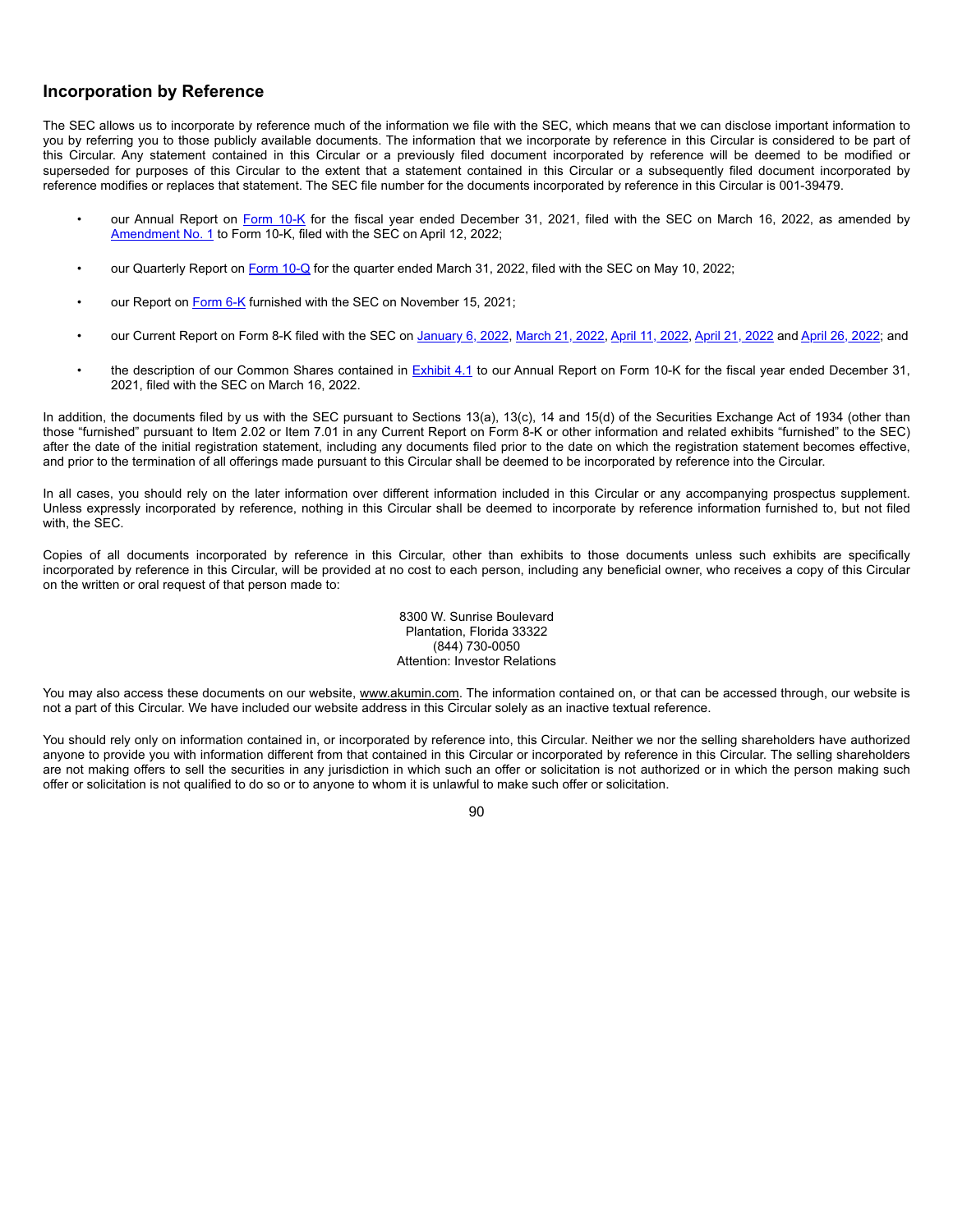# **APPROVAL**

Our Board has approved the contents of this Circular and the sending thereof to our shareholders, directors and auditor.

DATED this 17th day of May, 2022.

# **ON BEHALF OF THE BOARD OF DIRECTORS**

*(signed) Riadh Zine*

Riadh Zine Chairman of the Board and Chief Executive Officer Toronto, Ontario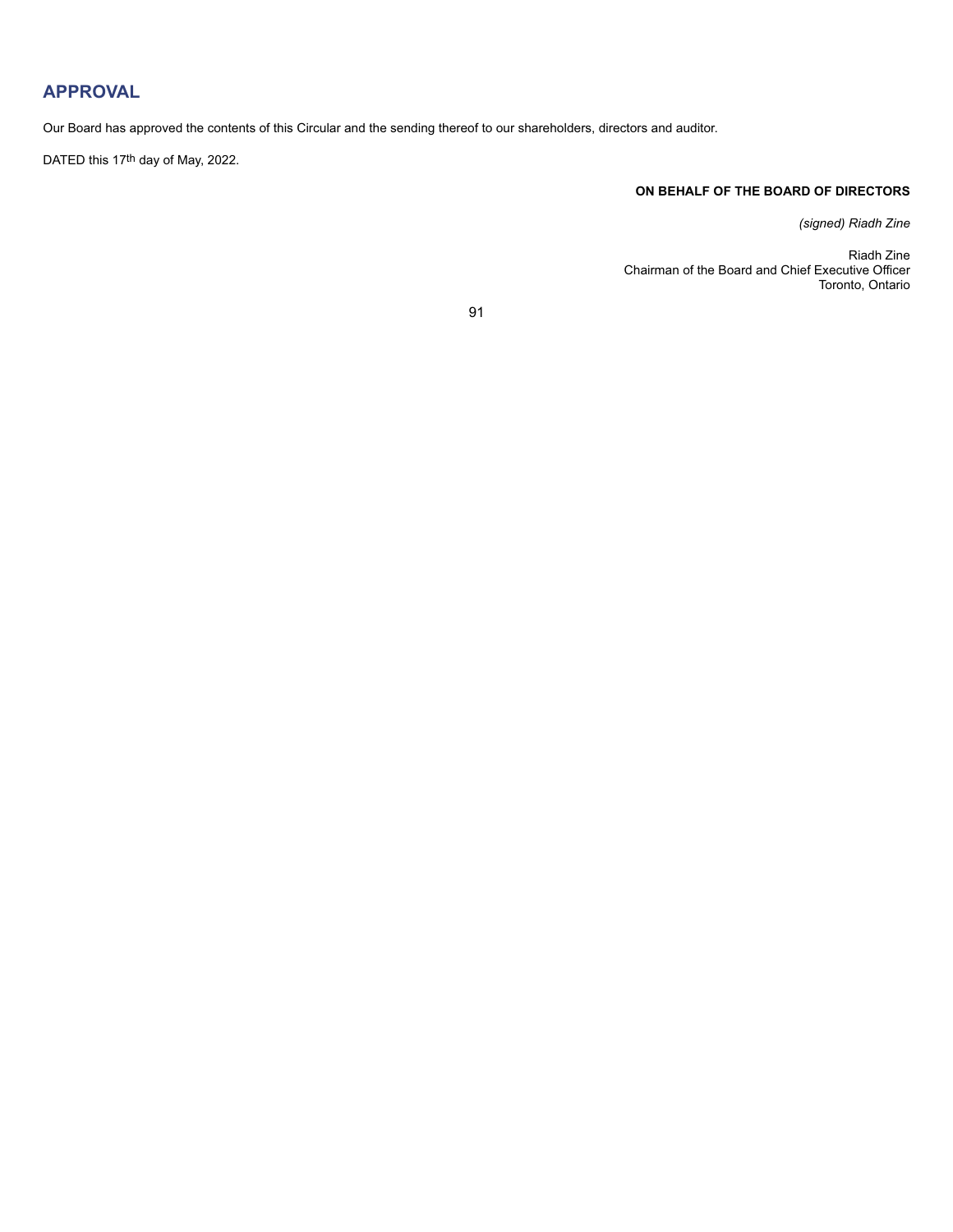# **APPENDIX A — SPECIAL RESOLUTIONS**

## **DOMESTICATION RESOLUTION**

## Resolved that:

- 1. The Company is hereby authorized to apply to the Director appointed under the Ontario Business Corporations Act (the "**OBCA**") for a continuance in the State of Delaware;
- 2. The Company is authorized to file with the Secretary of State of the State of Delaware the certificate of corporate domestication and a certificate of incorporation pursuant to, and in accordance with, the General Corporation Law of the State of Delaware (the "**DGCL**") as if it has been incorporated thereunder (the "Domestication");
- 3. Effective on the date of the Domestication, the Company shall file a certificate of corporate domestication, certificate of incorporation, and by-laws in the forms as set out in Appendices B, C and D to the management proxy circular dated as of May 17, 2022 each of which is hereby approved in all respects;
- 4. Any director or officer of the Company is hereby authorized and directed, acting for, in the name of and on behalf of the Company, to execute or cause to be executed, under the seal of the Company or otherwise, and to deliver or to cause to be delivered, all such documents, agreements and instruments, and to do or to cause to be done all such other acts and things, as such person determines to be necessary or desirable or required by any regulatory authority, including Canadian securities regulatory authorities, in order to carry out the intent of this resolution and the matters authorized hereby, such determination to be conclusively evidenced by the execution and delivery of such document, agreement or instrument or the doing of any such act or thing; and
- 5. Notwithstanding that this special resolution has been duly passed by the shareholders of the Company, the board of directors of the Company is hereby authorized, at its discretion, to determine, at any time prior to the Domestication, to proceed or not proceed with the Domestication, or to abandon the Domestication at any time prior to the implementation of the Domestication without further approval of the shareholders of the Company at any time prior to the Domestication becoming effective.

## **Consolidation Resolution**

Resolved that:

- 1. The issued and outstanding common shares in the capital of the Company (the "Common Shares") be consolidated on the basis of a consolidation ratio to be selected by the Board, provided that such ratio is within the range of one new Common Share for up to every four Common Shares presently issued and outstanding (the "Consolidation");
- 2. Any director or officer of the Company is hereby authorized and directed, acting for, in the name of and on behalf of the Company, to execute or cause to be executed, under the seal of the Company or otherwise, and to deliver or to cause to be delivered, all such documents, agreements and instruments, and to do or to cause to be done all such other acts and things, as such person determines to be necessary or desirable or required by any regulatory authority in order to carry out the intent of this resolution and the matters authorized hereby, including filing of articles of amendment, such determination to be conclusively evidenced by the execution and delivery of such document, agreement or instrument or the doing of any such act or thing; and
- 3. Notwithstanding that this special resolution has been duly passed by the shareholders of the Company, the board of directors of the Company is hereby authorized, at its discretion, to determine, at any time prior to the Consolidation, to proceed or not proceed with the Consolidation, or to abandon the Consolidation at any time prior to the implementation of the Consolidation without further approval of the shareholders of the Company at any time prior to the Consolidation becoming effective.

**IT IS INTENDED THAT THE COMMON SHARES REPRESENTED BY PROXIES IN FAVOR OF MANAGEMENT NOMINEES WILL BE VOTED IN FAVOR OF SUCH RESOLUTION. AN AFFIRMATIVE VOTE OF 66 2/3% OF THE VOTES CAST AT THE MEETING IN PERSON OR BY PROXY IS NEEDED TO APPROVE EACH SPECIAL RESOLUTION.**

A-1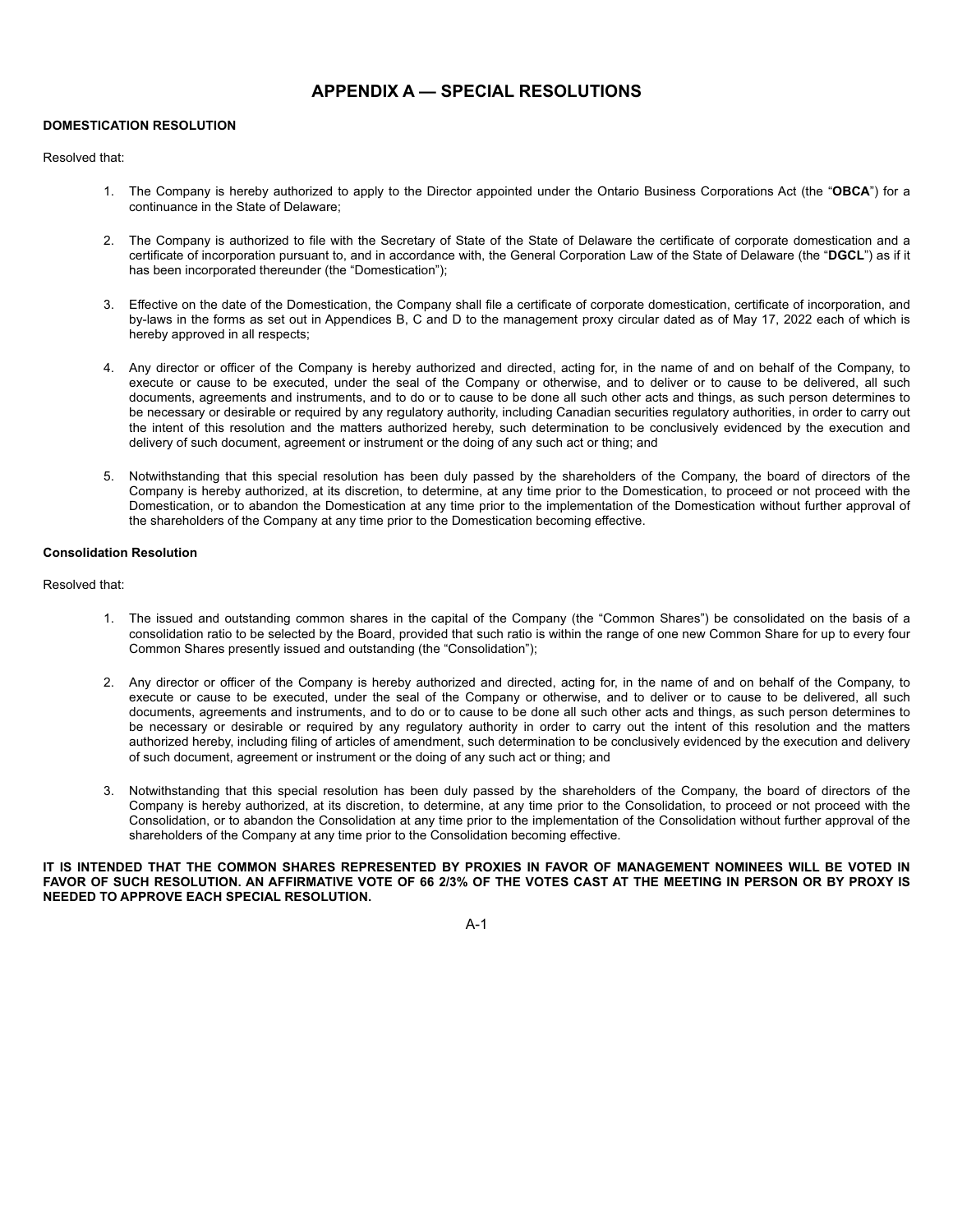# **APPENDIX B — FORM OF CERTIFICATE OF CORPORATE DOMESTICATION**

# **CERTIFICATE OF CORPORATE DOMESTICATION**

# **OF**

# **AKUMIN INC.**

This Certificate of Corporate Domestication is being filed for the purpose of domesticating Akumin Inc., a corporation organized under the laws of the province of Ontario, Canada (the "Non-US Company"), as a Delaware corporation, pursuant to Section 388 of the General Corporation Law of the State of Delaware (the "DGCL".

The Non-US Company does hereby certify as follows:

1. The Non-US Company first formed on August 12, 2015 in the province of Ontario, Canada.

2. The name of the Non-US Company immediately prior to the filing of this Certificate of Corporate Domestication was Akumin Inc.

3. The name of the Corporation as set forth in its Certificate of Incorporation filed in accordance with Section 388(b) of the General Corporation Law of the State of Delaware is "Akumin Inc."

4. The jurisdiction that constituted the seat, siege social, or principal place of business or central administration of the Non-US Company immediately prior to the filing of this Certificate of Corporate Domestication was the province of Ontario, Canada.

5. The domestication has been approved in the manner provided for by the document, instrument, agreement or other writing, as the case may be, governing the internal affairs of the Non-US Company and the conduct of its business or by applicable non-Delaware law, as appropriate.

IN WITNESS WHEREOF, the undersigned authorized person has duly executed this Certificate of Corporate Domestication on behalf of the Non-US Company.

**AKUMIN INC.**

By: Name: Title:

B-1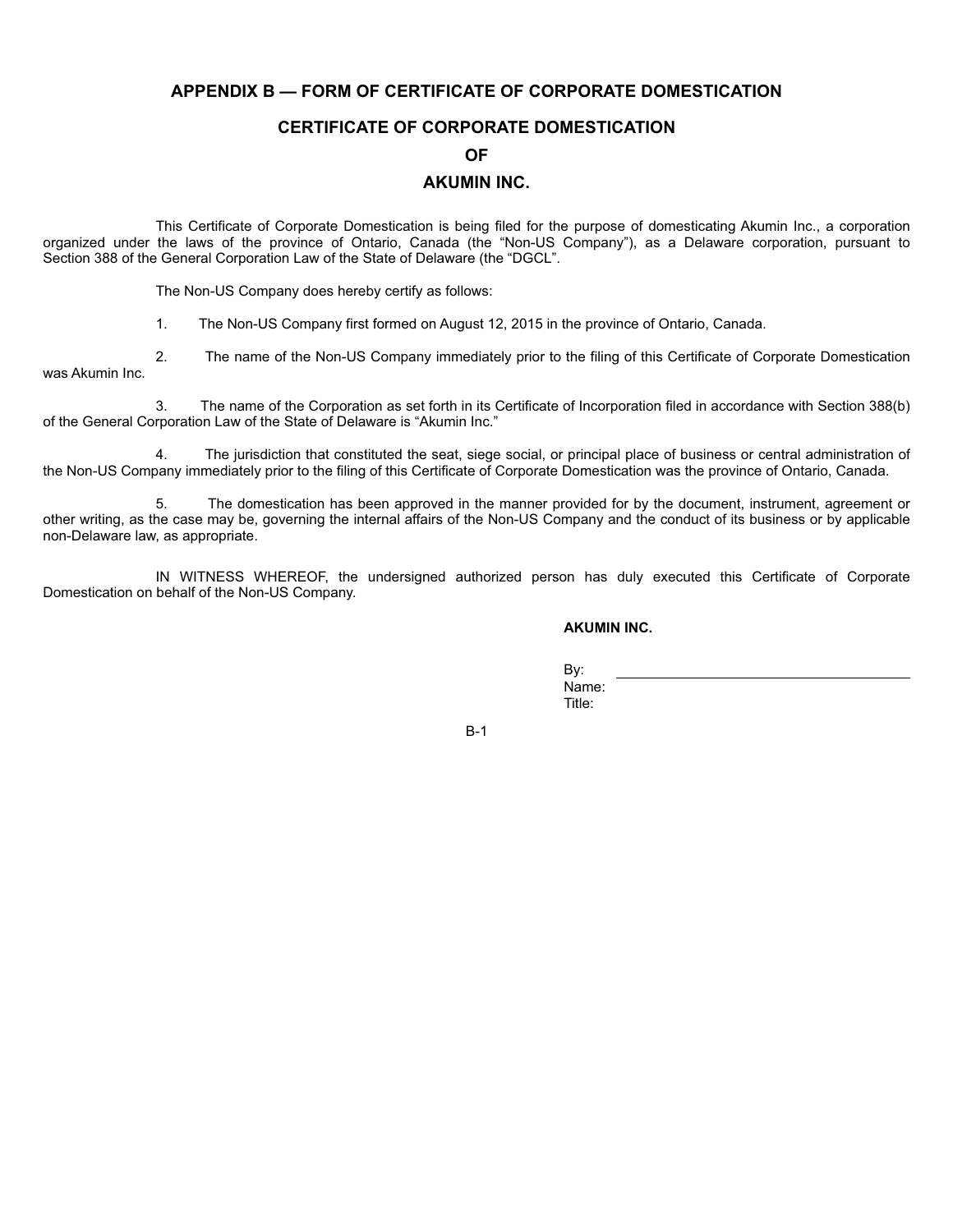# **APPENDIX C — FORM OF CERTIFICATE OF INCORPORATION**

# **CERTIFICATE OF INCORPORATION OF AKUMIN INC.**

## **ARTICLE I**

The name of the corporation (the "Corporation") is Akumin Inc.

# **ARTICLE II**

The address of the registered office of the Corporation in the State of Delaware is 651 N. Broad St., Suite 206, Middletown, New Castle County, Delaware, 19709. The name of the Corporation's registered agent at such address is LegalInc. Corporate Services Inc.

## **ARTICLE III**

The purpose of the Corporation is to engage in any lawful act or activity for which corporations may be organized under the General Corporation Law of the State of Delaware, as from time to time amended (the "DGCL").

# **ARTICLE IV**

A. Classes of Stock. The total number of shares of all classes of stock that the Corporation shall have authority to issue is [, which shall be divided into two classes as follows: (i)[ \_\_\_\_\_\_\_\_\_] shares of common stock, par value \$0.01 per share ("Common Stock"); and [ ] shares of undesignated preferred stock, par value \$0.01 per share ("Preferred Stock").

Upon the effectiveness of the Certificate of Corporate Domestication of Akumin Inc., a corporation organized under the laws of the province of Ontario, Canada ("Akumin Ontario"), and this Certificate of Incorporation (the "Effective Time"), each Common Share, no par value, of Akumin Ontario issued and outstanding immediately prior to the Effective Time shall automatically become for all purposes one issued and outstanding, fully paid and non-assessable share of Common Stock, without any action required on the part of the Corporation, the holders thereof or any other person. Any stock certificate that, immediately prior to the Effective Time, represented Common Shares of Akumin Ontario will, from and after the Effective Time, automatically and without the necessity of presenting the same for exchange, represent the same number of shares of the Common Stock.

B. Common Stock. Except as otherwise provided (i) by the DGCL, (ii) by this Article IV, Section B, or (iii) by resolutions, if any, of the board of directors of the Corporation (the "Board of Directors") fixing the powers, designations, preferences and the relative, participating, optional or other rights of the Preferred Stock, or the qualifications, limitations or restrictions thereof, the entire voting power of the shares of the Corporation for the election of directors and for all other purposes shall be vested exclusively in the Common Stock. Each holder of record of Common Stock, as such, shall have one vote for each share of Common Stock which is outstanding in his, her or its name on the books of the Corporation on all matters on which stockholders are entitled to vote generally. Except as otherwise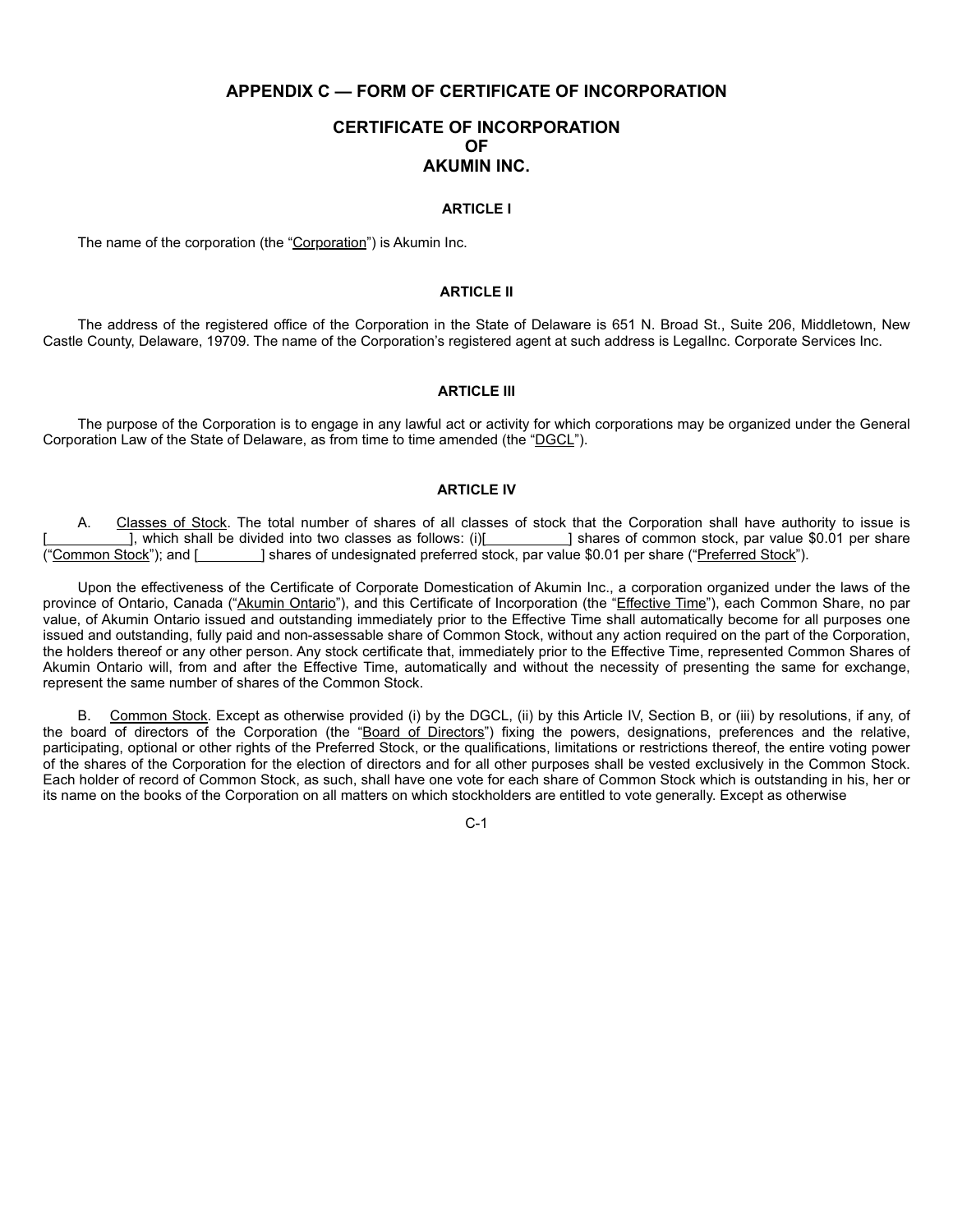required by the DGCL, holders of Common Stock shall not be entitled to vote on any amendment to this Certificate of Incorporation (including any certificate of designation relating to any series of Preferred Stock) that relates solely to the terms of one or more outstanding series of Preferred Stock if the holders of such affected series are entitled, either separately or together with the holders of one or more other such series, to vote thereon pursuant to this Certificate of Incorporation (including any certificate of designation relating to any series of Preferred Stock) or pursuant to the DGCL. Each share of Common Stock shall be entitled to participate equally in all dividends payable with respect to the Common Stock and to share equally, subject to any rights and preferences of the Preferred Stock (as fixed by resolutions, if any, of the Board of Directors), in all assets of the Corporation, in the event of any voluntary or involuntary liquidation, dissolution or winding up of the affairs of the Corporation, or upon any distribution of the assets of the Corporation.

C. Preferred Stock. Subject to the provisions of this Certificate of Incorporation, the Board of Directors is authorized to fix from time to time by resolution or resolutions the number of shares of any class or series of Preferred Stock, and to determine the voting powers (if any), designations, preferences and relative, participating, optional or other special rights, and the qualifications, limitations and restrictions thereof, of any such class or series. Further, within the limits and restrictions stated in any resolution or resolutions of the Board of Directors originally fixing the number of shares constituting any such class or series, the Board of Directors is authorized to increase or decrease (but not below the number of shares of such class or series then outstanding) the number of shares of any such class or series subsequent to the issue of shares of that class or series. Any shares of Preferred Stock which may be redeemed, purchased or acquired by the Corporation may be reissued except as otherwise provided by law.

D. Increase or Decrease to Authorized Shares. The number of authorized shares of Preferred Stock or Common Stock may be increased or decreased (but not below the number of shares thereof then outstanding) by the affirmative vote of the holders of a majority in voting power of the stock of the Corporation entitled to vote thereon irrespective of the provisions of Section 242(b)(2) of the DGCL (or any successor provision thereto), and no vote of the holders of any of the Common Stock or the Preferred Stock voting separately as a class shall be required therefor, unless a vote of any such holder is required pursuant to this Certificate of Incorporation (including any certificate of designation relating to any series of Preferred Stock).

# **ARTICLE V**

A. Management by the Board. The business and affairs of the Corporation shall be managed by or under the direction of the Board of Directors.

B. Number of Directors. Subject rights of the holders of any series of Preferred Stock to elect additional directors, the total number of directors shall be determined from time to time exclusively by resolution adopted by the Board of Directors. Each director shall hold office until the annual meeting at which his or her term expires and until his or her successor shall be elected and qualified, or his or her death, resignation, retirement, disqualification or removal from office.

C. Written Ballot. Elections of directors need not be by written ballot unless the bylaws of the Corporation (the "Bylaws") shall so provide.

D. No Cumulative Voting. No stockholder will be permitted to cumulate votes at any election of directors.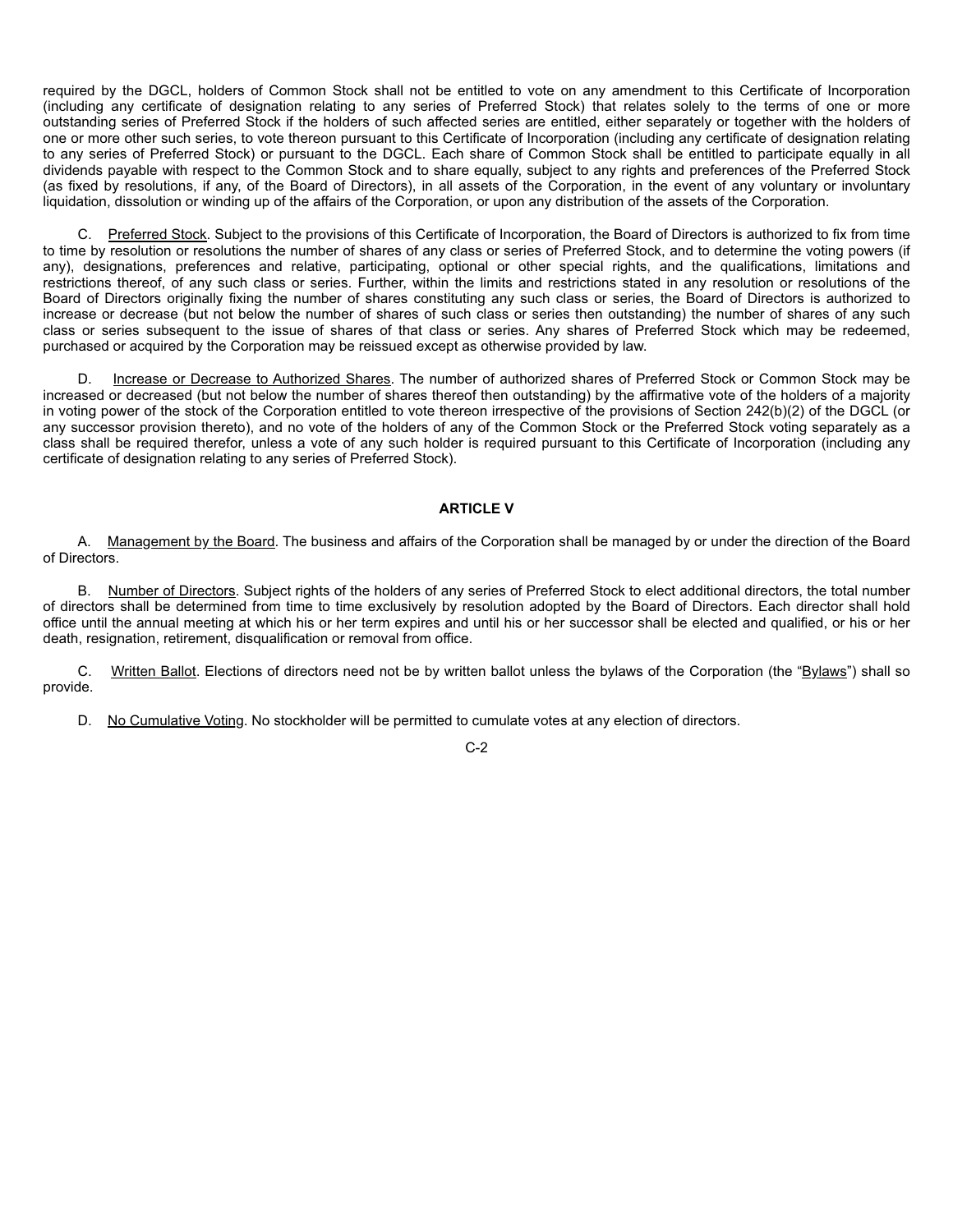## **ARTICLE VI**

A. Exculpation. To the full extent permitted by the DGCL as it now exists or may hereafter be amended, a director of the Corporation shall not be personally liable to the Corporation or its stockholders for monetary damages for breach of fiduciary duty owed to the Corporation or its stockholders.

B. Indemnification and Advancement. The Corporation shall, to the full extent permitted by law, as the same exists or may hereafter be amended (but, in the case of any such amendment, only to the extent that such amendment permits the Corporation to provide broader indemnification rights than such law permitted the Corporation to provide prior to such amendment) indemnify and hold harmless any and all current or former directors and officers of the Corporation from and against any and all of the expenses, liabilities or losses reasonably incurred or suffered by such indemnitee in connection therewith; provided, however, that except with respect to proceedings to enforce rights to indemnification or advancement of expenses or with respect to any compulsory counterclaim brought by such indemnitee, the Bylaws may provide that the Corporation shall indemnify any current or former director or officer in connection with a proceeding (or a part thereof) initiated by such director or officer only if such proceeding (or part thereof) was authorized by the Board of Directors. The Corporation shall, to the full extent permitted by law, as the same exists or may hereafter be amended (but, in the case of any such amendment, only to the extent that such amendment permits the Corporation to provide broader rights than such law permitted the Corporation to provide prior to such amendment), have the power to advance expenses to any and all current or former directors and officers of the Corporation and to provide indemnification or advance expenses to any and all current or former employees and agents of the Corporation or other persons.

C. Non-Exclusive Right. The rights to indemnification and to the advancement of expenses conferred in this Article shall not be exclusive of any other right which any person may have or hereafter acquire under this Certificate of Incorporation, the Bylaws, any statute, agreement, vote of stockholders or disinterested Directors or otherwise.

D. Amendment. Neither the amendment nor repeal of this Article, nor the adoption of any provision of this Certificate of Incorporation, nor, to the full extent permitted by the DGCL, any modification of law shall eliminate, reduce or otherwise adversely affect any right or protection of a current or former director of the Corporation existing at the time of such amendment, repeal, adoption or modification.

## **ARTICLE VII**

A. Amendment of Bylaws. The Board of Directors is expressly authorized to make, repeal, alter, amend and rescind, in whole or in part, the Bylaws without the assent or vote of the stockholders in any manner not inconsistent with the DGCL or this Certificate of Incorporation. The Bylaws may also be altered, amended, repealed or rescinded, in whole or in part, by the affirmative vote of the holders of at least a majority of the voting power of all the then-outstanding shares of stock of the Corporation entitled to vote thereon, voting together as a single class.

B. No Stockholder Action by Written Consent. Any action required or permitted to be taken by the stockholders of the Corporation must be effected at a duly called annual or special meeting of such holders and may not be effected by any consent in writing by such holders; provided, however, that any action required or permitted to be taken by the holders of Preferred Stock, voting separately as a series or separately as a class with one or more other such series, may be taken without a meeting,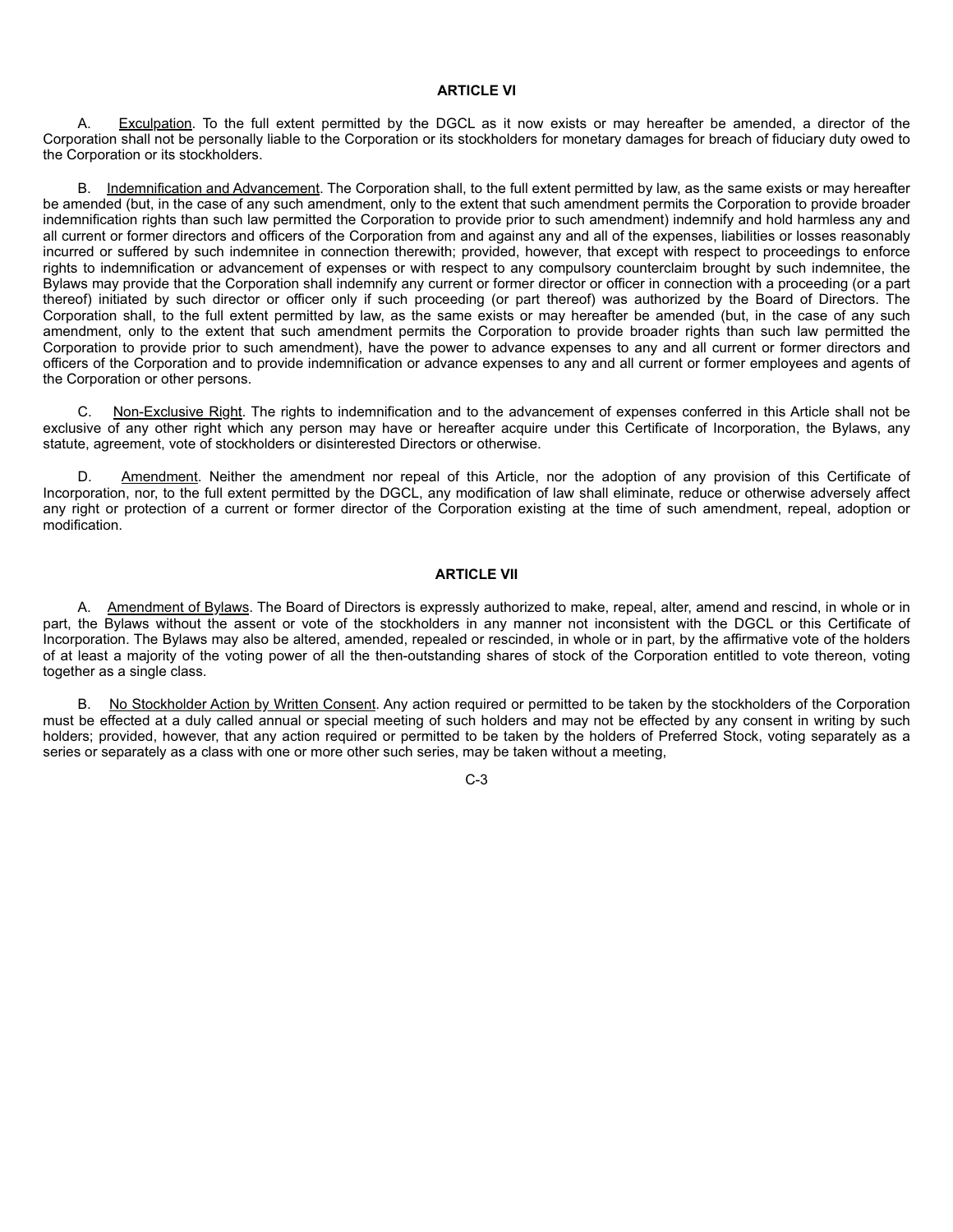without prior notice and without a vote, to the extent expressly so provided by the applicable certificate of designation relating to such series of Preferred Stock.

# **ARTICLE VIII**

The Corporation reserves the right to amend, alter, or repeal any provision contained in this Certificate of Incorporation, in the manner now or hereafter prescribed by the laws of the State of Delaware, and all rights conferred herein are granted subject to this reservation.

# **ARTICLE IX**

The name and mailing address of the incorporator are as follows: Matt Cameron, Corporate Secretary, c/o Akumin Inc., 8300 W Sunrise Blvd., Plantation, Florida 33322.

[*Remainder of Page Intentionally Left Blank*]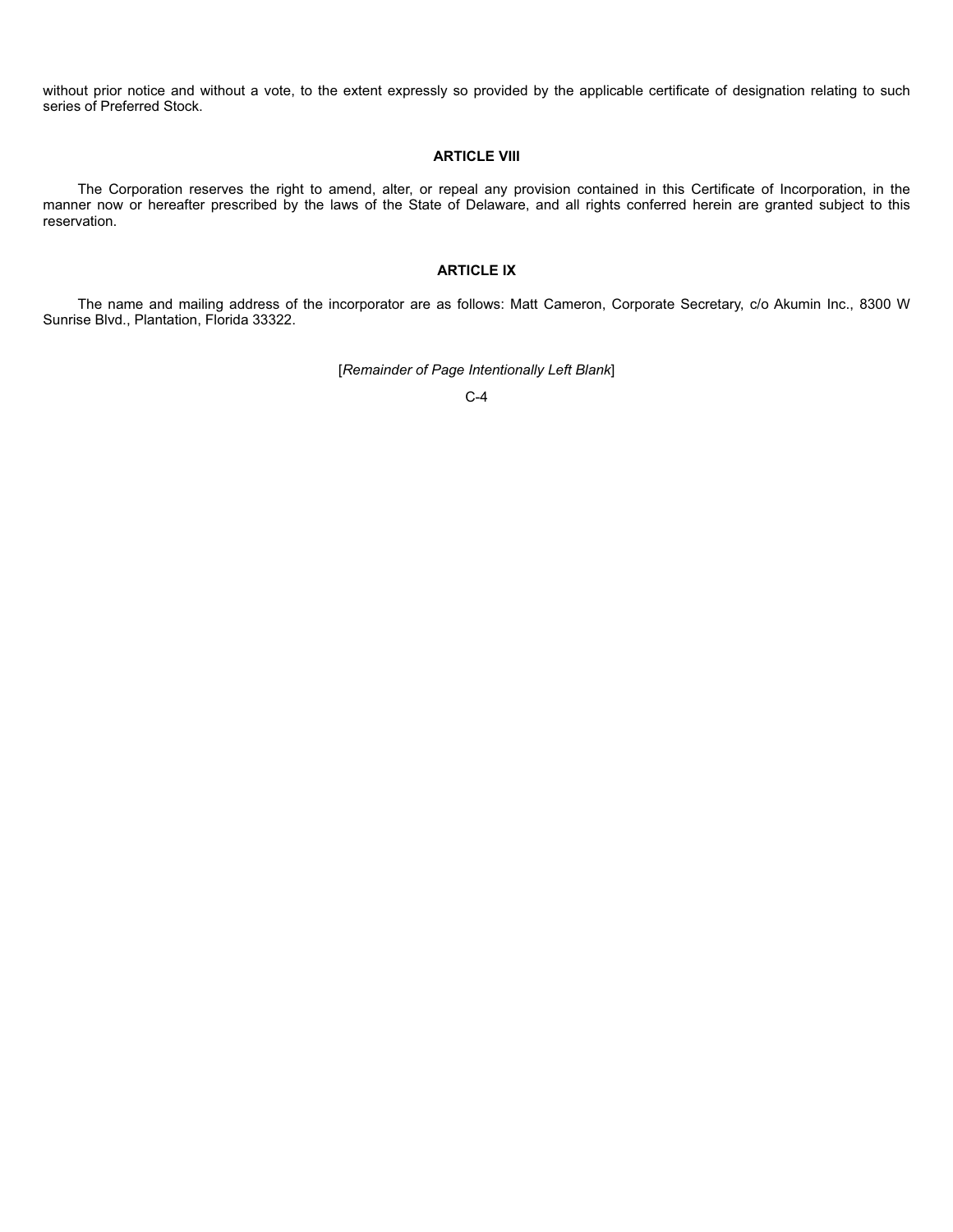IN WITNESS WHEREOF, this Certificate of Incorporation has been duly executed by the undersigned incorporator in accordance with the DGCL.

> $\overline{a}$ Name: Matt Cameron Title: Incorporator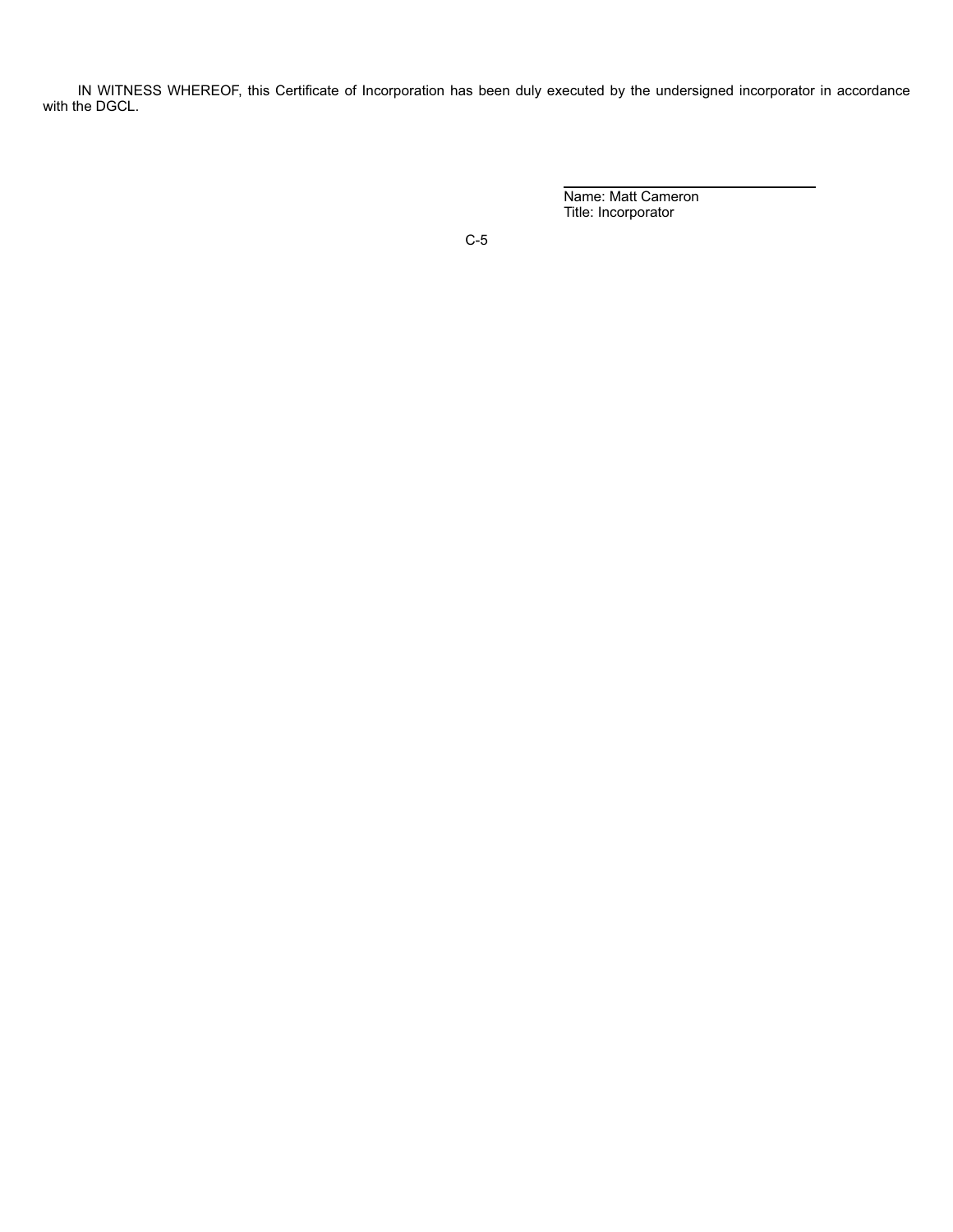## **APPENDIX D — FORM OF BY-LAWS**

## **BYLAWS OF AKUMIN INC.**

# **ARTICLE I. OFFICES**

Section 1.01 Registered Office. The registered office and registered agent of Akumin Inc. (the "Corporation") in the State of Delaware shall be as set forth in the Corporation's certificate of incorporation as then in effect (as the same may be amended and/or restated from time to time, the "Certificate of Incorporation").

Section 1.02 Other Offices. The Corporation may also have offices in such other places in the United States or elsewhere (and may change the Corporation's registered agent) as the Board of Directors may, from time to time, determine or as the business of the Corporation may require as determined by any officer of the Corporation.

# **ARTICLE II. MEETINGS OF STOCKHOLDERS**

Section 2.01 Annual Meetings. Annual meetings of stockholders may be held at such place, if any, either within or without the State of Delaware, and at such time and date as the Board of Directors shall determine and state in the notice of meeting; provided, that no annual meeting shall be held in Canada. The Board of Directors may, in its sole discretion, determine that annual meetings of stockholders shall not be held at any place, but may instead be held solely by means of remote communication as described in Section 2.11 in accordance with the General Corporation Law of the State of Delaware, as from time to time amended (the "DGCL"). The Board of Directors may postpone, reschedule or cancel any annual meeting of stockholders previously scheduled by the Board of Directors.

Section 2.02 Special Meetings. Except as otherwise required by law and subject to the rights of the holders of any series of Preferred Stock, special meetings of the stockholders of the Corporation for any purpose or purposes may be called at any time only by or at the direction of the Board of Directors or the Chairperson of the Board of Directors; provided that special meetings may also be called by either of the foregoing at the request of any person or persons holding of record at least 10% of the total voting power of the Corporation entitled to vote on any issue contemplated to be considered at such proposed special meeting, which written request shall state with specificity the purpose or purposes of such meeting. Only those matters set forth in the notice of the special meeting may be considered or acted upon at a special meeting of stockholders of the Corporation. A special meeting may be held at such place, if any, either within or without the State of Delaware, and at such time and date as the Board of Directors or the Chairperson of the Board of Directors shall determine and state in the notice of meeting; provided, no special meeting shall be held in Canada. The Board of Directors may, in its sole discretion, determine that special meetings of stockholders shall not be held at any place, but may instead be held solely by means of remote communication as described in Section 2.11 in accordance with the DGCL. The Board of Directors may postpone, reschedule or cancel any special meeting of stockholders previously scheduled by the Board of Directors or the Chairperson of the Board of Directors.

D-1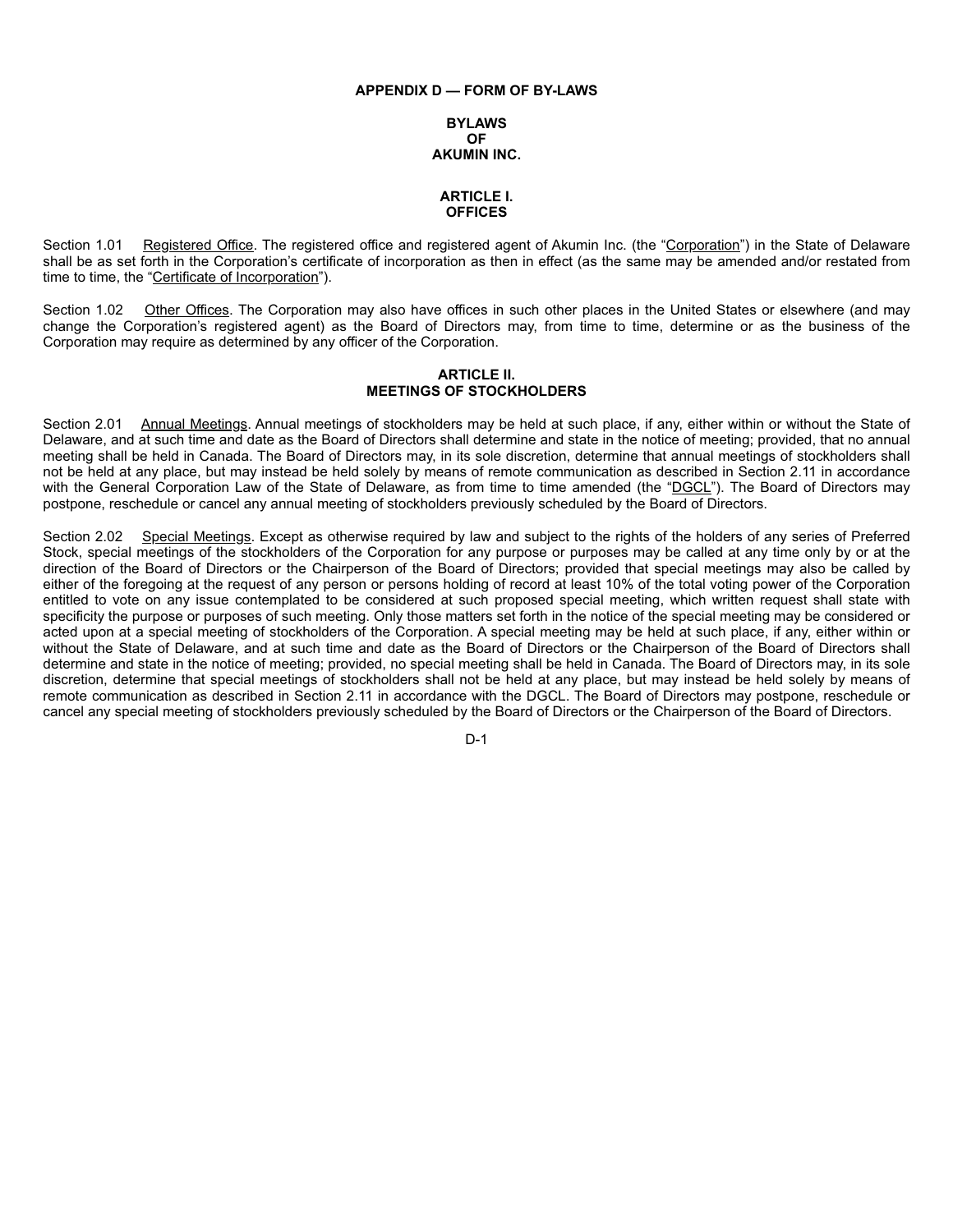# Section 2.03 Notice of Stockholder Business and Nominations.

# (a) Annual Meetings of Stockholders.

- (i) Except for (A) any directors entitled to be elected by the holders of Preferred Stock, (B) any directors elected or appointed in accordance with Section 3.05 hereof by the Board of Directors to fill a vacancy or newly-created directorship, or (C) as otherwise required by applicable law or stock exchange regulation, at any meeting of stockholders, only persons who are nominated in accordance with the procedures in this Section 2.03 shall be eligible for election as directors. Nominations of persons for election to the Board of Directors and the proposal of other business to be considered by the stockholders may be made at an annual meeting of stockholders only (x) pursuant to the Corporation's notice of meeting (or any supplement thereto) delivered pursuant to Section 2.04, (y) by or at the direction of the Board of Directors or any authorized committee thereof or (z) by any stockholder of the Corporation who is entitled to vote at the meeting, who, subject to Section 2.03(c) (iv), complied with the notice procedures set forth in Sections 2.03(a)(ii) and (a)(iii) and who was a stockholder of record at the time such notice is delivered to the Secretary of the Corporation.
- (ii) For nominations or other business to be properly brought before an annual meeting by a stockholder pursuant to Section 2.03(a)(i)(C), the stockholder must have given timely, proper notice thereof in writing to the Secretary of the Corporation, and, in the case of business other than nominations of persons for election to the Board of Directors, such other business must constitute a proper matter for stockholder action. To be timely, a stockholder's notice shall be delivered to the Secretary of the Corporation at the principal executive offices of the Corporation not less than ninety (90) days nor more than one hundred and twenty (120) days prior to the first anniversary of the preceding year's annual meeting; *provided, however*, that in the event that the date of the annual meeting is advanced by more than thirty (30) days, or delayed by more than seventy (70) days, from the anniversary date of the previous year's meeting, or if no annual meeting was held or deemed to have occurred in the preceding year, notice by the stockholder to be timely must be so delivered not earlier than one hundred and twenty (120) days prior to such annual meeting and not later than the close of business on the later of the ninetieth (90th) day prior to such annual meeting or the tenth (10th) day following the day on which public announcement of the date of such meeting is first made. Public announcement of an adjournment or postponement of an annual meeting shall not commence a new time period (or extend any time period) for the giving of a stockholder's notice. Notwithstanding anything in this Section 2.03(a)(ii) to the contrary, if the number of directors to be elected to the Board of Directors at an annual meeting is increased and there is no public announcement by the Corporation naming all of the nominees for director or specifying the size of the increased Board of Directors at least one hundred (100) days prior to the first anniversary of the prior year's annual meeting of stockholders, then a stockholder's notice required by this Section shall be considered timely, but only with respect to nominees for any new positions created by such increase, if it is received by the Secretary of the Corporation not later than the close of business on the tenth (10th) day following the day on which such public announcement is first made by the Corporation.
- (iii) To be in proper written form, such stockholder's notice to the Secretary shall set forth (A) as to each person whom the stockholder proposes to nominate for election or re-election as a director (i) the name, age, business address and residence address of the person, (ii) the principal occupation or employment of the person, (iii) the class or series and number of shares of capital stock of the Corporation which are owned beneficially and of record by the person and any Stockholder Associated Person (as defined below), (iv) the date such shares were acquired and the investment intent of such acquisition, (v) a detailed

D-2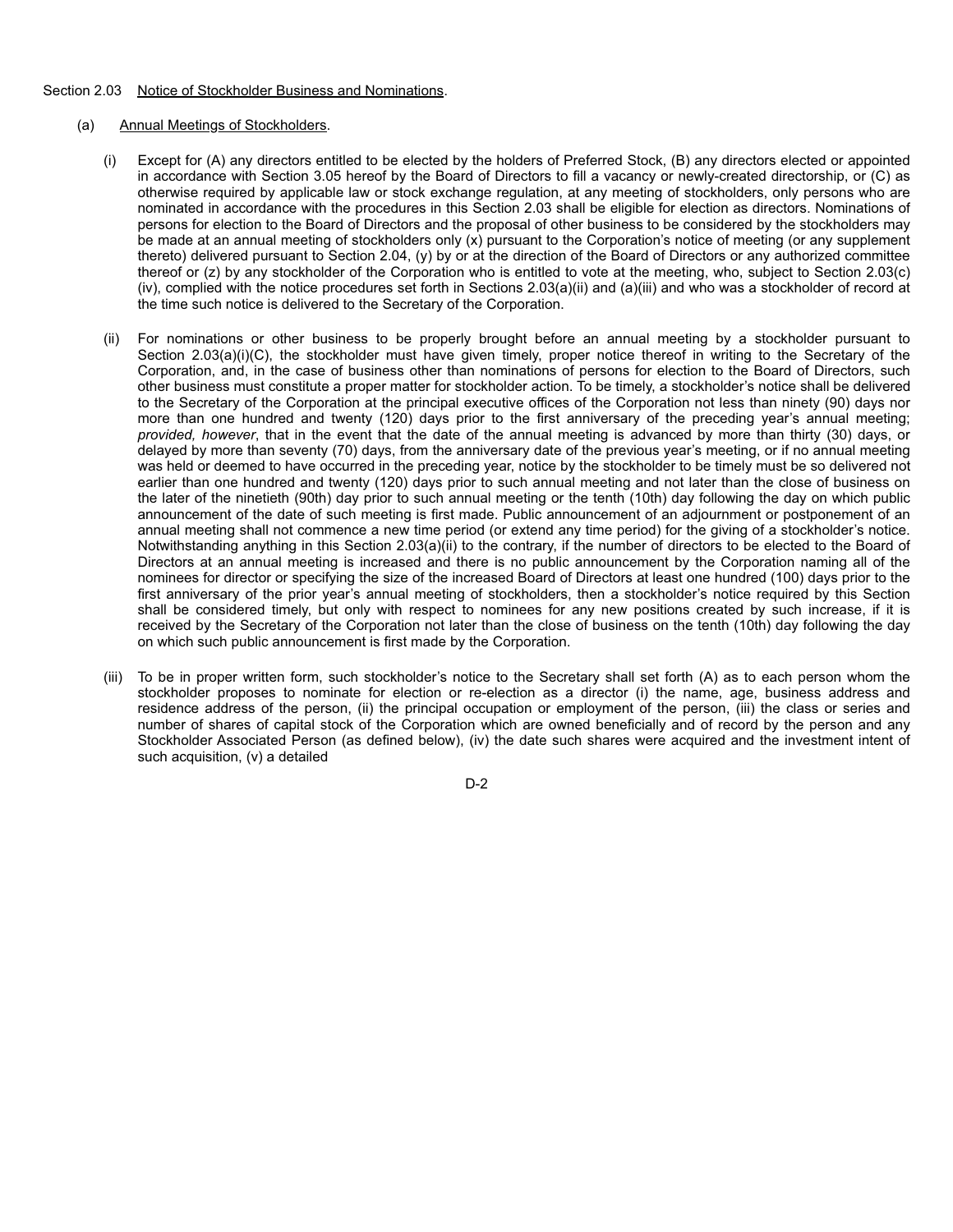description of the terms of any agreement, arrangement or understanding between the proposed nominee and any person or entity other than the Corporation with respect to any direct or indirect compensation or reimbursement for service as a director of the Corporation or relating to the proposed nominee's nomination, and (vi) any other information relating to the person that would be required to be disclosed in solicitations of proxies for election of directors in an election contest, or is otherwise required, in each case pursuant to Section 14(a) of the Securities Exchange Act of 1934, as amended (the "Exchange Act"), and the rules and regulations promulgated thereunder, including such person's written consent to being named in the proxy statement as a nominee and to serving as a director if elected; (B) as to any other business that the stockholder proposes to bring before the meeting, a brief description of the business desired to be brought before the meeting, the text of the proposal or business (including the text of any resolutions proposed for consideration and, in the event that such business includes a proposal to amend these Bylaws, the language of the proposed amendment), the reasons for conducting such business at the meeting and any material interest in such business of such stockholder and the Stockholder Associated Person, if any, on whose behalf the proposal is made; (C) as to the stockholder giving the notice and the Stockholder Associated Person, if any, on whose behalf the nomination or proposal is made (i) the name and address of such stockholder, as they appear on the Corporation's books and records, and of any Stockholder Associated Person, (ii) the class, series and number of shares of capital stock of the Corporation which are owned, directly or indirectly, beneficially and of record by such stockholder and any Stockholder Associated Person, (iii) a representation that the stockholder is a holder of record of the stock of the Corporation at the time of the giving of the notice, will be entitled to vote at such meeting and will appear in person or by proxy at the meeting to propose such business or nomination, (iv) a representation regarding whether the stockholder or the Stockholder Associated Person, if any, will be or is part of a group which will (x) deliver a proxy statement and/or form of proxy to holders of at least the percentage of the voting power of the Corporation's outstanding capital stock required to approve or adopt the proposal or elect the nominee and/or (y) otherwise to solicit proxies or votes from stockholders in support of such proposal or nomination, (v) a certification regarding whether such stockholder and/or Stockholder Associated Person, if any, have complied with all applicable federal, state and other legal requirements in connection with the stockholder's and/or Stockholder Associated Person's acquisition of shares of capital stock or other securities of the Corporation and/or the stockholder's and/or Stockholder Associated Person's acts or omissions as a stockholder of the Corporation and (vi) any other information relating to such stockholder and/or Stockholder Associated Person, if any, required to be disclosed in a proxy statement or other filings required to be made in connection with solicitations of proxies for, as applicable, the proposal and/or for the election of directors in an election contest pursuant to and in accordance with Section 14(a) of the Exchange Act and the rules and regulations promulgated thereunder; (D) a description of any agreement, arrangement or understanding with respect to the nomination or proposal and/or the voting of shares of any class or series of stock of the Corporation between or among the stockholder giving the notice and/or any Stockholder Associated Person; and (E) a description of any agreement, arrangement or understanding (including without limitation any contract to purchase or sell, acquisition or grant of any option, right or warrant to purchase or sell, swap or other instrument) to which any Stockholder Associated Person is a party, the intent or effect of which may be (i) to transfer to or from any Stockholder Associated Person, in whole or in part, any of the economic consequences of ownership of any security of the Corporation, (ii) to increase or decrease the voting power of any Stockholder Associated Person with respect to shares of any class or series of stock of the Corporation and/or (iii) to provide any Stockholder Associated Person, directly or indirectly, with the opportunity to profit or share in any profit derived from, or to otherwise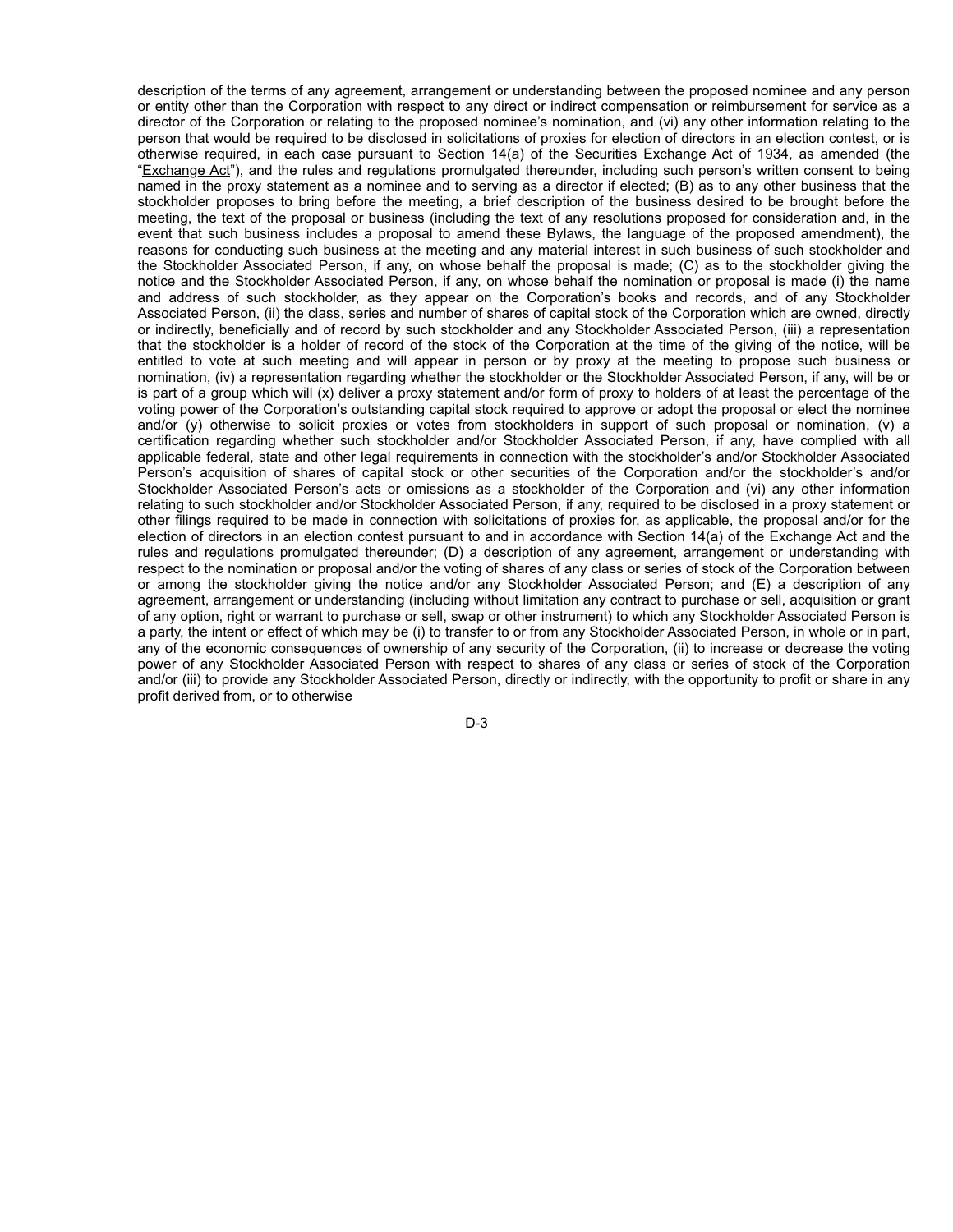benefit economically from, any increase or decrease in the value of any security of the Corporation. A stockholder providing notice of a proposed nomination for election to the Board of Directors or other business proposed to be brought before a meeting (whether given pursuant to this Section 2.03(a)(iii) or Section 2.03(b)) shall update and supplement such notice from time to time to the extent necessary so that the information provided or required to be provided in such notice shall be true and correct (x) as of the record date for determining the stockholders entitled to notice of the meeting and (y) as of the date that is fifteen (15) days prior to the meeting or any adjournment or postponement thereof, provided that if the record date for determining the stockholders entitled to vote at the meeting is less than fifteen (15) days prior to the meeting or any adjournment or postponement thereof, the information shall be supplemented and updated as of such later date. Any such update and supplement shall be delivered in writing to the Secretary of the Corporation at the principal executive offices of the Corporation not later than five (5) days after the record date for determining the stockholders entitled to notice of the meeting (in the case of any update and supplement required to be made as of the record date for determining the stockholders entitled to notice of the meeting), not later than ten (10) days prior to the date for the meeting or any adjournment or postponement thereof (in the case of any update or supplement required to be made as of fifteen (15) days prior to the meeting or adjournment or postponement thereof) and not later than five (5) days after the record date for determining the stockholders entitled to vote at the meeting, but no later than the date prior to the meeting or any adjournment or postponement thereof (in the case of any update and supplement required to be made as of a date less than fifteen (15) days prior to the date of the meeting or any adjournment or postponement thereof). The Corporation may require the stockholder providing notice of a proposed nomination for election to the Board of Directors, or any such proposed nominee, to furnish such other information as it may reasonably require to determine the eligibility of such proposed nominee to serve as a director of the Corporation and to determine the independence of such director under the Exchange Act and rules and regulations thereunder and applicable stock exchange rules, and such information shall be delivered in writing to the Secretary of the Corporation at the principal executive offices of the Corporation not later than five (5) days after the request for such information has been delivered to or mailed and received by such stockholder or proposed nominee. A "Stockholder Associated Person" of any stockholder is (a) any person controlling, directly or indirectly, or acting in concert with, such stockholder, (b) any beneficial owner of shares of capital stock of the Corporation owned of record or beneficially by such stockholder, and (c) any person controlling, controlled by or under common control with such Stockholder Associated Person.

(b) Special Meetings of Stockholders. Only such business shall be conducted at a special meeting of stockholders as shall have been brought before the meeting pursuant to the Corporation's notice of meeting. Nominations of persons for election to the Board of Directors may be made at a special meeting of stockholders at which directors are to be elected pursuant to the Corporation's notice of meeting (1) by or at the direction of the Board of Directors or any committee thereof or (2) provided that the Board of Directors has determined that directors shall be elected at such meeting, by any stockholder of the Corporation who is entitled to vote at the meeting, who complies with the notice procedures set forth in this Section 2.03 and who is a stockholder of record at the time such notice is delivered to the Secretary of the Corporation. In the event the Corporation calls a special meeting of stockholders for the purpose of electing one or more directors to the Board of Directors, any such stockholder entitled to vote in such election of directors may nominate a person or persons (as the case may be) for election to such position(s) as specified in the Corporation's notice of meeting if the stockholder's notice as required by Section 2.03(a)(ii) shall be delivered to the Secretary at the principal executive offices of the Corporation not earlier than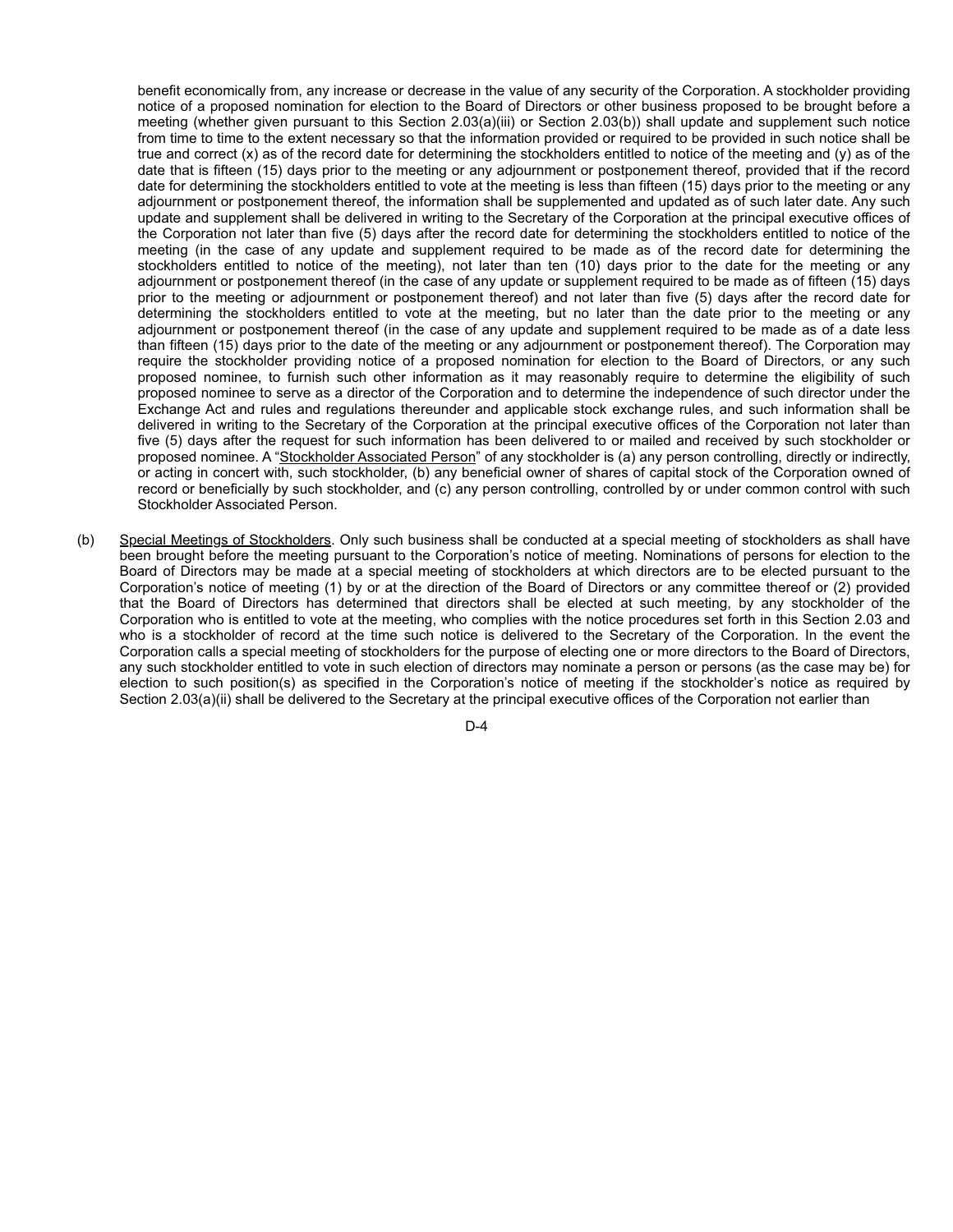the close of business on the 120th day prior to such special meeting and not later than the close of business on the later of (i) the 90th day prior to such special meeting or (ii) the 10th day following the day on which public announcement is first made of the date of the special meeting and of the nominees proposed by the Board of Directors to be elected at such meeting. In no event shall the public announcement of an adjournment or postponement of a special meeting commence a new time period (or extend any time period) for the giving of a stockholder's notice as described above.

# (c) General.

(i) Only such persons who are nominated in accordance with the procedures set forth in this Section 2.03 shall be eligible to serve as directors and only such business shall be conducted at an annual or special meeting of stockholders as shall have been brought before the meeting in accordance with the procedures set forth in this Section. Except as otherwise provided by law, the Certificate of Incorporation or these Bylaws, the chairperson of the meeting shall, in addition to making any other determination that may be appropriate for the conduct of the meeting, have the power and duty to determine whether a nomination or any business proposed to be brought before the meeting was made or proposed, as the case may be, in accordance with the procedures set forth in these Bylaws and, if any proposed nomination or business is not in compliance with these Bylaws, to declare that such defective proposal or nomination shall be disregarded. The date and time of the opening and the closing of the polls for each matter upon which the stockholders will vote at a meeting shall be announced at the meeting by the chairperson of the meeting. The Board of Directors may adopt by resolution such rules and regulations for the conduct of the meeting of stockholders as it shall deem appropriate. Except to the extent inconsistent with such rules and regulations as adopted by the Board of Directors, the chairperson of the meeting shall have the right and authority to convene and (for any or no reason) to recess and/or adjourn the meeting, to prescribe such rules, regulations and procedures and to do all such acts as, in the judgment of such chairperson, are appropriate for the proper conduct of the meeting. Such rules, regulations or procedures, whether adopted by the Board of Directors or prescribed by the chairperson of the meeting, may include, without limitation, the following: (i) the establishment of an agenda or order of business for the meeting; (ii) rules and procedures for maintaining order at the meeting and the safety of those present; (iii) limitations on attendance at or participation in the meeting to stockholders entitled to vote at the meeting, their duly authorized and constituted proxies or such other persons as the chairperson of the meeting shall determine; (iv) restrictions on entry to the meeting after the time fixed for the commencement thereof; and (v) limitations on the time allotted to questions or comments by participants and on stockholder approvals. Notwithstanding the foregoing provisions of this Section 2.03, unless otherwise required by law, if the stockholder (or a qualified representative of the stockholder) does not appear at the annual or special meeting of stockholders of the Corporation to present a nomination or business, such nomination shall be disregarded and such proposed business shall not be transacted, notwithstanding that proxies in respect of such vote may have been received by the Corporation. For purposes of this Section 2.03, to be considered a qualified representative of the stockholder, a person must be a duly authorized officer, manager or partner of such stockholder or must be authorized by a writing executed by such stockholder or an electronic transmission delivered by such stockholder to act for such stockholder as proxy at the meeting of stockholders and such person must produce such writing or electronic transmission, or a reliable reproduction of the writing or electronic transmission, at the meeting of stockholders. Unless and to the extent determined by the Board of Directors or the chairperson of the meeting, a meeting of stockholders shall not be required to be held in accordance with the rules of parliamentary procedure.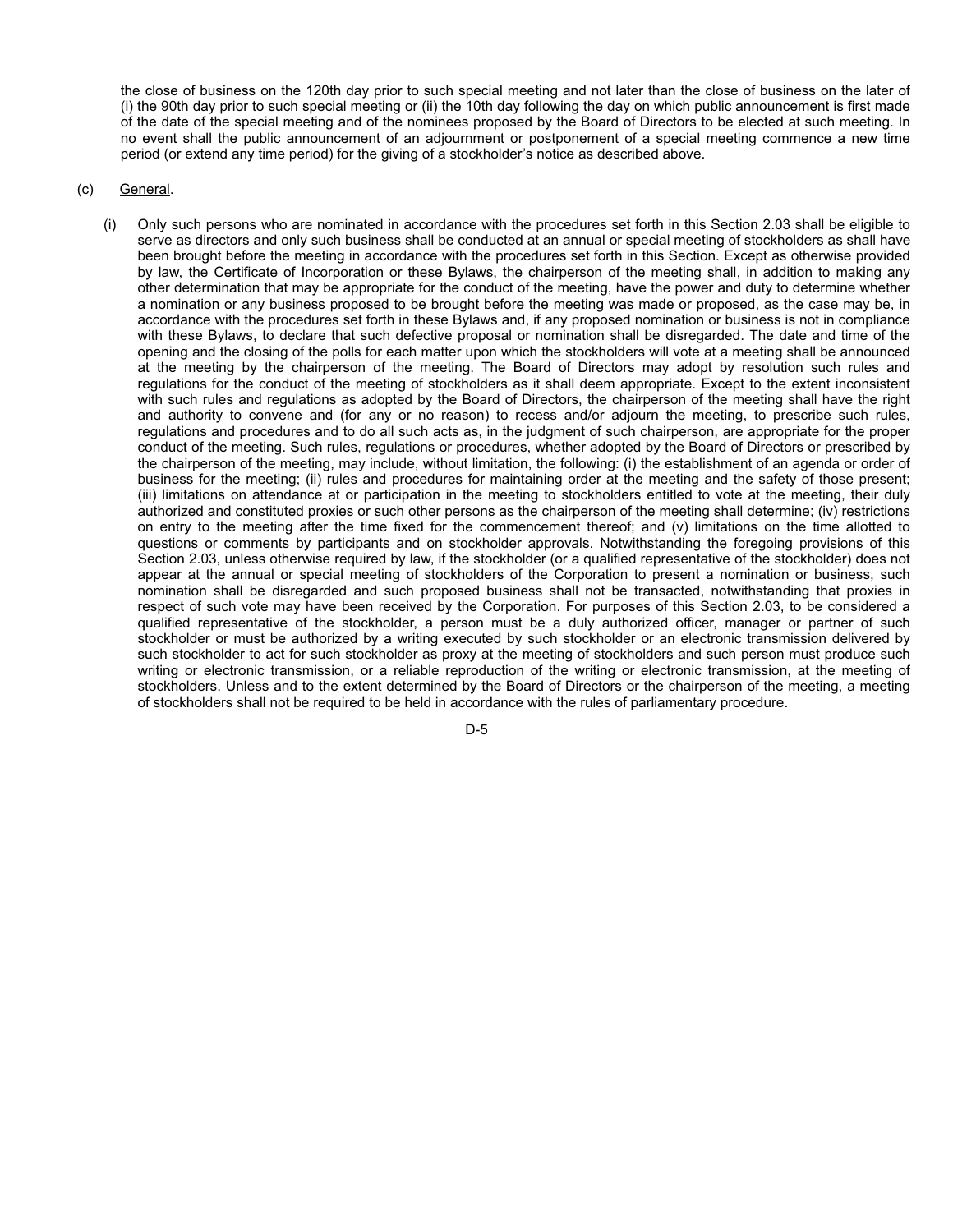- (ii) Whenever used in these Bylaws, "public announcement" shall mean disclosure (A) in a press release released by the Corporation, provided such press release (i) is released by the Corporation following its customary procedures, (ii) is reported by the Dow Jones News Service, Associated Press or comparable national news service, or (iii) is generally available on internet news sites, or (B) in a document publicly filed by the Corporation with the Securities and Exchange Commission pursuant to Section 13, 14 or 15(d) of the Exchange Act and the rules and regulations promulgated thereunder.
- (iii) Notwithstanding the foregoing provisions of this Section 2.03, a stockholder shall also comply with all applicable requirements of the Exchange Act and the rules and regulations promulgated thereunder with respect to the matters set forth in this Section 2.03; *provided, however*, that, to the full extent permitted by law, any references in these Bylaws to the Exchange Act or the rules and regulations promulgated thereunder are not intended to and shall not limit any requirements applicable to nominations or proposals as to any other business to be considered pursuant to these Bylaws (including Section 2.03(a)(i)(C) and Section 2.03(b)), and compliance with Section 2.03(a)(i)(C) and Section 2.03(b) shall be the exclusive means for a stockholder to make nominations or submit other business. Nothing in these Bylaws shall be deemed to affect any rights of the holders of any class or series of stock having a preference over the Common Stock as to dividends or upon liquidation, to elect directors under specified circumstances.

Section 2.04 Notice of Meetings. Whenever stockholders are required or permitted to take any action at a meeting, a timely notice in writing or by electronic transmission of the meeting, which shall state the place, if any, date and time of the meeting, the means of remote communications, if any, by which stockholders and proxyholders may be deemed to be present in person and vote at such meeting, the record date for determining the stockholders entitled to vote at the meeting, if such date is different from the record date for determining stockholders entitled to notice of the meeting, and, in the case of a special meeting, the purposes for which the meeting is called, shall be mailed to or transmitted electronically by the Secretary of the Corporation to each stockholder of record entitled to vote thereat as of the record date for determining the stockholders entitled to notice of the meeting. Unless otherwise provided by law, the Certificate of Incorporation or these Bylaws, the notice of any meeting shall be given not less than ten (10) nor more than sixty (60) days before the date of the meeting to each stockholder entitled to vote at such meeting as of the record date for determining the stockholders entitled to notice of the meeting.

Section 2.05 Quorum. Unless otherwise required by law, the Certificate of Incorporation or the rules of any stock exchange upon which the Corporation's securities are listed, the holders of record of one third of the voting power of the issued and outstanding shares of capital stock of the Corporation entitled to vote thereat, present in person or represented by proxy, shall constitute a quorum for the transaction of business at all meetings of stockholders. Notwithstanding the foregoing, where a separate vote by a class or series or classes or series is required, one third in voting power of the outstanding shares of such class or series or classes or series, present in person or represented by proxy, shall constitute a quorum entitled to take action with respect to the vote on that matter. Once a quorum is present to organize a meeting, it shall not be broken by the subsequent withdrawal of any stockholders.

Section 2.06 Voting; Proxies.

(a) Except as otherwise provided by or pursuant to the provisions of the Certificate of Incorporation, each stockholder entitled to vote at any meeting of stockholders shall be entitled to one vote for each share of stock held by such stockholder which has voting power upon the matter in question. Unless otherwise required by law, the Certificate of Incorporation,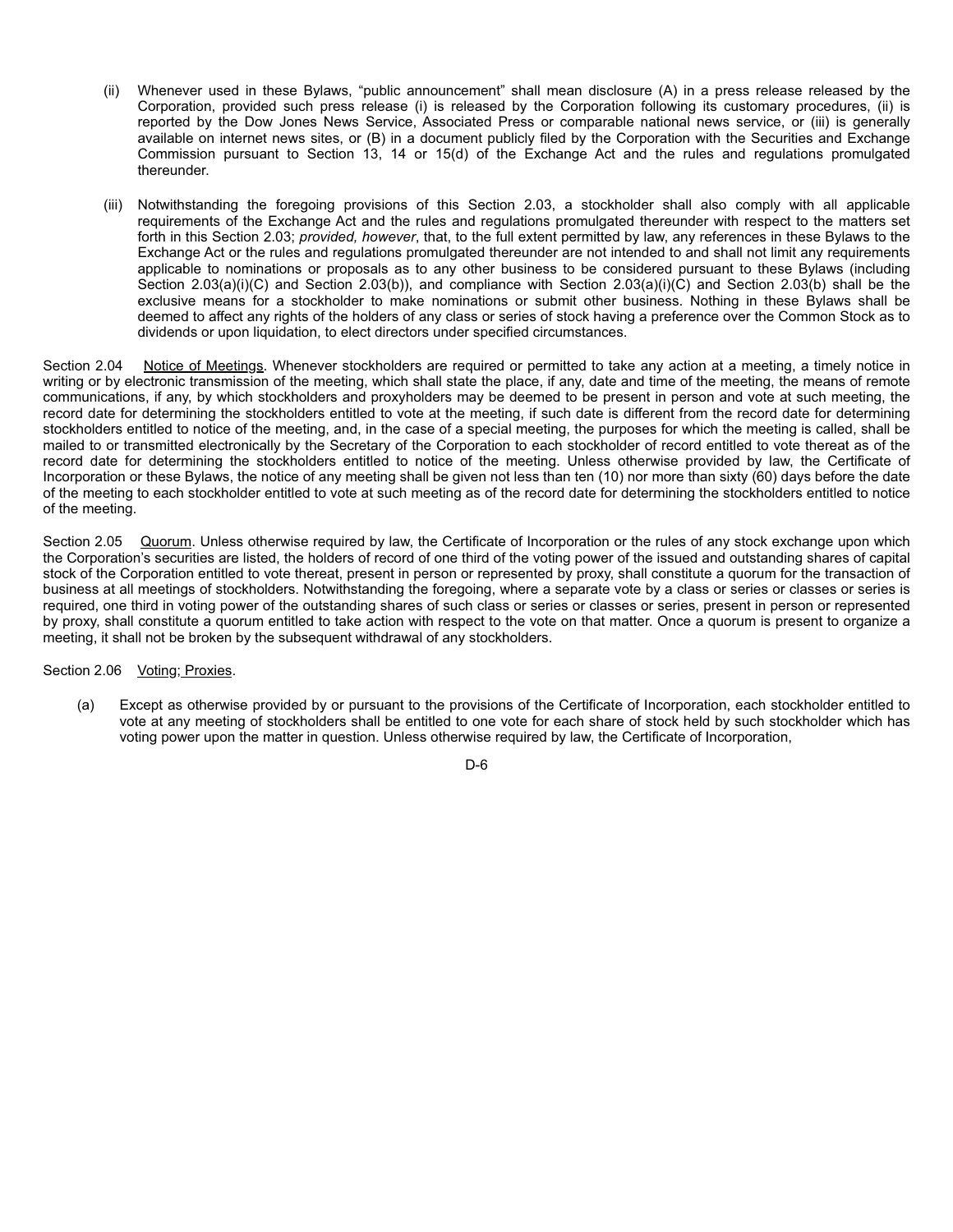or these Bylaws, any matter, other than the election of directors, brought before any meeting of stockholders, at which a quorum is present, shall be decided by the affirmative vote of the majority of shares present in person or represented by proxy at the meeting and entitled to vote on the matter. Unless otherwise required by law, the Certificate of Incorporation, these Bylaws, or a written policy adopted by the Board of Directors (or any committee thereof), the election of directors shall be decided by a plurality of the votes cast at a meeting of the stockholders, at which a quorum is present, by the holders of stock entitled to vote in the election. Unless required by the Certificate of Incorporation or applicable law, or determined by the Board of Directors or the chairperson of the meeting to be advisable, the vote on any question need not be by written ballot. On a vote by written ballot, each ballot shall be signed by the stockholder voting, or by such stockholder's proxy, if there be such proxy. If authorized by the board of directors, such requirement of a written ballot shall be satisfied by a ballot submitted by electronic transmission, provided that any such electronic transmission must either set forth or be submitted with information from which it can be determined that the electronic transmission was authorized by the stockholder or proxy holder.

(b) Each stockholder entitled to vote at a meeting of stockholders or to express consent to corporate action in writing without a meeting, to the extent permitted by and in the manner provided in the Certificate of Incorporation, may authorize another person or persons to act for such stockholder by proxy in any manner provided by applicable law, but no such proxy shall be voted or acted upon after three (3) years from its date, unless the proxy provides for a longer period. A proxy shall be irrevocable if it states that it is irrevocable and if, and only as long as, it is coupled with an interest sufficient in law to support an irrevocable power. A stockholder may revoke any proxy which is not irrevocable by attending the meeting and voting in person or by delivering to the Secretary of the Corporation a revocation of the proxy or a new proxy bearing a later date.

Section 2.07 Chairperson of Meetings. The Chairperson of the Board of Directors, if one is appointed, or, in his or her absence or disability, the Chief Executive Officer of the Corporation, or in the absence of the Chairperson of the Board of Directors and the Chief Executive Officer, a person designated by the Board of Directors shall be the chairperson of the meeting and, as such, preside at all meetings of the stockholders.

Section 2.08 Secretary of Meetings. The Secretary of the Corporation shall act as secretary at all meetings of the stockholders. In the absence or disability of the secretary, the Chairperson of the Board of Directors or the Chief Executive Officer shall appoint a person to act as Secretary at such meetings.

Section 2.09 Consent of Stockholders in Lieu of Meeting. Any action required or permitted to be taken at any annual or special meeting of stockholders of the Corporation may be taken without a meeting, without prior notice and without a vote only to the extent permitted by and in the manner provided in the Certificate of Incorporation and in accordance with applicable law.

Section 2.10 Adjournment. At any meeting of stockholders of the Corporation, the Board of Directors, the chairperson of the meeting, or stockholders holding a majority in voting power of the shares of stock, present in person or by proxy and entitled to vote thereat even if less than a quorum, shall have the power to adjourn the meeting from time to time without notice other than announcement at the meeting if the adjournment is for less than thirty (30) days. Any business may be transacted at the adjourned meeting that might have been transacted at the meeting originally noticed. If the adjournment is for more than thirty (30) days, a notice of the adjourned meeting shall be given to each stockholder of record entitled to vote at the meeting. If after the adjournment a new record date for determination of stockholders entitled to vote is fixed for the adjourned meeting, the Board of Directors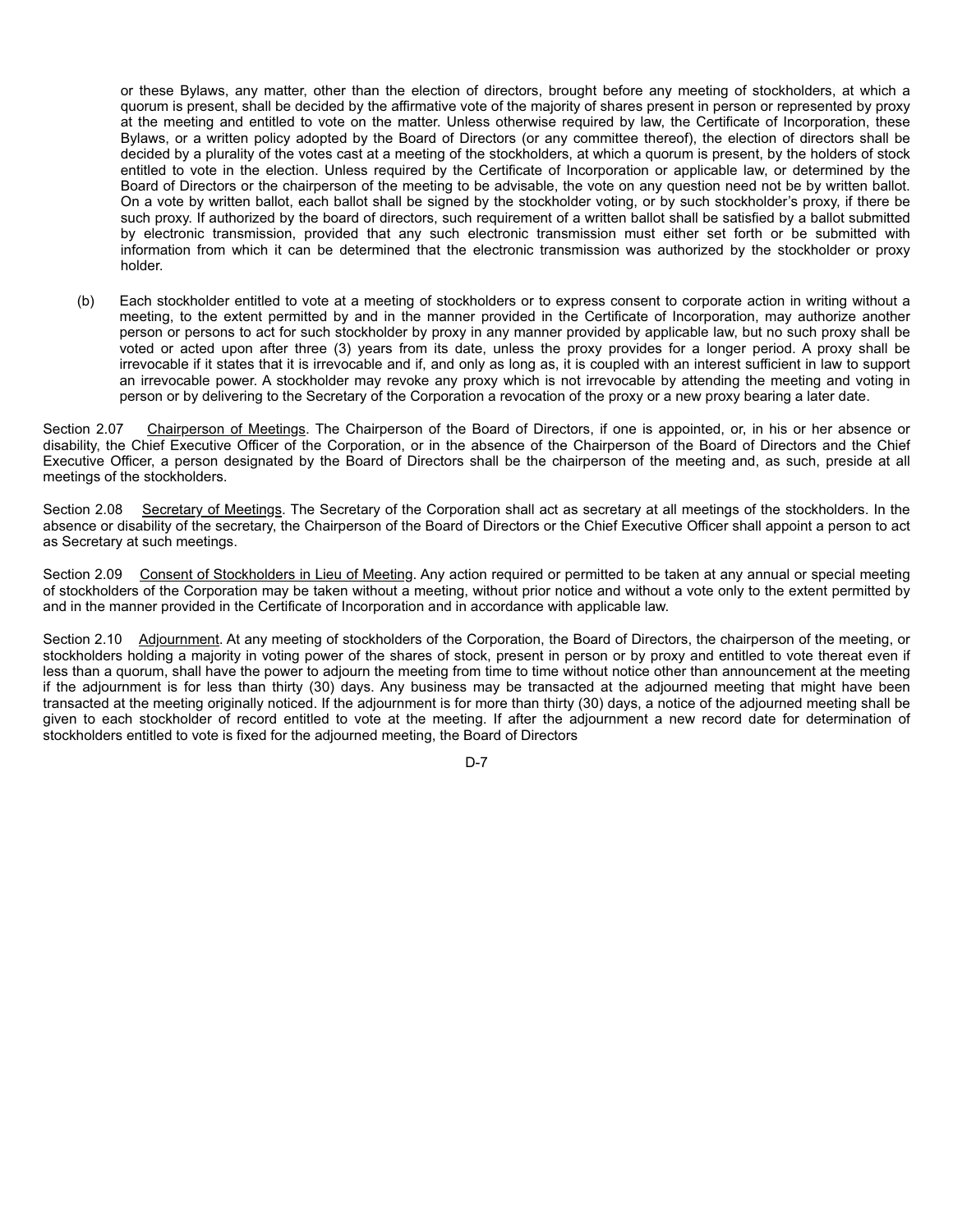shall fix as the record date for determining stockholders entitled to notice of such adjourned meeting the same or an earlier date as that fixed for determination of stockholders entitled to vote at the adjourned meeting, and shall give notice of the adjourned meeting to each stockholder of record entitled to vote at such adjourned meeting as of the record date so fixed for notice of such adjourned meeting.

Section 2.11 Remote Communication. If authorized by the Board of Directors in its sole discretion, and subject to such guidelines and procedures as the Board of Directors may adopt, stockholders and proxy holders not physically present at a meeting of stockholders may, by means of remote communication:

- (a) participate in a meeting of stockholders; and
- (b) be deemed present in person and vote at a meeting of stockholders whether such meeting is to be held at a designated place or solely by means of remote communication, *provided*, that
	- (i) the Corporation shall implement reasonable measures to verify that each person deemed present and permitted to vote at the meeting by means of remote communication is a stockholder or proxyholder;
	- (ii) the Corporation shall implement reasonable measures to provide such stockholders and proxyholders a reasonable opportunity to participate in the meeting and to vote on matters submitted to the stockholders, including an opportunity to read or hear the proceedings of the meeting substantially concurrently with such proceedings; and
	- (iii) if any stockholder or proxyholder votes or takes other action at the meeting by means of remote communication, a record of such vote or other action shall be maintained by the Corporation.

Section 2.12 Inspectors of Election. The Corporation may, and shall if required by law, in advance of any meeting of stockholders, appoint one or more inspectors of election, who may be employees of the Corporation, to act at the meeting or any adjournment thereof and to make a written report thereof. The Corporation may designate one or more persons as alternate inspectors to replace any inspector who fails to act. In the event that no inspector so appointed or designated is able to act at a meeting of stockholders, the chairperson of the meeting shall appoint one or more inspectors to act at the meeting. Each inspector, before entering upon the discharge of his or her duties, shall take and sign an oath to execute faithfully the duties of inspector with strict impartiality and according to the best of his or her ability. The inspectors so appointed or designated shall (i) ascertain the number of shares of capital stock of the Corporation outstanding and the voting power of each such share, (ii) determine the shares of capital stock of the Corporation represented at the meeting and the validity of proxies and ballots, (iii) count all votes and ballots, (iv) determine and retain for a reasonable period a record of the disposition of any challenges made to any determination by the inspectors, and (v) certify their determination of the number of shares of capital stock of the Corporation represented at the meeting and such inspectors' count of all votes and ballots. Such certification and report shall specify such other information as may be required by law. In determining the validity and counting of proxies and ballots cast at any meeting of stockholders of the Corporation, the inspectors may consider such information as is permitted by applicable law. No person who is a candidate for an office at an election may serve as an inspector at such election.

# **ARTICLE III. BOARD OF DIRECTORS**

Section 3.01 Powers. Except as otherwise provided by the Certificate of Incorporation, these Bylaws or the DGCL, the business and affairs of the Corporation shall be managed by or under the direction of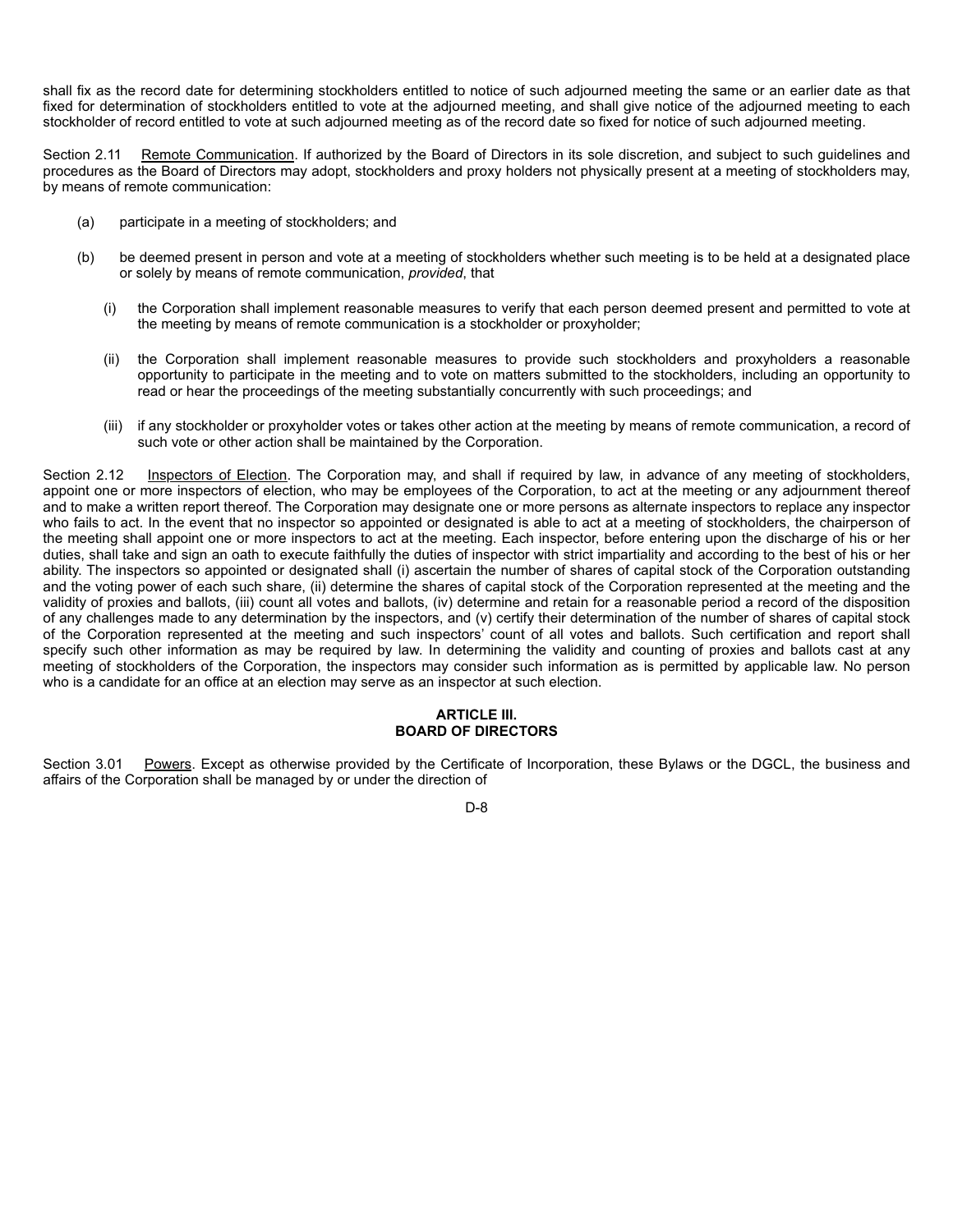its Board of Directors. The Board of Directors may exercise all such authority and powers of the Corporation and do all such lawful acts and things as are not by the DGCL or the Certificate of Incorporation or these Bylaws directed or required to be exercised or done by the stockholders.

Section 3.02 Number and Term; Chairperson. Subject to the Certificate of Incorporation, the number of directors shall be determined from time to time exclusively by resolution adopted by the Board of Directors. Directors shall be elected by the stockholders at their annual meeting, and the term of each director so elected shall be as set forth in the Certificate of Incorporation. The Board of Directors shall elect a Chairperson of the Board of Directors, who shall have the powers and perform such duties as provided in these Bylaws and as the Board of Directors may from time to time prescribe. The Chairperson of the Board of Directors shall preside at all meetings of the Board of Directors at which he or she is present. If the Chairperson of the Board of Directors is not present at a meeting of the Board of Directors, the Chairperson may designate another director to preside at such meeting. If the Chairperson of the Board of Directors is not present at a meeting of the Board of Directors and the Chairperson has not designated another director to preside at the meeting pursuant to the preceding sentence, the Chief Executive Officer (if the Chief Executive Officer is a director and is not also the Chairperson of the Board of Directors) shall preside at such meeting, and, if the Chief Executive Officer is not present at such meeting or is not a director, a majority of the directors present at such meeting shall elect one (1) of their members to preside.

Section 3.03 Resignations. Any director may resign at any time upon notice given in writing or by electronic transmission to the Board of Directors, the Chairperson of the Board of Directors, the Chief Executive Officer or the Secretary of the Corporation. The resignation shall take effect at the time specified therein, and if no time is specified, at the time of its receipt. The acceptance of a resignation shall not be necessary to make it effective unless otherwise expressly provided in the resignation.

Section 3.04 Removal. Directors of the Corporation may only be removed in the manner provided in the Certificate of Incorporation and applicable law.

Section 3.05 Vacancies and Newly Created Directorships. Except as otherwise provided by law, vacancies occurring in any directorship (whether by death, resignation, retirement, disqualification, removal or other cause) and newly created directorships resulting from any increase in the number of directors shall be filled in accordance with the Certificate of Incorporation. Any director elected or appointed to fill a vacancy or newly created directorship shall hold office until the next election of directors and until his or her successor shall be elected and qualified, or until his or her earlier death, resignation, retirement, disqualification or removal.

Section 3.06 Meetings. Regular meetings of the Board of Directors may be held at such places and times as shall be determined from time to time by the Board of Directors; provided, that no regular meeting shall be held in Canada. Special meetings of the Board of Directors may be called by the Chief Executive Officer of the Corporation or the Chairperson of the Board of Directors, and shall be called by the Chief Executive Officer or the Secretary of the Corporation if directed by the Board of Directors and shall be at such place, date and time as may be fixed by the person or persons at whose direction the meeting is called; provided, that no special meeting shall be held in Canada. Notice need not be given of regular meetings of the Board of Directors. At least twenty four (24) hours before each special meeting of the Board of Directors, either written notice, notice by electronic transmission or oral notice (either in person or by telephone) of the time, date and place of the meeting shall be given to each director. Unless otherwise indicated in the notice thereof, any and all business may be transacted at a special meeting.

Section 3.07 Quorum, Voting and Adjournment. A majority of the total number of directors shall constitute a quorum for the transaction of business at any meeting of the Board of Directors. Except as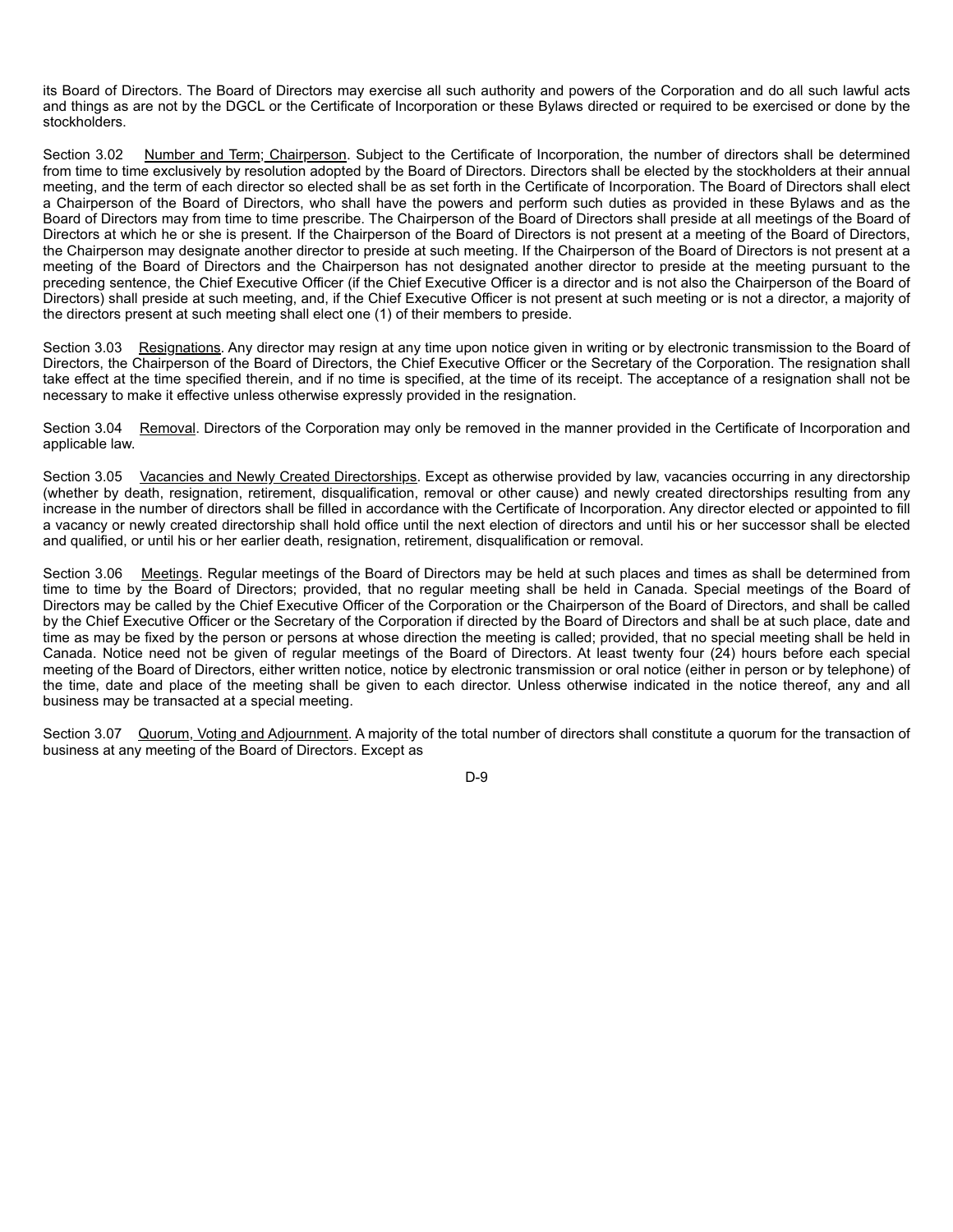otherwise provided by law, the Certificate of Incorporation or these Bylaws, the act of a majority of the directors present at a meeting at which a quorum is present shall be the act of the Board of Directors. In the absence of a quorum, a majority of the directors present thereat may adjourn such meeting to another time and place. Notice of such adjourned meeting need not be given if the time and place of such adjourned meeting are announced at the meeting so adjourned.

Section 3.08 Committees; Committee Rules. The Board of Directors may designate one or more committees, including, but not limited to, an Audit Committee, a Compensation and Management Resources Committee and a Nominating and Corporate Governance Committee, each such committee to consist of one or more of the directors of the Corporation as determined by the Board of Directors. The Board of Directors may designate one or more directors as alternate members of any committee to replace any absent or disqualified member at any meeting of the committee. Any such committee, to the extent permitted by law and provided in the resolution of the Board of Directors establishing such committee, shall have and may exercise all the powers and authority of the Board of Directors in the management of the business and affairs of the Corporation, and may authorize the seal of the Corporation to be affixed to all papers which may require it. All committees of the Board of Directors shall keep minutes of their meetings and shall report their proceedings to the Board of Directors when requested or required by the Board of Directors. Each committee of the Board of Directors may fix its own rules of procedure and shall hold its meetings as provided by such rules, except as may otherwise be provided by a resolution of the Board of Directors designating such committee. Unless otherwise provided in such a resolution, the presence of at least a majority of the members of the committee shall be necessary to constitute a quorum unless the committee shall consist of one or two members, in which event one member shall constitute a quorum; and all matters shall be determined by a majority vote of the members present at a meeting of the committee at which a quorum is present. Unless otherwise provided in such a resolution, in the event that a member and that member's alternate, if alternates are designated by the Board of Directors, of such committee is or are absent or disqualified, the member or members thereof present at any meeting and not disqualified from voting, whether or not such member or members constitute a quorum, may unanimously appoint another member of the Board of Directors to act at the meeting in place of any such absent or disqualified member.

Section 3.09 Action Without a Meeting. Unless otherwise restricted by the Certificate of Incorporation, any action required or permitted to be taken at any meeting of the Board of Directors or of any committee thereof may be taken without a meeting if all members of the Board of Directors or any committee thereof, as the case may be, consent thereto in writing or by electronic transmission, and the writing or writings or electronic transmission or transmissions are filed in the minutes of proceedings of the Board of Directors. Such filing shall be in paper form if the minutes are maintained in paper form or shall be in electronic form if the minutes are maintained in electronic form.

Section 3.10 Remote Meeting. Unless otherwise restricted by the Certificate of Incorporation, members of the Board of Directors, or any committee designated by the Board of Directors, may participate in a meeting by means of conference telephone or other communications equipment in which all persons participating in the meeting can hear each other. Participation in a meeting by means of conference telephone or other communications equipment shall constitute presence in person at such meeting.

Section 3.11 Compensation. The Board of Directors shall have the authority to fix the compensation, including fees and reimbursement of expenses, of directors for services to the Corporation in any capacity.

Section 3.12 Reliance on Books and Records. A member of the Board of Directors, or a member of any committee designated by the Board of Directors shall, in the performance of such person's duties, be fully protected in relying in good faith upon records of the Corporation and upon such information,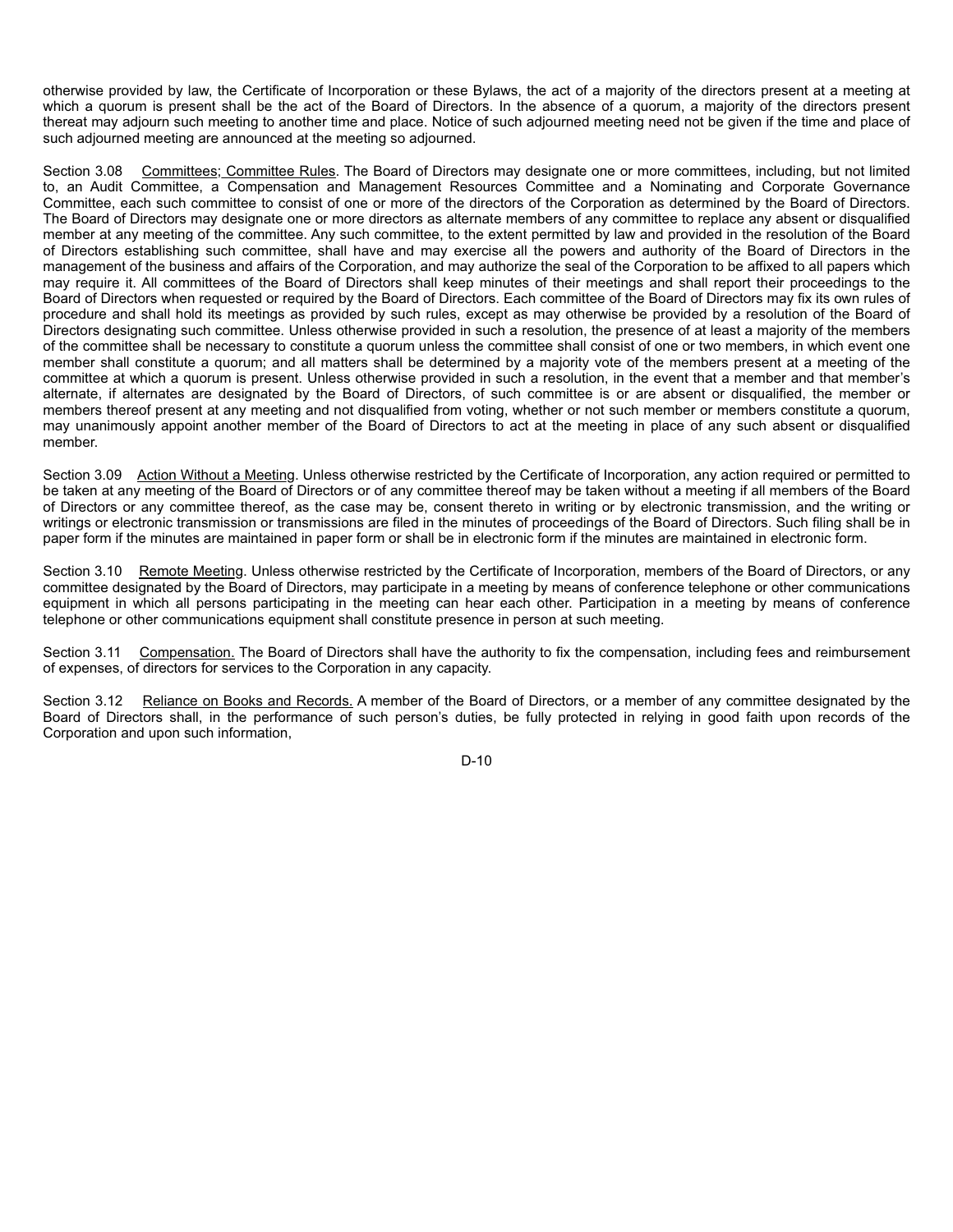opinions, reports or statements presented to the Corporation by any of the Corporation's officers or employees, or committees of the Board of Directors, or by any other person as to matters the member reasonably believes are within such other person's professional or expert competence and who has been selected with reasonable care by or on behalf of the Corporation.

# **ARTICLE IV. OFFICERS**

Section 4.01 Number. The officers of the Corporation may include a Chief Executive Officer, a President, a Chief Financial Officer, a Treasurer, a Secretary, one or more Vice Presidents, and one or more assistants to any appointed officer, each of whom shall be appointed by the Board of Directors and who shall hold office for such terms as shall be determined by the Board of Directors and until their successors are appointed and qualify or until their earlier resignation or removal. Any number of offices may be held by the same person.

Section 4.02 Other Officers and Agents. The Board of Directors may appoint such other officers and agents as it deems advisable, who shall hold their office for such terms and shall exercise and perform such powers and duties as shall be determined from time to time by the Board of Directors. The Board of Directors may appoint one or more officers called a Vice Chairperson, each of whom does not need to be a member of the Board of Directors.

Section 4.03 Chief Executive Officer. The Chief Executive Officer, who may also be the President, subject to the determination of the Board of Directors, shall have general executive charge, management, and control of the properties and operations of the Corporation in the ordinary course of its business, with all such powers with respect to such properties and operations as may be reasonably incident to such responsibilities. The Chief Executive Officer shall perform other duties commonly incident to the office and shall also perform such other duties and have such other powers, as the Board of Directors shall designate from time to time. If the Board of Directors has not appointed a separate Chairperson of the Board of Directors or in the absence or inability to act as the Chairperson of the Board of Directors, the Chief Executive Officer shall exercise all of the powers Chairperson and discharge all of the duties of the Chairperson of the Board of Directors, but only if the Chief Executive Officer is a director of the Corporation.

Section 4.04 President and Vice Presidents. The President shall have such powers and shall perform such duties as shall be assigned to him or her by the Chief Executive Officer or the Board of Directors. Each Vice President, if any are appointed, of whom one or more may be designated an Executive Vice President or Senior Vice President, shall have such powers and shall perform such duties as shall be assigned to him or her by the Chief Executive Officer or the Board of Directors. The President and each Vice President shall perform other duties commonly incident to the office and shall also perform such other duties and have such other powers, as the Chief Executive Officer or the Board of Directors shall designate from time to time

Section 4.05 Chief Financial Officer; Treasurer. The Chief Financial Officer, or if none has been appointed, the Treasurer, shall have custody of the corporate funds, securities, evidence of indebtedness and other valuables of the Corporation and shall keep full and accurate accounts of receipts and disbursements in books belonging to the Corporation. The Chief Financial Officer, or if none has been appointed, the Treasurer, shall deposit all moneys and other valuables in the name and to the credit of the Corporation in such depositories as may be designated by (i) the Board of Directors or its designees selected for such purposes or (ii) the Chief Executive Officer, the President or any Vice President. The Chief Financial Officer and the Treasurer shall perform other duties commonly incident to the office and shall also perform such other duties and have such other powers, as the Chief Executive Officer or the Board of Directors shall designate from time to time.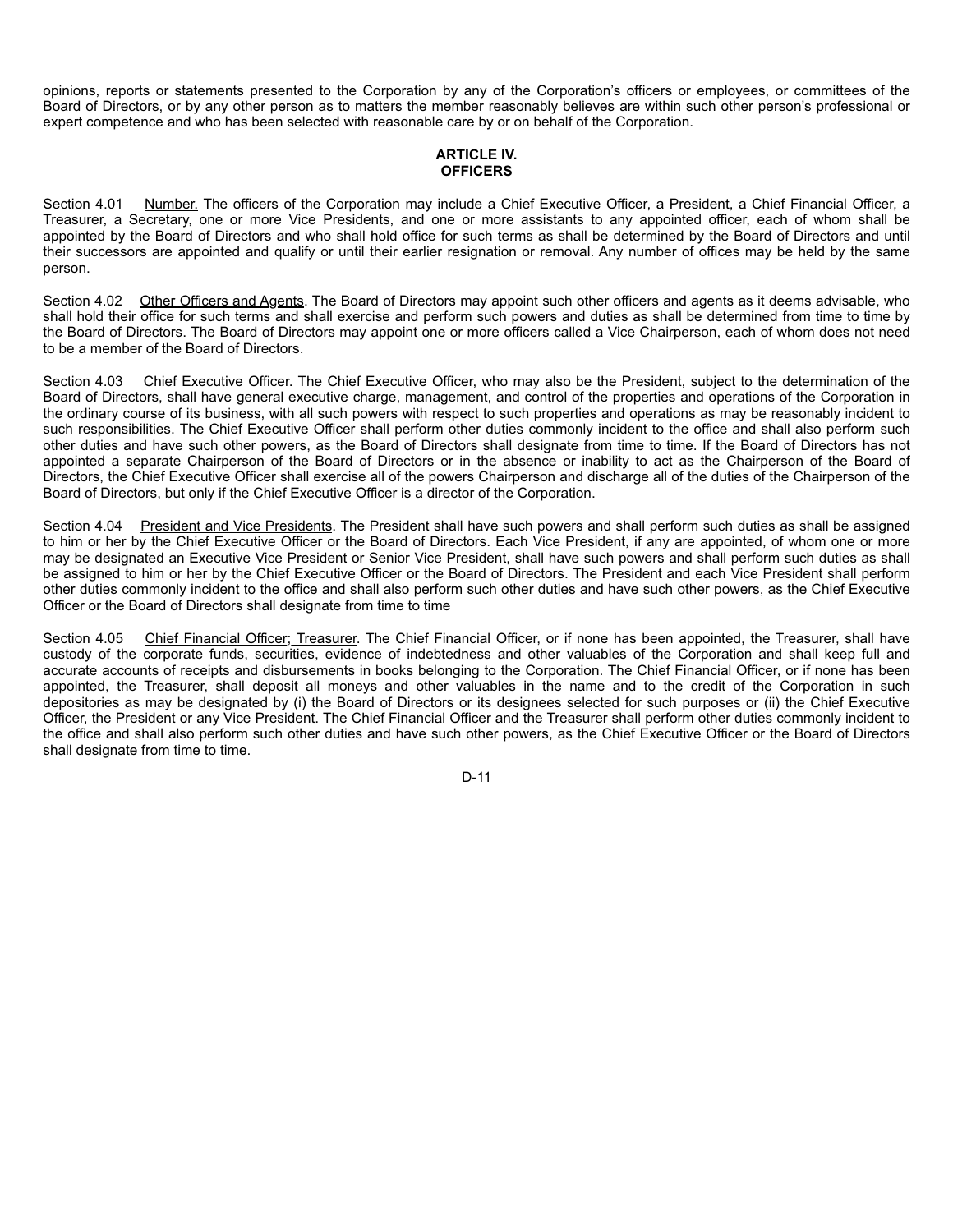Section 4.06 Secretary. The Secretary shall: (a) cause minutes of all meetings of the stockholders and directors to be recorded and kept properly; (b) cause all notices required by these Bylaws or otherwise to be given properly; (c) see that the minute books, stock books, and other nonfinancial books, records and papers of the Corporation are kept properly; and (d) cause all reports, statements, returns, certificates and other documents to be prepared and filed when and as required. The Secretary shall perform other duties commonly incident to the office and shall also perform such other duties and have such other powers, as the Chief Executive Officer or the Board of Directors shall designate from time to time.

Section 4.07 Corporate Funds and Checks. The funds of the Corporation shall be kept in such depositories as shall from time to time be prescribed by (i) the Board of Directors or its designees selected for such purposes or (ii) the Chief Executive Officer, President or any Vice President, or the Chief Financial Officer or Treasurer. All checks or other orders for the payment of money shall be signed by any of the Chief Executive Officer, the President, a Vice President, the Chief Financial Officer, the Treasurer or the Secretary or such other person or agent as may from time to time be authorized and with such countersignature, if any, as may be required by the Board of Directors.

Section 4.08 Contracts and Other Documents. Any of the Chief Executive Officer, the President, a Vice President, the Chief Financial Officer, Treasurer or the Secretary or such other officer or officers as may from time to time be authorized by the Board of Directors or any other committee given specific authority in the premises by the Board of Directors during the intervals between the meetings of the Board of Directors, shall have power to sign and execute on behalf of the Corporation deeds, conveyances and contracts, and any and all other documents requiring execution by the Corporation.

Section 4.09 Ownership of Stock of Another Corporation. Unless otherwise directed by the Board of Directors, any of the Chief Executive Officer, the President, a Vice President, the Chief Financial Officer, the Treasurer or the Secretary, or such other officer or agent as shall be authorized by the Board of Directors, shall have the power and authority, on behalf of the Corporation, to attend and to vote at any meeting of securityholders of any entity in which the Corporation holds securities or equity interests and may exercise, on behalf of the Corporation, any and all of the rights and powers incident to the ownership of such securities or equity interests at any such meeting, including the authority to execute and deliver proxies and consents on behalf of the Corporation.

Section 4.10 Delegation of Duties. In the absence, disability or refusal of any officer to exercise and perform his or her duties, the Board of Directors may delegate to another officer such powers or duties.

Section 4.11 Resignation and Removal. Any officer of the Corporation may be removed from office for or without cause at any time by the Board of Directors. Any officer may resign at any time in the same manner as prescribed with respect to directors under Section 3.03.

Section 4.12 Vacancies. The Board of Directors shall have the power to fill vacancies occurring in any office.

# **ARTICLE V. STOCK**

Section 5.01 Shares With Certificates. The shares of stock of the Corporation shall be represented by certificates, provided that the Board of Directors may provide by resolution or resolutions that some or all of any or all classes or series of the Corporation's stock shall be uncertificated shares. Any such resolution shall not apply to shares represented by a certificate until such certificate is surrendered to the Corporation. Every holder of stock in the Corporation represented by certificates shall be entitled to have a certificate signed by, or in the name of the Corporation by any two authorized officers of the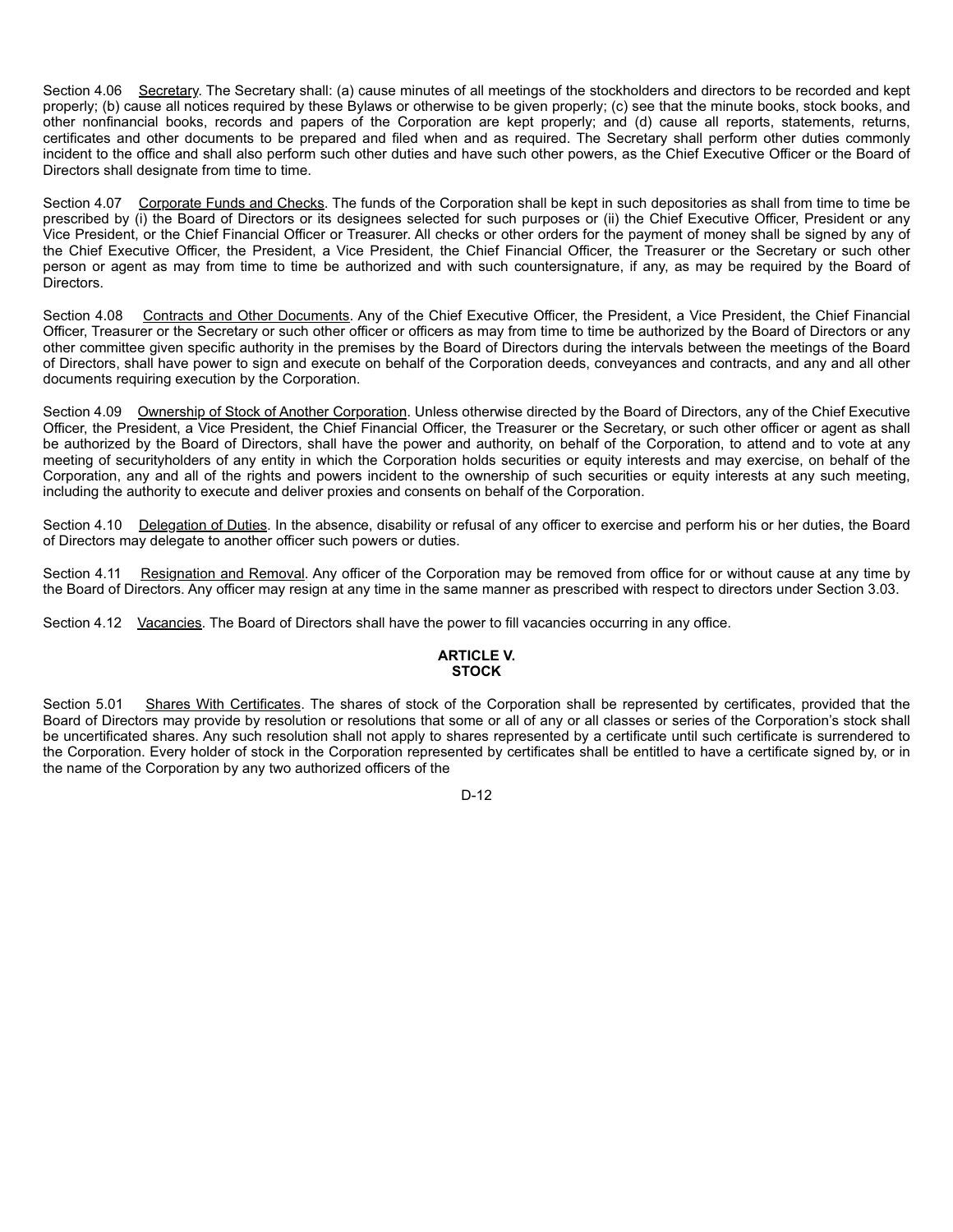Corporation (it being understood that each of the Chairperson of the Board of Directors or the Vice Chairperson of the Board of Directors, or the Chief Executive Officer, the President or a Vice President, Chief Financial Officer, Treasurer, Assistant Treasurer, Secretary or an Assistant Secretary of the Corporation shall be an authorized officer for such purpose) certifying the number and class of shares of stock of the Corporation owned by such holder. Any or all of the signatures on the certificate may be a facsimile or electronic signature. The Board of Directors shall have the power to appoint one or more transfer agents and/or registrars for the transfer or registration of certificates of stock of any class, and may require stock certificates to be countersigned or registered by one or more of such transfer agents and/or registrars.

Section 5.02 Shares Without Certificates. If the Board of Directors chooses to issue shares of stock without certificates, the Corporation, if required by the DGCL, shall, within a reasonable time after the issue or transfer of shares without certificates, send the stockholder a written statement of the information required by the DGCL. The Corporation may adopt a system of issuance, recordation and transfer of its shares of stock by electronic or other means not involving the issuance of certificates, provided the use of such system by the Corporation is permitted in accordance with applicable law.

Section 5.03 Transfer of Shares. Shares of stock of the Corporation represented by certificates shall be transferable upon its books by the holders thereof, in person or by their duly authorized attorneys or legal representatives, upon surrender to the Corporation by delivery thereof (to the extent evidenced by a physical stock certificate) to the person in charge of the stock and transfer books and ledgers. Certificates representing such shares, if any, shall be cancelled and new certificates, if the shares are to be certificated, shall thereupon be issued. Shares of capital stock of the Corporation that are not represented by a certificate shall be transferred in accordance with applicable law. A record shall be made of each transfer. Whenever any transfer of shares shall be made for collateral security, and not absolutely, it shall be so expressed in the entry of the transfer if, when the certificates are presented for transfer or uncertificated shares are requested to be transferred, both the transferor and transferee request the Corporation to do so. The Board of Directors shall have power and authority to make such rules and regulations as it may deem necessary or proper concerning the issue, transfer and registration of shares of stock of the Corporation.

Section 5.04 Lost, Stolen, Destroyed or Mutilated Certificates. A new certificate of stock or uncertificated shares may be issued in the place of any certificate previously issued by the Corporation alleged to have been lost, stolen or destroyed, and the Corporation may, in its discretion, require the owner of such lost, stolen or destroyed certificate, or his or her legal representative, to give the Corporation a bond, in such sum as the Corporation may direct, in order to indemnify the Corporation against any claims that may be made against it in connection therewith. A new certificate or uncertificated shares of stock may be issued in the place of any certificate previously issued by the Corporation that has become mutilated upon the surrender by such owner of such mutilated certificate and, if required by the Corporation, the posting of a bond by such owner in an amount sufficient to indemnify the Corporation against any claim that may be made against it in connection therewith.

Section 5.05 List of Stockholders Entitled To Vote. The officer who has charge of the stock ledger shall prepare and make, at least ten (10) days before every meeting of stockholders, a complete list of the stockholders entitled to vote at the meeting (*provided, however*, if the record date for determining the stockholders entitled to vote is less than ten (10) days before the date of the meeting, the list shall reflect the stockholders entitled to vote as of the tenth day before the meeting date), arranged in alphabetical order, and showing the address of each stockholder and the number of shares registered in the name of each stockholder. Such list shall be open to the examination of any stockholder, for any purpose germane to the meeting at least ten (10) days prior to the meeting (a) on a reasonably accessible electronic network; *provided* that the information required to gain access to such list is provided with the notice of meeting or (b) during ordinary business hours at the principal place of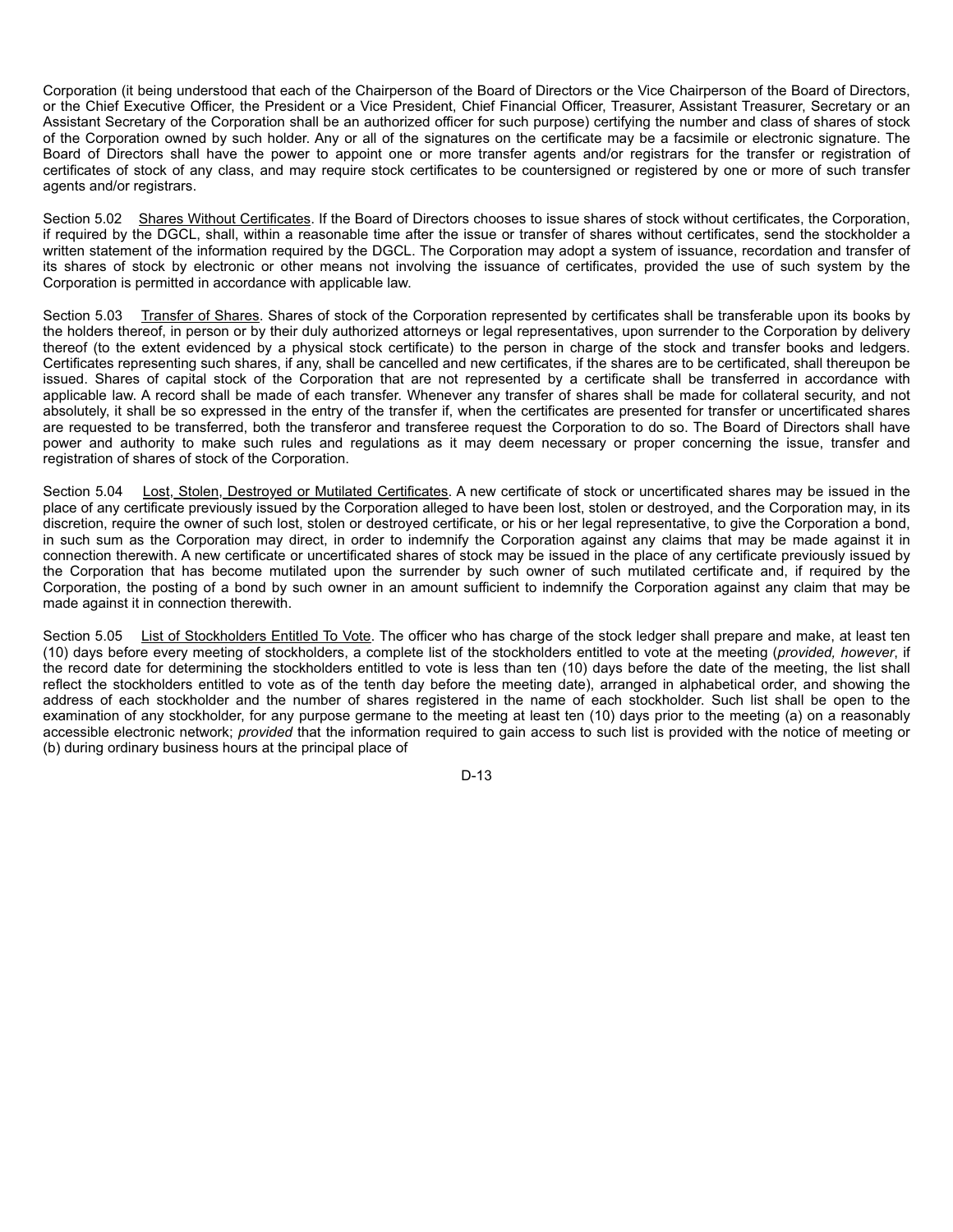business of the Corporation. In the event that the Corporation determines to make the list available on an electronic network, the Corporation shall take reasonable steps to ensure that such information is available only to stockholders of the Corporation. If the meeting is to be held at a place, then a list of stockholders entitled to vote at the meeting shall be produced and kept at the time and place of the meeting during the whole time thereof and may be examined by any stockholder who is present. If the meeting is to be held solely by means of remote communication, then the list shall also be open to the examination of any stockholder during the whole time of the meeting on a reasonably accessible electronic network, and the information required to access such list shall be provided with the notice of the meeting. Except as otherwise provided by law, the stock ledger shall be the only evidence as to who are the stockholders entitled to examine the list of stockholders required by this Section 5.05 or to vote in person or by proxy at any meeting of stockholders.

# Section 5.06 Fixing Date for Determination of Stockholders of Record.

- (a) In order that the Corporation may determine the stockholders entitled to notice of any meeting of stockholders or any adjournment thereof, the Board of Directors may fix a record date, which record date shall not precede the date upon which the resolution fixing the record date is adopted by the Board of Directors, and which record date shall, unless otherwise required by law, not be more than sixty (60) nor less than ten (10) days before the date of such meeting. If the Board of Directors so fixes a date, such date shall also be the record date for determining the stockholders entitled to vote at such meeting unless the Board of Directors determines, at the time it fixes such record date, that a later date on or before the date of the meeting shall be the date for making such determination. If no record date is fixed by the Board of Directors, the record date for determining stockholders entitled to notice of or to vote at a meeting of stockholders shall be at the close of business on the day next preceding the day on which notice is given, or, if notice is waived, at the close of business on the day next preceding the day on which the meeting is held. A determination of stockholders of record entitled to notice of or to vote at a meeting of stockholders shall apply to any adjournment of the meeting; *provided, however*, that the Board of Directors may fix a new record date for determination of stockholders entitled to vote at the adjourned meeting, and in such case shall also fix as the record date for stockholders entitled to notice of such adjourned meeting to the extent required by Section 2.10 the same or an earlier date as that fixed for determination of stockholders entitled to vote in accordance herewith at the adjourned meeting in each case, in accordance with Section 2.10.
- (b) In order that the Corporation may determine the stockholders entitled to receive payment of any dividend or other distribution or allotment of any rights, or entitled to exercise any rights in respect of any change, conversion or exchange of stock or for the purpose of any other lawful action, the Board of Directors may fix a record date, which record date shall not precede the date upon which the resolution fixing the record date is adopted, and which record date shall not be more than sixty (60) days prior to such action. If no such record date is fixed, the record date for determining stockholders for any such purpose shall be at the close of business on the day on which the Board of Directors adopts the resolution relating thereto.
- (c) Unless otherwise restricted by the Certificate of Incorporation, in order that the Corporation may determine the stockholders entitled to express consent to corporate action in writing without a meeting, the Board of Directors may fix a record date, which record date shall not precede the date upon which the resolution fixing the record date is adopted by the Board of Directors. If no record date for determining stockholders entitled to express consent to corporate action in writing without a meeting is fixed by the Board of Directors, (i) when no prior action of the Board of Directors is required by law, the record date for such purpose shall be the first date on which a signed written consent setting forth the action taken or proposed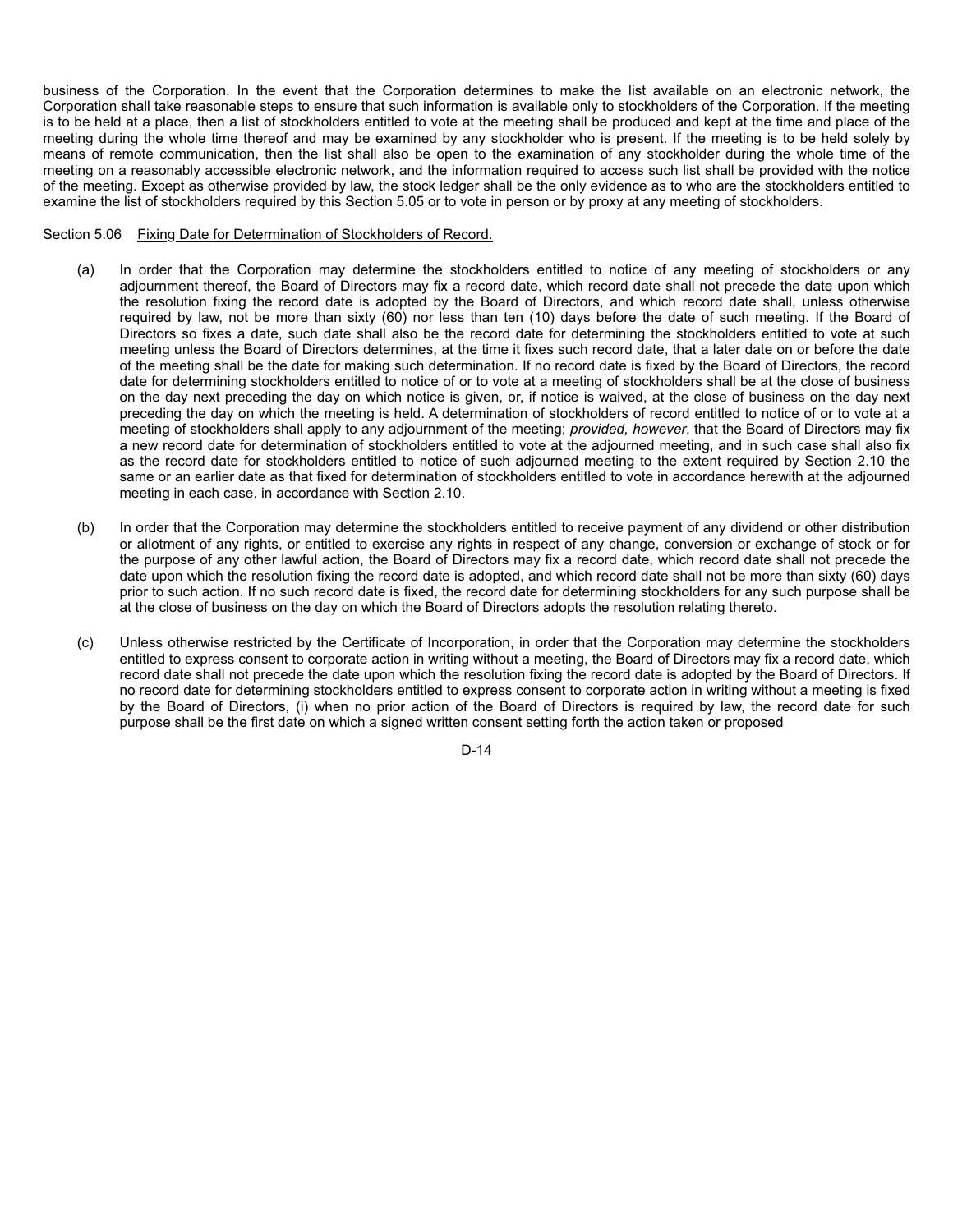to be taken is delivered to the Corporation in accordance with applicable law, and (ii) if prior action by the Board of Directors is required by law, the record date for such purpose shall be at the close of business on the day on which the Board of Directors adopts the resolution taking such prior action.

Section 5.07 Registered Stockholders. Prior to the surrender to the Corporation of the certificate or certificates for a share or shares of stock or notification to the Corporation of the transfer of uncertificated shares with a request to record the transfer of such share or shares, the Corporation may treat the registered owner of such share or shares as the person entitled to receive dividends, to vote, to receive notifications and otherwise to exercise all the rights and powers of an owner of such share or shares. To the full extent permitted by law, the Corporation shall not be bound to recognize any equitable or other claim to or interest in such share or shares on the part of any other person, whether or not it shall have express or other notice thereof.

# **ARTICLE VI. NOTICE AND WAIVER OF NOTICE**

Section 6.01 Notice. If mailed, notice to stockholders shall be deemed given when deposited in the United States mail, postage prepaid, directed to the stockholder at such stockholder's address as it appears on the records of the Corporation. Without limiting the manner by which notice otherwise may be given effectively to stockholders, any notice to stockholders may be given by electronic transmission in the manner provided in Section 232 of the DGCL.

Section 6.02 Waiver of Notice. A written waiver of any notice, signed by a stockholder or director, or waiver by electronic transmission by such person, whether given before or after the time of the event for which notice is to be given, shall be deemed equivalent to the notice required to be given to such person. Neither the business nor the purpose of any meeting need be specified in such a waiver. Attendance at any meeting (in person or by remote communication) shall constitute waiver of notice except attendance for the express purpose of objecting at the beginning of the meeting to the transaction of any business because the meeting is not lawfully called or convened.

# **ARTICLE VII. INDEMNIFICATION**

Section 7.01 Right to Indemnification. Each person who was or is made a party or is threatened to be made a party to or is otherwise involved in any action, suit or proceeding, whether civil, criminal, administrative or investigative (hereinafter a "proceeding"), by reason of the fact that he or she is or was a director or an officer of the Corporation or, while a director or officer of the Corporation, is or was serving at the request of the Corporation as a director, officer, employee, agent or trustee of another corporation or of a partnership, joint venture, trust or other enterprise, including service with respect to an employee benefit plan (hereinafter an "indemnitee"), whether the basis of such proceeding is alleged action in an official capacity as a director, officer, employee, agent or trustee or in any other capacity while serving as a director, officer, employee, agent or trustee, shall be indemnified and held harmless by the Corporation to the full extent permitted by law, as the same exists or may hereafter be amended (but, in the case of any such amendment, only to the extent that such amendment permits the Corporation to provide broader indemnification rights than such law permitted the Corporation to provide prior to such amendment), against all expense, liability and loss (including attorneys' fees, judgments, fines, ERISA excise taxes or penalties and amounts paid in settlement) reasonably incurred or suffered by such indemnitee in connection therewith; *provided*, *however*, that, except as provided in Section 7.03 with respect to proceedings to enforce rights to indemnification or advancement of expenses or with respect to any compulsory counterclaim brought by such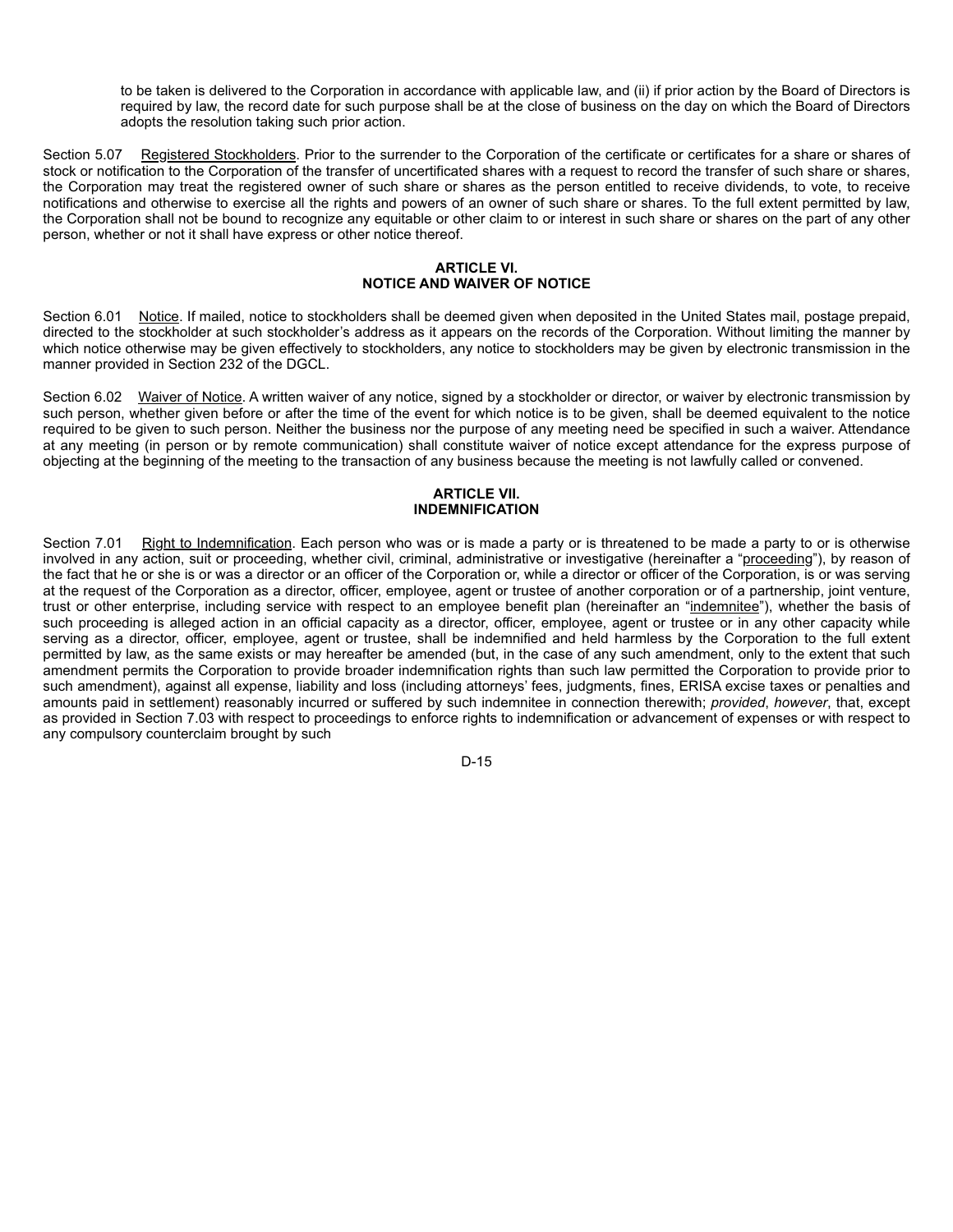indemnitee, the Corporation shall indemnify any such indemnitee in connection with a proceeding (or part thereof) initiated by such indemnitee only if such proceeding (or part thereof) was authorized by the Board of Directors.

Section 7.02 Right to Advancement of Expenses. In addition to the right to indemnification conferred in Section 7.01, an indemnitee shall also have the right to be paid by the Corporation the expenses (including attorney's fees) incurred in appearing at, participating in or defending any such proceeding in advance of its final disposition or in connection with a proceeding brought to establish or enforce a right to indemnification or advancement of expenses under this Article VII (which shall be governed by Section 7.03 (hereinafter an "advancement of expenses")); *provided*, *however*, that, if the DGCL requires or in the case of an advance made in a proceeding brought to establish or enforce a right to indemnification or advancement, an advancement of expenses incurred by an indemnitee in his or her capacity as a director or officer (and not in any other capacity in which service was or is rendered by such indemnitee, including, without limitation, service to an employee benefit plan) shall be made solely upon delivery to the Corporation of an undertaking (hereinafter an "undertaking"), by or on behalf of such indemnitee, to repay all amounts so advanced if it shall ultimately be determined by final judicial decision from which there is no further right to appeal (hereinafter a "final adjudication") that such indemnitee is not entitled to be indemnified or entitled to advancement of expenses under Sections 7.01 and 7.02 or otherwise.

Section 7.03 Right of Indemnitee to Bring Suit. If a claim under Section 7.01 or 7.02 is not paid in full by the Corporation within (i) 60 days after a written claim for indemnification has been received by the Corporation or (ii) 20 days after a claim for an advancement of expenses has been received by the Corporation, the indemnitee may at any time thereafter bring suit against the Corporation to recover the unpaid amount of the claim or to obtain advancement of expenses, as applicable. To the full extent permitted by law, if successful in whole or in part in any such suit, or in a suit brought by the Corporation to recover an advancement of expenses pursuant to the terms of an undertaking, the indemnitee shall be entitled to be paid also the expense of prosecuting or defending such suit. In any suit brought by the indemnitee to enforce a right to indemnification hereunder (but not in a suit brought by the indemnitee to enforce a right to an advancement of expenses) it shall be a defense that the indemnitee has not met the applicable standard for indemnification set forth in Section 7.01. In any suit brought by the Corporation to recover an advancement of expenses pursuant to the terms of an undertaking, the Corporation shall be entitled to recover such expenses upon a final adjudication that the indemnitee has not met the applicable standard for indemnification set forth in Section 7.01. Neither the failure of the Corporation (including its directors who are not parties to such action, a committee of such directors, independent legal counsel, or its stockholders) to have made a determination prior to the commencement of such suit that indemnification of the indemnitee is proper in the circumstances because the indemnitee has met the applicable standard of conduct set forth in Section 7.01, nor an actual determination by the Corporation (including its directors who are not parties to such action, a committee of such directors, independent legal counsel, or its stockholders) that the indemnitee has not met such applicable standard of conduct, shall create a presumption that the indemnitee has not met the applicable standard of conduct or, in the case of such a suit brought by the indemnitee, be a defense to such suit. In any suit brought by the indemnitee to enforce a right to indemnification or to an advancement of expenses hereunder, or brought by the Corporation to recover an advancement of expenses pursuant to the terms of an undertaking, the burden of proving that the indemnitee is not entitled to be indemnified, or to such advancement of expenses, under this Article VII or otherwise shall be on the Corporation.

# Section 7.04 Indemnification Not Exclusive.

(a) The provision of indemnification to or the advancement of expenses and costs to any indemnitee under this Article VII, or the entitlement of any indemnitee to indemnification or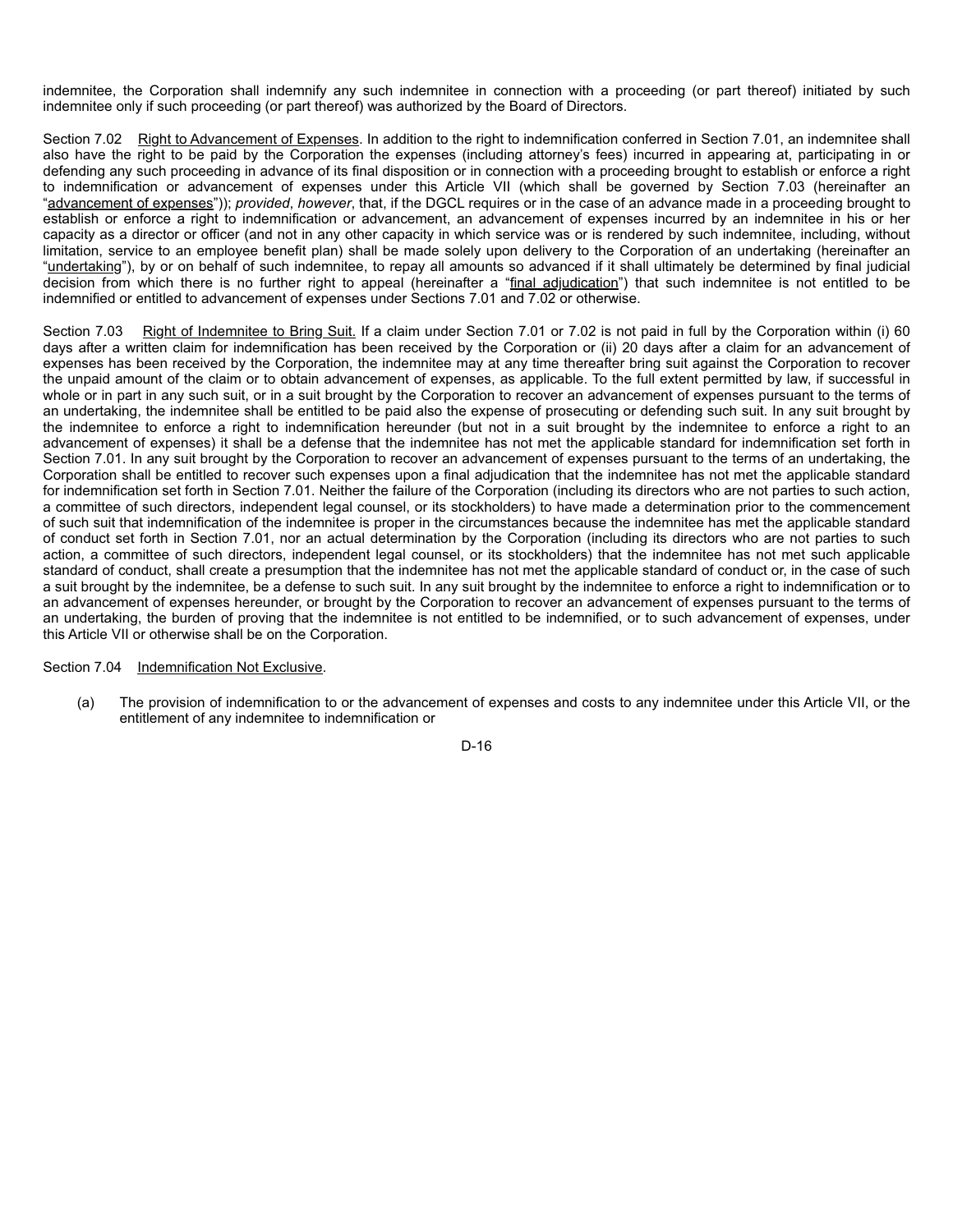advancement of expenses and costs under this Article VII, shall not limit or restrict in any way the power of the Corporation to indemnify or advance expenses and costs to such indemnitee in any other way permitted by law or be deemed exclusive of, or invalidate, any right to which any indemnitee seeking indemnification or advancement of expenses and costs may be entitled under any law, agreement, vote of stockholders or disinterested directors or otherwise, both as to action in such indemnitee's capacity as an officer, director, employee or agent of the Corporation and as to action in any other capacity.

(b) Given that certain jointly indemnifiable claims (as defined below) may arise due to the service of the indemnitee as a director and/or an officer of the Corporation at the request of the indemnitee-related entities (as defined below), the Corporation shall be fully and primarily responsible for the payment to the indemnitee in respect of indemnification or advancement of all expenses, judgments, penalties, fines and amounts paid in settlement to the extent legally permitted and as required by the terms of the Certificate of Incorporation or these Bylaws (or any other agreement between the Corporation and such persons) in connection with any such jointly indemnifiable claims, pursuant to and in accordance with the terms of this Article VII, irrespective of any right of recovery the indemnitee may have from the indemnitee-related entities. Any obligation on the part of any indemnitee-related entities to indemnify or advance expenses to any indemnitee shall be secondary to the Corporation's obligation and shall be reduced by any amount that the indemnitee may collect as indemnification or advancement from the Corporation. The Corporation irrevocably waives, relinquishes and releases the indemnitee-related entities from any and all claims against the indemnitee-related entities for contribution, subrogation or any other recovery of any kind in respect thereof. Under no circumstance shall the Corporation be entitled to any right of subrogation or contribution by the indemnitee-related entities and no right of advancement or recovery the indemnitee may have from the indemniteerelated entities shall reduce or otherwise alter the rights of the indemnitee or the obligations of the Corporation hereunder. In the event that any of the indemnitee-related entities shall make any payment to the indemnitee in respect of indemnification or advancement of expenses with respect to any jointly indemnifiable claim, the indemnitee-related entity making such payment shall be subrogated to the extent of such payment to all of the rights of recovery of the indemnitee against the Corporation, and the indemnitee shall execute all papers reasonably required and shall do all things that may be reasonably necessary to secure such rights, including the execution of such documents as may be necessary to enable the indemnitee-related entities effectively to bring suit to enforce such rights. Each of the indemnitee-related entities shall be third-party beneficiaries with respect to this Section 7.04(b), entitled to enforce this Section 7.04(b).

For purposes of this Section 7.04(b), the following terms shall have the following meanings:

- (i) The term "indemnitee-related entities" means any corporation, limited liability company, partnership, joint venture, trust, employee benefit plan or other enterprise (other than the Corporation or any other corporation, limited liability company, partnership, joint venture, trust, employee benefit plan or other enterprise for which the indemnitee has agreed, on behalf of the Corporation or at the Corporation's request, to serve as a director, officer, employee or agent and which service is covered by the indemnity described herein) from whom an indemnitee may be entitled to indemnification or advancement of expenses with respect to which, in whole or in part, the Corporation may also have an indemnification or advancement obligation (other than as a result of obligations under an insurance policy).
- (ii) "jointly indemnifiable claims" shall be broadly construed and shall include, without limitation, any action, suit or proceeding for which the indemnitee shall be entitled to indemnification or advancement of expenses from both the indemnitee-related entities and the Corporation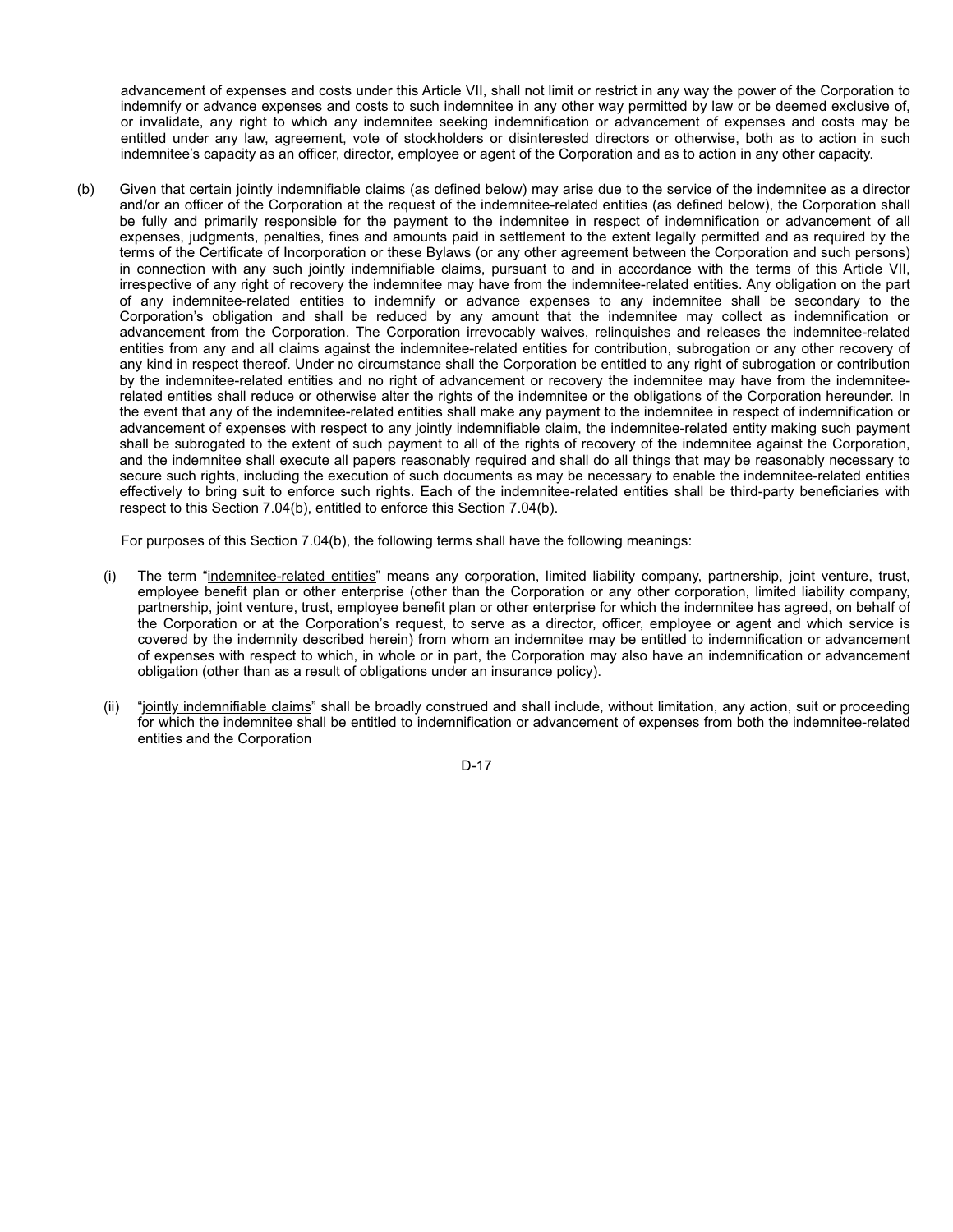pursuant to Delaware law, any agreement or certificate of incorporation, bylaws, partnership agreement, operating agreement, certificate of formation, certificate of limited partnership or comparable organizational documents of the Corporation or the indemnitee-related entities, as applicable.

Section 7.05 Nature of Rights. The rights granted pursuant to the provisions of this Article VII shall vest at the time a person becomes an officer or director of the Corporation and shall be deemed to create a binding contractual obligation on the part of the Corporation to the persons who from time to time are appointed as officers or directors of the Corporation, and such persons in acting in their capacities as officers or directors of the Corporation or any subsidiary shall be entitled to rely on such provisions of this Article VII without giving notice thereof to the Corporation. Such rights shall continue as to an indemnitee who has ceased to be a director or officer and shall inure to the benefit of the indemnitee's heirs, executors and administrators. Any amendment, alteration or repeal of this Article VII that adversely affects any right of an indemnitee or its successors shall be prospective only and shall not limit, eliminate, or impair any such right with respect to any proceeding involving any occurrence or alleged occurrence of any action or omission to act that took place prior to such amendment, alteration or repeal.

Section 7.06 Insurance. The Corporation may maintain insurance, at its expense, to protect itself and any director, officer, employee or agent of the Corporation or another corporation, partnership, joint venture, trust or other enterprise against any expense, liability or loss, whether or not the Corporation would have the power to indemnify such person against such expense, liability or loss under the DGCL.

Section 7.07 Indemnification of Employees and Agents of the Corporation. The Corporation may, to the extent authorized from time to time by the Board of Directors, grant rights to indemnification and to the advancement of expenses to any employee or agent of the Corporation to the full extent of the provisions of this Article VII with respect to the indemnification and advancement of expenses of directors and officers of the Corporation. Any reference to an officer of the Corporation in this Article VII shall be deemed to refer exclusively to an officer of the Corporation appointed by the Board of Directors pursuant to Article IV, and any reference to an officer of any other corporation, partnership, joint venture, trust, employee benefit plan or other enterprise shall be deemed to refer exclusively to an officer appointed by the board of directors or equivalent governing body of such other entity pursuant to the certificate of incorporation and bylaws or equivalent organizational documents of such other corporation, partnership, joint venture, trust, employee benefit plan or other enterprise. The fact that any person who is or was an employee of the Corporation or an employee of any other corporation, partnership, joint venture, trust, employee benefit plan or other enterprise has been given or has used the title of "Vice President" or any other title that could be construed to suggest or imply that such person is or may be an officer of the Corporation or of such other corporation, partnership, joint venture, trust, employee benefit plan or other enterprise shall not result in such person being constituted as, or being deemed to be, an officer of the Corporation or of such other corporation, partnership, joint venture, trust, employee benefit plan or other enterprise for purposes of this Article VII.

# **ARTICLE VIII. MISCELLANEOUS**

Section 8.01 Electronic Transmission. For purposes of these Bylaws, "electronic transmission" means any form of communication, not directly involving the physical transmission of paper, that creates a record that may be retained, retrieved, and reviewed by a recipient thereof, and that may be directly reproduced in paper form by such a recipient through an automated process.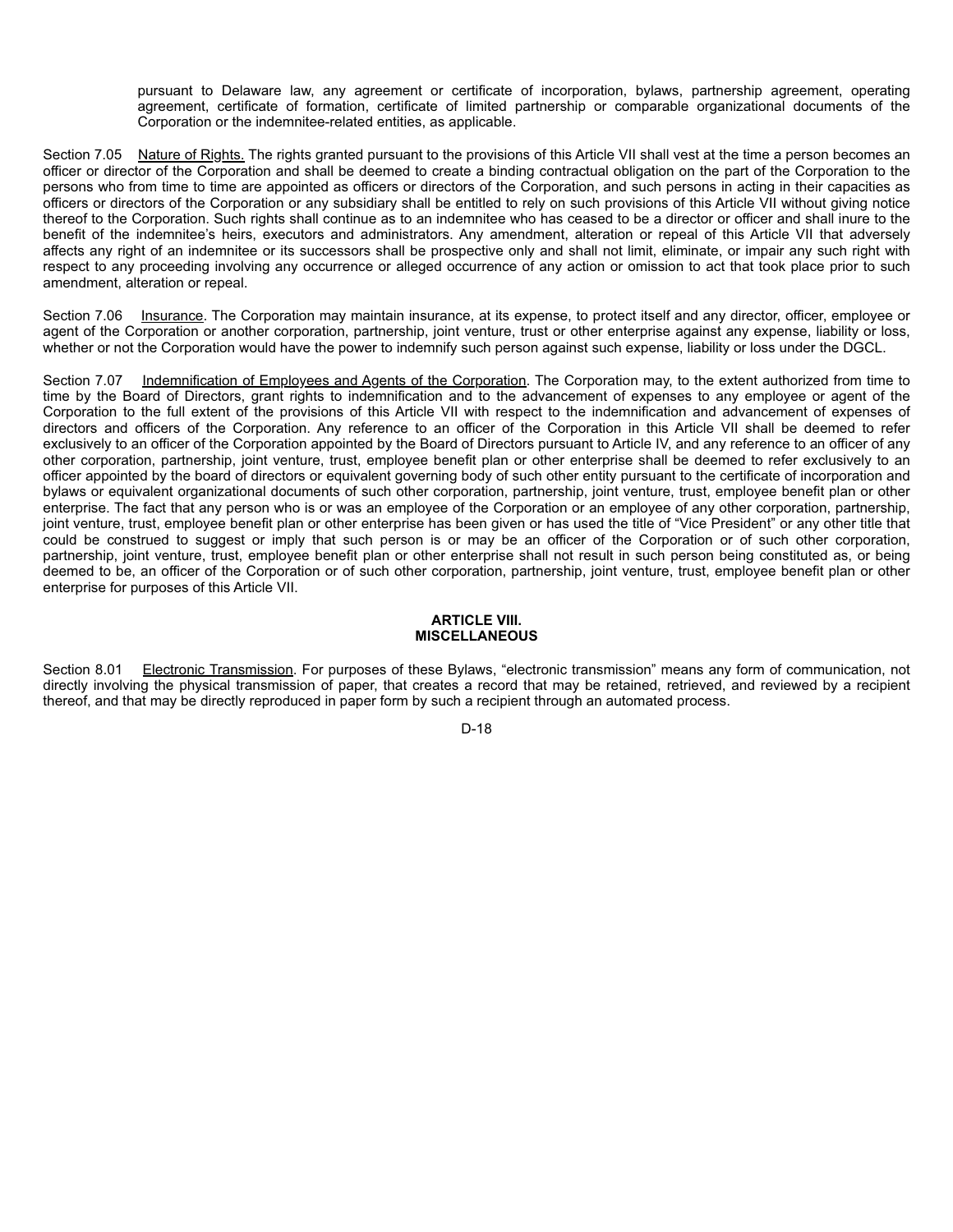Section 8.02 Corporate Seal. The Board of Directors may provide a suitable seal, containing the name of the Corporation, which seal shall be in the charge of the Secretary. If and when so directed by the Board of Directors or a committee thereof, duplicates of the seal may be kept and used by the Treasurer or by an Assistant Secretary or Assistant Treasurer.

Section 8.03 Fiscal Year. The fiscal year of the Corporation shall end on December 31, or such other day as the Board of Directors may designate.

Section 8.04 Section Headings. Section headings in these Bylaws are for convenience of reference only and shall not be given any substantive effect in limiting or otherwise construing any provision herein.

Section 8.05 Inconsistent Provisions. In the event that any provision of these Bylaws is or becomes inconsistent with any provision of the Certificate of Incorporation, the DGCL or any other applicable law, such provision of these Bylaws shall not be given any effect to the extent of such inconsistency but shall otherwise be given full force and effect.

## **ARTICLE IX. EXCLUSIVE JURISDICTIONS FOR CERTAIN ACTIONS**

Unless the Corporation consents in writing to the selection of an alternative forum, the Court of Chancery of the State of Delaware shall, to the full extent permitted by law, be the sole and exclusive forum for (i) any derivative action or proceeding brought on behalf of the Corporation, (ii) any action asserting a claim of, or based upon a breach of a fiduciary duty owed by any director, officer, employee or stockholder of the Corporation to the Corporation or the Corporation's stockholders, (iii) any action asserting a claim arising pursuant to any provision of the DGCL or this Certificate of Incorporation or the Bylaws (as either may be amended and/or restated from time to time or as to which the DGCL confers jurisdiction on the Court of Chancery of the State of Delaware), or (iv) any action asserting a claim governed by the internal affairs doctrine; provided, that, in the case of each of the foregoing clauses (i) through (iv), if and only if the Court of Chancery of the State of Delaware dismisses any such action for lack of subject matter jurisdiction, such action may be brought in another state court sitting in the State of Delaware, or if no state court has jurisdiction, the federal district court for the District of Delaware. To the full extent permitted by law, any person purchasing or otherwise acquiring any interest in shares of capital stock of the Corporation shall be deemed to have notice of and consent to the provisions of this Article IX.

# **ARTICLE X. AMENDMENTS**

The Board of Directors is authorized to make, repeal, alter, amend and rescind, in whole or in part, these Bylaws without the assent or vote of the stockholders in any manner not inconsistent with the laws of the State of Delaware or the Certificate of Incorporation. Notwithstanding any other provisions of these Bylaws or any provision of law which might otherwise permit a lesser vote of the stockholders, but in addition to any vote of the holders of any class or series of the stock of this Corporation required by law, the Certificate of Incorporation or these Bylaws, the affirmative vote of the holders of at least a majority of the voting power of all the then-outstanding shares of stock of the Corporation entitled to vote generally in the election of directors, voting together as a single class, shall be required in order for the stockholders of the Corporation to alter, amend, repeal or rescind, in whole or in part, any provision of these Bylaws or to adopt any provision inconsistent herewith.

\* \* \*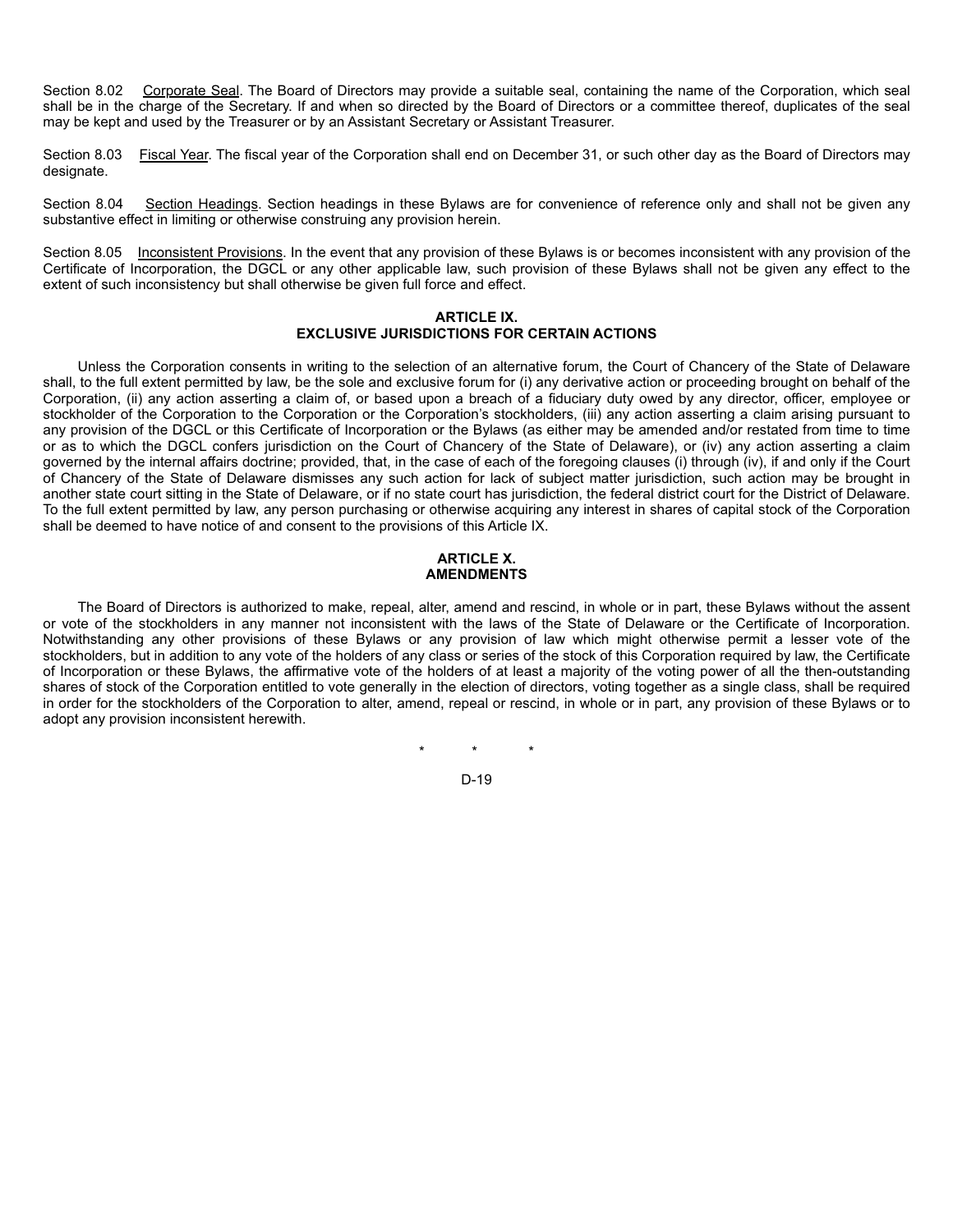# **APPENDIX E — SECTION 185 OF THE BUSINESS CORPORATIONS ACT (ONTARIO)**

#### **Rights of dissenting shareholders**

185. (1) Subject to subsection (3) and to sections 186 and 248, if a corporation resolves to,

- (a) amend its articles under section 168 to add, remove or change restrictions on the issue, transfer or ownership of shares of a class or series of the shares of the corporation;
- (b) amend its articles under section 168 to add, remove or change any restriction upon the business or businesses that the corporation may carry on or upon the powers that the corporation may exercise;
- (c) amalgamate with another corporation under sections 175 and 176;
- (d) be continued under the laws of another jurisdiction under section 181; or
- (e) sell, lease or exchange all or substantially all its property under subsection 184(3), a holder of shares of any class or series entitled to vote on the resolution may dissent.

#### Idem

(2) If a corporation resolves to amend its articles in a manner referred to in subsection 170(1), a holder of shares of any class or series entitled to vote on the amendment under section 168 or 170 may dissent, except in respect of an amendment referred to in,

- (a) clause 170(1)(a), (b) or (e) where the articles provide that the holders of shares of such class or series are not entitled to dissent; or
- (b) subsection 170(5) or (6).

#### **1. One class of shares**

(2.1) The right to dissent described in subsection (2) applies even if there is only one class of shares.

### **2. Exception**

(3) A shareholder of a corporation incorporated before the 29th day of July, 1983 is not entitled to dissent under this section in respect of an amendment of the articles of the corporation to the extent that the amendment,

- (a) amends the express terms of any provision of the articles of the corporation to conform to the terms of the provision as deemed to be amended by section 277; or
- (b) deletes from the articles of the corporation all of the objects of the corporation set out in its articles, provided that the deletion is made by the 29th day of July, 1986.

## **3. Shareholder's right to be paid fair value**

(4) In addition to any other right the shareholder may have, but subject to subsection (30), a shareholder who complies with this section is entitled, when the action approved by the resolution from which the shareholder dissents becomes effective, to be paid by the corporation the fair value of the shares held by the shareholder in respect of which the shareholder dissents, determined as of the close of business on the day before the resolution was adopted.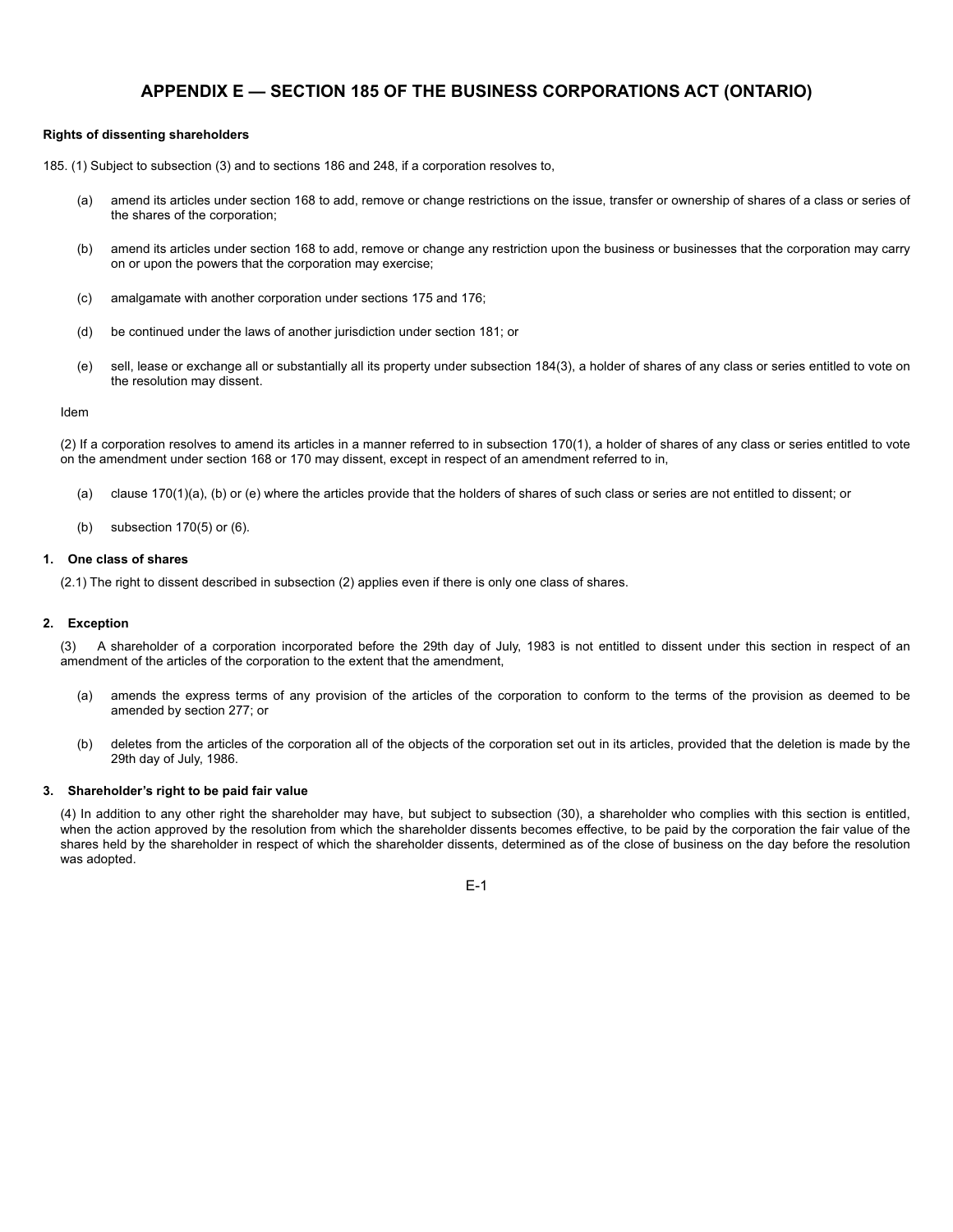### **4. No partial dissent**

(5) A dissenting shareholder may only claim under this section with respect to all the shares of a class held by the dissenting shareholder on behalf of any one beneficial owner and registered in the name of the dissenting shareholder.

#### **5. Objection**

(6) A dissenting shareholder shall send to the corporation, at or before any meeting of shareholders at which a resolution referred to in subsection (1) or (2) is to be voted on, a written objection to the resolution, unless the corporation did not give notice to the shareholder of the purpose of the meeting or of the shareholder's right to dissent.

Idem

(7) The execution or exercise of a proxy does not constitute a written objection for purposes of subsection (6).

## **6. Notice of adoption of resolution**

(8) The corporation shall, within ten days after the shareholders adopt the resolution, send to each shareholder who has filed the objection referred to in subsection (6) notice that the resolution has been adopted, but such notice is not required to be sent to any shareholders who voted for the resolution or who has withdrawn the objection.

Idem

(9) A notice sent under subsection (8) shall set out the rights of the dissenting shareholder and the procedures to be followed to exercise those rights.

#### **7. Demand for payment of fair value**

(10) A dissenting shareholder entitled to receive notice under subsection (8) shall, within twenty days after receiving such notice, or, if the shareholder does not receive such notice, within twenty days after learning that the resolution has been adopted, send to the corporation a written notice containing,

- (a) the shareholder's name and address;
- (b) the number and class of shares in respect of which the shareholder dissents; and
- (c) a demand for payment of the fair value of such shares.

#### **8. Certificates to be sent in**

(11) Not later than the thirtieth day after the sending of a notice under subsection (10), a dissenting shareholder shall send the certificates representing the shares in respect of which the shareholder dissents to the corporation or its transfer agent.

Idem

(12) A dissenting shareholder who fails to comply with subsections (6), (10) and (11) has no right to make a claim under this section.

#### **9. Endorsement on certificate**

(13) A corporation or its transfer agent shall endorse on any share certificate received under subsection (11) a notice that the holder is a dissenting shareholder under this section and shall return forthwith the share certificates to the dissenting shareholder.

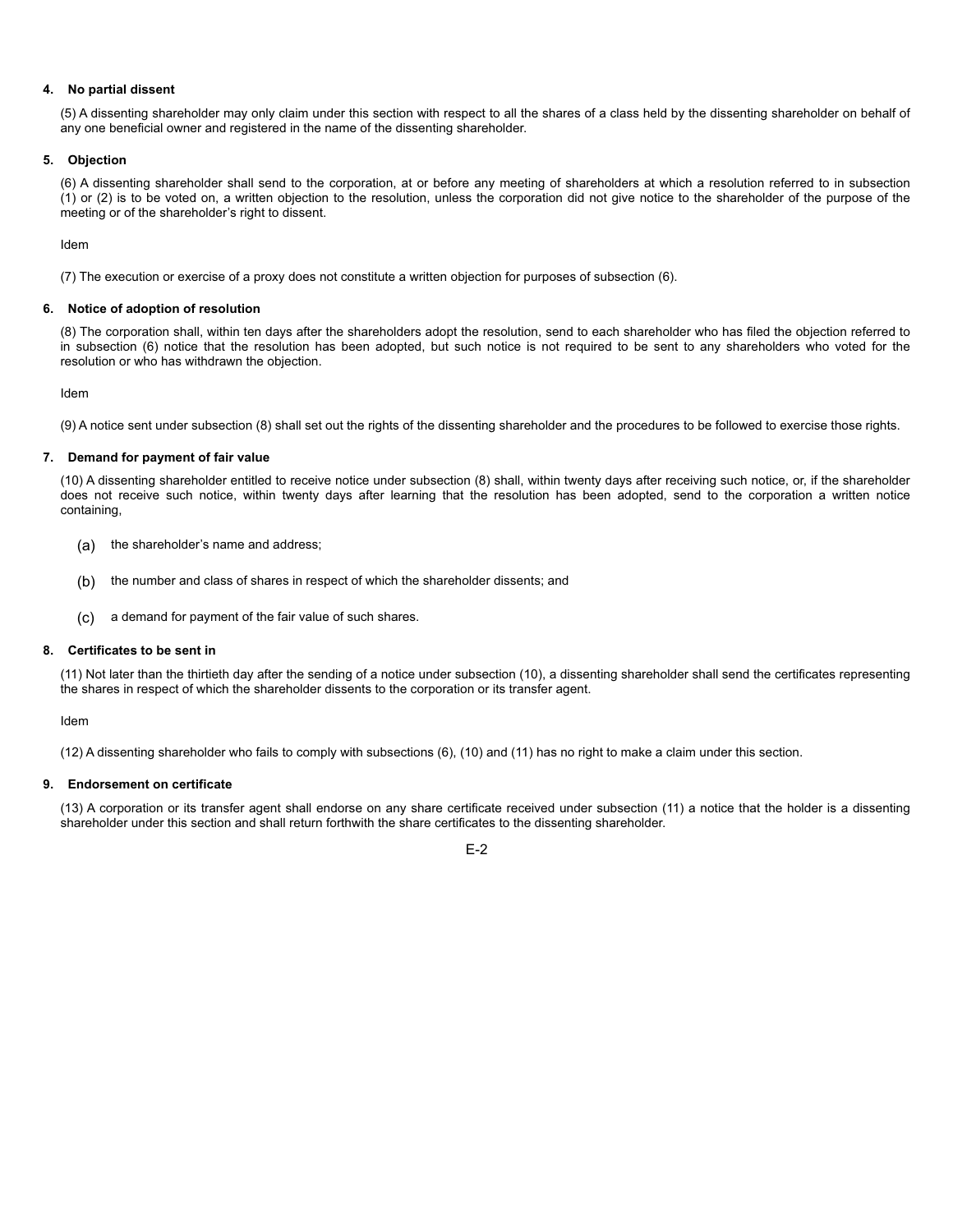#### **10. Rights of dissenting shareholder**

(14) On sending a notice under subsection (10), a dissenting shareholder ceases to have any rights as a shareholder other than the right to be paid the fair value of the shares as determined under this section except where,

- (a) the dissenting shareholder withdraws notice before the corporation makes an offer under subsection (15);
- (b) the corporation fails to make an offer in accordance with subsection (15) and the dissenting shareholder withdraws notice; or
- (c) the directors revoke a resolution to amend the articles under subsection 168(3), terminate an amalgamation agreement under subsection 176(5) or an application for continuance under subsection 181(5), or abandon a sale, lease or exchange under subsection 184(8), in which case the dissenting shareholder's rights are reinstated as of the date the dissenting shareholder sent the notice referred to in subsection (10), and the dissenting shareholder is entitled, upon presentation and surrender to the corporation or its transfer agent of any certificate representing the shares that has been endorsed in accordance with subsection (13), to be issued a new certificate representing the same number of shares as the certificate so presented, without payment of any fee.

## **11. Offer to pay**

(15) A corporation shall, not later than seven days after the later of the day on which the action approved by the resolution is effective or the day the corporation received the notice referred to in subsection (10), send to each dissenting shareholder who has sent such notice,

- (a) a written offer to pay for the dissenting shareholder's shares in an amount considered by the directors of the corporation to be the fair value thereof, accompanied by a statement showing how the fair value was determined; or
- (b) if subsection (30) applies, a notification that it is unable lawfully to pay dissenting shareholders for their shares.

#### Idem

(16) Every offer made under subsection (15) for shares of the same class or series shall be on the same terms.

Idem

(17) Subject to subsection (30), a corporation shall pay for the shares of a dissenting shareholder within ten days after an offer made under subsection (15) has been accepted, but any such offer lapses if the corporation does not receive an acceptance thereof within thirty days after the offer has been made.

#### **12. Application to court to fix fair value**

(18) Where a corporation fails to make an offer under subsection (15) or if a dissenting shareholder fails to accept an offer, the corporation may, within fifty days after the action approved by the resolution is effective or within such further period as the court may allow, apply to the court to fix a fair value for the shares of any dissenting shareholder.

#### Idem

(19) If a corporation fails to apply to the court under subsection (18), a dissenting shareholder may apply to the court for the same purpose within a further period of twenty days or within such further period as the court may allow.

Idem

E-3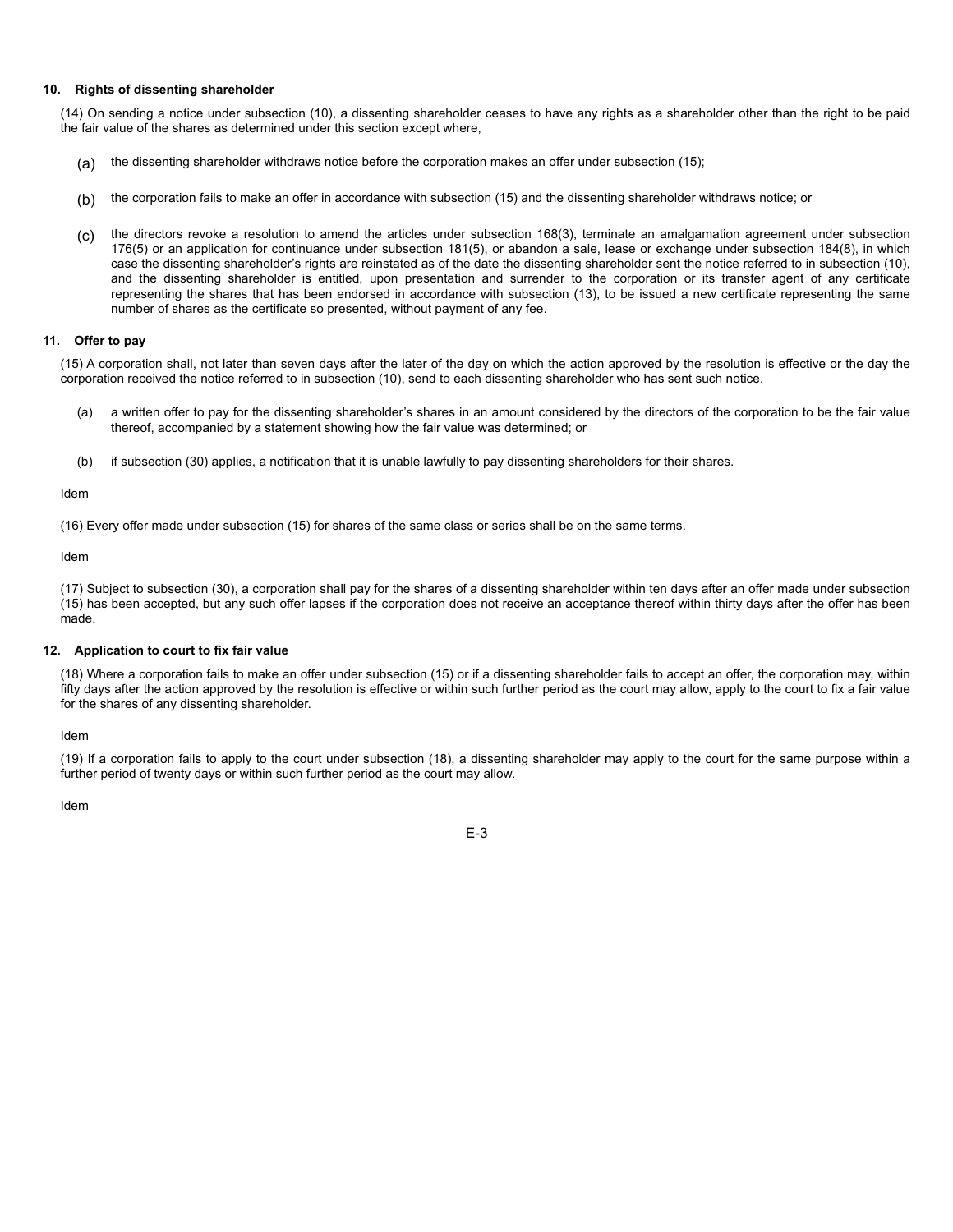(20) A dissenting shareholder is not required to give security for costs in an application made under subsection (18) or (19).

#### **13. Costs**

(21) If a corporation fails to comply with subsection (15), then the costs of a shareholder application under subsection (19) are to be borne by the corporation unless the court otherwise orders.

#### **14. Notice to shareholders**

- (22) Before making application to the court under subsection (18) or not later than seven days after receiving notice of an application to the court under subsection (19), as the case may be, a corporation shall give notice to each dissenting shareholder who, at the date upon which the notice is given,
	- (a) has sent to the corporation the notice referred to in subsection (10); and
	- (b) has not accepted an offer made by the corporation under subsection (15), if such an offer was made, of the date, place and consequences of the application and of the dissenting shareholder's right to appear and be heard in person or by counsel, and a similar notice shall be given to each dissenting shareholder who, after the date of such first mentioned notice and before termination of the proceedings commenced by the application, satisfies the conditions set out in clauses (a) and (b) within three days after the dissenting shareholder satisfies such conditions.

#### **15. Parties joined**

(23) All dissenting shareholders who satisfy the conditions set out in clauses (22) (a) and (b) shall be deemed to be joined as parties to an application under subsection (18) or (19) on the later of the date upon which the application is brought and the date upon which they satisfy the conditions, and shall be bound by the decision rendered by the court in the proceedings commenced by the application.

#### Idem

(24) Upon an application to the court under subsection (18) or (19), the court may determine whether any other person is a dissenting shareholder who should be joined as a party, and the court shall fix a fair value for the shares of all dissenting shareholders.

#### **16. Appraisers**

(25) The court may in its discretion appoint one or more appraisers to assist the court to fix a fair value for the shares of the dissenting shareholders.

### **17. Final order**

(26) The final order of the court in the proceedings commenced by an application under subsection (18) or (19) shall be rendered against the corporation and in favor of each dissenting shareholder who, whether before or after the date of the order, complies with the conditions set out in clauses (22) (a) and (b).

#### **18. Interest**

(27) The court may in its discretion allow a reasonable rate of interest on the amount payable to each dissenting shareholder from the date the action approved by the resolution is effective until the date of payment.

#### **19. Where corporation unable to pay**

(28) Where subsection (30) applies, the corporation shall, within ten days after the pronouncement of an order under subsection (26), notify each dissenting shareholder that it is unable lawfully to pay dissenting shareholders for their shares.

Idem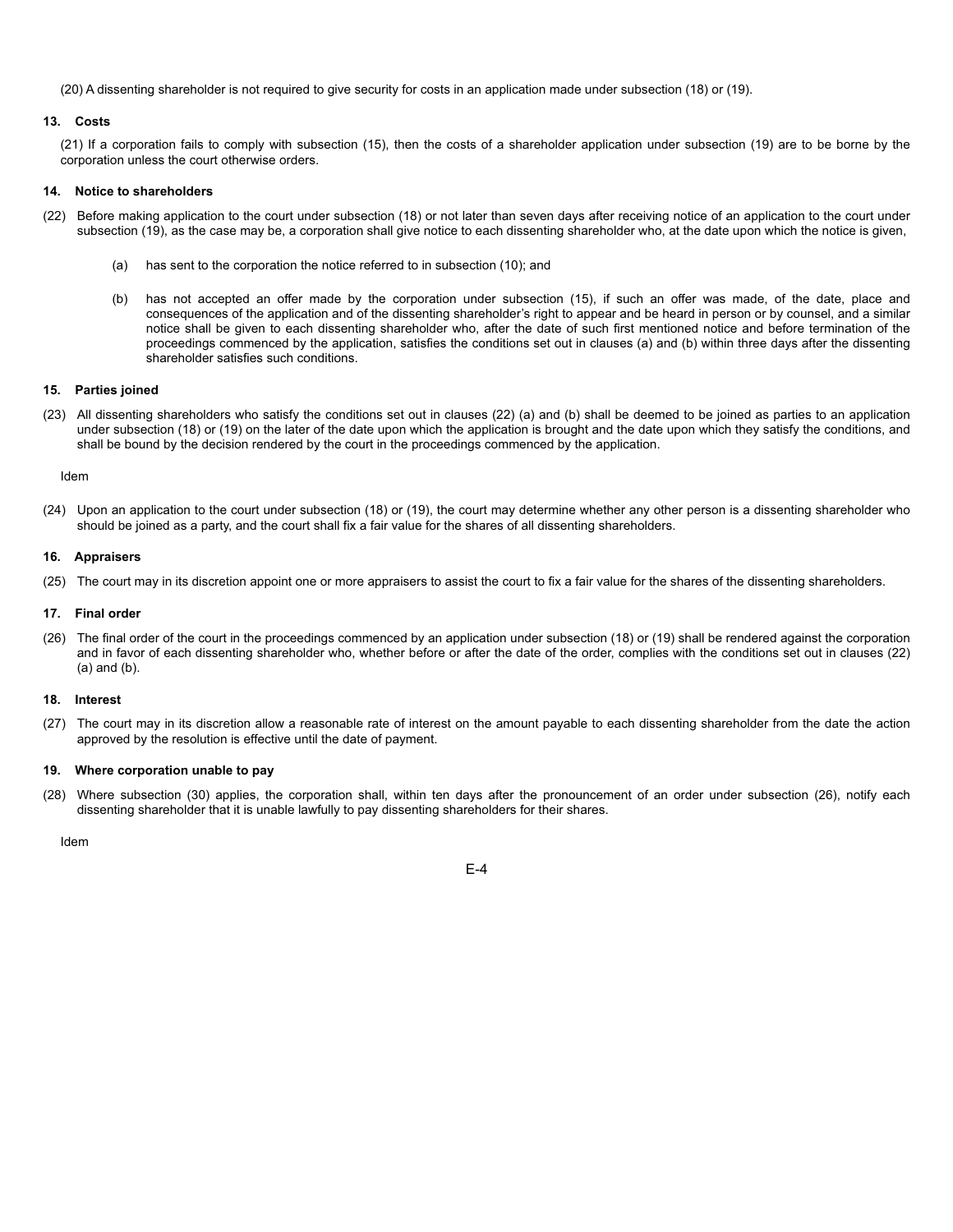- (29) Where subsection (30) applies, a dissenting shareholder, by written notice sent to the corporation within thirty days after receiving a notice under subsection (28), may,
	- (a) withdraw a notice of dissent, in which case the corporation is deemed to consent to the withdrawal and the shareholder's full rights are reinstated; or
	- (b) retain a status as a claimant against the corporation, to be paid as soon as the corporation is lawfully able to do so or, in a liquidation, to be ranked subordinate to the rights of creditors of the corporation but in priority to its shareholders.

Idem

- (30) A corporation shall not make a payment to a dissenting shareholder under this section if there are reasonable grounds for believing that,
	- (a) the corporation is or, after the payment, would be unable to pay its liabilities as they become due; or
	- (b) the realizable value of the corporation's assets would thereby be less than the aggregate of its liabilities.

#### **20. Court order**

(31) Upon application by a corporation that proposes to take any actions referred to in subsection (1) or (2), the court may, if satisfied that the proposed action is not in all the circumstances one that should give rise to the rights arising under subsection (4), by order declare that those rights will not arise upon the taking of the proposed action, and the order may be subject to compliance upon such terms and conditions as the court thinks fit and, if the corporation is an offering corporation, notice of any such application and a copy of any order made by the court such application shall be served upon the Commission.

# **21. Commission may appear**

The Commission may appoint counsel to assist the court upon the hearing of an application under subsection (31), if the corporation is an offering corporation.

E-5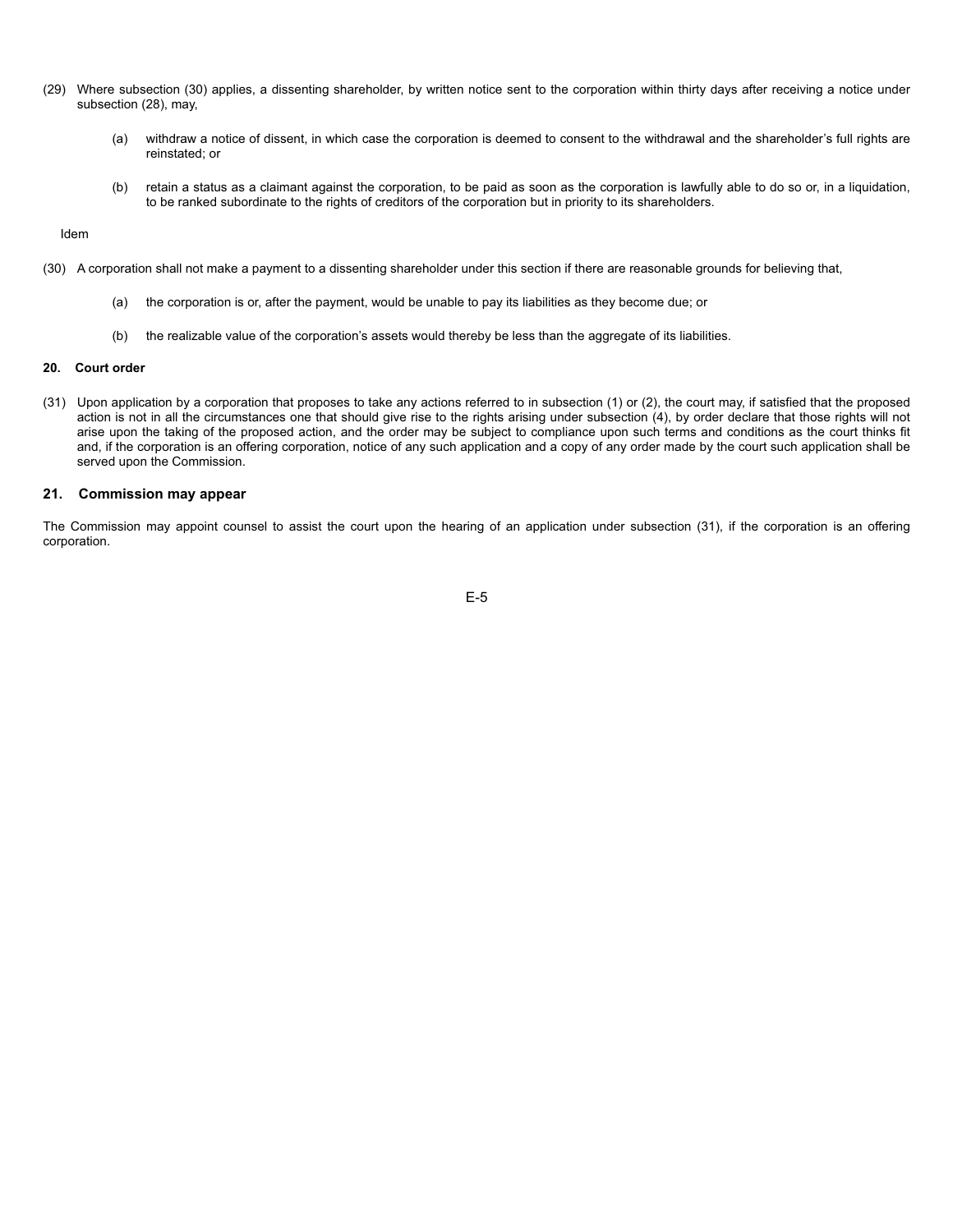# **APPENDIX F — SUMMARY OF EFFECTS OF CHANGE OF JURISDICTION**

The following summary of the most significant differences in shareholder rights is not intended to be complete and is qualified in its entirety by reference to the General Corporation Law of the State of Delaware ("**DGCL**"), the Ontario Business Corporations Act (the "**OBCA**") and the governing constating documents of the Company.

#### **Votes Required for Certain Transactions**

Under the OBCA, certain corporate actions, such as certain amalgamations (other than with a direct or indirect wholly-owned subsidiary), continuances, and sales, leases or exchanges of all or substantially all the property of a corporation other than in the ordinary course of business, and other corporate actions such as liquidations, dissolutions and (if ordered by a court) arrangements, are required to be approved by special resolution. A special resolution is a resolution passed at a meeting by not less than 66 2/3% of the votes cast by the shareholders who voted in respect of the resolution. In certain cases, a special resolution to approve certain corporate actions is also required to be approved separately by the holders of a class or series of shares, including in certain cases a class or series of shares not otherwise carrying voting rights.

The DGCL requires the affirmative vote of a majority of the outstanding stock entitled to vote thereon to authorize any merger, consolidation, dissolution or sale of substantially all of the assets of a corporation, except that no authorizing shareholder vote is required of a corporation surviving a merger if (a) such corporation's certificate of incorporation is not amended in any respect by the merger, (b) each share of stock of such corporation outstanding immediately prior to the effective date of the merger will be an identical outstanding or treasury share of the surviving corporation after the effective date of the merger and (c) the number of shares to be issued in the merger, together with the number of shares initially issuable upon conversion of any other shares, securities or obligations issued or delivered in the merger, does not exceed 20 percent of such corporation's outstanding Common Shares immediately prior to the effective date of the merger. The DGCL does not generally require class voting, except in connection with certain amendments to the certificate of incorporation that, among other things, adversely affect a class of stock. Shareholder approval is also not required under the DGCL for mergers or consolidations in which a parent corporation merges or consolidates with a subsidiary of which it owns at least 90 percent of the outstanding shares of each class of stock. Finally, unless required by its certificate of incorporation, shareholder approval is not required under the DGCL for a corporation to merge with or into a direct or indirect wholly owned subsidiary of a holding company (as defined in the DGCL) in certain circumstances.

Under Section 203 of the DGCL ("Section 203"), certain "business combinations" with "interested shareholders" of Delaware corporations are subject to a three year moratorium unless specified conditions are met. Under Section 203, a Delaware corporation is prohibited from engaging in a "business combination" with an "interested shareholder" for three years following the date that such person or entity becomes an interested shareholder. With certain exceptions, an interested shareholder is a person or entity who or which owns, individually or with or through certain other persons or entities, 15% or more of the corporation's outstanding voting shares (including any rights to acquire shares pursuant to an option, warrant, agreement, arrangement, or understanding, or upon the exercise of conversion or exchange rights, and shares with respect to which the person or entity has voting rights only).

The three year moratorium imposed by Section 203 on business combinations does not apply if (a) prior to the date on which such shareholder becomes an interested shareholder the board of directors of the subject corporation approves either the business combination or the transaction that resulted in the person or entity becoming an interested shareholder; (b) upon consummation of the transaction that made him or her an interested shareholder, the interested shareholder owned at least 85% of the corporation's voting shares outstanding at the time the transaction commenced (excluding from the 85% calculation shares owned by directors who are also officers of the subject corporation and shares held by employee stock plans that do not give employee participants the right to decide confidentially whether to accept a tender or exchange offer); or (c) on or after the date such person or entity becomes an interested shareholder, the board approves the business combination and it is also approved at a shareholders' meeting by 66 2/3% of the outstanding voting shares not owned by the interested shareholder. Section 203 also might have the effect of limiting the ability of a potential acquirer to make a two-tiered bid for the corporation in which all shareholders would not be treated equally. Shareholders should note, however, that the application of Section 203 will confer upon the corporation's board of directors the power to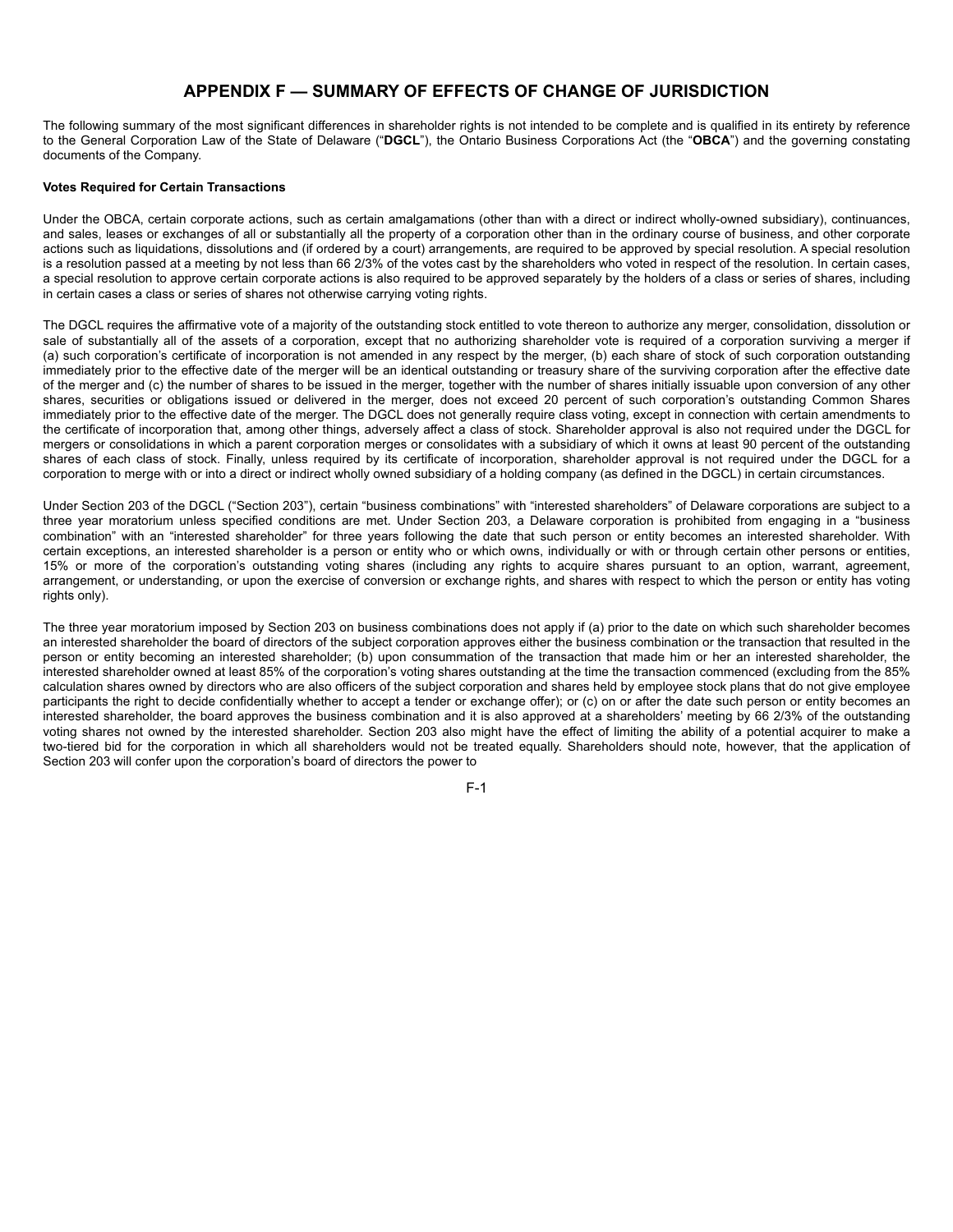reject a proposed business combination in certain circumstances, even though a potential acquirer may be offering a substantial premium for the corporation's shares over the then current market price. Section 203 would also discourage certain potential acquirers unwilling to comply with its provisions. Section 203 does not presently apply to the Company. A Delaware corporation to which Section 203 applies (i.e., a company listed on a (US) national stock exchange or that has a class of voting securities held of record by more than 2,000 shareholders) may elect not to be governed by Section 203. The Company does not intend to opt out of Section 203 and reserves the right to opt out of Section 203 at any time in the future.

### **Calling a Shareholder's Meeting**

Under the OBCA, the holders of not less than 5% of the issued shares of a corporation that carry the right to vote at the meeting sought to be held may requisition the directors to call a meeting of shareholders. Upon meeting the technical requirements set out in the OBCA for making such a requisition, the directors of the corporation must call a meeting of shareholders. If they do not, the shareholders who made the requisition may call the meeting.

Under the DGCL, special meetings of the shareholders may be called by the board of directors or by any other person as may be authorized to do so by the certificate of incorporation or the by-laws of the corporation. Under the proposed by-laws of Akumin Delaware ("Akumin Delaware By-Laws"), special meetings of the shareholders may be called only by or at the direction of the board of directors, the chairperson of the board of directors or by the secretary following his or her receipt of written demands to call a special meeting by shareholders of record holding at least 10% of the outstanding voting power.

## **Shareholder Consent in Lieu of Meeting**

Under the OBCA, shareholder action without a meeting may only be taken by written resolution signed by all shareholders or their attorney authorized in writing who would be entitled to vote thereon at a meeting.

Under the DGCL, unless otherwise provided in the certificate of incorporation, any action required to be taken or which may be taken at an annual or special meeting of shareholders may be taken without a meeting, without prior notice and without a vote, if a consent in writing is signed by all the registered holders of outstanding stock having not less than the minimum number of votes that would be necessary to authorize such action at a meeting at which all shares of stock entitled to vote were present and voted. Under the DGCL, notice of any action taken by less than unanimous consent must be given promptly to shareholders who did not consent to the action. Akumin Delaware's certificate of incorporation provides that any action required or permitted to be taken by the shareholders must be effected at a duly called annual or special meeting and may not be effected by any consent in writing; provided, that any action required or permitted to be taken by the holders of preferred stock, voting separately as a series or separately as a class with one or more series, may be taken without a meeting, without prior notice and without a vote, to the extent expressly so provided by the applicable certificate of designation relating to such series of preferred stock.

#### **Shareholder Quorum**

Under the OBCA, a corporation's by-laws may specify the number of shares with voting rights attached thereto which shall be present, or represented by proxy, in order to constitute a quorum for the transaction of any business at any meeting of the shareholders.

Under the DGCL, a corporation's certificate of incorporation or by-laws may specify the number of shares of stock or the voting power that shall be present, or represented by proxy, in order to constitute a quorum for the transaction of any business at any meeting of the shareholders, in no event, however, shall a quorum consist of less than 1/3rd of the shares entitled to vote at the meeting except that, where a separate vote by a class or series of classes or series is required, a quorum shall consist of no less than 1/3rd of the shares of such class or series or classes or series.

Under the Akumin Delaware By-Laws, the holders of record of one-third of the voting power of the issued and outstanding shares of capital stock of Akumin Delaware shall be present in person or represented by proxy in order to constitute a quorum for the transaction of business at all meetings of shareholders.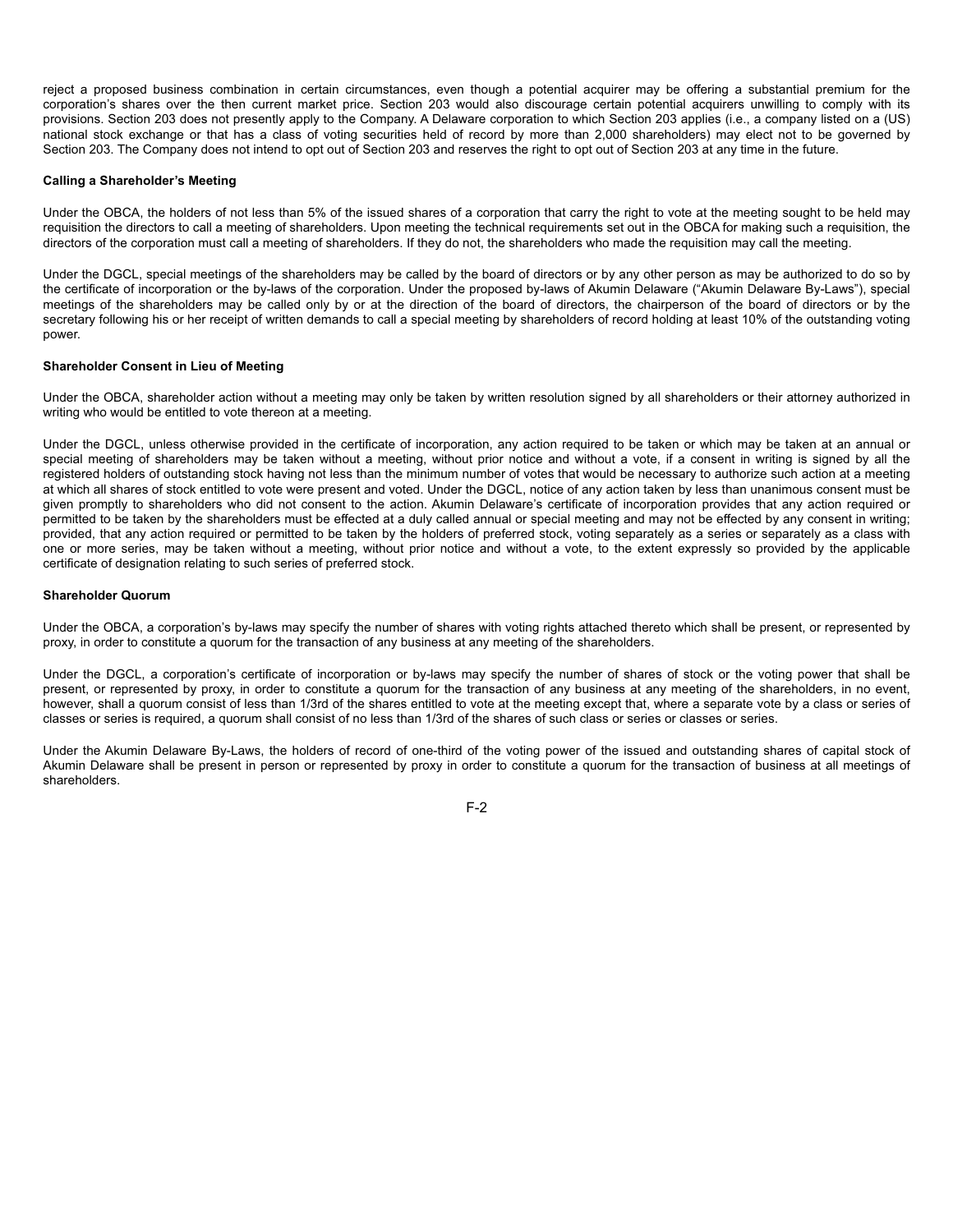#### **Advance Notice Provisions for Shareholder Nominations and Proposal**

Under the OBCA, a proposal with respect to the nomination of candidates for election to the board of directors may be made at or before any annual meetings of the corporation. In addition, an Ontario corporation may also adopt advance notice provisions under its by-laws. Akumin has not adopted any advance notice provisions under its by-laws.

With respect to a shareholder proposal to nominate directors, under the OBCA, a shareholder or persons who have the support of persons who, represent, in the aggregate, not less than 5% of the shares or 5% of the shares at a class or series of shares of the corporation entitled to vote at the meeting to which the proposal is to be presented may submit notice to a corporation of any matter that such shareholder or shareholders propose to raise at a meeting of shareholders, which notice must be provided not later than 60 days prior to the anniversary of the last previous annual meeting of shareholders, if the proposal is to be raised at an annual meeting, and note less than 60 days prior to the date of a meeting other than the annual meeting, if the proposal is to be raised at a meeting other than the annual meeting. Such a proposal may not be with respect to a personal claim or redress a personal grievance against the corporation, its directors, officers or other security holders and must relate in a significant way to the business or affairs of the corporation, if a notice complies with the requirements of the OBCA, the corporation is required to include a statement relating thereto and not exceeding 500 words in the management proxy circular for the relevant meeting of shareholders. If a corporation refuses to accept a notice that otherwise complies with the related provisions of the OBCA, the shareholder or shareholders who provided such notice and proposal may apply to a court to make any order that it deems fit, including restraining the holding of a meeting at which it was sought to bring forth such a proposal.

The DGCL does not require advance notice for shareholder nominations and proposal, but a Delaware corporation may require such advance notice pursuant to its by-laws.

Under the Akumin Delaware By-laws, notice of any shareholder nominations or proposals must be provided in writing to the Secretary of Akumin Delaware. To be timely, a shareholder's notice shall be delivered to the Secretary of Akumin Delaware at the principal executive offices of Akumin Delaware not less than ninety (90) days nor more than one hundred and twenty (120) days prior to the first anniversary of the preceding year's annual meeting; provided, however, that in the event that the date of the annual meeting is advanced by more than thirty (30) days, or delayed by more than seventy (70) days, from the anniversary date of the previous year's meeting, or if no annual meeting was held or deemed to have occurred in the preceding year, notice by the shareholder to be timely must be so delivered not earlier than one hundred and twenty (120) days prior to such annual meeting and not later than the close of business on the later of the ninetieth (90th) day prior to such annual meeting or the tenth (10th) day following the day on which public announcement of the date of such meeting is first made. Any such notice must also contain the information and comply with the other procedural requirements of the Akumin Delaware By-Laws.

#### **Amendment to Governing Documents**

Under the OBCA, any amendment to a corporation's articles generally requires approval by special resolution which is a resolution passed by not less than 66 2/3% of the votes cast by shareholders entitled to vote on the resolution. The OBCA provides that unless the articles or by-laws otherwise provide, the directors may, by resolution, make, amend or repeal any by-laws that regulate the business or affairs of a corporation. Where the directors make, amend or repeal a by-law, they are required under the OBCA to submit the by-law, amendment or repeal to the shareholders at the next meeting of shareholders, and the shareholders may confirm, reject or amend the by-law, amendment or repeal. If the directors of a corporation do not submit a by-law, an amendment or a repeal to the shareholders at the next meeting of shareholders, the by-law, amendment or repeal will cease to be effective, and no subsequent resolution of the directors to adopt, amend or repeal a by-law having substantially the same purpose and effect is effective until it is confirmed or confirmed as amended by the shareholders.

The DGCL requires a vote of the corporation's board of directors followed by the affirmative vote of a majority of the outstanding stock of each class entitled to vote for any amendment to the certificate of incorporation. If an amendment would increase or decrease the aggregate number of authorized shares of a particular class (unless otherwise provided in the corporation's certificate of incorporation), increase or decrease the par value of the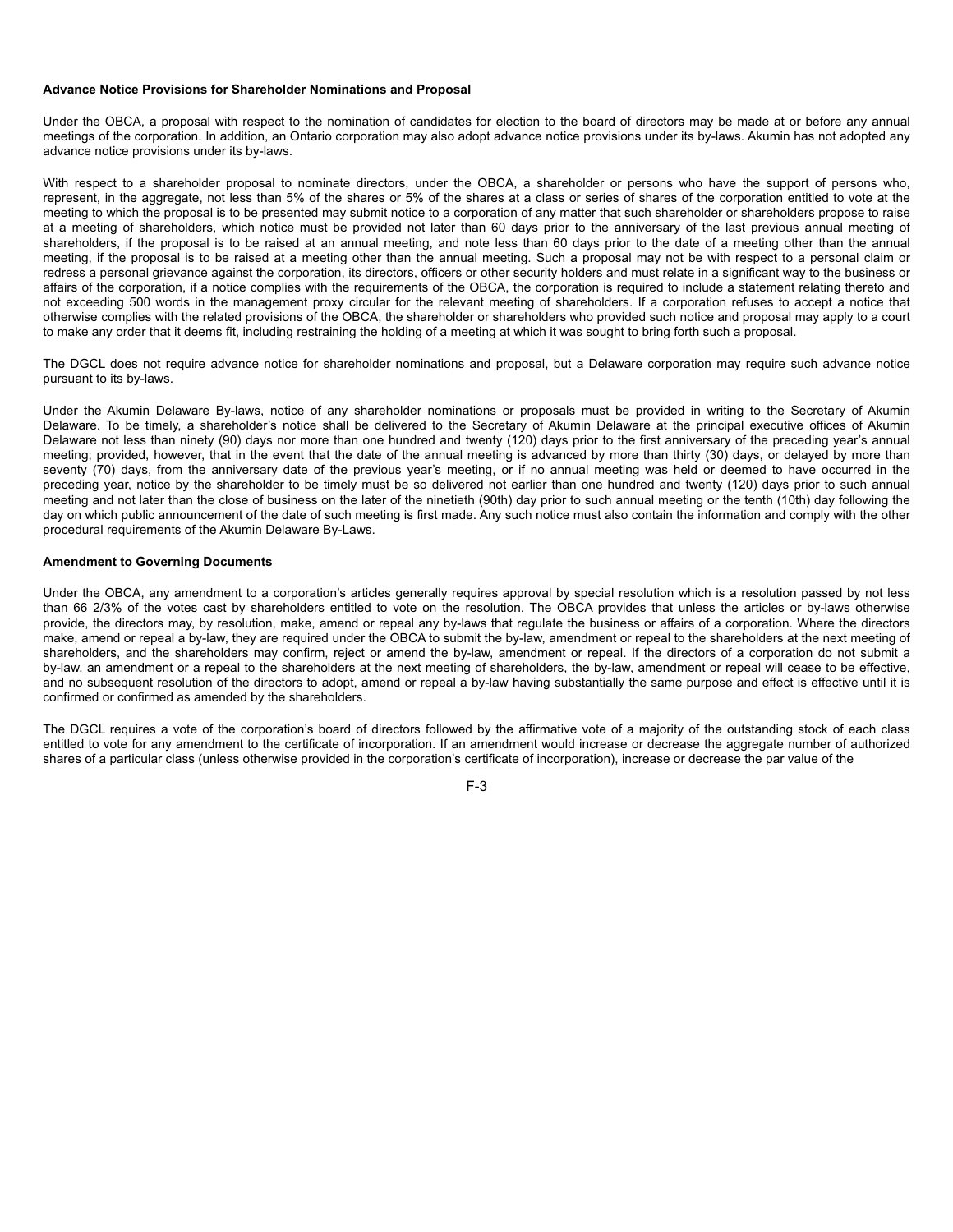shares of such class, or alter or change the powers, preferences or special rights of a particular class or series of stock so as to affect them adversely, that class or series shall be given the power to vote as a class notwithstanding the absence of any specifically enumerated power in the certificate of incorporation. The proposed Akumin Delaware certificate of incorporation permits an increase or decrease the aggregate number of authorized shares of a particular class without a separate class vote. If an amendment adversely affects the rights or preferences of a particular class or series of stock, that class or series must approve the amendment as a class even if the certificate of incorporation does not provide that right. The DGCL also states that the power to adopt, amend or repeal the by-laws of a corporation shall be in the shareholders entitled to vote, provided that the corporation in its certificate of incorporation may confer such power on the board of directors in addition to the shareholders. The proposed Akumin Delaware certificate of incorporation confers such power on Akumin Delaware's board of directors.

#### **Dissenters' or Appraisal Rights**

The OBCA provides that shareholders of a corporation governed thereunder who are entitled to vote on certain matters are entitled to exercise dissent rights and to be paid the fair value of their shares in connection therewith. The OBCA does not distinguish for this purpose between listed and unlisted shares. Such matters include: (i) any amalgamation with another corporation (other than with certain affiliated corporations); (ii) an amendment to the corporation's articles to add, change or remove any provisions restricting the issue, transfer or ownership of shares; (iii) an amendment to the corporation's articles to add, change or remove any restriction upon the business or businesses that the corporation may carry on; (iv) a continuance under the laws of another jurisdiction; (v) a sale, lease or exchange of all or substantially all the property of the corporation other than in the ordinary course of business; (vi) a court order permitting a shareholder to dissent in connection with an application to the court for an order approving an arrangement proposed by the corporation; or (vii) certain amendments to the articles of a corporation which require a separate class or series vote, provided that a shareholder is not entitled to dissent if an amendment to the articles is effected by a court order approving a reorganization or by a court order made in connection with an action for an oppression remedy.

Under the DGCL, registered holders of shares of any class or series have the right, in certain circumstances, to dissent from a merger or consolidation of the corporation by demanding payment in cash for the shares equal to the fair value (excluding any appreciation or depreciation as a consequence, or in expectation, of the transaction) of such shares, as determined by agreement with the corporation or by an independent appraiser appointed by a court in an action timely brought by the corporation or the dissenters. The DGCL grants dissenters appraisal rights only in the case of mergers or consolidations and not in the case of a sale or transfer of assets or a purchase of assets for stock regardless of the number of shares being issued, and does not grant dissenters' rights in connection with amendments to the certificate of incorporation. Further, no appraisal rights are available for shares of any class or series listed on a national securities exchange or held of record by more than 2,000 shareholders, unless the agreement of merger or consolidation converts such shares into anything other than (a) stock of the surviving corporation (or depositary receipts in respect thereof), (b) stock of another corporation which is either listed on a national securities exchange or held of record by more than 2,000 shareholders, (c) cash in lieu of fractional shares, or (d) some combination of the above. In addition, dissenter's rights are not available for any shares of the surviving corporation if the merger did not require the vote of the shareholders of the surviving corporation. The DGCL does not provide shareholders of a corporation with appraisal rights when the corporation acquires another business through the issuance of its stock (i) in exchange for the assets of the business to be acquired, (ii) in exchange for the outstanding stock of the corporation to be acquired, or (iii) in a merger of the corporation to be acquired with a subsidiary of the acquiring corporation.

### **Oppression Remedy**

The OBCA provides an oppression remedy that enables a court to make any order, either interim or final, to rectify the matters complained of if the court is satisfied upon application by a complainant (as defined below) that: (i) any act or omission of the corporation or an affiliate effects a result; (ii) the business or affairs of the corporation or an affiliate are or have been carried on or conducted in a manner; or (iii) the powers of the directors of the corporation or an affiliate are or have been exercised in a manner, that is oppressive or unfairly prejudicial to or that unfairly disregards the interest of any security holder, creditor, director or officer. A complainant may include: (a) a present or former registered holder or beneficial owner of securities of a corporation or any of its affiliates; (b) a present or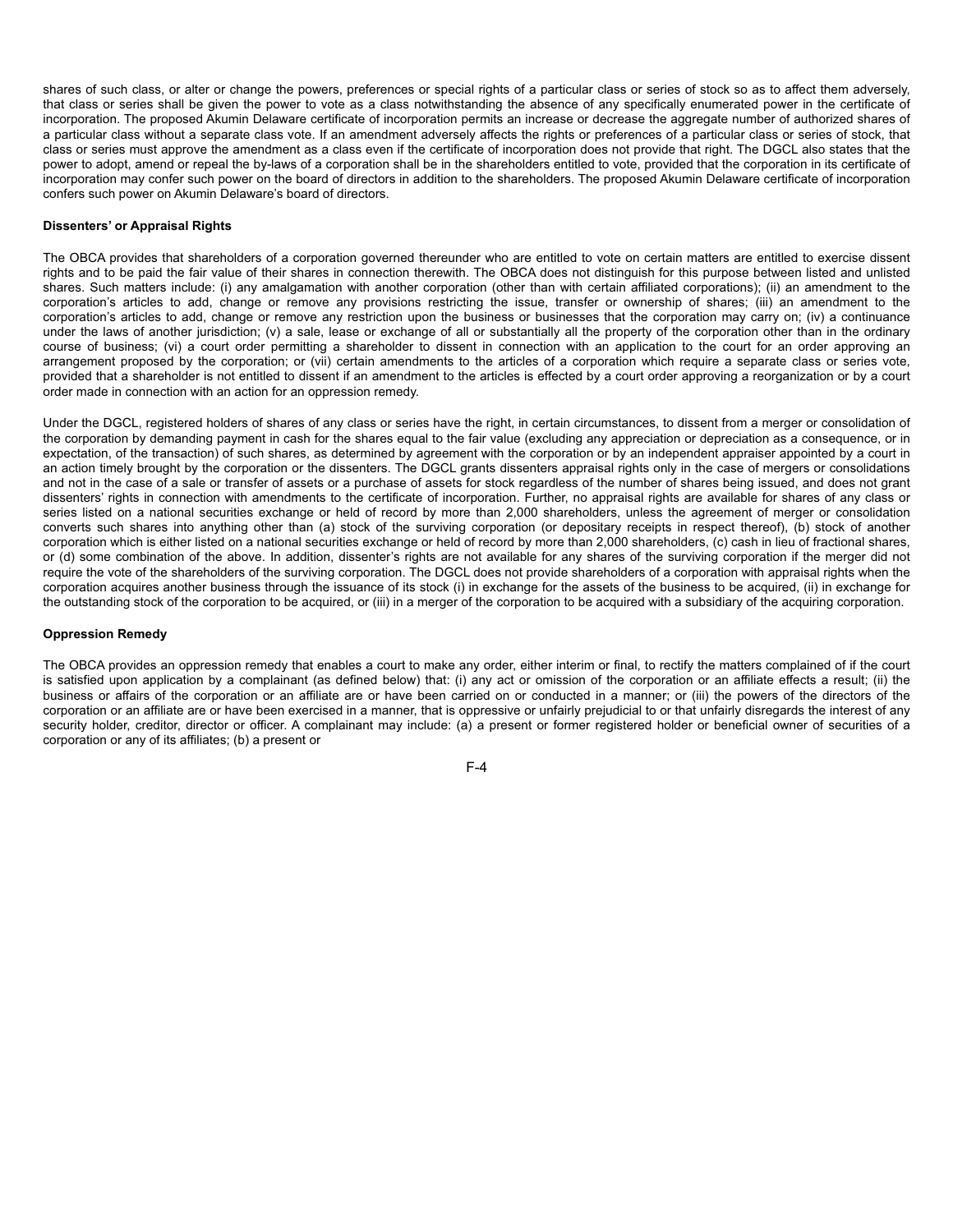former officer or director of the corporation or any of its affiliates; and/or (c) any other person who in the discretion of the court is a proper person to make such application.

The oppression remedy provides the court with an extremely broad and flexible jurisdiction to intervene in corporate affairs to protect shareholders and other complainants. While conduct which is in breach of fiduciary duties of directors or that is contrary to the legal right of a complainant will normally trigger the court's jurisdiction under the oppression remedy, the exercise of that jurisdiction does not depend on a finding of a breach of such legal and equitable rights. Furthermore, the court may order a corporation to pay the interim expenses of a complainant seeking an oppression remedy, but the complainant may be held accountable for such interim costs on final disposition of the complaint (as in the case of a derivative action). The complainant is not required to give security for costs in an oppression action.

The DGCL does not provide for an oppression remedy. However, the DGCL and Delaware law provide a variety of legal and equitable remedies to a corporation's shareholders for improper acts or omissions of a corporation, its officers and directors. Under the DGCL, only shareholders can bring an action alleging a breach of fiduciary duty by the directors of a solvent corporation.

### **Derivative Action**

Under the OBCA, a complainant may apply to the court for leave to bring an action in the name of and on behalf of a corporation or any subsidiary, or to intervene in an existing action to which any such corporation or subsidiary is a party, for the purpose of prosecuting, defending or discontinuing the action on behalf of the corporation or subsidiary. Under the OBCA, no action may be brought and no intervention in an action may be made unless the court is satisfied that the complainant has given notice to the directors of the corporation or its subsidiary of the complainant's intention to apply to the court not less than fourteen (14) days before bringing the application, or otherwise as ordered by the court and (i) the directors of the corporation or its subsidiary do not bring, diligently prosecute or defend or discontinue the action; (ii) the complainant is acting in good faith; and (iii) it appears to be in the interests of the corporation or its subsidiary that the action be brought, prosecuted, defended or discontinued.

Under the OBCA, the court in a derivative action may make any order it thinks fit including, without limitation, (i) an order authorizing the complainant or any other person to control the conduct of the action, (ii) an order giving directions for the conduct of the action, (iii) an order directing that any amount adjudged payable by a defendant in the action shall be paid, in whole or in part, directly to former and present security holders of the corporation or its subsidiary instead of to the Company or its subsidiary, and (iv) an order requiring the corporation or its subsidiary to pay reasonable legal fees and any other costs reasonably incurred by the complainant in connection with the action. In addition, under the OBCA, a court may order a corporation or its subsidiary to pay the complainant's interim costs, including reasonable legal fees and disbursements. Although the complainant may be held accountable for the interim costs on final disposition of the complaint, it is not required to give security for costs in a derivative action.

Under the DGCL, derivative actions may be brought in Delaware by a shareholder on behalf of, and for the benefit of, the corporation. The DGCL provides that a shareholder must aver in the complaint that he or she was a shareholder of the corporation at the time of the transaction of which he or she complains or that such shareholder's stock thereafter devolved upon such shareholders by operation of law. A shareholder may not sue derivatively unless he or she first makes demand on the corporation that it bring suit and such demand has been refused, unless it is shown that such demand would have been futile. Like the OBCA, the DGCL does not require a bond or security by a plaintiff in a derivative action.

#### **Director Election/Appointment**

Under the OBCA, the directors of a corporation are to be elected at each annual meeting of shareholders at which an election of directors is required.

Under the DGCL, directors are elected annually by the shareholders entitled to vote, including the holders of common stock; provided that there is no classified board.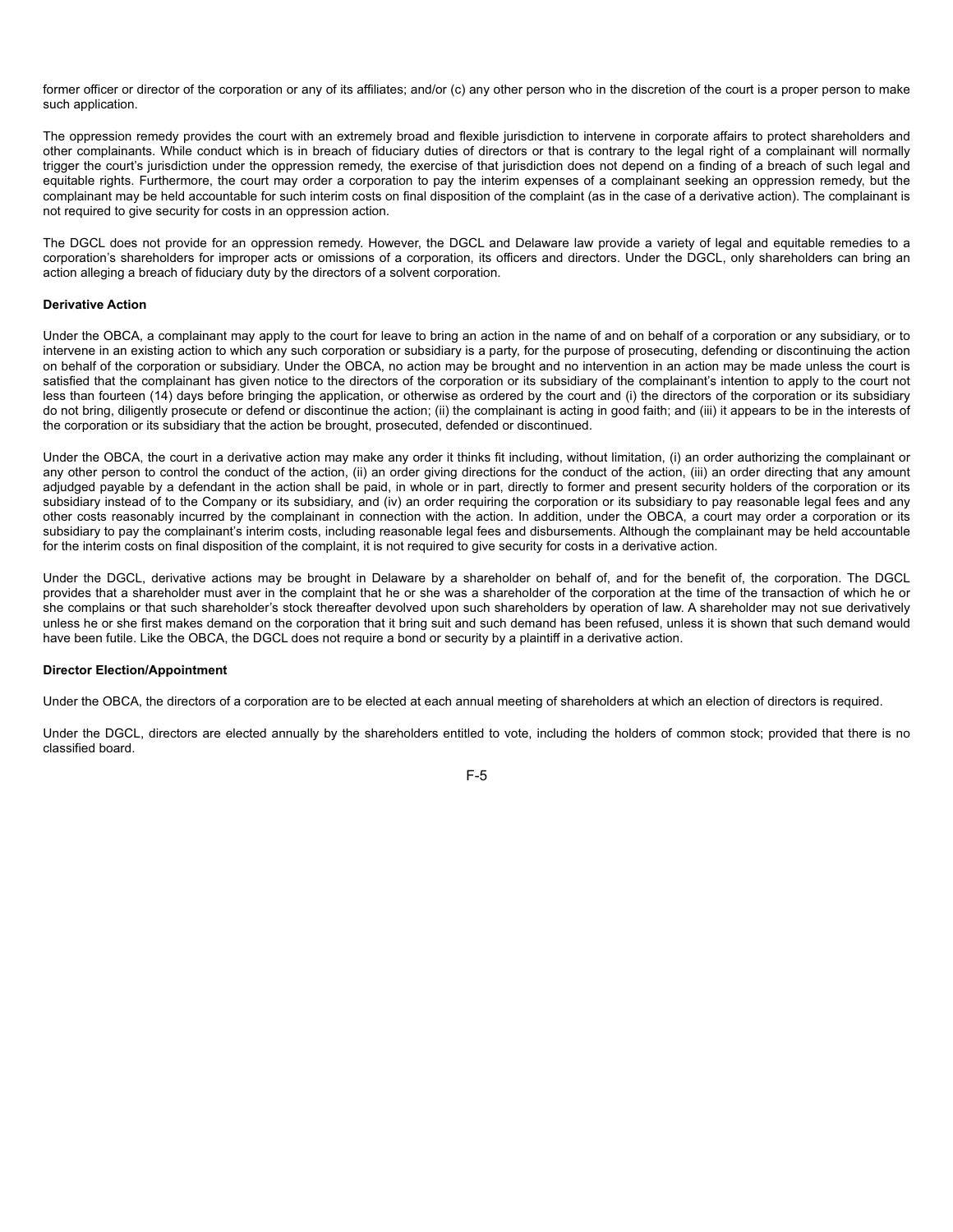Under Akumin Delaware's proposed certificate of incorporation, directors are to be elected annually and there is no classified board.

#### **Term of Directors**

Under the OBCA, unless expressly elected for a stated term, each director ceases to hold office at the close of the first annual meeting of shareholders following his or her election; a director must cease to hold office not later than the close of the third annual meeting of shareholders following his or her election. If a director is appointed or elected to fill a vacancy, that director holds office for the unexpired term of the director's predecessor.

Under DGCL and the Akumin Delaware By-Laws, each director holds office until the annual meeting at which his or her term expires and until his or her successor is elected and qualified, or his or her death, resignation, retirement, disqualification or removal from office.

#### **Removal of Directors**

Under the OBCA, provided that articles of the corporation do not provide for cumulative voting, shareholders of a corporation may by ordinary resolution passed at an annual or special meeting remove any director or directors from office. If holders of a class or series of shares have the exclusive right to elect one or more directors, a director elected by them may only be removed by an ordinary resolution at a meeting of the shareholders of that class or series.

If all of the directors have resigned or have been removed without replacement, a person who manages or supervises the management of the business and affairs of the corporation is deemed to be a director, unless the person who manages the business or affairs of the corporation is (a) an officer under the direction or control of a shareholder or other person, (b) a lawyer, accountant or other professional who participates in the management of the corporation solely for providing professional services or (c) a trustee in bankruptcy, receiver, receiver manager or secured creditor who participates in the management of the corporation or exercises control over its property solely for the purpose of the realization of security or the administration of the bankrupt's estate, in the case of a trustee in bankruptcy.

Under the DGCL, any director or the entire board of directors of a corporation that does not have a classified board of directors or cumulative voting may be removed with or without cause with the approval of at least a majority of the outstanding shares entitled to vote at an election of directors. Akumin Delaware's proposed certificate of incorporation and by-laws do not provide for cumulative voting or a classified board.

#### **Director Qualifications**

The OBCA also requires that an offering corporation (i.e. a reporting issuer or public company) have at least three directors, at least one-third of whom must not be officers or employees of the corporation or its affiliates.

Delaware law does not have comparable requirements, but a corporation can prescribe qualifications for directors under its certificate of incorporation or by-laws.

Akumin Delaware does not have qualification for directors under its proposed certificate of incorporation or under the Akumin Delaware By-Laws.

#### **Cumulative Voting**

Under the OBCA, unless a corporation's articles provide otherwise, there is no cumulative voting for the election of directors. Under Delaware law, cumulative voting in the election of directors is not mandatory, and for cumulative voting to be effective it must be expressly provided for in the certificate of incorporation. In an election of directors under cumulative voting, each share of stock nominally having one vote is entitled to a number of votes equal to the number of directors to be elected. A shareholder may then cast all such votes for a single candidate or may allocate them among as many candidates as the shareholder may choose. Without cumulative voting, the holders of a plurality of the shares of stock present at an annual meeting and entitled to vote on the election of directors

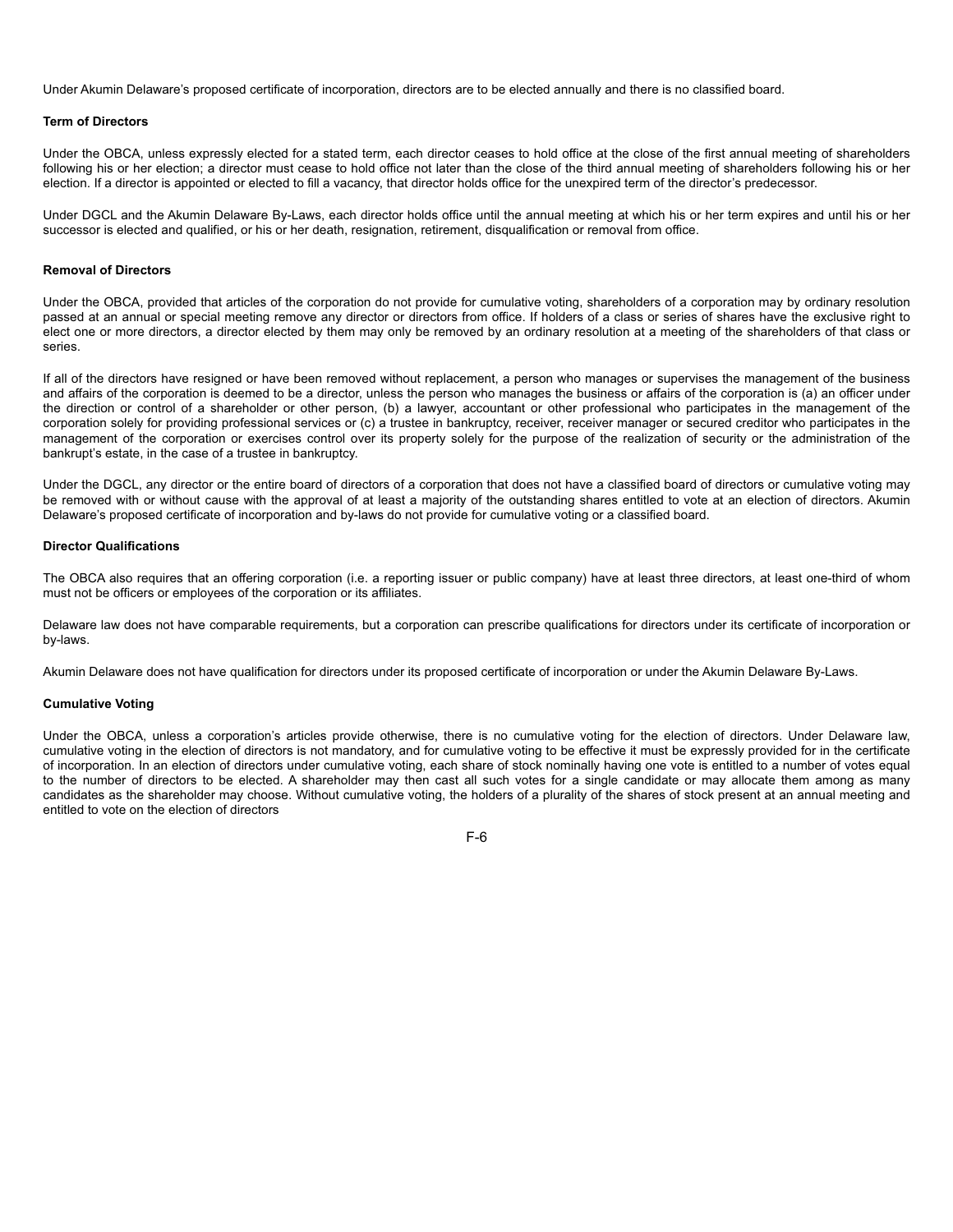would have the power to elect all the directors to be elected at that meeting, and no person could be elected without the support of holders of a plurality of such shares of stock. The proposed certificate of incorporation of Akumin Delaware does not provide for cumulative voting.

#### **Classified Board of Directors**

A classified board of directors is one on which a certain number, but not all, of the directors are elected on a rotating basis each year. The DGCL permits a corporation to establish a classified board of directors, pursuant to which the directors can be divided into as many as three classes with staggered three year terms of office, with only one class of directors standing for election each year. Members of a classified board may be removed from office only for cause. A classified board of directors could therefore discourage acquisitions of the corporation not approved by management, since the acquiror could be unable to install its own designees on the board for more than two years after acquiring control. Akumin Delaware's proposed certificate of incorporation and the Akumin Delaware By-laws do not provide for a classified board.

#### **Fiduciary Duties of Directors**

Directors of corporations governed by the OBCA have fiduciary obligations to the corporation. Under the OBCA, directors of an OBCA corporation must act honestly and in good faith with a view to the best interests of the corporation, and must exercise the care, diligence and skill that a reasonably prudent person would exercise in comparable circumstances. A director is not liable for breach of this duty of care under the OBCA if he or she relies in good faith on (i) financial statements of the corporation represented to him or her by an officer of the corporation or in a written report of the auditor of the corporation fairly to reflect the financial condition of the corporation, (ii) an interim or other financial report of the corporation represented to him or her by an officer of the corporation to present fairly the financial position of the corporation in accordance with generally accepted accounting principles, (iii) a report or advice of an officer or employee of the corporation where it is reasonable in the circumstances to rely on the report or advice or (iv) a report of a lawyer, accountant, engineer, appraiser or other person whose profession lends credibility to a statement made by any such person.

Under Delaware law, the duty of care requires that the directors act in an informed and deliberative manner and to inform themselves, prior to making a business decision, of all material information reasonably available to them. The duty of loyalty may be summarized as the duty to act in good faith, not out of self-interest, and in a manner that the directors reasonably believe to be in the best interests of the shareholders.

The DGCL also provides that the charter of the corporation may include a provision which limits or eliminates the liability of directors to the corporation or its shareholders for monetary damages for breach of fiduciary duty as a director, provided such liability does not arise from certain proscribed conduct, including acts or omissions not in good faith or which involve intentional misconduct or a knowing violation of law, breach of the duty of loyalty, the payment of unlawful dividends or expenditure of funds for unlawful stock purchases or redemptions or transactions from which such director derived an improper personal benefit. Akumin Delaware's proposed certificate of incorporation eliminates the liability of directors to Akumin Delaware or its shareholders for monetary damages for breach of fiduciary duty as directors to the fullest extent permitted by Delaware laws, as that law exists currently and as it may be amended in the future.

The OBCA does not permit any such limitation of a director's liability.

### **Interested Director Transactions**

Under the OBCA, a director or officer is required to disclose any conflict of interest in writing to the corporation or request to have entered in the minutes of meetings of directors the nature and extent of his or her interest. Subject to certain exceptions, a director who has a conflict of interest shall not attend any part of a meeting of directors during which the relevant contract or transaction giving rise to the conflict of interest is discussed and shall not vote on any resolution to approve of the contract or transaction.

Under the DGCL, certain contracts or transactions in which one or more of a corporation's directors has an interest are not void or voidable simply because of such interest, provided that certain conditions are met, such as obtaining required disinterested board approval or shareholder approval upon fulfilling the requirements of good faith and full disclosure, or proving the fairness to the corporation of the transaction.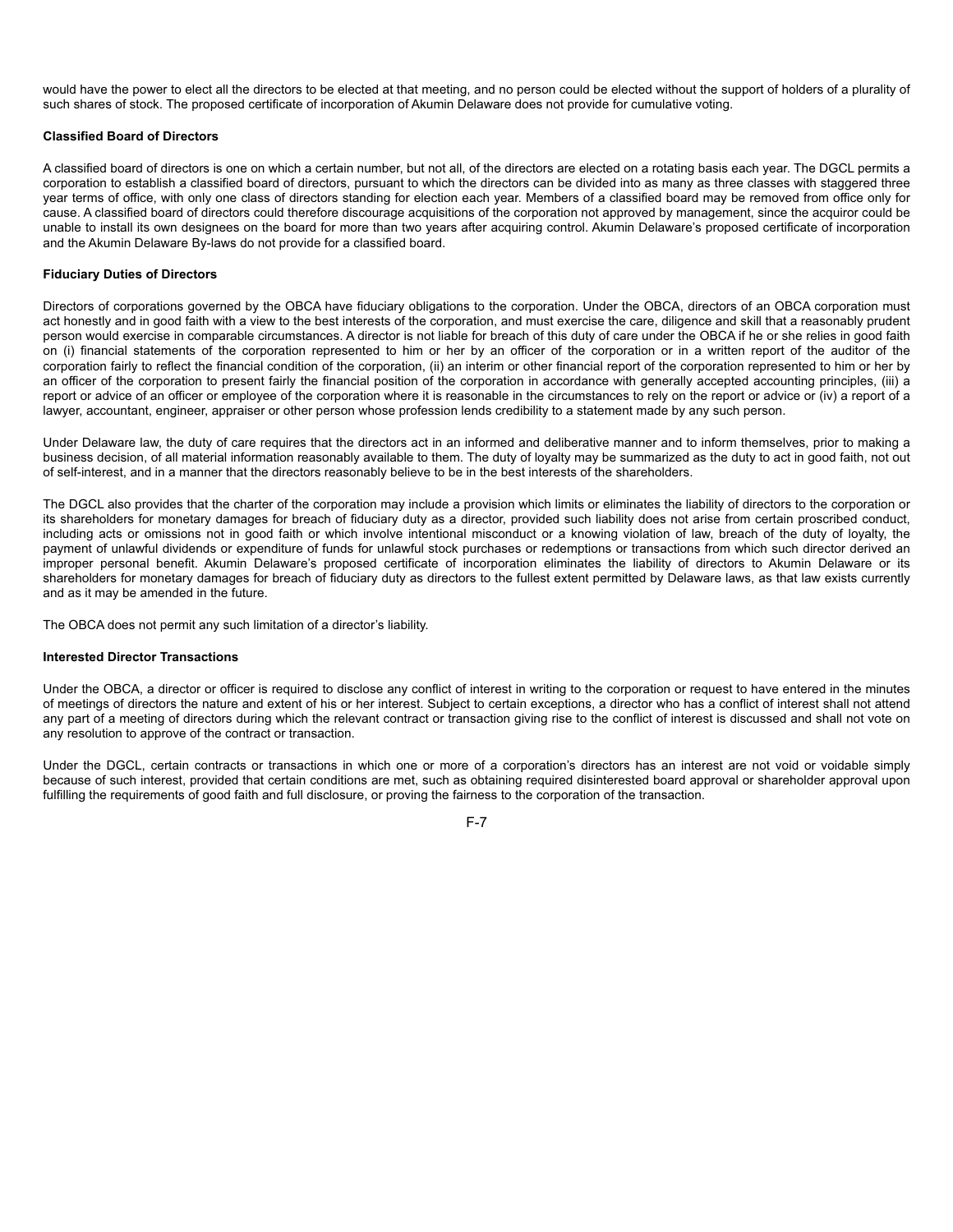#### **Corporate Opportunity**

Under the DGCL, every corporation has the ability to renounce in its certificate of incorporation or by board action any interest or expectancy of the corporation in, or in being offered an opportunity to participate in, specific business opportunities that are presented to the corporation or to the officers, directors or shareholders. Akumin Delaware's proposed certificate of incorporation does not contain such a waiver.

#### **Loans to Officers and Employees**

Under the DGCL, a Delaware corporation may make loans to, guarantee the obligations of, or otherwise assist its officers or other employees and those of its subsidiaries (including directors who are also officers or employees) when such action, in the judgment of the directors, may reasonably be expected to benefit the corporation.

## **Filling Vacancies on the Board of Directors**

Under the OBCA, subject to the articles of the corporation, a vacancy among the directors may be filled at a meeting of shareholders or by a quorum of directors except when the vacancy results from an increase in the number or maximum number of directors or from a failure to elect the appropriate number of directors required by the articles. Each director appointed holds office until his or her successor is elected at the next meeting of shareholders of the corporation unless his or her office is vacated earlier.

Under the DGCL, vacancies and newly created directorships resulting from any increase in the authorized number of directors may be filled by a majority of the directors then in office, although less than a quorum, or by a sole remaining director.

#### **Indemnification of Officers and Directors**

Under the OBCA, a corporation may indemnify a director or officer, a former director or officer or a person who acts or acted at the corporation's request as a director or officer, or another person acting in similar capacity, of another entity (each an "**Indemnifiable Person**"), against all costs, charges and expenses, including an amount paid to settle an action or satisfy a judgment, reasonably incurred by him or her in respect of any civil, criminal or administrative action or proceeding to which he or she is made a party by reason of being or having been a director or officer of the corporation, if: (a) he or she acted honestly and in good faith with a view to the best interests of the corporation; and (b) in the case of a criminal or administrative action or proceeding that is enforced by a monetary penalty, he or she had reasonable grounds for believing that his or her conduct was lawful. A corporation may with the approval of a court, indemnify an Indemnifiable Person or advance monies, in respect of or by or on behalf of the corporation or other entity to procure a judgment in its favor, to which the individual is made party because of the individual's association with the corporation or other entity if the individual fulfils the requirements under (a) and (b), above. An Indemnifiable Person is entitled to indemnity from the corporation if he or she was not judged by the court or other competent authority to have committed any fault or omitted to do anything that the individual ought to have done and fulfilled the conditions set out in (a) and (b), above.

Under the DGCL a corporation may indemnify any person who was or is a party or is threatened to be made a party to any threatened, pending or completed action, suit or proceeding by reason of the fact that the person is or was a director, officer, employee or agent of the corporation, or is or was serving at the request of the corporation as a director, officer, employee or agent of another corporation, partnership, joint venture, trust or other enterprise, (a) other than an action, suit or proceeding by or in the right of the corporation (a "derivative action"), against expenses (including attorneys' fees), judgments, fines and amounts paid in settlement actually and reasonably incurred by the person in connection with such action, suit or proceeding if the person acted in good faith and in a manner the person reasonably believed to be in or not opposed to the best interests of the corporation, and, with respect to any criminal action or proceeding, had no reasonable cause to believe the person's conduct was unlawful, and (b) for a derivative action, against expenses (including attorneys' fees) actually and reasonably incurred by the person in connection with the defense or settlement of such derivative action if the person acted in good faith and in a manner the person reasonably believed to be in or not opposed to the best interests of the corporation and except that no indemnification shall be made in respect of any claim, issue or matter as to which such person shall have been adjudged to be liable to the corporation Akumin Delaware's proposed certificate of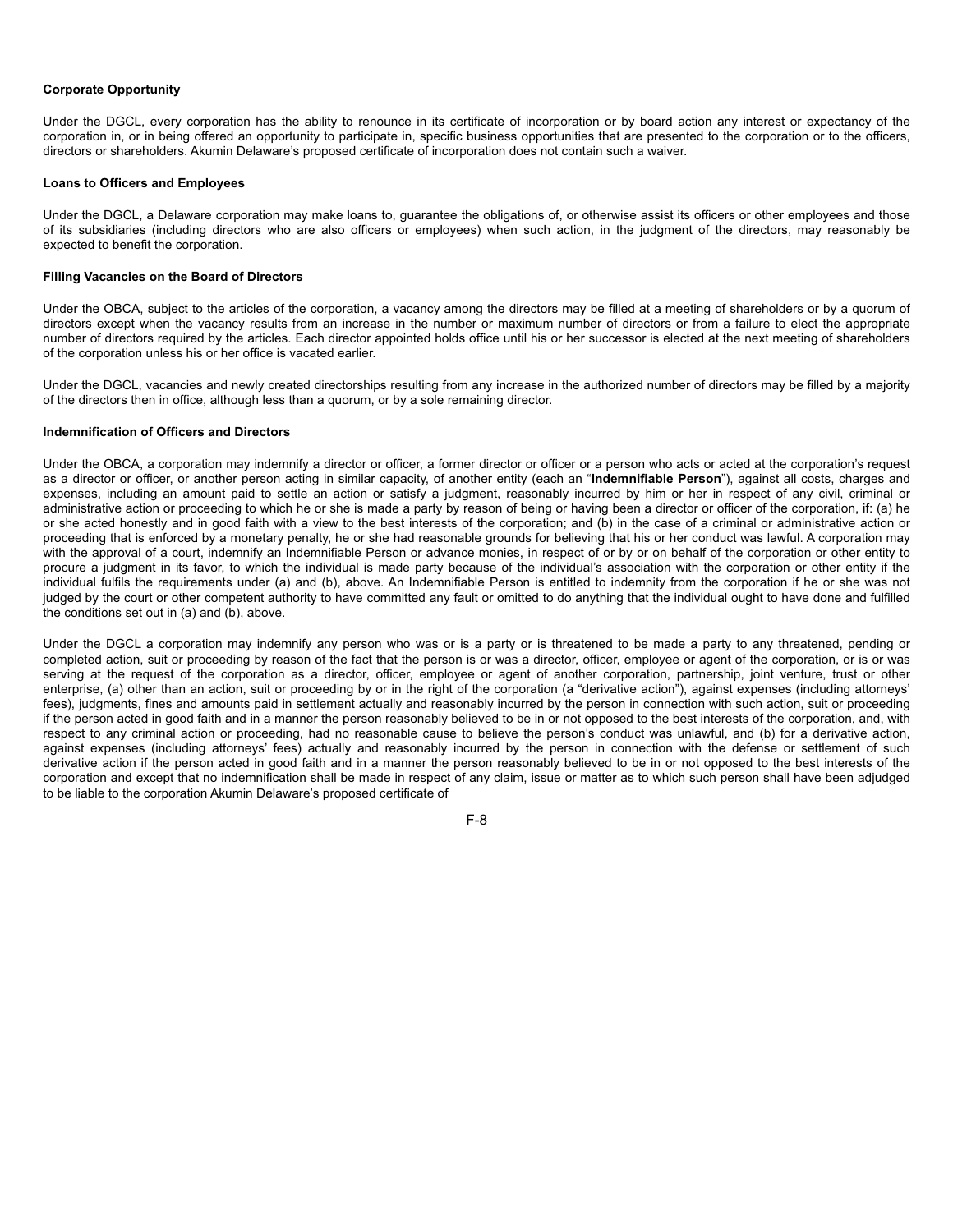incorporation and the Akumin Delaware By-Laws would require it to indemnify its officers and directors and former officers and directors to the fullest extent permitted by Delaware law, as the same may be amended from time to time. Irrespective of the contents of Akumin Delaware's ertificate of incorporation and the Akumin Delaware By-Laws, the DGCL requires indemnification of reasonable defense expenses incurred by a director or officer, in any such proceeding, to the extent the director or officer was successful in the defense of the proceeding.

The DGCL allows the corporation to advance expenses before the resolution of an action, if the person agrees to repay any such amount advanced if they are later determined not to be entitled to indemnification. In addition, Delaware law authorizes a corporation to purchase insurance for the benefit of its officers and directors whether or not the corporation would have the power to indemnify against the liability covered by the policy but subject to limits imposed by insurance law.

#### **Access to Corporate Records**

The OBCA provides that shareholders and creditors of a corporation, their agents and legal representatives and the Director (as defined in the OBCA) may examine certain of the corporation's records during usual business hours and take extracts from those records free of charge, and if the corporation is an offering corporation, any other person may do so upon payment of a reasonable fee. In addition, shareholders and creditors of a corporation, their agents and legal representatives and, if the corporation is an offering corporation, any other person, may obtain a list of registered shareholders upon payment of a reasonable fee and sending the corporation a statutory declaration.

Under the DGCL, any shareholder of a corporation, their agents or legal representatives may make a written demand to examine the records of that corporation. Such a demand to examine the corporation's records must have a proper purpose, be sworn under oath, and directed to that corporation at its principal place of business or its registered office in Delaware. A proper purpose is one that is reasonably related to that shareholder's interest in the corporation as a shareholder.

#### **Dividends and Repurchases of Shares**

Under the OBCA, the board of directors may declare and a corporation may pay a dividend by issuing fully paid shares of the corporation or options or rights to acquire fully paid shares of the corporation and a corporation may pay a dividend in money or property. The board of directors, however, shall not declare and/or pay a dividend if there are reasonable grounds for believing that: (a) the corporation is, or after the payment, would be unable to pay its liabilities as they become due; or (b) the realizable value of the corporation's assets would thereby be less than the aggregate of (i) its liabilities, and (ii) its stated capital of all classes. In the case of payment by a corporation to purchase or redeem shares, under the OBCA, a corporation may not do so if there are reasonable grounds for believing that (a) the corporation is or, after the payment, would be unable to pay its liabilities as they become due; or (b) after the payment, the realizable value of the corporation's assets would be less than the aggregate of, (i) its liabilities, and (ii) the amount that would be required to pay the holders of shares that have a right to be paid, on a redemption or in a liquidation, rateably with or before the holders of the shares to be purchased or redeemed, to the extent that the amount has not been included in its liabilities.

The DGCL permits a corporation to declare and pay dividends out of surplus or, if there is no surplus, out of net profits for the fiscal year in which the dividend is declared and/or for the preceding fiscal year as long as the amount of capital of the corporation following the declaration and payment of the dividend is not less than the aggregate amount of the capital represented by the issued and outstanding shares of all classes having a preference upon the distribution of assets. In addition, the DGCL generally provides that a corporation may redeem or repurchase its shares only if the capital of the corporation is not impaired and such redemption or repurchase would not impair the capital of the corporation.

## **Dissolution**

Under the OBCA, the liquidation or dissolution of the corporation requires the approval of, subject to any applicable court order, two-thirds of the votes cast at a meeting of shareholders and of two thirds of the votes cast by holders of shares of each class or series entitled to vote separately thereon.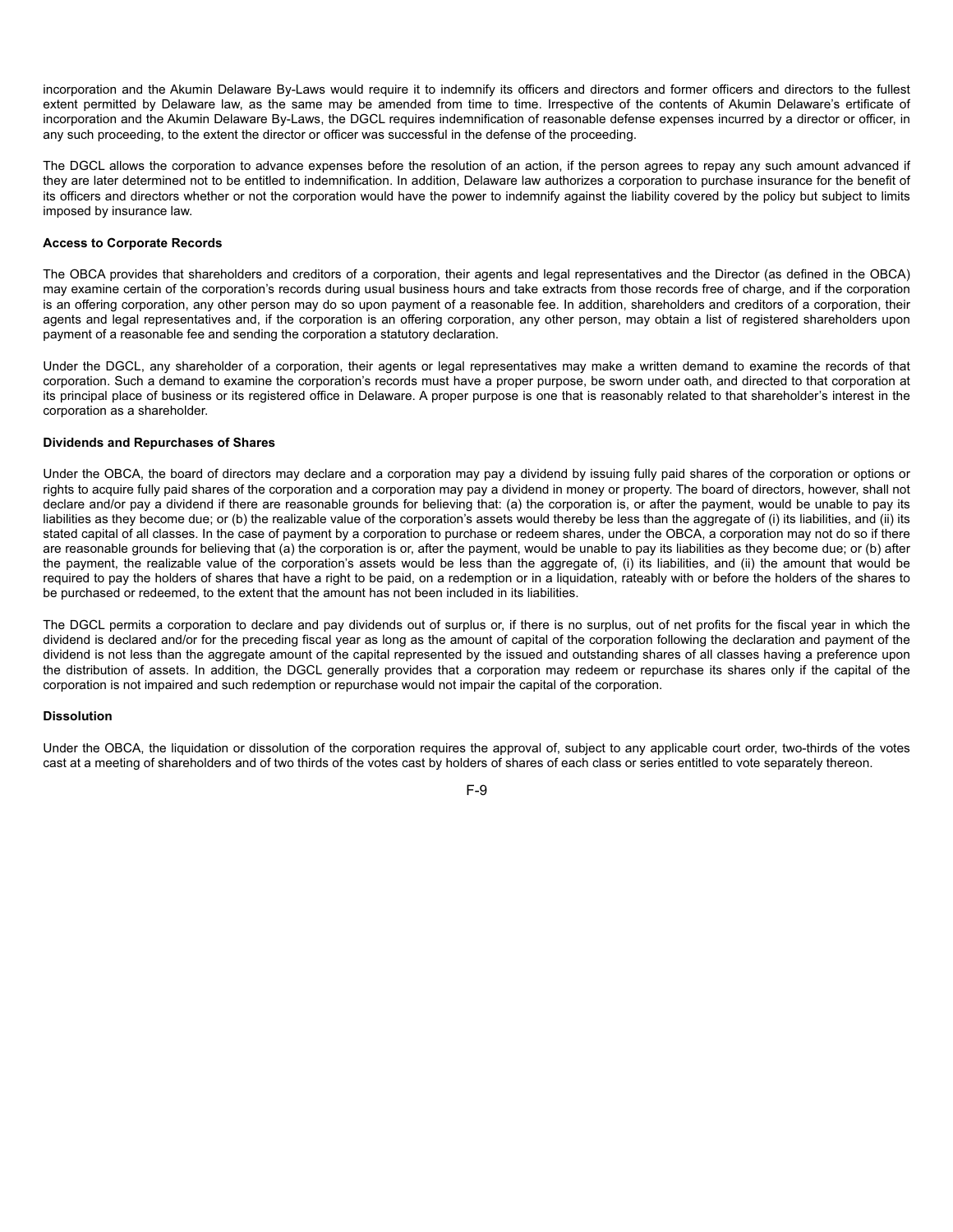Under the DGCL, dissolution may be authorized by unanimous approval of all the shareholders entitled to vote thereon, without action of the directors, or by the board of directors followed by approval by a simple majority of the outstanding shares of the corporation's stock entitled to vote.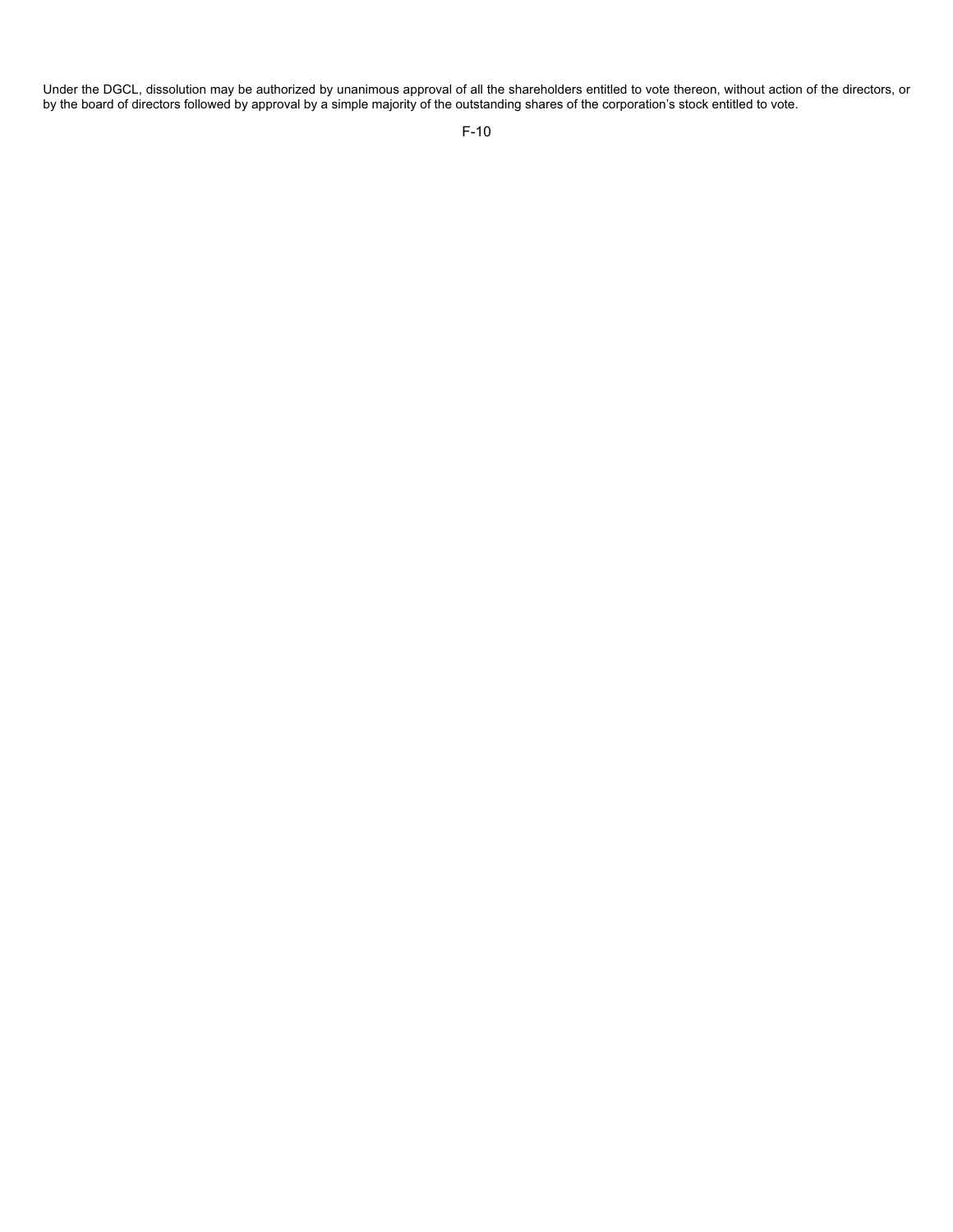

# **APPENDIX G — MANDATE OF THE BOARD OF DIRECTORS**

# **MANDATE OF THE BOARD OF DIRECTORS**

#### Section 1 **Introduction.**

- (1) The members of the board of directors (respectively, the "**Directors**" and the "**Board**") of Akumin Inc. (the "**Company**") are elected by the shareholders of Company and are responsible for the stewardship of Company. The purpose of this mandate (the "**Board Mandate**") is to describe the principal duties and responsibilities of the Board, as well as some of the policies and procedures that apply to the Board in discharging its duties and responsibilities.
- (2) Certain aspects of the composition and organization of the Board are prescribed and/or governed by the *Business Corporations Act* (Ontario) and the constating documents of the Company.
- **Section 2 Chair of the Board.** The chair of the Board (the "**Chair**") shall be appointed from among the Board's members. The role of the Chair is to act as the leader of the Board, to manage and coordinate the activities of the Board and to oversee execution by the Board of this written mandate.
- Section 3 Board Size. The articles of amalgamation of the Company provide that the Board shall be comprised of a minimum of one (1) and a maximum of ten (10) Directors. The Board shall periodically review its size in light of its duties and responsibilities from time to time.

#### **Section 4 Independence.**

- (1) The Board shall be comprised of a majority of independent Directors and a minimum of 3 (three) independent Directors. A Director shall be considered independent if he or she would be considered independent for the purposes of National Instrument 58-101 *– Disclosure of Corporate Governance Practices*.
- (2) If the Chair is not independent, then the Company shall appoint an independent lead Director (the "**Lead Director**") from among the Directors who shall serve for such term as the Board may determine. In circumstances where the Chair has a material interest in a matter before the Board and cannot participate owing to a conflict in respect thereof, the Lead Director shall fill in for the role of the Chair (for a whole meeting or any part of a meeting). The Lead Director shall chair any meetings of the independent directors and assume such other responsibilities as the independent directors may designate in accordance with any applicable position descriptions or other applicable guidelines that may be adopted by the Board from time to time.

#### **Section 5 Role and Responsibilities of the Board.**

- (1) The Board is responsible for supervising the management of the business and affairs of the Company and is expected to focus on guidance and strategic oversight with a view to increasing shareholder value. In addition, the Board shall perform such duties as may be required of it by applicable law or by the requirements of any stock exchanges on which the Company's securities are listed.
- (2) In accordance with the *Business Corporations Act* (Ontario), in discharging his or her duties, each Director must act honestly and in good faith, with a view to the best interests of the Company. Each Director must also exercise the care, diligence and skill that a reasonably prudent person would exercise in comparable circumstances.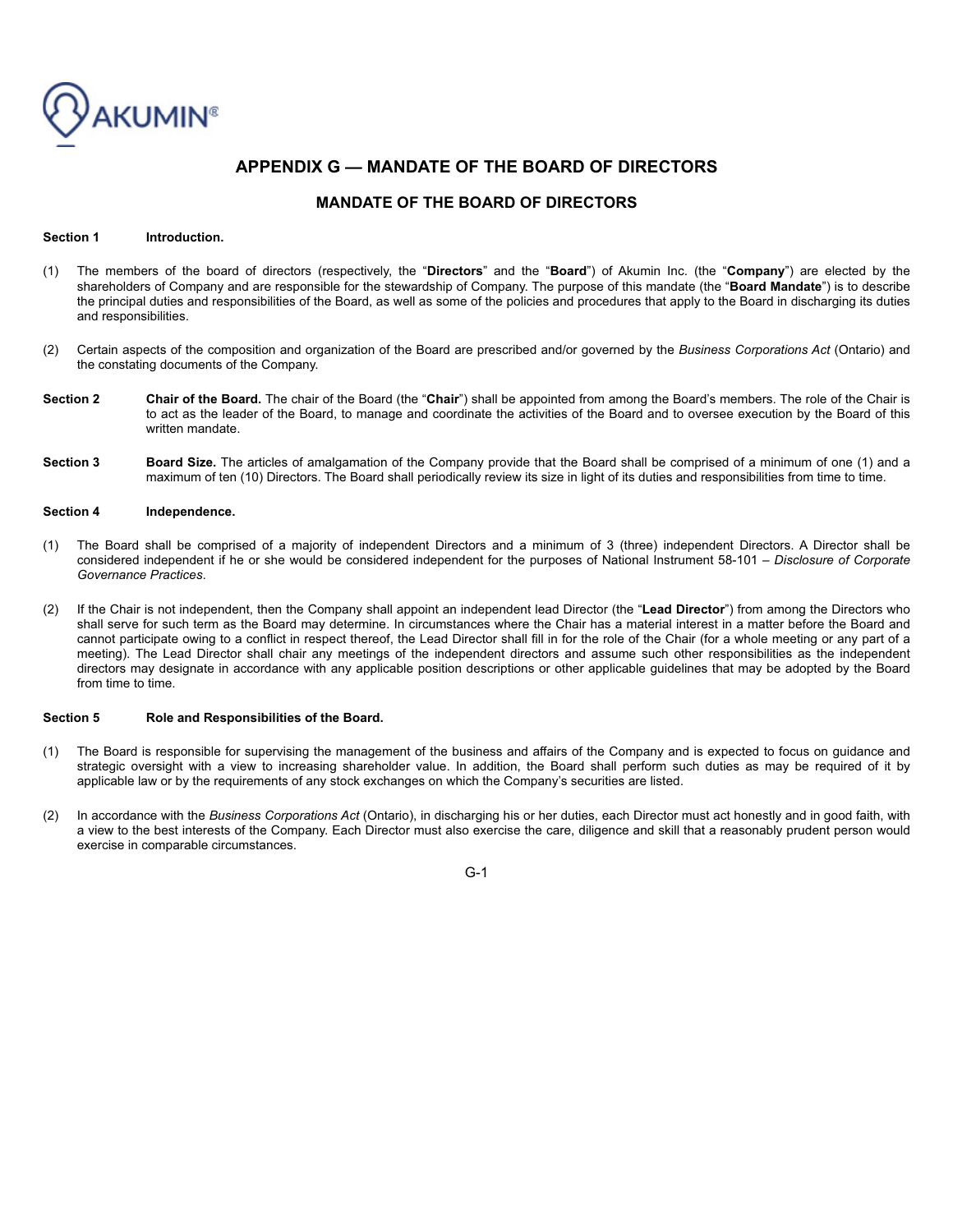

- Without limiting the generality of the other provisions of this Section 5, the Board shall perform the following functions and responsibilities, each of which may (subject to applicable law) be delegated to a committee of the Board in accordance with Section 7:
	- (a) *Ethics and Integrity*  On an annual basis, the Board shall: (i) review the recommendations of the Governance Committee regarding the adequacy of the Code of Conduct and compliance with, and any waivers or violations of, the Code of Conduct by employees, directors or officers; (ii) satisfy itself as to the integrity of the Chief Executive Officer and other executive officers; and (iii) satisfy itself that the Chief Executive Officer and other executive officers create a culture of integrity throughout the organization.
	- (b) *Strategic Planning*  At least annually, the Board shall review and, if advisable, approve the Company's strategic planning process and shortand long-term strategic and business plans prepared by management. In discharging this responsibility, the Board shall review the plan in light of management's assessment of emerging trends, the competitive environment, capital markets, risk issues, and significant business practices and products. At least annually, the Board shall review management's implementation of the Company's strategic and business plans. The Board shall review and, if advisable, approve any material amendments to, or variances from, these plans.
	- (c) *CEO Position Description*  The Board shall develop and approve a position description for the Company's Chief Executive Officer that includes the roles and responsibilities of the Chief Executive Officer, including corporate goals and objectives that the Chief Executive Officer has responsibility for meeting, and the basis upon which the Chief Executive Officer is to interact with and report to the Board. At least annually, with the assistance of the Compensation Committee, the Board shall review this position description and such goals and objectives.
	- (d) *Risk Management*  The Board is responsible for overseeing management's implementation and operation of enterprise risk management, either directly or through its committees, which shall report to the Board with respect to risk oversight undertaken in accordance with their respective charters. At least annually, the Board shall review reports provided by management on the risks inherent in the business of the Company (including appropriate crisis preparedness, business continuity, information system controls, cybersecurity and disaster recovery plans), the appropriate degree of risk mitigation and risk control, overall compliance with and the effectiveness of the Company's risk management policies, and residual risks remaining after implementation of risk controls.
	- (e) *Human Resources*  At least annually, the Board shall review, with the assistance of the Compensation Committee, the Company's approach to human resource management and executive compensation.
	- (f) *Succession Planning*  At least annually, the Board shall review, with the assistance of the Governance Committee and the Compensation Committee, appointment and succession plans for the Chief Executive Officer and senior management of the Company.
	- (g) *Corporate Governance*  At least annually, the Board shall, with the assistance of the Governance Committee: (i) review the Company's approach to corporate governance; and (ii) evaluate the Board's ability to act independently from management in fulfilling its duties.
	- (h) *Financial Information*  The Board shall, with the assistance of the Audit Committee, review, in connection with any required securities law filing related to internal controls, (i) at least annually reports provided by management on the Company's internal control over financial reporting, including whether such internal control is effective, and any material weaknesses in such internal control, and (ii) at least quarterly any change in the Company's internal control over financial reporting that occurred during the last completed fiscal quarter that has materially affected, or is likely to materially affect, the Company's internal control over financial reporting. The Board shall decide all matters relating to earnings guidance.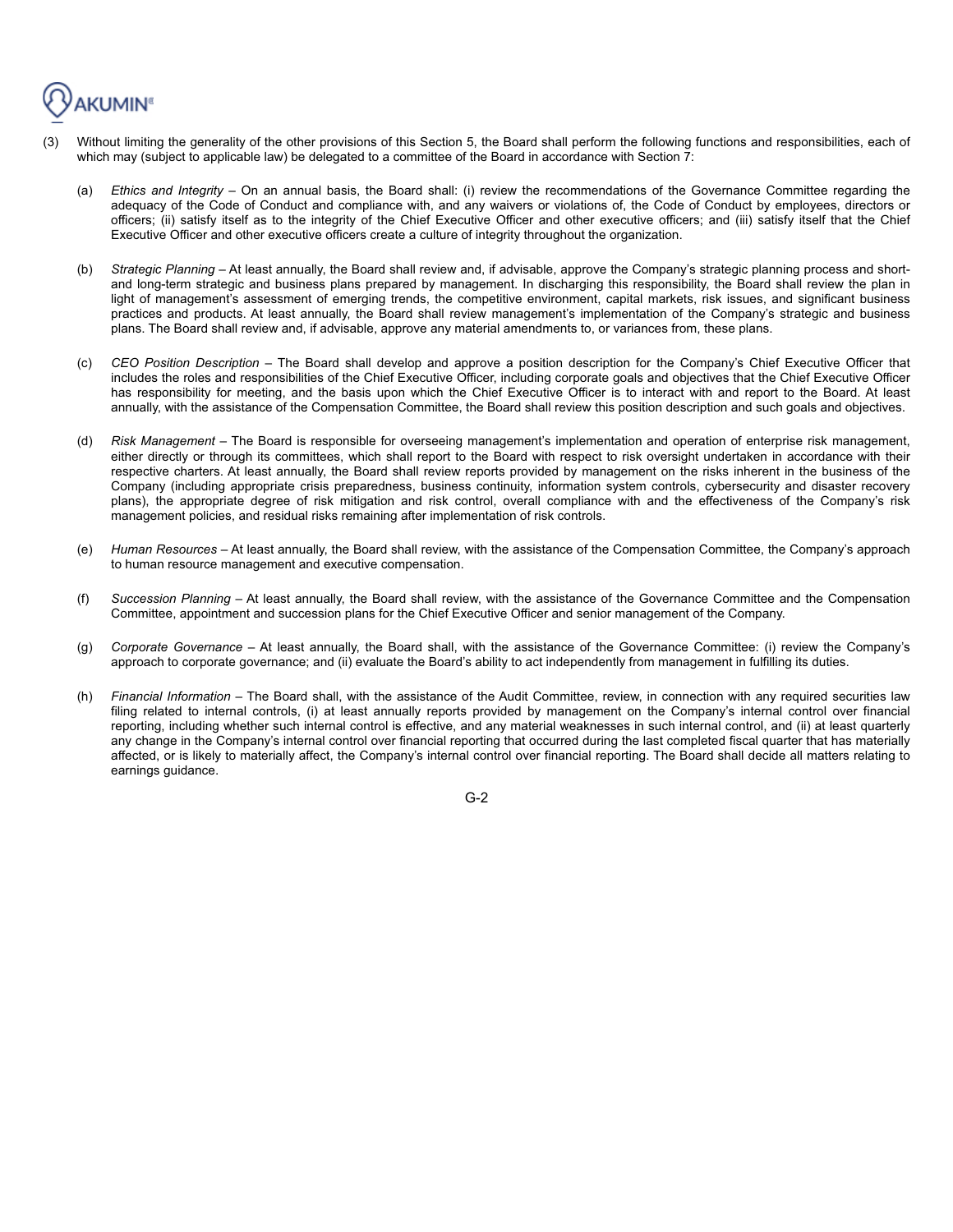

- (i) *Controls and Procedures*  At least quarterly in connection with any required securities law filing related to disclosure controls and procedures, the Board shall, with the assistance of the Audit Committee, review reports provided by management on the effectiveness of the Company's disclosure controls and procedures as of the end of the last completed fiscal year.
- (j) *Communications*  The Board shall periodically review the Company's overall communications strategy, including measures for receiving and addressing feedback from the Company's shareholders.
- (k) *Disclosure*  At least annually, the Board shall review management's compliance with the Company's Disclosure Policy. The Board shall, if advisable, approve material changes to the Company's Disclosure Policy.
- (l) *Director Development and Evaluation*  At least annually, the Board shall, with the assistance of the Governance Committee, review the adequacy of the orientation and continuing education program for members of the Board.

#### Section 6 Board Meetings.

- (1) In accordance with the constating documents of the Company, meetings of the Board may be held at such times and places as the Chair may determine and as many times per year as necessary to effectively carry out the Board's responsibilities provided that the Board shall meet at least four times per year or more often as may be required by applicable law. The independent Directors may meet without senior executives of the Company or any non-independent Directors, as required.
- (2) The Chair shall be responsible for establishing or causing to be established the agenda for each Board meeting, and for ensuring that regular minutes of Board proceedings are kept and circulated on a timely basis for review and approval.
- (3) The Board may invite, at its discretion, any other individuals to attend its meetings. Senior executives of the Company shall attend a meeting if invited by the Board.

## **Section 7 Delegations and Approval Authorities.**

- (1) The Board shall appoint the chief executive officer of the Company (the "**CEO**") and delegate to the CEO and other senior executives the authority over the day-to-day management of the business and affairs of Company.
- (2) The Board shall as required by applicable law, and may in other circumstances, delegate certain matters it is responsible for to the committees of the Board, currently consisting of the Audit Committee, the Governance Committee and the Compensation Committee. The Board shall appoint members of such committees as required by the applicable charter or mandate of the committee, including such independent members as are required by such charters or mandates or otherwise as required by applicable law. The Board may appoint other committees, as it deems appropriate, and to the extent permissible under applicable law. The Board will retain its oversight function and ultimate responsibility for such matters and associated delegated responsibilities.

### **Section 8 Strategic Planning Process and Risk Management.**

(1) The Board shall adopt a strategic planning process to establish objectives and goals for the Company's business and shall review, approve and modify as appropriate the strategies proposed by senior executives to achieve such objectives and goals. The Board shall review and approve, at least on an annual basis, a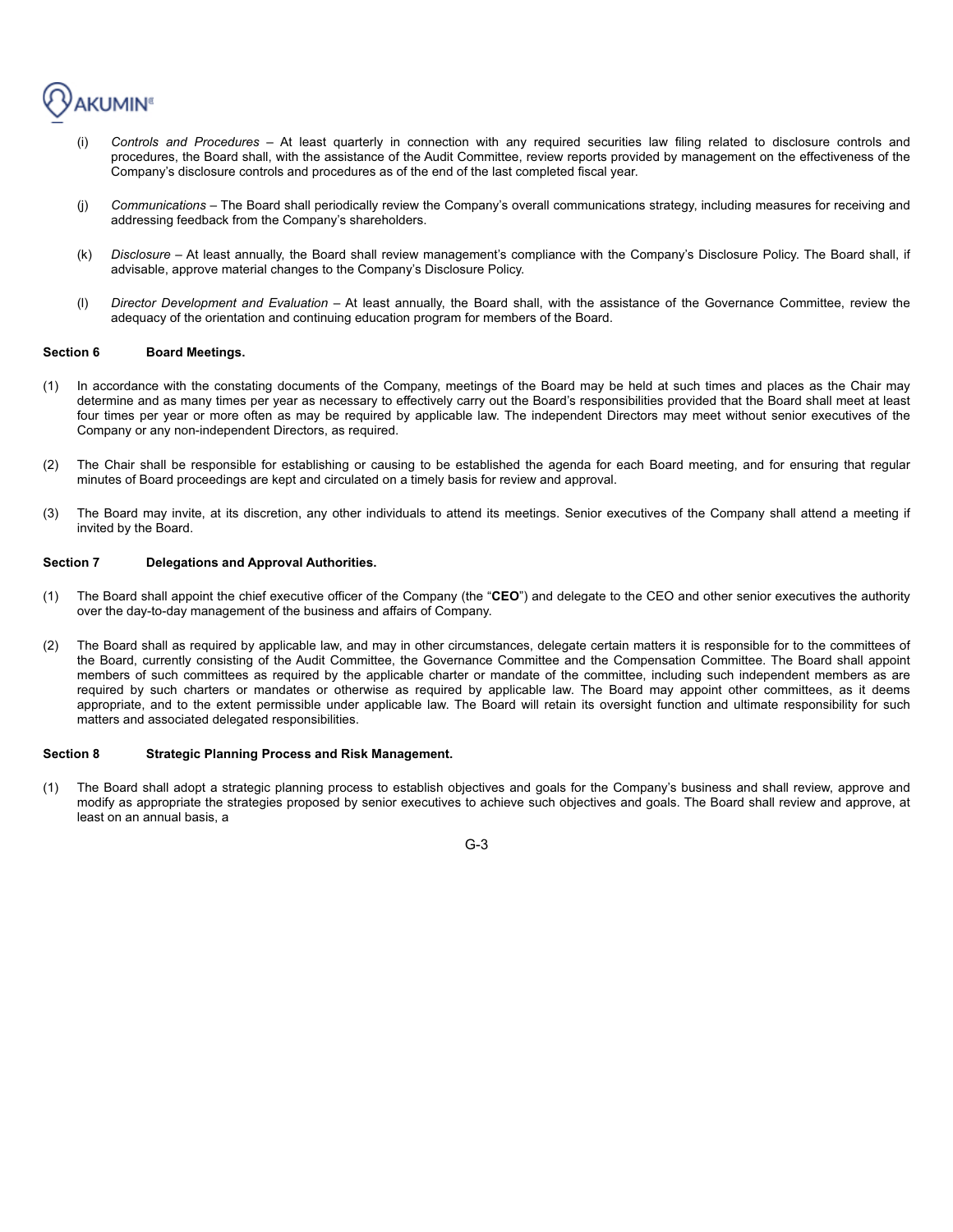**AKUMIN<sup>®</sup>** 

strategic plan which takes into account, among other things, the opportunities and risks of the Company's business and affairs.

(2) The Board, in conjunction with management, shall be responsible to identify the principal risks of the Company's business and oversee management's implementation of appropriate systems to seek to effectively monitor, manage and mitigate the impact of such risks. Pursuant to its duty to oversee the implementation of effective risk management policies and procedures, the Board may delegate to applicable Board committees the responsibility for assessing and implementing appropriate policies and procedures to address specified risks, including delegation of financial and related risk management to the Audit Committee and delegation of risks associated with compensation policies and practices to the Compensation Committee.

#### **Section 9 Succession Planning, Appointment and Supervision of Senior Executives.**

- (1) The Board shall approve the corporate goals and objectives of the CEO and review the performance of the CEO against such corporate goals and objectives. The Board shall take steps to satisfy itself as to the integrity of the CEO and other senior executives of the Company and that the CEO and other senior executives create a culture of integrity throughout the organization.
- (2) The Board shall approve the succession plan for the Company, including the selection, appointment, supervision and evaluation of the senior executives of Company, and shall also approve the compensation of the senior executives of Company upon recommendation of the Compensation Committee.
- **Section 10 Financial Reporting and Internal Controls.** The Board shall review and monitor, with the assistance of the Audit Committee, the adequacy and effectiveness of the Company's system of internal control over financial reporting, including any significant deficiencies or changes in internal control and the quality and integrity of the Company's external financial reporting processes.
- **Section 11** Regulatory Filings. The Board shall approve applicable regulatory filings that require or are advisable for the Board to approve, which the Board may delegate in accordance with Section 7(2) of this mandate. These include, but are not limited to, the annual audited financial statements, interim financial statements and related management discussion and analysis accompanying such financial statements, management proxy circulars, annual information forms, offering documents and other applicable disclosure.
- **Section 12** Corporate Disclosure and Communications. The Board will seek to ensure that corporate disclosure of the Company complies with all applicable laws, rules and regulations and the rules and regulations of the stock exchanges upon which Company's securities are listed. In addition, the Board shall adopt appropriate procedures designed to permit the Board to receive feedback from shareholders on material issues.
- **Section 13 Corporate Policies** The Board shall adopt and periodically review policies and procedures designed to ensure that the Company and its Directors, officers and employees comply with all applicable laws, rules and regulations and conduct the Company's business ethically and with honesty and integrity.

#### **Section 14 Review of Mandate.**

(1) The Board may, from time to time, permit departures from the terms of this Board Mandate, either prospectively or retrospectively. This Board Mandate is not intended to give rise to civil liability on the part of the Company or its Directors or officers to shareholders, security holders, customers, suppliers, competitors, employees or other persons, or to any other liability whatsoever on their part.